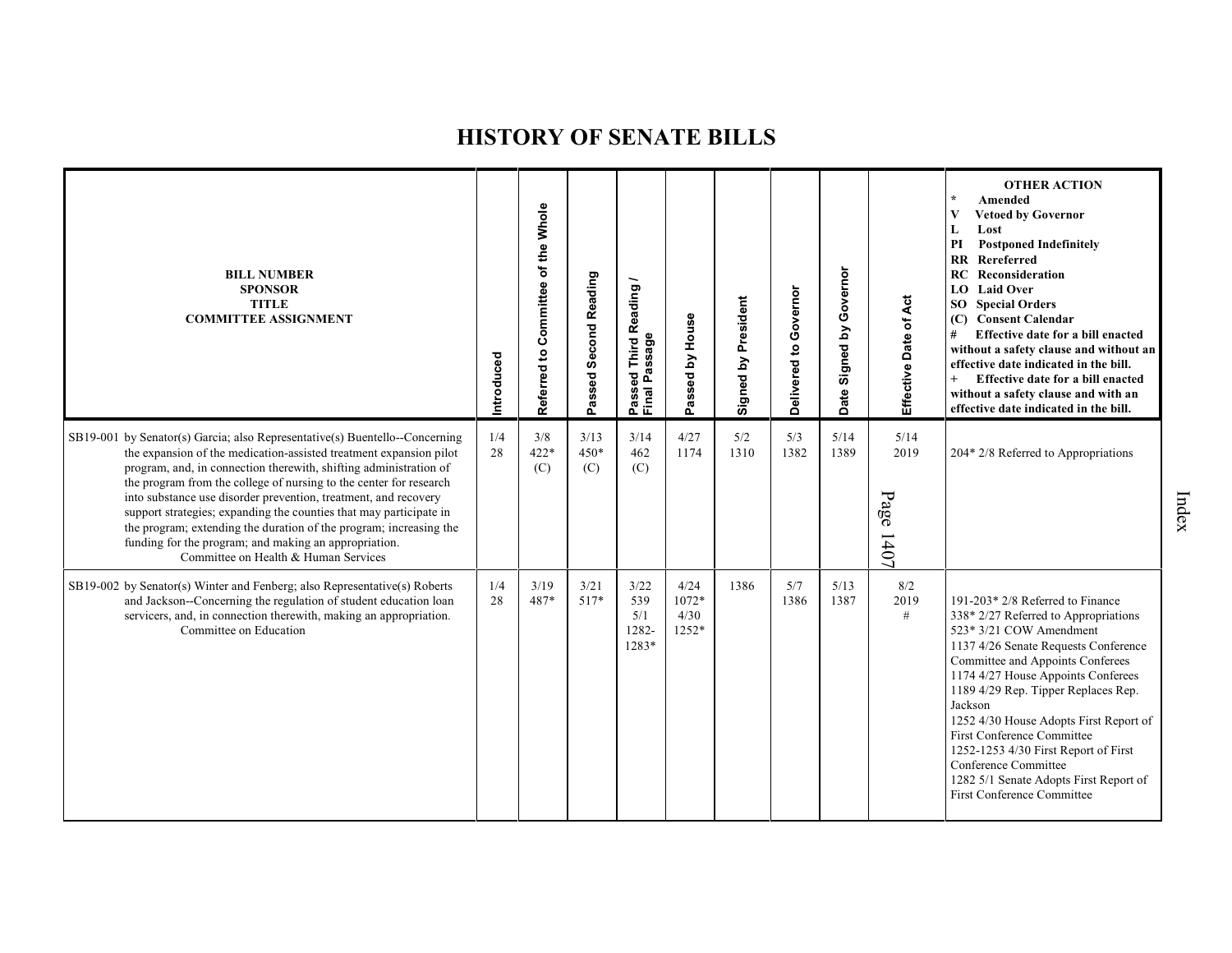|                                                                                                                                                                                                                                                                                                                                                                                                                      |            |                                    |                                      |                                                            |                 | <b>HISTORY OF SENATE BILLS</b> |                       | Index                            |                       |                                                                                                                                                                                                                                                                                                                                                                                                                                                                                                                           |
|----------------------------------------------------------------------------------------------------------------------------------------------------------------------------------------------------------------------------------------------------------------------------------------------------------------------------------------------------------------------------------------------------------------------|------------|------------------------------------|--------------------------------------|------------------------------------------------------------|-----------------|--------------------------------|-----------------------|----------------------------------|-----------------------|---------------------------------------------------------------------------------------------------------------------------------------------------------------------------------------------------------------------------------------------------------------------------------------------------------------------------------------------------------------------------------------------------------------------------------------------------------------------------------------------------------------------------|
| <b>BILL NUMBER</b><br><b>SPONSOR</b><br><b>TITLE</b><br><b>COMMITTEE ASSIGNMENT</b>                                                                                                                                                                                                                                                                                                                                  | Introduced | Referred to Committee of the Whole | <b>Second Reading</b><br>assed<br>o. | Reading<br>Passeq<br>Final Passage<br>———————————————————— | Passed by House | Signed by President            | Delivered to Governor | Governor<br>Σq<br>Signed<br>Date | Effective Date of Act | <b>OTHER ACTION</b><br>Amended<br>$\star$<br><b>Vetoed by Governor</b><br>V<br>Lost<br>L<br>PI<br><b>Postponed Indefinitely</b><br>$\mathbf{R}$<br>Rereferred<br>Reconsideration<br>RC.<br><b>LO</b> Laid Over<br><b>SO</b> Special Orders<br><b>Consent Calendar</b><br>(C)<br>Effective date for a bill enacted<br>without a safety clause and without an<br>effective date indicated in the bill.<br>Effective date for a bill enacted<br>without a safety clause and with an<br>effective date indicated in the bill. |
| $SB19-003$ by Senator(s) Zenzinger and Coram; also Representative(s)<br>McLachlan and Wilson--Concerning the educator loan forgiveness<br>program to address educator shortages, and, in connection<br>therewith, making an appropriation.<br>Committee on Education                                                                                                                                                 | 1/4<br>28  | 3/19<br>$488 -$<br>489*            | 3/21<br>$522*$                       | 3/22<br>540                                                | 4/19<br>980     | 4/29<br>1182                   | 4/29<br>1182          | 5/29<br>1395                     | 5/29<br>2019          | 109* 1/25 Referred to Appropriations<br>524 3/21 COW Amendment                                                                                                                                                                                                                                                                                                                                                                                                                                                            |
| SB19-004 by Senator(s) Donovan; also Representative(s) Roberts and<br>McCluskie--Concerning measures to address the high costs of<br>health insurance in the state, and, in connection therewith,<br>modifying the health care coverage cooperatives laws to include<br>consumer protections and allow consumers to collectively negotiate<br>rates directly with providers.<br>Committee on Health & Human Services | 1/4<br>28  | 3/29<br>613                        | 4/2<br>630-<br>$631*$                | 4/3<br>640<br>4/18<br>$928 -$<br>$929*$                    | 4/17<br>908*    | 5/2<br>1310                    | 5/2<br>1332           | 5/17<br>1389                     | 8/2<br>2019<br>#      | 457-458* 3/14 Referred to<br>Appropriations<br>928-929 4/18 Senate Concurs in House<br>Amendments                                                                                                                                                                                                                                                                                                                                                                                                                         |
| SB19-005 by Senator(s) Rodriguez and Ginal; also Representative(s) Jaquez<br>Lewis--Concerning wholesale importation of prescription<br>pharmaceutical products from Canada for resale to Colorado<br>residents, and, in connection therewith, making an appropriation.<br>Committee on Health & Human Services                                                                                                      | 1/4<br>28  | 3/19<br>488*                       | 3/22<br>533*                         | 3/25<br>549<br>5/2<br>$1354*$                              | 5/2<br>1344*    | 1386                           | 5/7<br>1386           | 5/16<br>1389                     | 8/2<br>2019<br>#      | 142-143* $2/1$ Referred to<br>Appropriations<br>1354 5/2 Senate Concurs in House<br>Amendments                                                                                                                                                                                                                                                                                                                                                                                                                            |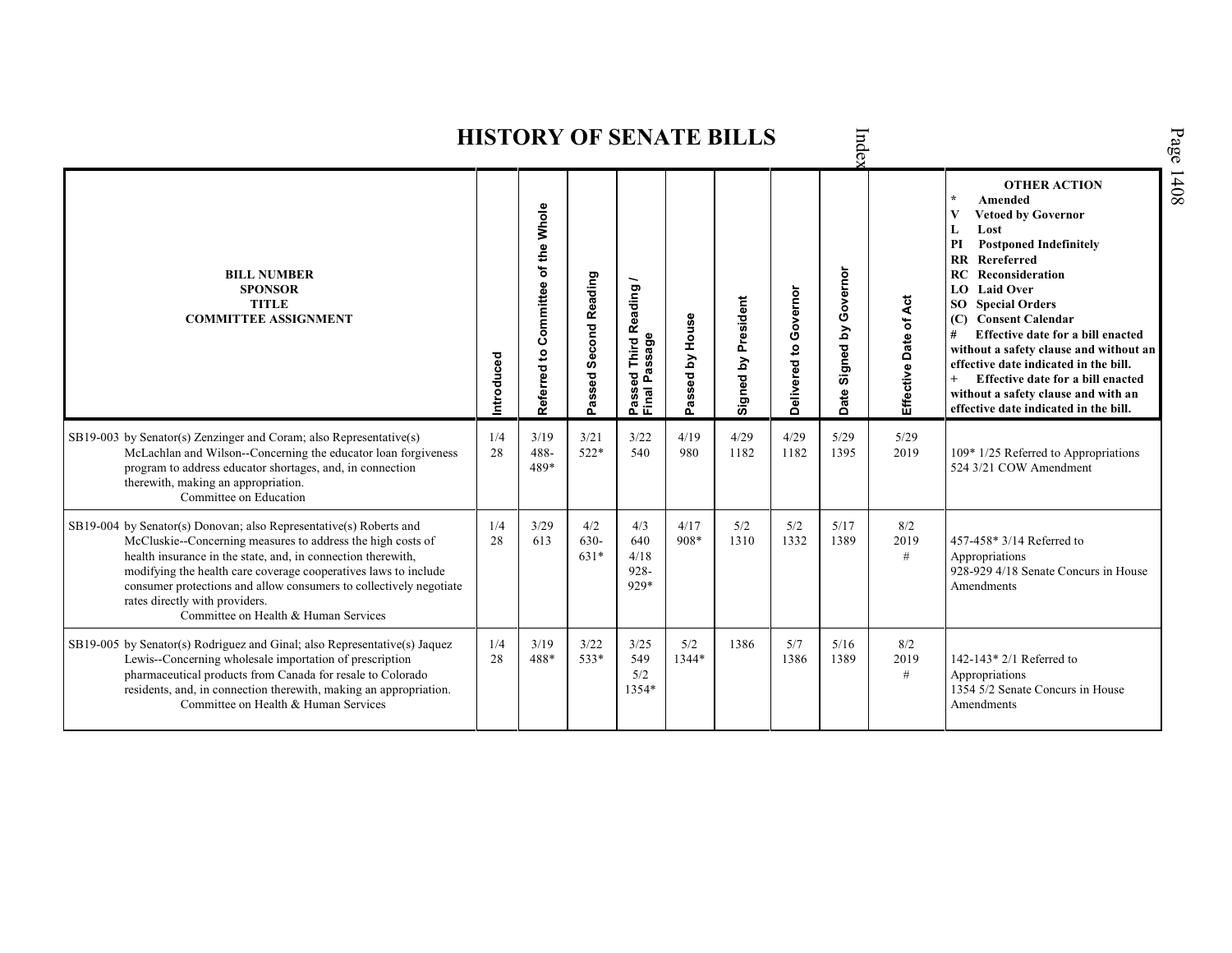| <b>BILL NUMBER</b><br><b>SPONSOR</b><br><b>TITLE</b><br><b>COMMITTEE ASSIGNMENT</b>                                                                                                                                                                                                                                                                                                                                                                                                                                                                                                                                | Introduced | Referred to Committee of the Whole | Passed Second Reading  | Reading<br>Passage<br>Third<br>ъ<br>Ō<br>Passe<br>Final | Passed by House | Signed by President | Governor<br>Delivered to | Governor<br>Signed by<br>Date | Effective Date of Act     | <b>OTHER ACTION</b><br>$\star$<br>Amended<br><b>Vetoed by Governor</b><br>V<br>Lost<br>L<br>PI<br><b>Postponed Indefinitely</b><br>$\mathbf{R}$<br>Rereferred<br>Reconsideration<br>RC<br><b>LO</b> Laid Over<br><b>SO</b> Special Orders<br>(C) Consent Calendar<br>Effective date for a bill enacted<br>#<br>without a safety clause and without an<br>effective date indicated in the bill.<br>$+$<br>Effective date for a bill enacted<br>without a safety clause and with an<br>effective date indicated in the bill. |
|--------------------------------------------------------------------------------------------------------------------------------------------------------------------------------------------------------------------------------------------------------------------------------------------------------------------------------------------------------------------------------------------------------------------------------------------------------------------------------------------------------------------------------------------------------------------------------------------------------------------|------------|------------------------------------|------------------------|---------------------------------------------------------|-----------------|---------------------|--------------------------|-------------------------------|---------------------------|----------------------------------------------------------------------------------------------------------------------------------------------------------------------------------------------------------------------------------------------------------------------------------------------------------------------------------------------------------------------------------------------------------------------------------------------------------------------------------------------------------------------------|
| SB19-006 by Senator(s) Williams A.; also Representative(s) Kraft-Tharp and<br>Van Winkle--Concerning an electronic sales and use tax<br>simplification system, and, in connection therewith, requiring the<br>office of information technology to conduct a sourcing method for<br>the development of the system and requiring the department of<br>revenue to establish the implementation of the system for the<br>acceptance of returns and processing of payments for the sales and<br>use tax levied by the state and any local taxing jurisdictions, and<br>making an appropriation.<br>Committee on Finance | 1/4<br>28  | 1/23<br>$90*$<br>(C)               | 1/25<br>108*<br>(C)    | 1/28<br>$112 -$<br>113<br>(C)<br>3/19<br>$493*$         | 3/18<br>482*    | 4/2<br>635          | 4/3<br>645               | 4/15<br>848                   | 4/12<br>2019<br>Page 1409 | 493 3/19 Senate Concurs in House<br>Amendments                                                                                                                                                                                                                                                                                                                                                                                                                                                                             |
| SB19-007 by Senator(s) Pettersen and Winter; also Representative(s)<br>McLachlan and Buckner--Concerning the prevention of sexual<br>misconduct on higher education campuses.<br>Committee on Education                                                                                                                                                                                                                                                                                                                                                                                                            | 1/4<br>28  | 4/18<br>937-<br>938*               | 4/27<br>1168-<br>1170* | 4/29<br>1180                                            | 5/2<br>1316     | 1386                | 5/10<br>1387             | 5/31<br>1399                  | 5/31<br>2019              |                                                                                                                                                                                                                                                                                                                                                                                                                                                                                                                            |
| SB19-008 by Senator(s) Priola and Pettersen; also Representative(s) Kennedy<br>and Singer--Concerning treatment of individuals with substance use<br>disorders who come into contact with the criminal justice system,<br>and, in connection therewith, making an appropriation.<br>Committee on Judiciary                                                                                                                                                                                                                                                                                                         | 1/4<br>28  | 4/19<br>962-<br>963*<br>(C)        | 4/23<br>1008*<br>(C)   | 4/24<br>1046-<br>1047<br>(C)<br>5/1<br>1275*            | 4/30<br>1236*   | 1388                | 5/16<br>1388             | 5/23<br>1391                  | 8/2<br>2019<br>#          | 38 1/8 Sen. Pettersen Replaced Sen.<br>Moreno as Senate Joint Prime Sponsor<br>668-669* 4/4 Referred to Finance<br>781 4/12 Referred to Appropriations<br>1275 5/1 Senate Concurs in House<br>Amendments                                                                                                                                                                                                                                                                                                                   |
| SB19-009 by Senator(s) Todd, Coram; also Representative(s) McLachlan and<br>Wilson--Concerning providing financial incentives for educators to<br>work in rural areas.<br>Committee on Education                                                                                                                                                                                                                                                                                                                                                                                                                   | 1/4<br>28  | 1/25<br>109                        | 1/29<br>126            | 1/30<br>129-<br>130                                     | 3/7<br>399      | 3/14<br>472         | 3/15<br>476              | 3/25<br>555                   | 3/25<br>2019              |                                                                                                                                                                                                                                                                                                                                                                                                                                                                                                                            |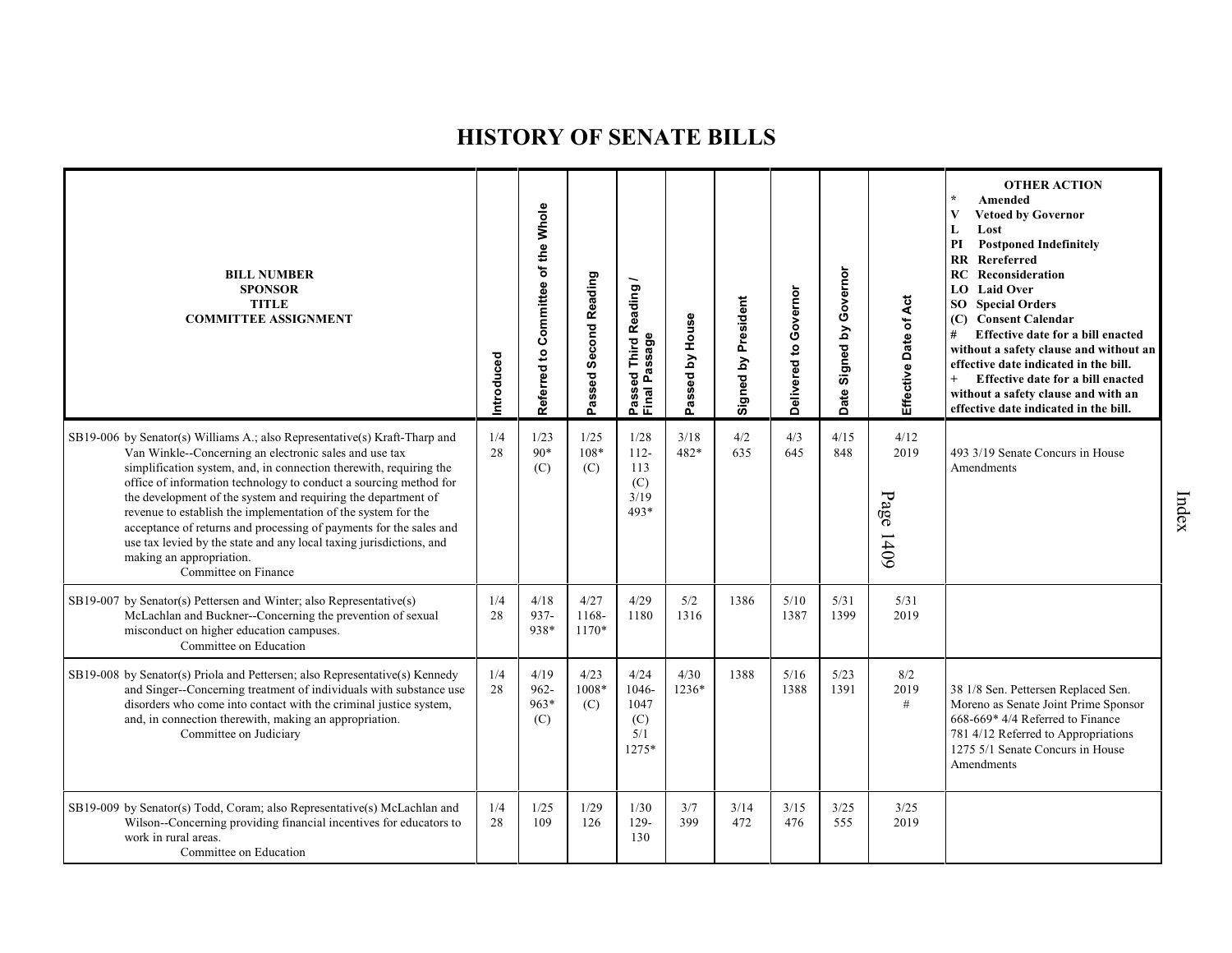**HISTORY OF SENATE BILLS** Index Page 1410 **OTHER ACTION \* Amended Referred to Com mittee of the Whole V Vetoed by Governor L Lost PI Postponed Indefinitely RR Rereferred** Signed by Governor **BILL NUMBER Signed by Governor RC Reconsideration Passed Second Reading Passed Third Reading / SPONSOR** Passed Third Reading<br>Final Passage **LO Laid Over** Delivered to Governor **Delivered to Governor** Signed by President Effective Date of Act **TITLE Signed by President Effective Date of Act SO Special Orders COMMITTEE ASSIGNMENT** assed by House **(C) Consent Calendar Passed by House # Effective date for a bill enacted Final Passage without a safety clause and without an Introduced effective date indicated in the bill. + Effective date for a bill enacted Date without a safety clause and with an effective date indicated in the bill.**  Ä SB19-010 by Senator(s) Fields; also Representative(s) McLachlan and Valdez 1/4 3/19 3/21 3/22 4/29 1386 5/10 5/10 5/10 D.--Concerning professional behavioral health services for schools, 28 487- 521- 540 1181 1387 1387 2019 73-74\* 1/18 Referred to Appropriations and, in connection therewith, making an appropriation. 488\* 522\* Committee on Health & Human Services SB19-011 by Senator(s) Williams A. and Tate, Cooke, Priola, Fenberg; also 1/4 1/10 1/14 1/15 1/23 1/24 1/28 2/1 1/31 Representative(s) Garnett and McKean, Arndt, Hansen, Kraft-29 45 52 59 93 105 119 145 2019 Tharp, Roberts, Singer, Soper, Titone, Gray--Concerning the  $(C)$  $(C)$  $(C)$ conversion of certain fermented malt beverage licenses issued under the "Colorado Beer Code" to malt liquor licenses issued under the "Colorado Liquor Code". Committee on Business, Labor, & Technology SB19-012 by Senator(s) Court; also Representative(s) Melton--Concerning the 1/4 3/8 3/14 3/15 use of mobile electronic devices while driving, and, in connection 29 422- 466- 475 241-244\* 2/15 Referred to 423\* 467\* therewith, making an appropriation. Appropriations Committee on Transportation & Energy 917 4/17 House PI SB19-013 by Senator(s) Marble and Ginal; also Representative(s) Hooton and 1/4 2/7 2/11 2/12 4/30 1388 5/16 5/23 8/2 Ransom--Concerning the conditions for medical marijuana use for 29 173\* 211\* 221- 1236\* 1388 1391 2019 75 1/18 Sen. Ginal Added as Joint 222 disabling medical conditions, and, in connection therewith, adding a # Prime Sponsor condition for which a physician could prescribe an opioid to the list 5/1 1273 5/1 Senate Concurs in House of disabling medical conditions for medical marijuana use. 1273\* Amendments Committee on Health & Human Services 5/1 1280 5/1 Reconsideration Granted1280\*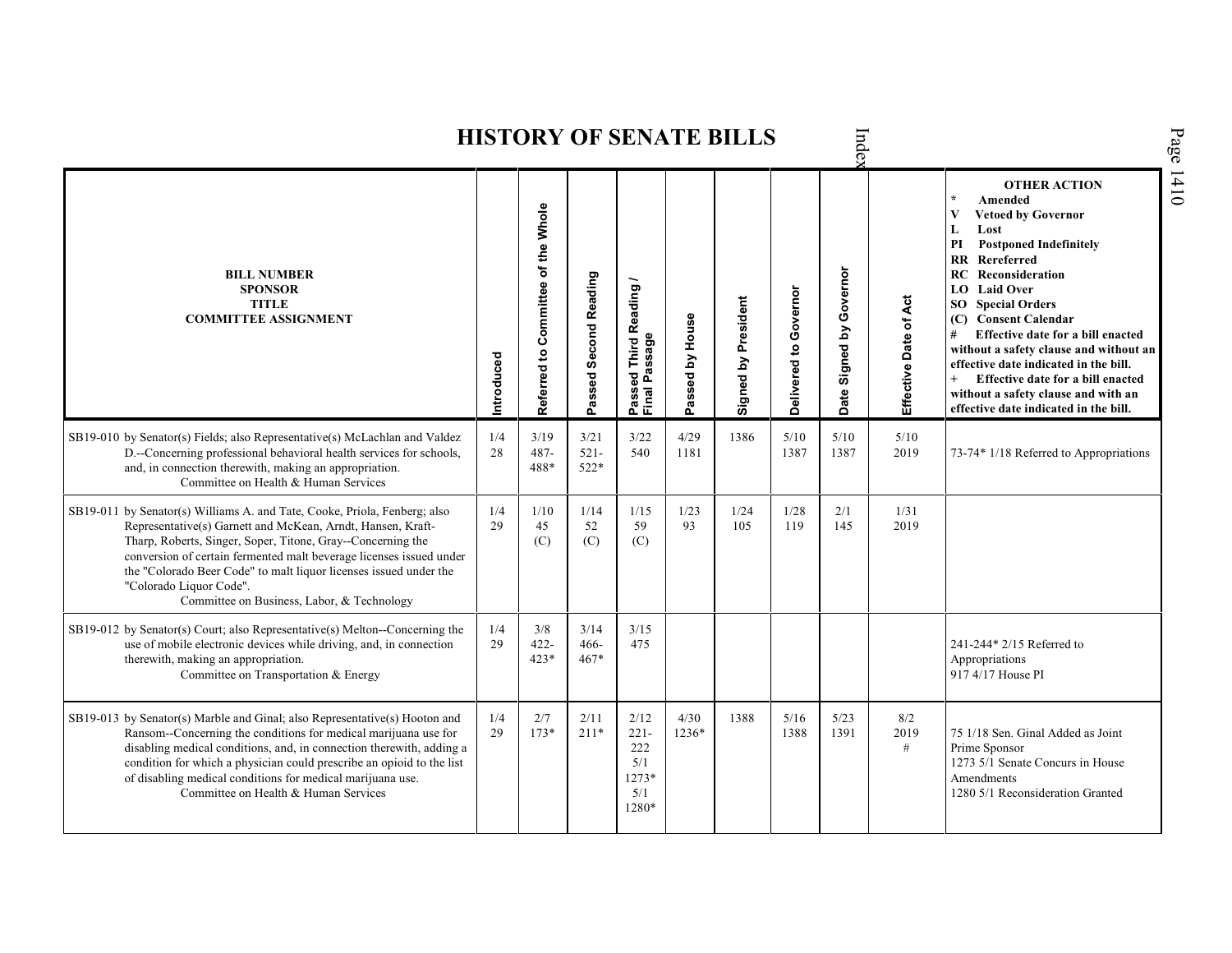| <b>BILL NUMBER</b><br><b>SPONSOR</b><br><b>TITLE</b><br><b>COMMITTEE ASSIGNMENT</b>                                                                                                                                                                                                                                                                                                             | Introduced | Committee of the Whole<br>Referred to | Passed Second Reading | <b>Third Reading</b><br>Passed Third R<br>Final Passage | Passed by House | President<br>Signed by | Delivered to Governor | Governor<br>Signed by<br><b>Date</b> | Effective Date of Act                                                                                   | <b>OTHER ACTION</b><br>$\star$<br>Amended<br>V<br><b>Vetoed by Governor</b><br>Lost<br>L<br>PI<br><b>Postponed Indefinitely</b><br><b>RR</b> Rereferred<br>Reconsideration<br>RC<br><b>Laid Over</b><br>LO.<br><b>SO</b> Special Orders<br>(C) Consent Calendar<br>#<br>Effective date for a bill enacted<br>without a safety clause and without an<br>effective date indicated in the bill.<br>$+$<br>Effective date for a bill enacted<br>without a safety clause and with an<br>effective date indicated in the bill. |
|-------------------------------------------------------------------------------------------------------------------------------------------------------------------------------------------------------------------------------------------------------------------------------------------------------------------------------------------------------------------------------------------------|------------|---------------------------------------|-----------------------|---------------------------------------------------------|-----------------|------------------------|-----------------------|--------------------------------------|---------------------------------------------------------------------------------------------------------|--------------------------------------------------------------------------------------------------------------------------------------------------------------------------------------------------------------------------------------------------------------------------------------------------------------------------------------------------------------------------------------------------------------------------------------------------------------------------------------------------------------------------|
| SB19-014 by Senator(s) Coram; also Representative(s) Carver and Tipper--<br>Concerning requirements that secondhand dealers record<br>transactions involving store value cards.<br>Committee on Business, Labor, & Technology                                                                                                                                                                   | 1/4<br>29  | 2/7<br>$177-$<br>$178*$               | 2/13<br>$231*$        | 2/14<br>236<br>3/25<br>552*                             | 3/22<br>543*    | 3/28<br>608            | 4/1<br>623            | 4/8<br>706                           | 8/2<br>2019<br>#                                                                                        | 552 3/25 Senate Concurs in House<br>Amendments                                                                                                                                                                                                                                                                                                                                                                                                                                                                           |
| SB19-015 by Senator(s) Ginal; also Representative(s) Beckman and Kipp--<br>Concerning the creation of the statewide health care review<br>committee to study health care issues that affect Colorado residents<br>throughout the state, and, in connection therewith, making an<br>appropriation.<br>Committee on Health & Human Services                                                       | 1/4<br>29  | 4/18<br>928                           | 4/23<br>$1010*$       | 4/24<br>1049-<br>1050<br>5/2<br>1349*                   | 5/2<br>1316*    | 1388                   | 5/16<br>1388          | 5/30<br>1393                         | $\frac{1}{6}$<br>$\frac{1}{6}$<br>$\frac{1}{5/30}$<br>$\overline{+}^{2019}$<br>$\overline{\phantom{0}}$ | 73 1/18 Referred to Appropriations<br>870* 4/16 Referred to Legislative<br>Council<br>1349 5/2 Senate Concurs in House<br>Amendments                                                                                                                                                                                                                                                                                                                                                                                     |
| SB19-016 by Senator(s) Donovan and Coram; also Representative(s) Esgar<br>and Saine, Roberts, Arndt, Catlin--Concerning the methodology to<br>distribute money in the severance tax operational fund after core<br>departmental programs are funded without changing the transfers to<br>the natural resources and energy grant programs.<br>Committee on Agriculture & Natural Resources       | 1/4<br>29  | 1/17<br>68<br>(C)                     | 1/22<br>80<br>(C)     | 1/23<br>92<br>(C)                                       | 3/12<br>438     | 3/21<br>527            | 3/22<br>543           | 4/1<br>624                           | 4/1<br>2019                                                                                             |                                                                                                                                                                                                                                                                                                                                                                                                                                                                                                                          |
| SB19-017 by Senator(s) Zenzinger, Ginal, Todd; also Representative(s)<br>Roberts, McLachlan--Concerning the exemption of the department<br>of transportation from existing reporting and transportation<br>commission approval requirements when it acquires land needed for<br>specified highway-related purposes by means other than<br>condemnation.<br>Committee on Transportation & Energy | 1/4<br>29  | $2/8$<br>191<br>(C)                   | 2/12<br>$224*$        | 2/13<br>$230 -$<br>231                                  | 3/12<br>438     | 3/21<br>527            | 3/22<br>543           | 3/29<br>615                          | 8/2<br>2019<br>$\#$                                                                                     | 89* 1/23 Referred to Appropriations                                                                                                                                                                                                                                                                                                                                                                                                                                                                                      |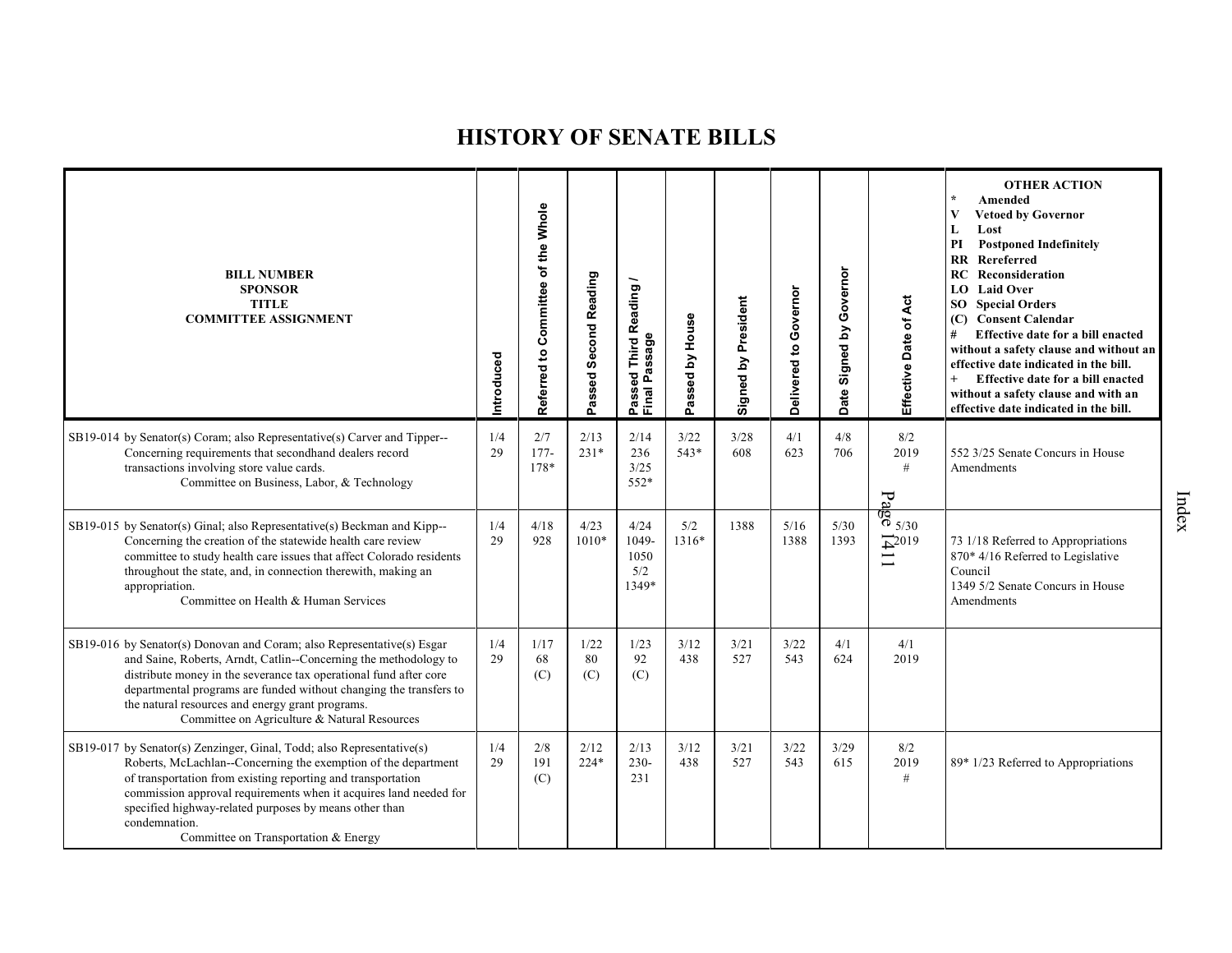|                                                                                                                                                                                                                                                                                                                |            |                                    |                       |                                                          |                 | <b>HISTORY OF SENATE BILLS</b> |                       | Inde                          |                       |                                                                                                                                                                                                                                                                                                                                                                                                                                                                                                                    |
|----------------------------------------------------------------------------------------------------------------------------------------------------------------------------------------------------------------------------------------------------------------------------------------------------------------|------------|------------------------------------|-----------------------|----------------------------------------------------------|-----------------|--------------------------------|-----------------------|-------------------------------|-----------------------|--------------------------------------------------------------------------------------------------------------------------------------------------------------------------------------------------------------------------------------------------------------------------------------------------------------------------------------------------------------------------------------------------------------------------------------------------------------------------------------------------------------------|
| <b>BILL NUMBER</b><br><b>SPONSOR</b><br><b>TITLE</b><br><b>COMMITTEE ASSIGNMENT</b>                                                                                                                                                                                                                            | Introduced | Referred to Committee of the Whole | Passed Second Reading | Reading<br>assage<br>Third<br>Ъe<br>Δ.<br>Passe<br>Final | Passed by House | Signed by President            | Delivered to Governor | Governor<br>Signed by<br>Date | Effective Date of Act | <b>OTHER ACTION</b><br>$\star$<br>Amended<br>V<br><b>Vetoed by Governor</b><br>L<br>Lost<br><b>Postponed Indefinitely</b><br>PI<br><b>RR</b> Rereferred<br>RC<br>Reconsideration<br><b>LO</b> Laid Over<br><b>SO</b> Special Orders<br>(C) Consent Calendar<br>Effective date for a bill enacted<br>without a safety clause and without an<br>effective date indicated in the bill.<br>$^{+}$<br>Effective date for a bill enacted<br>without a safety clause and with an<br>effective date indicated in the bill. |
| SB19-018 by Senator(s) Scott and Marble, Todd; also Representative(s)<br>McLachlan and Saine, Buck, Lewis--Concerning the age<br>requirement to drive a commercial vehicle in interstate commerce.<br>Committee on Transportation & Energy                                                                     | 1/4<br>29  | 1/23<br>89<br>(C)                  | 1/25<br>108<br>(C)    | 1/28<br>112<br>(C)<br>2/12<br>$225*$                     | 2/11<br>$213*$  | 2/15<br>248                    | 2/15<br>248           | 2/21<br>288                   | 8/2<br>2019<br>#      | 225 2/12 Senate Concurs in House<br>Amendments                                                                                                                                                                                                                                                                                                                                                                                                                                                                     |
| SB19-019 by Senator(s) Fields; also Representative(s) Gray, Hooton--<br>Concerning the power of a county to restrict the use of fireworks<br>during the period between May 31 and July 5 of any year.<br>Committee on Local Government                                                                         | 1/4<br>29  | 2/6<br>$165*$<br>(C)               | 2/8<br>205*<br>(C)    | 2/11<br>209<br>(C)                                       | 3/4<br>378      | 3/11<br>435                    | $3/12$<br>444         | 3/21<br>527                   | 3/21<br>2019          |                                                                                                                                                                                                                                                                                                                                                                                                                                                                                                                    |
| SB19-020 by Senator(s) Coram and Fields, Cooke, Marble; also<br>Representative(s) McLachlan, Hooton--Concerning development of<br>a system to patrol the airspace above wildland fires, and, in<br>connection therewith, making an appropriation.<br>Committee on State, Veterans, & Military Affairs          | 1/4<br>29  | 4/19<br>964*<br>(C)                | 4/23<br>1009*<br>(C)  | 4/24<br>1047<br>(C)                                      | 5/1<br>1283     | 1388                           | 5/16<br>1388          | 6/3<br>1398                   | 8/2<br>2019<br>$\#$   | 60 1/15 Referred to Appropriations                                                                                                                                                                                                                                                                                                                                                                                                                                                                                 |
| SB19-021 by Senator(s) Moreno, Zenzinger; also Representative(s) McKean--<br>Concerning eliminating the requirement that the state board of<br>health approve the retention of counsel in certain circumstances.<br>Committee on Health & Human Services                                                       | 1/4<br>29  | 1/17<br>67<br>(C)                  | 1/22<br>80            | 1/23<br>92                                               | 2/11<br>213     | 2/14<br>239                    | 2/15<br>248           | 2/21<br>288                   | 8/2<br>2019<br>#      |                                                                                                                                                                                                                                                                                                                                                                                                                                                                                                                    |
| SB19-022 by Senator(s) Lundeen, Gardner, Hill--Concerning support for local<br>education providers to provide monetary rewards for teachers rated<br>highly effective, and, in connection therewith, creating the highly<br>effective teacher bonus program.<br>Committee on Education<br>Committee on Finance | 1/4<br>29  |                                    |                       |                                                          |                 |                                |                       |                               |                       | 73 1/18 PI                                                                                                                                                                                                                                                                                                                                                                                                                                                                                                         |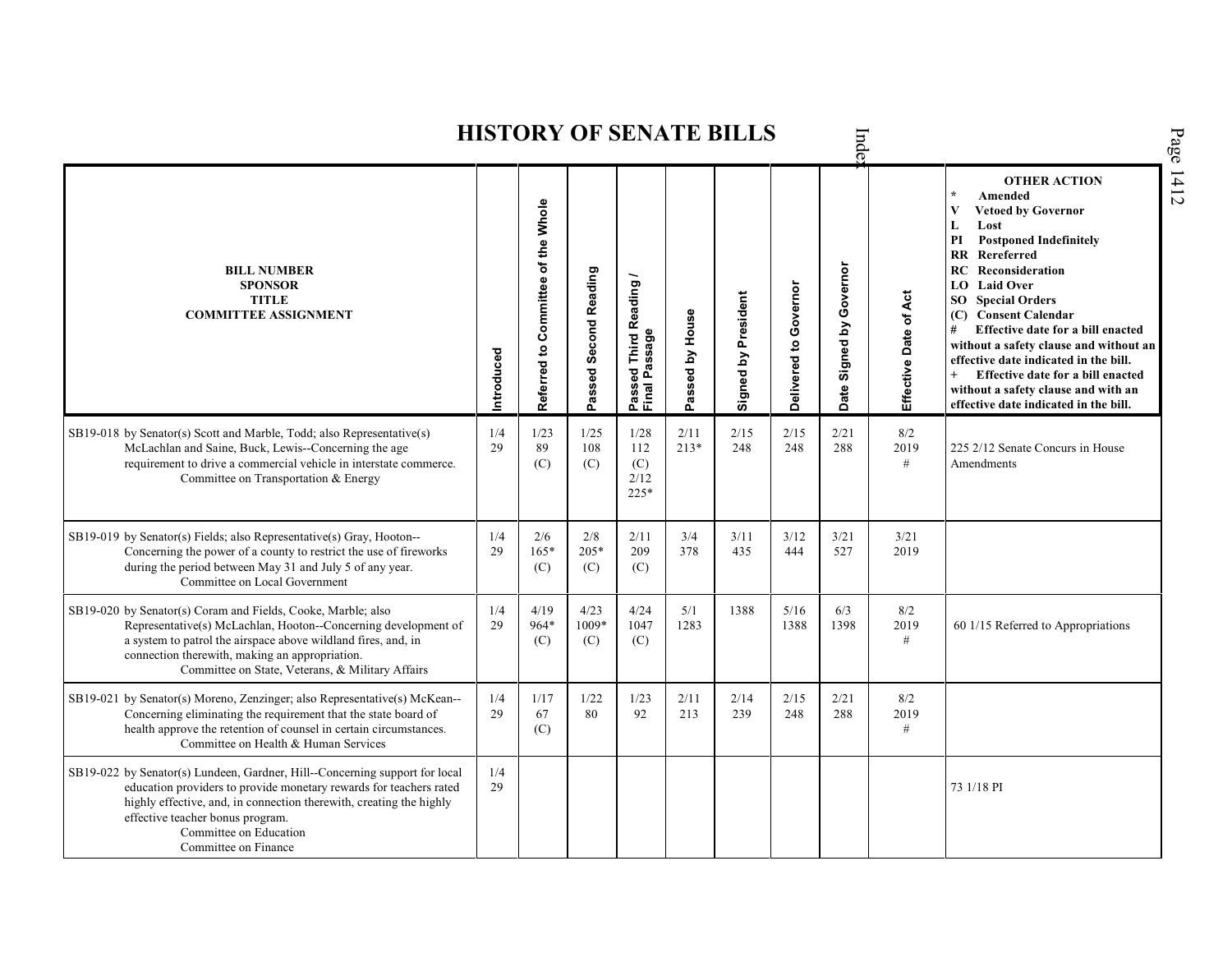| <b>BILL NUMBER</b><br><b>SPONSOR</b><br><b>TITLE</b><br><b>COMMITTEE ASSIGNMENT</b>                                                                                                                                                                                    | Introduced | Referred to Committee of the Whole | Passed Second Reading | <b>Reading</b><br>assage<br>Third<br>ठ<br>௳<br>ω<br>Passe<br>Final I | Passed by House | Signed by President | Governor<br>Delivered to | Governor<br>Signed by<br><b>Date</b> | Effective Date of Act                                                                                              | <b>OTHER ACTION</b><br>$\star$<br>Amended<br>$\mathbf{V}$<br><b>Vetoed by Governor</b><br>Lost<br>L<br><b>Postponed Indefinitely</b><br>PI<br><b>RR</b> Rereferred<br>RC<br>Reconsideration<br><b>Laid Over</b><br>LO<br><b>SO</b> Special Orders<br>(C) Consent Calendar<br>Effective date for a bill enacted<br>without a safety clause and without an<br>effective date indicated in the bill.<br>Effective date for a bill enacted<br>$+$<br>without a safety clause and with an<br>effective date indicated in the bill. |
|------------------------------------------------------------------------------------------------------------------------------------------------------------------------------------------------------------------------------------------------------------------------|------------|------------------------------------|-----------------------|----------------------------------------------------------------------|-----------------|---------------------|--------------------------|--------------------------------------|--------------------------------------------------------------------------------------------------------------------|-------------------------------------------------------------------------------------------------------------------------------------------------------------------------------------------------------------------------------------------------------------------------------------------------------------------------------------------------------------------------------------------------------------------------------------------------------------------------------------------------------------------------------|
| SB19-023 by Senator(s) Tate and Fenberg; also Representative(s) Kraft-Tharp<br>and McKean--Concerning exemptions from the securities laws for<br>cryptocurrencies, and, in connection therewith, enacting the<br>"Colorado Digital Token Act".<br>Committee on Finance | 1/4<br>29  | 1/23<br>89                         | 1/25<br>109           | 1/28<br>113                                                          | 2/19<br>260     | 2/26<br>336         | 2/27<br>346              | 3/8<br>426                           | 8/2<br>2019<br>#<br>᠊ᢦ                                                                                             |                                                                                                                                                                                                                                                                                                                                                                                                                                                                                                                               |
| SB19-024 by Senator(s) Tate, Moreno, Zenzinger; also Representative(s)<br>Arndt and Hooton, McKean--Concerning the payment of taxes by<br>electronic funds transfers.<br>Committee on Finance                                                                          | 1/4<br>29  | 1/23<br>89<br>(C)                  | 1/25<br>108<br>(C)    | 128<br>112<br>(C)                                                    | 2/26<br>336     | 3/1<br>371          | 3/7<br>406               | 3/12<br>444-<br>445                  | က္ခ်ြ $8/2$<br>$\begin{array}{l} \overline{\mathbf{L}}^{2019} \\ \overline{\mathbf{L}}^{ \  \  \, \#} \end{array}$ |                                                                                                                                                                                                                                                                                                                                                                                                                                                                                                                               |
| SB19-025 by Senator(s) Smallwood; also Representative(s) Hooton--<br>Concerning providing information to public school students<br>regarding laws that provide for the safe abandonment of newborn<br>children.<br>Committee on State, Veterans, & Military Affairs    | 1/4<br>30  | 1/24<br>$101 -$<br>$102*$          | 1/29<br>$126*$        | 1/31<br>132                                                          | 3/7<br>399      | 3/14<br>472         | 3/15<br>476              | 3/25<br>555                          | 8/2<br>2019<br>#                                                                                                   | 116* 1/28 LO to 1/29                                                                                                                                                                                                                                                                                                                                                                                                                                                                                                          |
| SB19-026 by Senator(s) Cooke--Concerning postconviction remedy<br>proceedings.<br>Committee on Judiciary                                                                                                                                                               | 1/4<br>30  |                                    |                       |                                                                      |                 |                     |                          |                                      |                                                                                                                    | 104 1/24 PI                                                                                                                                                                                                                                                                                                                                                                                                                                                                                                                   |
| SB19-027 by Senator(s) Crowder and Winter; also Representative(s) Valdez<br>D.--Concerning authorization for a county to use any lawful method<br>to give final disposition to an unclaimed dead body.<br>Committee on Local Government                                | 1/4<br>30  | 1/17<br>$69*$<br>(C)               | 1/23<br>$93*$         | 1/24<br>$102 -$<br>103                                               |                 |                     |                          |                                      |                                                                                                                    | 79 1/22 Removed from Consent<br>94 1/23 Sen. Winter Added as Joint<br>Prime Sponsor<br>856 4/15 House PI                                                                                                                                                                                                                                                                                                                                                                                                                      |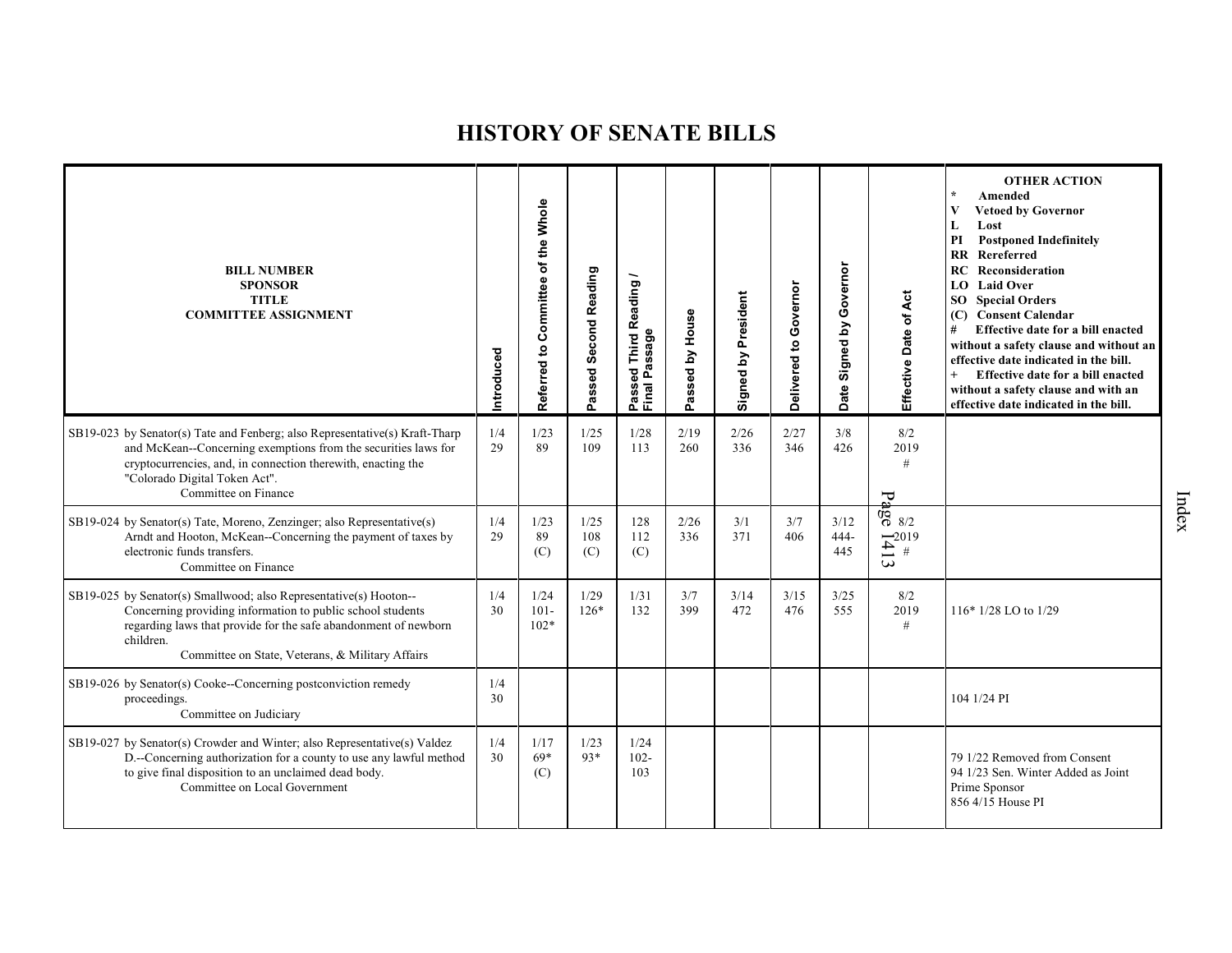|                                                                                                                                                                                                                                                                                        |            |                                    |                           |                                                       |                 | <b>HISTORY OF SENATE BILLS</b> |                       | Inde                          |                       |                                                                                                                                                                                                                                                                                                                                                                                                                                                                                                        |
|----------------------------------------------------------------------------------------------------------------------------------------------------------------------------------------------------------------------------------------------------------------------------------------|------------|------------------------------------|---------------------------|-------------------------------------------------------|-----------------|--------------------------------|-----------------------|-------------------------------|-----------------------|--------------------------------------------------------------------------------------------------------------------------------------------------------------------------------------------------------------------------------------------------------------------------------------------------------------------------------------------------------------------------------------------------------------------------------------------------------------------------------------------------------|
| <b>BILL NUMBER</b><br><b>SPONSOR</b><br><b>TITLE</b><br><b>COMMITTEE ASSIGNMENT</b>                                                                                                                                                                                                    | Introduced | Referred to Committee of the Whole | Passed Second Reading     | <b>Third Reading</b><br>Passage<br>Passed<br>Final Pa | Passed by House | Signed by President            | Delivered to Governor | Governor<br>Signed by<br>Date | Effective Date of Act | <b>OTHER ACTION</b><br>$\star$<br>Amended<br><b>Vetoed by Governor</b><br>V<br>Lost<br>L<br><b>Postponed Indefinitely</b><br>PI<br><b>RR</b> Rereferred<br>RC<br>Reconsideration<br>LO Laid Over<br><b>SO</b> Special Orders<br>(C) Consent Calendar<br>Effective date for a bill enacted<br>#<br>without a safety clause and without an<br>effective date indicated in the bill.<br>Effective date for a bill enacted<br>without a safety clause and with an<br>effective date indicated in the bill. |
| SB19-028 by Senator(s) Holbert and Bridges; also Representative(s) McKean<br>and McCluskie--Concerning the authority of licensing authorities to<br>continue to issue certain fermented malt beverage retail licenses in<br>rural areas.<br>Committee on Business, Labor, & Technology | 1/4<br>30  | 1/17<br>67<br>(C)                  | 1/22<br>79<br>(C)         | 1/23<br>91<br>(C)                                     | 2/5<br>162      | 2/11<br>214                    | 2/11<br>214           | 2/21<br>288                   | 2/20<br>2019          | 94 1/23 Sen. Bridges Added as Joint<br>Prime Sponsor                                                                                                                                                                                                                                                                                                                                                                                                                                                   |
| SB19-029 by Senator(s) Crowder; also Representative(s) Landgraf and<br>Sullivan--Concerning the Colorado income tax liability of an<br>individual in active duty military service.<br>Committee on State, Veterans, & Military Affairs                                                 | 1/4<br>30  | 1/24<br>101<br>(C)                 | 1/28<br>114<br>(C)        | 1/29<br>124<br>(C)<br>3/5<br>384*                     | 3/4<br>378*     | 3/11<br>435                    | 3/12<br>444           | 3/18<br>484                   | 8/2<br>2019<br>#      | 384 3/5 Senate Concurs in House<br>Amendments                                                                                                                                                                                                                                                                                                                                                                                                                                                          |
| SB19-030 by Senator(s) Gonzales; also Representative(s) Tipper--Concerning<br>a remedy for improperly entered guilty pleas, and in connection<br>therewith, making an appropriation.<br>Committee on Judiciary                                                                         | 1/4<br>30  | 4/12<br>784-<br>785*               | 4/16<br>886*              | 4/17<br>$902 -$<br>$903*$                             | 4/27<br>1174    | 1386                           | 5/9<br>1386           | 5/28<br>1394                  | 5/28<br>2019          | 133-134* 1/31 Referred to<br>Appropriations                                                                                                                                                                                                                                                                                                                                                                                                                                                            |
| SB19-031 by Senator(s) Gardner, Court; also Representative(s) Lontine and<br>Liston--Concerning the composition of the child welfare allocations<br>committee.<br>Committee on Health & Human Services                                                                                 | 1/4<br>30  | 1/18<br>73<br>(C)                  | 2/5<br>$161 -$<br>$162*$  | 2/6<br>166                                            | 3/25<br>546     | 3/28<br>608                    | 4/1<br>623            | 4/8<br>706                    | 4/8<br>2019           |                                                                                                                                                                                                                                                                                                                                                                                                                                                                                                        |
| SB19-032 by Senator(s) Scott; also Representative(s) McCluskie--Concerning<br>the routing of hazardous materials being transported on the<br>roadways of the state.<br>Committee on Transportation & Energy                                                                            | 1/4<br>30  | 1/23<br>89*                        | 1/28<br>$115 -$<br>$116*$ | 1/29<br>125<br>3/14<br>$468*$                         | 3/8<br>425*     | 3/28<br>608                    | 4/1<br>623            | 4/8<br>705                    | 4/8<br>2019           | 468 3/14 Senate Concurs in House<br>Amendments                                                                                                                                                                                                                                                                                                                                                                                                                                                         |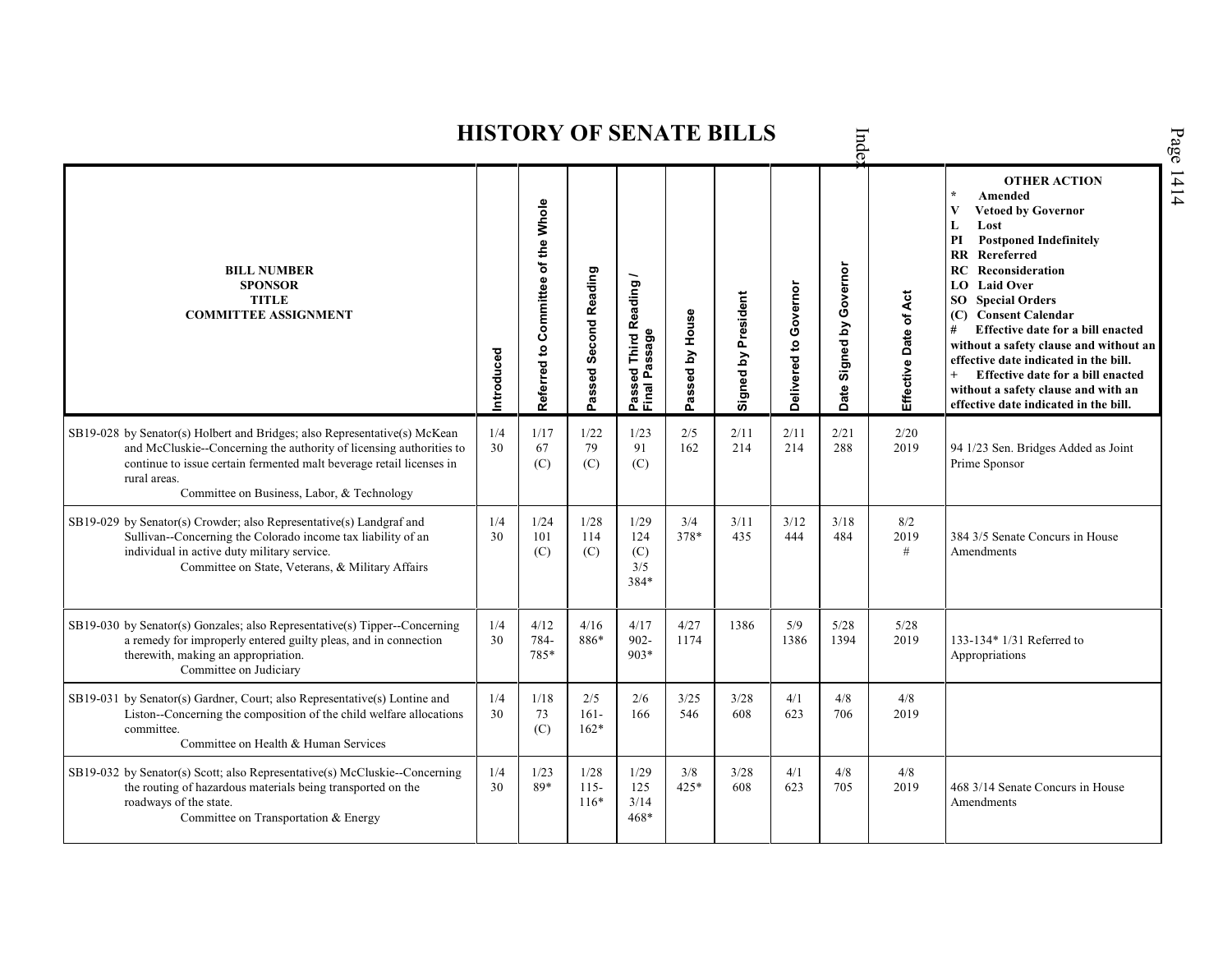| <b>BILL NUMBER</b><br><b>SPONSOR</b><br><b>TITLE</b><br><b>COMMITTEE ASSIGNMENT</b>                                                                                                                                                                                                                                                                                                                                              | Introduced | Referred to Committee of the Whole | Passed Second Reading            | Reading<br>issage<br>Third<br>g<br>௳<br>Passe<br>Final | assed by House<br>൨ | Signed by President | Delivered to Governor | Governor<br>$\mathbf{\Sigma}$<br>Signed I<br>Date | 4ct<br>Effective Date of           | <b>OTHER ACTION</b><br>Amended<br>$\star$<br><b>Vetoed by Governor</b><br>V<br>Lost<br>L<br><b>Postponed Indefinitely</b><br>PI<br><b>RR</b> Rereferred<br>RC<br>Reconsideration<br><b>Laid Over</b><br>LO.<br><b>Special Orders</b><br>SO <sub>2</sub><br>(C) Consent Calendar<br>Effective date for a bill enacted<br>without a safety clause and without an<br>effective date indicated in the bill.<br>Effective date for a bill enacted<br>without a safety clause and with an<br>effective date indicated in the bill. |
|----------------------------------------------------------------------------------------------------------------------------------------------------------------------------------------------------------------------------------------------------------------------------------------------------------------------------------------------------------------------------------------------------------------------------------|------------|------------------------------------|----------------------------------|--------------------------------------------------------|---------------------|---------------------|-----------------------|---------------------------------------------------|------------------------------------|------------------------------------------------------------------------------------------------------------------------------------------------------------------------------------------------------------------------------------------------------------------------------------------------------------------------------------------------------------------------------------------------------------------------------------------------------------------------------------------------------------------------------|
| SB19-033 by Senator(s) Hill, Gardner, Lundeen, Sonnenberg--Concerning<br>automatic waivers of law for rural school districts.<br>Committee on State, Veterans, & Military Affairs                                                                                                                                                                                                                                                | 1/4<br>30  |                                    |                                  |                                                        |                     |                     |                       |                                                   |                                    | 67 1/17 PI                                                                                                                                                                                                                                                                                                                                                                                                                                                                                                                   |
| SB19-034 by Senator(s) Moreno; also Representative(s) Arndt--Concerning a<br>local government's authority to establish standards for the use of<br>environmentally discardable food containers, and, in connection<br>therewith, authorizing a local government to establish standards for<br>the use of ready-to-eat food containers that may be discarded<br>through recycling or composting.<br>Committee on Local Government | 1/4<br>30  |                                    |                                  |                                                        |                     |                     |                       |                                                   | Page<br>$1415$                     | 727 4/9 PI                                                                                                                                                                                                                                                                                                                                                                                                                                                                                                                   |
| SB19-035 by Senator(s) Court; also Representative(s) Benavidez--Concerning<br>enforcement measures available to the department of revenue for<br>the collection of delinquent taxes, and, in connection therewith,<br>making an appropriation.<br>Committee on Finance                                                                                                                                                           | 1/4<br>30  | 1/23<br>89                         | 1/25<br>109                      | 1/28<br>113<br>3/8<br>$417*$                           | 3/7<br>399*         | 3/21<br>527         | 3/22<br>543           | 3/29<br>615                                       | 8/2<br>2019<br>$\#$                | 417 3/8 Senate Concurs in House<br>Amendments                                                                                                                                                                                                                                                                                                                                                                                                                                                                                |
| SB19-036 by Senator(s) Lee and Cooke; also Representative(s) Benavidez and<br>Carver--Concerning requiring the state court administrator to<br>administer a program to remind criminal defendants to appear in<br>court as scheduled, and, in connection therewith, making an<br>appropriation.<br>Committee on Judiciary                                                                                                        | 1/4<br>30  | 4/16<br>870*<br>(C)                | 4/16<br>895*<br><b>SO</b><br>(C) | 4/17<br>$900 -$<br>901<br>(C)                          | 4/29<br>1181        | 1386                | 5/13<br>1387          | 5/28<br>1394                                      | 8/2<br>2019<br>7/1<br>2020<br>$^+$ | 217-220* 2/12 Referred to<br>Appropriations<br>894 4/16 SO(C)                                                                                                                                                                                                                                                                                                                                                                                                                                                                |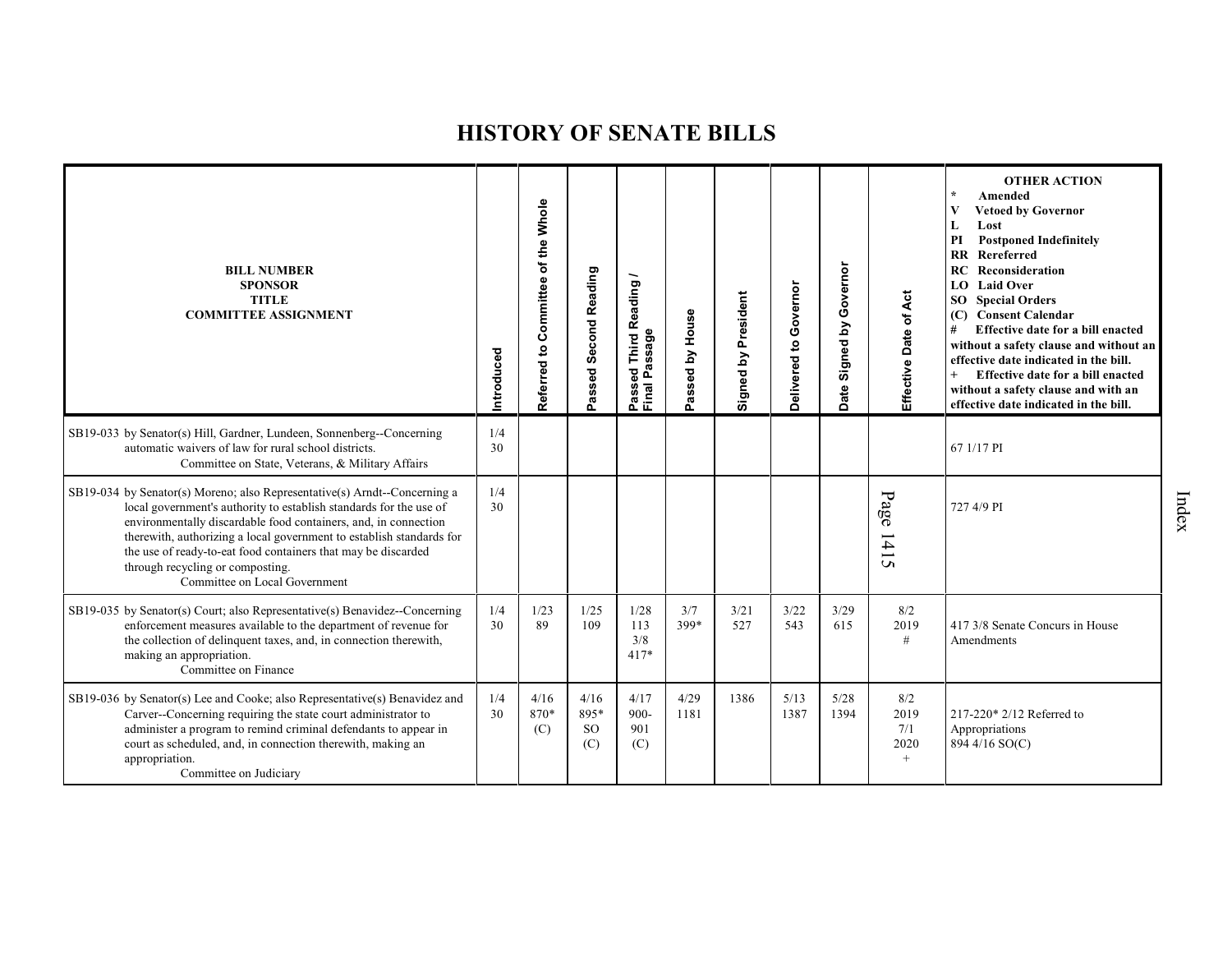Index **OTHER ACTION \* Amended Referred to Com mittee of the Whole Vetoed by Governor L Lost PI Postponed Indefinitely RR Rereferred Date Signed by Governor RC Reconsideration BILL NUMBER Passed Second Reading Passed Third Reading /** Passed Third Reading<br>Final Passage **SPONSOR LO Laid Over** Delivered to Governor **Delivered to Governor** Signed by President Effective Date of Act **Signed by President Effective Date of Act TITLE SO Special Orders COMMITTEE ASSIGNMENT** Passed by House **(C) Consent Calendar Passed by House # Effective date for a bill enacted Final Passage without a safety clause and without an Introduced effective date indicated in the bill. + Effective date for a bill enacted without a safety clause and with an effective date indicated in the bill.**  SB19-037 by Senator(s) Woodward--Concerning measures to mitigate 1/4 wildfires, and, in connection therewith, permitting county personnel 30 122 1/29 PI to enter land owned by the federal or state government to remove wildfire fuel sources and appropriating money for the use of the forest restoration and wildfire risk mitigation grant program. Committee on State, Veterans, & Military Affairs SB19-038 by Senator(s) Sonnenberg, Crowder; also Representative(s) Pelton--  $\frac{1}{4}$ Concerning an exception to the requirement that a motor vehicle 30 **89 1/23 PI** 89 1/23 PI clear a port of entry for vehicles transporting agricultural commodities. Committee on Transportation & Energy SB19-039 by Senator(s) Story and Zenzinger; also Representative(s) 1/4 1/18 1/23 1/24 2/21 2/26 2/27 3/8  $\frac{3}{7}$ <br>2019 Michaelson Jenet--Concerning allowing interdistrict transportation 30 73 94 103 290 336 427 95-97 1/23 COW Amendments 346 of students only by adjacent school districts subject to the school districts' mutual consent. Committee on Education 1/4 4/19 4/23 1388 5/21 SB19-040 by Senator(s) Hisey and Fields; also Representative(s) Carver and 4/24 4/30 6/3 8/2 964\* 1021\* Roberts--Concerning the establishment of the Colorado fire 30 1059- 1236 1390 1398 2019 135\* 1/31 Referred to Appropriations commission, and, in connection therewith, making an appropriation. 1060\* # Committee on Agriculture & Natural Resources SB19-041 by Senator(s) Smallwood; also Representative(s) Kraft-Tharp-- 1/4 2/15 2/20 2/21 3/18 3/29 4/1 4/8  $8/2$ Concerning a required contract provision regarding the payment of 31 244- 278\* 287 485\* 615 623 706 2019 494 3/19 Senate Concurs in House premiums by a policyholder to a health insurance carrier for each 246\* 3/19 # Amendmentsindividual covered under a health insurance policy. 494\* Committee on Health & Human Services

**HISTORY OF SENATE BILLS**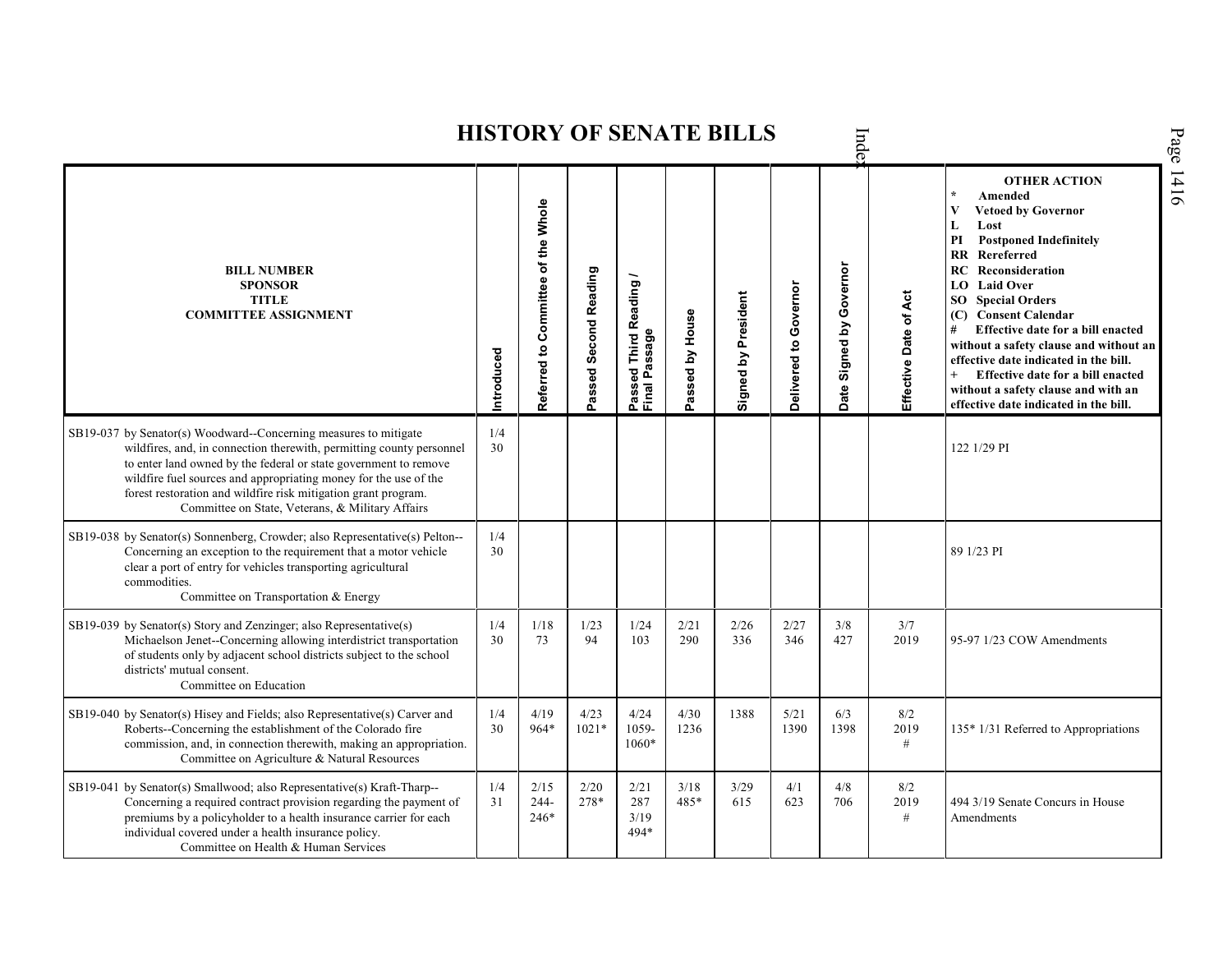| <b>BILL NUMBER</b><br><b>SPONSOR</b><br><b>TITLE</b><br><b>COMMITTEE ASSIGNMENT</b>                                                                                                                                                                                                                                                                                                                                                    | Introduced | of the Whole<br>Committee<br>$\mathbf{S}$<br>Referred | Passed Second Reading      | <b>Third Reading</b><br>Passed Innu<br>Final Passage | House<br>$\mathbf{\Sigma}$<br>assed<br>o. | Signed by President | Delivered to Governor | Governor<br>Signed by<br>Date | Effective Date of Act              | <b>OTHER ACTION</b><br>Amended<br><b>Vetoed by Governor</b><br>Lost<br>L<br><b>Postponed Indefinitely</b><br>PI<br><b>RR</b> Rereferred<br>Reconsideration<br>RC<br>LO Laid Over<br><b>SO</b> Special Orders<br>(C) Consent Calendar<br>#<br>Effective date for a bill enacted<br>without a safety clause and without an<br>effective date indicated in the bill.<br>Effective date for a bill enacted<br>without a safety clause and with an<br>effective date indicated in the bill. |
|----------------------------------------------------------------------------------------------------------------------------------------------------------------------------------------------------------------------------------------------------------------------------------------------------------------------------------------------------------------------------------------------------------------------------------------|------------|-------------------------------------------------------|----------------------------|------------------------------------------------------|-------------------------------------------|---------------------|-----------------------|-------------------------------|------------------------------------|----------------------------------------------------------------------------------------------------------------------------------------------------------------------------------------------------------------------------------------------------------------------------------------------------------------------------------------------------------------------------------------------------------------------------------------------------------------------------------------|
| SB19-042 by Senator(s) Foote; also Representative(s) Sirota and Arndt--<br>Concerning adoption of an agreement among the states to elect the<br>president of the United States by national popular vote.<br>Committee on State, Veterans, & Military Affairs                                                                                                                                                                           | 1/4<br>31  | 1/24<br>101                                           | 1/28<br>116                | 1/29<br>125                                          | 2/21<br>290                               | 3/6<br>396          | 3/7<br>406            | 3/18<br>484                   | 8/2<br>2019<br>#                   | 116-117 1/28 COW Amendments                                                                                                                                                                                                                                                                                                                                                                                                                                                            |
| SB19-043 by Senator(s) Lee and Gardner, Cooke; also Representative(s)<br>Herod and Carver, Weissman, Arndt--Concerning an increase in the<br>number of district court judges in certain judicial districts, and, in<br>connection therewith, making an appropriation.<br>Committee on Judiciary                                                                                                                                        | 1/4<br>31  | 2/5<br>$155 -$<br>$156*$                              | 2/6<br>$170*$<br><b>SO</b> | 2/7<br>185<br>3/1<br>$367 -$<br>368*                 | 2/28<br>$361*$                            | 3/13<br>454         | 3/14<br>468           | 3/21<br>527                   | $\frac{8}{9}$ 3/21<br>-2019<br>417 | 94 1/23 Sen. Gardner Added as Joint<br>Prime Sponsor<br>104 1/24 Referred to Appropriations<br>169 2/6 SO<br>367-368 3/1 Senate Concurs in House<br>Amendments                                                                                                                                                                                                                                                                                                                         |
| SB19-044 by Senator(s) Zenzinger, Moreno; also Representative(s) Hooton,<br>Arndt, McKean--Concerning the statewide emergency medical and<br>trauma care system in the department of public health and<br>environment, and, in connection therewith, eliminating the<br>requirement that the state board of health cooperate with the<br>department of personnel in adopting certain criteria.<br>Committee on Health & Human Services | 1/4<br>31  | 1/17<br>67<br>(C)                                     | 1/23<br>93                 | 1/24<br>103                                          | 2/28<br>361                               | 3/7<br>409          | 3/11<br>435           | 3/19<br>495                   | 8/2<br>2019<br>#                   |                                                                                                                                                                                                                                                                                                                                                                                                                                                                                        |
| SB19-045 by Senator(s) Moreno, Zenzinger; also Representative(s) Hooton,<br>Arndt, McKean--Concerning clarifying that members of the<br>radiation advisory committee are reimbursed for expenses incurred<br>for authorized business of the committee.<br>Committee on Health & Human Services                                                                                                                                         | 1/4<br>31  | 1/17<br>67<br>(C)                                     | 1/22<br>79<br>(C)          | 1/23<br>91<br>(C)                                    | 2/6<br>167                                | 2/11<br>214         | 2/11<br>214           | 2/21<br>288                   | 8/2<br>2019<br>$\#$                |                                                                                                                                                                                                                                                                                                                                                                                                                                                                                        |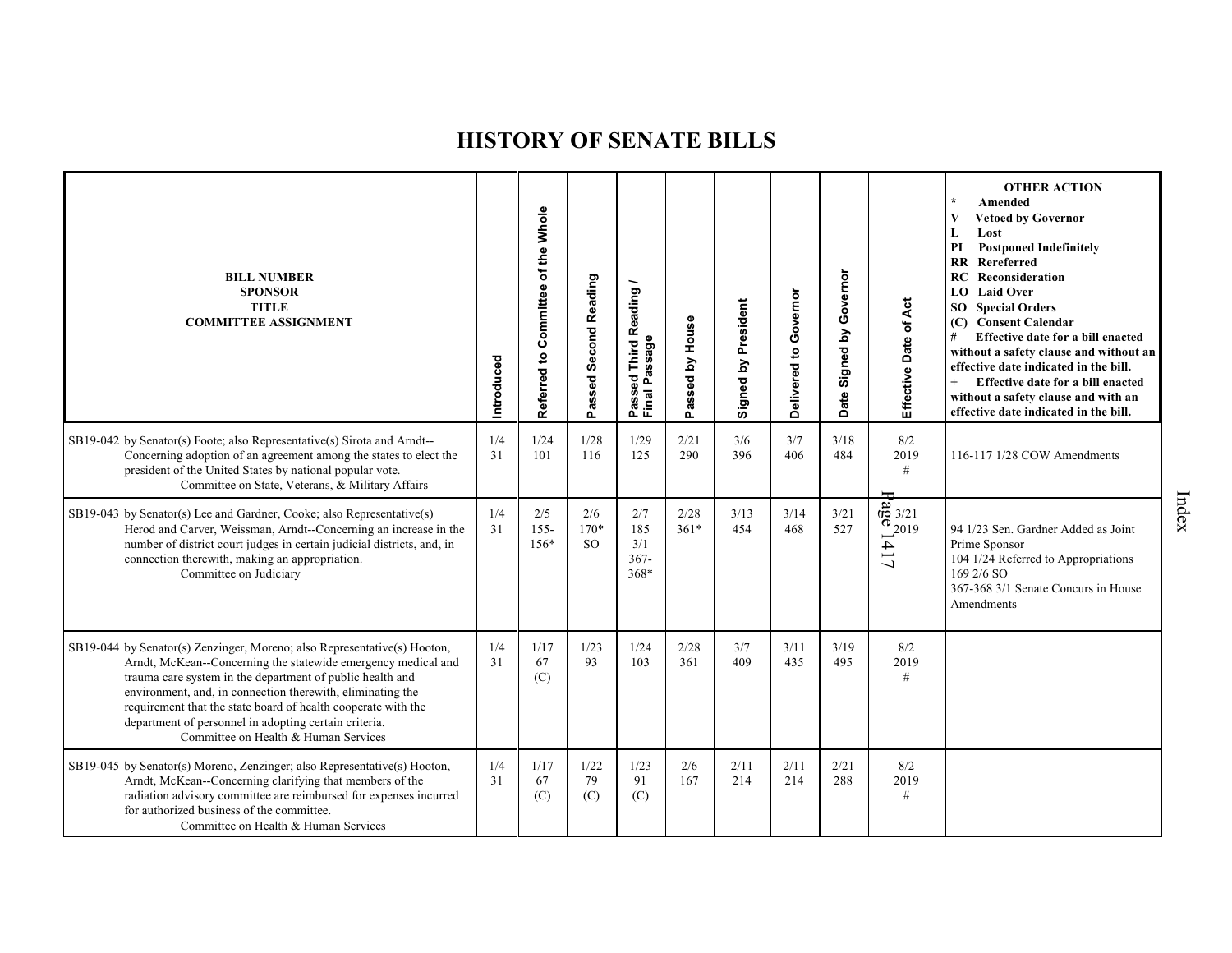Index Page 1418 **HISTORY OF SENATE BILLS OTHER ACTION \* Amended Referred to Com mittee of the Whole Vetoed by Governor L Lost PI Postponed Indefinitely RR Rereferred Date Signed by Governor BILL NUMBER RC Reconsideration Passed Second Reading Passed Third Reading /** Passed Third Reading<br>Final Passage **LO Laid Over SPONSOR** Delivered to Governor **Delivered to Governor** Ąct Signed by President **Effective Date of Act Signed by President SO Special Orders TITLE COMMITTEE ASSIGNMENT (C) Consent Calendar** Passed by House **Passed by House** Effective Date of **# Effective date for a bill enacted Final Passage without a safety clause and without an Introduced effective date indicated in the bill. + Effective date for a bill enacted without a safety clause and with an effective date indicated in the bill.**  1/4 1/24 1/28 3/25 SB19-046 by Senator(s) Tate, Moreno, Zenzinger; also Representative(s) 1/29 3/7 3/14 3/15 3/25 Arndt, Hooton, McKean--Concerning an amendment to the 31 102 114 124 399\* 472 476 555 2019 417-418 3/8 Senate Concurs in House definition of "appraisal management company" to align with the 10/1 Amendments (C) (C) (C) definition in federal law. 2019 3/8 Committee on Business, Labor, & Technology 417- 418\* SB19-047 by Senator(s) Hisey; also Representative(s) Buentello--Concerning  $\frac{1}{7}$ removal of unauthorized persons from vacant land.  $35$  165 2/6 PI Committee on Local Government SB19-048 by Senator(s) Holbert; also Representative(s) Ransom--Concerning 1/7 protecting public school students from electronically accessing 35 104 1/24 PI harmful material. Committee on Judiciary 1/7 3/29 SB19-049 by Senator(s) Fields; also Representative(s) Michaelson Jenet-- 2/7 2/11 2/12 3/7 3/18 3/19 3/28 Concerning increasing the statute of limitations for certain failure to 35 187\* 211\* 222 399\* 486 497 615 2019 416 3/8 Senate Concurs in House report child sexual abuse crimes. 3/8 **Amendments** Committee on Judiciary 416\* SB19-050 by Senator(s) Gardner--Concerning the compensation of attorneys  $\frac{1}{7}$  35 working in the office of a district attorney. 35  $187\ 2/7$  PI Committee on Judiciary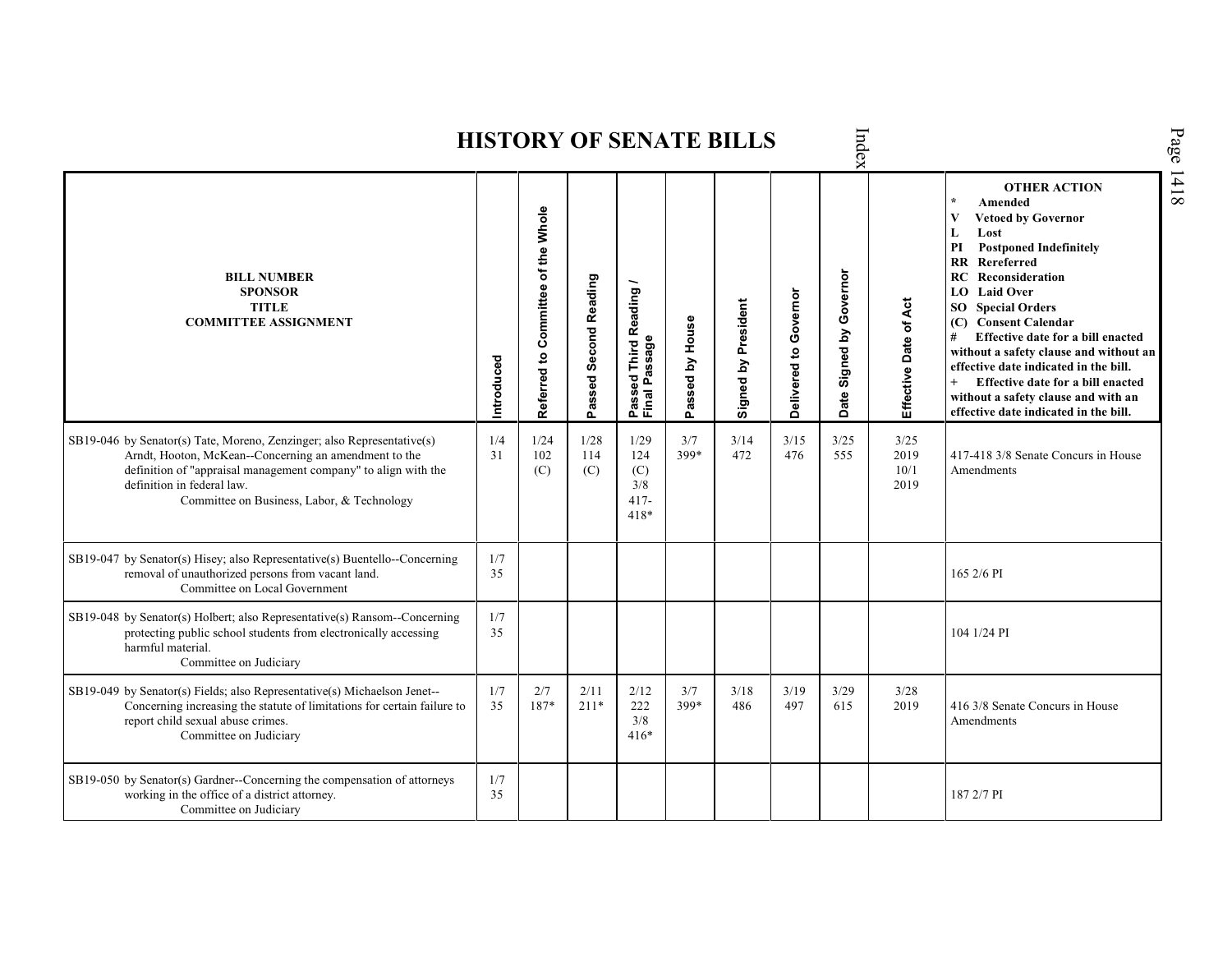| <b>BILL NUMBER</b><br><b>SPONSOR</b><br><b>TITLE</b><br><b>COMMITTEE ASSIGNMENT</b>                                                                                                                                                                                                                                | Introduced | Referred to Committee of the Whole | Passed Second Reading              | Third Reading/<br>Passeu<br>Final Passage | Passed by House | President<br>Signed by | Governor<br>Delivered to | Governor<br>Signed by<br>Date: | Effective Date of Act                                                                     | <b>OTHER ACTION</b><br>Amended<br>V<br><b>Vetoed by Governor</b><br>L<br>Lost<br><b>Postponed Indefinitely</b><br>PI<br>RR Rereferred<br>Reconsideration<br>RC<br>LO Laid Over<br><b>SO</b> Special Orders<br>(C) Consent Calendar<br>#<br>Effective date for a bill enacted<br>without a safety clause and without an<br>effective date indicated in the bill.<br>$+$<br>Effective date for a bill enacted<br>without a safety clause and with an<br>effective date indicated in the bill. |
|--------------------------------------------------------------------------------------------------------------------------------------------------------------------------------------------------------------------------------------------------------------------------------------------------------------------|------------|------------------------------------|------------------------------------|-------------------------------------------|-----------------|------------------------|--------------------------|--------------------------------|-------------------------------------------------------------------------------------------|---------------------------------------------------------------------------------------------------------------------------------------------------------------------------------------------------------------------------------------------------------------------------------------------------------------------------------------------------------------------------------------------------------------------------------------------------------------------------------------------|
| SB19-051 by Senator(s) Scott and Cooke, Baumgardner, Coram, Crowder,<br>Gardner, Hill, Hisey, Holbert, Lundeen, Marble, Smallwood,<br>Woodward--Concerning the dedication of additional general fund<br>money to fund transportation needs.<br>Committee on Transportation & Energy<br>Committee on Appropriations | 1/8<br>38  |                                    |                                    |                                           |                 |                        |                          |                                | Page                                                                                      | 1112 4/26 PI                                                                                                                                                                                                                                                                                                                                                                                                                                                                                |
| SB19-052 by Senator(s) Garcia; also Representative(s) Mullica--Concerning<br>expansion of an emergency medical service provider's scope of<br>practice.<br>Committee on Health & Human Services                                                                                                                    | 1/8<br>38  | 3/22<br>530<br>(C)                 | 3/26<br>566*<br>(C)                | 3/27<br>594<br>(C)                        | 4/8<br>705      | 4/11<br>779            | 4/12<br>829              | 4/17<br>919                    | $\overline{\phantom{0}}$<br>$\overline{4}$ 8/2<br>$\overline{\mathcal{Q}}^{2019}$<br>$\#$ | 419-422* 3/8 Referred to<br>Appropriations                                                                                                                                                                                                                                                                                                                                                                                                                                                  |
| SB19-053 by Senator(s) Cooke--Concerning a prohibition on the air quality<br>control commission adopting air quality control standards for motor<br>vehicles that are more stringent than the federal standards.<br>Committee on Health & Human Services                                                           | 1/8<br>38  |                                    |                                    |                                           |                 |                        |                          |                                |                                                                                           | 246 2/15 PI                                                                                                                                                                                                                                                                                                                                                                                                                                                                                 |
| SB19-054 by Senator(s) Crowder; also Representative(s) Valdez D. and<br>Humphrey--Concerning the regulation of surplus military vehicles<br>for the purposes of operation on the highway, and, in connection<br>therewith, making an appropriation.<br>Committee on State, Veterans, & Military Affairs            | 1/8<br>38  | 4/9<br>708*<br>(C)                 | 4/10<br>$734*$<br><b>SO</b><br>(C) | 4/11<br>772<br>(C)<br>4/26<br>1136*       | 4/23<br>1036*   | 1386                   | 5/9<br>1386              | 5/30<br>1393                   | 7/1<br>2019                                                                               | 458-459* 3/14 Referred to<br>Appropriations<br>733 4/10 SO(C)<br>1136 4/26 Senate Concurs in House<br>Amendments                                                                                                                                                                                                                                                                                                                                                                            |
| SB19-055 by Senator(s) Sonnenberg; also Representative(s) Pelton--<br>Concerning a reduction of the state income tax rate.<br>Committee on Finance                                                                                                                                                                 | 1/10<br>45 |                                    |                                    |                                           |                 |                        |                          |                                |                                                                                           | 129 1/30 PI                                                                                                                                                                                                                                                                                                                                                                                                                                                                                 |

Index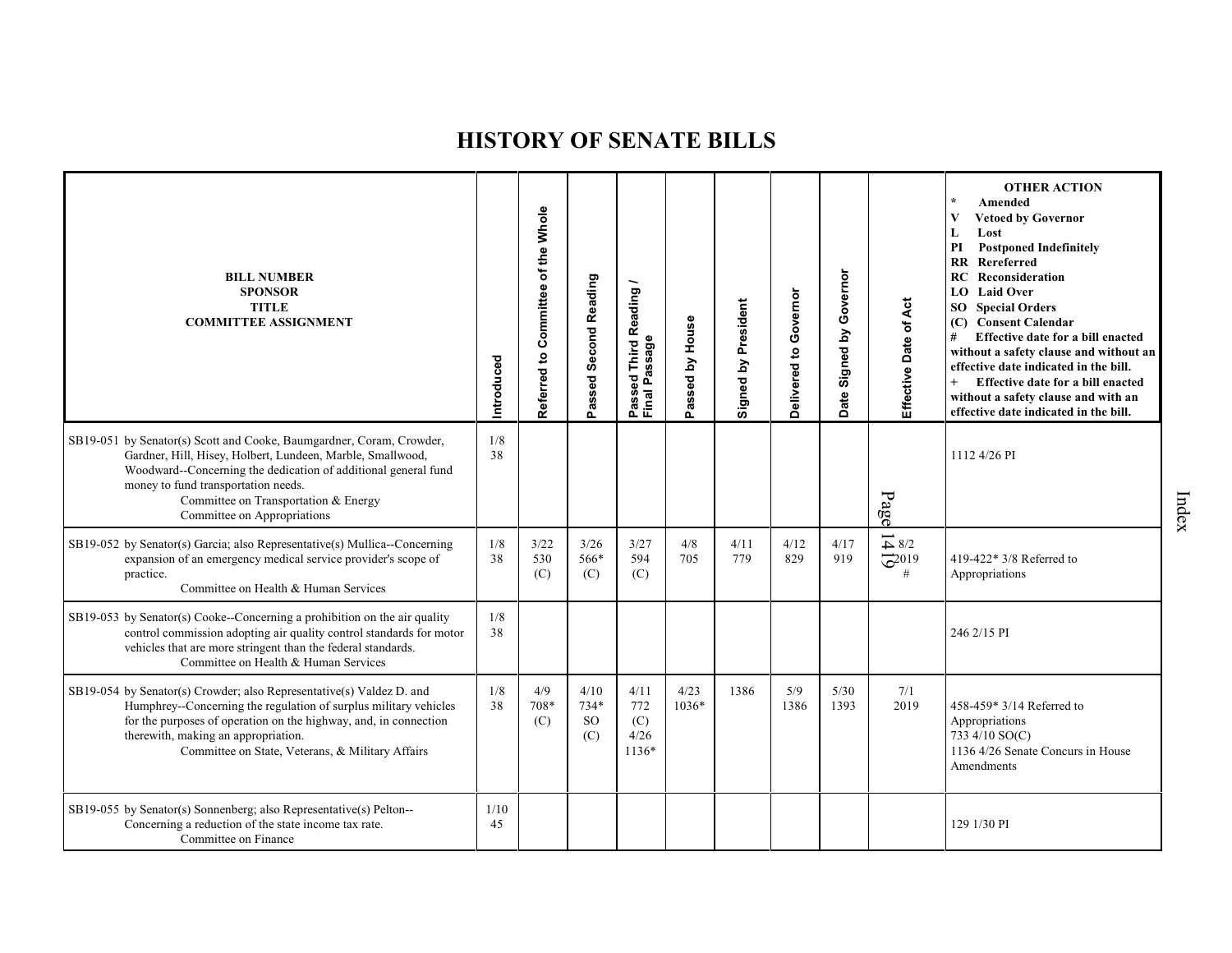Index **HISTORY OF SENATE BILLS OTHER ACTION \* Amended Referred to Com mittee of the Whole Vetoed by Governor L Lost PI Postponed Indefinitely RR Rereferred Date Signed by Governor BILL NUMBER RC Reconsideration Passed Second Reading Passed Third Reading /** Passed Third Reading <sub>/</sub><br>Final Passage **LO Laid Over SPONSOR** Delivered to Governor **Delivered to Governor** Ąct Signed by President **Effective Date of Act Signed by President SO Special Orders TITLE COMMITTEE ASSIGNMENT (C) Consent Calendar** Passed by House **Passed by House** Effective Date of **# Effective date for a bill enacted Final Passage without a safety clause and without an Introduced effective date indicated in the bill. + Effective date for a bill enacted without a safety clause and with an effective date indicated in the bill.**  SB19-056 by Senator(s) Hisey; also Representative(s) Carver--Concerning the 1/10 ability of private employers to give preference to veterans when 45 131 1/31 PI making certain employment decisions. Committee on State, Veterans, & Military Affairs SB19-057 by Senator(s) Story and Fenberg, Moreno, Zenzinger; also 1/10 1/31 2/4 2/5 2/28 3/8 3/11 3/18 8/2 Representative(s) McCluskie--Concerning information relating to 45 131\* 150\* 161 361 418 435 484 2019 employee eligibility for student loan repayment programs. # Committee on Education SB19-058 by Senator(s) Lee, Gardner; also Representative(s) Herod-- 1/10 1/17 1/22 1/23 2/5 2/11 2/11 2/21 2/20 91-92 Concerning the enactment of the Colorado Revised Statutes 2018 as 45 80 162 214 214 288 2019 68 the positive and statutory law of the state of Colorado. (C) (C) (C) Committee on Judiciary SB19-059 by Senator(s) Moreno; also Representative(s) Buckner--Concerning 1/10 4/12 4/12 4/15 4/24 1386 5/7 5/10 8/2 785\* 796\* 1072\* creation of an automatic enrollment in advanced courses grant 45 837- 1386 1387 2019 141-142\* 2/1 Referred to program in the department of education, and, in connection (C) SO 838 # Appropriations therewith, making an appropriation. 796 4/12 SO(C) (C) (C) Committee on Education 4/26 1138-1139 4/26 Senate Concurs in 1138- House Amendments 1139\* SB19-060 by Senator(s) Hill--Concerning a state income tax credit related to  $\frac{1}{10}$ educators' personal expenses. 46 166 2/6 PICommittee on Finance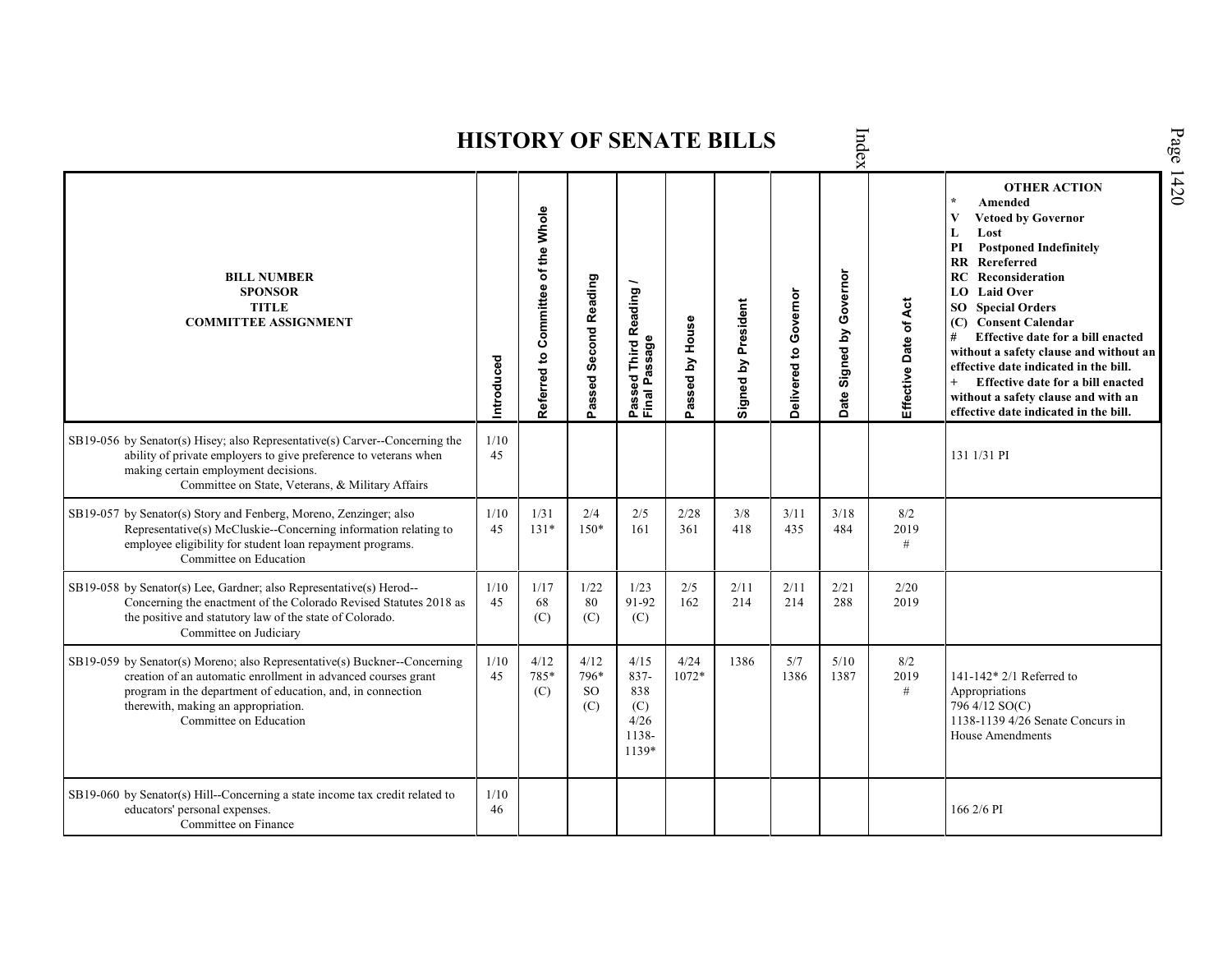| <b>BILL NUMBER</b><br><b>SPONSOR</b><br><b>TITLE</b><br><b>COMMITTEE ASSIGNMENT</b>                                                                                                                                                                                                                                                                                       | Introduced | of the Whole<br>Committee<br>Referred to | <b>Second Reading</b><br>Passed: | Reading<br>Passage<br>Third<br>assed<br>Passe<br>Final I | House<br>$\mathbf{\Sigma}$<br>assed<br>௳ | President<br>Signed by | Governor<br>Delivered to | Governor<br>Signed by<br>ate<br>ő | Effective Date of Act                  | <b>OTHER ACTION</b><br>Amended<br><b>Vetoed by Governor</b><br>Lost<br>L<br>PI<br><b>Postponed Indefinitely</b><br>Rereferred<br>$\mathbf{R}$<br>RC<br>Reconsideration<br>LO Laid Over<br><b>SO</b> Special Orders<br><b>Consent Calendar</b><br>(C)<br>#<br>Effective date for a bill enacted<br>without a safety clause and without an<br>effective date indicated in the bill.<br>Effective date for a bill enacted<br>without a safety clause and with an<br>effective date indicated in the bill. |
|---------------------------------------------------------------------------------------------------------------------------------------------------------------------------------------------------------------------------------------------------------------------------------------------------------------------------------------------------------------------------|------------|------------------------------------------|----------------------------------|----------------------------------------------------------|------------------------------------------|------------------------|--------------------------|-----------------------------------|----------------------------------------|--------------------------------------------------------------------------------------------------------------------------------------------------------------------------------------------------------------------------------------------------------------------------------------------------------------------------------------------------------------------------------------------------------------------------------------------------------------------------------------------------------|
| SB19-061 by Senator(s) Tate and Zenzinger; also Representative(s) Arndt and<br>Hooton--Concerning standards for the certification of certain types<br>of respirators equipped with pressure vessels, and, in connection<br>therewith, making an appropriation.<br>Committee on Health & Human Services                                                                    | 1/10<br>46 | 4/12<br>785-<br>786*<br>(C)              | 4/12<br>797*<br><b>SO</b><br>(C) | 4/15<br>838<br>(C)                                       | 4/29<br>1181                             | 1386                   | 5/10<br>1387             | 5/20<br>1390                      | 8/2<br>2019<br>#<br>$P_{\overline{a}}$ | 175 2/7 Referred to Appropriations<br>796 4/12 SO(C)                                                                                                                                                                                                                                                                                                                                                                                                                                                   |
| SB19-062 by Senator(s) Sonnenberg--Concerning a requirement that an<br>executive agency obtain an additional statutory grant of rule-<br>making authority to change the substantive impact of an existing<br>agency rule unless circumstances that undermine the legality of the<br>existing agency rule are present.<br>Committee on State, Veterans, & Military Affairs | 1/10<br>46 |                                          |                                  |                                                          |                                          |                        |                          |                                   | 9g<br>42                               | 122 1/29 PI                                                                                                                                                                                                                                                                                                                                                                                                                                                                                            |
| SB19-063 by Senator(s) Priola and Story; also Representative(s) Buentello and<br>Valdez A.--Concerning a strategic action plan to address infant and<br>family child care home shortages in Colorado.<br>Committee on Health & Human Services                                                                                                                             | 1/10<br>46 | 2/8<br>$191*$<br>(C)                     | 2/12<br>$223*$<br>(C)            | 2/13<br>229<br>(C)                                       | 4/10<br>762                              | 4/17<br>918            | 4/18<br>932              | 4/23<br>1037                      | 8/2<br>2019<br>#                       | 107* 1/25 Referred to Appropriations                                                                                                                                                                                                                                                                                                                                                                                                                                                                   |
| SB19-064 by Senator(s) Lee, Gardner; also Representative(s) Weissman--<br>Concerning retention of criminal justice programs funding.<br>Committee on Judiciary                                                                                                                                                                                                            | 1/10<br>46 | 3/8<br>$423*$<br>(C)                     | 3/13<br>$450*$<br>(C)            | 3/14<br>463<br>(C)                                       | 4/17<br>908                              | 4/25<br>1107           | 4/25<br>1107             | 5/14<br>1389                      | 5/14<br>2019                           | 121* 1/29 Referred to Appropriations                                                                                                                                                                                                                                                                                                                                                                                                                                                                   |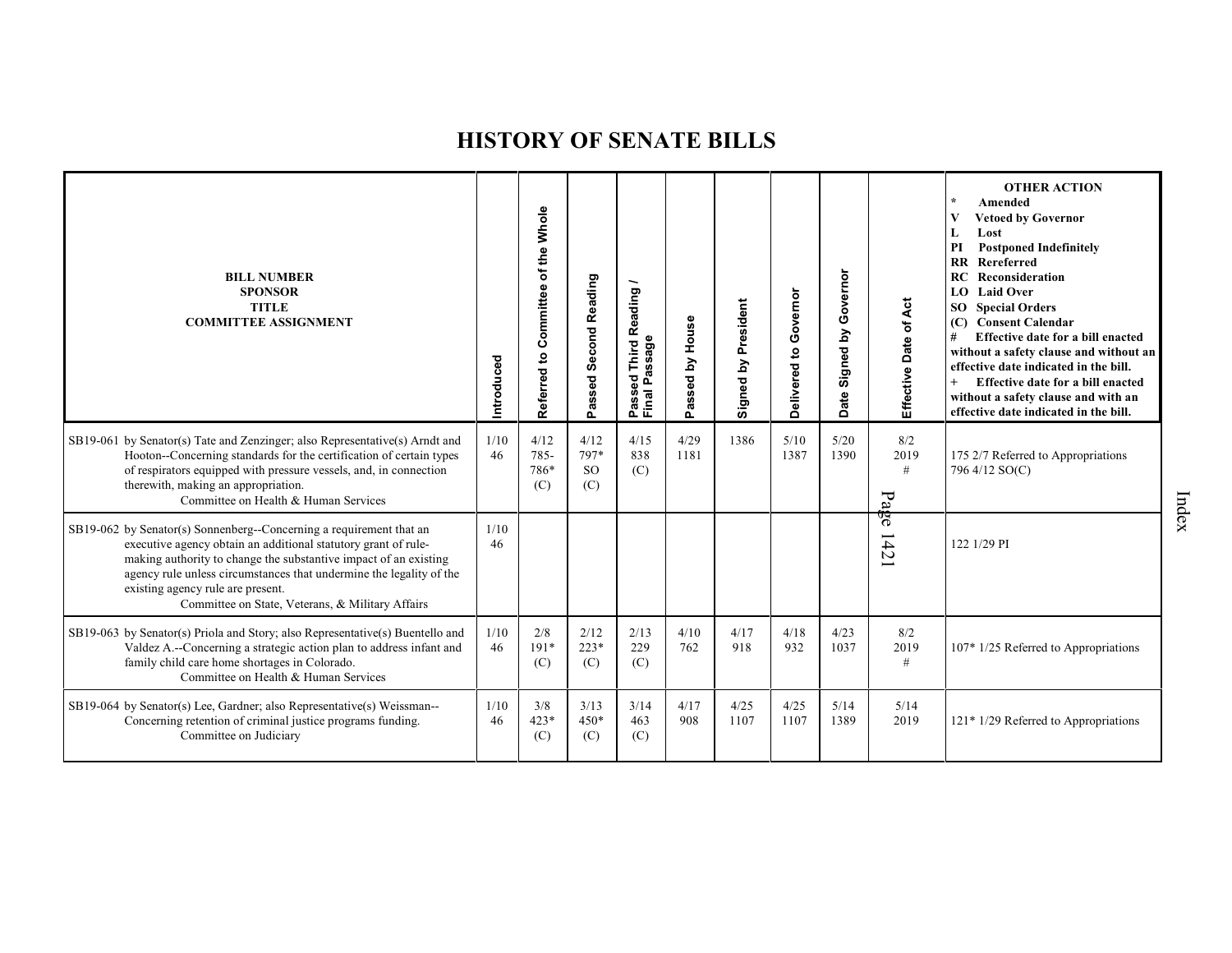|                                                                                                                                                                                                                                                                                                                                                                                        |            |                                    |                       |                                                                    |                 | <b>HISTORY OF SENATE BILLS</b> |                       | Index                       |                       |                                                                                                                                                                                                                                                                                                                                                                                                                                                                                                                               |
|----------------------------------------------------------------------------------------------------------------------------------------------------------------------------------------------------------------------------------------------------------------------------------------------------------------------------------------------------------------------------------------|------------|------------------------------------|-----------------------|--------------------------------------------------------------------|-----------------|--------------------------------|-----------------------|-----------------------------|-----------------------|-------------------------------------------------------------------------------------------------------------------------------------------------------------------------------------------------------------------------------------------------------------------------------------------------------------------------------------------------------------------------------------------------------------------------------------------------------------------------------------------------------------------------------|
| <b>BILL NUMBER</b><br><b>SPONSOR</b><br><b>TITLE</b><br><b>COMMITTEE ASSIGNMENT</b>                                                                                                                                                                                                                                                                                                    | Introduced | Referred to Committee of the Whole | Passed Second Reading | Reading<br>issage<br><b>Third</b><br>್ಥಾ<br>o.<br>Passe<br>Final I | Passed by House | Signed by President            | Delivered to Governor | Signed by Governor<br>Date: | Effective Date of Act | <b>OTHER ACTION</b><br>$\star$<br>Amended<br>$\mathbf{V}$<br><b>Vetoed by Governor</b><br>L<br>Lost<br><b>Postponed Indefinitely</b><br>PI<br><b>RR</b><br>Rereferred<br><b>RC</b> Reconsideration<br>LO Laid Over<br><b>SO</b> Special Orders<br>(C) Consent Calendar<br>Effective date for a bill enacted<br>without a safety clause and without an<br>effective date indicated in the bill.<br>$^{+}$<br>Effective date for a bill enacted<br>without a safety clause and with an<br>effective date indicated in the bill. |
| SB19-065 by Senator(s) Garcia; also Representative(s) Exum--Concerning the<br>creation of a peer health assistance program for emergency medical<br>service providers, and, in connection therewith, making an<br>appropriation.<br>Committee on Health & Human Services                                                                                                               | 1/10<br>46 | 3/8<br>$423*$<br>(C)               | 3/13<br>450*<br>(C)   | 3/14<br>463<br>(C)<br>4/11<br>$776*$                               | 4/10<br>$762*$  | 4/24<br>1072                   | 4/25<br>1107          | 5/14<br>1389                | 8/2<br>2019<br>#      | $204-205*2/8$ Referred to Finance<br>337-338* 2/27 Referred to<br>Appropriations<br>776 4/11 Senate Concurs in House<br>Amendments                                                                                                                                                                                                                                                                                                                                                                                            |
| SB19-066 by Senator(s) Todd; also Representative(s) Buentello--Concerning<br>high-cost special education grants awarded from a trust fund<br>established for that purpose.<br>Committee on Finance<br>Committee on Appropriations                                                                                                                                                      | 1/10<br>46 | 4/19<br>964*<br>(C)                | 4/23<br>1017*         | 4/24<br>1053                                                       | 4/30<br>1236    | 1388                           | 5/14<br>1388          | 5/30<br>1393                | 5/30<br>2019          | 144-145* 2/1 Referred to<br>Appropriations<br>1008 4/23 Removed from Consent                                                                                                                                                                                                                                                                                                                                                                                                                                                  |
| SB19-067 by Senator(s) Coram; also Representative(s) McLachlan and Arndt-<br>-Concerning the creation of the rural development grant program,<br>and, in connection therewith, making an appropriation.<br>Committee on Finance<br>Committee on Appropriations                                                                                                                         | 1/10<br>46 | 4/23<br>1006                       |                       |                                                                    |                 |                                |                       |                             |                       | 232-233* 2/13 Referred to<br>Appropriations                                                                                                                                                                                                                                                                                                                                                                                                                                                                                   |
| SB19-068 by Senator(s) Zenzinger and Tate, Coram, Court, Donovan,<br>Fenberg, Fields, Foote, Garcia, Ginal, Gonzales, Hisey, Lee,<br>Moreno, Pettersen, Priola, Rodriguez, Story, Todd, Williams A.,<br>Winter; also Representative(s) Weissman and Cutter--Concerning<br>expanded disclosure about electioneering communications.<br>Committee on State, Veterans, & Military Affairs | 1/10<br>46 | 1/31<br>131                        | 2/4<br>149            | 2/5<br>160                                                         | 3/8<br>425      | 3/21<br>527                    | 3/22<br>543           | 4/1<br>624                  | 8/2<br>2019<br>#      |                                                                                                                                                                                                                                                                                                                                                                                                                                                                                                                               |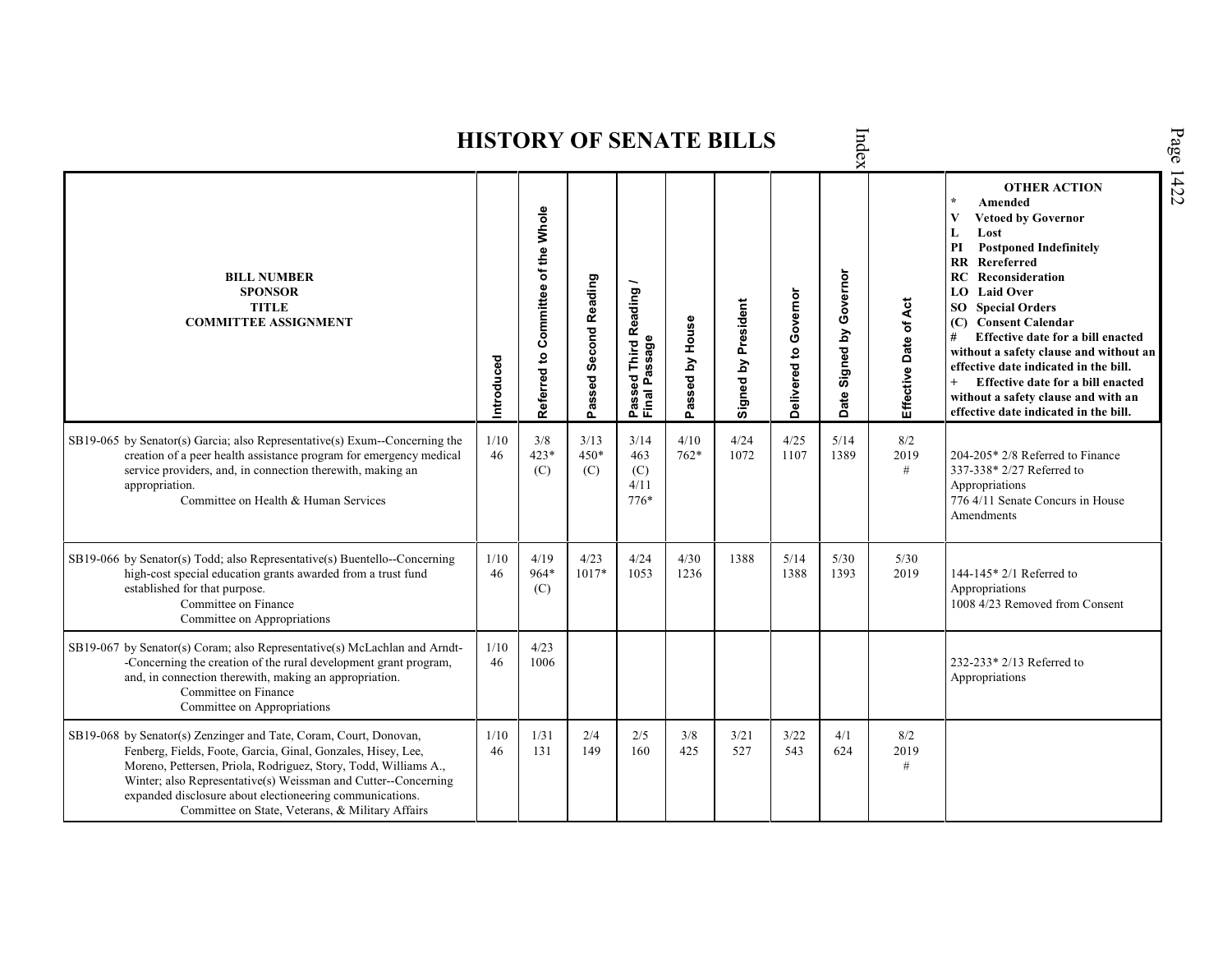| <b>BILL NUMBER</b><br><b>SPONSOR</b><br><b>TITLE</b><br><b>COMMITTEE ASSIGNMENT</b>                                                                                                                                                                                                                                                         | ntroduced  | of the Whole<br>Committee<br>Referred to | Passed Second Reading | Reading<br>Passeq<br>Final Passage<br>———————————————————— | House<br>$\mathbf{\Sigma}$<br>assed<br>Ő. | Signed by President | Governor<br>Delivered to | Governor<br>Signed by<br>Date | Effective Date of Act                                                                                                   | <b>OTHER ACTION</b><br>$\star$<br>Amended<br>V<br><b>Vetoed by Governor</b><br>L<br>Lost<br><b>Postponed Indefinitely</b><br>PI<br>$\mathbf{R}$<br>Rereferred<br>Reconsideration<br>RC<br><b>Laid Over</b><br>LO.<br>SO <sub>2</sub><br><b>Special Orders</b><br><b>Consent Calendar</b><br>(C)<br>#<br>Effective date for a bill enacted<br>without a safety clause and without an<br>effective date indicated in the bill.<br>$+$<br>Effective date for a bill enacted<br>without a safety clause and with an<br>effective date indicated in the bill. |
|---------------------------------------------------------------------------------------------------------------------------------------------------------------------------------------------------------------------------------------------------------------------------------------------------------------------------------------------|------------|------------------------------------------|-----------------------|------------------------------------------------------------|-------------------------------------------|---------------------|--------------------------|-------------------------------|-------------------------------------------------------------------------------------------------------------------------|----------------------------------------------------------------------------------------------------------------------------------------------------------------------------------------------------------------------------------------------------------------------------------------------------------------------------------------------------------------------------------------------------------------------------------------------------------------------------------------------------------------------------------------------------------|
| SB19-069 by Senator(s) Lundeen; also Representative(s) Wilson and<br>Buentello--Concerning nonpublic schools' authority to operate<br>certain teacher development programs.<br>Committee on Education                                                                                                                                       | 1/10<br>46 | 1/31<br>132<br>(C)                       | 2/4<br>149<br>(C)     | 2/5<br>160<br>(C)                                          | 2/28<br>361                               | 3/7<br>409          | 3/11<br>435              | 3/19<br>496                   | 8/2<br>2019<br>$\#$                                                                                                     |                                                                                                                                                                                                                                                                                                                                                                                                                                                                                                                                                          |
| SB19-070 by Senator(s) Tate, Moreno, Zenzinger; also Representative(s)<br>Arndt, Hooton, McKean--Concerning an update to statutory<br>language authorizing the department of natural resources to receive<br>donations to be credited to the Colorado natural resources<br>foundation fund.<br>Committee on Agriculture & Natural Resources | 1/10<br>46 | 1/24<br>$104*$<br>(C)                    | 1/28<br>$114*$<br>(C) | 1/29<br>124<br>(C)                                         | 2/26<br>336                               | 2/28<br>352         | 3/1<br>369               | 3/8<br>427                    | $\frac{1}{2}$<br>$\frac{1}{2}$<br>$\frac{1}{4}$<br>$\frac{1}{2}$<br>$\frac{1}{4}$<br>$\frac{1}{2}$<br><br>$\frac{1}{4}$ |                                                                                                                                                                                                                                                                                                                                                                                                                                                                                                                                                          |
| SB19-071 by Senator(s) Fields; also Representative(s) Roberts--Concerning<br>expanding the admission of out-of-court statements of a child.<br>Committee on Judiciary                                                                                                                                                                       | 1/10<br>46 | 2/7<br>187*<br>(C)                       | 2/11<br>$210*$<br>(C) | 2/12<br>220<br>(C)                                         | 3/4<br>378                                | 3/13<br>454         | 3/14<br>468              | 3/21<br>527                   | 7/1<br>2019                                                                                                             |                                                                                                                                                                                                                                                                                                                                                                                                                                                                                                                                                          |
| SB19-072 by Senator(s) Holbert; also Representative(s) Ransom and Melton--<br>Concerning establishing a bill of rights for persons protected<br>through a guardianship.<br>Committee on Judiciary                                                                                                                                           | 1/10<br>46 |                                          |                       |                                                            |                                           |                     |                          |                               |                                                                                                                         | 235 2/14 PI                                                                                                                                                                                                                                                                                                                                                                                                                                                                                                                                              |
| SB19-073 by Senator(s) Ginal, Court; also Representative(s) Landgraf and<br>Roberts--Concerning a statewide system of advance medical<br>directives, and, in connection therewith, making an appropriation.<br>Committee on Health & Human Services                                                                                         | 1/10<br>46 | 4/19<br>965*<br>(C)                      | 4/23<br>1009*<br>(C)  | 4/24<br>1048<br>(C)                                        | 5/2<br>1332                               | 1388                | 5/14<br>1388             | 5/16<br>1389                  | 8/2<br>2019<br>$\#$                                                                                                     | 173-175* 2/7 Referred to<br>Appropriations                                                                                                                                                                                                                                                                                                                                                                                                                                                                                                               |

Index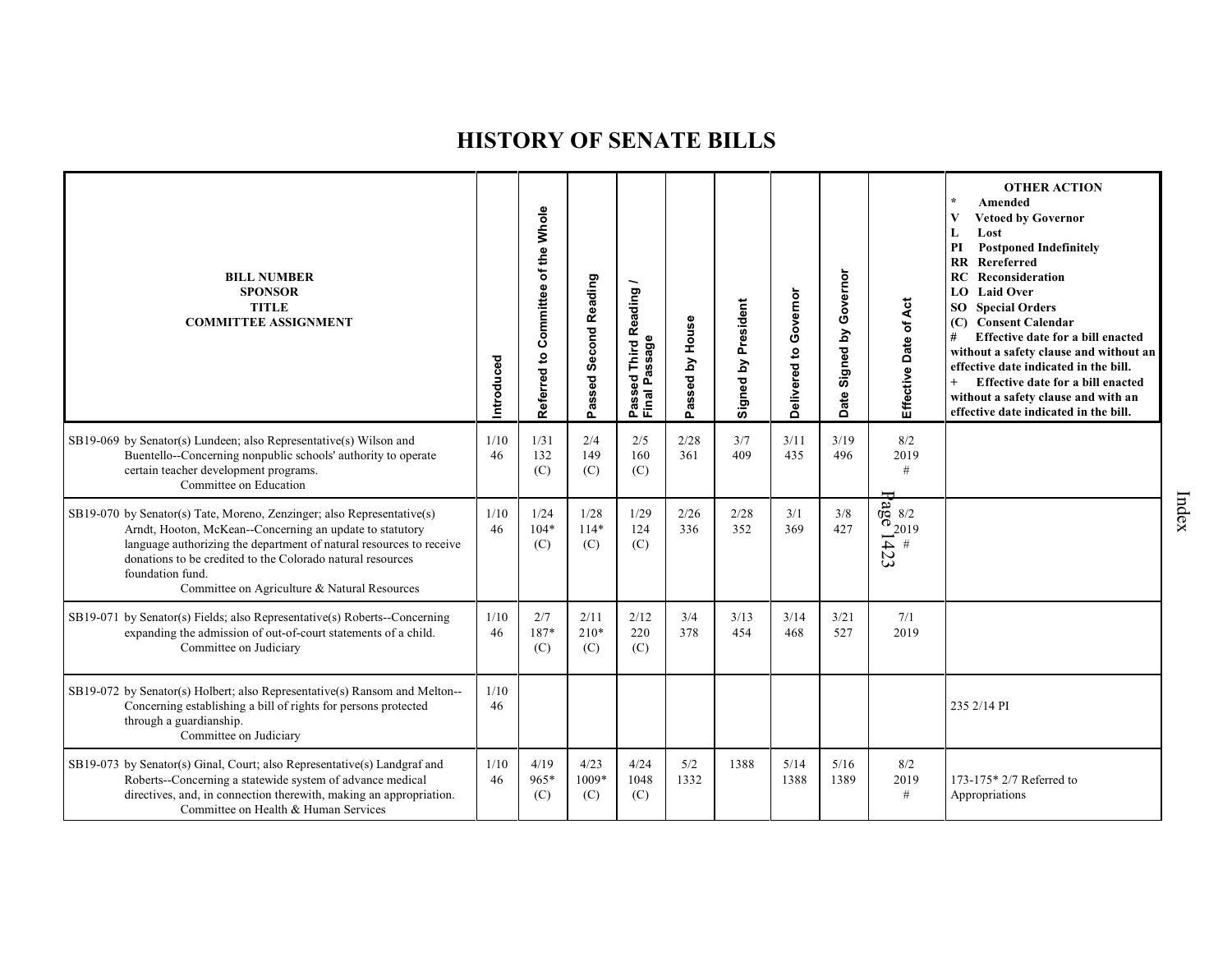Index Page 1424 **HISTORY OF SENATE BILLS OTHER ACTION \* Amended Referred to Com mittee of the Whole Vetoed by Governor L Lost PI Postponed Indefinitely RR Rereferred Date Signed by Governor BILL NUMBER RC Reconsideration Passed Second Reading** Passed Third Reading /<br>Final Passage **Passed Third Reading / SPONSOR LO Laid Over** Delivered to Governor **Delivered to Governor Signed by President** Effective Date of Act **Effective Date of Act TITLE Signed by President SO Special Orders COMMITTEE ASSIGNMENT (C) Consent Calendar** Passed by House **Passed by House # Effective date for a bill enacted Final Passage without a safety clause and without an Introduced effective date indicated in the bill. + Effective date for a bill enacted without a safety clause and with an effective date indicated in the bill.**  1/10 SB19-074 by Senator(s) Lundeen--Concerning monetary support to provide literacy enrichment for early-grade students who are identified as 46 142 2/1 PI having a significant reading deficiency, and, in connection therewith, creating the literacy enrichment scholarship program. Committee on Education Committee on Finance SB19-075 by Senator(s) Donovan; also Representative(s) Buentello-- 1/10 4/19 Concerning the display of the Colorado constitution in the state 47 965\* 179 2/7 Referred to Appropriations capitol building. 1061 4/24 LO to 7/1 Committee on State, Veterans, & Military Affairs SB19-076 by Senator(s) Scott; also Representative(s) Rich and Valdez D.-- 1/10 2/15 2/20 2/21 3/25 4/2 4/3 4/15 4/12 Concerning the procurement of consulting engineer services for 47 244\* 277- 287 546\* 635 645 848 2019 569 3/26 Senate Concurs in House department of transportation construction projects. 278\* 3/26 **Amendments** Committee on Transportation & Energy 569\*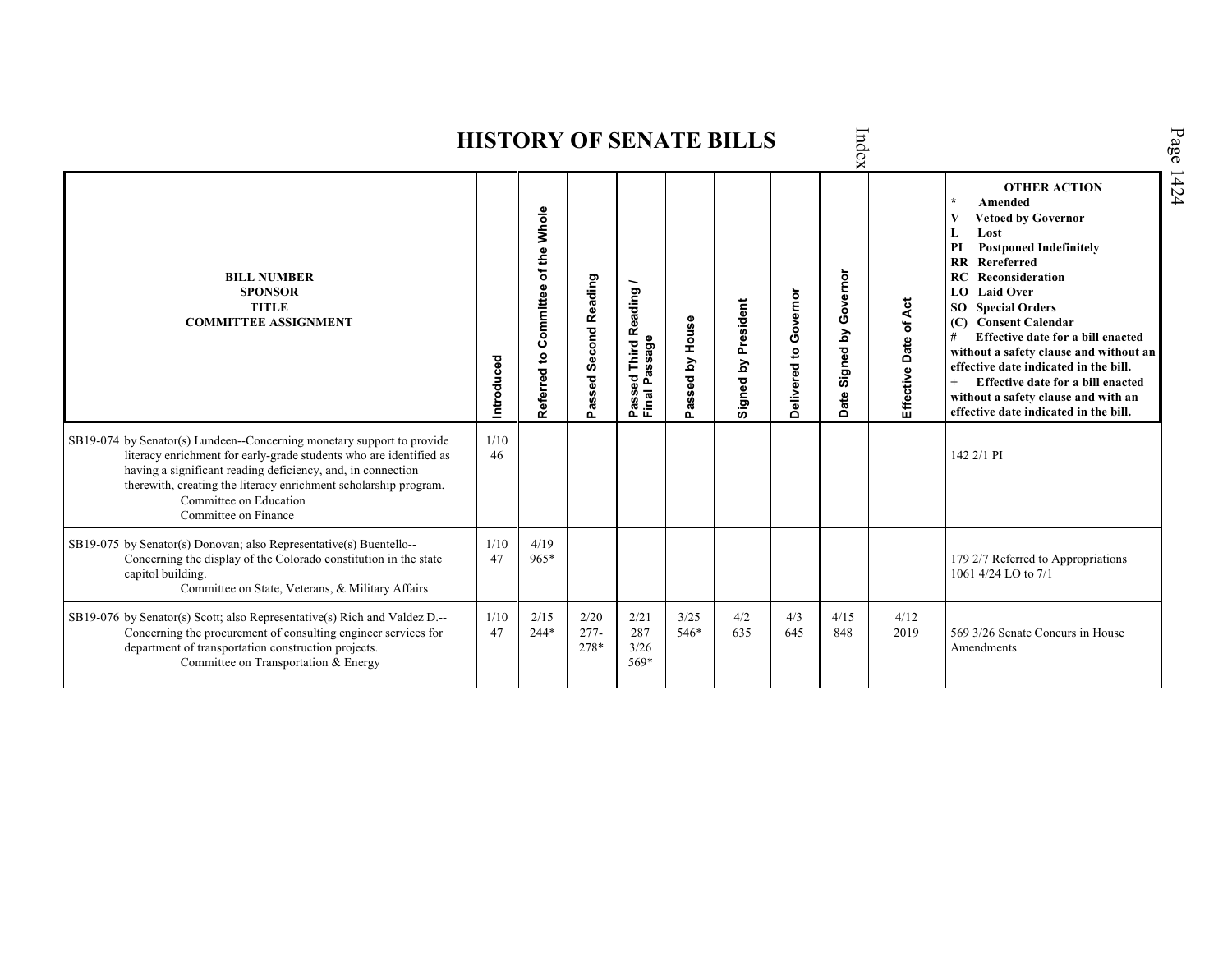| <b>BILL NUMBER</b><br><b>SPONSOR</b><br><b>TITLE</b><br><b>COMMITTEE ASSIGNMENT</b>                                                                                                                                                                                                                                                                                                                                                                                                                                                                      | Introduced | Referred to Committee of the Whole | <b>Second Reading</b><br>Passed | Reading<br>assage<br>Third<br>ಕ<br>≏<br>$\alpha$<br>Passe<br>Final | House<br>Σ<br>assed<br>o      | President<br>Signed by | Governor<br>Delivered to | overnor<br>Ō<br>Signed by<br>Date | Effective Date of Act                                    | <b>OTHER ACTION</b><br>$\star$<br>Amended<br><b>Vetoed by Governor</b><br>V<br>Lost<br>L<br>PI<br><b>Postponed Indefinitely</b><br>Rereferred<br>$\overline{\mathbf{R}}$<br>Reconsideration<br>RC<br><b>Laid Over</b><br>LO<br><b>Special Orders</b><br>SO.<br><b>Consent Calendar</b><br>(C)<br>#<br>Effective date for a bill enacted<br>without a safety clause and without an<br>effective date indicated in the bill.<br>$+$<br>Effective date for a bill enacted<br>without a safety clause and with an<br>effective date indicated in the bill. |
|----------------------------------------------------------------------------------------------------------------------------------------------------------------------------------------------------------------------------------------------------------------------------------------------------------------------------------------------------------------------------------------------------------------------------------------------------------------------------------------------------------------------------------------------------------|------------|------------------------------------|---------------------------------|--------------------------------------------------------------------|-------------------------------|------------------------|--------------------------|-----------------------------------|----------------------------------------------------------|--------------------------------------------------------------------------------------------------------------------------------------------------------------------------------------------------------------------------------------------------------------------------------------------------------------------------------------------------------------------------------------------------------------------------------------------------------------------------------------------------------------------------------------------------------|
| SB19-077 by Senator(s) Priola and Williams A.; also Representative(s)<br>Hansen--Concerning measures that affect the development of<br>infrastructure used by electric motor vehicles, and, in connection<br>therewith, establishing a process at the Colorado public utilities<br>commission whereby a public utility may undertake implementation<br>of an electric motor vehicle infrastructure program within the area<br>covered by the utility's certificate of public convenience and<br>necessity.<br>Committee on Business, Labor, & Technology | 1/11<br>50 | 2/28<br>$353 -$<br>$355*$          | 3/5<br>383*                     | 3/8<br>413<br>5/1<br>$1281 -$<br>1282*                             | 4/18<br>932*<br>4/30<br>1252* | 1388                   | 5/16<br>1388             | 5/31<br>1399                      | 5/31<br>2019<br>Page<br>$\overline{\phantom{0}}$<br>1425 | 1135-1136 4/26 Senate Requests<br>Conference Committee and Appoints<br>Conferees<br>1136 4/26 Senate Grants Permission to<br>Go Beyond Scope<br>1174 4/27 House Appoints Conferees<br>1181 4/29 Rep. Beckman Replaces Rep.<br>Carver as House Conferee<br>1182 4/29 House Grants Permission to<br>Go Beyond Scope<br>1252 4/30 House Adopts First Report of<br><b>First Conference Committee</b><br>1253 4/30 First Report of First<br>Conference Committee<br>1281-1282 5/1 Senate Adopts First<br>Report of First Conference Committee               |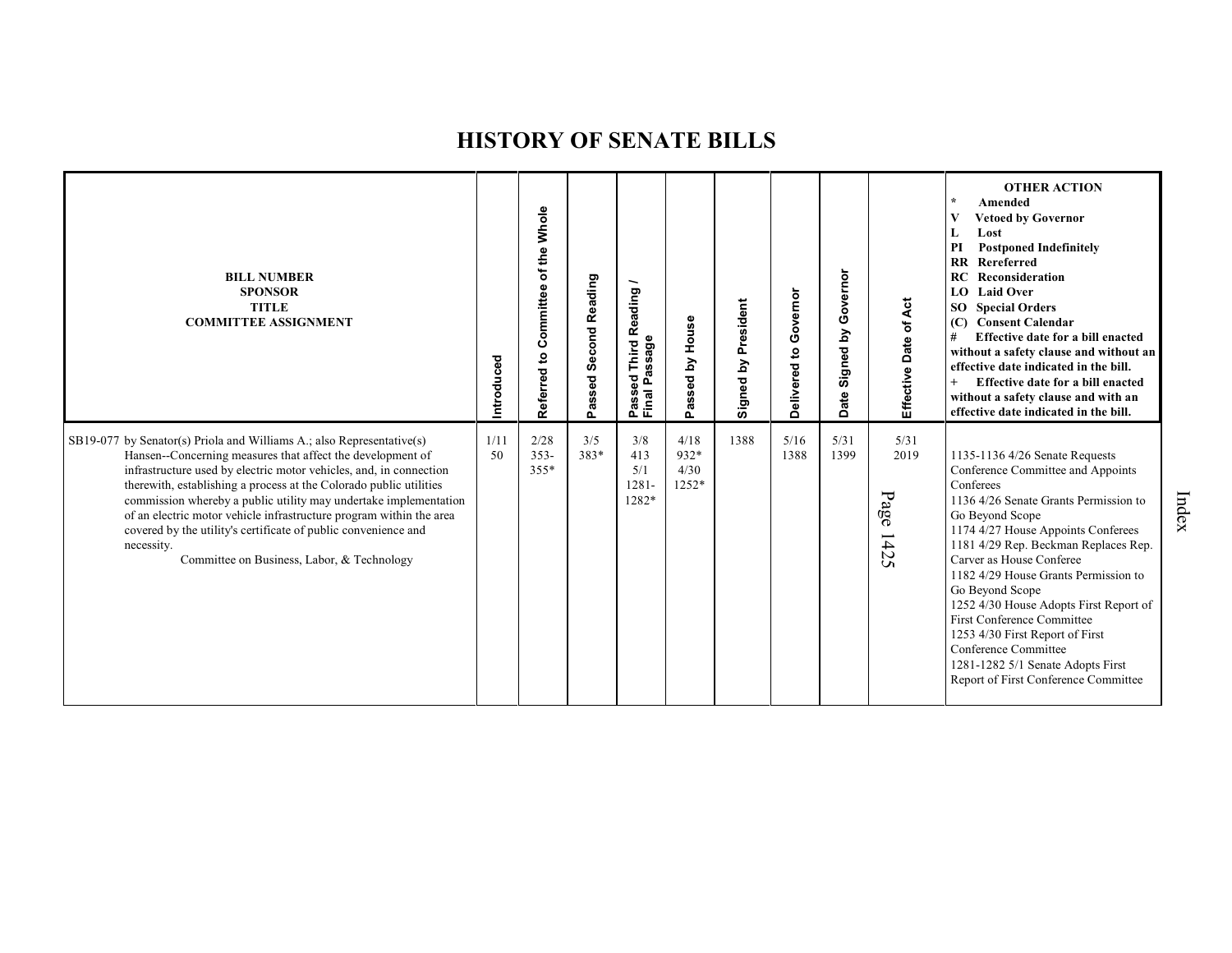Index Page 1426 **HISTORY OF SENATE BILLS OTHER ACTION \* Amended Referred to Com mittee of the Whole V Vetoed by Governor L Lost PI Postponed Indefinitely RR Rereferred Date Signed by Governor BILL NUMBER RC Reconsideration Passed Second Reading Passed Third Reading /** Passed Third Reading<br>Final Passage **LO Laid Over SPONSOR** Delivered to Governor **Delivered to Governor** Ąct Signed by President **Effective Date of Act Signed by President SO Special Orders TITLE COMMITTEE ASSIGNMENT (C) Consent Calendar** Passed by House **Passed by House** Date of **# Effective date for a bill enacted Final Passage without a safety clause and without an Introduced effective date indicated in the bill.** Effective **+ Effective date for a bill enacted without a safety clause and with an effective date indicated in the bill.**  1/14 2/28 4/5 4/24 4/25 SB19-078 by Senator(s) Donovan and Bridges; also Representative(s) Hansen 3/5 3/6 5/17 5/17 and Herod--Concerning the protection of the open internet, and, in 56 352- 382\* 394 687 1072 1107 1389 2019 connection therewith, disqualifying an internet service provider 353\* from receiving high cost support mechanism money or other money received to finance broadband deployment if the internet service provider engages in certain practices that interfere with the open internet, requiring an internet service provider that engages in such practices to refund any such money received, and requiring a governmental body contracting for broadband internet access service to give preference to an internet service provider that certifies that it will not engage in practices that interfere with the open internet. Committee on State, Veterans, & Military Affairs SB19-079 by Senator(s) Todd and Priola, Cooke, Coram, Court, Fenberg, 1/14 2/5 2/6 2/7 3/18 3/29 4/1 4/8  $8/2$ Ginal, Moreno, Williams A., Winter, Zenzinger; also 56 158- 169\* 185 482\* 615 623 2019 167 2/6 SO(C) 706 159\* 505 3/20 Senate Concurs in House Representative(s) Esgar and Landgraf--Concerning a requirement SO 10/1 (C) that certain practitioners prescribe controlled substances (C) (C) 3/20 2019 Amendmentselectronically. 505\* 7/1 Committee on Business, Labor, & Technology 2021 7/1 2023  $^{+}$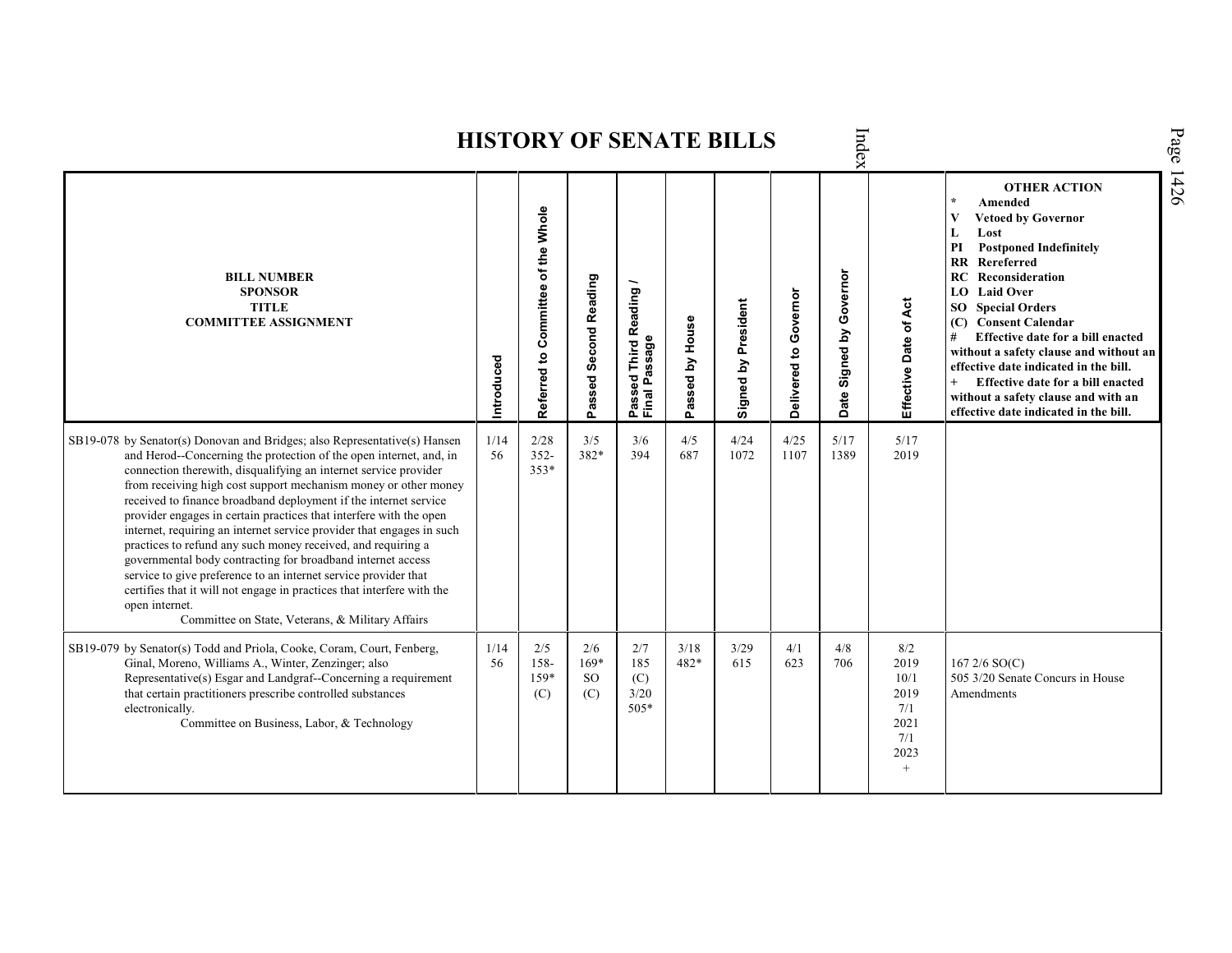| <b>BILL NUMBER</b><br><b>SPONSOR</b><br><b>TITLE</b><br><b>COMMITTEE ASSIGNMENT</b>                                                                                                                                                                                                                                                                                                                                                                                               | Introduced | Referred to Committee of the Whole | Passed Second Reading | Reading<br>Passeu<br>Final Passage | House<br>Passed by | Signed by President | Governor<br>Delivered to | Governor<br>Signed by<br>Date | Effective Date of Act                   | <b>OTHER ACTION</b><br>$\star$<br>Amended<br>$\mathbf{V}$<br><b>Vetoed by Governor</b><br>Lost<br>L<br>PI<br><b>Postponed Indefinitely</b><br>Rereferred<br>RR<br>RC<br>Reconsideration<br><b>LO</b> Laid Over<br><b>SO</b> Special Orders<br>(C) Consent Calendar<br>#<br>Effective date for a bill enacted<br>without a safety clause and without an<br>effective date indicated in the bill.<br>$+$<br>Effective date for a bill enacted<br>without a safety clause and with an<br>effective date indicated in the bill. |
|-----------------------------------------------------------------------------------------------------------------------------------------------------------------------------------------------------------------------------------------------------------------------------------------------------------------------------------------------------------------------------------------------------------------------------------------------------------------------------------|------------|------------------------------------|-----------------------|------------------------------------|--------------------|---------------------|--------------------------|-------------------------------|-----------------------------------------|-----------------------------------------------------------------------------------------------------------------------------------------------------------------------------------------------------------------------------------------------------------------------------------------------------------------------------------------------------------------------------------------------------------------------------------------------------------------------------------------------------------------------------|
| SB19-080 by Senator(s) Zenzinger, Moreno; also Representative(s) Arndt,<br>Hooton, McKean--Concerning eliminating the authority of the state<br>board of health to adopt rules establishing standards to ensure that<br>certain entities are prepared for an emergency epidemic.<br>Committee on Health & Human Services                                                                                                                                                          | 1/14<br>56 | 1/24<br>101<br>(C)                 | 1/28<br>114<br>(C)    | 1/29<br>123<br>(C)                 | 2/26<br>336        | 2/28<br>352         | 3/1<br>369               | 3/8<br>427                    | 8/2<br>2019<br>#<br>$F_a$               |                                                                                                                                                                                                                                                                                                                                                                                                                                                                                                                             |
| SB19-081 by Senator(s) Zenzinger, Moreno; also Representative(s) Hooton,<br>Arndt-Concerning the repeal of the "Colorado Cancer Drug<br>Repository Act".<br>Committee on Health & Human Services                                                                                                                                                                                                                                                                                  | 1/14<br>56 | 1/24<br>101<br>(C)                 | 1/28<br>114<br>(C)    | 1/29<br>123<br>(C)                 | 2/28<br>361        | 3/4<br>378          | 3/6<br>396               | 3/18<br>484                   | ठ<br>8/2<br>$\sum_{\mathcal{U}}^{2019}$ |                                                                                                                                                                                                                                                                                                                                                                                                                                                                                                                             |
| SB19-082 by Senator(s) Moreno, Tate, Zenzinger; also Representative(s)<br>McKean, Arndt, Hooton--Concerning clarification that the state<br>board of health has no authority over money allocated to the<br>department of public health and environment.<br>Committee on Health & Human Services                                                                                                                                                                                  | 1/14<br>56 | 1/24<br>101<br>(C)                 | 1/28<br>114<br>(C)    | 1/29<br>123<br>(C)                 | 2/26<br>336        | 2/28<br>352         | 3/1<br>369               | 3/8<br>426                    | 8/2<br>2019<br>#                        |                                                                                                                                                                                                                                                                                                                                                                                                                                                                                                                             |
| SB19-083 by Senator(s) Zenzinger, Moreno; also Representative(s) McKean,<br>Hooton--Concerning the repeal of obsolete provisions regarding air<br>quality control, and, in connection therewith, eliminating the<br>requirement that the state board of health supervise certain air<br>quality control programs and removing statutory provisions relating<br>to the air pollution variance board and the air quality hearings<br>board.<br>Committee on Health & Human Services | 1/14<br>57 | 1/24<br>101<br>(C)                 | 1/28<br>114<br>(C)    | 1/29<br>122<br>(C)                 | 2/26<br>336        | 2/28<br>352         | 3/1<br>369               | 3/8<br>426                    | 8/2<br>2019<br>#                        |                                                                                                                                                                                                                                                                                                                                                                                                                                                                                                                             |

Index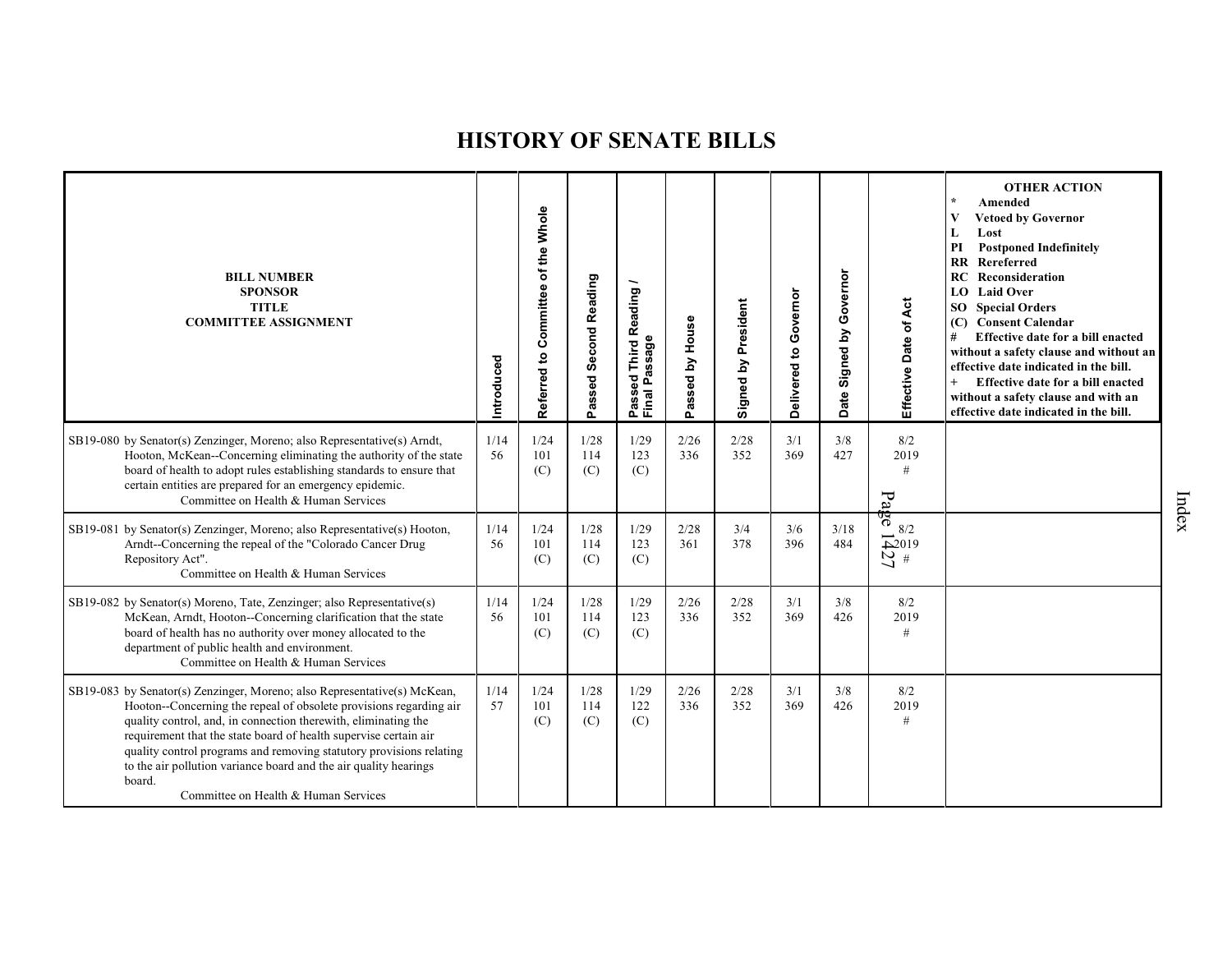Index Page 1428 **HISTORY OF SENATE BILLS OTHER ACTION \* Amended Referred to Com mittee of the Whole Vetoed by Governor L Lost PI Postponed Indefinitely RR Rereferred Date Signed by Governor BILL NUMBER RC Reconsideration Passed Second Reading Passed Third Reading /** Passed Third Reading<br>Final Passage **LO Laid Over SPONSOR** Delivered to Governor **Delivered to Governor** Ąct Signed by President **Effective Date of Act Signed by President SO Special Orders TITLE COMMITTEE ASSIGNMENT (C) Consent Calendar** Passed by House **Passed by House** Effective Date of **# Effective date for a bill enacted Final Passage without a safety clause and without an Introduced effective date indicated in the bill. + Effective date for a bill enacted without a safety clause and with an effective date indicated in the bill.**  SB19-084 by Senator(s) Gardner--Concerning an authorization of remote 1/16 notarization, and, in connection therewith, enacting the 2018 61 131 1/31 PI amendments to the "Revised Uniform Law on Notarial Acts". Committee on State, Veterans, & Military Affairs SB19-085 by Senator(s) Danielson and Pettersen, Fields, Donovan, Winter, 1/17 3/29 4/3 4/4 4/27 1387 5/13 5/22 1/1 Gonzales, Court, Zenzinger, Todd, Story, Ginal, Williams A., 70 614 642\* 666 1174\* 1387 1391 2021 289-290\* 2/21 Referred to Rodriguez, Lee, Moreno, Garcia, Fenberg, Foote, Bridges; also 4/30  $+$ Appropriations Representative(s) Buckner and Gonzales-Gutierrez, Benavidez, 642-643 4/3 COW Amendment 1219- Buentello, Caraveo, Coleman, Cutter, Duran, Esgar, Exum, 1220\* 1219 4/30 Senate Concurs in House Galindo, Garnett, Hansen, Hooton, Jackson, Jaquez Lewis, Amendments Kennedy, Kipp, Lontine, McLachlan, Melton, Michaelson Jenet, Mullica, Roberts, Singer, Sirota, Sullivan, Titone, Valdez A., Weissman--Concerning the creation of the "Equal Pay for Equal Work Act" in order to implement measures to prevent pay disparities. Committee on Judiciary SB19-086 by Senator(s) Lee; also Representative(s) Bird--Concerning updates 1/17 3/8 3/13 3/14 4/19 1386 5/9 5/13 7/1 to the laws governing business entities, and, in connection 452\* 157\* 2/5 Referred to Appropriations 70 423- 465 980 1386 1388 2020 therewith, making an appropriation. 424\*  $+$ Committee on Judiciary SB19-087 by Senator(s) Woodward, Lundeen--Concerning students who have  $\frac{1}{23}$ been subjected to a school safety incident. 98 157 2/5 PICommittee on State, Veterans, & Military Affairs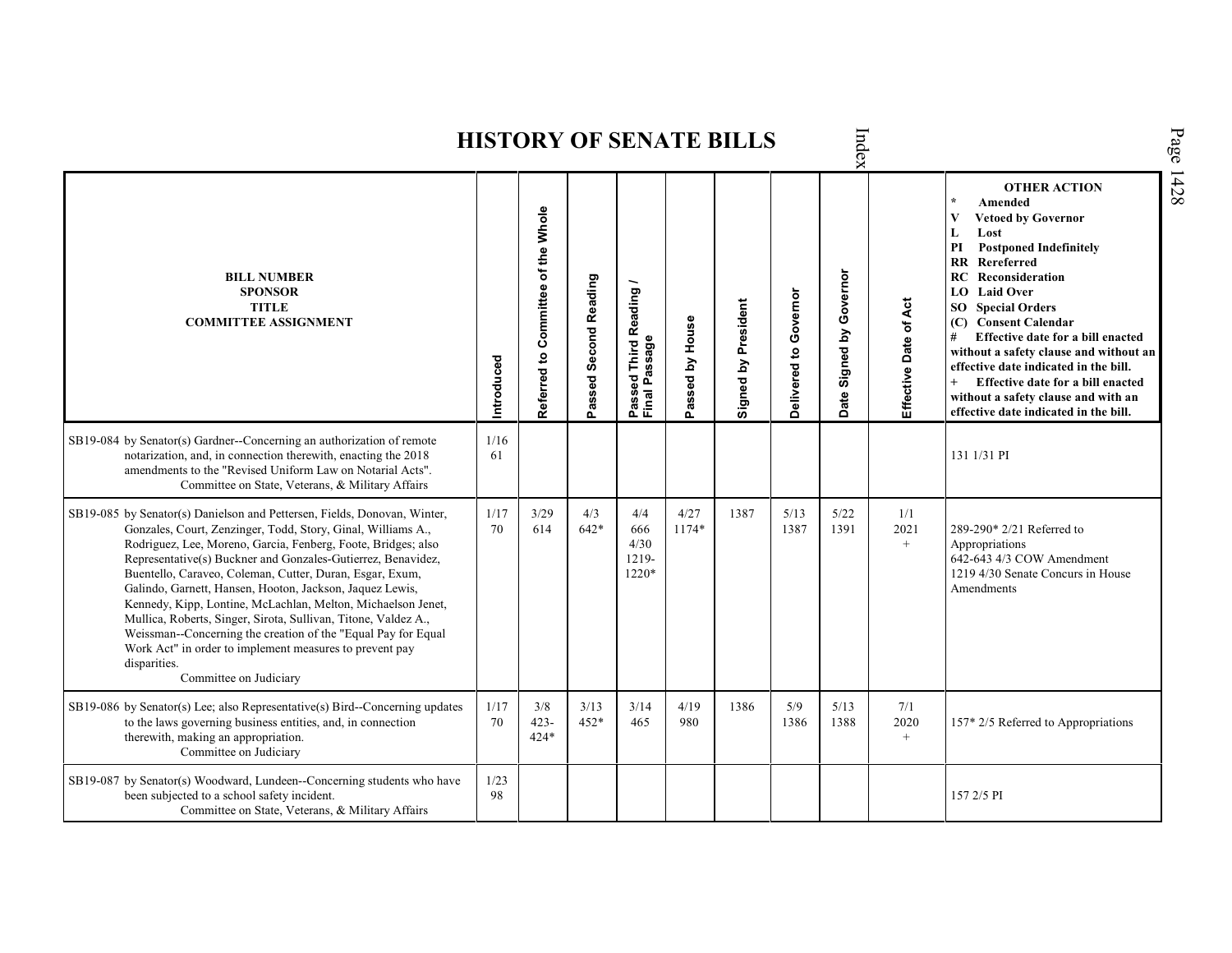| <b>BILL NUMBER</b><br><b>SPONSOR</b><br><b>TITLE</b><br><b>COMMITTEE ASSIGNMENT</b>                                                                                                                                                                                               | Introduced | of the Whole<br>Committee<br>Referred to | Passed Second Reading     | Reading<br>Passed Thiru <sub>N</sub><br>Final Passage | Passed by House                 | Signed by President | Governor<br>Delivered to | Governor<br>Signed by<br>Date | Effective Date of Act      | <b>OTHER ACTION</b><br>$\star$<br>Amended<br>V<br><b>Vetoed by Governor</b><br>L<br>Lost<br><b>Postponed Indefinitely</b><br>PI<br><b>RR</b> Rereferred<br>Reconsideration<br>RC<br><b>LO</b> Laid Over<br><b>SO</b> Special Orders<br>(C) Consent Calendar<br>#<br>Effective date for a bill enacted<br>without a safety clause and without an<br>effective date indicated in the bill.<br>$+$<br>Effective date for a bill enacted<br>without a safety clause and with an<br>effective date indicated in the bill. |
|-----------------------------------------------------------------------------------------------------------------------------------------------------------------------------------------------------------------------------------------------------------------------------------|------------|------------------------------------------|---------------------------|-------------------------------------------------------|---------------------------------|---------------------|--------------------------|-------------------------------|----------------------------|----------------------------------------------------------------------------------------------------------------------------------------------------------------------------------------------------------------------------------------------------------------------------------------------------------------------------------------------------------------------------------------------------------------------------------------------------------------------------------------------------------------------|
| SB19-088 by Senator(s) Gardner; also Representative(s) Tipper and McKean--<br>Concerning the adoption of the "Revised Uniform Unclaimed<br>Property Act".<br>Committee on Business, Labor, & Technology                                                                           | 1/23<br>98 | 2/21<br>$283 -$<br>285*                  | 2/27<br>$342 -$<br>$343*$ | 2/28<br>349-<br>350*<br>3/26<br>570*                  | 3/25<br>546*                    | 4/9<br>728          | 4/10<br>763              | 4/16<br>893                   | 7/1<br>2020<br>$+$<br>Page | 570 3/26 Senate Concurs in House<br>Amendments                                                                                                                                                                                                                                                                                                                                                                                                                                                                       |
| SB19-089 by Senator(s) Woodward--Concerning the exemption from<br>regulation by the private occupational school division approved by<br>a professional organization that primarily benefits the organization's<br>membership.<br>Committee on State, Veterans, & Military Affairs | 1/23<br>98 |                                          |                           |                                                       |                                 |                     |                          |                               | 1429                       | 157 2/5 PI                                                                                                                                                                                                                                                                                                                                                                                                                                                                                                           |
| SB19-090 by Senator(s) Scott, Donovan; also Representative(s) Gray--<br>Concerning the operation of peer-to-peer motor vehicle sharing<br>businesses.<br>Committee on Business, Labor, & Technology                                                                               | 1/23<br>98 | 2/12<br>$215 -$<br>$217*$                | 2/25<br>$326 -$<br>327*   | 2/26<br>333<br>4/30<br>$1251 -$<br>1252*              | 4/10<br>$762*$<br>4/29<br>1189* | 1387                | 5/13<br>1387             | 5/31<br>1399                  | 1/1<br>2020<br>$+$         | 777 4/11 Senate Requests Conference<br>Committee and Appoints Conferees<br>777 4/11 Senate Grants Permission to<br>Go Beyond Scope<br>801 4/12 House Grants Permission to<br>Go Beyond Scope and Appoints<br>Conferees<br>1189 4/29 House Adopts First Report of<br><b>First Conference Committee</b><br>1189-1190 4/29 First Report of First<br>Conference Committee<br>1251 4/30 Senate Adopts First Report of<br><b>First Conference Committee</b>                                                                |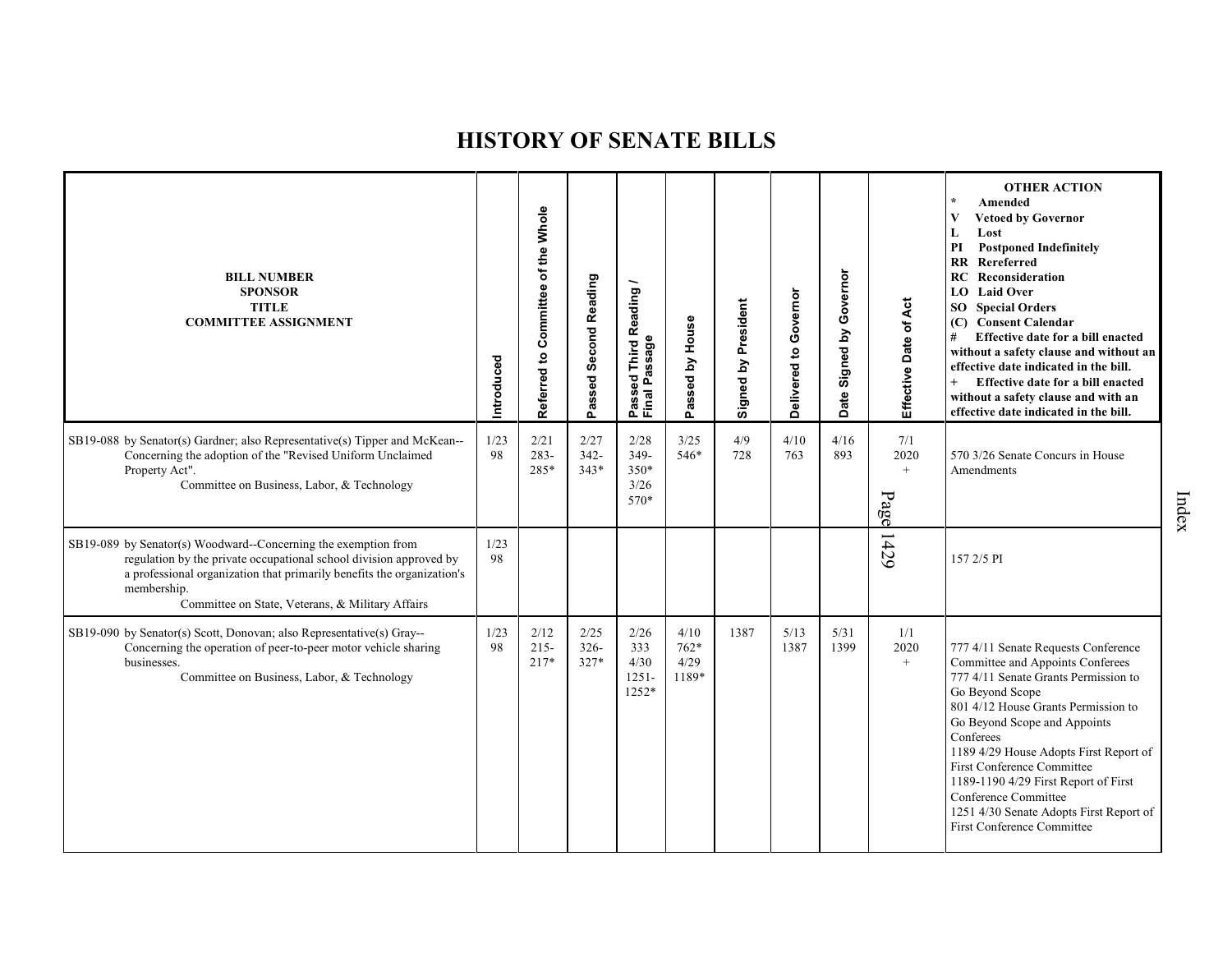|                                                                                                                                                                                                                                                                 |            |                                    |                            |                                                              |                 | HISTONI OF SENATE BILLS |                       | ldex                                    |                       |                                                                                                                                                                                                                                                                                                                                                                                                                                                                                                                                    |
|-----------------------------------------------------------------------------------------------------------------------------------------------------------------------------------------------------------------------------------------------------------------|------------|------------------------------------|----------------------------|--------------------------------------------------------------|-----------------|-------------------------|-----------------------|-----------------------------------------|-----------------------|------------------------------------------------------------------------------------------------------------------------------------------------------------------------------------------------------------------------------------------------------------------------------------------------------------------------------------------------------------------------------------------------------------------------------------------------------------------------------------------------------------------------------------|
| <b>BILL NUMBER</b><br><b>SPONSOR</b><br><b>TITLE</b><br><b>COMMITTEE ASSIGNMENT</b>                                                                                                                                                                             | Introduced | Referred to Committee of the Whole | Passed Second Reading      | <b>Third Reading</b><br>Passage<br>assed<br>Passe<br>Final I | Passed by House | Signed by President     | Delivered to Governor | Governor<br><u>لا</u><br>Signed<br>Date | Effective Date of Act | <b>OTHER ACTION</b><br>$\star$<br>Amended<br>$\mathbf{V}$<br><b>Vetoed by Governor</b><br>L<br>Lost<br>PI<br><b>Postponed Indefinitely</b><br><b>RR</b> Rereferred<br>RC<br>Reconsideration<br>LO Laid Over<br><b>SO</b> Special Orders<br><b>Consent Calendar</b><br>(C)<br>#<br>Effective date for a bill enacted<br>without a safety clause and without an<br>effective date indicated in the bill.<br>Effective date for a bill enacted<br>$+$<br>without a safety clause and with an<br>effective date indicated in the bill. |
| SB19-091 by Senator(s) Fields and Cooke; also Representative(s) Singer--<br>Concerning support of peace officers involved in a use of force<br>incident.<br>Committee on State, Veterans, & Military Affairs                                                    | 1/23<br>98 | 2/5<br>$157*$                      | 2/6<br>$170*$<br><b>SO</b> | 2/7<br>186<br>4/8<br>$703*$                                  | 4/5<br>687*     | 4/17<br>918             | 4/18<br>932           | 4/23<br>1037                            | 8/2<br>2019<br>$\#$   | $1692/6$ SO<br>703 4/8 Senate Concurs in House<br>Amendments                                                                                                                                                                                                                                                                                                                                                                                                                                                                       |
| SB19-092 by Senator(s) Zenzinger and Cooke; also Representative(s) Tipper<br>and Liston--Concerning a prohibition on using an illuminated check<br>engine light as the sole criterion for failure of an emissions test.<br>Committee on Transportation & Energy | 1/23<br>98 | 2/6<br>165                         | 2/11<br>211                | 2/12<br>221                                                  |                 |                         |                       |                                         |                       | 485 3/18 House PI                                                                                                                                                                                                                                                                                                                                                                                                                                                                                                                  |
| SB19-093 by Senator(s) Marble; also Representative(s) Buentello--Concerning<br>firearm possession by persons who lawfully use medical marijuana.<br>Committee on State, Veterans, & Military Affairs                                                            | 1/23<br>98 |                                    |                            |                                                              |                 |                         |                       |                                         |                       | 178 2/7 PI                                                                                                                                                                                                                                                                                                                                                                                                                                                                                                                         |
| SB19-094 by Senator(s) Lundeen and Todd, Gardner, Hill, Sonnenberg,<br>Zenzinger; also Representative(s) Garnett, Buckner--Concerning the<br>legislative interim committee on school finance.<br>Committee on Education                                         | 1/23<br>98 | 3/8<br>424<br>(C)                  | 3/13<br>450<br>(C)         | 3/14<br>$463 -$<br>464<br>(C)                                | 4/24<br>1072    | 1386                    | 5/7<br>1386           | 5/13<br>1387                            | 5/13<br>2019          | 132 1/31 Referred to Appropriations                                                                                                                                                                                                                                                                                                                                                                                                                                                                                                |
| SB19-095 by Senator(s) Todd and Holbert, Bridges, Lundeen, Rankin, Story,<br>Zenzinger; also Representative(s) Hansen and McKean--Concerning<br>the review of the funding formula for institutions of higher<br>education.<br>Committee on Education            | 1/23<br>98 | 2/8<br>203<br>(C)                  | 2/12<br>223<br>(C)         | 2/13<br>230<br>(C)                                           | 3/19<br>496     | 3/29<br>615             | 4/1<br>623            | 4/5<br>692                              | 4/4<br>2019           |                                                                                                                                                                                                                                                                                                                                                                                                                                                                                                                                    |

 $\mathbf{h}$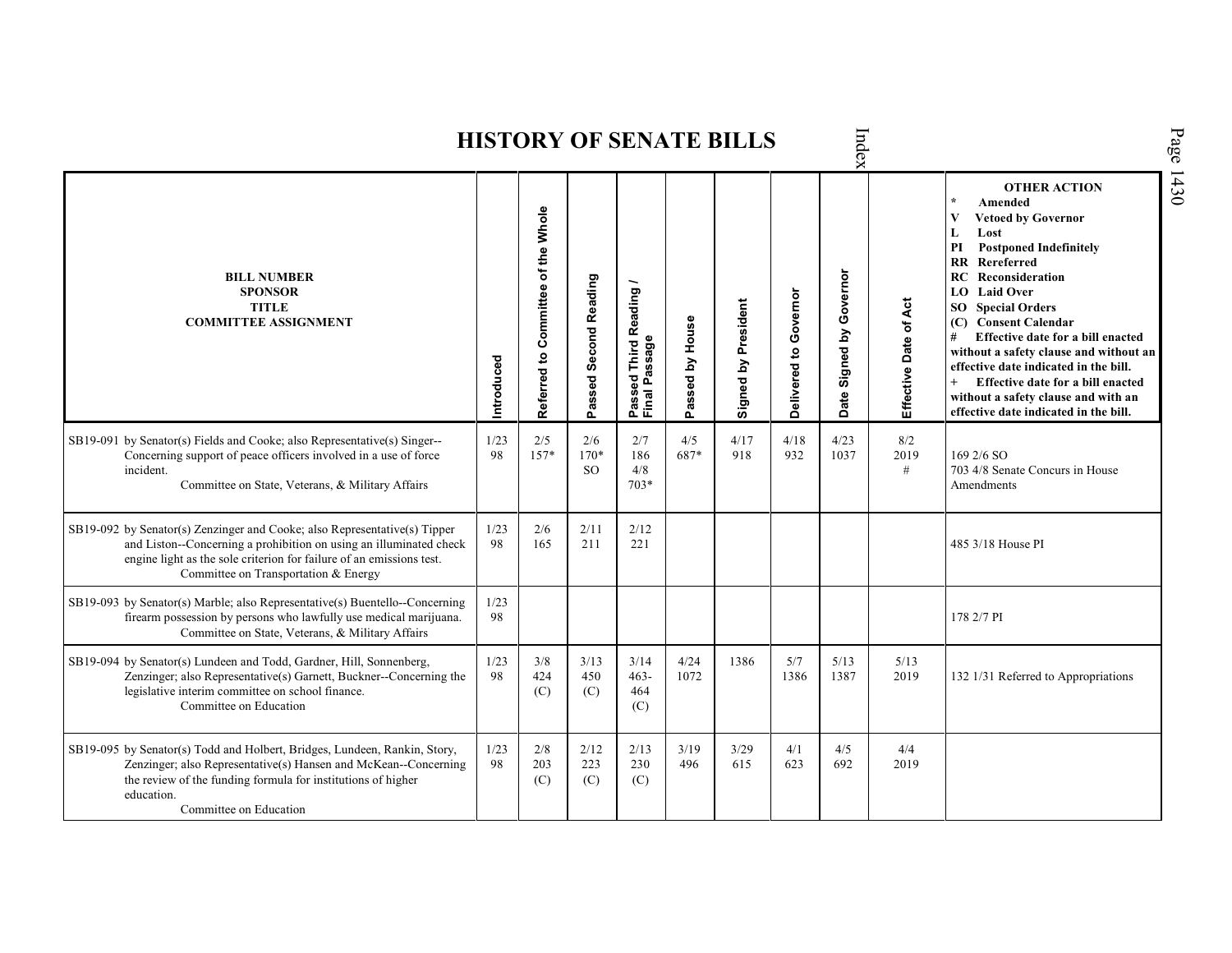| <b>BILL NUMBER</b><br><b>SPONSOR</b><br><b>TITLE</b><br><b>COMMITTEE ASSIGNMENT</b>                                                                                                                                                                                                                                                                                                      | Introduced | of the Whole<br>Committee<br>Referred to | Passed Second Reading | Reading<br>Passed Third R<br>Final Passage | assed by House<br>o. | Signed by President | Delivered to Governor | Governor<br>$\mathbf{\tilde{c}}$<br>Signed<br>Date | Effective Date of Act                              | <b>OTHER ACTION</b><br>Amended<br><b>Vetoed by Governor</b><br>L<br>Lost<br><b>Postponed Indefinitely</b><br>PI<br>RR Rereferred<br>Reconsideration<br>RC<br><b>LO</b> Laid Over<br><b>SO</b> Special Orders<br>(C) Consent Calendar<br>Effective date for a bill enacted<br>#<br>without a safety clause and without an<br>effective date indicated in the bill.<br>Effective date for a bill enacted<br>$^{+}$<br>without a safety clause and with an<br>effective date indicated in the bill. |
|------------------------------------------------------------------------------------------------------------------------------------------------------------------------------------------------------------------------------------------------------------------------------------------------------------------------------------------------------------------------------------------|------------|------------------------------------------|-----------------------|--------------------------------------------|----------------------|---------------------|-----------------------|----------------------------------------------------|----------------------------------------------------|--------------------------------------------------------------------------------------------------------------------------------------------------------------------------------------------------------------------------------------------------------------------------------------------------------------------------------------------------------------------------------------------------------------------------------------------------------------------------------------------------|
| SB19-096 by Senator(s) Donovan; also Representative(s) Hansen--Concerning<br>the collection of greenhouse gas emissions data to facilitate the<br>implementation of measures that would most cost-effectively allow<br>the state to meet its greenhouse gas emissions reduction goals, and,<br>in connection therewith, making an appropriation.<br>Committee on Transportation & Energy | 1/23<br>98 | 4/16<br>871*                             | 4/18<br>942-<br>943*  | 4/22<br>987<br>5/3<br>1377*                | 5/3<br>1376*         | 1388                | 5/17<br>1388          | 5/30<br>1393                                       | $5/30$<br>2019<br>Page<br>$\overline{\phantom{0}}$ | 532* 3/22 Referred to Appropriations<br>947 4/18 COW Amendment<br>949 4/18 COW Amendment<br>1377 5/3 Senate Concurs in House<br>Amendments                                                                                                                                                                                                                                                                                                                                                       |
| SB19-097 by Senator(s) Story and Coram, Todd, Donovan, Fields, Gonzales,<br>Rodriguez; also Representative(s) McCluskie and Soper--<br>Concerning a grant program for area technical colleges.<br>Committee on Education                                                                                                                                                                 | 1/23<br>98 | 2/22<br>$301*$<br>(C)                    | 2/26<br>$334*$<br>(C) | 2/27<br>339-<br>340<br>(C)                 | 3/29<br>616          | 4/9<br>728          | 4/10<br>763           | 4/16<br>893                                        | $\frac{1}{\frac{1}{20}}$<br>2019                   |                                                                                                                                                                                                                                                                                                                                                                                                                                                                                                  |
| SB19-098 by Senator(s) Crowder--Concerning a cost-based system of<br>reimbursement for rural hospitals providing outpatient hospital<br>services pursuant to Colorado's program of medical assistance.<br>Committee on Finance<br>Committee on Appropriations                                                                                                                            | 1/23<br>98 |                                          |                       |                                            |                      |                     |                       |                                                    |                                                    | 233 2/13 PI                                                                                                                                                                                                                                                                                                                                                                                                                                                                                      |
| SB19-099 by Senator(s) Todd; also Representative(s) Tipper--Concerning the<br>"Revised Uniform Athlete Agents Act (2015)", and, in connection<br>therewith, making an appropriation.<br>Committee on Business, Labor, & Technology                                                                                                                                                       | 1/23<br>98 | 3/8<br>$424*$                            | 3/13<br>$452*$        | 3/14<br>464<br>4/26<br>1137-<br>1138*      | 4/24<br>1072*        | 1386                | 5/10<br>1387          |                                                    |                                                    | 175-177* 2/7 Referred to Finance<br>263-274* 2/20 Referred to<br>Appropriations<br>1137 4/26 Senate Concurs in House<br>Amendments<br>1397-1398 5/31 Veto Letter                                                                                                                                                                                                                                                                                                                                 |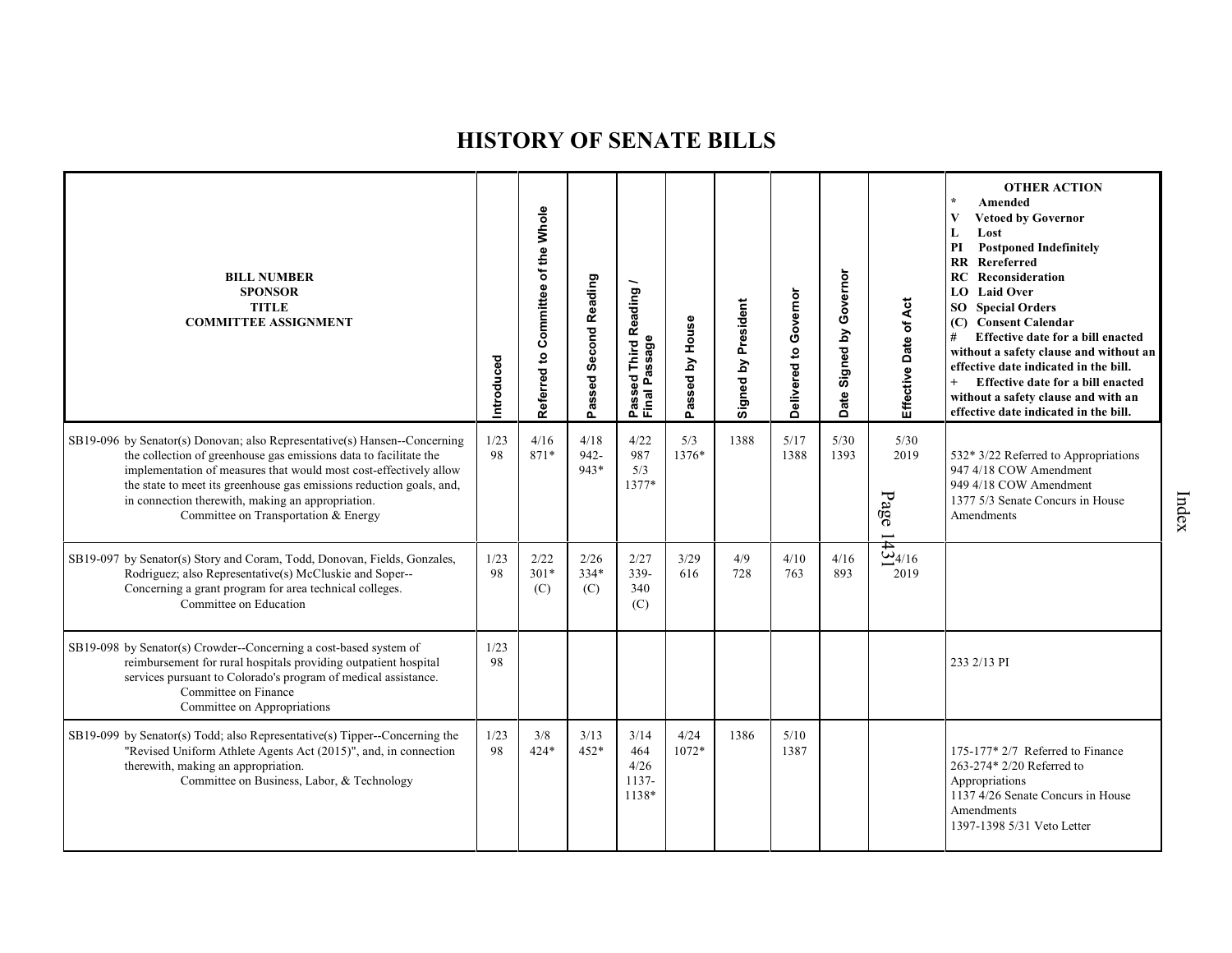|                                                                                                                                                                                                                                                                                          |            |                                       |                                 |                                                           |                 | <b>HISTORY OF SENATE BILLS</b> |                          | Index                                |                       |                                                                                                                                                                                                                                                                                                                                                                                                                                                                                                                   |
|------------------------------------------------------------------------------------------------------------------------------------------------------------------------------------------------------------------------------------------------------------------------------------------|------------|---------------------------------------|---------------------------------|-----------------------------------------------------------|-----------------|--------------------------------|--------------------------|--------------------------------------|-----------------------|-------------------------------------------------------------------------------------------------------------------------------------------------------------------------------------------------------------------------------------------------------------------------------------------------------------------------------------------------------------------------------------------------------------------------------------------------------------------------------------------------------------------|
| <b>BILL NUMBER</b><br><b>SPONSOR</b><br><b>TITLE</b><br><b>COMMITTEE ASSIGNMENT</b>                                                                                                                                                                                                      | Introduced | of the Whole<br>Referred to Committee | <b>Second Reading</b><br>Passed | Reading<br>sage<br>Third<br>ត<br>ъą<br>௳<br>Pass<br>Final | Passed by House | Signed by President            | Governor<br>Delivered to | Governor<br>Signed by<br><b>Date</b> | Effective Date of Act | <b>OTHER ACTION</b><br>$\star$<br>Amended<br>$\mathbf{V}$<br><b>Vetoed by Governor</b><br>L<br>Lost<br><b>Postponed Indefinitely</b><br>PI<br><b>RR</b> Rereferred<br>Reconsideration<br>RC<br>LO Laid Over<br><b>SO</b> Special Orders<br>(C) Consent Calendar<br>Effective date for a bill enacted<br>#<br>without a safety clause and without an<br>effective date indicated in the bill.<br>Effective date for a bill enacted<br>without a safety clause and with an<br>effective date indicated in the bill. |
| SB19-100 by Senator(s) Gardner; also Representative(s) Tipper--Concerning<br>the creation of the "Uniform Civil Remedies for Unauthorized<br>Disclosure of Intimate Images Act".<br>Committee on State, Veterans, & Military Affairs                                                     | 1/23<br>98 | 2/7<br>179*<br>(C)                    | 2/11<br>$210*$<br>(C)           | 2/12<br>220<br>(C)<br>3/20<br>$504 -$<br>$505*$           | 3/18<br>482*    | 3/29<br>615                    | 4/1<br>623               | 4/8<br>706                           | 4/8<br>2019           | 504 3/20 Senate Concurs in House<br>Amendments                                                                                                                                                                                                                                                                                                                                                                                                                                                                    |
| SB19-101 by Senator(s) Lundeen, Gardner, Hisey; also Representative(s)<br>Carver--Concerning prerequisites for the construction of managed<br>lanes on state highways.<br>Committee on Transportation & Energy                                                                           | 1/23<br>99 |                                       |                                 |                                                           |                 |                                |                          |                                      |                       | 338 2/27 PI                                                                                                                                                                                                                                                                                                                                                                                                                                                                                                       |
| SB19-102 by Senator(s) Zenzinger, Todd, Donovan, Fenberg, Fields, Moreno,<br>Pettersen, Rodriguez, Williams A.; also Representative(s) Titone--<br>Concerning permitting a public school to include operation as a<br>community school in its innovation plan.<br>Committee on Education | 1/23<br>99 | 2/8<br>204                            | 2/12<br>224                     | 2/13<br>230<br>3/19<br>494-<br>495*                       | 3/18<br>485*    | 3/29<br>615                    | 4/1<br>623               | 4/8<br>705                           | 8/2<br>2019<br>#      | 494-495 3/19 Senate Concurs in House<br>Amendments                                                                                                                                                                                                                                                                                                                                                                                                                                                                |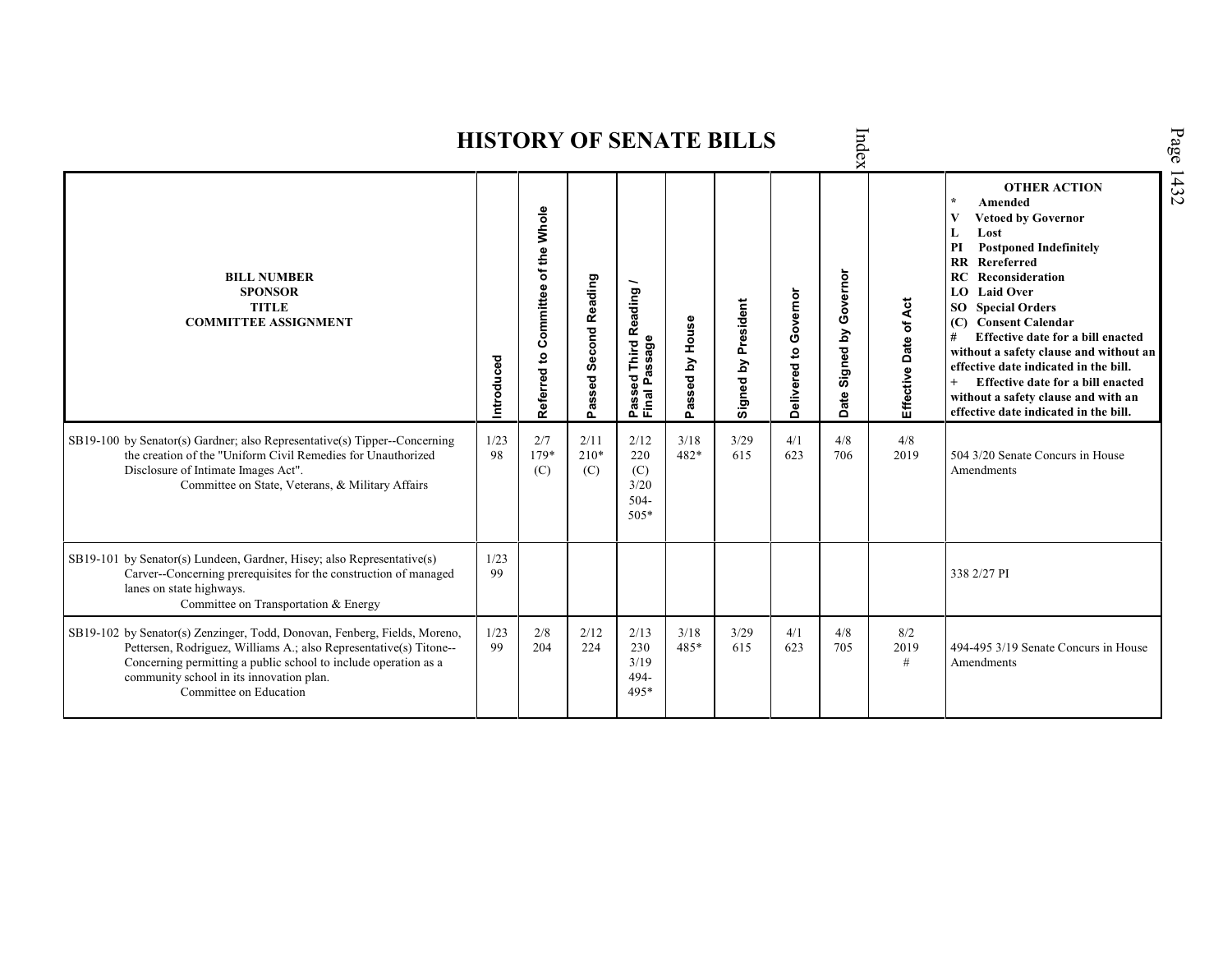| <b>BILL NUMBER</b><br><b>SPONSOR</b><br><b>TITLE</b><br><b>COMMITTEE ASSIGNMENT</b>                                                                                                                                                                                                                                                                                                                                                                                                                                                                                                                                                                                                                                                     | Introduced | Referred to Committee of the Whole | <b>Second Reading</b><br>Passed  | Reading<br>Passed Inn<br>Final Passage | House<br>ζq<br>Passed | Signed by President         | Delivered to Governor | Governor<br>Signed by<br>Date | Effective Date of Act    | <b>OTHER ACTION</b><br>$\star$<br>Amended<br>V<br><b>Vetoed by Governor</b><br>L<br>Lost<br><b>Postponed Indefinitely</b><br>PI<br><b>RR</b> Rereferred<br>Reconsideration<br>RC<br>LO Laid Over<br><b>SO</b> Special Orders<br>(C) Consent Calendar<br>#<br>Effective date for a bill enacted<br>without a safety clause and without an<br>effective date indicated in the bill.<br>$+$<br>Effective date for a bill enacted<br>without a safety clause and with an<br>effective date indicated in the bill. |
|-----------------------------------------------------------------------------------------------------------------------------------------------------------------------------------------------------------------------------------------------------------------------------------------------------------------------------------------------------------------------------------------------------------------------------------------------------------------------------------------------------------------------------------------------------------------------------------------------------------------------------------------------------------------------------------------------------------------------------------------|------------|------------------------------------|----------------------------------|----------------------------------------|-----------------------|-----------------------------|-----------------------|-------------------------------|--------------------------|---------------------------------------------------------------------------------------------------------------------------------------------------------------------------------------------------------------------------------------------------------------------------------------------------------------------------------------------------------------------------------------------------------------------------------------------------------------------------------------------------------------|
| SB19-103 by Senator(s) Williams A. and Tate, Cooke, Coram, Court,<br>Crowder, Danielson, Fenberg, Fields, Foote, Garcia, Gardner,<br>Ginal, Gonzales, Hisey, Holbert, Lee, Lundeen, Marble, Moreno,<br>Pettersen, Priola, Rodriguez, Story, Todd, Winter, Woodward,<br>Zenzinger; also Representative(s) Coleman and Carver, Van<br>Winkle, Arndt, Baisley, Beckman, Buck, Catlin, Geitner, Gonzales-<br>Gutierrez, Humphrey, Landgraf, Larson, Lewis, Lontine, McKean,<br>Neville, Ransom, Rich, Saine, Sandridge, Soper, Williams D.,<br>Wilson--Concerning the ability of a minor to operate a business on<br>a limited basis without obtaining the approval of a local<br>government.<br>Committee on Business, Labor, & Technology | 1/23<br>99 | 2/12<br>215<br>(C)                 | 2/14<br>238*                     | 2/15<br>247                            | 3/12<br>438           | 3/21<br>527<br>4/29<br>1182 | 3/22<br>543           | 4/1<br>624                    | 4/1<br>2019<br>Page 1433 |                                                                                                                                                                                                                                                                                                                                                                                                                                                                                                               |
| SB19-104 by Senator(s) Holbert and Foote; also Representative(s) Baisley and<br>Gray--Concerning the elimination of duplicate regulation of the<br>property of a school district, district charter school, or institute<br>charter school.<br>Committee on State, Veterans, & Military Affairs                                                                                                                                                                                                                                                                                                                                                                                                                                          | 1/23<br>99 | 4/12<br>786<br>(C)                 | 4/12<br>797*<br><b>SO</b><br>(C) | 4/15<br>838<br>(C)<br>4/30<br>1220*    | 4/27<br>1174*         | 1388                        | 5/14<br>1388          | 5/31<br>1399                  | 8/2<br>2019<br>$\#$      | 512-513* 3/21 Referred to<br>Appropriations<br>796 4/12 SO(C)<br>1220 4/30 Senate Concurs in House<br>Amendments                                                                                                                                                                                                                                                                                                                                                                                              |
| SB19-105 by Senator(s) Rodriguez; also Representative(s) Tipper--Concerning<br>the "Colorado Uniform Directed Trust Act".<br>Committee on Finance                                                                                                                                                                                                                                                                                                                                                                                                                                                                                                                                                                                       | 1/23<br>99 | 2/6<br>166<br>(C)                  | 2/8<br>205<br>(C)                | 2/11<br>210<br>(C)                     | 3/8<br>425            | 3/18<br>486                 | 3/19<br>497           | 3/29<br>615                   | 8/2<br>2019<br>#         |                                                                                                                                                                                                                                                                                                                                                                                                                                                                                                               |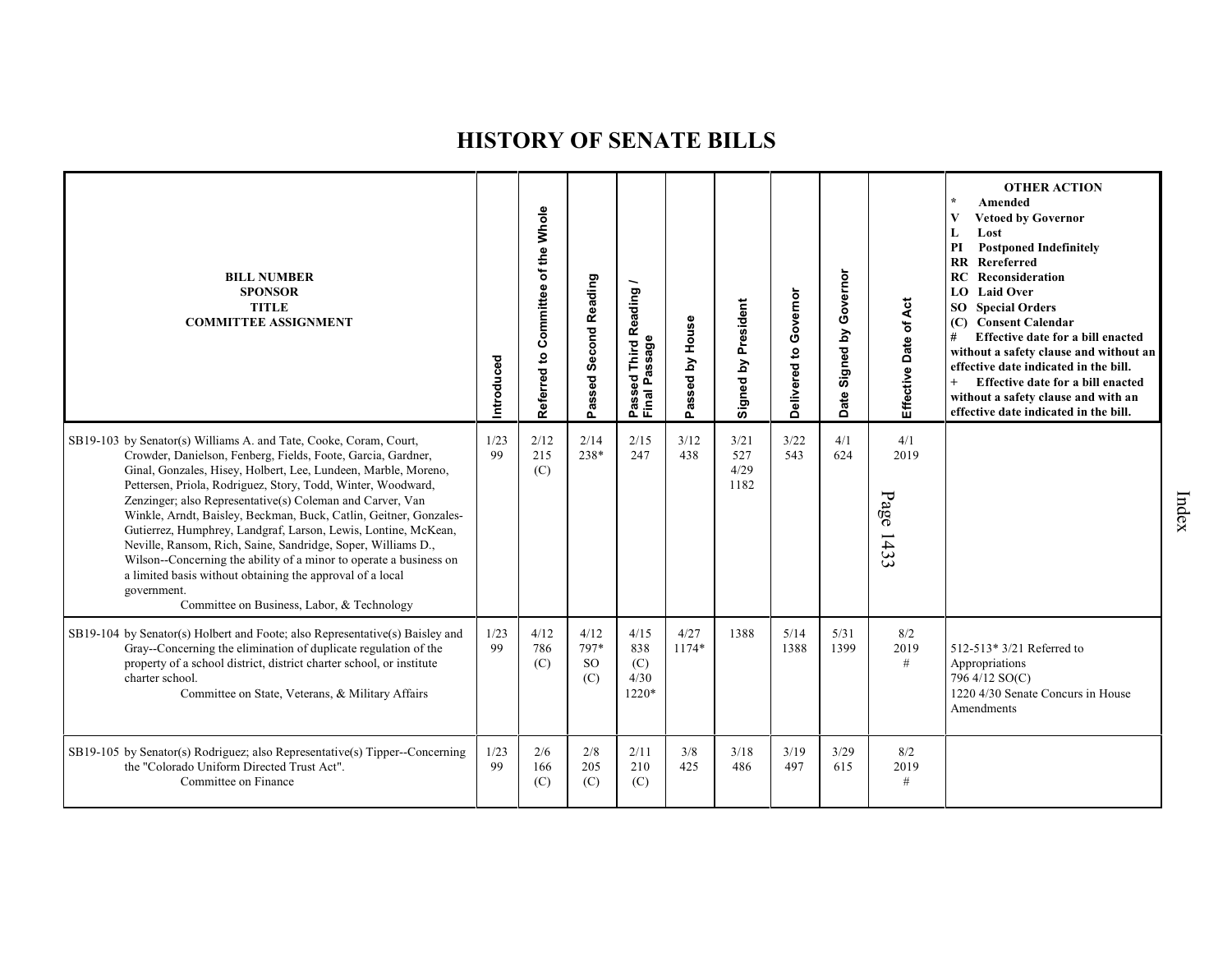Index **HISTORY OF SENATE BILLS OTHER ACTION \* Amended Referred to Com mittee of the Whole Vetoed by Governor L Lost PI Postponed Indefinitely RR Rereferred Date Signed by Governor BILL NUMBER RC Reconsideration Passed Second Reading Passed Third Reading /** Passed Third Reading<br>Final Passage **LO Laid Over SPONSOR** Delivered to Governor **Delivered to Governor** Effective Date of Act Signed by President **Effective Date of Act Signed by President SO Special Orders TITLE COMMITTEE ASSIGNMENT (C) Consent Calendar** Passed by House **Passed by House # Effective date for a bill enacted Final Passage without a safety clause and without an Introduced effective date indicated in the bill. + Effective date for a bill enacted without a safety clause and with an effective date indicated in the bill.**  1/25 2/13 2/15 2/19 3/20 4/25 4/25 8/2 SB19-106 by Senator(s) Cooke and Zenzinger; also Representative(s) Tipper 5/6 and Larson--Concerning an additional process by which a board of 107 233\* 248\* 253- 507\* 1107 1107 1385 2019 525 3/21 Senate Requests Conference county commissioners may initiate the withdrawal of current (C) 254 4/8 # Committee (C) employees who are peace officers from a defined contribution 697\* 544 3/22 Senate Appoints Conferees on (C) retirement plan offered by one or more local governments.  $4/9$ First Conference Committee Committee on Finance 725- 546 3/25 House Appoints Conferees on 726\* First Conference Committee 622 4/1 Senate Grants Permission to Go Beyond Scope 623 4/1 House Grants Permission to Go Beyond Scope 697 4/8 House Adopts First Report of First Conference Committee 704 4/8 First Report of First Conference Committee 725 4/9 Senate Adopts First Report of First Conference Committee SB19-107 by Senator(s) Donovan; also Representative(s) Roberts--Concerning 1/29 4/16 4/23 4/24 4/29 1386 5/10 6/3 8/2 128 883 1023- 1181\* 2019 849-855\* 4/15 Referred to Local the installation of broadband internet service infrastructure. 1057 1387 1398 Committee on Business, Labor, & Technology 1027\* 4/24 # Government 1057- 1057 4/24 Reconsideration Granted Committee on Local Government 1058 1225 4/30 Senate Concurs in House 4/30 Amendments1225- 1226\*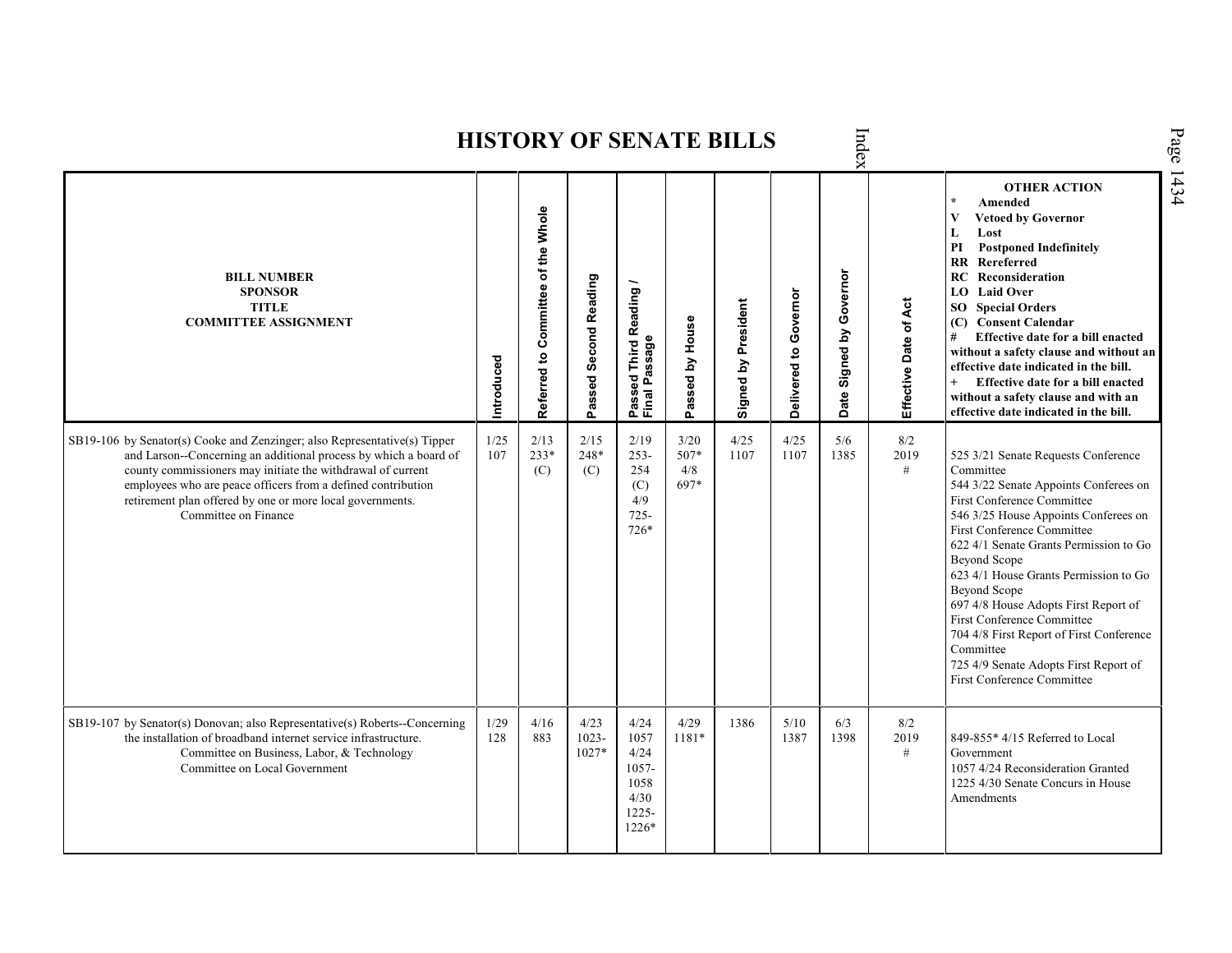| <b>BILL NUMBER</b><br><b>SPONSOR</b><br><b>TITLE</b><br><b>COMMITTEE ASSIGNMENT</b>                                                                                                                                                                                   | Introduced  | of the Whole<br>Referred to Committee | Passed Second Reading              | <b>Third Reading</b><br>Passed Third R<br>Final Passage | House<br>$\mathbf{\underline{s}}$<br>ssed<br>œ<br>ő. | Signed by President | Delivered to Governor | Governor<br>$\mathbf{\Sigma}$<br>Date Signed | Effective Date of Act                                                        | <b>OTHER ACTION</b><br>Amended<br><b>Vetoed by Governor</b><br>Lost<br><b>Postponed Indefinitely</b><br>PI<br>RR Rereferred<br><b>RC</b> Reconsideration<br><b>LO</b> Laid Over<br><b>SO</b> Special Orders<br>(C) Consent Calendar<br>Effective date for a bill enacted<br>#<br>without a safety clause and without an<br>effective date indicated in the bill.<br>Effective date for a bill enacted<br>without a safety clause and with an<br>effective date indicated in the bill. |
|-----------------------------------------------------------------------------------------------------------------------------------------------------------------------------------------------------------------------------------------------------------------------|-------------|---------------------------------------|------------------------------------|---------------------------------------------------------|------------------------------------------------------|---------------------|-----------------------|----------------------------------------------|------------------------------------------------------------------------------|---------------------------------------------------------------------------------------------------------------------------------------------------------------------------------------------------------------------------------------------------------------------------------------------------------------------------------------------------------------------------------------------------------------------------------------------------------------------------------------|
| SB19-108 by Senator(s) Lee and Gardner; also Representative(s) Michaelson<br>Jenet and Soper--Concerning changes to improve outcomes for<br>youth in the juvenile justice system, and, in connection therewith,<br>making an appropriation.<br>Committee on Judiciary | 1/29<br>128 | 4/18<br>928                           | 4/23<br>$1010 -$<br>1012*          | 4/24<br>1050<br>5/1<br>1278-<br>1279*                   | 4/30<br>1236*                                        | 1388                | 5/17<br>1388          | 5/28<br>1394                                 | 7/1<br>2019<br>7/1<br>2020<br>Page<br>$\overline{\phantom{0}}$<br>$\ddot{4}$ | 355-361* 2/28 Referred to<br>Appropriations<br>871-872* 4/16 Referred to Legislative<br>Council<br>1278 5/1 Senate Concurs in House<br>Amendments                                                                                                                                                                                                                                                                                                                                     |
| SB19-109 by Senator(s) Fenberg; also Representative(s) Garnett--Concerning<br>adjustments to limitations on damages to reflect the effects of<br>inflation.<br>Committee on Judiciary                                                                                 | 1/31<br>137 | 2/12<br>217<br>(C)                    | 2/14<br>238                        | 2/19<br>254                                             | 3/20<br>507                                          | 3/29<br>615         | 4/1<br>623            | 4/8<br>706                                   | S<br>8/2<br>2019<br>$\#$                                                     |                                                                                                                                                                                                                                                                                                                                                                                                                                                                                       |
| SB19-110 by Senator(s) Crowder; also Representative(s) Pelton--Concerning<br>the regulation of facilities performing medical procedures outside of<br>a hospital setting.<br>Committee on State, Veterans, & Military Affairs                                         | 1/31<br>137 |                                       |                                    |                                                         |                                                      |                     |                       |                                              |                                                                              | 215 2/12 PI                                                                                                                                                                                                                                                                                                                                                                                                                                                                           |
| SB19-111 by Senator(s) Moreno, Zenzinger, Rankin; also Representative(s)<br>Esgar, Hansen, Ransom--Concerning a supplemental appropriation<br>to the department of corrections.<br>Committee on Appropriations                                                        | 2/4<br>147  | 2/5<br>156<br>(C)                     | 2/6<br>167<br><sub>SO</sub><br>(C) | 2/7<br>179<br>(C)<br>2/27<br>$344 -$<br>$345*$          | 2/15<br>249*                                         | 3/4<br>378          | 3/4<br>378            | 3/14<br>472                                  | 3/14<br>2019                                                                 | 167 2/6 SO(C)<br>344-345 2/27 Senate Concurs in House<br>Amendments                                                                                                                                                                                                                                                                                                                                                                                                                   |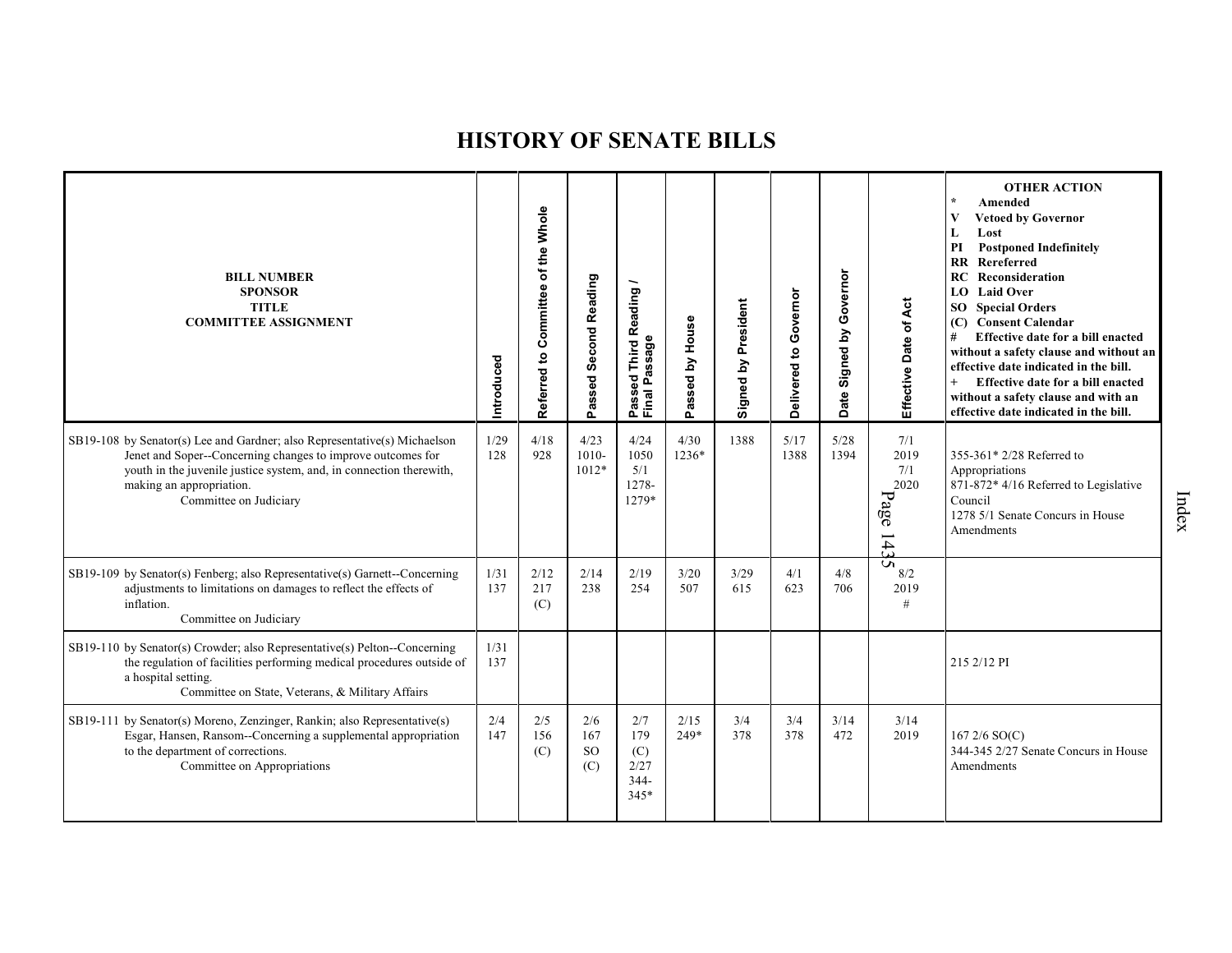|                                                                                                                                                                                                                                                                |            |                                    |                                |                                                                    |                 | <b>HISTORY OF SENATE BILLS</b> |                       | Index                         |                       |                                                                                                                                                                                                                                                                                                                                                                                                                                                                                                        |
|----------------------------------------------------------------------------------------------------------------------------------------------------------------------------------------------------------------------------------------------------------------|------------|------------------------------------|--------------------------------|--------------------------------------------------------------------|-----------------|--------------------------------|-----------------------|-------------------------------|-----------------------|--------------------------------------------------------------------------------------------------------------------------------------------------------------------------------------------------------------------------------------------------------------------------------------------------------------------------------------------------------------------------------------------------------------------------------------------------------------------------------------------------------|
| <b>BILL NUMBER</b><br><b>SPONSOR</b><br><b>TITLE</b><br><b>COMMITTEE ASSIGNMENT</b>                                                                                                                                                                            | Introduced | Referred to Committee of the Whole | Passed Second Reading          | Reading<br>ssage<br><b>Third</b><br>م<br>م<br>99<br>Passe<br>Final | Passed by House | Signed by President            | Delivered to Governor | Governor<br>Signed by<br>Date | Effective Date of Act | <b>OTHER ACTION</b><br>$\star$<br>Amended<br>V<br><b>Vetoed by Governor</b><br>L<br>Lost<br><b>Postponed Indefinitely</b><br>PI<br>RR Rereferred<br>RC<br>Reconsideration<br><b>LO</b> Laid Over<br><b>SO</b> Special Orders<br>(C) Consent Calendar<br>Effective date for a bill enacted<br>#<br>without a safety clause and without an<br>effective date indicated in the bill.<br>Effective date for a bill enacted<br>without a safety clause and with an<br>effective date indicated in the bill. |
| SB19-112 by Senator(s) Moreno, Zenzinger, Rankin; also Representative(s)<br>Esgar, Hansen--Concerning a supplemental appropriation to the<br>offices of the governor, lieutenant governor, and state planning and<br>budgeting.<br>Committee on Appropriations | 2/4<br>147 | 2/5<br>156                         | 2/6<br>170<br>SO.              | 2/7<br>$185 -$<br>186                                              | 2/15<br>249     | 2/21<br>300                    | 2/22<br>311           | 3/1<br>372                    | 2/28<br>2019          | 169 2/6 SO                                                                                                                                                                                                                                                                                                                                                                                                                                                                                             |
| SB19-113 by Senator(s) Moreno, Zenzinger, Rankin; also Representative(s)<br>Esgar, Hansen, Ransom--Concerning a supplemental appropriation<br>to the department of health care policy and financing.<br>Committee on Appropriations                            | 2/4<br>147 | 2/5<br>156<br>(C)                  | 2/6<br>167<br><b>SO</b><br>(C) | 2/7<br>180<br>(C)<br>2/27<br>$343 -$<br>$344*$                     | 2/15<br>249*    | 3/4<br>378                     | 3/4<br>378            | 3/14<br>472                   | 3/14<br>2019          | $1672/6$ SO(C)<br>343 2/27 Senate Concurs in House<br>Amendments                                                                                                                                                                                                                                                                                                                                                                                                                                       |
| SB19-114 by Senator(s) Moreno, Zenzinger, Rankin; also Representative(s)<br>Esgar, Hansen, Ransom--Concerning a supplemental appropriation<br>to the department of human services.<br>Committee on Appropriations                                              | 2/4<br>147 | 2/5<br>156<br>(C)                  | 2/6<br>167<br><b>SO</b><br>(C) | 2/7<br>180<br>(C)                                                  | 2/15<br>249     | 2/21<br>300                    | 2/22<br>311           | 3/1<br>372                    | 2/28<br>2019          | $167\,2/6\,SO(C)$                                                                                                                                                                                                                                                                                                                                                                                                                                                                                      |
| SB19-115 by Senator(s) Moreno, Zenzinger, Rankin; also Representative(s)<br>Esgar, Hansen, Ransom--Concerning a supplemental appropriation<br>to the judicial department.<br>Committee on Appropriations                                                       | 2/4<br>147 | 2/5<br>156<br>(C)                  | 2/6<br>168<br>SO<br>(C)        | 2/7<br>180<br>(C)                                                  | 2/15<br>249     | 2/21<br>300                    | 2/22<br>311           | 3/1<br>372                    | 2/28<br>2019          | $167\,2/6\,SO(C)$                                                                                                                                                                                                                                                                                                                                                                                                                                                                                      |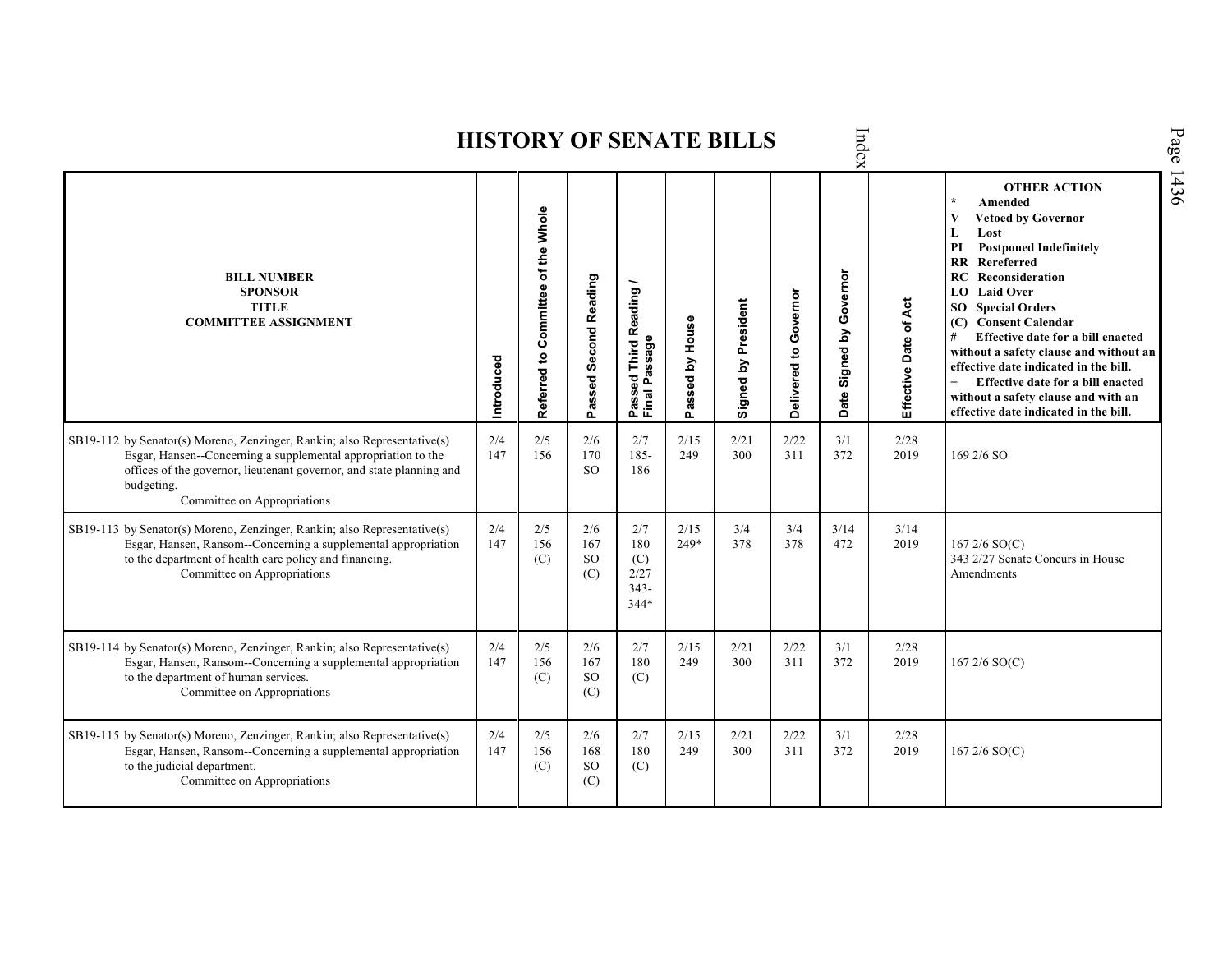| <b>BILL NUMBER</b><br><b>SPONSOR</b><br><b>TITLE</b><br><b>COMMITTEE ASSIGNMENT</b>                                                                                                                                              | ntroduced  | Referred to Committee of the Whole | Passed Second Reading              | Passed Third Reading<br>Final Passage | House<br>Σ<br>Passed | Signed by President | Delivered to Governor | Governor<br>$\mathbf{\Sigma}$<br>Signed<br>Date | Effective Date of Act                                                                        | <b>OTHER ACTION</b><br>Amended<br><b>Vetoed by Governor</b><br>L<br>Lost<br>PI<br><b>Postponed Indefinitely</b><br>RR Rereferred<br>RC<br>Reconsideration<br><b>LO</b> Laid Over<br><b>SO</b> Special Orders<br>(C) Consent Calendar<br>#<br>Effective date for a bill enacted<br>without a safety clause and without an<br>effective date indicated in the bill.<br>Effective date for a bill enacted<br>without a safety clause and with an<br>effective date indicated in the bill. |
|----------------------------------------------------------------------------------------------------------------------------------------------------------------------------------------------------------------------------------|------------|------------------------------------|------------------------------------|---------------------------------------|----------------------|---------------------|-----------------------|-------------------------------------------------|----------------------------------------------------------------------------------------------|----------------------------------------------------------------------------------------------------------------------------------------------------------------------------------------------------------------------------------------------------------------------------------------------------------------------------------------------------------------------------------------------------------------------------------------------------------------------------------------|
| SB19-116 by Senator(s) Moreno, Zenzinger, Rankin; also Representative(s)<br>Esgar, Hansen, Ransom--Concerning a supplemental appropriation<br>to the department of law.<br>Committee on Appropriations                           | 2/4<br>147 | 2/5<br>156<br>(C)                  | 2/6<br>168<br><b>SO</b><br>(C)     | 2/7<br>181<br>(C)                     | 2/15<br>249          | 2/21<br>300         | 2/22<br>311           | 3/1<br>372                                      | 2/28<br>2019<br>$P_{a}$                                                                      | $1672/6$ SO(C)                                                                                                                                                                                                                                                                                                                                                                                                                                                                         |
| SB19-117 by Senator(s) Moreno, Zenzinger, Rankin; also Representative(s)<br>Esgar, Hansen, Ransom--Concerning a supplemental appropriation<br>to the department of local affairs.<br>Committee on Appropriations                 | 2/4<br>147 | 2/5<br>156<br>(C)                  | 2/6<br>168<br>SO<br>(C)            | 2/7<br>181<br>(C)                     | 2/15<br>249          | 2/21<br>300         | 2/22<br>311           | 3/1<br>372                                      | $\frac{6}{9}$ $\frac{2}{28}$<br>$\overline{\mathfrak{S}}^{2019}$<br>$\overline{\phantom{0}}$ | $1672/6$ SO(C)                                                                                                                                                                                                                                                                                                                                                                                                                                                                         |
| SB19-118 by Senator(s) Moreno, Zenzinger, Rankin; also Representative(s)<br>Esgar, Hansen, Ransom--Concerning a supplemental appropriation<br>to the department of military and veterans affairs.<br>Committee on Appropriations | 2/4<br>147 | 2/5<br>156<br>(C)                  | 2/6<br>168<br><sub>SO</sub><br>(C) | 2/7<br>181<br>(C)                     | 2/15<br>249          | 2/21<br>300         | 2/22<br>311           | 3/1<br>372                                      | 2/28<br>2019                                                                                 | 167 2/6 SO(C)                                                                                                                                                                                                                                                                                                                                                                                                                                                                          |
| SB19-119 by Senator(s) Moreno, Zenzinger, Rankin; also Representative(s)<br>Esgar, Hansen, Ransom--Concerning a supplemental appropriation<br>to the department of personnel.<br>Committee on Appropriations                     | 2/4<br>147 | 2/5<br>156<br>(C)                  | 2/6<br>168<br><b>SO</b><br>(C)     | 2/7<br>182<br>(C)                     | 2/15<br>249          | 2/21<br>300         | 2/22<br>311           | 3/1<br>372                                      | 2/28<br>2019                                                                                 | $1672/6$ SO(C)                                                                                                                                                                                                                                                                                                                                                                                                                                                                         |
| SB19-120 by Senator(s) Moreno, Zenzinger, Rankin; also Representative(s)<br>Esgar, Hansen, Ransom--Concerning a supplemental appropriation<br>to the department of public health and environment.<br>Committee on Appropriations | 2/4<br>148 | 2/5<br>156<br>(C)                  | 2/6<br>168<br><b>SO</b><br>(C)     | 2/7<br>182<br>(C)                     | 2/15<br>249          | 2/21<br>300         | 2/22<br>311           | 3/1<br>372                                      | 2/28<br>2019                                                                                 | $1672/6$ SO(C)                                                                                                                                                                                                                                                                                                                                                                                                                                                                         |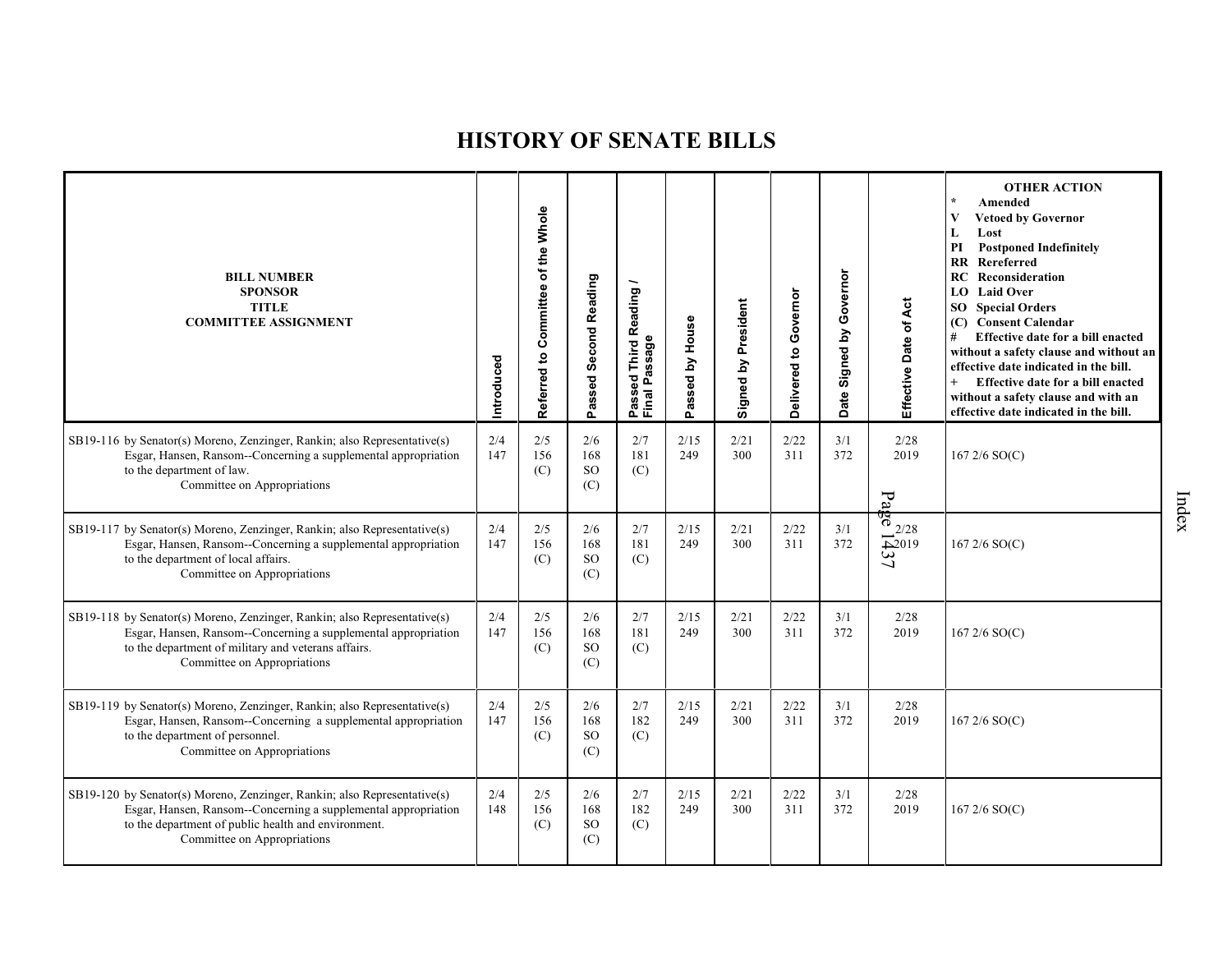|                                                                                                                                                                                                                        |            |                                    |                                |                                                          |                 | HISTONI OF SERATE DILLS |                       | Idex                    |                       |                                                                                                                                                                                                                                                                                                                                                                                                                                                                                                                             |
|------------------------------------------------------------------------------------------------------------------------------------------------------------------------------------------------------------------------|------------|------------------------------------|--------------------------------|----------------------------------------------------------|-----------------|-------------------------|-----------------------|-------------------------|-----------------------|-----------------------------------------------------------------------------------------------------------------------------------------------------------------------------------------------------------------------------------------------------------------------------------------------------------------------------------------------------------------------------------------------------------------------------------------------------------------------------------------------------------------------------|
| <b>BILL NUMBER</b><br><b>SPONSOR</b><br><b>TITLE</b><br><b>COMMITTEE ASSIGNMENT</b>                                                                                                                                    | Introduced | Referred to Committee of the Whole | Passed Second Reading          | Reading<br>assage<br>Third<br>sed<br>௳<br>Passe<br>Final | Passed by House | Signed by President     | Delivered to Governor | Date Signed by Governor | Effective Date of Act | <b>OTHER ACTION</b><br>$\star$<br>Amended<br>$\mathbf{V}$<br><b>Vetoed by Governor</b><br>L<br>Lost<br>PI<br><b>Postponed Indefinitely</b><br>RR<br>Rereferred<br>RC<br>Reconsideration<br><b>LO</b> Laid Over<br><b>SO</b> Special Orders<br>(C) Consent Calendar<br>Effective date for a bill enacted<br>#<br>without a safety clause and without an<br>effective date indicated in the bill.<br>$+$<br>Effective date for a bill enacted<br>without a safety clause and with an<br>effective date indicated in the bill. |
| SB19-121 by Senator(s) Moreno, Zenzinger, Rankin; also Representative(s)<br>Esgar, Hansen, Ransom--Concerning a supplemental appropriation<br>to the department of public safety.<br>Committee on Appropriations       | 2/4<br>148 | 2/5<br>156<br>(C)                  | 2/6<br>168<br><b>SO</b><br>(C) | 2/7<br>182<br>(C)                                        | 2/15<br>249     | 2/21<br>300             | 2/22<br>311           | 3/1<br>372              | 2/28<br>2019          | $167\,2/6\,SO(C)$                                                                                                                                                                                                                                                                                                                                                                                                                                                                                                           |
| SB19-122 by Senator(s) Moreno, Zenzinger, Rankin; also Representative(s)<br>Esgar, Hansen, Ransom--Concerning a supplemental appropriation<br>to the department of regulatory agencies.<br>Committee on Appropriations | 2/4<br>148 | 2/5<br>156                         | 2/6<br>170<br>SO.              | 2/7<br>186                                               | 2/15<br>249     | 2/21<br>300             | 2/22<br>311           | 3/1<br>372              | 2/28<br>2019          | 169 2/6 SO                                                                                                                                                                                                                                                                                                                                                                                                                                                                                                                  |
| SB19-123 by Senator(s) Moreno, Zenzinger, Rankin; also Representative(s)<br>Esgar, Hansen, Ransom--Concerning a supplemental appropriation<br>to the department of revenue.<br>Committee on Appropriations             | 2/4<br>148 | 2/5<br>156<br>(C)                  | 2/6<br>168<br><b>SO</b><br>(C) | 2/7<br>183<br>(C)                                        | 2/15<br>249     | 2/21<br>300             | 2/22<br>311           | 3/1<br>372              | 2/28<br>2019          | $167\,2/6\,SO(C)$                                                                                                                                                                                                                                                                                                                                                                                                                                                                                                           |
| SB19-124 by Senator(s) Moreno, Zenzinger, Rankin; also Representative(s)<br>Esgar, Hansen, Ransom--Concerning a supplemental appropriation<br>to the department of state.<br>Committee on Appropriations               | 2/4<br>148 | 2/5<br>156<br>(C)                  | 2/6<br>168<br><b>SO</b><br>(C) | 2/7<br>183<br>(C)                                        | 2/15<br>249     | 2/21<br>300             | 2/22<br>311           | 3/1<br>372              | 2/28<br>2019          | $167\,2/6\,SO(C)$                                                                                                                                                                                                                                                                                                                                                                                                                                                                                                           |
| SB19-125 by Senator(s) Moreno, Zenzinger, Rankin; also Representative(s)<br>Esgar, Hansen--Concerning a supplemental appropriation to the<br>department of transportation.<br>Committee on Appropriations              | 2/4<br>148 | 2/5<br>157<br>(C)                  | 2/6<br>168<br>SO<br>(C)        | 2/7<br>183<br>(C)                                        | 2/15<br>249     | 2/21<br>300             | 2/22<br>311           | 3/1<br>372              | 2/28<br>2019          | 167 $2/6$ SO(C)                                                                                                                                                                                                                                                                                                                                                                                                                                                                                                             |

 $\mathbf{h}$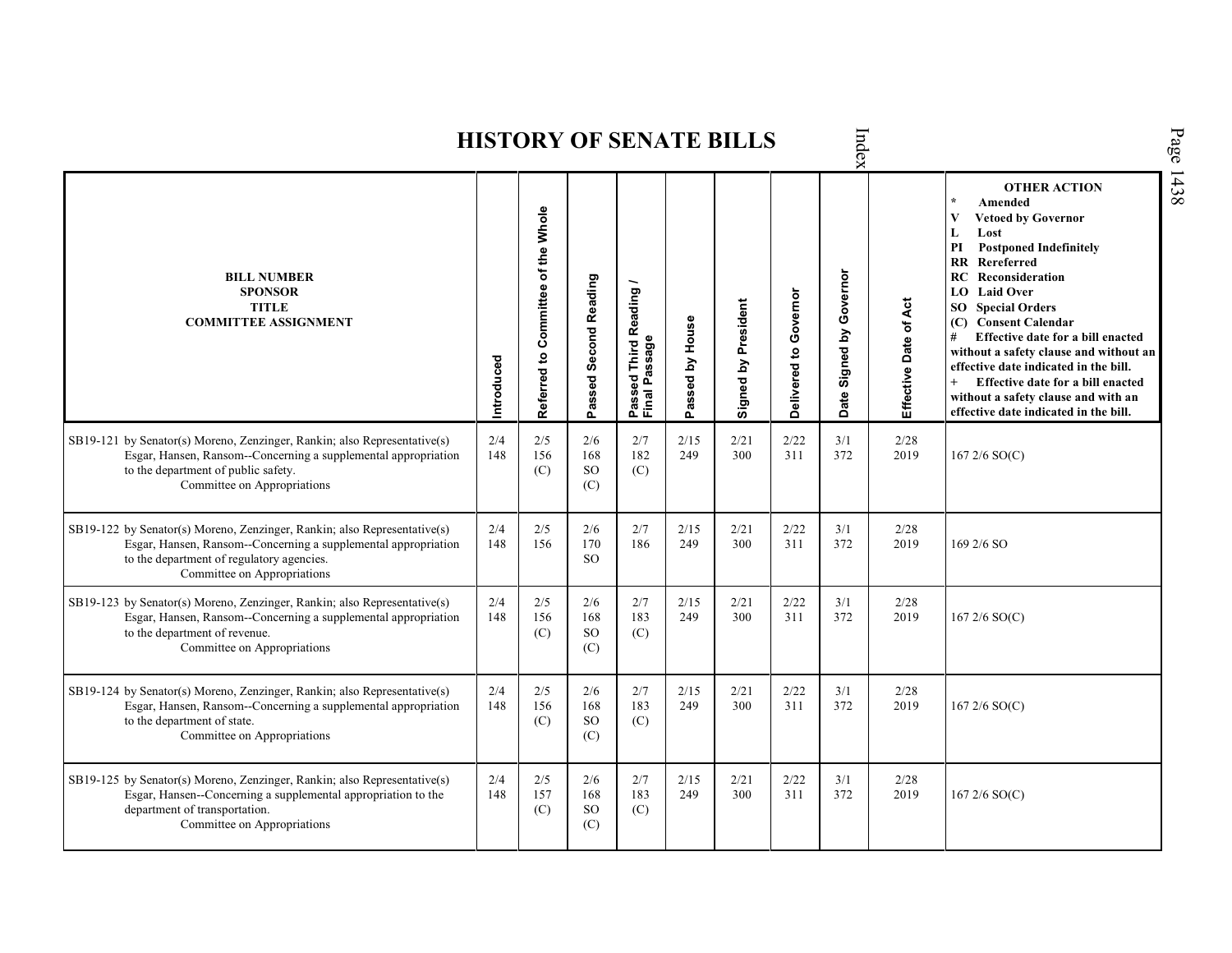| <b>BILL NUMBER</b><br><b>SPONSOR</b><br><b>TITLE</b><br><b>COMMITTEE ASSIGNMENT</b>                                                                                                                                                                                                                                                                                   | Introduced | Referred to Committee of the Whole | Passed Second Reading          | Reading<br>Passeu<br>Final Passage | Passed by House             | Signed by President | Governor<br>Delivered to | Governor<br>Date Signed by | Effective Date of Act                                                                                                                                                                                                                                                                                                        | <b>OTHER ACTION</b><br>Amended<br>V<br><b>Vetoed by Governor</b><br>Lost<br>L<br><b>Postponed Indefinitely</b><br>PI<br>Rereferred<br><b>RR</b><br>RC<br>Reconsideration<br>LO Laid Over<br><b>SO</b> Special Orders<br>(C) Consent Calendar<br>#<br>Effective date for a bill enacted<br>without a safety clause and without an<br>effective date indicated in the bill.<br>$^{+}$<br>Effective date for a bill enacted<br>without a safety clause and with an<br>effective date indicated in the bill. |
|-----------------------------------------------------------------------------------------------------------------------------------------------------------------------------------------------------------------------------------------------------------------------------------------------------------------------------------------------------------------------|------------|------------------------------------|--------------------------------|------------------------------------|-----------------------------|---------------------|--------------------------|----------------------------|------------------------------------------------------------------------------------------------------------------------------------------------------------------------------------------------------------------------------------------------------------------------------------------------------------------------------|----------------------------------------------------------------------------------------------------------------------------------------------------------------------------------------------------------------------------------------------------------------------------------------------------------------------------------------------------------------------------------------------------------------------------------------------------------------------------------------------------------|
| SB19-126 by Senator(s) Moreno, Zenzinger, Rankin; also Representative(s)<br>Esgar, Hansen, Ransom--Concerning a supplemental appropriation<br>to the department of the treasury.<br>Committee on Appropriations                                                                                                                                                       | 2/4<br>148 | 2/5<br>157<br>(C)                  | 2/6<br>168<br><b>SO</b><br>(C) | 2/7<br>184<br>(C)                  | 2/15<br>249                 | 2/21<br>300         | 2/22<br>311              | 3/1<br>372                 | 2/28<br>2019<br>$F_a$                                                                                                                                                                                                                                                                                                        | $167\,2/6\,SO(C)$                                                                                                                                                                                                                                                                                                                                                                                                                                                                                        |
| SB19-127 by Senator(s) Moreno, Zenzinger, Rankin; also Representative(s)<br>Esgar, Hansen, Ransom--Concerning funding for capital<br>construction, and making supplemental appropriations in<br>connection therewith.<br>Committee on Appropriations                                                                                                                  | 2/4<br>148 | 2/5<br>157<br>(C)                  | 2/6<br>169<br><b>SO</b><br>(C) | 2/7<br>184<br>(C)                  | 2/15<br>249                 | 2/21<br>300         | 2/22<br>320              | 3/1<br>372                 | $\frac{1}{2}$ $\frac{1}{2}$ $\frac{1}{2}$ $\frac{1}{2}$ $\frac{1}{2}$ $\frac{1}{2}$ $\frac{1}{2}$ $\frac{1}{2}$ $\frac{1}{2}$ $\frac{1}{2}$ $\frac{1}{2}$ $\frac{1}{2}$ $\frac{1}{2}$ $\frac{1}{2}$ $\frac{1}{2}$ $\frac{1}{2}$ $\frac{1}{2}$ $\frac{1}{2}$ $\frac{1}{2}$ $\frac{1}{2}$ $\frac{1}{2}$ $\frac{1}{2}$<br>62019 | $1672/6$ SO(C)                                                                                                                                                                                                                                                                                                                                                                                                                                                                                           |
| SB19-128 by Senator(s) Moreno and Todd, Zenzinger, Rankin; also<br>Representative(s) Esgar and McLachlan, Hansen, Ransom--<br>Concerning adjustments to appropriations in the 2018-19 fiscal year<br>for state share of total program funding for school finance, and, in<br>connection therewith, making and reducing appropriations.<br>Committee on Appropriations | 2/4<br>148 | 2/5<br>157<br>(C)                  | 2/6<br>169<br><b>SO</b><br>(C) | 2/7<br>184<br>(C)<br>3/8<br>$418*$ | 2/15<br>249*<br>3/7<br>399* | 3/18<br>486         | 3/19<br>497              | 3/29<br>615                | 3/28<br>2019                                                                                                                                                                                                                                                                                                                 | 167 2/6 SO(C)<br>344 2/27 Senate Requests Conference<br>Committee and to Go Beyond the Scope<br>and Appoints Conferees<br>365 3/1 House Appoints Conferees on<br><b>First Conference Committee</b><br>369 3/1 House Grants Permission to Go<br><b>Beyond Scope</b><br>399 3/7 House Adopts First Report of<br><b>First Conference Committee</b><br>403-406 3/7 First Report of First<br>Conference Committee<br>418 3/8 Senate Adopts First Report of<br><b>First Conference Committee</b>               |

Index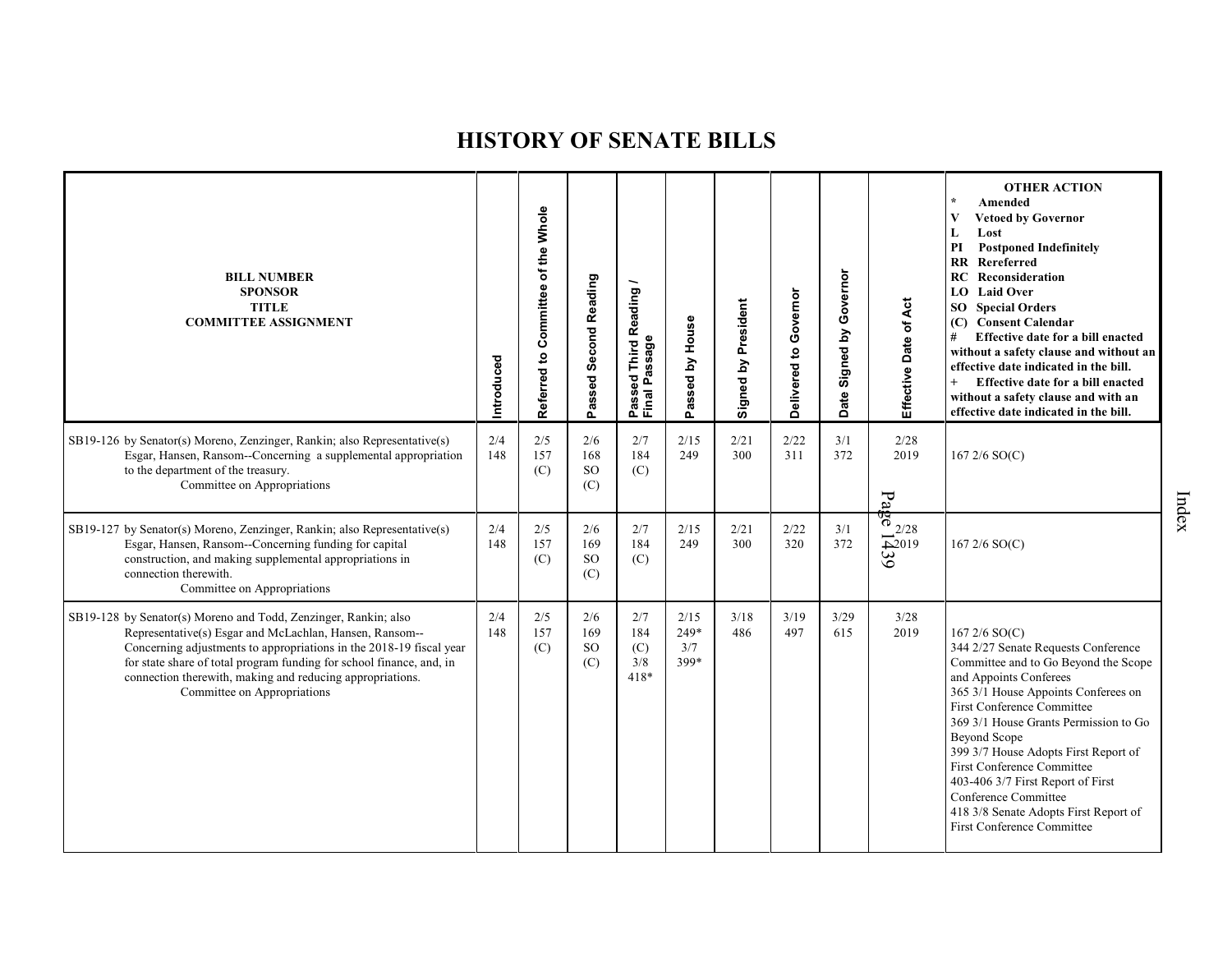Index Page 1440 **HISTORY OF SENATE BILLS OTHER ACTION \* Amended Referred to Com mittee of the Whole Vetoed by Governor L Lost PI Postponed Indefinitely RR Rereferred Date Signed by Governor BILL NUMBER RC Reconsideration Passed Second Reading Passed Third Reading /** Passed Third Reading<br>Final Passage **LO Laid Over SPONSOR** Delivered to Governor **Delivered to Governor** Signed by President Effective Date of Act **Effective Date of Act Signed by President SO Special Orders TITLE COMMITTEE ASSIGNMENT (C) Consent Calendar** Passed by House **Passed by House # Effective date for a bill enacted Final Passage without a safety clause and without an Introduced effective date indicated in the bill. + Effective date for a bill enacted without a safety clause and with an effective date indicated in the bill.**  2/4 4/1 SB19-129 by Senator(s) Story, Danielson; also Representative(s) Froelich, 3/8 3/14 3/15 3/26 4/1 4/15 4/10 Bird, Kipp--Concerning the regulation of online schools. 153 411- 467\* 476 572 622 623 848 2019 Committee on Education 412\* SB19-130 by Senator(s) Gardner; also Representative(s) Rich and Larson, 2/4 Liston--Concerning sales tax administration, and, in connection 153 253 2/19 PI therewith, simplifying the collection of sales tax by retailers without physical presence and reversing the department of revenue's destination sourcing rule for Colorado retailers. Committee on Finance SB19-131 by Senator(s) Woodward, Tate; also Representative(s) Van Winkle 2/4 and Arndt, Larson--Concerning an exemption for certain businesses 153 274 2/20 PI from the destination sourcing rule for sales tax collection requirements. Committee on Finance SB19-132 by Senator(s) Gardner, Hisey, Lundeen, Woodward; also  $\frac{2}{4}$ <br>153 1238 4/30 PI Representative(s) Carver--Concerning the preservation of the senior property tax exemption of a senior who changes primary residences due to medical necessity. Committee on Finance SB19-133 by Senator(s) Ginal and Todd; also Representative(s) Michaelson 2/5 3/22 3/26 3/27 4/24 1386 5/9<br>1386 Jenet and Buckner--Concerning the regulation of genetic 163 529- 567\* 595 1072 1386 304-310\* 2/22 Referred to Finance counselors, and, in connection therewith, making an appropriation. 530\* 392 3/6 Referred to Appropriations 1396-1397 5/31 Veto LetterCommittee on Health & Human Services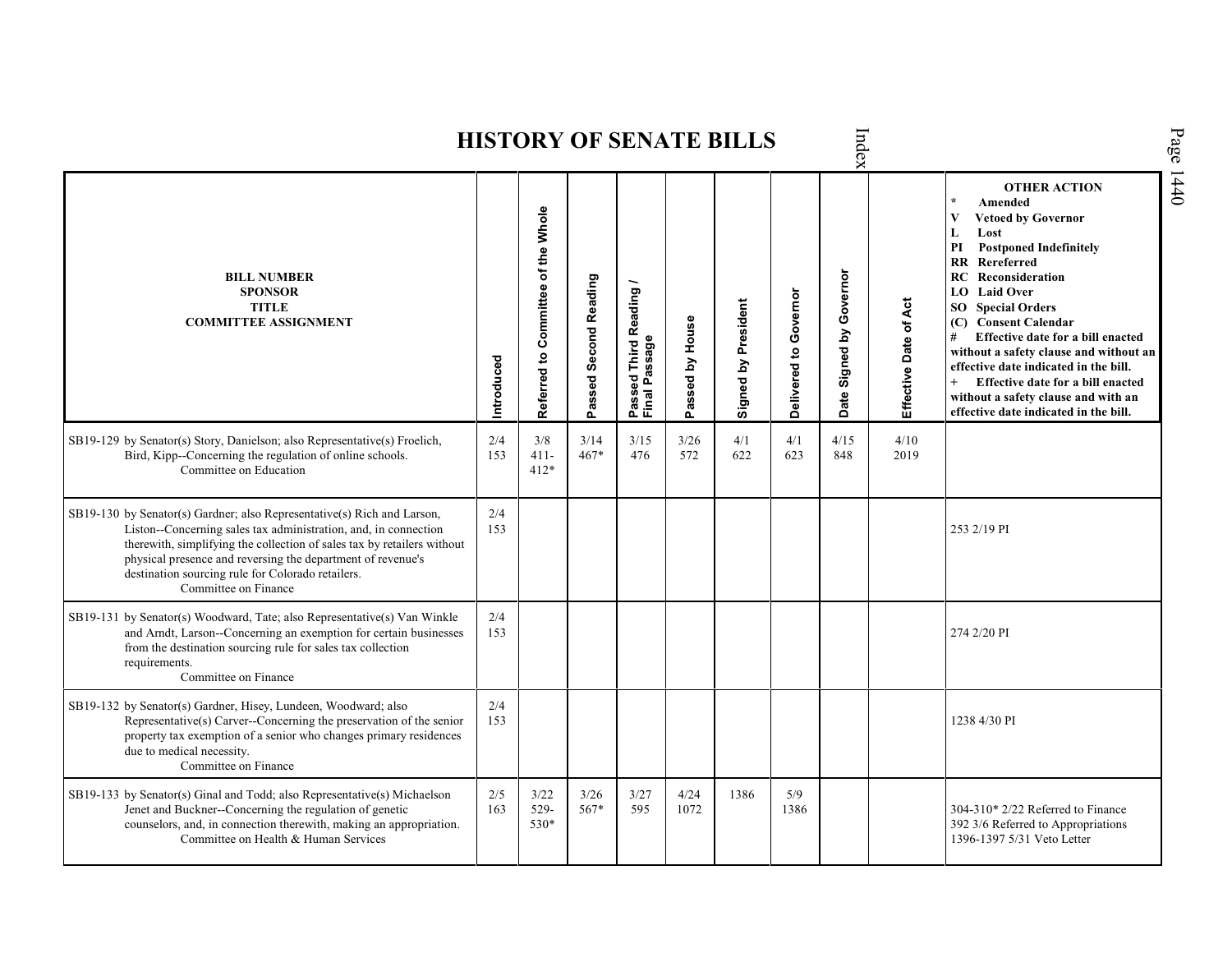| <b>BILL NUMBER</b><br><b>SPONSOR</b><br><b>TITLE</b><br><b>COMMITTEE ASSIGNMENT</b>                                                                                                                                                                                                                                                                                                                                                                                                                                                                                                                                                                                                                                                                                                                                    | Introduced  | Referred to Committee of the Whole | Passed Second Reading           | Reading<br>assage<br><b>Third</b><br>g<br>Ä,<br>Passe<br>Final | Passed by House | Signed by President | Governor<br>Delivered to | Governor<br>Signed by<br><b>Date</b> | Effective Date of Act                | <b>OTHER ACTION</b><br>$\star$<br>Amended<br>$\mathbf{V}$<br><b>Vetoed by Governor</b><br>Lost<br>L<br>PI<br><b>Postponed Indefinitely</b><br><b>RR</b> Rereferred<br><b>RC</b> Reconsideration<br>LO Laid Over<br><b>SO</b> Special Orders<br>(C) Consent Calendar<br>#<br>Effective date for a bill enacted<br>without a safety clause and without an<br>effective date indicated in the bill.<br>Effective date for a bill enacted<br>without a safety clause and with an<br>effective date indicated in the bill. |
|------------------------------------------------------------------------------------------------------------------------------------------------------------------------------------------------------------------------------------------------------------------------------------------------------------------------------------------------------------------------------------------------------------------------------------------------------------------------------------------------------------------------------------------------------------------------------------------------------------------------------------------------------------------------------------------------------------------------------------------------------------------------------------------------------------------------|-------------|------------------------------------|---------------------------------|----------------------------------------------------------------|-----------------|---------------------|--------------------------|--------------------------------------|--------------------------------------|-----------------------------------------------------------------------------------------------------------------------------------------------------------------------------------------------------------------------------------------------------------------------------------------------------------------------------------------------------------------------------------------------------------------------------------------------------------------------------------------------------------------------|
| SB19-134 by Senator(s) Fields and Tate, Williams A.; also Representative(s)<br>Soper, Larson--Concerning the provision of out-of-network health<br>care services.<br>Committee on Health & Human Services                                                                                                                                                                                                                                                                                                                                                                                                                                                                                                                                                                                                              | 2/7<br>188  |                                    |                                 |                                                                |                 |                     |                          |                                      |                                      | 1120 4/26 PI                                                                                                                                                                                                                                                                                                                                                                                                                                                                                                          |
| SB19-135 by Senator(s) Williams A. and Rodriguez, Bridges, Court,<br>Danielson, Donovan, Fenberg, Fields, Foote, Garcia, Ginal,<br>Gonzales, Lee, Moreno, Pettersen, Priola, Story, Tate, Todd,<br>Winter, Zenzinger; also Representative(s) Buckner and Buentello,<br>Coleman, Cutter, Duran, Exum, Galindo, Herod, Jackson, Melton,<br>Michaelson Jenet, Valdez A.--Concerning methods to determine<br>whether disparities involving certain historically underutilized<br>businesses exist within the state procurement process, and, in<br>connection therewith, commissioning a study to make such<br>determination, requiring the department of personnel to track<br>contracts awarded to historically underutilized businesses, and,<br>making an appropriation.<br>Committee on Business, Labor, & Technology | 2/8<br>207  | 4/12<br>786*                       | 4/12<br>799*<br>SO <sub>2</sub> | 4/15<br>842<br>4/30<br>1225*                                   | 4/29<br>1181*   | 1386                | 5/13<br>1387             | 5/31<br>1399                         | $\frac{1}{2019}$<br>$\frac{1}{2019}$ | $331*2/26$ Referred to Appropriations<br>799 4/12 SO<br>1225 4/30 Senate Concurs in House<br>Amendments                                                                                                                                                                                                                                                                                                                                                                                                               |
| SB19-136 by Senator(s) Lee; also Representative(s) Gonzales-Gutierrez--<br>Concerning an expansion of the pilot program in the division of<br>youth services, and, in connection therewith, making an<br>appropriation.<br>Committee on Judiciary                                                                                                                                                                                                                                                                                                                                                                                                                                                                                                                                                                      | 2/11<br>213 | 4/16<br>872*<br>(C)                | 4/18<br>925*<br>(C)             | 4/19<br>954<br>(C)<br>4/30<br>$1221 -$<br>1222*                | 4/29<br>1181*   | 1386                | 5/10<br>1387             | 5/20<br>1390                         | 8/2<br>2019<br>#                     | 460* 3/14 Referred to Appropriations<br>1221 4/30 Senate Concurs in House<br>Amendments                                                                                                                                                                                                                                                                                                                                                                                                                               |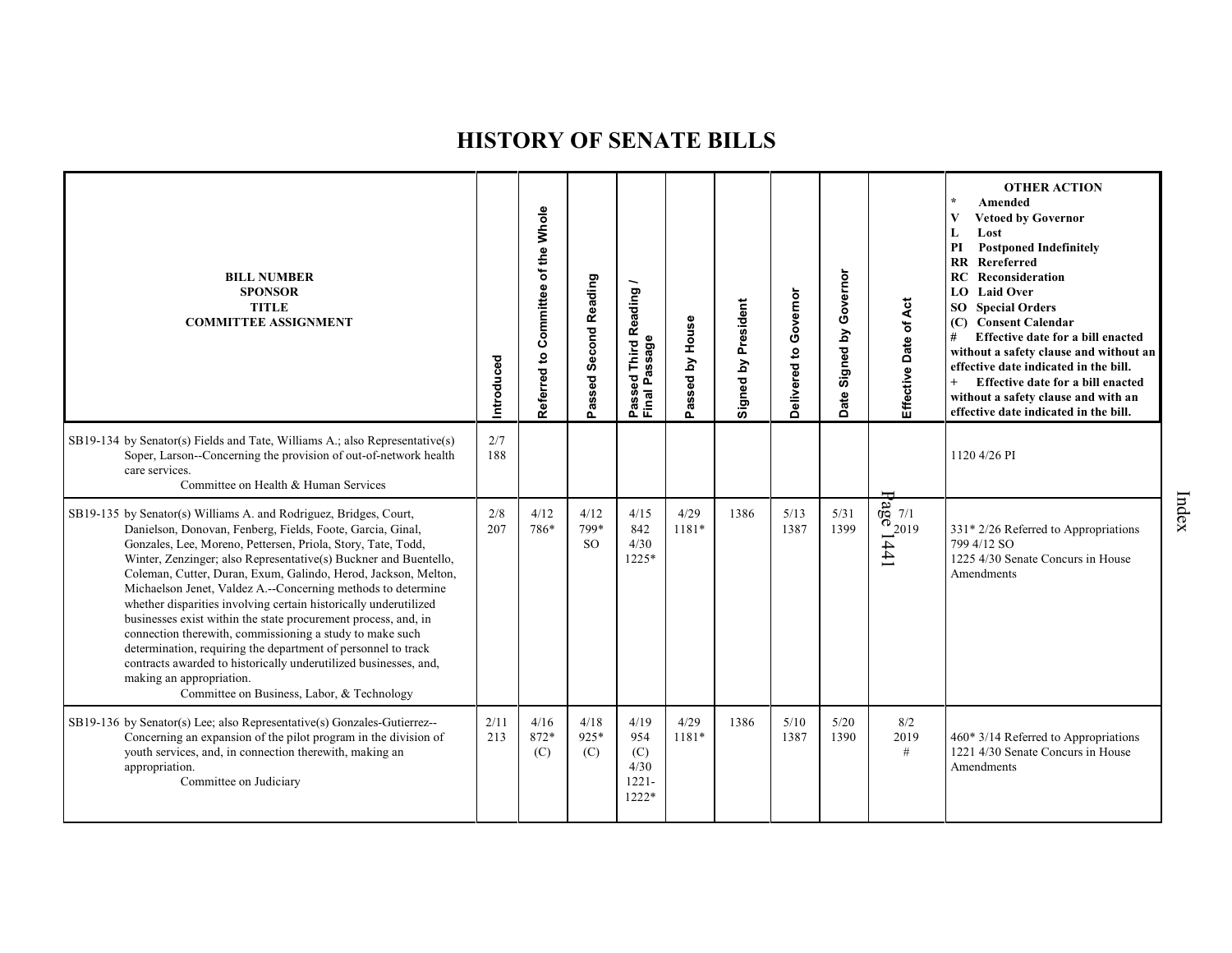| Index<br><b>HISTORY OF SENATE BILLS</b>                                                                                                                                                                                                                                                                                                          |             |                                    |                       |                                              |                      |                     |                       |                               |                       |                                                                                                                                                                                                                                                                                                                                                                                                                                                                                                                             |      |  |
|--------------------------------------------------------------------------------------------------------------------------------------------------------------------------------------------------------------------------------------------------------------------------------------------------------------------------------------------------|-------------|------------------------------------|-----------------------|----------------------------------------------|----------------------|---------------------|-----------------------|-------------------------------|-----------------------|-----------------------------------------------------------------------------------------------------------------------------------------------------------------------------------------------------------------------------------------------------------------------------------------------------------------------------------------------------------------------------------------------------------------------------------------------------------------------------------------------------------------------------|------|--|
| <b>BILL NUMBER</b><br><b>SPONSOR</b><br><b>TITLE</b><br><b>COMMITTEE ASSIGNMENT</b>                                                                                                                                                                                                                                                              | Introduced  | Referred to Committee of the Whole | Passed Second Reading | Passed Third Reading /<br>Final Passage      | assed by House<br>Ő. | Signed by President | Delivered to Governor | Governor<br>Signed by<br>Date | Effective Date of Act | <b>OTHER ACTION</b><br>Amended<br><b>Vetoed by Governor</b><br>Lost<br>L<br>PI<br><b>Postponed Indefinitely</b><br><b>RR</b><br>Rereferred<br><b>RC</b> Reconsideration<br><b>LO</b> Laid Over<br>SO <sub>1</sub><br><b>Special Orders</b><br>(C) Consent Calendar<br>Effective date for a bill enacted<br>#<br>without a safety clause and without an<br>effective date indicated in the bill.<br>$+$<br>Effective date for a bill enacted<br>without a safety clause and with an<br>effective date indicated in the bill. | 1442 |  |
| SB19-137 by Senator(s) Todd and Crowder; also Representative(s) Hansen<br>and Wilson--Concerning the extension of the Colorado student<br>leaders institute, and, in connection therewith, making an<br>appropriation.<br>Committee on Education                                                                                                 | 2/12<br>226 | 3/22<br>$530*$<br>(C)              | 3/26<br>$565*$<br>(C) | 3/27<br>593<br>(C)<br>4/26<br>1136-<br>1137* | 4/23<br>$1036*$      | 1386                | 5/7<br>1386           | 5/10<br>1387                  | 5/10<br>2019          | 286 2/21 Referred to Finance<br>392 3/6 Referred to Appropriations<br>1136 4/26 Senate Concurs in House<br>Amendments                                                                                                                                                                                                                                                                                                                                                                                                       |      |  |
| SB19-138 by Senator(s) Winter and Priola; also Representative(s) Bird--<br>Concerning bonding requirements for contractors that are a party to<br>certain public-private initiatives.<br>Committee on Finance                                                                                                                                    | 2/12<br>226 | 3/1<br>$363 -$<br>$364*$           | 3/5<br>383*           | 3/6<br>395<br>4/1<br>$622*$                  | 3/29<br>616*         | 4/9<br>728          | 4/10<br>763           | 4/16<br>893                   | 8/2<br>2019<br>$\#$   | 622 4/1 Senate Concurs in House<br>Amendmets                                                                                                                                                                                                                                                                                                                                                                                                                                                                                |      |  |
| SB19-139 by Senator(s) Coram and Moreno, Priola; also Representative(s)<br>Galindo and Singer--Concerning the issuance by the department of<br>revenue of identification documents to people who are not lawfully<br>present in Colorado on a permanent basis, and, in connection<br>therewith, making an appropriation.<br>Committee on Finance | 2/12<br>226 | 3/8<br>$424*$                      | 3/13<br>$452*$        | 3/14<br>$464 -$<br>465                       | 4/11<br>778          | 4/24<br>1072        | 4/25<br>1107          | $5/28$<br>1394                | 5/28<br>2019          | 364* 3/1 Referred to Appropriations                                                                                                                                                                                                                                                                                                                                                                                                                                                                                         |      |  |
| SB19-140 by Senator(s) Tate--Concerning a subtraction from federal taxable<br>income for gains from certain transactions using virtual currency.<br>Committee on Finance                                                                                                                                                                         | 2/13<br>232 |                                    |                       |                                              |                      |                     |                       |                               |                       | 337 2/27 PI                                                                                                                                                                                                                                                                                                                                                                                                                                                                                                                 |      |  |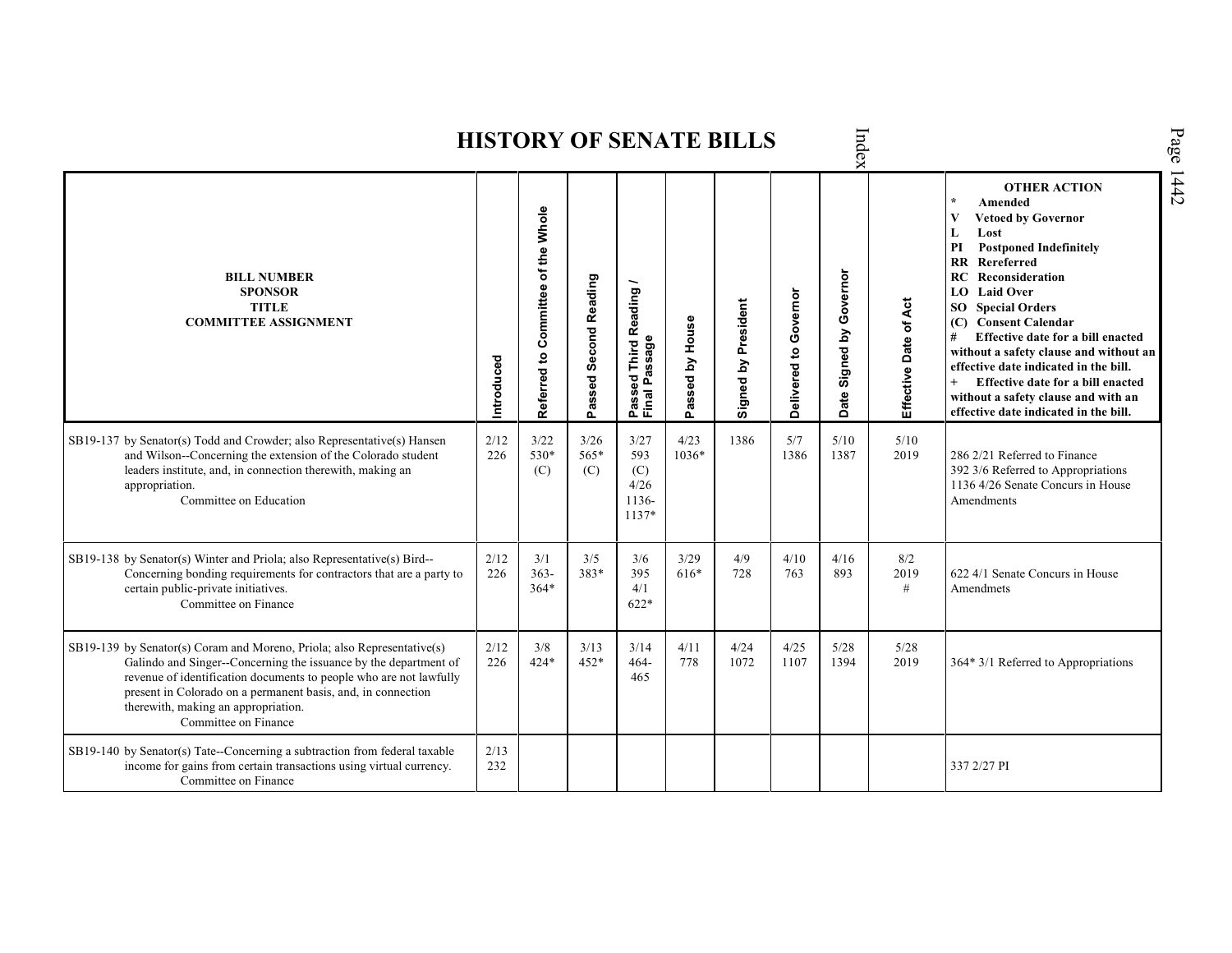| <b>BILL NUMBER</b><br><b>SPONSOR</b><br><b>TITLE</b><br><b>COMMITTEE ASSIGNMENT</b>                                                                                                                                                                                                                                                                                | Introduced  | Referred to Committee of the Whole | Passed Second Reading                | Reading<br>Passeq<br>Final Passage   | Passed by House | Signed by President | Governor<br>Delivered to | Governor<br>Date Signed by | Effective Date of Act                                   | <b>OTHER ACTION</b><br>Amended<br>$\mathbf{V}$<br><b>Vetoed by Governor</b><br>Lost<br>L<br>PI<br><b>Postponed Indefinitely</b><br>RR Rereferred<br>Reconsideration<br>RC<br><b>LO</b> Laid Over<br><b>SO</b> Special Orders<br>(C) Consent Calendar<br>#<br>Effective date for a bill enacted<br>without a safety clause and without an<br>effective date indicated in the bill.<br>$+$<br>Effective date for a bill enacted<br>without a safety clause and with an<br>effective date indicated in the bill. |
|--------------------------------------------------------------------------------------------------------------------------------------------------------------------------------------------------------------------------------------------------------------------------------------------------------------------------------------------------------------------|-------------|------------------------------------|--------------------------------------|--------------------------------------|-----------------|---------------------|--------------------------|----------------------------|---------------------------------------------------------|---------------------------------------------------------------------------------------------------------------------------------------------------------------------------------------------------------------------------------------------------------------------------------------------------------------------------------------------------------------------------------------------------------------------------------------------------------------------------------------------------------------|
| SB19-141 by Senator(s) Donovan; also Representative(s) Roberts--Concerning<br>the authority to create an entertainment district, and, in connection<br>therewith, authorizing an entertainment district within a county or<br>city and county and permitting an optional premises to be included<br>in an entertainment district.<br>Committee on Local Government | 2/15<br>249 | 3/6<br>393*<br>(C)                 | 3/8<br>$414*$<br>(C)                 | 3/11<br>$431 -$<br>432<br>(C)        | 4/1<br>623      | 4/24<br>1072        | 4/25<br>1107             | 5/17<br>1389               | 8/2<br>2019<br>#<br>Page                                |                                                                                                                                                                                                                                                                                                                                                                                                                                                                                                               |
| SB19-142 by Senator(s) Donovan; also Representative(s) McCluskie--<br>Concerning the exclusion of hard cider from the "Colorado Wine<br>Industry Development Act", and, in connection therewith, making<br>an appropriation.<br>Committee on Business, Labor, & Technology                                                                                         | 2/15<br>249 | 4/12<br>787*<br>(C)                | 4/12<br>797*<br><sub>SO</sub><br>(C) | 4/15<br>838-<br>839<br>(C)           | 4/29<br>1181    | 1386                | 5/10<br>1387             | 6/3<br>1399                | $\overrightarrow{+}$ 9/1<br>$\frac{1}{2}2019$<br>$^{+}$ | 400-401* $3/7$ Referred to<br>Appropriations<br>796 4/12 SO(C)                                                                                                                                                                                                                                                                                                                                                                                                                                                |
| SB19-143 by Senator(s) Gonzales and Lee; also Representative(s) Herod--<br>Concerning changes related to parole release to alleviate prison<br>population issues, and, in connection therewith, making an<br>appropriation.<br>Committee on Judiciary                                                                                                              | 2/15<br>249 | 4/12<br>787*                       | 4/12<br>800*<br><b>SO</b>            | 4/15<br>842-<br>843<br>4/30<br>1222* | 4/29<br>1181*   | 1386                | 5/10<br>1387             | 5/28<br>1394               | $5/28$<br>2019                                          | 509-511* 3/21 Referred to<br>Appropriations<br>799 4/12 SO<br>1222 4/30 Senate Concurs in House<br>Amendments                                                                                                                                                                                                                                                                                                                                                                                                 |
| SB19-144 by Senator(s) Zenzinger; also Representative(s) Roberts--<br>Concerning allowing a driver of a motorcycle to proceed past a<br>malfunctioning traffic control signal.<br>Committee on Transportation & Energy                                                                                                                                             | 2/19<br>261 | 3/20<br>499*<br>(C)                | 3/22<br>$542*$<br>(C)                | 3/25<br>548<br>(C)<br>4/10<br>$733*$ | 4/9<br>$727*$   | 4/16<br>882         | 4/16<br>893              | 4/23<br>1037               | 8/2<br>2019<br>#                                        | 733 4/10 Senate Concurs in House<br>Amendments                                                                                                                                                                                                                                                                                                                                                                                                                                                                |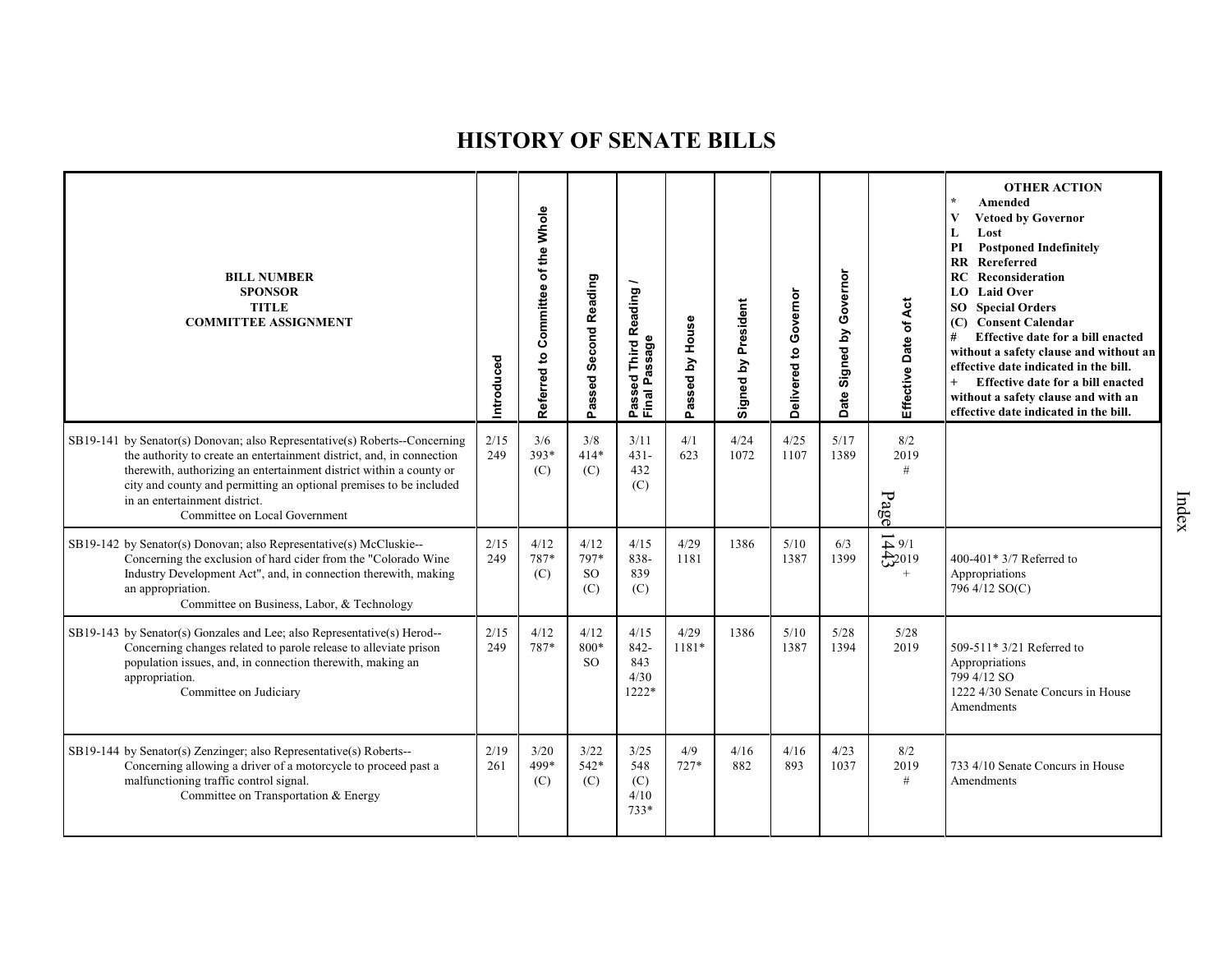|                                                                                                                                                                                                                                                                                                                                                                                                                      |             |                                    |                            |                                                                |                 | <b>HISTORY OF SENATE BILLS</b> |                       | Index                       |                       |                                                                                                                                                                                                                                                                                                                                                                                                                                                                                                                                               |
|----------------------------------------------------------------------------------------------------------------------------------------------------------------------------------------------------------------------------------------------------------------------------------------------------------------------------------------------------------------------------------------------------------------------|-------------|------------------------------------|----------------------------|----------------------------------------------------------------|-----------------|--------------------------------|-----------------------|-----------------------------|-----------------------|-----------------------------------------------------------------------------------------------------------------------------------------------------------------------------------------------------------------------------------------------------------------------------------------------------------------------------------------------------------------------------------------------------------------------------------------------------------------------------------------------------------------------------------------------|
| <b>BILL NUMBER</b><br><b>SPONSOR</b><br><b>TITLE</b><br><b>COMMITTEE ASSIGNMENT</b>                                                                                                                                                                                                                                                                                                                                  | Introduced  | Referred to Committee of the Whole | Passed Second Reading      | <b>Third Reading</b><br>ssage<br>್ಥಾ<br>௳<br>Final<br>ass<br>՟ | Passed by House | Signed by President            | Delivered to Governor | Signed by Governor<br>Date: | Effective Date of Act | <b>OTHER ACTION</b><br>$\star$<br>Amended<br>$\overline{\mathbf{V}}$<br><b>Vetoed by Governor</b><br>L<br>Lost<br><b>Postponed Indefinitely</b><br>PI<br>Rereferred<br>$\mathbf{R}$<br><b>RC</b> Reconsideration<br><b>LO</b> Laid Over<br><b>SO</b> Special Orders<br>(C) Consent Calendar<br>Effective date for a bill enacted<br>#<br>without a safety clause and without an<br>effective date indicated in the bill.<br>Effective date for a bill enacted<br>without a safety clause and with an<br>effective date indicated in the bill. |
| SB19-145 by Senator(s) Todd; also Representative(s) Valdez A.--Concerning<br>the continuation of the regulation of dialysis care by the department<br>of public health and environment.<br>Committee on Health & Human Services                                                                                                                                                                                      | 2/21<br>290 | 4/9<br>707<br>(C)                  | 4/10<br>734<br>SO.<br>(C)  | 4/11<br>772<br>(C)                                             | 4/30<br>1236    | 1387                           | 5/13<br>1387          | 5/20<br>1390                | 8/2<br>2019<br>#      | 400 3/7 Referred to Finance<br>520 3/21 Referred to Appropriations<br>733 4/10 SO(C)                                                                                                                                                                                                                                                                                                                                                                                                                                                          |
| SB19-146 by Senator(s) Pettersen; also Representative(s) Kennedy--<br>Concerning the continuation of the regulation by the department of<br>public health and environment of entities that provide home care<br>services, and, in connection therewith, implementing the<br>recommendations contained in the 2018 sunset report by the<br>department of regulatory agencies.<br>Committee on Health & Human Services | 2/21<br>290 | 4/9<br>707<br>(C)                  | 4/10<br>734*<br>SO.<br>(C) | 4/11<br>$771-$<br>772<br>(C)                                   | 4/29<br>1181    | 1386                           | 5/10<br>1387          | 5/28<br>1394                | 8/2<br>2019<br>#      | 400 3/7 Referred to Finance<br>577* 3/27 Referred to Appropriations<br>733 4/10 SO(C)                                                                                                                                                                                                                                                                                                                                                                                                                                                         |
| SB19-147 by Senator(s) Hisey and Sonnenberg, Coram, Donovan, Ginal; also<br>Representative(s) Valdez D. and Catlin--Concerning the<br>continuation of the seed potato act, and, in connection therewith,<br>implementing the recommendations contained in the 2018 sunset<br>report by the department of regulatory agencies.<br>Committee on Agriculture & Natural Resources                                        | 2/21<br>290 | 3/7<br>408<br>(C)                  | 3/11<br>433<br>(C)         | 3/13<br>448-<br>449                                            | 3/26<br>572     | 4/1<br>624                     | 4/2<br>635            | 4/15<br>848                 | 8/2<br>2019<br>#      | 438 3/12 Removed From Consent                                                                                                                                                                                                                                                                                                                                                                                                                                                                                                                 |
| SB19-148 by Senator(s) Hisey and Sonnenberg, Coram, Donovan, Ginal; also<br>Representative(s) Valdez D. and Catlin--Concerning the<br>continuation of the seed potato advisory committee, and, in<br>connection therewith, implementing the recommendations<br>contained in the 2018 sunset report by the department of regulatory<br>agencies.<br>Committee on Agriculture & Natural Resources                      | 2/21<br>290 | 3/7<br>408<br>(C)                  | 3/11<br>433<br>(C)         | 3/13<br>448                                                    | 3/28<br>608     | 4/3<br>645                     | 4/5<br>691            | 4/15<br>848                 | 8/2<br>2019<br>$\#$   | 438 3/12 Removed From Consent                                                                                                                                                                                                                                                                                                                                                                                                                                                                                                                 |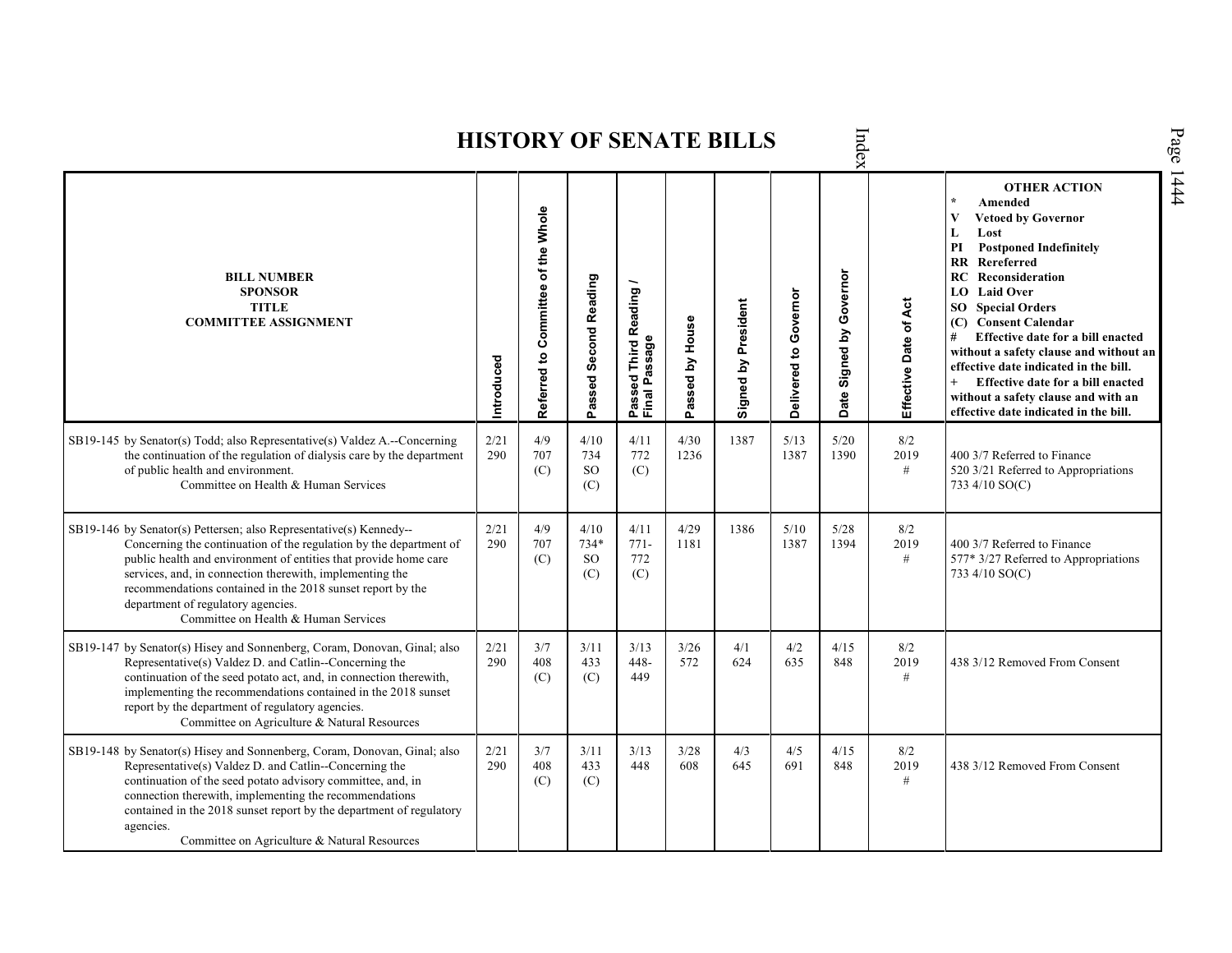| <b>BILL NUMBER</b><br><b>SPONSOR</b><br><b>TITLE</b><br><b>COMMITTEE ASSIGNMENT</b>                                                                                                                                                                                                                                                                                                       | Introduced  | Committee of the Whole<br>S,<br>Referred | Passed Second Reading            | Reading/<br>Passed Third R<br>Final Passage    | assed by House<br>o. | Signed by President | Delivered to Governor | Governor<br>Signed by<br><b>Date</b> | Effective Date of Act                                                 | <b>OTHER ACTION</b><br>Amended<br><b>Vetoed by Governor</b><br>V<br>Lost<br>L<br><b>Postponed Indefinitely</b><br>PI<br>Rereferred<br>RR<br>Reconsideration<br>RC<br><b>LO</b> Laid Over<br><b>SO</b> Special Orders<br>(C) Consent Calendar<br>Effective date for a bill enacted<br>without a safety clause and without an<br>effective date indicated in the bill.<br>$+$<br>Effective date for a bill enacted<br>without a safety clause and with an<br>effective date indicated in the bill. |
|-------------------------------------------------------------------------------------------------------------------------------------------------------------------------------------------------------------------------------------------------------------------------------------------------------------------------------------------------------------------------------------------|-------------|------------------------------------------|----------------------------------|------------------------------------------------|----------------------|---------------------|-----------------------|--------------------------------------|-----------------------------------------------------------------------|--------------------------------------------------------------------------------------------------------------------------------------------------------------------------------------------------------------------------------------------------------------------------------------------------------------------------------------------------------------------------------------------------------------------------------------------------------------------------------------------------|
| SB19-149 by Senator(s) Garcia and Marble, Court, Fields, Foote; also<br>Representative(s) Froelich--Concerning the continuation of the<br>Colorado human trafficking council.<br>Committee on State, Veterans, & Military Affairs                                                                                                                                                         | 2/21<br>290 | 4/16<br>872<br>(C)                       | 4/16<br>895*<br><b>SO</b><br>(C) | 4/17<br>901<br>(C)<br>4/30<br>1220-<br>$1221*$ | 4/29<br>1181*        | 1388                | 5/14<br>1388          | 5/20<br>1390                         | 5/20<br>2019<br>$\mathbf{p}_\mathbf{age}$<br>$\overline{\phantom{0}}$ | 511-512* 3/21 Referred to<br>Appropriations<br>894 4/16 SO(C)<br>1220 4/30 Senate Concurs in House<br>Amendments                                                                                                                                                                                                                                                                                                                                                                                 |
| SB19-150 by Senator(s) Donovan and Sonnenberg, Coram; also<br>Representative(s) Buentello and Pelton--Concerning the<br>continuation of the regulation of public livestock markets, and, in<br>connection therewith, implementing the recommendations<br>contained in the 2018 sunset report by the department of regulatory<br>agencies.<br>Committee on Agriculture & Natural Resources | 2/21<br>291 | 4/12<br>787<br>(C)                       | 4/12<br>797*<br>SO.<br>(C)       | 4/15<br>839<br>(C)                             | 5/2<br>1332          | 1388                | 5/14<br>1388          | 5/20<br>1390                         | $\frac{1}{\sqrt{2}}$ 5/20<br>2019                                     | 519-520* 3/21 Referred to Finance<br>672 4/5 Referred to Appropriations<br>796 4/12 SO(C)                                                                                                                                                                                                                                                                                                                                                                                                        |
| SB19-151 by Senator(s) Bridges; also Representative(s) Exum--Concerning<br>the continuation of the emergency planning subcommittee, and, in<br>connection therewith, implementing the recommendations<br>contained in the 2018 sunset report by the department of regulatory<br>agencies.<br>Committee on Local Government                                                                | 2/21<br>291 | 3/6<br>393<br>(C)                        | 3/8<br>414<br>(C)                | 3/11<br>432<br>(C)                             | 3/22<br>543          | 4/2<br>635          | 4/3<br>645            | 4/15<br>848                          | 8/2<br>2019<br>$\#$                                                   |                                                                                                                                                                                                                                                                                                                                                                                                                                                                                                  |
| SB19-152 by Senator(s) Williams A.; also Representative(s) Duran and Arndt-<br>-Concerning the continuation of the public safety communications<br>subcommittee, and, in connection therewith, implementing the<br>recommendations contained in the 2018 sunset report by the<br>department of regulatory agencies.<br>Committee on Local Government                                      | 2/21<br>291 | 3/6<br>393<br>(C)                        | 3/8<br>414<br>(C)                | 3/11<br>432<br>(C)                             | 3/22<br>543          | 4/2<br>635          | 4/3<br>645            | 4/15<br>848                          | 8/2<br>2019<br>#                                                      |                                                                                                                                                                                                                                                                                                                                                                                                                                                                                                  |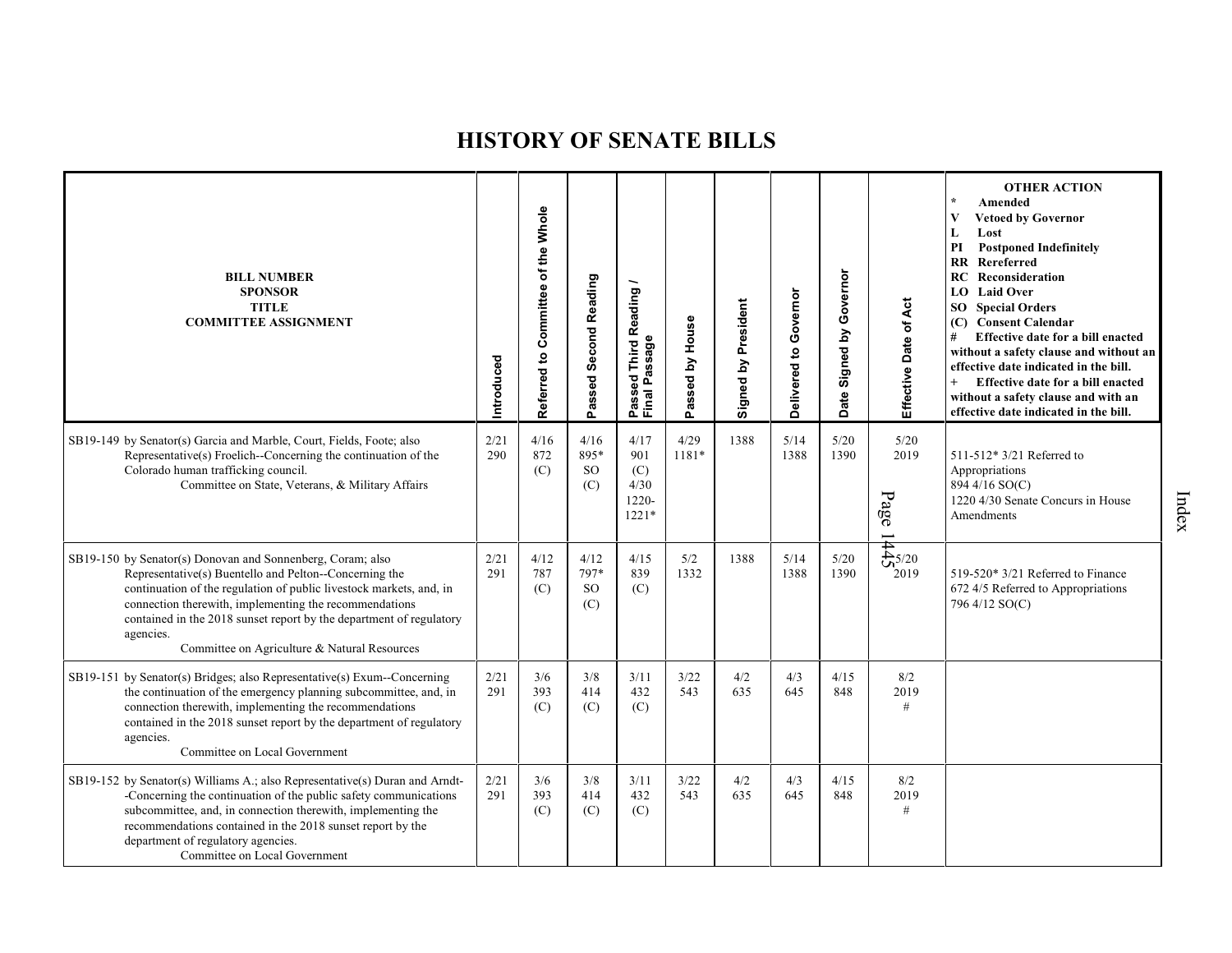Index **OTHER ACTION \* Amended Referred to Com mittee of the Whole Vetoed by Governor L Lost PI Postponed Indefinitely RR Rereferred Date Signed by Governor BILL NUMBER RC Reconsideration Passed Second Reading Passed Third Reading /** Passed Third Reading<br>Final Passage **LO Laid Over SPONSOR** Delivered to Governor **Delivered to Governor** Signed by President Effective Date of Act **Effective Date of Act Signed by President SO Special Orders TITLE COMMITTEE ASSIGNMENT (C) Consent Calendar** Passed by House **Passed by House # Effective date for a bill enacted Final Passage without a safety clause and without an Introduced effective date indicated in the bill. + Effective date for a bill enacted without a safety clause and with an effective date indicated in the bill.**  2/21 4/12 4/12 4/15 4/29 1386 5/10 SB19-153 by Senator(s) Fields; also Representative(s) Kipp and Titone-- 5/30 7/1 Concerning the continuation of the Colorado podiatry board, and, in 291 787 797\* 839 1181 1387 1393 2019 514-515\* 3/21 Referred to Finance connection therewith, implementing the recommendations SO 10/1 638 4/3 Referred to Appropriations (C) (C) contained in the 2018 sunset report by the department of regulatory (C) 2019 796 4/12 SO(C) agencies. Committee on Health & Human Services SB19-154 by Senator(s) Court, Fields; also Representative(s) Sirota-- 2/21 3/22 3/26 3/28 4/23 1386 5/10 5/13 7/1 Concerning the continuation of the regulation of psychiatric 291 530 567 601- 1036 1387 1388 2019 381 3/5 Referred to Appropriations technicians by the state board of nursing, and, in connection 602 10/1 therewith, implementing the recommendations contained in the 2019 2018 sunset report by the department of regulatory agencies. Committee on State, Veterans, & Military Affairs SB19-155 by Senator(s) Williams A. and Priola; also Representative(s) Kraft-2/21 4/9 4/10 4/11 4/24 1387 5/13 5/20 7/1 468-469\* 3/14 Referred to Finance Tharp and Snyder--Concerning the continuation of the state board 291 707 734\* 771 1072\* 1387 1390 2019 of accountancy, and, in connection therewith, implementing the  $(C)$ SO (C) 10/1 577 3/27 Referred to Appropriations recommendations contained in the 2018 sunset report by the 4/26 2019 733 4/10 SO(C) (C) 1138 4/26 Senate Concurs in House department of regulatory agencies. 1138\* Committee on Business, Labor, & Technology Amendments SB19-156 by Senator(s) Rodriguez; also Representative(s) Sullivan-- 2/21 4/16 4/18 4/22 4/30 1389 5/21 5/29 7/1 291 927\* 987 Concerning the continuation of the state electrical board, and, in 872 1236\* 1390 1395 2019 515-516\* 3/21 Referred to Finance 782-783\* 4/12 Referred to connection therewith, implementing the recommendations 5/1 10/1 contained in the 2018 sunset report by the department of regulatory 1275- 2019 Appropriations 1275 5/1 Senate Concurs in House agencies. 1276\* AmendmentsCommittee on Business, Labor, & Technology

**HISTORY OF SENATE BILLS**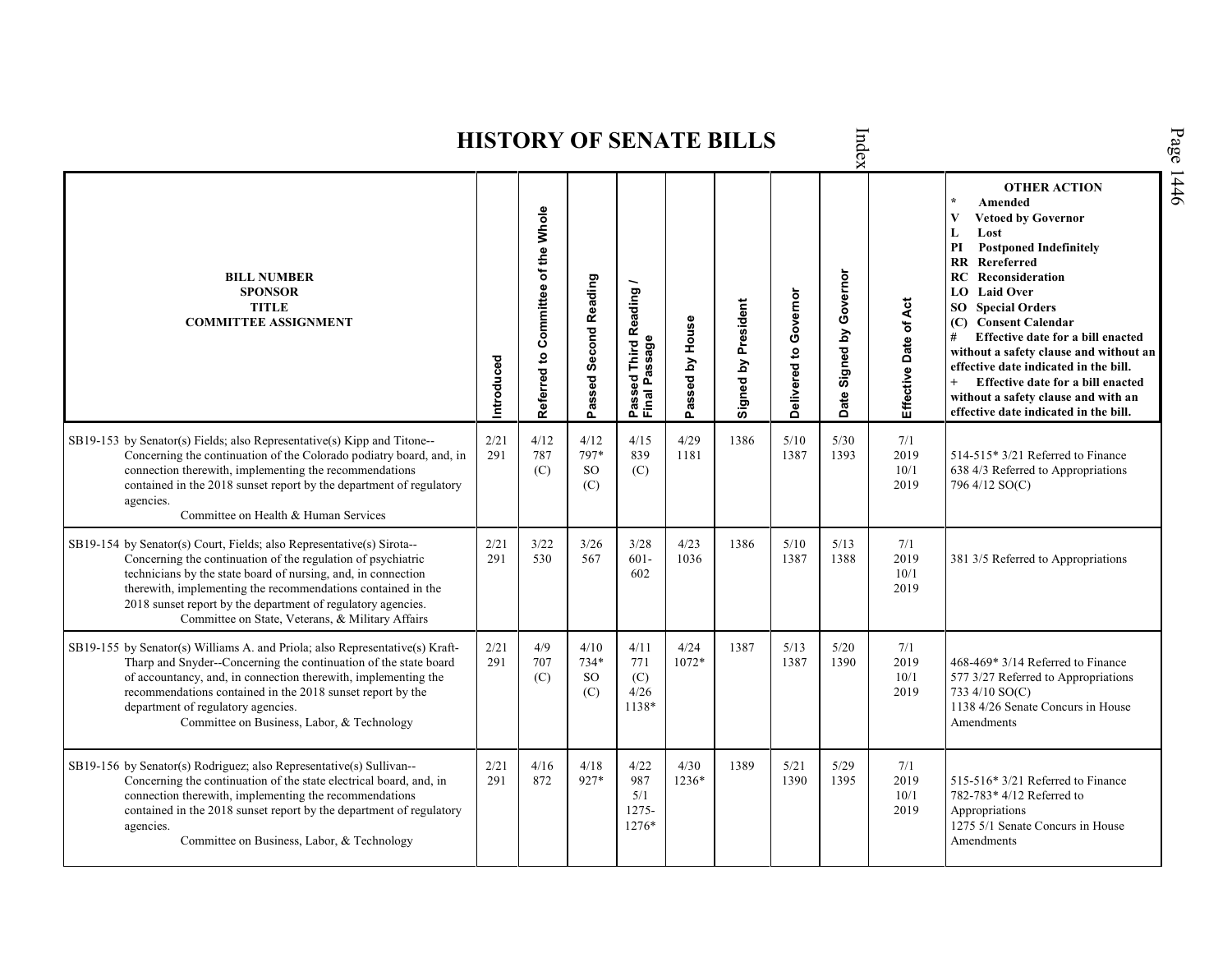| <b>BILL NUMBER</b><br><b>SPONSOR</b><br><b>TITLE</b><br><b>COMMITTEE ASSIGNMENT</b>                                                                                                                                                                                                                                                                                                                      | Introduced  | Referred to Committee of the Whole | <b>Second Reading</b><br>Passed | Reading<br>Passed Inn<br>Final Passage | Passed by House | Signed by President | Governor<br>Delivered to | Governor<br>Signed by<br>Date | Effective Date of Act                               | <b>OTHER ACTION</b><br>Amended<br>$\star$<br>$\mathbf{V}$<br><b>Vetoed by Governor</b><br>Lost<br>L<br>PI<br><b>Postponed Indefinitely</b><br>Rereferred<br>$\mathbf{R}\mathbf{R}$<br>Reconsideration<br>RC<br>LO Laid Over<br><b>SO</b> Special Orders<br>(C) Consent Calendar<br>Effective date for a bill enacted<br>#<br>without a safety clause and without an<br>effective date indicated in the bill.<br>$\ddot{}$<br>Effective date for a bill enacted<br>without a safety clause and with an<br>effective date indicated in the bill. |
|----------------------------------------------------------------------------------------------------------------------------------------------------------------------------------------------------------------------------------------------------------------------------------------------------------------------------------------------------------------------------------------------------------|-------------|------------------------------------|---------------------------------|----------------------------------------|-----------------|---------------------|--------------------------|-------------------------------|-----------------------------------------------------|------------------------------------------------------------------------------------------------------------------------------------------------------------------------------------------------------------------------------------------------------------------------------------------------------------------------------------------------------------------------------------------------------------------------------------------------------------------------------------------------------------------------------------------------|
| $SB19-157$ by Senator(s) Winter; also Representative(s) Cutter--Concerning the<br>continuation of the fire suppression programs of the division of fire<br>prevention and control in the department of public safety, and, in<br>connection therewith, implementing the recommendation contained<br>in the 2018 sunset report by the department of regulatory agencies.<br>Committee on Local Government | 2/21<br>291 | 4/12<br>788<br>(C)                 | 4/12<br>797<br><b>SO</b><br>(C) | 4/15<br>840<br>(C)                     | 4/30<br>1236    | 1387                | 5/13<br>1387             | 5/23<br>1391                  | 8/2<br>2019<br>#<br>Page                            | 526 3/21 Referred to Finance<br>638 4/3 Referred to Appropriations<br>796 4/12 SO(C)                                                                                                                                                                                                                                                                                                                                                                                                                                                           |
| SB19-158 by Senator(s) Ginal; also Representative(s) Froelich--Concerning<br>the continuation of the "Pet Animal Care and Facilities Act", and, in<br>connection therewith, implementing some of the recommendations<br>contained in the 2018 sunset report by the department of regulatory<br>agencies and making an appropriation.<br>Committee on Local Government                                    | 2/21<br>291 | 4/19<br>$965*$                     | 4/23<br>$1021*$                 | 4/24<br>1056                           | 4/30<br>1236    | 1387                | 5/13<br>1387             | 5/31<br>1399                  | $\overrightarrow{4}$ 8/2<br>$\frac{1}{2}$ 2019<br># | 392-393* 3/6 Referred to<br>Appropriations                                                                                                                                                                                                                                                                                                                                                                                                                                                                                                     |
| SB19-159 by Senator(s) Bridges and Donovan, Crowder, Ginal, Williams A.;<br>also Representative(s) McCluskie--Concerning the continuation of<br>the passenger tramway safety board, and, in connection therewith,<br>implementing some of the recommendations contained in the 2018<br>sunset report by the department of regulatory agencies.<br>Committee on Local Government                          | 2/21<br>291 | 4/9<br>707<br>(C)                  | 4/10<br>733<br><b>SO</b><br>(C) | 4/11<br>771<br>(C)                     | 4/26<br>1144    | 1386                | 5/10<br>1387             | 5/17<br>1389                  | 5/17<br>2019<br>10/1<br>2019                        | 477 3/15 Referred to Finance<br>577 3/27 Referred to Appropriations<br>733 4/10 SO(C)                                                                                                                                                                                                                                                                                                                                                                                                                                                          |
| SB19-160 by Senator(s) Winter, Donovan; also Representative(s) McCluskie--<br>Concerning the continuation of the river outfitter licensing program.<br>Committee on Agriculture & Natural Resources                                                                                                                                                                                                      | 2/21<br>291 | 4/9<br>707                         | 4/11<br>$774*$                  | 4/12<br>791                            | 4/26<br>1144    | 1386                | 5/10<br>1387             | 6/3<br>1399                   | 8/2<br>2019<br>#                                    | 408-409* 3/7 Referred to Finance<br>499 3/20 Referred to Appropriations                                                                                                                                                                                                                                                                                                                                                                                                                                                                        |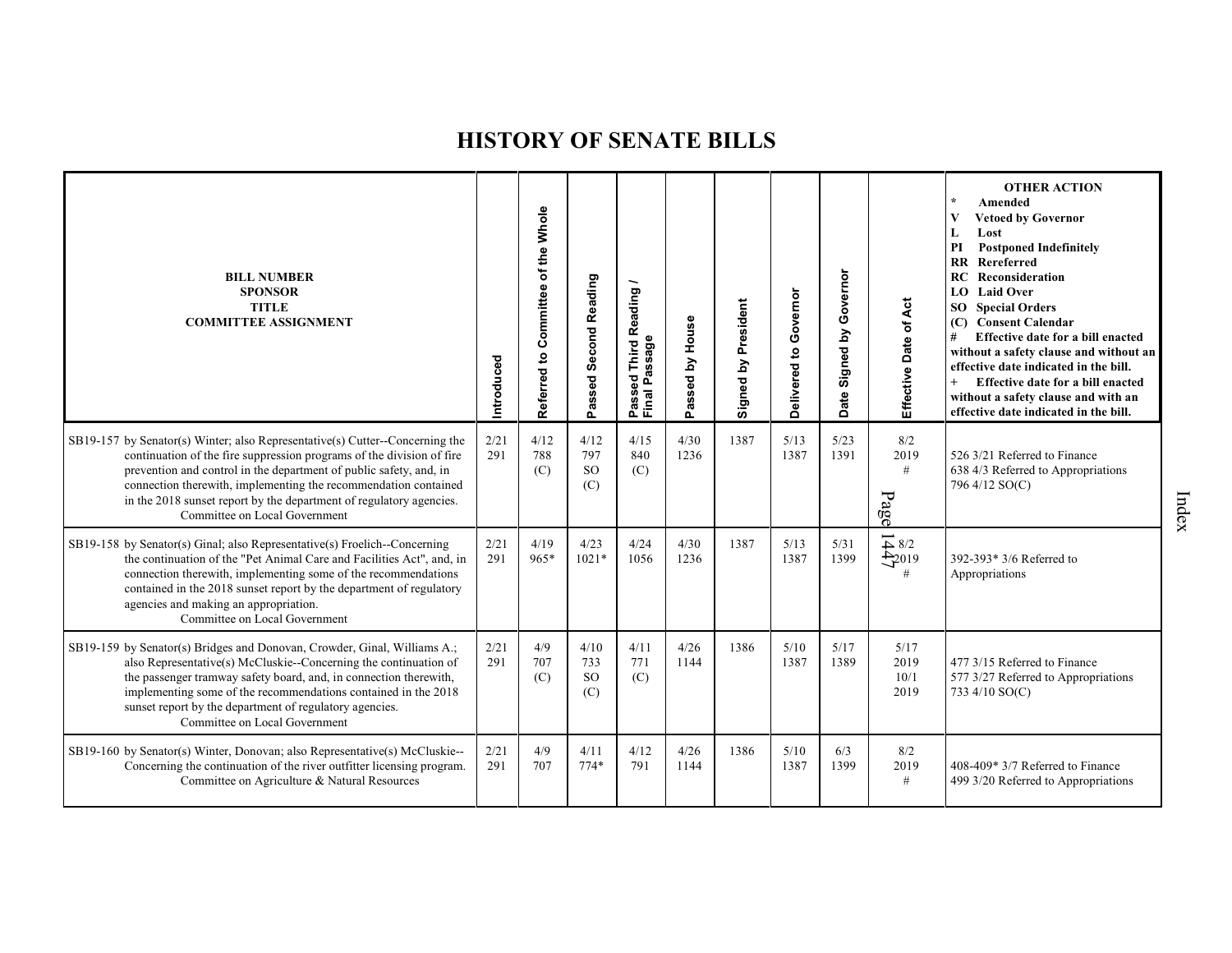Index **HISTORY OF SENATE BILLS OTHER ACTION \* Amended Referred to Com mittee of the Whole Vetoed by Governor L Lost PI Postponed Indefinitely RR Rereferred Date Signed by Governor BILL NUMBER RC Reconsideration Passed Second Reading Passed Third Reading /** Passed Third Reading<br>Final Passage **LO Laid Over SPONSOR** Delivered to Governor **Delivered to Governor** Signed by President Effective Date of Act **Effective Date of Act Signed by President SO Special Orders TITLE COMMITTEE ASSIGNMENT (C) Consent Calendar** Passed by House **Passed by House # Effective date for a bill enacted Final Passage without a safety clause and without an Introduced effective date indicated in the bill. + Effective date for a bill enacted without a safety clause and with an effective date indicated in the bill.**  2/21 4/12 4/12 4/15 4/26 SB19-161 by Senator(s) Bridges and Story, Lundeen, Hill, Todd; also 1386 5/9 5/20 5/20 Representative(s) Kipp--Concerning the continuation of the state 291 788\* 798\* 840 1144\* 1386 1390 2019 411 3/8 Referred to Appropriations advisory council for parent involvement in education, and, in SO 796 4/12 SO(C) (C) (C) connection therewith, implementing the recommendations 1173 4/27 Senate Concurs in House (C) 4/27 contained in the 2018 sunset report by the department of regulatory 1173\* Amendments agencies and making an appropriation. Committee on Education SB19-162 by Senator(s) Coram, Danielson, Donovan, Sonnenberg; also 2/21 3/22 3/26 3/27 4/19 4/29 4/29 5/17  $\frac{5}{17}$ <br>2019 Representative(s) McCluskie--Concerning the continuation of the 292 530 566 593 980 1182 1182 1389 2019 408 3/7 Referred to Appropriations river outfitter advisory committee, and, in connection therewith, (C) (C) (C) implementing the recommendations contained in the 2018 sunset report by the department of regulatory agencies. Committee on Agriculture & Natural Resources SB19-163 by Senator(s) Marble; also Representative(s) Galindo--Concerning 2/21 4/9 4/11 4/12 4/26 1386 5/9 5/20 8/2 the continuation of the cold case task force, and, in connection 292 707 774\* 791 1144 1386 1390 2019 496 3/19 Referred to Appropriations therewith, implementing the recommendations contained in the # 592 3/27 Sen. Marble Replaced Sen. 2018 sunset report by the department of regulatory agencies. Pettersen as Prime Sponsor Committee on Judiciary SB19-164 by Senator(s) Todd and Crowder; also Representative(s) Mullica-- 2/21 3/22 3/26 3/27 4/23 1386 5/9 5/30 8/2 Concerning the continuation of in-home support services within the 292 530 566\* 593- 1036 1386 1393 2019 400\* 3/7 Referred to Appropriations"Colorado Medical Assistance Act", and, in connection therewith, (C) (C) 594 # implementing the recommendations contained in the 2018 sunset  $(C)$ report by the department of regulatory agencies. Committee on Health & Human Services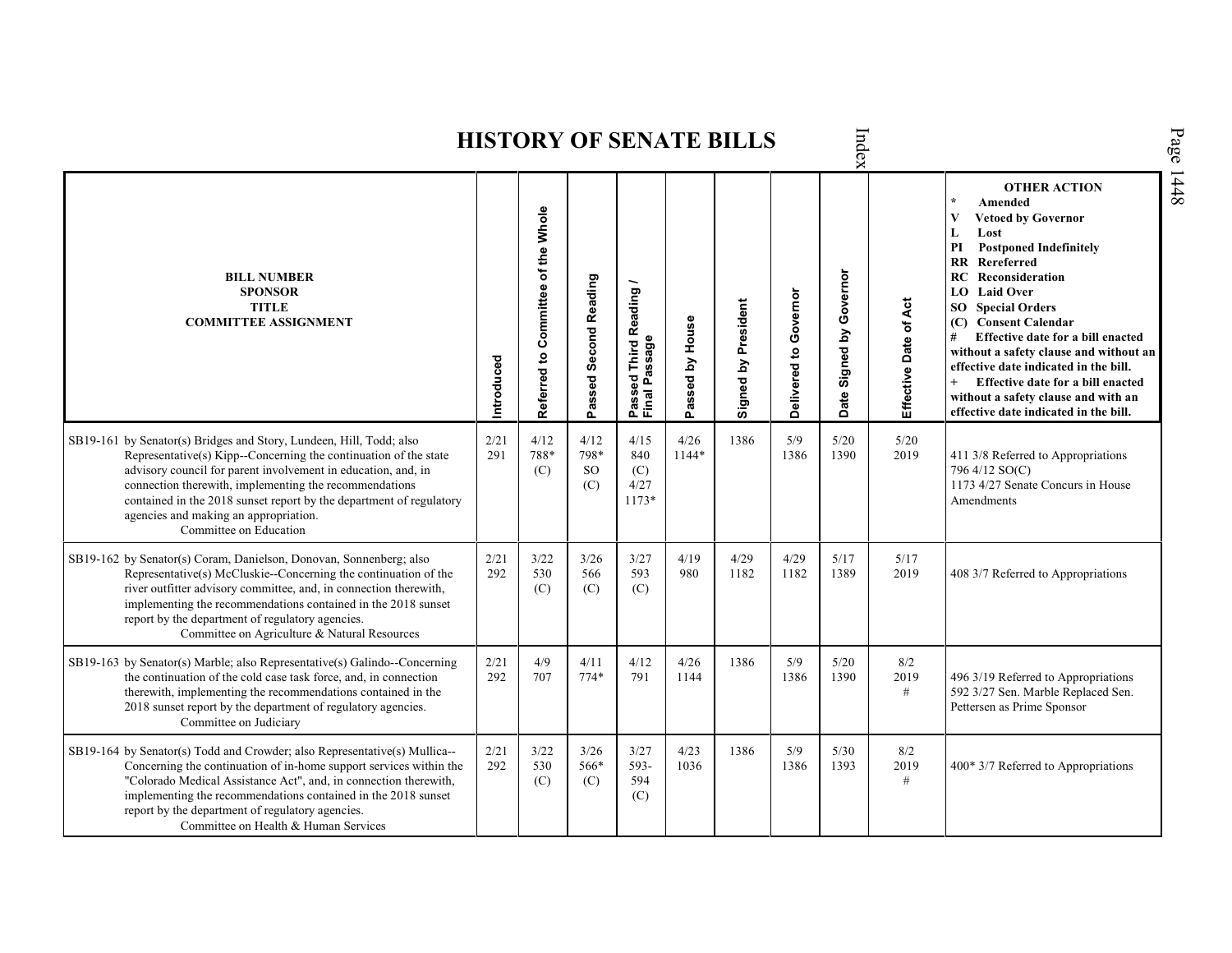| <b>BILL NUMBER</b><br><b>SPONSOR</b><br><b>TITLE</b><br><b>COMMITTEE ASSIGNMENT</b>                                                                                                                                                                                                                                                 | Introduced  | of the Whole<br>Referred to Committee | Passed Second Reading | Reading<br>Passage<br>Third<br>٥g<br>Passe<br>Final | Passed by House | Signed by President | Governor<br>Delivered to | Governor<br>Signed by<br><b>Date</b> | Effective Date of Act       | <b>OTHER ACTION</b><br>$\star$<br>Amended<br>V<br><b>Vetoed by Governor</b><br>Lost<br>L<br>PI<br><b>Postponed Indefinitely</b><br>Rereferred<br>$\overline{\mathbf{R}}$<br>RC<br>Reconsideration<br><b>Laid Over</b><br>LO -<br><b>Special Orders</b><br>SO <sub>2</sub><br><b>Consent Calendar</b><br>(C)<br>#<br>Effective date for a bill enacted<br>without a safety clause and without an<br>effective date indicated in the bill.<br>Effective date for a bill enacted<br>without a safety clause and with an<br>effective date indicated in the bill. |
|-------------------------------------------------------------------------------------------------------------------------------------------------------------------------------------------------------------------------------------------------------------------------------------------------------------------------------------|-------------|---------------------------------------|-----------------------|-----------------------------------------------------|-----------------|---------------------|--------------------------|--------------------------------------|-----------------------------|---------------------------------------------------------------------------------------------------------------------------------------------------------------------------------------------------------------------------------------------------------------------------------------------------------------------------------------------------------------------------------------------------------------------------------------------------------------------------------------------------------------------------------------------------------------|
| SB19-165 by Senator(s) Rodriguez; also Representative(s) Hansen and<br>Ransom--Concerning the membership of the state board of parole,<br>and, in connection therewith, making an appropriation.<br>Committee on Judiciary                                                                                                          | 2/21<br>292 | 4/16<br>873*<br>(C)                   | 4/18<br>925*<br>(C)   | 4/19<br>955<br>(C)                                  | 4/29<br>1181    | 1386                | 5/10<br>1387             | 5/20<br>1390                         | 5/20<br>2019                | 562 3/26 Referred to Appropriations                                                                                                                                                                                                                                                                                                                                                                                                                                                                                                                           |
| SB19-166 by Senator(s) Fields and Gardner; also Representative(s) Roberts--<br>Concerning the P.O.S.T. board revoking the certification of a peace<br>officer who is found to have made an untruthful statement, and, in<br>connection therewith, making an appropriation.<br>Committee on Judiciary                                | 2/21<br>292 | 3/29<br>$613 -$<br>$614*$             | 4/2<br>$631*$         | 4/3<br>641                                          | 4/23<br>1036    | 1386                | 5/7<br>1386              | 5/22<br>1391                         | $672019$<br>$672019$<br>$#$ | 459-460* 3/14 Referred to<br>Appropriations                                                                                                                                                                                                                                                                                                                                                                                                                                                                                                                   |
| SB19-167 by Senator(s) Danielson; also Representative(s) Exum and Duran--<br>Concerning the creation of a Colorado professional fire fighters<br>license plate, and, in connection therewith, making an<br>appropriation.<br>Committee on Finance                                                                                   | 2/27<br>339 | 3/29<br>$614*$<br>(C)                 | 4/2<br>632*           | 4/3<br>641                                          | 4/23<br>1036    | 1386                | 5/10<br>1387             | 5/20<br>1390                         | 8/2<br>2019<br>#            | 474 3/15 Referred to Appropriations<br>629 4/2 Removed from Consent                                                                                                                                                                                                                                                                                                                                                                                                                                                                                           |
| SB19-168 by Senator(s) Lee and Gardner, Cooke, Foote, Rodriguez; also<br>Representative(s) Weissman and Herod, Snyder, Soper, Van<br>Winkle--Concerning implementation of recommendations of the<br>committee on legal services in connection with legislative review of<br>rules of state agencies.<br>Committee on Legal Services | 2/27<br>339 | 3/7<br>407*<br>(C)                    | 3/11<br>$433*$<br>(C) | 3/13<br>448<br>5/1<br>1272*                         | 4/30<br>$1236*$ | 1386                | 5/7<br>1386              | 5/13<br>1387                         | 5/13<br>2019                | 438 3/12 Removed From Consent<br>1272 5/1 Senate Concurs in House<br>Amendments                                                                                                                                                                                                                                                                                                                                                                                                                                                                               |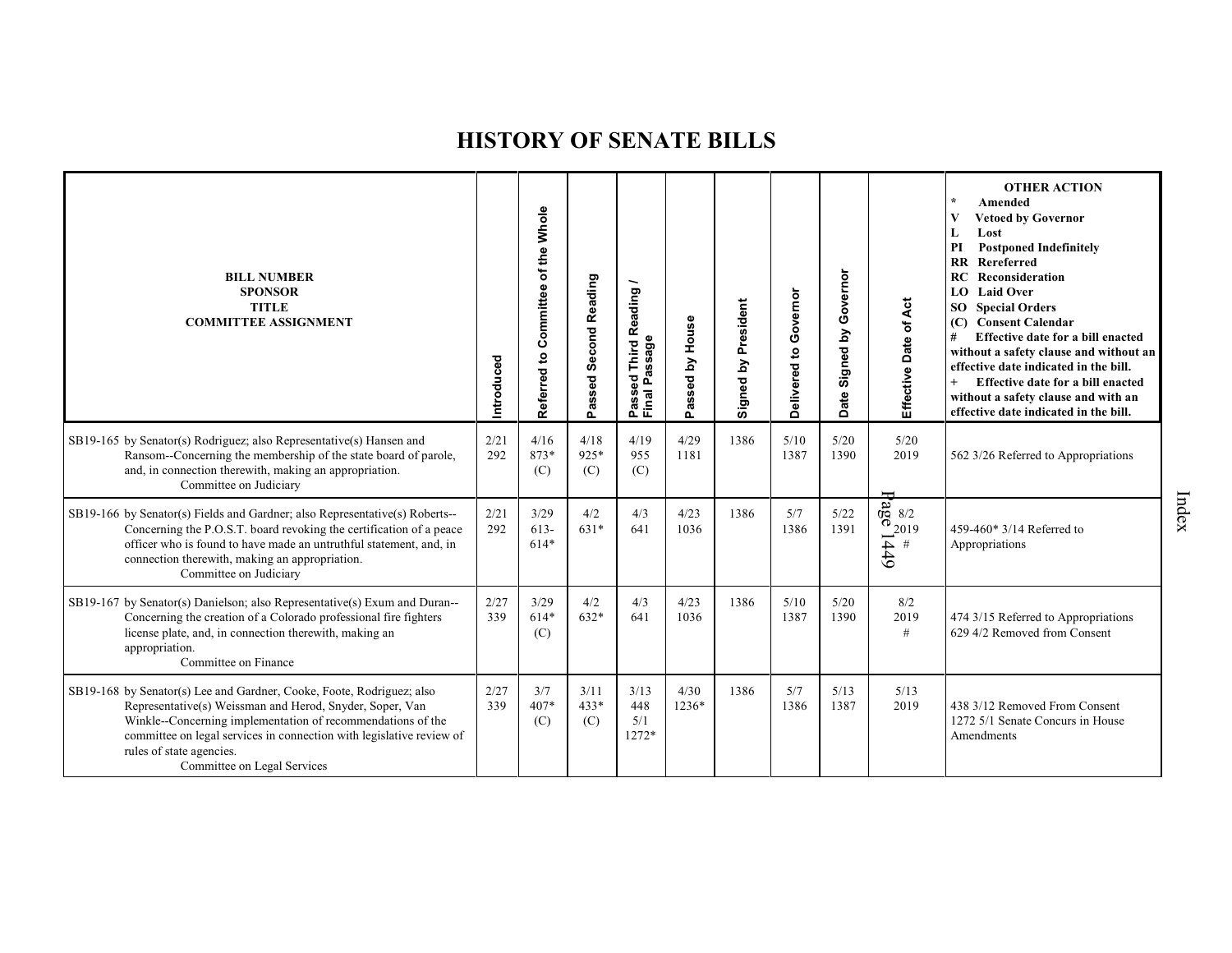|                                                                                                                                                                                                                                                                                                                                                                                                                           |             |                                          |                            |                                                 |                 | <b>HISTORY OF SENATE BILLS</b> |                       | Index                                    |                       |                                                                                                                                                                                                                                                                                                                                                                                                                                                                                                        | Page |
|---------------------------------------------------------------------------------------------------------------------------------------------------------------------------------------------------------------------------------------------------------------------------------------------------------------------------------------------------------------------------------------------------------------------------|-------------|------------------------------------------|----------------------------|-------------------------------------------------|-----------------|--------------------------------|-----------------------|------------------------------------------|-----------------------|--------------------------------------------------------------------------------------------------------------------------------------------------------------------------------------------------------------------------------------------------------------------------------------------------------------------------------------------------------------------------------------------------------------------------------------------------------------------------------------------------------|------|
| <b>BILL NUMBER</b><br><b>SPONSOR</b><br><b>TITLE</b><br><b>COMMITTEE ASSIGNMENT</b>                                                                                                                                                                                                                                                                                                                                       | Introduced  | Committee of the Whole<br>S,<br>Referred | Passed Second Reading      | Passed Third Reading /<br>Final Passage         | Passed by House | Signed by President            | Delivered to Governor | Governor<br>Signed by<br>ate<br>$\Omega$ | Effective Date of Act | <b>OTHER ACTION</b><br>Amended<br><b>Vetoed by Governor</b><br>V<br>Lost<br>L<br><b>Postponed Indefinitely</b><br>PI<br><b>RR</b> Rereferred<br>Reconsideration<br>RC.<br><b>Laid Over</b><br>LO<br><b>SO</b> Special Orders<br>(C) Consent Calendar<br>Effective date for a bill enacted<br>#<br>without a safety clause and without an<br>effective date indicated in the bill.<br>Effective date for a bill enacted<br>without a safety clause and with an<br>effective date indicated in the bill. | 1450 |
| SB19-169 by Senator(s) Tate and Bridges; also Representative(s) Arndt and<br>Titone--Concerning project management competencies for certain<br>state contracts.<br>Committee on Business, Labor, & Technology                                                                                                                                                                                                             | 2/27<br>345 | 4/12<br>788<br>(C)                       | 4/12<br>798*<br>SO.<br>(C) | 4/15<br>844-<br>845*<br>5/1<br>1272-<br>$1273*$ | 4/30<br>1236*   | 1388                           | 5/16<br>1388          |                                          |                       | $657-658*4/4$ Referred to<br>Appropriations<br>796 4/12 SO(C)<br>837 4/15 Removed from Consent<br>1272 5/1 Senate Concurs in House<br>Amendments<br>1395-1396 5/31 Veto Letter                                                                                                                                                                                                                                                                                                                         |      |
| SB19-170 by Senator(s) Rodriguez and Tate, Court, Donovan, Fenberg,<br>Fields, Gonzales, Lundeen, Marble, Moreno, Priola, Scott,<br>Smallwood, Todd, Williams A.; also Representative(s) Herod and<br>Soper, Benavidez, Cutter, Gonzales-Gutierrez, Hooton, McLachlan,<br>Melton, Singer, Weissman--Concerning an inquiry into a college<br>applicant's nonacademic conduct prior to admission.<br>Committee on Education | 2/28<br>349 | 4/4<br>658-<br>659*<br>(C)               | 4/5<br>692*<br>SO.<br>(C)  | 4/8<br>700<br>(C)                               | 4/19<br>980     | 5/2<br>1310                    | 5/2<br>1332           | 5/28<br>1394                             | 5/1<br>2020<br>$+$    | 692 4/5 SO(C)                                                                                                                                                                                                                                                                                                                                                                                                                                                                                          |      |
| SB19-171 by Senator(s) Danielson and Bridges; also Representative(s)<br>Sullivan and Galindo--Concerning the creation of the Colorado<br>state apprenticeship resource directory, and, in connection<br>therewith, making an appropriation.<br>Committee on Education                                                                                                                                                     | 2/28<br>361 | 4/12<br>788*                             | 4/16<br>887*               | 4/17<br>903                                     | 4/29<br>1181    | 1386                           | 5/10<br>1387          | 5/28<br>1394                             | 8/2<br>2019<br>$\#$   | 531 3/22 Referred to Appropriations<br>592 3/27 Sen. Bridges Added as Joint<br>Prime Sponsor                                                                                                                                                                                                                                                                                                                                                                                                           |      |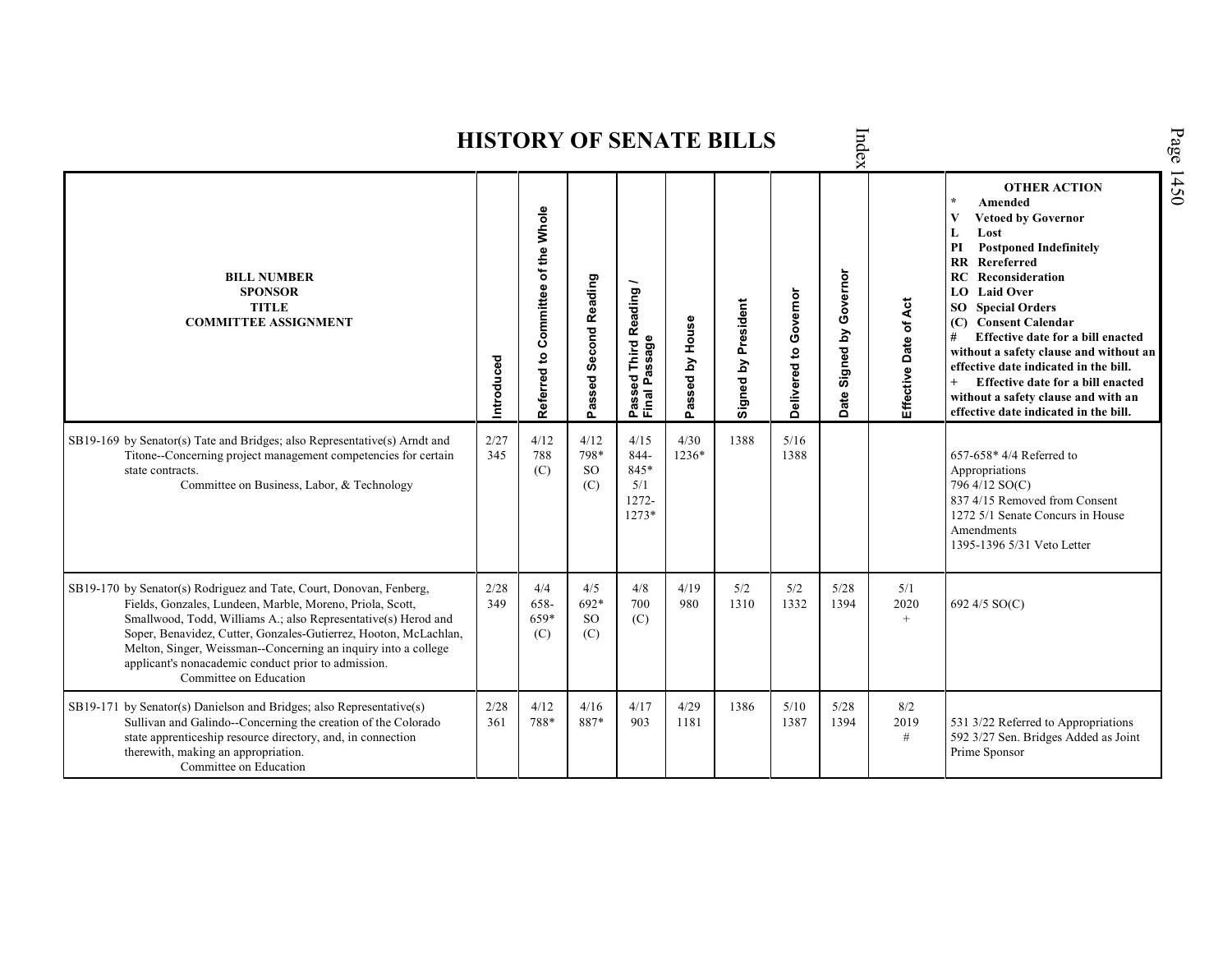| <b>BILL NUMBER</b><br><b>SPONSOR</b><br><b>TITLE</b><br><b>COMMITTEE ASSIGNMENT</b>                                                                                                                                                                                                                                                                                                                                                           | Introduced  | of the Whole<br>Committee<br>$\mathbf{e}$<br>Referred | Passed Second Reading            | Reading<br>Final Passage<br>Third<br>g<br>ğ,<br>ä<br>o. | House<br>assed by<br>o. | Signed by President | Delivered to Governor | Governor<br>Signed by<br><b>Date</b> | Effective Date of Act                           | <b>OTHER ACTION</b><br>Amended<br>V<br><b>Vetoed by Governor</b><br>Lost<br>L<br>PI<br><b>Postponed Indefinitely</b><br>Rereferred<br>$\mathbf{R}$<br>Reconsideration<br>RC<br><b>Laid Over</b><br>LO.<br>SO<br><b>Special Orders</b><br><b>Consent Calendar</b><br>(C)<br>Effective date for a bill enacted<br>#<br>without a safety clause and without an<br>effective date indicated in the bill.<br>Effective date for a bill enacted<br>without a safety clause and with an<br>effective date indicated in the bill. |
|-----------------------------------------------------------------------------------------------------------------------------------------------------------------------------------------------------------------------------------------------------------------------------------------------------------------------------------------------------------------------------------------------------------------------------------------------|-------------|-------------------------------------------------------|----------------------------------|---------------------------------------------------------|-------------------------|---------------------|-----------------------|--------------------------------------|-------------------------------------------------|---------------------------------------------------------------------------------------------------------------------------------------------------------------------------------------------------------------------------------------------------------------------------------------------------------------------------------------------------------------------------------------------------------------------------------------------------------------------------------------------------------------------------|
| SB19-172 by Senator(s) Danielson and Ginal; also Representative(s) Singer--<br>Concerning crimes related to an at-risk person, and, in connection<br>therewith, creating the crimes of unlawful abandonment and<br>unlawful confinement and making an appropriation.<br>Committee on Health & Human Services                                                                                                                                  | 2/28<br>361 | 4/12<br>788-<br>789*<br>(C)                           | 4/12<br>798*<br><b>SO</b><br>(C) | 4/15<br>840-<br>841<br>(C)<br>5/2<br>1348*              | 5/1<br>1283*            | 1388                | 5/17<br>1388          | 5/30<br>1393                         | 7/1<br>2019<br>Page<br>$\overline{\phantom{0}}$ | 654* 4/4 Referred to Appropriations<br>796 4/12 SO(C)<br>1348 5/2 Senate Concurs in House<br><b>Amendments</b>                                                                                                                                                                                                                                                                                                                                                                                                            |
| SB19-173 by Senator(s) Donovan and Pettersen, Bridges; also<br>Representative(s) Kraft-Tharp and Hansen--Concerning the creation<br>of the Colorado secure savings plan board to study appropriate<br>approaches to increase the amount of retirement savings by<br>Colorado's private sector workers, and, in connection therewith,<br>making an appropriation.<br>Committee on Finance                                                      | 3/1<br>371  | 4/16<br>873*                                          | 4/18<br>943*                     | 4/22<br>987                                             | 4/29<br>1181            | 1386                | 5/13<br>1387          | $5/20$<br>1391                       | $\frac{1}{25}$<br>2019                          | 474 3/15 Referred to Appropriations<br>947-948 4/18 COW Amendment                                                                                                                                                                                                                                                                                                                                                                                                                                                         |
| SB19-174 by Senator(s) Garcia and Hill; also Representative(s) Buentello and<br>Neville--Concerning tuition assistance eligibility for dependent<br>children of certain persons, and, in connection therewith,<br>determining eligibility for dependents of prisoners of war, military<br>personnel missing in action, National Guardsmen, law enforcement<br>officers, and firefighters.<br>Committee on State, Veterans, & Military Affairs | 3/1<br>371  | 3/21<br>513<br>(C)                                    | 3/25<br>551                      | 3/26<br>565                                             | 4/19<br>980             | 4/29<br>1182        | 4/29<br>1182          | 5/14<br>1389                         | 8/2<br>2019<br>#                                | 550 3/25 Removed from Consent                                                                                                                                                                                                                                                                                                                                                                                                                                                                                             |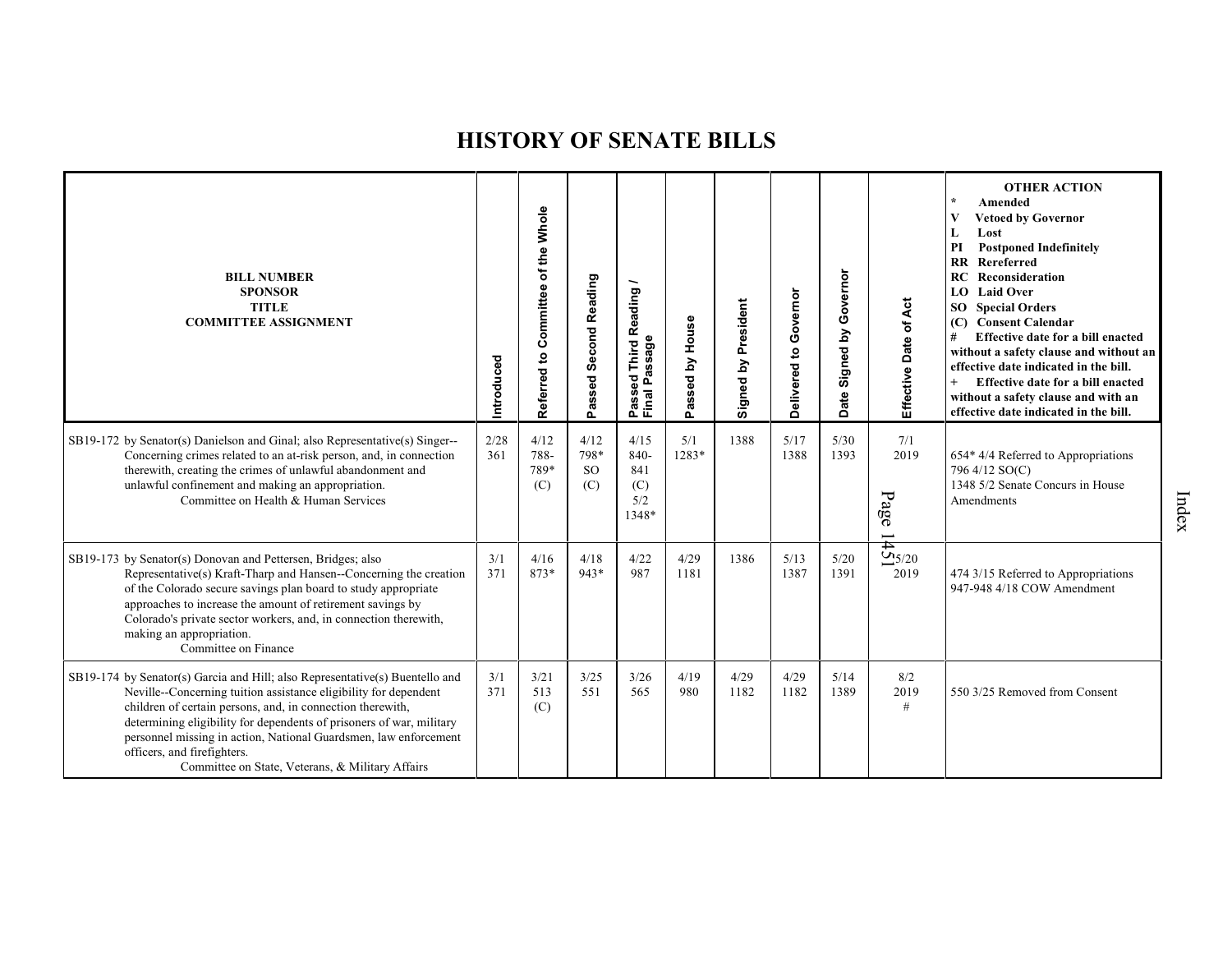|                                                                                                                                                                                                                                                                                                                    |            |                                    |                             |                                                                |                 |                            |                          | iex                         |                       |                                                                                                                                                                                                                                                                                                                                                                                                                                                                                                                  |
|--------------------------------------------------------------------------------------------------------------------------------------------------------------------------------------------------------------------------------------------------------------------------------------------------------------------|------------|------------------------------------|-----------------------------|----------------------------------------------------------------|-----------------|----------------------------|--------------------------|-----------------------------|-----------------------|------------------------------------------------------------------------------------------------------------------------------------------------------------------------------------------------------------------------------------------------------------------------------------------------------------------------------------------------------------------------------------------------------------------------------------------------------------------------------------------------------------------|
| <b>BILL NUMBER</b><br><b>SPONSOR</b><br><b>TITLE</b><br><b>COMMITTEE ASSIGNMENT</b>                                                                                                                                                                                                                                | Introduced | Referred to Committee of the Whole | Passed Second Reading       | <b>Third Reading</b><br>ssage<br>æ<br>g<br>௳<br>Passe<br>Final | Passed by House | <b>Signed by President</b> | Governor<br>Delivered to | Signed by Governor<br>Date: | Effective Date of Act | <b>OTHER ACTION</b><br>$\star$<br>Amended<br>V<br><b>Vetoed by Governor</b><br>L<br>Lost<br>PI<br><b>Postponed Indefinitely</b><br><b>RR</b> Rereferred<br>RC<br>Reconsideration<br>LO Laid Over<br><b>SO</b> Special Orders<br>(C) Consent Calendar<br>Effective date for a bill enacted<br>#<br>without a safety clause and without an<br>effective date indicated in the bill.<br>$^{+}$<br>Effective date for a bill enacted<br>without a safety clause and with an<br>effective date indicated in the bill. |
| SB19-175 by Senator(s) Foote; also Representative(s) Roberts--Concerning<br>the penalties imposed on the driver of a motor vehicle who causes<br>serious bodily injury to a vulnerable road user, and, in connection<br>therewith, making an appropriation.<br>Committee on Judiciary                              | 3/1<br>371 | 4/16<br>873*<br>(C)                | 4/18<br>927*                | 4/22<br>986<br>5/1<br>1274*<br>5/1<br>1280-<br>1281*           | 4/30<br>1236*   | 1388                       | 5/14<br>1388             | 5/29<br>1395                | 5/29<br>2019          | 667* 4/4 Referred to Finance<br>731 4/10 Referred to Appropriations<br>926 4/18 Removed from Consent<br>1274 5/1 Senate Concurs in House<br>Amendments<br>1280 5/1 Reconsideration Granted                                                                                                                                                                                                                                                                                                                       |
| SB19-176 by Senator(s) Lundeen and Bridges; also Representative(s)<br>McCluskie and Geitner--Concerning measures to expand<br>opportunities for students to earn postsecondary course credit while<br>enrolled in high school, and, in connection therewith, making an<br>appropriation.<br>Committee on Education | 3/1<br>371 | 4/16<br>874*<br>(C)                | 4/16<br>896-<br>897*<br>SO. | 4/17<br>905<br>5/2<br>1349-<br>1350*                           | 5/2<br>1316*    | 1388                       | 5/17<br>1388             | 5/20<br>1390                | 8/2<br>2019<br>#      | 659-665 $*$ 4/4 Referred to<br>Appropriations<br>894 4/16 SO(C)<br>894 4/16 Removed from Consent<br>895 4/16 SO<br>1349 5/2 Senate Concurs in House<br>Amendments                                                                                                                                                                                                                                                                                                                                                |
| SB19-177 by Senator(s) Ginal and Hisey; also Representative(s) Singer--<br>Concerning matters related to background checks for persons who<br>have contact with children.<br>Committee on State, Veterans, & Military Affairs                                                                                      | 3/1<br>371 | 4/19<br>966<br>(C)                 | 4/23<br>1009*<br>(C)        | 4/24<br>1048<br>(C)<br>5/2<br>1352*                            | 5/2<br>1344*    | 1388                       | 5/17<br>1388             | 5/28<br>1394                | 8/2<br>2019<br>#      | 634 4/2 Sen. Hisey Added as Joint<br>Prime Sponsor<br>655* 4/4 Referred to Finance<br>894 4/16 Referred to Appropriations<br>1352 5/2 Senate Concurs in House<br>Amendments                                                                                                                                                                                                                                                                                                                                      |

Index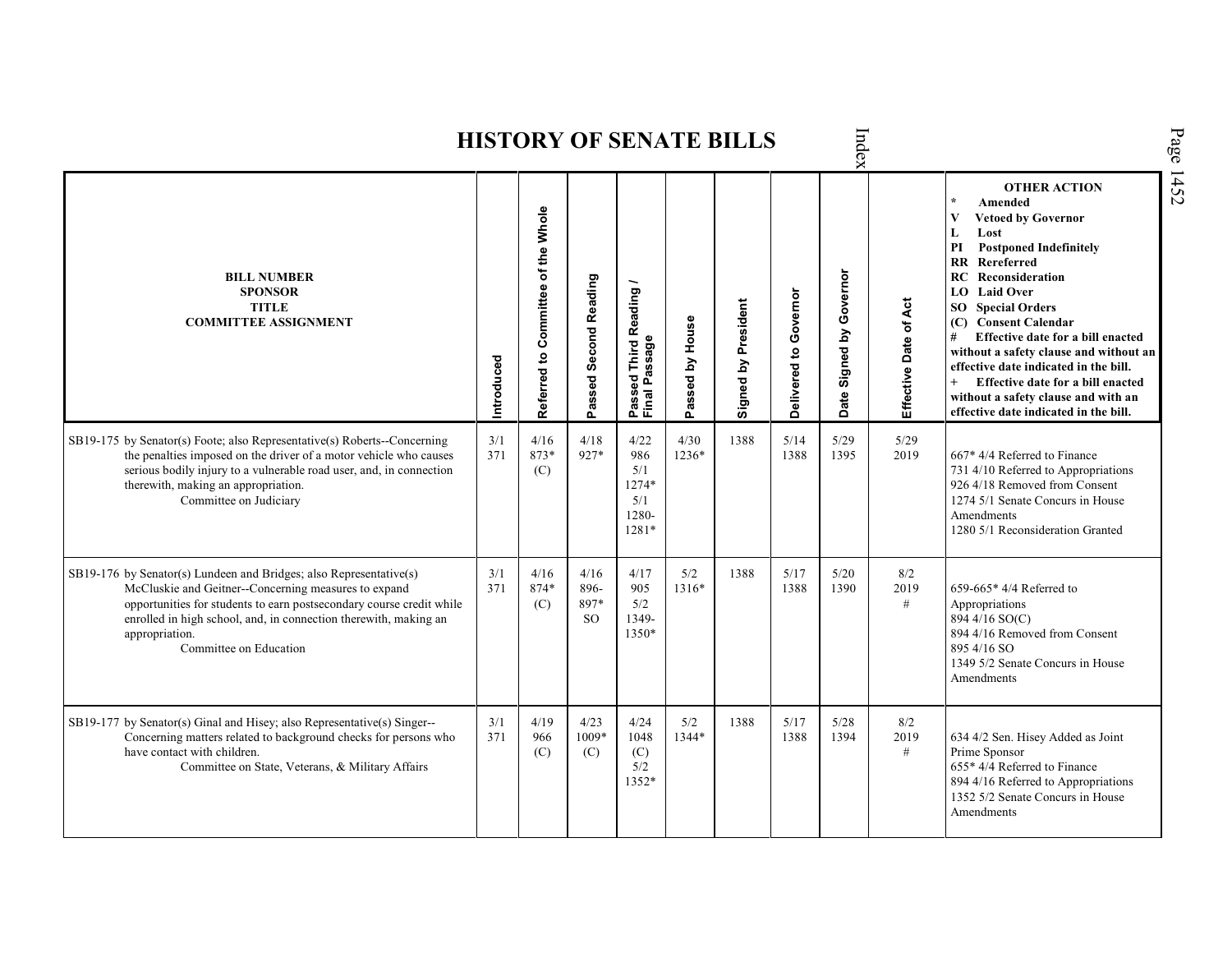| <b>BILL NUMBER</b><br><b>SPONSOR</b><br><b>TITLE</b><br><b>COMMITTEE ASSIGNMENT</b>                                                                                                                                                                                                            | Introduced | of the Whole<br>Committee<br>$\mathbf{S}$<br>Referred | Passed Second Reading  | Passed Third Reading<br>Final Passage   | House<br>assed by<br>Ő. | Signed by President | Governor<br>Delivered to | Governor<br>ate Signed by<br>$\Omega$ | Effective Date of Act             | <b>OTHER ACTION</b><br>Amended<br><b>Vetoed by Governor</b><br>Lost<br>L<br>PI<br><b>Postponed Indefinitely</b><br>Rereferred<br><b>RR</b><br>RC<br>Reconsideration<br><b>Laid Over</b><br>LO<br><b>SO</b> Special Orders<br>(C) Consent Calendar<br>#<br>Effective date for a bill enacted<br>without a safety clause and without an<br>effective date indicated in the bill.<br>$+$<br>Effective date for a bill enacted<br>without a safety clause and with an<br>effective date indicated in the bill. |
|------------------------------------------------------------------------------------------------------------------------------------------------------------------------------------------------------------------------------------------------------------------------------------------------|------------|-------------------------------------------------------|------------------------|-----------------------------------------|-------------------------|---------------------|--------------------------|---------------------------------------|-----------------------------------|------------------------------------------------------------------------------------------------------------------------------------------------------------------------------------------------------------------------------------------------------------------------------------------------------------------------------------------------------------------------------------------------------------------------------------------------------------------------------------------------------------|
| SB19-178 by Senator(s) Foote; also Representative(s) Singer--Concerning the<br>subsidization of adoption for eligible children in Colorado, and, in<br>connection therewith, making an appropriation.<br>Committee on Finance                                                                  | 3/1<br>371 | 3/15<br>$474*$<br>(C)                                 | 3/19<br>490*<br>(C)    | 3/20<br>502<br>4/23<br>1035-<br>$1036*$ | 4/19<br>980*            | 1386                | 5/9<br>1386              | 5/16<br>1389                          | 8/2<br>2019<br>$\#$<br>Page       | 500 3/20 Removed from Consent<br>1035-1036 4/23 Senate Concurs in<br><b>House Amendments</b>                                                                                                                                                                                                                                                                                                                                                                                                               |
| $SB19-179$ by Senator(s) Lee; also Representative(s) Wilson--Concerning the<br>enhance school safety incident response grant program, and, in<br>connection therewith, making an appropriation.<br>Committee on Finance                                                                        | 3/1<br>371 | 4/9<br>$707*$                                         | 4/11<br>$774*$         | 4/12<br>790                             | 4/29<br>1181            | 1386                | 5/10<br>1387             | 6/3<br>1399                           | $\overrightarrow{4}$ 6/3<br>C2019 | 499 3/20 Referred to Appropriations                                                                                                                                                                                                                                                                                                                                                                                                                                                                        |
| SB19-180 by Senator(s) Winter; also Representative(s) McCluskie--<br>Concerning the creation of an eviction legal defense fund, and, in<br>connection therewith, making an appropriation.<br>Committee on Judiciary                                                                            | 3/1<br>371 | 4/16<br>875*                                          | 4/18<br>943*           | 4/22<br>988*<br>4/22<br>991             | 4/30<br>1236            | 1388                | 5/16<br>1388             | $5/30$<br>1393                        | 5/30<br>2019                      | 528* 3/21 Referred to Appropriations<br>991 4/22 Reconsideration Granted                                                                                                                                                                                                                                                                                                                                                                                                                                   |
| SB19-181 by Senator(s) Fenberg and Foote; also Representative(s) Becker and<br>Caraveo--Concerning additional public welfare protections<br>regarding the conduct of oil and gas operations, and, in connection<br>therewith, making an appropriation.<br>Committee on Transportation & Energy | 3/1<br>371 | 3/8<br>$424 -$<br>$425*$                              | 3/12<br>439-<br>$442*$ | 3/13<br>449<br>4/3<br>$643-$<br>$644*$  | 3/29<br>616*            | 4/11<br>778         | 4/12<br>829              | 4/16<br>893                           | 4/16<br>2019                      | 391-392* 3/6 Referred to Finance<br>410* 3/7 Referred to Appropriations<br>443 3/12 COW Amendment<br>447 3/13 Sen. Foote Added as Joint<br>Prime Sponsor<br>643 4/3 Senate Concurs in House<br>Amendments                                                                                                                                                                                                                                                                                                  |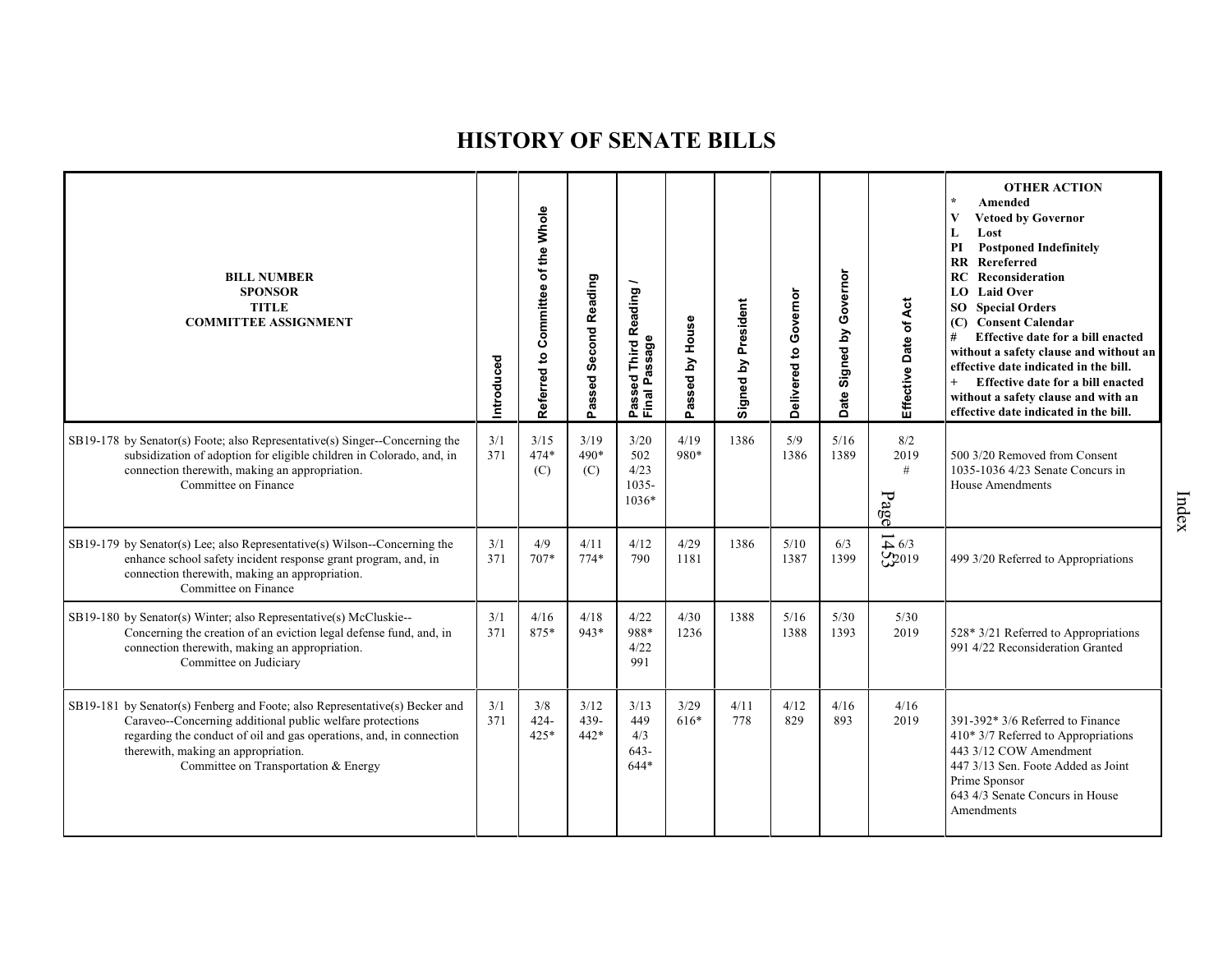|                                                                                                                                                                                                                                                                                                                     |            |                                    |                       |                                                              |                 | HISTORY OF SENATE BILLS |                       | ndex                           |                       |                                                                                                                                                                                                                                                                                                                                                                                                                                                                                                                                |
|---------------------------------------------------------------------------------------------------------------------------------------------------------------------------------------------------------------------------------------------------------------------------------------------------------------------|------------|------------------------------------|-----------------------|--------------------------------------------------------------|-----------------|-------------------------|-----------------------|--------------------------------|-----------------------|--------------------------------------------------------------------------------------------------------------------------------------------------------------------------------------------------------------------------------------------------------------------------------------------------------------------------------------------------------------------------------------------------------------------------------------------------------------------------------------------------------------------------------|
| <b>BILL NUMBER</b><br><b>SPONSOR</b><br><b>TITLE</b><br><b>COMMITTEE ASSIGNMENT</b>                                                                                                                                                                                                                                 | Introduced | Referred to Committee of the Whole | Passed Second Reading | Reading<br>ssage<br>Third<br>ರ<br>o.<br>Ō<br>Passe<br>Finall | Passed by House | Signed by President     | Delivered to Governor | Governor<br>Signed by<br>Date: | Effective Date of Act | <b>OTHER ACTION</b><br>$\star$<br>Amended<br>$\bf{V}$<br><b>Vetoed by Governor</b><br>Lost<br>L<br><b>Postponed Indefinitely</b><br>PI<br><b>RR</b> Rereferred<br>Reconsideration<br>RC<br><b>LO</b> Laid Over<br><b>SO</b> Special Orders<br>(C) Consent Calendar<br>Effective date for a bill enacted<br>#<br>without a safety clause and without an<br>effective date indicated in the bill.<br>$^{+}$<br>Effective date for a bill enacted<br>without a safety clause and with an<br>effective date indicated in the bill. |
| SB19-182 by Senator(s) Williams A. and Gonzales, Bridges, Court, Garcia,<br>Priola; also Representative(s) Arndt and Benavidez--Concerning the<br>repeal of the death penalty by the general assembly.<br>Committee on Judiciary                                                                                    | 3/4<br>378 | 3/7<br>401                         |                       |                                                              |                 |                         |                       |                                |                       | 630 4/2 LO to 5/4                                                                                                                                                                                                                                                                                                                                                                                                                                                                                                              |
| SB19-183 by Senator(s) Priola and Todd; also Representative(s) Michaelson<br>Jenet and Wilson--Concerning creation of a voluntary alternate<br>process for dissolution and annexation of the territory of a school<br>district under specified circumstances.<br>Committee on Education                             | 3/4<br>378 | 3/15<br>474                        | 3/19<br>492           | 3/20<br>501                                                  | 4/8<br>705      | 4/11<br>779             | 4/12<br>829           | 4/16<br>893                    | 8/2<br>2019<br>$\#$   |                                                                                                                                                                                                                                                                                                                                                                                                                                                                                                                                |
| SB19-184 by Senator(s) Tate; also Representative(s) Arndt and Catlin--<br>Concerning a grant of authority to the Colorado water institute to<br>study potential uses of blockchain technology.<br>Committee on Agriculture & Natural Resources                                                                      | 3/5<br>381 |                                    |                       |                                                              |                 |                         |                       |                                |                       | 520 3/21 PI                                                                                                                                                                                                                                                                                                                                                                                                                                                                                                                    |
| SB19-185 by Senator(s) Fields and Lundeen; also Representative(s) Landgraf<br>and Roberts--Concerning protections for minor human trafficking<br>victims, and, in connection therewith, requiring a post-enactment<br>review of the implementation of this act.<br>Committee on State, Veterans, & Military Affairs | 3/5<br>381 | 4/2<br>633-<br>634*<br>(C)         | 4/4<br>666*<br>(C)    | 4/5<br>689<br>(C)                                            | 4/19<br>980     | 4/29<br>1182            | 4/29<br>1182          | 5/6<br>1385                    | 5/6<br>2019           | 409 3/7 Sen. Lundeen Added as Joint<br>Prime Sponsor                                                                                                                                                                                                                                                                                                                                                                                                                                                                           |
| SB19-186 by Senator(s) Donovan and Coram; also Representative(s) Arndt<br>and Catlin--Concerning the expansion of agricultural chemical<br>management plans to protect surface water, and, in connection<br>therewith, making an appropriation.<br>Committee on Agriculture & Natural Resources                     | 3/5<br>382 | 4/19<br>966*                       | 4/23<br>1023*         | 4/24<br>1056-<br>1057                                        | 5/1<br>1283     | 1388                    | 5/16<br>1388          | 6/3<br>1399                    | 8/2<br>2019<br>#      | 686 4/5 Referred to Finance<br>894* 4/16 Referred to Appropriations                                                                                                                                                                                                                                                                                                                                                                                                                                                            |

 $\mathbf{h}$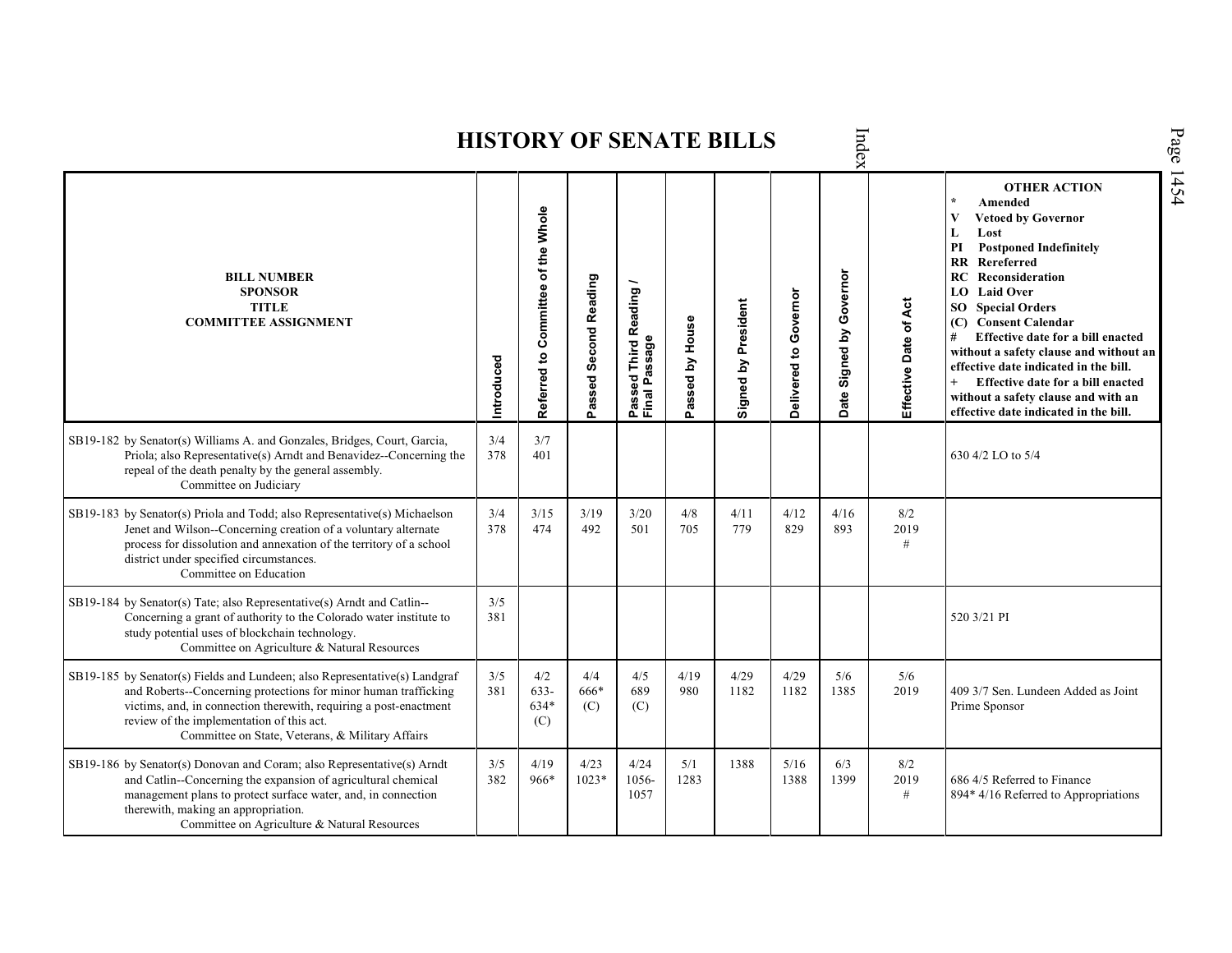| <b>BILL NUMBER</b><br><b>SPONSOR</b><br><b>TITLE</b><br><b>COMMITTEE ASSIGNMENT</b>                                                                                                                                                                                                                                                                                                                                                                                                                                                                                                                                                                                                                                                                                | Introduced | of the Whole<br>Committee<br>Referred to | Passed Second Reading  | ~<br>Reading<br>Passeu<br>Final Passage                      | House<br>$\mathbf{\Sigma}$<br>assed<br>Ő. | Signed by President | Governor<br>Delivered to | Governor<br>Signed by<br>ate<br>$\Omega$ | Effective Date of Act                            | <b>OTHER ACTION</b><br>Amended<br><b>Vetoed by Governor</b><br>V<br>Lost<br>L<br><b>Postponed Indefinitely</b><br>PI<br><b>RR</b> Rereferred<br>Reconsideration<br>RC<br><b>LO</b> Laid Over<br><b>SO</b> Special Orders<br><b>Consent Calendar</b><br>(C)<br>#<br>Effective date for a bill enacted<br>without a safety clause and without an<br>effective date indicated in the bill.<br>Effective date for a bill enacted<br>$^{+}$<br>without a safety clause and with an<br>effective date indicated in the bill. |
|--------------------------------------------------------------------------------------------------------------------------------------------------------------------------------------------------------------------------------------------------------------------------------------------------------------------------------------------------------------------------------------------------------------------------------------------------------------------------------------------------------------------------------------------------------------------------------------------------------------------------------------------------------------------------------------------------------------------------------------------------------------------|------------|------------------------------------------|------------------------|--------------------------------------------------------------|-------------------------------------------|---------------------|--------------------------|------------------------------------------|--------------------------------------------------|------------------------------------------------------------------------------------------------------------------------------------------------------------------------------------------------------------------------------------------------------------------------------------------------------------------------------------------------------------------------------------------------------------------------------------------------------------------------------------------------------------------------|
| SB19-187 by Senator(s) Lee and Gardner; also Representative(s) Bird and<br>McKean--Concerning commissions on judicial performance.<br>Committee on Judiciary                                                                                                                                                                                                                                                                                                                                                                                                                                                                                                                                                                                                       | 3/7<br>401 | 4/4<br>667*                              | 4/8<br>$702*$          | 4/9<br>719                                                   | 4/26<br>1144                              | 1386                | 5/9<br>1386              | 5/30<br>1393                             | 5/30<br>2019                                     |                                                                                                                                                                                                                                                                                                                                                                                                                                                                                                                        |
| SB19-188 by Senator(s) Winter and Williams A., Bridges, Court, Danielson,<br>Donovan, Fenberg, Fields, Ginal, Gonzales, Lee, Moreno, Pettersen,<br>Todd; also Representative(s) Gray and Duran, Arndt, Buckner,<br>Caraveo, Coleman, Cutter, Esgar, Exum, Froelich, Galindo,<br>Gonzales-Gutierrez, Herod, Hooton, Jackson, Jaquez Lewis,<br>Kennedy, Kipp, Lontine, McLachlan, Melton, Michaelson Jenet,<br>Mullica, Roberts, Singer, Sirota, Sullivan, Tipper, Titone, Valdez<br>A.--Concerning the creation of a family and medical leave<br>insurance program, and, in connection therewith, creating an<br>implementation plan for a family and medical leave insurance<br>program and making an appropriation.<br>Committee on Business, Labor, & Technology | 3/7<br>409 | 4/16<br>875*                             | 4/24<br>1082-<br>1087* | 4/25<br>1099<br>4/25<br>1100<br>5/1<br>1276*<br>5/1<br>1279* | 4/30<br>1236*                             | 1388                | 5/16<br>1388             | 5/30<br>1393                             | $\frac{1}{6}$ 5/30<br>$\frac{25}{30}$<br>42<br>S | $469-470*3/14$ Referred to Finance<br>744-762* 4/10 Referred to<br>Appropriations<br>1099 4/25 Reconsideration Granted<br>1276 5/1 Senate Concurs in House<br>Amendments<br>1279 5/1 Reconsideration Granted                                                                                                                                                                                                                                                                                                           |
| SB19-189 by Senator(s) Todd and Lundeen, Hill, Bridges, Story; also<br>Representative(s) Cutter and Wilson--Concerning the continuation<br>of the concurrent enrollment advisory board, and, in connection<br>therewith, implementing the recommendations contained in the<br>2018 sunset report by the department of regulatory agencies.<br>Committee on Education                                                                                                                                                                                                                                                                                                                                                                                               | 3/8<br>426 | 3/21<br>509<br>(C)                       | 3/25<br>550<br>(C)     | 3/26<br>$562 -$<br>563<br>(C)<br>4/18<br>929*                | 4/17<br>908*                              | 4/25<br>1107        | 4/25<br>1107             | 6/3<br>1399                              | 6/3<br>2019                                      | 929 4/18 Senate Concurs in House<br>Amendments                                                                                                                                                                                                                                                                                                                                                                                                                                                                         |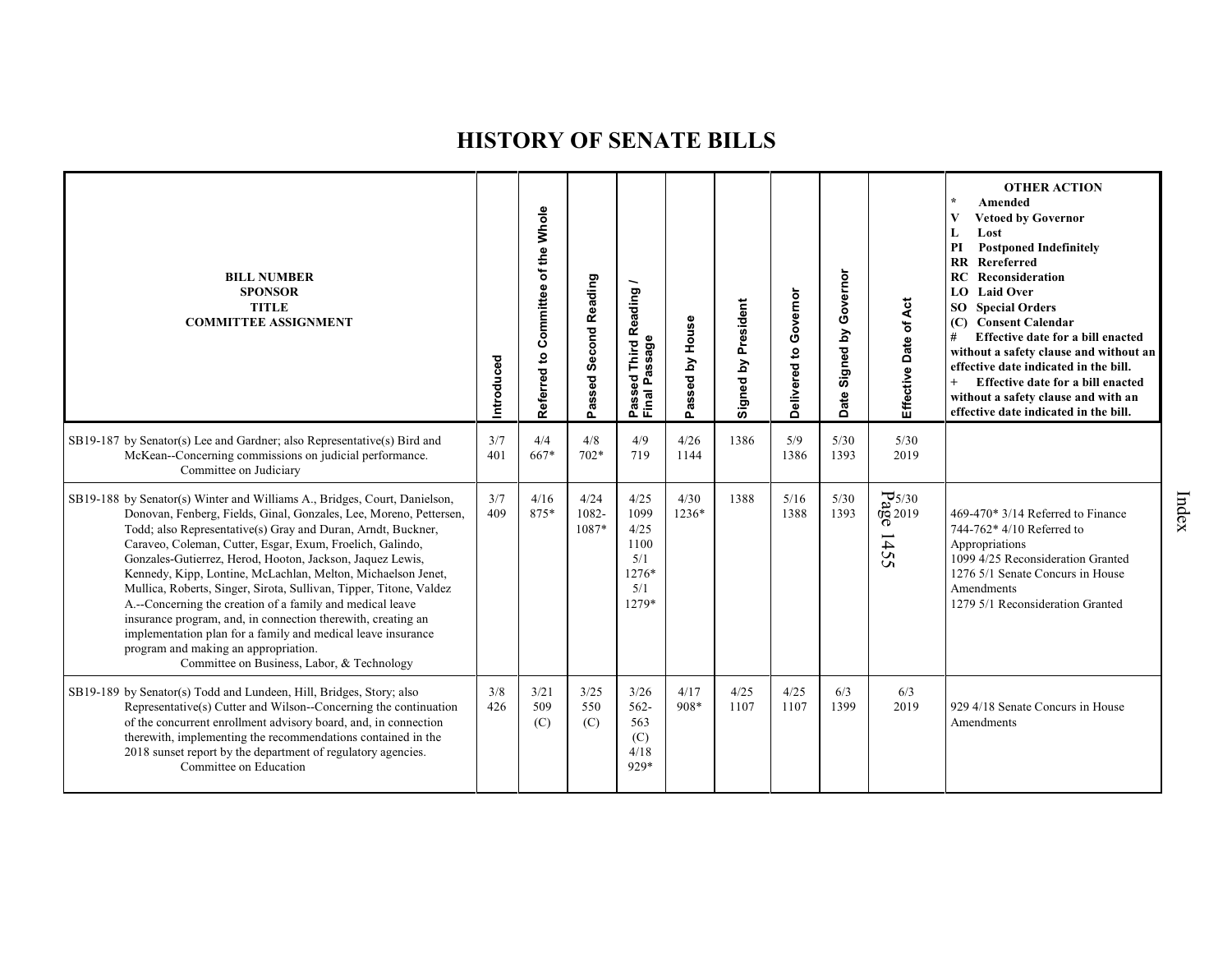|                                                                                                                                                                                                                                                                                                                                             |             |                                                    |                               |                                       |                 | <b>HISTORY OF SENATE BILLS</b> |                       | Index                                    |                                   |                                                                                                                                                                                                                                                                                                                                                                                                                                                                                                      | Page |
|---------------------------------------------------------------------------------------------------------------------------------------------------------------------------------------------------------------------------------------------------------------------------------------------------------------------------------------------|-------------|----------------------------------------------------|-------------------------------|---------------------------------------|-----------------|--------------------------------|-----------------------|------------------------------------------|-----------------------------------|------------------------------------------------------------------------------------------------------------------------------------------------------------------------------------------------------------------------------------------------------------------------------------------------------------------------------------------------------------------------------------------------------------------------------------------------------------------------------------------------------|------|
| <b>BILL NUMBER</b><br><b>SPONSOR</b><br><b>TITLE</b><br><b>COMMITTEE ASSIGNMENT</b>                                                                                                                                                                                                                                                         | Introduced  | Committee of the Whole<br>$\mathbf{S}$<br>Referred | Passed Second Reading         | Passed Third Reading<br>Final Passage | Passed by House | Signed by President            | Delivered to Governor | Governor<br>Signed by<br>ate<br>$\Omega$ | Effective Date of Act             | <b>OTHER ACTION</b><br>Amended<br><b>Vetoed by Governor</b><br>Lost<br>L<br><b>Postponed Indefinitely</b><br>PI<br>Rereferred<br><b>RR</b><br>Reconsideration<br>RC<br>LO Laid Over<br><b>Special Orders</b><br>SO.<br>(C) Consent Calendar<br>Effective date for a bill enacted<br>#<br>without a safety clause and without an<br>effective date indicated in the bill.<br>$+$<br>Effective date for a bill enacted<br>without a safety clause and with an<br>effective date indicated in the bill. | 1456 |
| SB19-190 by Senator(s) Todd and Rankin; also Representative(s) McLachlan<br>and Wilson--Concerning measures to increase the number of<br>individuals who are well-prepared to teach in public schools, and, in<br>connection therewith, creating the "Growing Great Teachers Act"<br>and making an appropriation.<br>Committee on Education | 3/8<br>426  | 4/16<br>875*<br>(C)                                | 4/16<br>897*<br><sub>SO</sub> | 4/17<br>906<br>4/30<br>$1223*$        | 4/29<br>1181*   | 1386                           | 5/7<br>1386           | 5/10<br>1387                             | 5/10<br>2019                      | $675-686*4/5$ Referred to<br>Appropriations<br>894 4/16 SO(C)<br>894 4/16 Removed from Consent<br>895 4/16 SO<br>1223 4/30 Senate Concurs in House<br>Amendments                                                                                                                                                                                                                                                                                                                                     |      |
| SB19-191 by Senator(s) Bridges and Marble; also Representative(s) Herod and<br>Gonzales-Gutierrez--Concerning defendants' rights related to<br>pretrial bond.<br>Committee on Judiciary                                                                                                                                                     | 3/8<br>426  | 4/16<br>875                                        | 4/19<br>957-<br>958*          | 4/22<br>989<br>5/2<br>1350*           | 5/2<br>1316*    | 1388                           | 5/17<br>1388          | 5/28<br>1394                             | 8/2<br>2019<br>1/1<br>2020<br>$+$ | 671-672* 4/5 Referred to Finance<br>782* 4/12 Referred to Appropriations<br>1350 5/2 Senate Concurs in House<br>Amendments                                                                                                                                                                                                                                                                                                                                                                           |      |
| SB19-192 by Senator(s) Winter and Priola; also Representative(s) Jackson and<br>Cutter--Concerning the creation of an enterprise that is exempt from<br>the requirements of section 20 of article X of the state constitution<br>to administer a fee-based waste diversion grant program.<br>Committee on Local Government                  | 3/11<br>431 | 4/12<br>789                                        | 4/12<br>800*<br><sub>SO</sub> | 4/15<br>843<br>4/30<br>1224*          | 4/29<br>1181*   | 1387                           | 5/13<br>1387          | 5/30<br>1393                             | 8/2<br>2019<br>$\#$               | 526* 3/21 Referred to Finance<br>$637*4/3$ Referred to Appropriations<br>799 4/12 SO<br>1224 4/30 Senate Concurs in House<br>Amendments                                                                                                                                                                                                                                                                                                                                                              |      |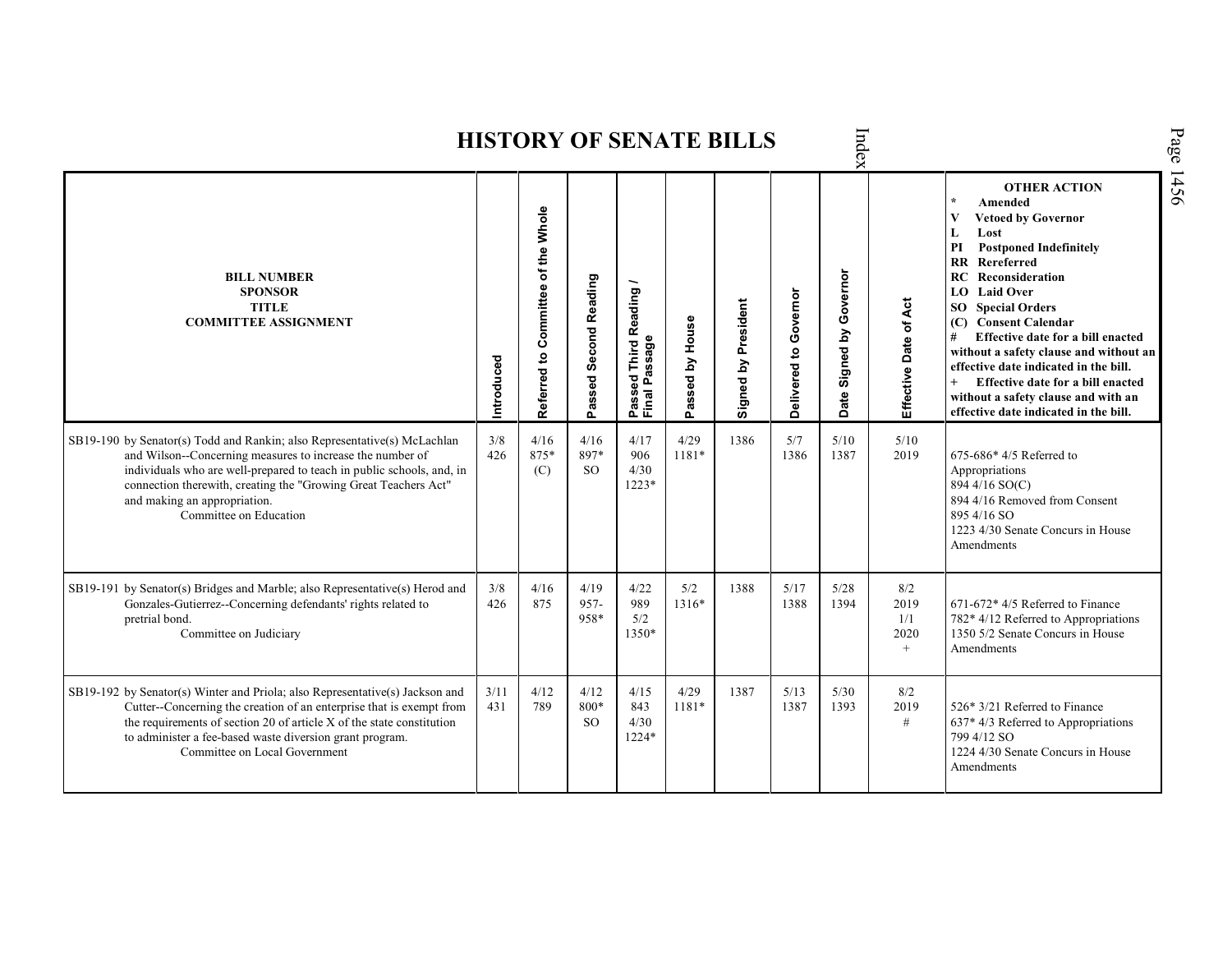| <b>BILL NUMBER</b><br><b>SPONSOR</b><br><b>TITLE</b><br><b>COMMITTEE ASSIGNMENT</b>                                                                                                                                                                                                                                                                                                                                                                                              | Introduced  | Referred to Committee of the Whole | Passed Second Reading | Reading<br>Passage<br>Third<br>ಕ್ಷ<br>Passe<br>Final       | assed by House<br>o. | President<br>Signed by | Governor<br>Delivered to | Governor<br>Signed by<br><b>Date</b> | Effective Date of Act                      | <b>OTHER ACTION</b><br>Amended<br>V<br><b>Vetoed by Governor</b><br>Lost<br>L<br>PI<br><b>Postponed Indefinitely</b><br><b>RR</b> Rereferred<br>RC<br>Reconsideration<br><b>Laid Over</b><br>LO.<br>SO<br><b>Special Orders</b><br>(C) Consent Calendar<br>Effective date for a bill enacted<br>#<br>without a safety clause and without an<br>effective date indicated in the bill.<br>$+$<br>Effective date for a bill enacted<br>without a safety clause and with an<br>effective date indicated in the bill. |
|----------------------------------------------------------------------------------------------------------------------------------------------------------------------------------------------------------------------------------------------------------------------------------------------------------------------------------------------------------------------------------------------------------------------------------------------------------------------------------|-------------|------------------------------------|-----------------------|------------------------------------------------------------|----------------------|------------------------|--------------------------|--------------------------------------|--------------------------------------------|------------------------------------------------------------------------------------------------------------------------------------------------------------------------------------------------------------------------------------------------------------------------------------------------------------------------------------------------------------------------------------------------------------------------------------------------------------------------------------------------------------------|
| SB19-193 by Senator(s) Ginal and Lee, Gardner; also Representative(s)<br>Tipper--Concerning the continuation of the "Colorado Medical<br>Practice Act", and, in connection therewith, continuing the<br>Colorado medical board, eliminating the sixty-day limit on the pro<br>bono license, repealing the requirement that a letter of admonition<br>be sent to licensees by certified mail, and updating language and<br>making technical amendments.<br>Committee on Judiciary | 3/11<br>434 | 4/19<br>966<br>(C)                 | 4/23<br>1009*<br>(C)  | 4/24<br>1048-<br>1049<br>(C)<br>5/1<br>$1276 -$<br>$1277*$ | 4/30<br>1236*        | 1387                   | 5/13<br>1387             | 5/31<br>1399                         | 7/1<br>2019<br>10/1<br>2019<br>Page<br>145 | 628* 4/2 Referred to Finance<br>894 4/16 Referred to Appropriations<br>1276-1277 5/1 Senate Concurs in House<br>Amendments                                                                                                                                                                                                                                                                                                                                                                                       |
| SB19-194 by Senator(s) Garcia and Zenzinger; also Representative(s) Froelich<br>and Van Winkle, Bird--Concerning the addition of Colorado state<br>university - global campus as a designated institution of higher<br>education for purposes of tuition assistance for members of the<br>National Guard.<br>Committee on State, Veterans, & Military Affairs                                                                                                                    | 3/11<br>435 | 3/21<br>513<br>(C)                 | 3/25<br>550<br>(C)    | 3/26<br>$563-$<br>564<br>(C)                               | 4/18<br>932          | 4/29<br>1182           | 4/29<br>1182             | 5/20<br>1390                         | ر<br>5/20<br>2019                          |                                                                                                                                                                                                                                                                                                                                                                                                                                                                                                                  |
| SB19-195 by Senator(s) Fields and Gardner; also Representative(s) Froelich<br>and Landgraf--Concerning enhancements to behavioral health<br>services and policy coordination for children and youth, and, in<br>connection therewith, making an appropriation.<br>Committee on Health & Human Services                                                                                                                                                                           | 3/13<br>455 | 4/19<br>966-<br>972*<br>(C)        | 4/23<br>1009*<br>(C)  | 4/24<br>1049<br>(C)                                        | 5/1<br>1283          | 1387                   | 5/13<br>1387             | 5/16<br>1389                         | 8/2<br>2019<br>#                           | 526-527* 3/21 Referred to<br>Appropriations<br>613 3/29 Referred to Health & Human<br>Services<br>649-654* 4/4 Referred to<br>Appropriations                                                                                                                                                                                                                                                                                                                                                                     |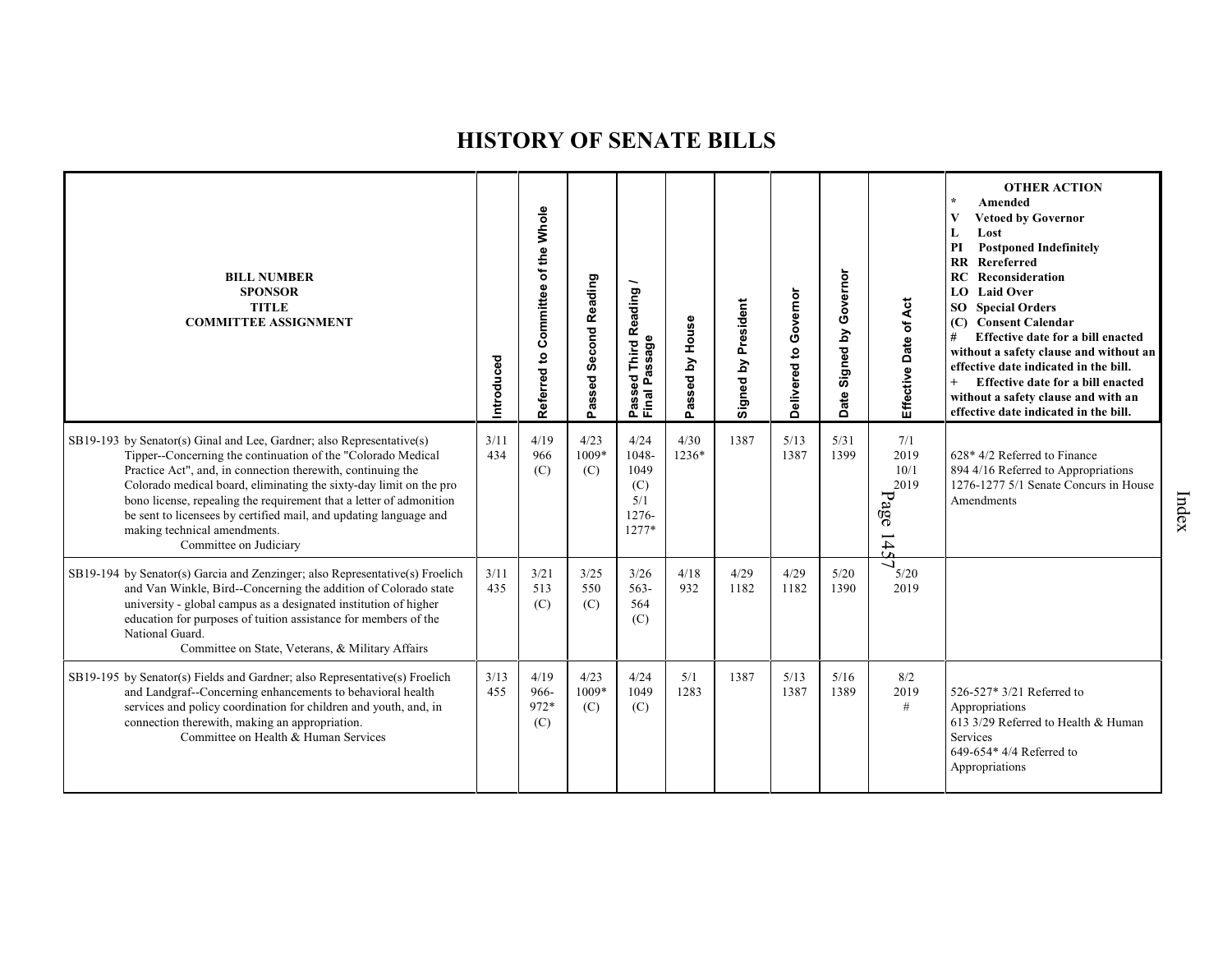| Page<br>Index<br><b>HISTORY OF SENATE BILLS</b>                                                                                                                                                                                                                                                                                                                         |             |                                    |                           |                                         |                 |                     |                       |                            |                       |                                                                                                                                                                                                                                                                                                                                                                                                                                                                                                                     |      |  |  |  |
|-------------------------------------------------------------------------------------------------------------------------------------------------------------------------------------------------------------------------------------------------------------------------------------------------------------------------------------------------------------------------|-------------|------------------------------------|---------------------------|-----------------------------------------|-----------------|---------------------|-----------------------|----------------------------|-----------------------|---------------------------------------------------------------------------------------------------------------------------------------------------------------------------------------------------------------------------------------------------------------------------------------------------------------------------------------------------------------------------------------------------------------------------------------------------------------------------------------------------------------------|------|--|--|--|
| <b>BILL NUMBER</b><br><b>SPONSOR</b><br><b>TITLE</b><br><b>COMMITTEE ASSIGNMENT</b>                                                                                                                                                                                                                                                                                     | Introduced  | Referred to Committee of the Whole | Passed Second Reading     | Passed Third Reading /<br>Final Passage | Passed by House | Signed by President | Delivered to Governor | Governor<br>Date Signed by | Effective Date of Act | <b>OTHER ACTION</b><br>$\star$<br>Amended<br><b>Vetoed by Governor</b><br>V<br>Lost<br>L<br><b>Postponed Indefinitely</b><br>PI<br>Rereferred<br>$\mathbf{R}$<br>RC<br>Reconsideration<br>LO Laid Over<br><b>SO</b> Special Orders<br>(C) Consent Calendar<br>Effective date for a bill enacted<br>#<br>without a safety clause and without an<br>effective date indicated in the bill.<br>$+$<br>Effective date for a bill enacted<br>without a safety clause and with an<br>effective date indicated in the bill. | 1458 |  |  |  |
| SB19-196 by Senator(s) Lee and Danielson; also Representative(s) Garnett<br>and Duran--Concerning the modification of procurement<br>requirements for state contracts for public projects.<br>Committee on State, Veterans, & Military Affairs                                                                                                                          | 3/13<br>455 | 4/9<br>709-<br>716*                | 4/15<br>846*              | 4/16<br>862<br>4/30<br>1224*            | 4/29<br>1181*   | 1386                | 5/13<br>1387          | 5/28<br>1394               | 8/2<br>2019<br>#      | 795*4/12 LO to 4/15<br>1224 4/30 Senate Concurs in House<br>Amendments                                                                                                                                                                                                                                                                                                                                                                                                                                              |      |  |  |  |
| SB19-197 by Senator(s) Zenzinger; also Representative(s) Kennedy--<br>Concerning the continuation of the pilot program to allow an<br>eligible person with a spinal cord injury to receive complementary<br>or alternative medicine.<br>Committee on Finance                                                                                                            | 3/13<br>455 | 4/12<br>789<br>(C)                 | 4/12<br>798<br>SO.<br>(C) | 4/15<br>841<br>(C)<br>4/27<br>1172*     | 4/26<br>1144*   | 1386                | 5/9<br>1386           | 5/29<br>1395               | 5/29<br>2019          | 638 4/3 Referred to Appropriations<br>796 4/12 SO(C)<br>1172 4/27 Senate Concurs in House<br>Amendments                                                                                                                                                                                                                                                                                                                                                                                                             |      |  |  |  |
| SB19-198 by Senator(s) Todd and Coram; also Representative(s) Buentello<br>and Gray--Concerning the continued management of waste tires,<br>and, in connection therewith, making and reducing an<br>appropriation.<br>Committee on State, Veterans, & Military Affairs                                                                                                  | 3/18<br>482 | 4/16<br>875-<br>876*               | 4/23<br>1022*             | 4/25<br>1101                            | 4/30<br>1236    | 1387                | 5/13<br>1387          | 5/31<br>1400               | 8/2<br>2019<br>#      | 560-561* 3/26 Referred to Finance<br>783 4/12 Referred to Appropriations                                                                                                                                                                                                                                                                                                                                                                                                                                            |      |  |  |  |
| SB19-199 by Senator(s) Todd and Rankin; also Representative(s) McCluskie<br>and Wilson--Concerning measures to support effective<br>implementation of the "Colorado Reading to Ensure Academic<br>Development Act" for all students who receive services pursuant to<br>READ plans, and, in connection therewith, making an<br>appropriation.<br>Committee on Education | 3/18<br>482 | 4/19<br>$972 -$<br>974*            | 4/23<br>1014-<br>$1015*$  | 4/24<br>1052                            | 5/1<br>1283     | 1386                | 5/7<br>1386           | 5/10<br>1387               | 5/10<br>2019          | 814-826* 4/12 Referred to<br>Appropriations                                                                                                                                                                                                                                                                                                                                                                                                                                                                         |      |  |  |  |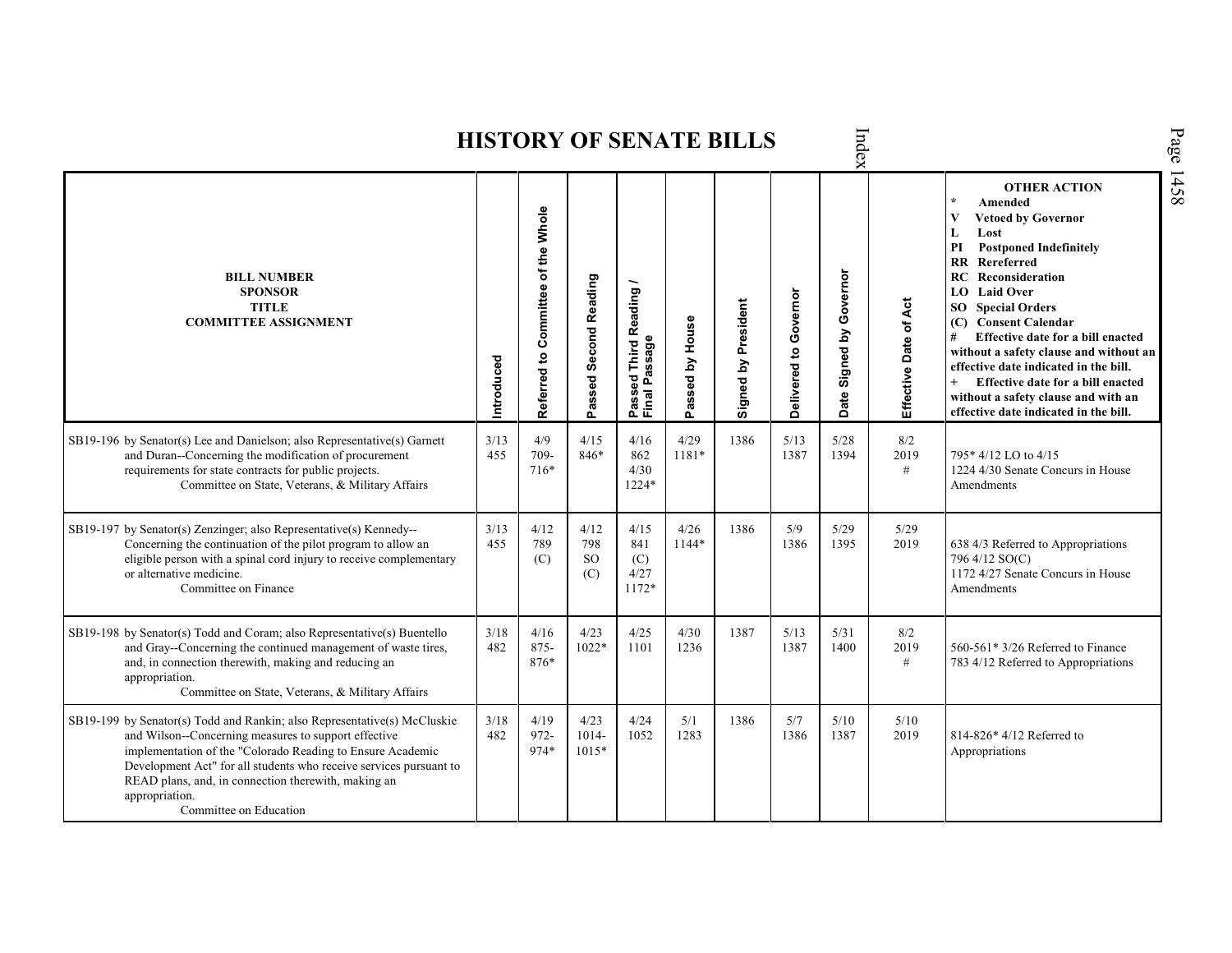| <b>BILL NUMBER</b><br><b>SPONSOR</b><br><b>TITLE</b><br><b>COMMITTEE ASSIGNMENT</b>                                                                                                                                                                                                                  | Introduced  | Committee of the Whole<br>Referred to | Passed Second Reading                | Reading<br>Passeu<br>Final Passage      | Passed by House | Signed by President | Governor<br>Delivered to | Governor<br>Signed by<br>Date: | Effective Date of Act                      | <b>OTHER ACTION</b><br>$\star$<br>Amended<br>$\mathbf{V}$<br><b>Vetoed by Governor</b><br>L<br>Lost<br>PI<br><b>Postponed Indefinitely</b><br>Rereferred<br>$\mathbf{R}$<br>Reconsideration<br>RC<br><b>LO</b> Laid Over<br>SO <sub>2</sub><br><b>Special Orders</b><br><b>Consent Calendar</b><br>(C)<br>#<br>Effective date for a bill enacted<br>without a safety clause and without an<br>effective date indicated in the bill.<br>Effective date for a bill enacted<br>$+$<br>without a safety clause and with an<br>effective date indicated in the bill. |
|------------------------------------------------------------------------------------------------------------------------------------------------------------------------------------------------------------------------------------------------------------------------------------------------------|-------------|---------------------------------------|--------------------------------------|-----------------------------------------|-----------------|---------------------|--------------------------|--------------------------------|--------------------------------------------|-----------------------------------------------------------------------------------------------------------------------------------------------------------------------------------------------------------------------------------------------------------------------------------------------------------------------------------------------------------------------------------------------------------------------------------------------------------------------------------------------------------------------------------------------------------------|
| SB19-200 by Senator(s) Gonzales, Sonnenberg; also Representative(s) Valdez<br>A. and Humphrey--Concerning an exception to the prohibition on<br>removing an alcohol beverage from a premises licensed to serve<br>alcohol beverages at the national western center.<br>Committee on Local Government | 3/19<br>497 | 4/3<br>637<br>(C)                     | 4/5<br>689<br>(C)                    | 4/8<br>699<br>(C)                       | 4/17<br>908     | 4/25<br>1107        | 4/25<br>1107             | 5/28<br>1394                   | 8/2<br>2019<br>#<br>$\mathbf{P}\mathbf{a}$ |                                                                                                                                                                                                                                                                                                                                                                                                                                                                                                                                                                 |
| SB19-201 by Senator(s) Pettersen and Tate; also Representative(s) Tipper and<br>McKean--Concerning the creation of a process by which certain<br>parties to an adverse health care incident may discuss potential<br>outcomes.<br>Committee on Judiciary                                             | 3/19<br>497 | 3/26<br>$562*$<br>(C)                 | 3/27<br>580*<br><sub>SO</sub><br>(C) | 3/28<br>$603*$                          | 4/17<br>908     | 4/25<br>1107        | 4/25<br>1107             | 5/6<br>1385                    | ल्रु<br>7/1<br>52019                       | 578 3/27 Sen. Tate Added as Joint<br>Prime Sponsor<br>579 3/27 SO(C)<br>599 3/28 Removed from Consent                                                                                                                                                                                                                                                                                                                                                                                                                                                           |
| SB19-202 by Senator(s) Danielson and Zenzinger; also Representative(s)<br>Froelich--Concerning ballot access for voters with disabilities, and,<br>in connection therewith, making an appropriation.<br>Committee on State, Veterans, & Military Affairs                                             | 3/19<br>497 | 4/12<br>789*                          | 4/12<br>800*<br><sub>SO</sub>        | 4/15<br>843<br>4/27<br>1173-<br>$1174*$ | 4/26<br>$1144*$ | 1386                | 5/13<br>1387             | 5/29<br>1395                   | 8/2<br>2019<br>#                           | 634 4/2 Referred to Appropriations<br>799 4/12 SO<br>831 4/12 Sen. Zenzinger Added as Joint<br>Prime Sponsor<br>1173 4/27 Senate Concurs in House<br>Amendments                                                                                                                                                                                                                                                                                                                                                                                                 |
| SB19-203 by Senator(s) Fenberg, Garcia, Holbert; also Representative(s)<br>Garnett and Neville, Becker--Concerning payment of expenses of<br>the legislative department.<br>Committee on Appropriations                                                                                              | 3/20<br>500 | 3/22<br>529                           | 3/26<br>$567*$                       | 3/27<br>595                             | 4/3<br>644      | 4/3<br>645          | 4/5<br>691               | 4/15<br>848                    | 4/10<br>2019                               | 568 3/26 COW Amendments                                                                                                                                                                                                                                                                                                                                                                                                                                                                                                                                         |

Index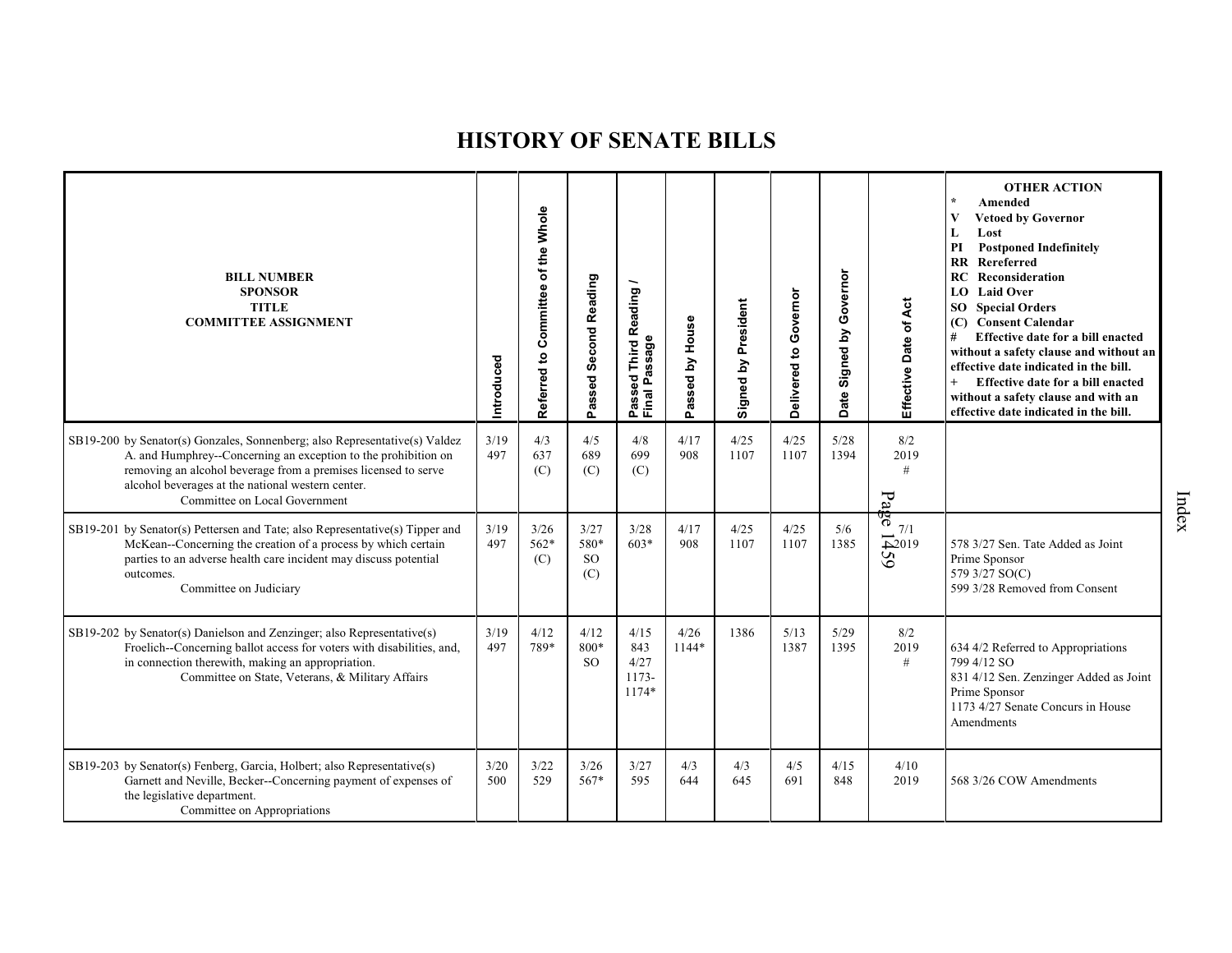|                                                                                                                                                                                                                                                                                                                                                                                                                                       |             |                                    |                                 | $\mathbf{v}$ . Den na Berlin                                               |                    |                     |                       | $\det$                                                    |                          |                                                                                                                                                                                                                                                                                                                                                                                                                                                                                                                  |
|---------------------------------------------------------------------------------------------------------------------------------------------------------------------------------------------------------------------------------------------------------------------------------------------------------------------------------------------------------------------------------------------------------------------------------------|-------------|------------------------------------|---------------------------------|----------------------------------------------------------------------------|--------------------|---------------------|-----------------------|-----------------------------------------------------------|--------------------------|------------------------------------------------------------------------------------------------------------------------------------------------------------------------------------------------------------------------------------------------------------------------------------------------------------------------------------------------------------------------------------------------------------------------------------------------------------------------------------------------------------------|
| <b>BILL NUMBER</b><br><b>SPONSOR</b><br><b>TITLE</b><br><b>COMMITTEE ASSIGNMENT</b>                                                                                                                                                                                                                                                                                                                                                   | Introduced  | Referred to Committee of the Whole | <b>Second Reading</b><br>Passed | eading<br>œ<br>ω<br>Third<br>ăã<br>Š<br>œ<br>ठ<br>௳<br>ō<br>Passe<br>Final | by House<br>Passed | Signed by President | Delivered to Governor | Governor<br>$\mathbf{\tilde{g}}$<br>Signed<br><b>Date</b> | Date of Act<br>Effective | <b>OTHER ACTION</b><br>Amended<br>$\star$<br><b>Vetoed by Governor</b><br>V<br>Lost<br>L<br>PI<br><b>Postponed Indefinitely</b><br><b>RR</b> Rereferred<br>RC<br>Reconsideration<br>LO Laid Over<br><b>SO</b> Special Orders<br>(C) Consent Calendar<br>Effective date for a bill enacted<br>#<br>without a safety clause and without an<br>effective date indicated in the bill.<br>Effective date for a bill enacted<br>$^{+}$<br>without a safety clause and with an<br>effective date indicated in the bill. |
| SB19-204 by Senator(s) Story, Todd, Danielson, Gonzales, Rodriguez; also<br>Representative(s) Arndt and Bird, Cutter, Froelich, Kipp--<br>Concerning implementation of supplemental accountability systems<br>by local education providers for measuring public school<br>performance, and, in connection therewith, creating the local<br>accountability system grant program and making an appropriation.<br>Committee on Education | 3/20<br>508 | 4/19<br>$963*$<br>(C)              | 4/23<br>$1022*$                 | 4/24<br>1056                                                               | 5/1<br>1283        | 1388                | 5/16<br>1388          | 6/3<br>1399                                               | 8/2<br>2019<br>$\#$      | 810-812* 4/12 Referred to<br>Appropriations<br>1008 4/23 Removed from Consent                                                                                                                                                                                                                                                                                                                                                                                                                                    |
| SB19-205 by Senator(s) Danielson and Zenzinger; also Representative(s)<br>Michaelson Jenet and Duran--Concerning the creation of a license<br>plate to honor women veterans of the United States armed forces,<br>and, in connection therewith, making an appropriation.<br>Committee on Transportation & Energy                                                                                                                      | 3/21<br>521 | 4/16<br>876*<br>(C)                | 4/18<br>$926*$<br>(C)           | 4/19<br>955<br>(C)                                                         | 4/29<br>1181       | 1386                | 5/8<br>1386           | 5/20<br>1390                                              | 8/2<br>2019<br>#         | 686 4/5 Referred to Finance<br>731 4/10 Referred to Appropriations                                                                                                                                                                                                                                                                                                                                                                                                                                               |
| SB19-206 by Senator(s) Priola and Tate; also Representative(s) Exum and<br>Froelich--Concerning the continuation of the standing efficiency<br>accountability committee, and, in connection therewith,<br>implementing the recommendations contained in the 2018 sunset<br>report by the department of regulatory agencies.<br>Committee on Business, Labor, & Technology                                                             | 3/21<br>521 |                                    |                                 |                                                                            |                    |                     |                       |                                                           |                          | 656 4/4 PI                                                                                                                                                                                                                                                                                                                                                                                                                                                                                                       |

Page 1460

### **HISTORY OF SENATE BILLS**

 $\Xi$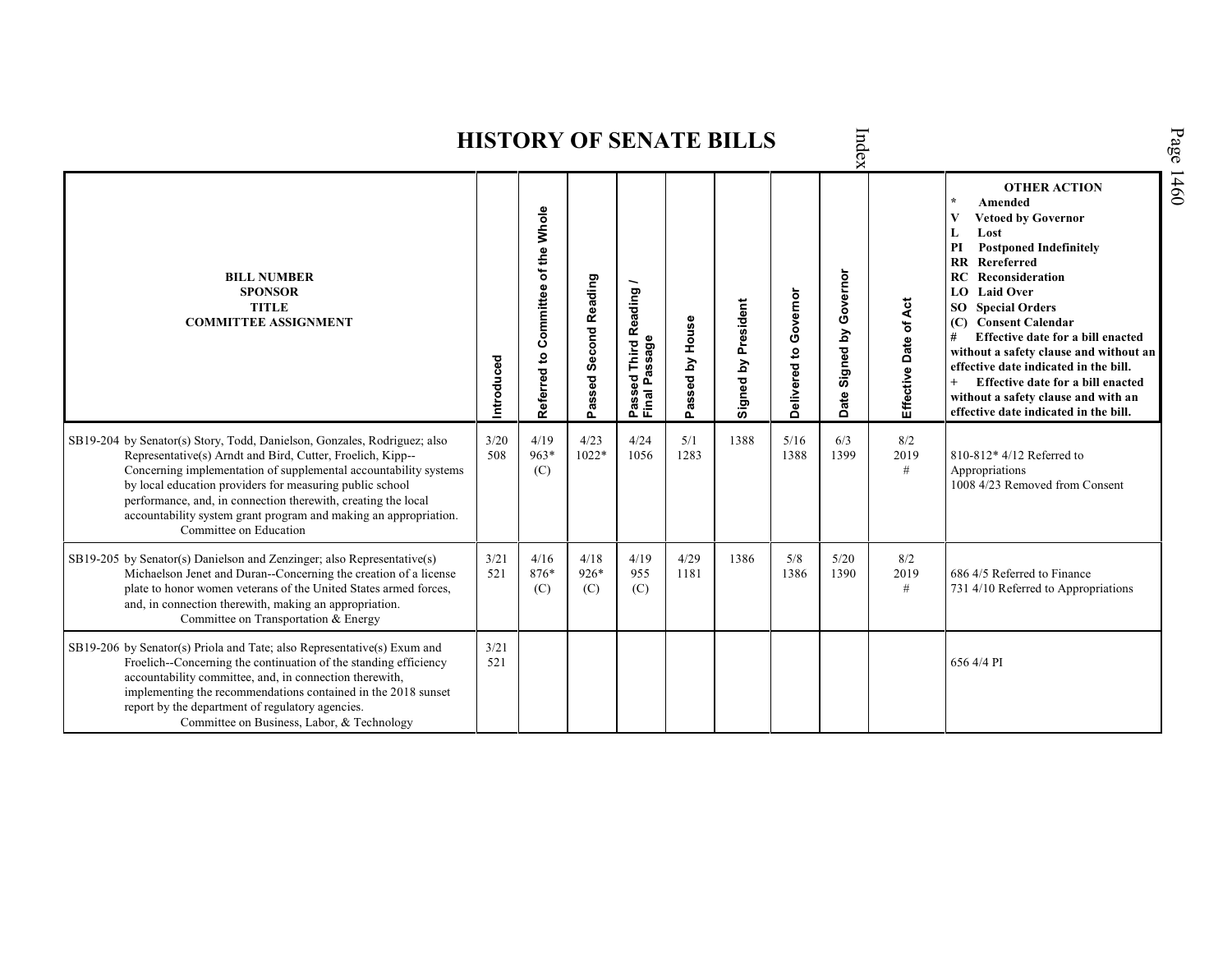| <b>BILL NUMBER</b><br><b>SPONSOR</b><br><b>TITLE</b><br><b>COMMITTEE ASSIGNMENT</b>                                                                                                                                                                                                                                                                                                                  | Introduced  | Referred to Committee of the Whole | <b>Second Reading</b><br>bassed<br>ő. | eading<br>ě<br>ssage<br>Third<br>ä<br>್ಥಾ<br>Ĺ.<br>Final<br><b>SD</b><br>æ<br>ք | House<br>Σ<br>assed<br>ء      | President<br>Signed by | Governor<br>Delivered to | overnor<br>O<br>Signed by<br>Date | Effective Date of Act        | <b>OTHER ACTION</b><br>$\star$<br>Amended<br><b>Vetoed by Governor</b><br>V<br>Lost<br><b>Postponed Indefinitely</b><br>PI<br>Rereferred<br>$\mathbf{R}$<br>Reconsideration<br>RC<br>LO Laid Over<br>SO<br><b>Special Orders</b><br><b>Consent Calendar</b><br>(C)<br>#<br>Effective date for a bill enacted<br>without a safety clause and without an<br>effective date indicated in the bill.<br>Effective date for a bill enacted<br>$^{+}$<br>without a safety clause and with an<br>effective date indicated in the bill. |
|------------------------------------------------------------------------------------------------------------------------------------------------------------------------------------------------------------------------------------------------------------------------------------------------------------------------------------------------------------------------------------------------------|-------------|------------------------------------|---------------------------------------|---------------------------------------------------------------------------------|-------------------------------|------------------------|--------------------------|-----------------------------------|------------------------------|--------------------------------------------------------------------------------------------------------------------------------------------------------------------------------------------------------------------------------------------------------------------------------------------------------------------------------------------------------------------------------------------------------------------------------------------------------------------------------------------------------------------------------|
| SB19-207 by Senator(s) Moreno, Zenzinger, Rankin; also Representative(s)<br>Esgar, Hansen--Concerning the provision for payment of the<br>expenses of the executive, legislative, and judicial departments of<br>the state of Colorado, and of its agencies and institutions, for and<br>during the fiscal year beginning July 1, 2019, except as otherwise<br>noted.<br>Committee on Appropriations | 3/25<br>547 | 3/26<br>557*                       | 3/27<br>580-<br>585*<br><sub>SO</sub> | 3/28<br>602<br>4/12<br>807*                                                     | 4/8<br>697*<br>4/12<br>$801*$ | 4/17<br>908            | 4/17<br>908              | 4/19<br>960                       | 4/18<br>2019<br>Page<br>1461 | 580 3/27 SO<br>585-592* 3/27 COW Amendments<br>720-721 4/9 Senate Requests<br>Conference Committee and Appoints<br>Conferees<br>721 4/9 Senate Grants Permission to Go<br>Beyond Scope<br>727 4/9 House Appoints Conferees and<br>Grants Permission to Go Beyond Scope<br>801 4/12 House Adopts First Report of<br>First Conference Committee<br>802-807 4/12 First Report of First<br>Conference Committee<br>807 4/12 Senate Adopts First Report of<br>First Conference Committee                                            |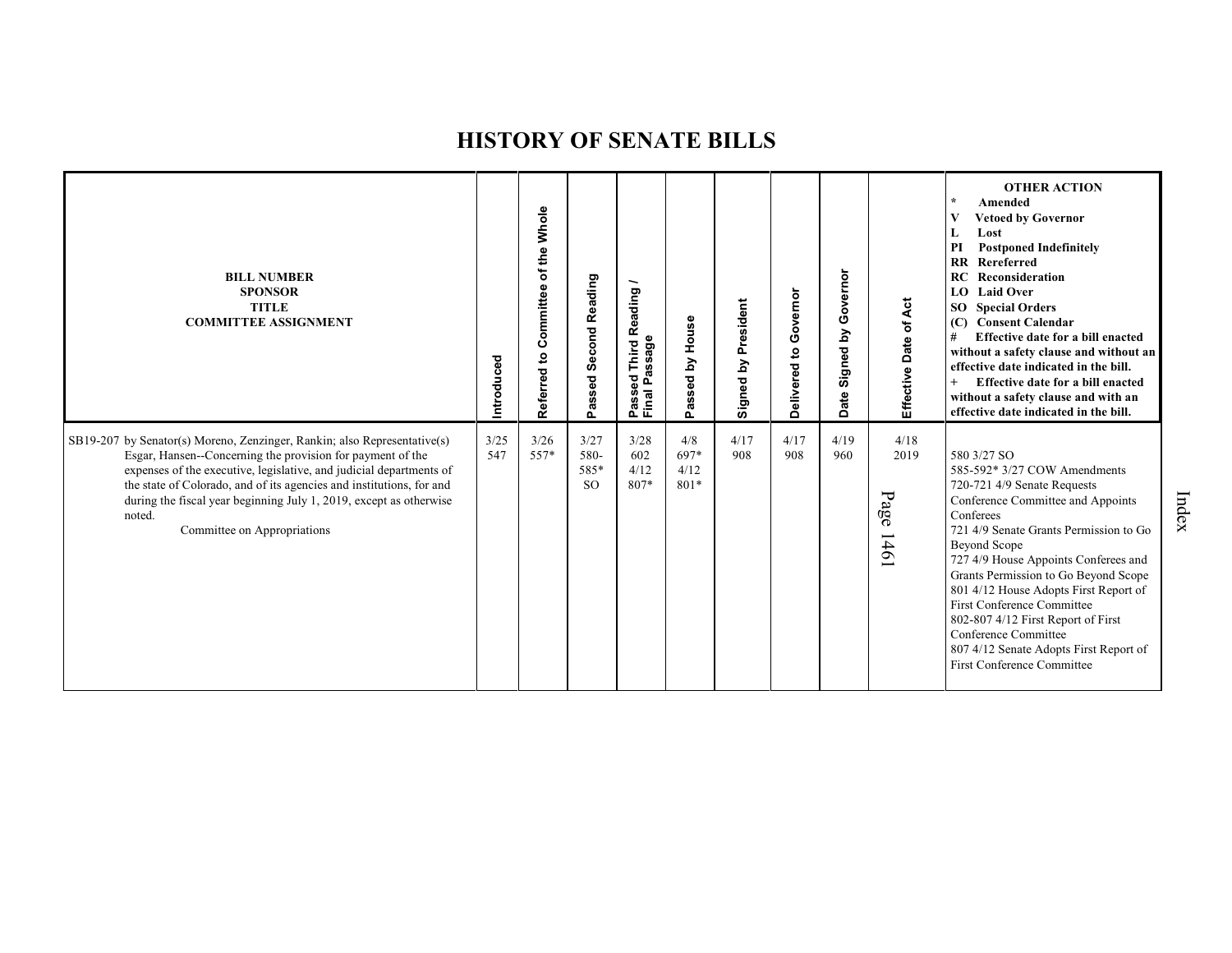|                                                                                                                                                                                                                                                                                                                                                                                                                                                                                                                                                                        |             |                                    |                                 |                                                                |                             | <b>HISTORY OF SENATE BILLS</b> |                       | Inde                    |                       |                                                                                                                                                                                                                                                                                                                                                                                                                                                                                                                              |
|------------------------------------------------------------------------------------------------------------------------------------------------------------------------------------------------------------------------------------------------------------------------------------------------------------------------------------------------------------------------------------------------------------------------------------------------------------------------------------------------------------------------------------------------------------------------|-------------|------------------------------------|---------------------------------|----------------------------------------------------------------|-----------------------------|--------------------------------|-----------------------|-------------------------|-----------------------|------------------------------------------------------------------------------------------------------------------------------------------------------------------------------------------------------------------------------------------------------------------------------------------------------------------------------------------------------------------------------------------------------------------------------------------------------------------------------------------------------------------------------|
| <b>BILL NUMBER</b><br><b>SPONSOR</b><br><b>TITLE</b><br><b>COMMITTEE ASSIGNMENT</b>                                                                                                                                                                                                                                                                                                                                                                                                                                                                                    | Introduced  | Referred to Committee of the Whole | Passed Second Reading           | Reading<br>ssage<br><b>Third</b><br>ဥ္ၿ<br>௨<br>Passe<br>Final | Passed by House             | Signed by President            | Delivered to Governor | Date Signed by Governor | Effective Date of Act | <b>OTHER ACTION</b><br>Amended<br>$\overline{\mathbf{V}}$<br><b>Vetoed by Governor</b><br>L<br>Lost<br>PI<br><b>Postponed Indefinitely</b><br><b>RR</b> Rereferred<br><b>RC</b> Reconsideration<br>LO Laid Over<br><b>SO</b> Special Orders<br>(C) Consent Calendar<br>#<br>Effective date for a bill enacted<br>without a safety clause and without an<br>effective date indicated in the bill.<br>$+$<br>Effective date for a bill enacted<br>without a safety clause and with an<br>effective date indicated in the bill. |
| SB19-208 by Senator(s) Moreno, Zenzinger, Rankin; also Representative(s)<br>Esgar, Hansen, Ransom--Concerning a transfer of money from the<br>state employee reserve fund to the general fund.<br>Committee on Appropriations                                                                                                                                                                                                                                                                                                                                          | 3/25<br>547 | 3/26<br>557                        | 3/27<br>585<br>SO.              | 3/28<br>602<br>4/17<br>906-<br>907*                            | 4/8<br>697*<br>4/16<br>881* | 4/29<br>1182                   | 4/29<br>1182          | 5/3<br>1382             | 5/3<br>2019           | 580 3/27 SO<br>721 4/9 Senate Requests Conference<br>Committee and Appoints Conferees<br>721 4/9 Senate Grants Permission to Go<br><b>Beyond Scope</b><br>727 4/9 House Appoints Conferees and<br>Grants Permission to Go Beyond Scope<br>881 4/16 House Adopts First Report of<br>First Conference Committee<br>882 4/16 First Report of First<br>Conference Committee<br>906 4/17 Senate Adopts First Report of<br><b>First Conference Committee</b>                                                                       |
| SB19-209 by Senator(s) Zenzinger, Moreno, Rankin; also Representative(s)<br>Hansen, Esgar--Concerning provisions relating to PACE programs,<br>and, in connection therewith, determining the funding methodology<br>for the 2019-20 fiscal year and fiscal years thereafter, requiring the<br>department of health care policy and financing to meet with<br>Colorado PACE programs during the 2019 legislative interim to<br>consider PACE program funding and other issues relating to PACE<br>programs, and making an appropriation.<br>Committee on Appropriations | 3/25<br>547 | 3/26<br>557<br>(C)                 | 3/27<br>579<br><b>SO</b><br>(C) | 3/28<br>600<br>(C)                                             | 4/8<br>697                  | 4/11<br>779                    | 4/12<br>829           | 4/17<br>919             | 4/17<br>2019          | 579 3/27 SO(C)                                                                                                                                                                                                                                                                                                                                                                                                                                                                                                               |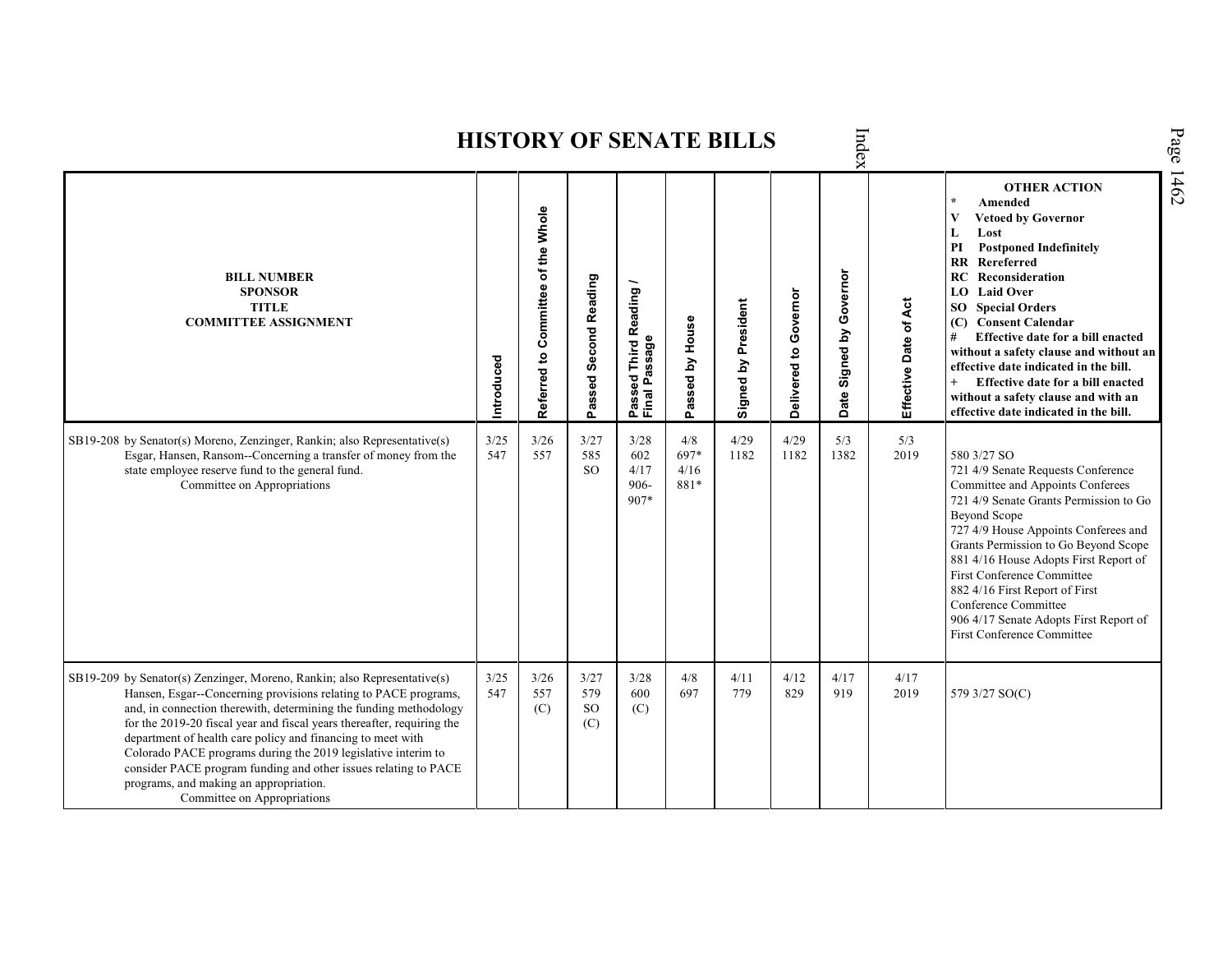| <b>BILL NUMBER</b><br><b>SPONSOR</b><br><b>TITLE</b><br><b>COMMITTEE ASSIGNMENT</b>                                                                                                                                                                                 | Introduced  | Referred to Committee of the Whole | Passed Second Reading               | Reading<br>Passeu<br>Final Passage             | House<br>δ<br>lbesse<br>Ő. | Signed by President | Governor<br>Delivered to | Governor<br>Signed by<br>Date | Effective Date of Act                                                 | <b>OTHER ACTION</b><br>$\star$<br>Amended<br>V<br><b>Vetoed by Governor</b><br>Lost<br>L<br>PI<br><b>Postponed Indefinitely</b><br>Rereferred<br>$\mathbf{R}$<br>RC<br>Reconsideration<br>LO Laid Over<br><b>SO</b> Special Orders<br><b>Consent Calendar</b><br>(C)<br>#<br>Effective date for a bill enacted<br>without a safety clause and without an<br>effective date indicated in the bill.<br>$+$<br>Effective date for a bill enacted<br>without a safety clause and with an<br>effective date indicated in the bill. |
|---------------------------------------------------------------------------------------------------------------------------------------------------------------------------------------------------------------------------------------------------------------------|-------------|------------------------------------|-------------------------------------|------------------------------------------------|----------------------------|---------------------|--------------------------|-------------------------------|-----------------------------------------------------------------------|-------------------------------------------------------------------------------------------------------------------------------------------------------------------------------------------------------------------------------------------------------------------------------------------------------------------------------------------------------------------------------------------------------------------------------------------------------------------------------------------------------------------------------|
| SB19-210 by Senator(s) Moreno, Zenzinger, Rankin; also Representative(s)<br>Ransom, Esgar, Hansen--Concerning juvenile detention beds, and,<br>in connection therewith, reducing appropriations.<br>Committee on Appropriations                                     | 3/25<br>547 | 3/26<br>557<br>(C)                 | 3/27<br>579<br><b>SO</b><br>(C)     | 3/28<br>600<br>(C)                             | 4/8<br>697                 | 4/11<br>779         | 4/12<br>829              | 4/16<br>893                   | 4/16<br>2019<br>$P_{a}$                                               | 579 3/27 SO(C)                                                                                                                                                                                                                                                                                                                                                                                                                                                                                                                |
| SB19-211 by Senator(s) Moreno, Zenzinger, Rankin; also Representative(s)<br>Esgar, Hansen--Concerning changes to the mental health criminal<br>justice diversion programs, and, in connection therewith, making an<br>appropriation.<br>Committee on Appropriations | 3/25<br>547 | 3/26<br>557<br>(C)                 | 3/27<br>579<br><b>SO</b><br>(C)     | 3/28<br>$600 -$<br>601<br>(C)                  | 4/8<br>697                 | 4/11<br>779         | 4/12<br>829              | 4/16<br>893                   | $\int_{0}^{\frac{\pi}{2}} 4/16$<br>$\frac{1}{2019}$<br>$\mathfrak{S}$ | 579 3/27 SO(C)                                                                                                                                                                                                                                                                                                                                                                                                                                                                                                                |
| SB19-212 by Senator(s) Rankin, Moreno, Zenzinger; also Representative(s)<br>Esgar, Hansen-Concerning general fund support to implement the<br>state water plan, and, in connection therewith, making an<br>appropriation.<br>Committee on Appropriations            | 3/25<br>547 | 3/26<br>557<br>(C)                 | 3/27<br>579<br><b>SO</b><br>(C)     | 3/28<br>$602 -$<br>603                         | 4/8<br>697                 | 4/11<br>779         | 4/12<br>829              | 4/17<br>919                   | 4/17<br>2019                                                          | 579 3/27 SO(C)<br>599 3/28 Removed from Consent                                                                                                                                                                                                                                                                                                                                                                                                                                                                               |
| SB19-213 by Senator(s) Rankin, Moreno, Zenzinger; also Representative(s)<br>Ransom, Esgar, Hansen--Concerning transfers from the marijuana<br>cash fund to the marijuana tax cash fund.<br>Committee on Appropriations                                              | 3/25<br>547 | 3/26<br>558<br>(C)                 | 3/27<br>579<br><sub>SO</sub><br>(C) | 3/28<br>601<br>(C)<br>4/9<br>$721 -$<br>$722*$ | 4/8<br>697*                | 4/25<br>1107        | 4/25<br>1107             | 5/3<br>1382                   | 7/1<br>2019<br>1/1<br>2020                                            | 579 3/27 SO(C)<br>721-722 4/9 Senate Concurs in House<br>Amendments                                                                                                                                                                                                                                                                                                                                                                                                                                                           |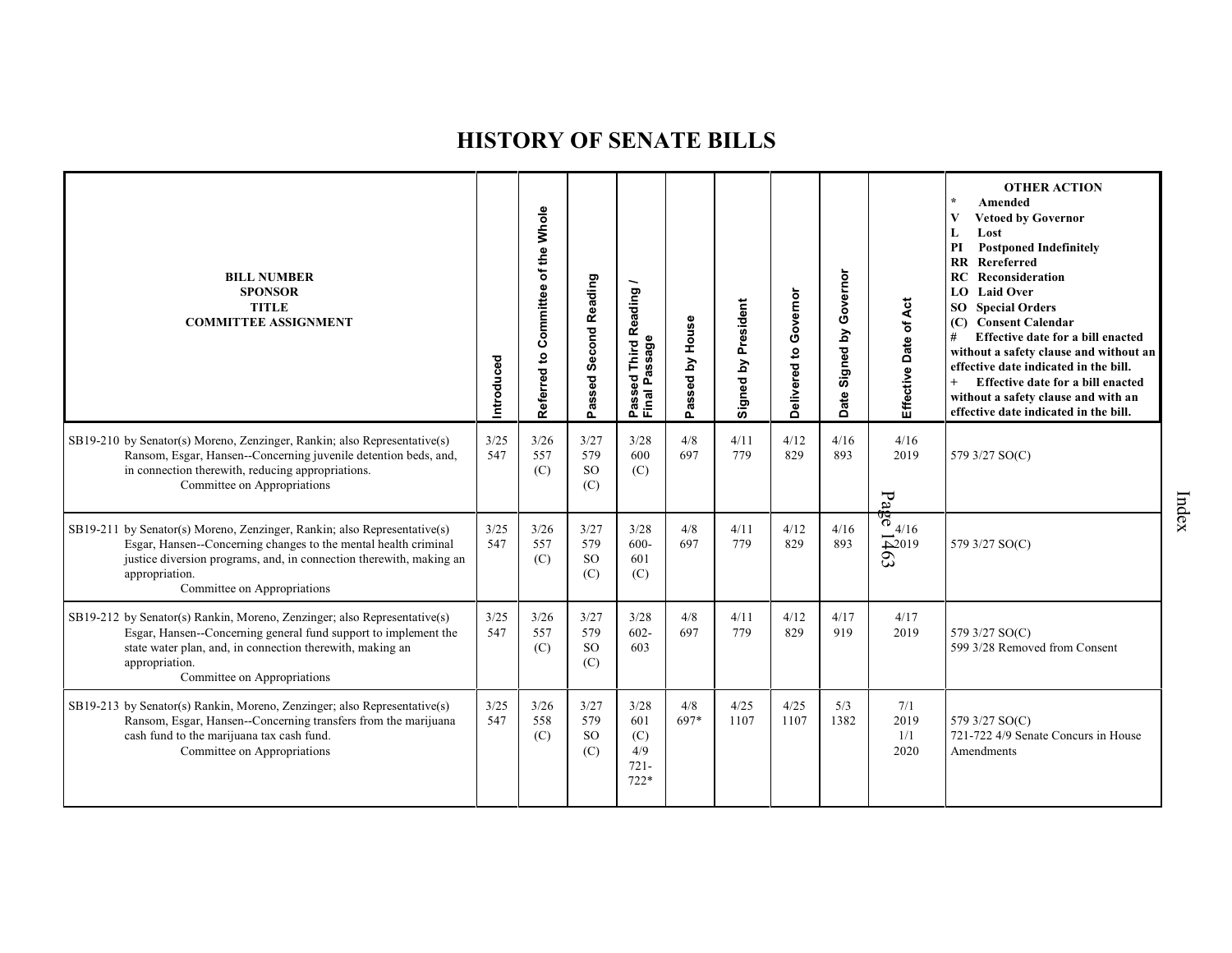|                                                                                                                                                                                        |             |                                    |                                 |                                                                 |                             | <b>HISTORY OF SENATE BILLS</b> |                          | Index                          |                       |                                                                                                                                                                                                                                                                                                                                                                                                                                                                                                                                                                                                                                                                                                     |
|----------------------------------------------------------------------------------------------------------------------------------------------------------------------------------------|-------------|------------------------------------|---------------------------------|-----------------------------------------------------------------|-----------------------------|--------------------------------|--------------------------|--------------------------------|-----------------------|-----------------------------------------------------------------------------------------------------------------------------------------------------------------------------------------------------------------------------------------------------------------------------------------------------------------------------------------------------------------------------------------------------------------------------------------------------------------------------------------------------------------------------------------------------------------------------------------------------------------------------------------------------------------------------------------------------|
| <b>BILL NUMBER</b><br><b>SPONSOR</b><br><b>TITLE</b><br><b>COMMITTEE ASSIGNMENT</b>                                                                                                    | Introduced  | Referred to Committee of the Whole | Passed Second Reading           | Reading<br>ssage<br>Third<br>σ<br>ිල<br>ම<br>≏<br>Pass<br>Final | Passed by House             | Signed by President            | Governor<br>Delivered to | Governor<br>Signed by<br>Date: | Effective Date of Act | <b>OTHER ACTION</b><br>$\star$<br>Amended<br>V<br><b>Vetoed by Governor</b><br>L<br>Lost<br>PI<br><b>Postponed Indefinitely</b><br>Rereferred<br>RR<br>RC<br>Reconsideration<br><b>LO</b> Laid Over<br><b>SO</b> Special Orders<br>(C) Consent Calendar<br>Effective date for a bill enacted<br>#<br>without a safety clause and without an<br>effective date indicated in the bill.<br>$^{+}$<br>Effective date for a bill enacted<br>without a safety clause and with an<br>effective date indicated in the bill.                                                                                                                                                                                 |
| SB19-214 by Senator(s) Rankin, Moreno, Zenzinger; also Representative(s)<br>Esgar and Ransom, Hansen--Concerning capital-related transfers of<br>money.<br>Committee on Appropriations | 3/25<br>547 | 3/26<br>558<br>(C)                 | 3/27<br>579<br><b>SO</b><br>(C) | 3/28<br>601<br>(C)<br>4/17<br>907*<br>4/18<br>924*              | 4/8<br>705*<br>4/16<br>881* | 4/29<br>1182                   | 4/29<br>1182             | 5/3<br>1382                    | 5/3<br>2019           | 579 3/27 SO(C)<br>722 4/9 Senate Requests Conference<br>Committee and Appoints Conferees<br>722 4/9 Senate Grants Permission to Go<br><b>Beyond Scope</b><br>727 4/9 House Appoints Conferees and<br>Grants Permission to Go Beyond Scope<br>881 4/16 House Adopts First Report of<br>First Conference Committee<br>882-883 4/16 First Report of First<br>Conference Committee<br>907 4/17 Senate Recedes<br>907 4/17 Senate Concurs in House<br>Amendments<br>924 4/18 Reconsideration Granted - Re-<br>passage<br>924 4/18 Reconsideration Granted -<br>Concurance<br>924 4/18 Reconsideration Granted -<br>Recede<br>924 4/18 Senate Adopts First Report of<br><b>First Conference Committee</b> |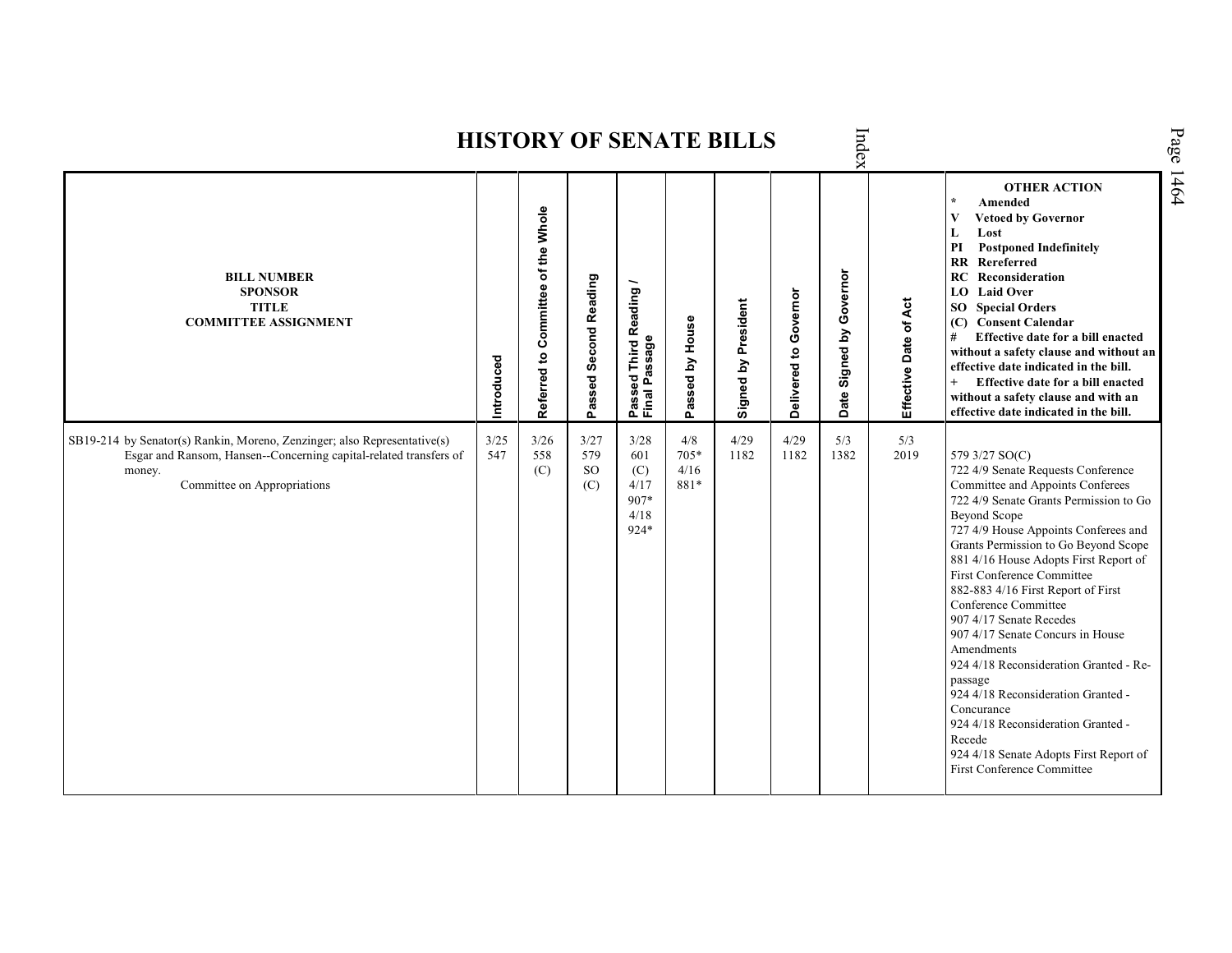| <b>BILL NUMBER</b><br><b>SPONSOR</b><br><b>TITLE</b><br><b>COMMITTEE ASSIGNMENT</b>                                                                                                                                                                                                                                                               | Introduced  | Committee of the Whole<br>Referred to | Passed Second Reading | <b>Third Reading</b><br>Passed Third R<br>Final Passage | House<br>Passed by | Signed by President | Delivered to Governor | Governor<br>$\mathbf{\Sigma}$<br>Signed<br>Date | Effective Date of Act                                                     | <b>OTHER ACTION</b><br>Amended<br><b>Vetoed by Governor</b><br>Lost<br>L<br>PI<br><b>Postponed Indefinitely</b><br>RR Rereferred<br>RC<br>Reconsideration<br>LO Laid Over<br><b>SO</b> Special Orders<br>(C) Consent Calendar<br>#<br>Effective date for a bill enacted<br>without a safety clause and without an<br>effective date indicated in the bill.<br>Effective date for a bill enacted<br>$^{+}$<br>without a safety clause and with an<br>effective date indicated in the bill. |
|---------------------------------------------------------------------------------------------------------------------------------------------------------------------------------------------------------------------------------------------------------------------------------------------------------------------------------------------------|-------------|---------------------------------------|-----------------------|---------------------------------------------------------|--------------------|---------------------|-----------------------|-------------------------------------------------|---------------------------------------------------------------------------|-------------------------------------------------------------------------------------------------------------------------------------------------------------------------------------------------------------------------------------------------------------------------------------------------------------------------------------------------------------------------------------------------------------------------------------------------------------------------------------------|
| SB19-215 by Senator(s) Rodriguez; also Representative(s) Lontine--<br>Concerning the creation of the parents encouraging parents<br>conference for parents of children with disabilities, and, in<br>connection therewith, making an appropriation.<br>Committee on Education                                                                     | 3/25<br>547 | 4/16<br>876*<br>(C)                   | 4/18<br>927*          | 4/22<br>986                                             | 5/2<br>1332        | 1388                | 5/14<br>1388          | 5/29<br>1395                                    | 5/29<br>2019<br>P <sub>d</sub>                                            | 675* 4/5 Referred to Appropriations<br>926 4/18 Removed from Consent                                                                                                                                                                                                                                                                                                                                                                                                                      |
| SB19-216 by Senator(s) Bridges, Garcia; also Representative(s) Bird--<br>Concerning incentives for local education providers to provide<br>innovative learning opportunities for high school students, and, in<br>connection therewith, making an appropriation.<br>Committee on Education                                                        | 3/25<br>547 | 4/16<br>876*<br>(C)                   | 4/18<br>$926*$<br>(C) | 4/19<br>955<br>(C)                                      | 4/29<br>1181       | 1386                | 5/7<br>1386           | 5/10<br>1387                                    | <del>ဖွဲ့</del><br>— 5/10<br>$\overline{\triangle}2019$<br>$\overline{S}$ | 812-813* 4/12 Referred to<br>Appropriations                                                                                                                                                                                                                                                                                                                                                                                                                                               |
| SB19-217 by Senator(s) Foote and Tate; also Representative(s) Snyder and<br>Bockenfeld--Concerning healthcare provider liens related to charges<br>for medical care provided to a person injured as a result of the<br>negligence or wrongful acts of another person.<br>Committee on Health & Human Services                                     | 3/26<br>558 | 4/12<br>$826 -$<br>827*               | 4/16<br>887-<br>888*  | 4/17<br>904-<br>905*                                    | 4/30<br>1236*      |                     |                       |                                                 |                                                                           | 1273-1274 5/1 Substitute Motion to<br>Concur in House Amendments Lost<br>1273-1274 5/1 Senate Requests<br>Conference Committee and Grants<br>Permission to Go Beyond Scope<br>1282 5/1 Senate Appoints Conferees<br>1310 5/2 House Appoints Conferees<br>1385 5/3 House Failed to Act                                                                                                                                                                                                     |
| SB19-218 by Senator(s) Gonzales; also Representative(s) Jaquez Lewis--<br>Concerning the continuation of the medical marijuana program,<br>and, in connection therewith, implementing the recommendations<br>contained in the 2018 sunset report by the department of regulatory<br>agencies and making an appropriation.<br>Committee on Finance | 3/26<br>573 | 4/16<br>877*                          | 4/19<br>959*          | 4/23<br>1007<br>4/30<br>1222-<br>$1223*$                | 4/29<br>1181*      | 1386                | 5/10<br>1387          | 5/29<br>1395                                    | 8/2<br>2019<br>$\#$                                                       | 743-744* 4/10 Referred to<br>Appropriations<br>1222-1223 4/30 Senate Concurs in<br><b>House Amendments</b>                                                                                                                                                                                                                                                                                                                                                                                |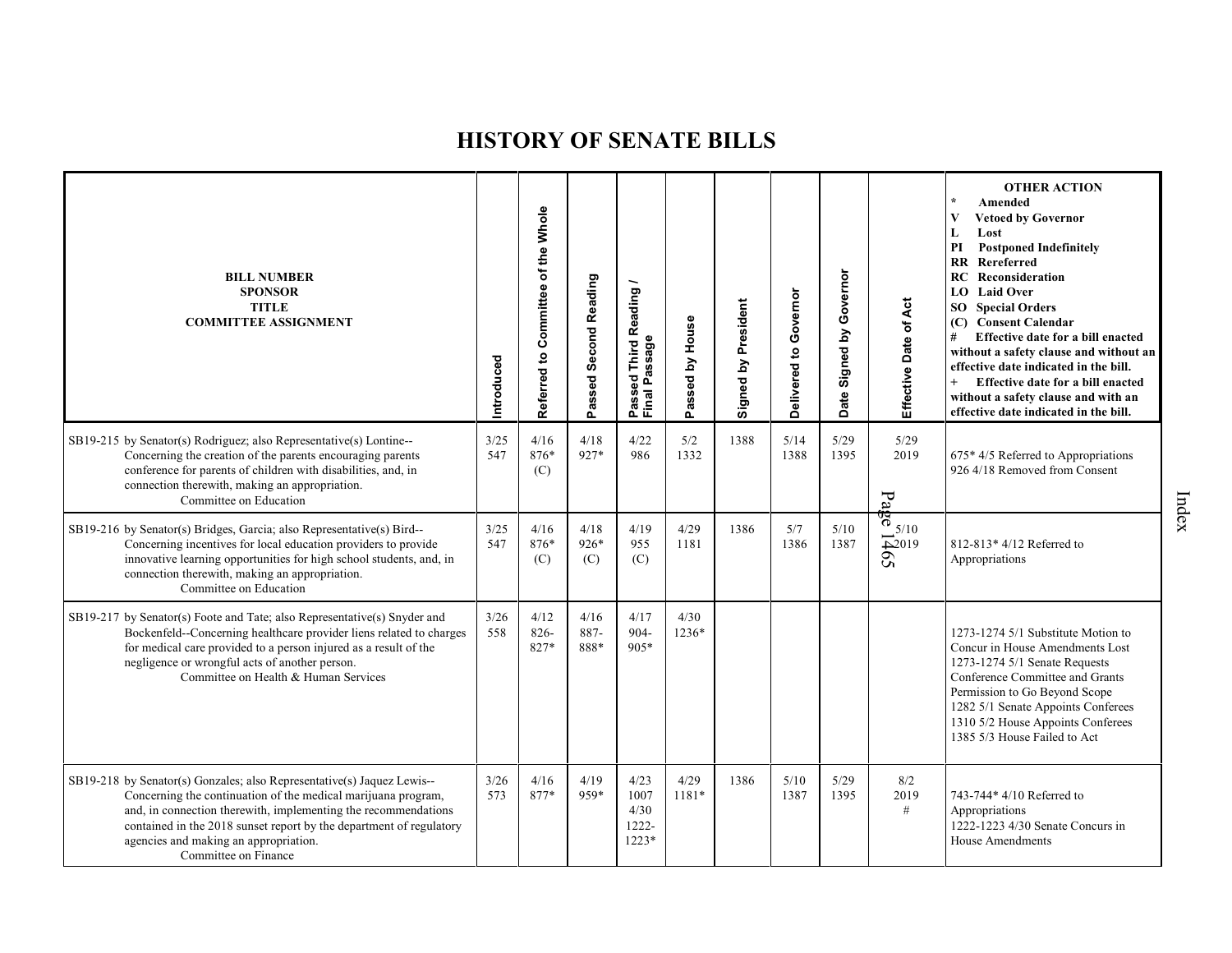Index **OTHER ACTION \* Amended Referred to Com mittee of the Whole Vetoed by Governor L Lost PI Postponed Indefinitely RR Rereferred Date Signed by Governor BILL NUMBER RC Reconsideration Passed Second Reading Passed Third Reading /** Passed Third Reading<br>Final Passage **LO Laid Over SPONSOR** Delivered to Governor **Delivered to Governor** Signed by President Ąct **Effective Date of Act Signed by President SO Special Orders TITLE COMMITTEE ASSIGNMENT (C) Consent Calendar** Passed by House **Passed by House** Date of **# Effective date for a bill enacted Final Passage without a safety clause and without an Introduced effective date indicated in the bill.** Effective **+ Effective date for a bill enacted without a safety clause and with an effective date indicated in the bill.**  4/12 4/12 4/15 4/29 1386 5/10 8/2 SB19-219 by Senator(s) Pettersen; also Representative(s) Gonzales-Gutierrez-- 3/27 5/23 Concerning the continuation of the "Colorado Licensing of 596 789 798\* 841 1181 1387 1391 2019 673\* 4/5 Referred to Appropriations Controlled Substances Act", and, in connection therewith, SO 796 4/12 SO(C) (C) (C) # implementing the recommendations contained in the 2018 sunset (C) report by the department of regulatory agencies. Committee on Health & Human Services SB19-220 by Senator(s) Marble and Fenberg; also Representative(s) Saine and 3/29 4/12 4/12 4/15 4/29 1386 5/10 5/29 5/29 Arndt--Concerning updates to the industrial hemp regulatory 614 789- 800- 844 1181\* 1387 1395 2019 686\* 4/5 Referred to Appropriations program administered by the commissioner of agriculture to align 790\* 801\* 4/30 799 4/12 SO the program with the regulatory requirements set forth in the federal SO 1221\* 1221 4/30 Senate Concurs in House "Agricultural Improvement Act of 2018", and, in connection Amendments therewith, making an appropriation. Committee on Agriculture & Natural Resources SB19-221 by Senator(s) Donovan; also Representative(s) Roberts--Concerning 3/29 4/12 4/12 4/15 4/29 1386 5/10 6/3 6/3 the funding of Colorado water conservation board projects, and, in 614 790\* 798\* 842 1181 1387 1399 2019 686\* 4/5 Referred to Appropriations connection therewith, making an appropriation. SO (C) 796 4/12 SO(C) (C) Committee on Agriculture & Natural Resources (C) SB19-222 by Senator(s) Lee and Story, Bridges, Gonzales, Hisey, Rankin, 3/29 4/19 4/23 4/24 4/30 1387 5/13 5/20 5/20 Winter; also Representative(s) Esgar and Landgraf, Herod, Larson, 614 977\* 1020- 1055- 1236 1387 1390 2019 833-834\* 4/15 Referred to Liston, Pelton, Rich, Roberts, Sandridge, Soper, Will, Wilson-- 1021\* 1056 AppropriationsConcerning the improvement of access to behavioral health services for individuals at risk of institutionalization, and, in connection therewith, making an appropriation. Committee on Judiciary

**HISTORY OF SENATE BILLS**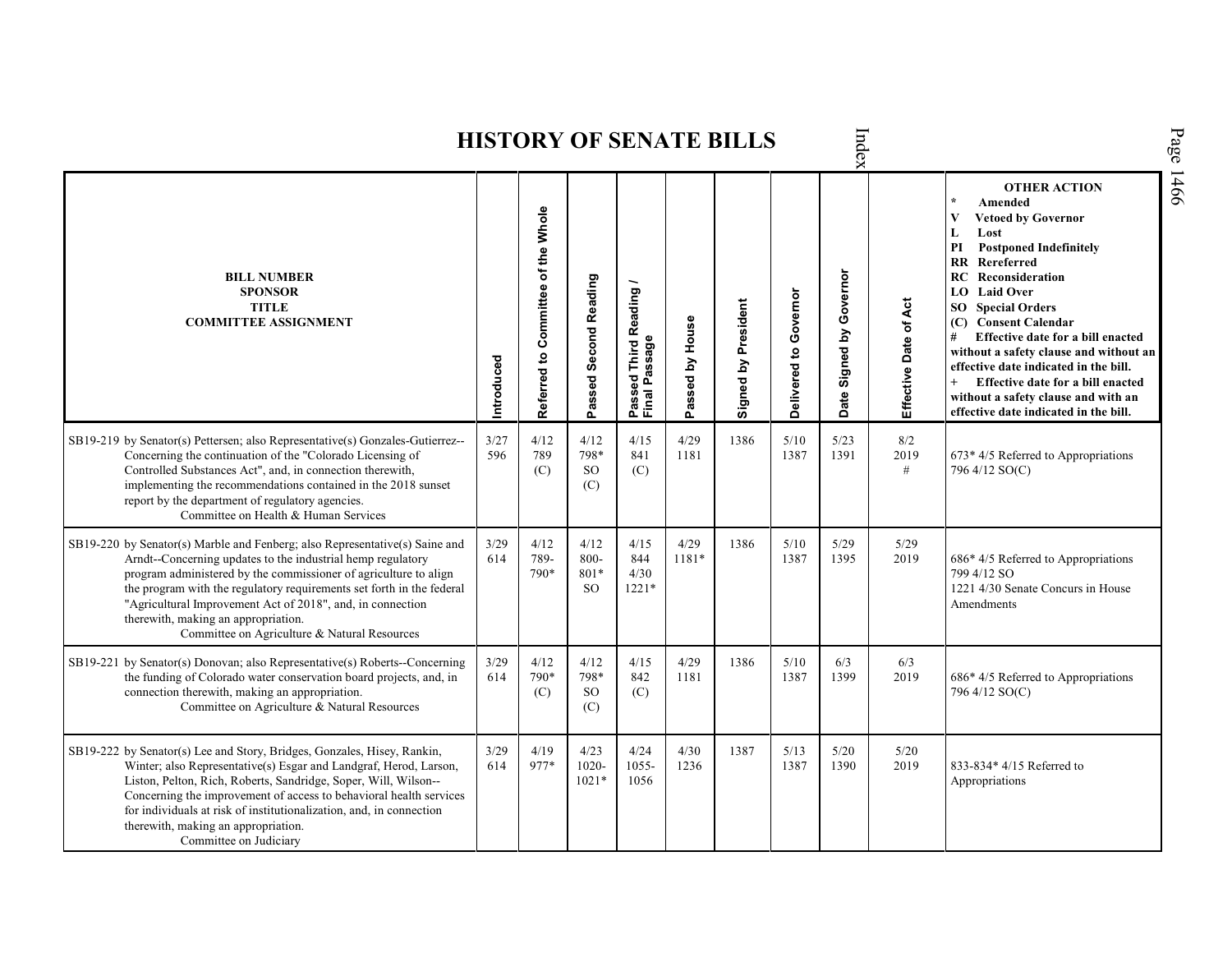| <b>BILL NUMBER</b><br><b>SPONSOR</b><br><b>TITLE</b><br><b>COMMITTEE ASSIGNMENT</b>                                                                                                                                                                                                                                                                                     | Introduced  | of the Whole<br>Committee<br>$\mathbf{e}$<br>Referred | <b>Second Reading</b><br>Passed | Reading<br>Final Passage<br>Third<br>Passed | House<br>$\mathbf{\Sigma}$<br>ssed  <br>Ĕã | Signed by President | Delivered to Governor | Governor<br>$\mathbf{\Sigma}$<br>Signed<br>Date: | Effective Date of Act                                                            | <b>OTHER ACTION</b><br>Amended<br><b>Vetoed by Governor</b><br>V<br>Lost<br>L<br><b>Postponed Indefinitely</b><br>PI<br>Rereferred<br>$\mathbf{R}$<br><b>RC</b> Reconsideration<br><b>LO</b> Laid Over<br><b>SO</b> Special Orders<br>(C) Consent Calendar<br>Effective date for a bill enacted<br>without a safety clause and without an<br>effective date indicated in the bill.<br>Effective date for a bill enacted<br>without a safety clause and with an<br>effective date indicated in the bill. |
|-------------------------------------------------------------------------------------------------------------------------------------------------------------------------------------------------------------------------------------------------------------------------------------------------------------------------------------------------------------------------|-------------|-------------------------------------------------------|---------------------------------|---------------------------------------------|--------------------------------------------|---------------------|-----------------------|--------------------------------------------------|----------------------------------------------------------------------------------|---------------------------------------------------------------------------------------------------------------------------------------------------------------------------------------------------------------------------------------------------------------------------------------------------------------------------------------------------------------------------------------------------------------------------------------------------------------------------------------------------------|
| SB19-223 by Senator(s) Lee and Gardner; also Representative(s) Weissman<br>and Landgraf--Concerning actions related to competency to<br>proceed, and, in connection therewith, making and reducing an<br>appropriation.<br>Committee on Judiciary                                                                                                                       | 3/29<br>614 | 4/19<br>$975 -$<br>977*                               | 4/24<br>1063-<br>1067*          | 4/25<br>1097-<br>1098                       | 4/30<br>1236                               | 1386                | 5/13<br>1387          | 5/20<br>1390                                     | 7/1<br>2019<br>Page                                                              | 729 4/9 Sen. Gardner Added as Joint<br>Prime Sponsor<br>834-836* 4/15 Referred to<br>Appropriations                                                                                                                                                                                                                                                                                                                                                                                                     |
| SB19-224 by Senator(s) Gonzales and Fenberg; also Representative(s) Herod<br>and Van Winkle--Concerning the continuation of the regulated<br>marijuana programs, and, in connection therewith, implementing<br>the recommendations contained in the 2018 sunset report by the<br>department of regulatory agencies and making an appropriation.<br>Committee on Finance | 3/29<br>614 | 4/16<br>877*                                          | 4/18<br>944-<br>$946*$          | 4/22<br>988-<br>989*<br>5/1<br>1278*        | 4/30<br>1236*                              | 1390                |                       | 5/28<br>1395                                     | $\overline{4}$ 8/2<br>$\frac{1}{2}$ 2019<br>1/1<br>2020<br>7/1<br>2020<br>$^{+}$ | 738-743* 4/10 Referred to<br>Appropriations<br>948-949 4/18 COW Amendments<br>1278 5/1 Senate Concurs in House<br>Amendments                                                                                                                                                                                                                                                                                                                                                                            |
| SB19-225 by Senator(s) Gonzales and Rodriguez, Foote, Moreno; also<br>Representative(s) Lontine and Gonzales-Gutierrez, Duran, Galindo,<br>Jackson, Singer, Sirota--Concerning the ability of local<br>governments to stabilize rents on private residential property.<br>Committee on State, Veterans, & Military Affairs                                              | 4/1<br>623  | 4/16<br>$861*$                                        |                                 |                                             |                                            |                     |                       |                                                  |                                                                                  |                                                                                                                                                                                                                                                                                                                                                                                                                                                                                                         |
| SB19-226 by Senator(s) Winter; also Representative(s) Caraveo--Concerning<br>the ability of county governments to establish voluntary housing<br>agreement programs in the unincorporated areas of a county.<br>Committee on Local Government                                                                                                                           | 4/1<br>623  |                                                       |                                 |                                             |                                            |                     |                       |                                                  |                                                                                  | 727 4/9 PI                                                                                                                                                                                                                                                                                                                                                                                                                                                                                              |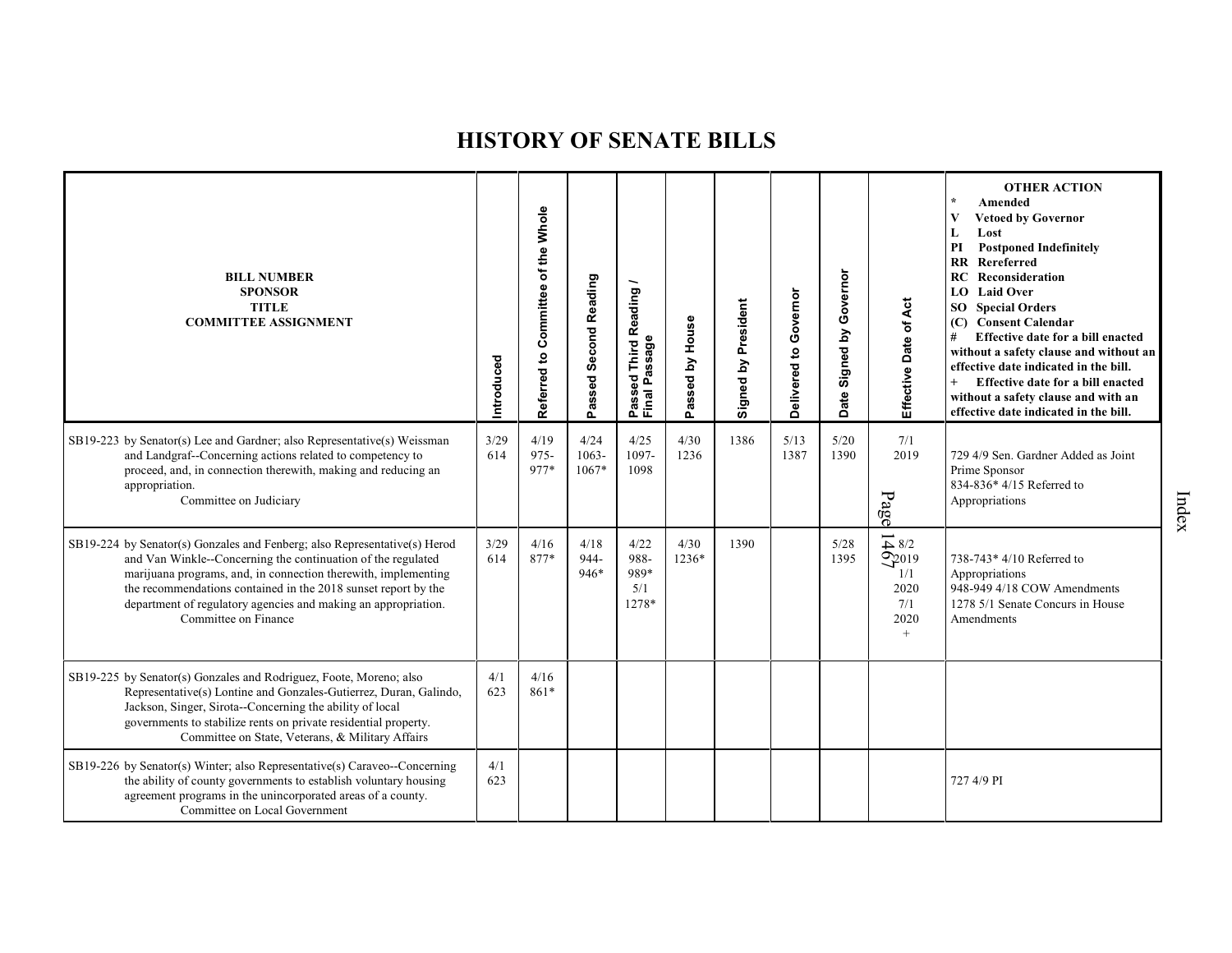| Page<br>Index<br><b>HISTORY OF SENATE BILLS</b>                                                                                                                                                                                                                                                                               |            |                                                    |                        |                                                    |                 |                     |                       |                            |                              |                                                                                                                                                                                                                                                                                                                                                                                                                                                                                                                             |      |  |  |  |
|-------------------------------------------------------------------------------------------------------------------------------------------------------------------------------------------------------------------------------------------------------------------------------------------------------------------------------|------------|----------------------------------------------------|------------------------|----------------------------------------------------|-----------------|---------------------|-----------------------|----------------------------|------------------------------|-----------------------------------------------------------------------------------------------------------------------------------------------------------------------------------------------------------------------------------------------------------------------------------------------------------------------------------------------------------------------------------------------------------------------------------------------------------------------------------------------------------------------------|------|--|--|--|
| <b>BILL NUMBER</b><br><b>SPONSOR</b><br><b>TITLE</b><br><b>COMMITTEE ASSIGNMENT</b>                                                                                                                                                                                                                                           | Introduced | Committee of the Whole<br>$\mathbf{S}$<br>Referred | Passed Second Reading  | Third Reading /<br>Passed Third R<br>Final Passage | Passed by House | Signed by President | Delivered to Governor | Governor<br>Date Signed by | Effective Date of Act        | <b>OTHER ACTION</b><br>$\star$<br>Amended<br>V<br><b>Vetoed by Governor</b><br>Lost<br>L<br>PI<br><b>Postponed Indefinitely</b><br>$\mathbf{R}$<br>Rereferred<br>Reconsideration<br>RC.<br><b>LO</b> Laid Over<br><b>SO</b> Special Orders<br>(C) Consent Calendar<br>#<br>Effective date for a bill enacted<br>without a safety clause and without an<br>effective date indicated in the bill.<br>$+$<br>Effective date for a bill enacted<br>without a safety clause and with an<br>effective date indicated in the bill. | 1468 |  |  |  |
| SB19-227 by Senator(s) Pettersen and Gonzales; also Representative(s)<br>Kennedy and Herod--concerning the identification of certain<br>individuals with a substance use disorder; and making an<br>appropriation.<br>Committee on Health & Human Services                                                                    | 4/1<br>624 | 4/19<br>974*<br>(C)                                | 4/23<br>$1027*$        | 4/24<br>1058                                       | 4/30<br>1236    | 1387                | 5/13<br>1387          | 5/23<br>1391               | 5/23<br>2019<br>10/1<br>2019 | 827-828* 4/12 Referred to Finance<br>894 4/16 Referred to Appropriations<br>1008 4/23 Removed from Consent                                                                                                                                                                                                                                                                                                                                                                                                                  |      |  |  |  |
| SB19-228 by Senator(s) Winter and Moreno; also Representative(s) Buentello<br>and Singer--concerning the safe use, storage, and disposal of<br>antagonist drugs; and making an appropriation.<br>Committee on Health & Human Services                                                                                         | 4/1<br>624 | 4/19<br>978-<br>980*                               | 4/24<br>1068-<br>1070* | 4/2.5<br>1098-<br>1099*<br>5/2<br>1350-<br>$1351*$ | 5/2<br>1316*    | 1389                | 5/21<br>1390          | 5/23<br>1391               | 5/23<br>2019<br>10/1<br>2019 | 828-829* 4/12 Referred to<br>Appropriations<br>1350-1351 5/2 Senate Concurs in House<br>Amendments                                                                                                                                                                                                                                                                                                                                                                                                                          |      |  |  |  |
| SB19-229 by Senator(s) Winter and Foote; also Representative(s) Gonzales-<br>Gutierrez and Mullica--Concerning the use of campaign<br>contributions to reimburse a candidate for dependent care expenses<br>incurred by the candidate in undertaking campaign activities.<br>Committee on State, Veterans, & Military Affairs | 4/1<br>624 | 4/9<br>709                                         | 4/11<br>775            | 4/12<br>793                                        | 4/23<br>1036    | 1386                | 5/9<br>1386           | $5/30$<br>1393             | 9/1<br>2019<br>$^{+}$        |                                                                                                                                                                                                                                                                                                                                                                                                                                                                                                                             |      |  |  |  |
| SB19-230 by Senator(s) Moreno; also Representative(s) Herod--Concerning<br>the Colorado refugee services program.<br>Committee on State, Veterans, & Military Affairs                                                                                                                                                         | 4/2<br>634 | 4/9<br>709                                         | 4/11<br>775            | 4/12<br>793                                        | 4/24<br>1072    | 1386                | 5/7<br>1386           | 5/28<br>1394               | 8/2<br>2019<br>#             |                                                                                                                                                                                                                                                                                                                                                                                                                                                                                                                             |      |  |  |  |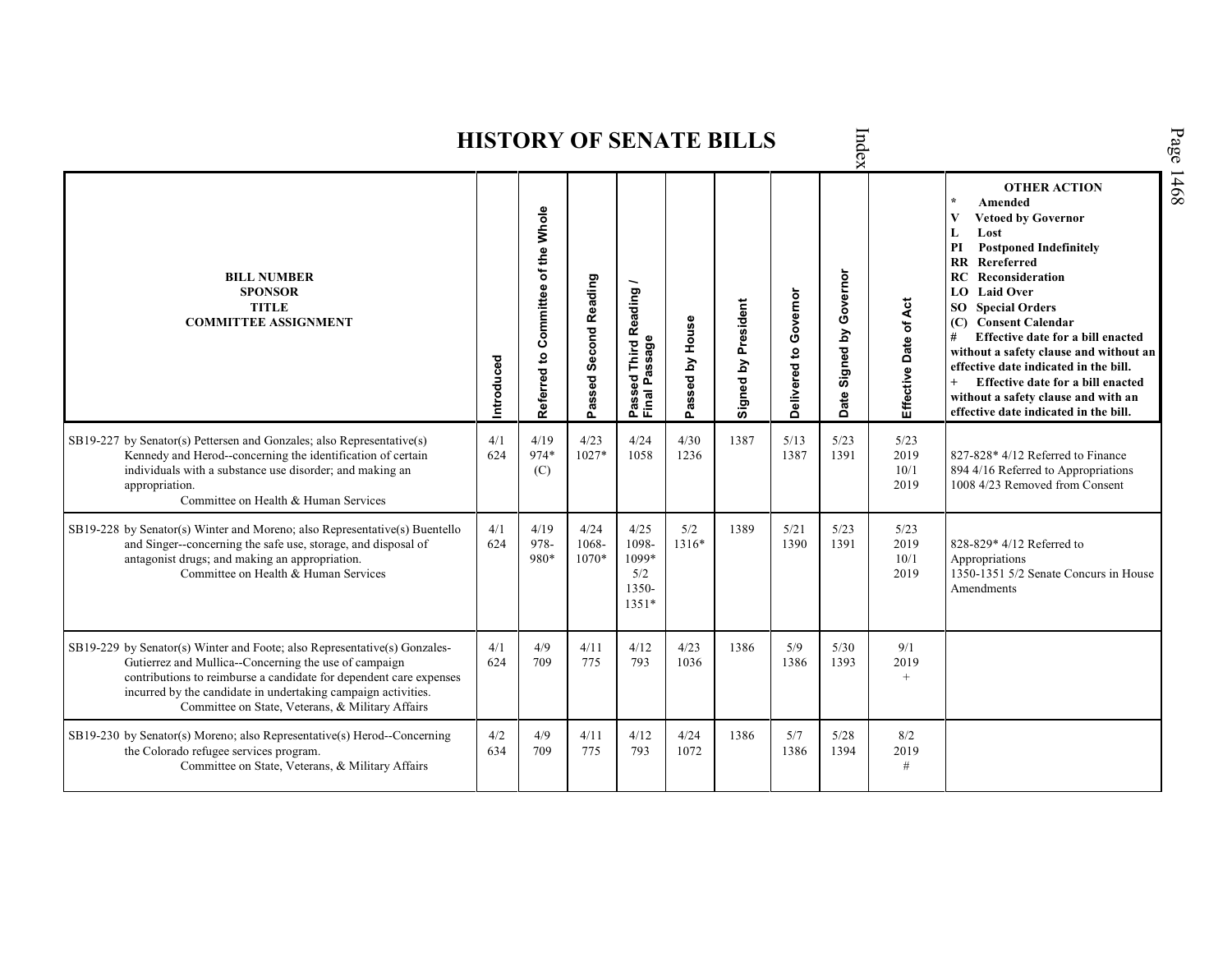| <b>BILL NUMBER</b><br><b>SPONSOR</b><br><b>TITLE</b><br><b>COMMITTEE ASSIGNMENT</b>                                                                                                                                                                                                                                                                    | Introduced | Referred to Committee of the Whole | Passed Second Reading         | Reading<br>assage<br>Third<br>್ಥಾ<br>o.<br>Passe<br>Final | Passed by House | Signed by President | Governor<br>Delivered to | Governor<br>Signed by<br><b>Date</b> | Effective Date of Act                         | <b>OTHER ACTION</b><br>$\star$<br>Amended<br>$\mathbf{V}$<br><b>Vetoed by Governor</b><br>Lost<br>L<br><b>Postponed Indefinitely</b><br>PI<br>$\mathbf{R}$<br>Rereferred<br><b>RC</b> Reconsideration<br>LO Laid Over<br><b>SO</b> Special Orders<br>(C) Consent Calendar<br>#<br>Effective date for a bill enacted<br>without a safety clause and without an<br>effective date indicated in the bill.<br>Effective date for a bill enacted<br>without a safety clause and with an<br>effective date indicated in the bill. |
|--------------------------------------------------------------------------------------------------------------------------------------------------------------------------------------------------------------------------------------------------------------------------------------------------------------------------------------------------------|------------|------------------------------------|-------------------------------|-----------------------------------------------------------|-----------------|---------------------|--------------------------|--------------------------------------|-----------------------------------------------|-----------------------------------------------------------------------------------------------------------------------------------------------------------------------------------------------------------------------------------------------------------------------------------------------------------------------------------------------------------------------------------------------------------------------------------------------------------------------------------------------------------------------------|
| SB19-231 by Senator(s) Moreno and Bridges; also Representative(s) Exum<br>and Tipper--Concerning the creation of the Colorado second chance<br>scholarship in the pursuit of higher education for youth previously<br>committed to the division of youth services, and, in connection<br>therewith, making an appropriation.<br>Committee on Education | 4/2<br>634 | 4/16<br>878*                       | 4/19<br>959*                  | 4/22<br>990                                               | 4/29<br>1181    | 1386                | 5/10<br>1387             | 5/28<br>1394                         | 8/2<br>2019<br>#<br>Page                      | 810 4/12 Referred to Appropriations<br>982 4/19 Sen. Bridges Added as Joint<br>Prime Sponsor                                                                                                                                                                                                                                                                                                                                                                                                                                |
| SB19-232 by Senator(s) Foote; also Representative(s) Weissman--Concerning<br>the codification of the rules of the secretary of state addressing the<br>procedures for the enforcement of state laws governing campaign<br>finance.<br>Committee on State, Veterans, & Military Affairs                                                                 | 4/2<br>634 | 4/19<br>974                        | 4/24<br>$1062*$               | 4/27<br>1157-<br>1158*                                    | 5/2<br>1316     | 1387                | 5/13<br>1387             | 5/29<br>1395                         | $\overrightarrow{+}$ 7/1<br>$\bigotimes 2019$ | 861 4/16 Referred to Appropriations                                                                                                                                                                                                                                                                                                                                                                                                                                                                                         |
| SB19-233 by Senator(s) Lee; also Representative(s) Snyder and Gray--<br>Concerning combined reporting by a corporation for Colorado state<br>income tax purposes.<br>Committee on Finance                                                                                                                                                              | 4/2<br>634 | 4/24<br>1042                       | 4/26<br>1132                  | 4/27<br>1164<br>5/2<br>1352-<br>1353*                     | 5/2<br>1332*    | 1388                | 5/21<br>1390             | 5/31<br>1400                         | 8/2<br>2019<br>#                              | 1352-1353 5/2 Senate Concurs in House<br>Amendments                                                                                                                                                                                                                                                                                                                                                                                                                                                                         |
| SB19-234 by Senator(s) Rodriguez and Foote; also Representative(s)<br>Weissman--Concerning the continuation of the functions of<br>professional review committees, and, in connection therewith,<br>implementing the recommendations contained in the 2018 sunset<br>report by the department of regulatory agencies.<br>Committee on Judiciary        | 4/3<br>645 | 4/26<br>1148                       | 4/27<br>1166<br><sub>SO</sub> | 4/30<br>$1240 -$<br>1243*                                 | 5/2<br>1332     | 1388                | 5/14<br>1388             | 5/16<br>1389                         | 8/2<br>2019<br>10/1<br>2019<br>$^{+}$         | 1119 4/26 Referred to Appropriations<br>1165 4/27 SO                                                                                                                                                                                                                                                                                                                                                                                                                                                                        |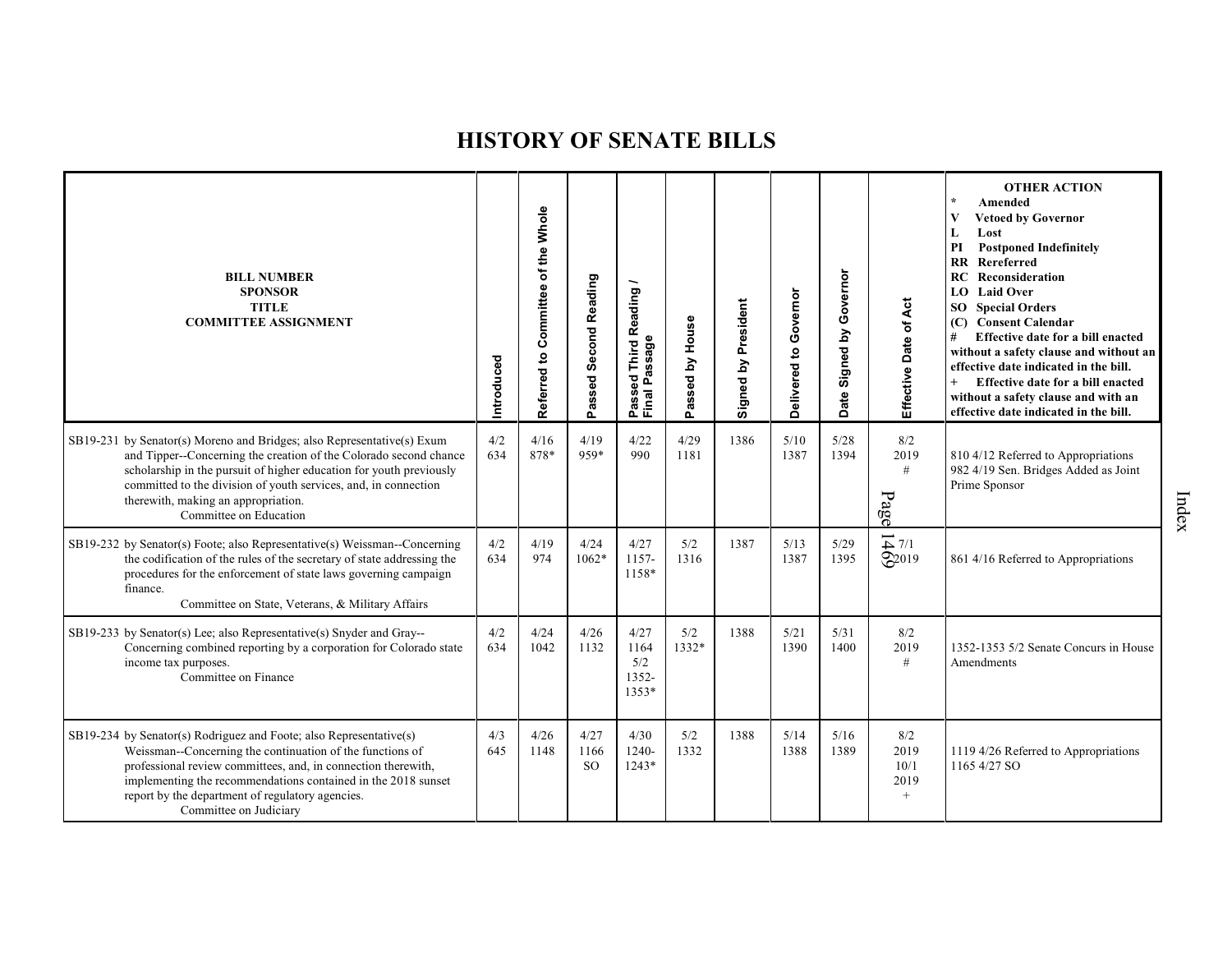|                                                                                                                                                                                                                                                                                                                                                                                           |            |                                       |                           |                                                                 |                 |                     |                       | lex                        |                                    |                                                                                                                                                                                                                                                                                                                                                                                                                                                                                                               |
|-------------------------------------------------------------------------------------------------------------------------------------------------------------------------------------------------------------------------------------------------------------------------------------------------------------------------------------------------------------------------------------------|------------|---------------------------------------|---------------------------|-----------------------------------------------------------------|-----------------|---------------------|-----------------------|----------------------------|------------------------------------|---------------------------------------------------------------------------------------------------------------------------------------------------------------------------------------------------------------------------------------------------------------------------------------------------------------------------------------------------------------------------------------------------------------------------------------------------------------------------------------------------------------|
| <b>BILL NUMBER</b><br><b>SPONSOR</b><br><b>TITLE</b><br><b>COMMITTEE ASSIGNMENT</b>                                                                                                                                                                                                                                                                                                       | Introduced | of the Whole<br>Referred to Committee | Passed Second Reading     | leading<br>œ<br>sage<br>Third<br>ത<br>್ಥಾ<br>௳<br>Pass<br>Final | Passed by House | Signed by President | Delivered to Governor | Governor<br>Date Signed by | Āct<br>Effective Date of           | <b>OTHER ACTION</b><br>$\star$<br>Amended<br>V<br><b>Vetoed by Governor</b><br>L<br>Lost<br><b>Postponed Indefinitely</b><br>PI<br><b>RR</b> Rereferred<br>RC<br>Reconsideration<br>LO Laid Over<br><b>SO</b> Special Orders<br>(C) Consent Calendar<br>Effective date for a bill enacted<br>#<br>without a safety clause and without an<br>effective date indicated in the bill.<br>$+$<br>Effective date for a bill enacted<br>without a safety clause and with an<br>effective date indicated in the bill. |
| SB19-235 by Senator(s) Fenberg and Danielson; also Representative(s) Esgar<br>and Mullica--Concerning the transfer of electronic records by voter<br>registration agencies in order to register voters, and, in connection<br>therewith, making an appropriation.<br>Committee on State, Veterans, & Military Affairs                                                                     | 4/4<br>665 | 4/19<br>974-<br>975*                  | 4/23<br>1028-<br>1029*    | 4/24<br>1058-<br>1059<br>4/24<br>1059                           | 5/2<br>1332     | 1388                | 5/17<br>1388          | 5/29<br>1395               | 8/2<br>2019<br>10/1<br>2019<br>$+$ | 768-769* 4/11 Referred to<br>Appropriations<br>1033 4/23 COW Amendment<br>1059 4/24 Reconsideration Granted                                                                                                                                                                                                                                                                                                                                                                                                   |
| SB19-236 by Senator(s) Garcia and Fenberg, Winter; also Representative(s)<br>Hansen and Becker--Concerning the continuation of the public<br>utilities commission, and, in connection therewith, implementing<br>the recommendations contained in the 2018 sunset report by the<br>department of regulatory agencies and making an appropriation.<br>Committee on Transportation & Energy | 4/9<br>728 | 4/19<br>$961*$                        | 4/23<br>$1017 -$<br>1018* | 4/24<br>$1053 -$<br>1054<br>5/3<br>$1377-$<br>1378*             | 5/3<br>1376*    | 1389                | 5/21<br>1390          | 5/30<br>1393               | 5/30<br>2019                       | 908-912* 4/17 Referred to Finance<br>937 4/18 Referred to Appropriations<br>1030-1032 4/23 COW Amendments<br>1032-1033 4/23 COW Amendment<br>1033-1034 4/23 COW Amendment<br>1377 5/3 Senate Concurs in House<br>Amendments<br>1378 5/3 Sen. Foote Removed as<br>Sponsor                                                                                                                                                                                                                                      |
| SB19-237 by Senator(s) Rodriguez; also Representative(s) Roberts--<br>Concerning amending the "Colorado Consumer Protection Act" to<br>clarify the damages for which plaintiffs are eligible.<br>Committee on Judiciary                                                                                                                                                                   | 4/9<br>728 | 4/26<br>1119                          | 4/30<br>1230              | 5/1<br>1263                                                     |                 |                     |                       |                            |                                    | 1385 5/3 House PI                                                                                                                                                                                                                                                                                                                                                                                                                                                                                             |

Index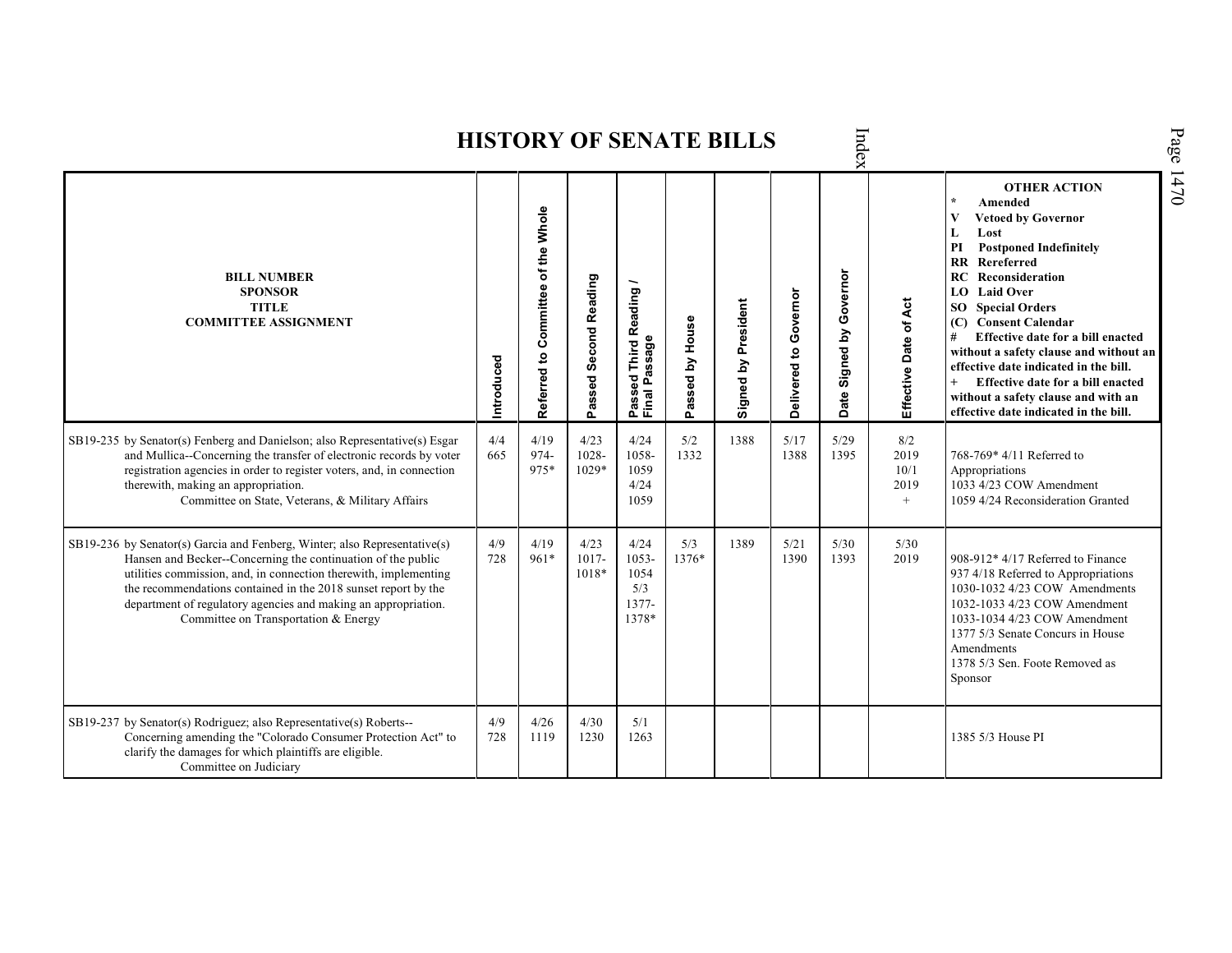| <b>BILL NUMBER</b><br><b>SPONSOR</b><br><b>TITLE</b><br><b>COMMITTEE ASSIGNMENT</b>                                                                                                                                                                                                                                                                                                                                                                                                                                                                                                                                                                      | Introduced  | Referred to Committee of the Whole | Passed Second Reading       | Reading<br>Passeu<br>Final Passage                | House<br>assed by<br>Ő. | Signed by President | Delivered to Governor | Governor<br>Signed by<br>Date | Effective Date of Act     | <b>OTHER ACTION</b><br>$\star$<br>Amended<br>V<br><b>Vetoed by Governor</b><br>L<br>Lost<br><b>Postponed Indefinitely</b><br>PI<br>$\mathbf{R}$<br>Rereferred<br>Reconsideration<br>RC<br>LO Laid Over<br><b>SO</b> Special Orders<br>(C) Consent Calendar<br>#<br>Effective date for a bill enacted<br>without a safety clause and without an<br>effective date indicated in the bill.<br>$+$<br>Effective date for a bill enacted<br>without a safety clause and with an<br>effective date indicated in the bill. |
|----------------------------------------------------------------------------------------------------------------------------------------------------------------------------------------------------------------------------------------------------------------------------------------------------------------------------------------------------------------------------------------------------------------------------------------------------------------------------------------------------------------------------------------------------------------------------------------------------------------------------------------------------------|-------------|------------------------------------|-----------------------------|---------------------------------------------------|-------------------------|---------------------|-----------------------|-------------------------------|---------------------------|---------------------------------------------------------------------------------------------------------------------------------------------------------------------------------------------------------------------------------------------------------------------------------------------------------------------------------------------------------------------------------------------------------------------------------------------------------------------------------------------------------------------|
| SB19-238 by Senator(s) Danielson and Moreno; also Representative(s)<br>Kennedy and Duran--Concerning home care agencies, and, in<br>connection therewith, requiring certain agencies to expend a<br>minimum percentage of their reimbursements from the "Colorado<br>Medical Assistance Act" as wages for employees who provide<br>direct care, requiring the department of health care policy and<br>financing to enforce training requirements and request an increase<br>to the reimbursement rate for certain services provided under the<br>"Colorado Medical Assistance Act", and making an appropriation.<br>Committee on Health & Human Services | 4/11<br>778 | 4/23<br>$1005*$                    | 4/25<br>$1101 -$<br>$1102*$ | 4/26<br>1125                                      | 5/1<br>1283             | 1388                | 5/17<br>1388          | 5/28<br>1394                  | 5/28<br>2019<br>Page 1471 | 938-941* 4/18 Referred to<br>Appropriations                                                                                                                                                                                                                                                                                                                                                                                                                                                                         |
| SB19-239 by Senator(s) Winter and Bridges; also Representative(s) Gray and<br>Hansen--Concerning means of addressing the impacts of<br>technological and business model changes related to commercial<br>vehicles, and, in connection therewith, requiring the department of<br>transportation to convene and consult with a stakeholder group to<br>examine impacts of new transportation technologies and business<br>models, identify means of addressing impacts, and report findings<br>and make recommendations to the general assembly.<br>Committee on Transportation & Energy                                                                   | 4/15<br>856 | 4/24<br>$1043 -$<br>1044*          | 4/26<br>1129-<br>$1130*$    | 4/27<br>1159-<br>1160<br>5/2<br>$1351 -$<br>1352* | 5/2<br>1332*            | 1388                | 5/21<br>1390          | 5/31<br>1400                  | 5/31<br>2019              | 1134* 4/26 COW Amendment<br>1351 5/2 Senate Concurs in House<br>Amendments                                                                                                                                                                                                                                                                                                                                                                                                                                          |
| SB19-240 by Senator(s) Marble and Fenberg; also Representative(s)<br>McLachlan and Saine, Arndt--Concerning the regulation of<br>commercial products containing industrial hemp.<br>Committee on Agriculture & Natural Resources                                                                                                                                                                                                                                                                                                                                                                                                                         | 4/15<br>856 | 4/18<br>936*                       | 4/23<br>$1013*$             | 4/24<br>1051                                      | 4/30<br>1236            | 1388                | 5/17<br>1388          | 5/29<br>1395                  | 5/29<br>2019              |                                                                                                                                                                                                                                                                                                                                                                                                                                                                                                                     |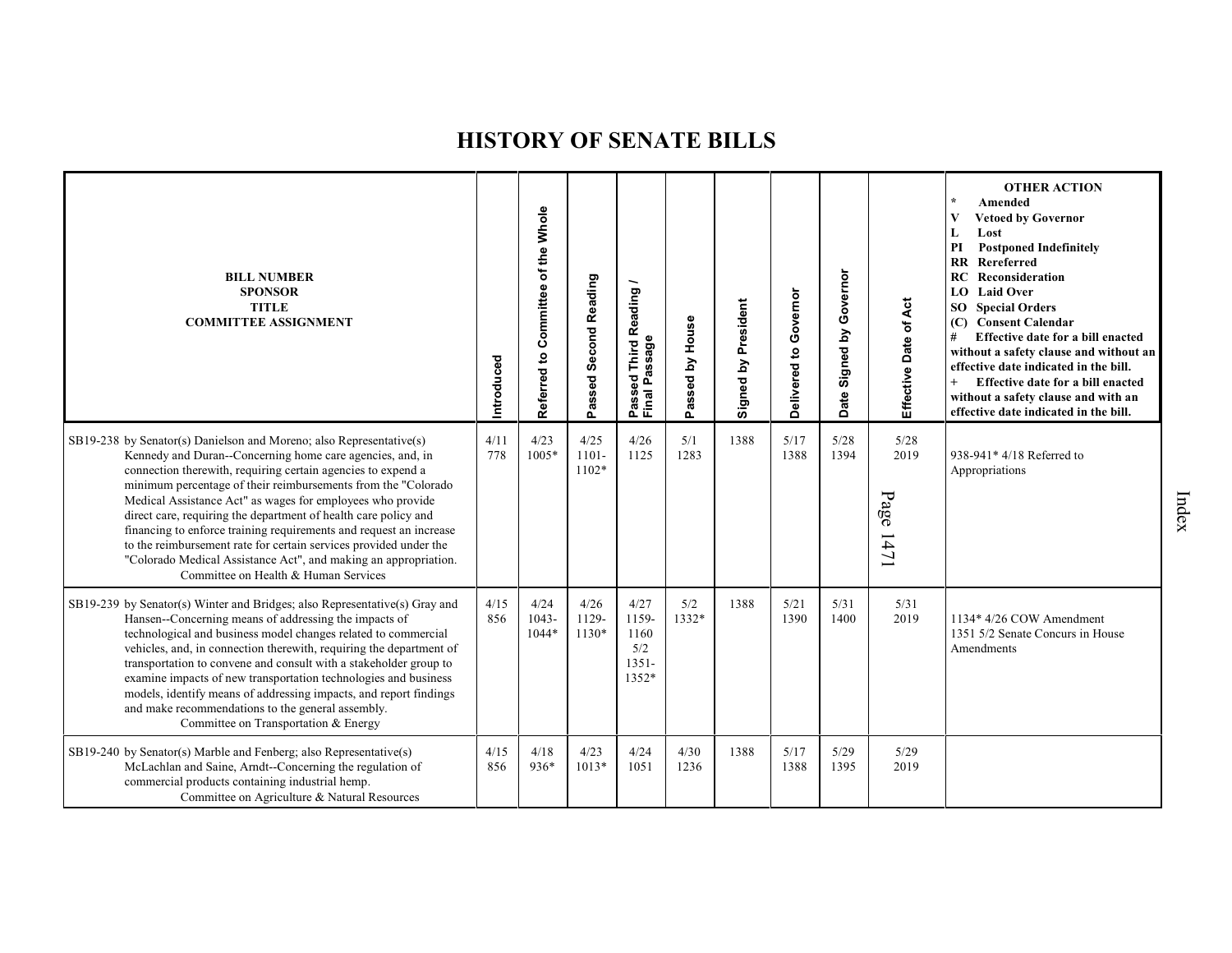| Jex                                                                                                                                                                                                                                                                                                                                                                                                                                                                                                                                                                    |             |                                    |                       |                                                           |                             |                     |                       |                            |                                    |                                                                                                                                                                                                                                                                                                                                                                                                                                                                                                                    |  |  |  |
|------------------------------------------------------------------------------------------------------------------------------------------------------------------------------------------------------------------------------------------------------------------------------------------------------------------------------------------------------------------------------------------------------------------------------------------------------------------------------------------------------------------------------------------------------------------------|-------------|------------------------------------|-----------------------|-----------------------------------------------------------|-----------------------------|---------------------|-----------------------|----------------------------|------------------------------------|--------------------------------------------------------------------------------------------------------------------------------------------------------------------------------------------------------------------------------------------------------------------------------------------------------------------------------------------------------------------------------------------------------------------------------------------------------------------------------------------------------------------|--|--|--|
| <b>BILL NUMBER</b><br><b>SPONSOR</b><br><b>TITLE</b><br><b>COMMITTEE ASSIGNMENT</b>                                                                                                                                                                                                                                                                                                                                                                                                                                                                                    | Introduced  | Referred to Committee of the Whole | Passed Second Reading | Reading<br>issage<br>Third<br>ã,<br>ិទួ<br>Passe<br>Final | Passed by House             | Signed by President | Delivered to Governor | Governor<br>Date Signed by | Effective Date of Act              | <b>OTHER ACTION</b><br>$\star$<br>Amended<br><b>Vetoed by Governor</b><br>V<br>Lost<br>L<br><b>Postponed Indefinitely</b><br>PI<br><b>RR</b> Rereferred<br>Reconsideration<br>RC<br><b>LO</b> Laid Over<br><b>SO</b> Special Orders<br><b>Consent Calendar</b><br>(C)<br>Effective date for a bill enacted<br>without a safety clause and without an<br>effective date indicated in the bill.<br>Effective date for a bill enacted<br>without a safety clause and with an<br>effective date indicated in the bill. |  |  |  |
| SB19-241 by Senator(s) Lee and Gardner, Cooke, Foote, Rodriguez; also<br>Representative(s) Weissman, Herod, Snyder, Soper, Van Winkle--<br>Concerning the nonsubstantive revision of statutes in the Colorado<br>Revised Statutes, as amended, and, in connection therewith,<br>amending or repealing obsolete, imperfect, and inoperative law to<br>preserve the legislative intent, effect, and meaning of the law.<br>Committee on Judiciary                                                                                                                        | 4/15<br>856 | 4/17<br>915<br>(C)                 | 4/19<br>956<br>(C)    | 4/22<br>983-<br>984<br>(C)                                | 4/30<br>1236                | 1388                | 5/17<br>1388          | 5/31<br>1400               | 8/2<br>2019<br>10/1<br>2019<br>$+$ |                                                                                                                                                                                                                                                                                                                                                                                                                                                                                                                    |  |  |  |
| SB19-242 by Senator(s) Garcia; also Representative(s) Kennedy--Concerning<br>the creation of an emergency medical service provider license, and,<br>in connection therewith, specifying that a certified emergency<br>medical service provider may obtain a license from the department<br>of public health and environment if the certified emergency medical<br>service provider demonstrates to the department that the certified<br>emergency medical service provider completed a four-year<br>bachelor's degree program.<br>Committee on Health & Human Services | 4/15<br>856 | 4/18<br>941                        | 4/23<br>1019          | 4/24<br>1054                                              | 4/30<br>1236<br>5/3<br>1376 | 1389                | 5/21<br>1390          | 5/31<br>1400               | 5/31<br>2019<br>10/1<br>2019       | 1032* 4/23 COW Amendment                                                                                                                                                                                                                                                                                                                                                                                                                                                                                           |  |  |  |
| SB19-243 by Senator(s) Moreno and Foote; also Representative(s) Cutter and<br>Singer--Concerning a prohibition against a retail food<br>establishment's distribution of an expanded polystyrene product for<br>use as a container for ready-to-eat food intended for off-premises<br>consumption.<br>Committee on State, Veterans, & Military Affairs                                                                                                                                                                                                                  | 4/15<br>856 | 4/22<br>1000                       |                       |                                                           |                             |                     |                       |                            |                                    |                                                                                                                                                                                                                                                                                                                                                                                                                                                                                                                    |  |  |  |

Index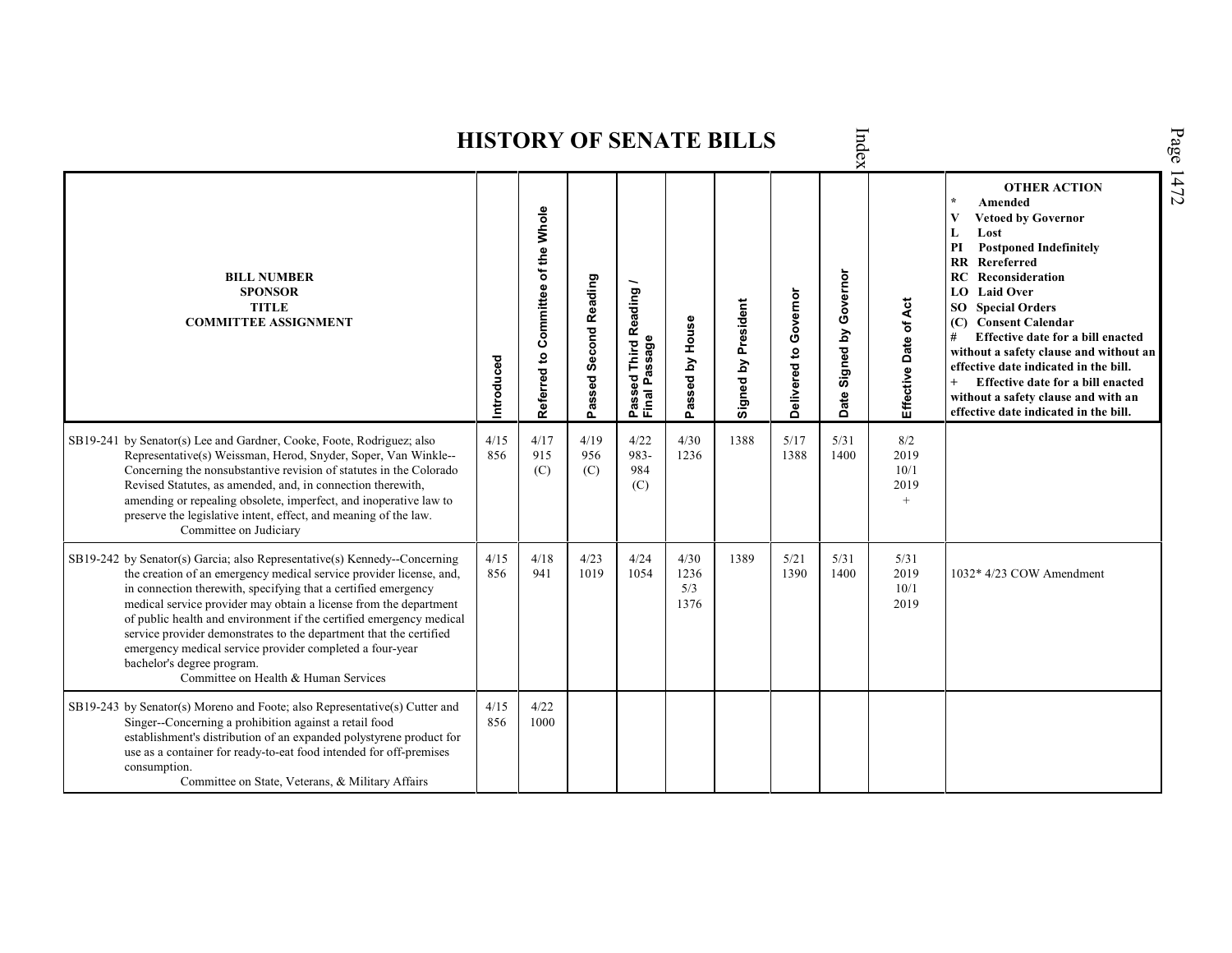| <b>BILL NUMBER</b><br><b>SPONSOR</b><br><b>TITLE</b><br><b>COMMITTEE ASSIGNMENT</b>                                                                                                                                                                                                                                                                | Introduced  | Referred to Committee of the Whole | Passed Second Reading          | Reading<br>sage<br>Third<br>Ŵ.<br>ᠭᢐ<br>g<br>՟<br>Passe<br>Final | assed by House<br>Ő. | Signed by President | Governor<br>Delivered to | Governor<br>Signed by<br><b>Date</b> | Effective Date of Act                    | <b>OTHER ACTION</b><br>$\star$<br>Amended<br>V<br><b>Vetoed by Governor</b><br>L<br>Lost<br><b>Postponed Indefinitely</b><br>PI<br><b>RR</b> Rereferred<br><b>RC</b> Reconsideration<br><b>LO</b> Laid Over<br>SO <sub>1</sub><br><b>Special Orders</b><br>(C) Consent Calendar<br>#<br>Effective date for a bill enacted<br>without a safety clause and without an<br>effective date indicated in the bill.<br>Effective date for a bill enacted<br>without a safety clause and with an<br>effective date indicated in the bill. |
|----------------------------------------------------------------------------------------------------------------------------------------------------------------------------------------------------------------------------------------------------------------------------------------------------------------------------------------------------|-------------|------------------------------------|--------------------------------|------------------------------------------------------------------|----------------------|---------------------|--------------------------|--------------------------------------|------------------------------------------|-----------------------------------------------------------------------------------------------------------------------------------------------------------------------------------------------------------------------------------------------------------------------------------------------------------------------------------------------------------------------------------------------------------------------------------------------------------------------------------------------------------------------------------|
| SB19-244 by Senator(s) Winter and Gardner, Moreno; also Representative(s)<br>Lontine--Concerning statutory changes to implement changes to the<br>workplace policies of the general assembly, and, in connection<br>therewith, making an appropriation.<br>Committee on State, Veterans, & Military Affairs                                        | 4/15<br>856 | 4/26<br>$1110*$                    | 4/27<br>1166*<br><sub>SO</sub> | 4/29<br>1179                                                     | 5/2<br>1316          | 1388                | 5/14<br>1388             | 5/20<br>1391                         | 5/20<br>2019<br>Page                     | 1001* 4/22 Referred to Legislative<br>Council<br>1103 4/25 Referred to Appropriations<br>1165 4/27 SO                                                                                                                                                                                                                                                                                                                                                                                                                             |
| SB19-245 by Senator(s) Gonzales; also Representative(s) Tipper--Concerning<br>granting the department of human services rule-making authority to<br>amend the length of time permitted to satisfy administrative appeal<br>requirements for the food stamp program in order to comply with<br>federal law.<br>Committee on Health & Human Services | 4/15<br>856 | 4/18<br>936<br>(C)                 | 4/23<br>1008<br>(C)            | 4/24<br>1046<br>(C)<br>5/1<br>$1277*$                            | 4/30<br>1236*        | 1388                | 5/14<br>1388             | 5/28<br>1394                         | $\overrightarrow{+}$ 5/28<br>$\sum$ 2019 | 1277 5/1 Senate Concurs in House<br>Amendments                                                                                                                                                                                                                                                                                                                                                                                                                                                                                    |
| SB19-246 by Senator(s) Todd and Lundeen; also Representative(s) McLachlan<br>and Wilson--Concerning the financing of public schools, and, in<br>connection therewith, making an appropriation.<br>Committee on Education                                                                                                                           | 4/16<br>884 | 4/19<br>$961 -$<br>$962*$          | 4/23<br>$1016*$                | 4/24<br>1053<br>5/3<br>1378*                                     | 5/3<br>1376*         | 1386                | 5/7<br>1386              | 5/10<br>1387                         | 5/10<br>2019                             | 932 4/18 Memorandum Report From the<br>Senate and House Committees on<br>Delayed Bills<br>937 4/18 Referred to Appropriations<br>1030 4/23 COW Amendment<br>1378 5/3 Senate Concurs in House<br>Amendments                                                                                                                                                                                                                                                                                                                        |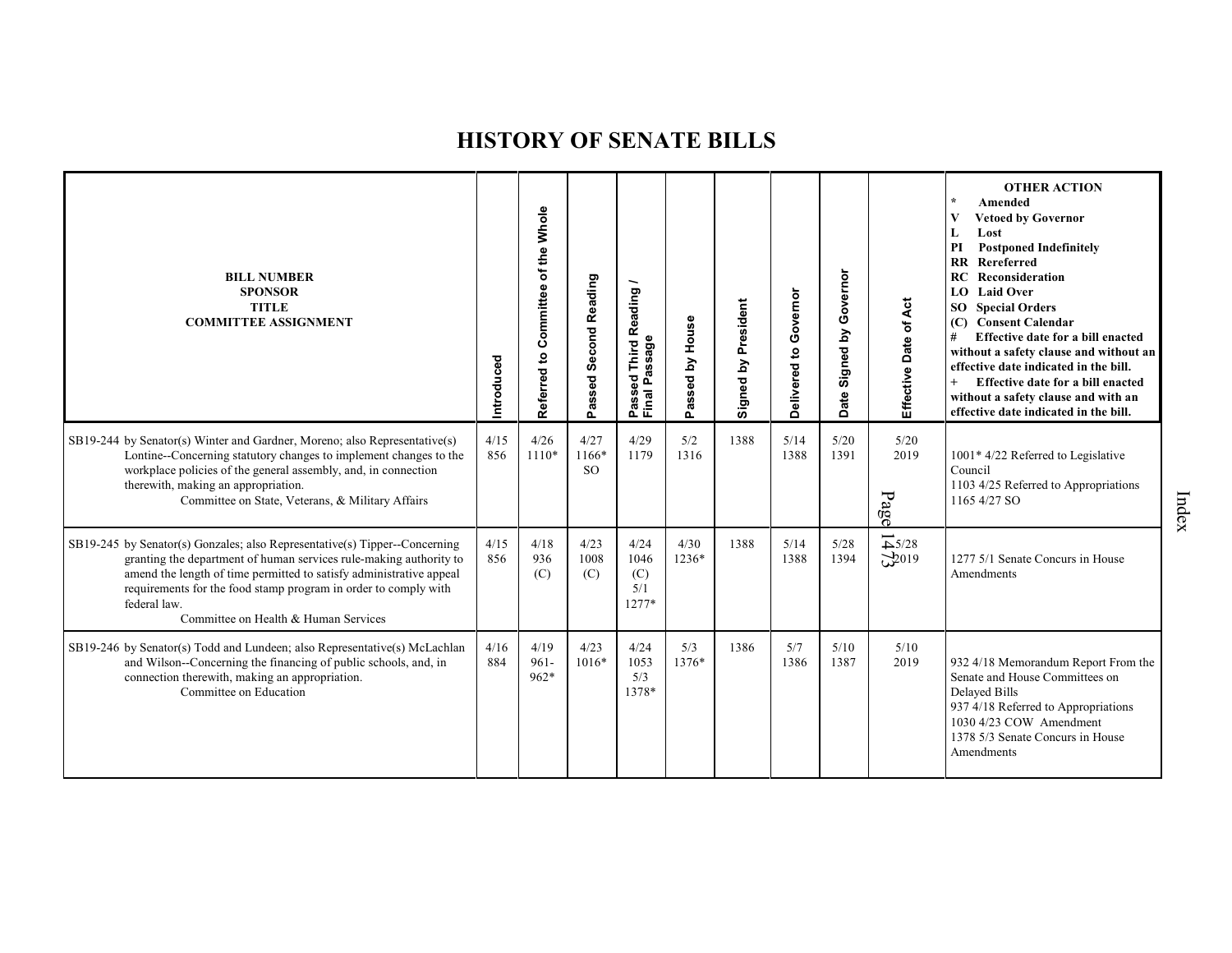Index **HISTORY OF SENATE BILLS OTHER ACTION \* Amended Referred to Com mittee of the Whole Vetoed by Governor L Lost PI Postponed Indefinitely RR Rereferred Date Signed by Governor BILL NUMBER RC Reconsideration Passed Second Reading Passed Third Reading /** Passed Third Reading<br>Final Passage **LO Laid Over SPONSOR** Delivered to Governor **Delivered to Governor** Ąct Signed by President **Effective Date of Act Signed by President SO Special Orders TITLE COMMITTEE ASSIGNMENT (C) Consent Calendar** Passed by House **Passed by House** Effective Date of **# Effective date for a bill enacted Final Passage without a safety clause and without an Introduced effective date indicated in the bill. + Effective date for a bill enacted without a safety clause and with an effective date indicated in the bill.**   $\frac{4}{16}$ SB19-247 by Senator(s) Story, Danielson, Gonzales, Rodriguez, Todd; also Representative(s) Arndt and Bird, Cutter, Froelich, Kipp-- 898 1107 4/25 PI Concerning changes in the existing requirements that pertain to licensed personnel performance evaluation systems in the public schools, and, in connection therewith, creating a working group to make recommendations concerning the implementation of licensed personnel performance evaluation systems. Committee on Education SB19-248 by Senator(s) Tate and Bridges, Todd; also Representative(s) Singer 4/17 4/23 4/24 4/25 5/2 1388 5/17 5/23 5/23 and Baisley, Titone--Concerning a requirement that the director of 917 1004- 1080\* 1094 1316 1388 1391 2019 928 4/18 Referred to Appropriations research of the legislative council convene a working group to 1005\* SO (C) 1079 4/24 SO(C) conduct an analysis of the state tax system used by the department (C) (C) of revenue, and, in connection therewith, making an appropriation. Committee on Legislative Council SB19-249 by Senator(s) Gonzales and Scott; also Representative(s) Benavidez 4/17 4/26 4/30 5/1 5/2 1388 5/16 5/28 8/2 and Bockenfeld--Concerning the licensing of a business selling 917 1109\* 1228- 1262- 1332 1388 1394 2019 1073-1075\* 4/24 Referred to used motor vehicles that the business used for its purposes, and, in 1230\* 1263 Appropriations # connection therewith, making an appropriation. Committee on Business, Labor, & Technology SB19-250 by Senator(s) Garcia and Scott; also Representative(s) Esgar and 4/17 4/22 5/2 5/1 1270\* Rich--Concerning ratepayer protections regarding electric utilities' 917 998 1342 1379 5/3 House Did Not Introduce ability to establish a graduated scale of charges. Committee on State, Veterans, & Military Affairs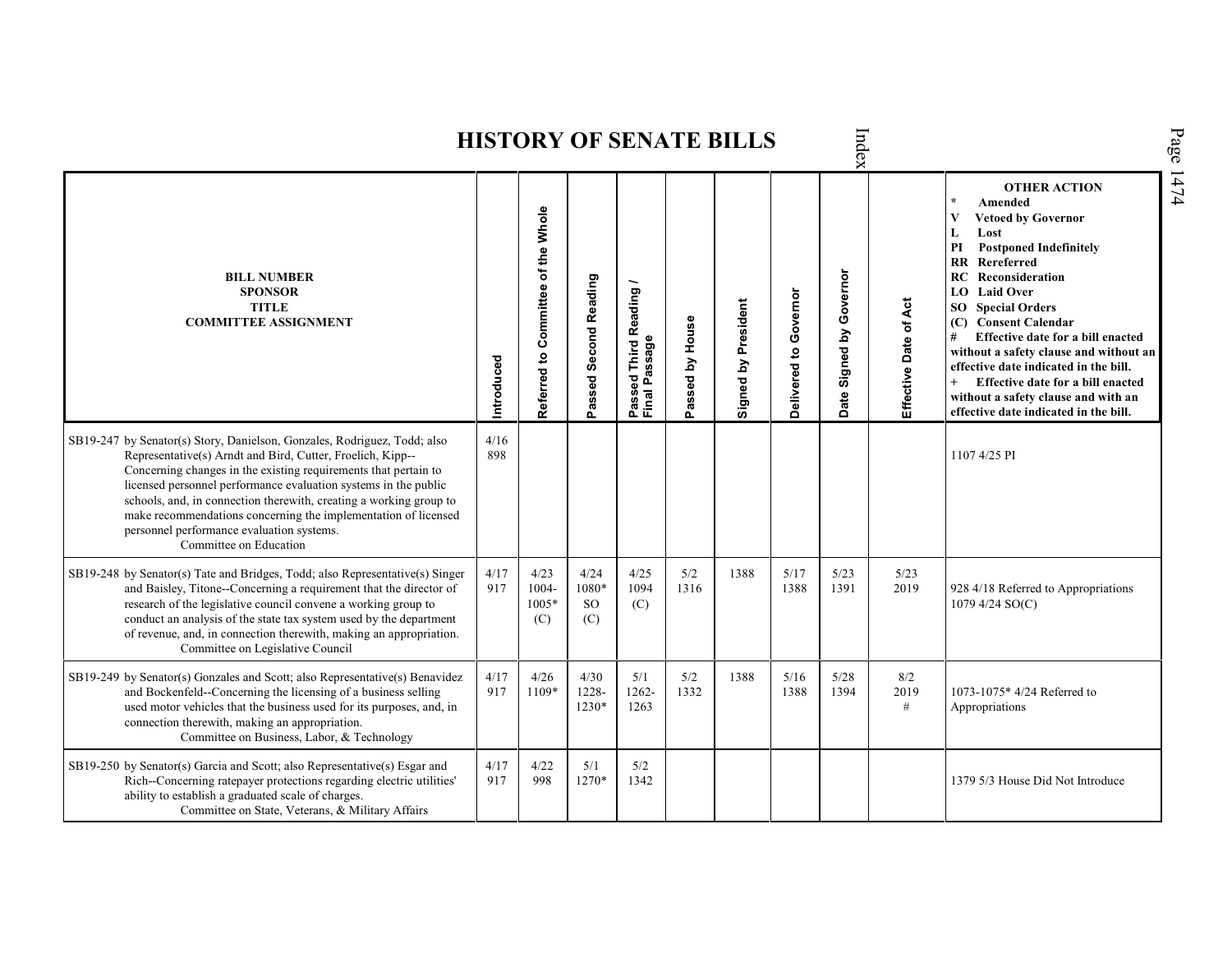| <b>BILL NUMBER</b><br><b>SPONSOR</b><br><b>TITLE</b><br><b>COMMITTEE ASSIGNMENT</b>                                                                                                                                                                                                                                                                                                                | Introduced  | Referred to Committee of the Whole | Passed Second Reading                  | <b>Third Reading</b><br>Passed Third R<br>Final Passage | House<br>$\mathbf{\Sigma}$<br>Passed | Signed by President | Delivered to Governor | Governor<br>$\mathbf{\Sigma}$<br>Date Signed | Effective Date of Act                     | <b>OTHER ACTION</b><br>Amended<br><b>Vetoed by Governor</b><br>L<br>Lost<br><b>Postponed Indefinitely</b><br>PI<br><b>RR</b> Rereferred<br><b>RC</b> Reconsideration<br>LO Laid Over<br><b>SO</b> Special Orders<br>(C) Consent Calendar<br>#<br>Effective date for a bill enacted<br>without a safety clause and without an<br>effective date indicated in the bill.<br>Effective date for a bill enacted<br>without a safety clause and with an<br>effective date indicated in the bill. |
|----------------------------------------------------------------------------------------------------------------------------------------------------------------------------------------------------------------------------------------------------------------------------------------------------------------------------------------------------------------------------------------------------|-------------|------------------------------------|----------------------------------------|---------------------------------------------------------|--------------------------------------|---------------------|-----------------------|----------------------------------------------|-------------------------------------------|--------------------------------------------------------------------------------------------------------------------------------------------------------------------------------------------------------------------------------------------------------------------------------------------------------------------------------------------------------------------------------------------------------------------------------------------------------------------------------------------|
| SB19-251 by Senator(s) Rankin and Todd, Bridges, Moreno, Tate, Zenzinger;<br>also Representative(s) Hansen and Titone, Baisley, Esgar, Ransom,<br>Singer--Concerning the implementation of certain recommendations<br>from the independent evaluation of the state's information<br>technology resources, and, in connection therewith, making an<br>appropriation.<br>Committee on Appropriations | 4/17<br>917 | 4/23<br>1004*<br>(C)               | 4/24<br>1080*<br><b>SO</b><br>(C)      | 4/25<br>1094<br>(C)                                     | 4/30<br>1236                         | 1387                | 5/13<br>1387          | 5/23<br>1391                                 | 5/23<br>2019<br>$\mathbf{p}_\mathbf{age}$ | 1079 4/24 SO(C)                                                                                                                                                                                                                                                                                                                                                                                                                                                                            |
| SB19-252 by Senator(s) Moreno, Zenzinger, Rankin; also Representative(s)<br>Esgar and Hansen, Ransom--Concerning the timing of joint<br>committee of reference hearings under the "State Measurement for<br>Accountable, Responsive, and Transparent (SMART) Government<br>Act", and, in connection therewith, reducing an appropriation.<br>Committee on Appropriations                           | 4/17<br>918 | 4/23<br>$1003 -$<br>1004*<br>(C)   | 4/24<br>1080*<br><b>SO</b><br>(C)      | 4/25<br>1094<br>(C)                                     | 4/30<br>1236                         | 1387                | 5/13<br>1387          | 5/23<br>1391                                 | $5\frac{1}{8}$ 8/2<br>2019<br>#           | 1079 4/24 SO(C)                                                                                                                                                                                                                                                                                                                                                                                                                                                                            |
| SB19-253 by Senator(s) Rankin, Moreno, Zenzinger; also Representative(s)<br>Esgar and Ransom, Hansen--Concerning specifying that the<br>department of education is not a state agency for purposes of the<br>office of information technology.<br>Committee on Appropriations                                                                                                                      | 4/17<br>918 | 4/23<br>1003<br>(C)                | 4/24<br>1079<br>SO <sub>1</sub><br>(C) | 4/25<br>1093<br>(C)                                     | 4/30<br>1236                         | 1387                | 5/13<br>1387          | 5/23<br>1391                                 | 8/2<br>2019<br>$\#$                       | 1079 4/24 SO(C)                                                                                                                                                                                                                                                                                                                                                                                                                                                                            |
| SB19-254 by Senator(s) Zenzinger, Moreno, Rankin; also Representative(s)<br>Ransom, Esgar, Hansen--Concerning the nursing home penalty cash<br>fund, and, in connection therewith, making an appropriation.<br>Committee on Appropriations                                                                                                                                                         | 4/17<br>918 | 4/23<br>1003<br>(C)                | 4/24<br>1079<br>SO <sub>1</sub><br>(C) | 4/25<br>1093<br>(C)                                     | 4/30<br>1236                         | 1388                | 5/17<br>1388          | 5/29<br>1395                                 | 8/2<br>2019<br>$\#$                       | 1079 4/24 SO(C)                                                                                                                                                                                                                                                                                                                                                                                                                                                                            |
| SB19-255 by Senator(s) Court and Tate; also Representative(s) Herod and<br>Esgar--Concerning the establishment of the ratio of valuation for<br>assessment for residential real property.<br>Committee on Finance                                                                                                                                                                                  | 4/17<br>918 | 4/24<br>1042<br>(C)                | 4/26<br>1131                           | 4/27<br>1161                                            | 4/30<br>1236                         | 1387                | 5/13<br>1387          | 6/3<br>1399                                  | 6/3<br>2019                               | 1126 4/26 Removed from Consent                                                                                                                                                                                                                                                                                                                                                                                                                                                             |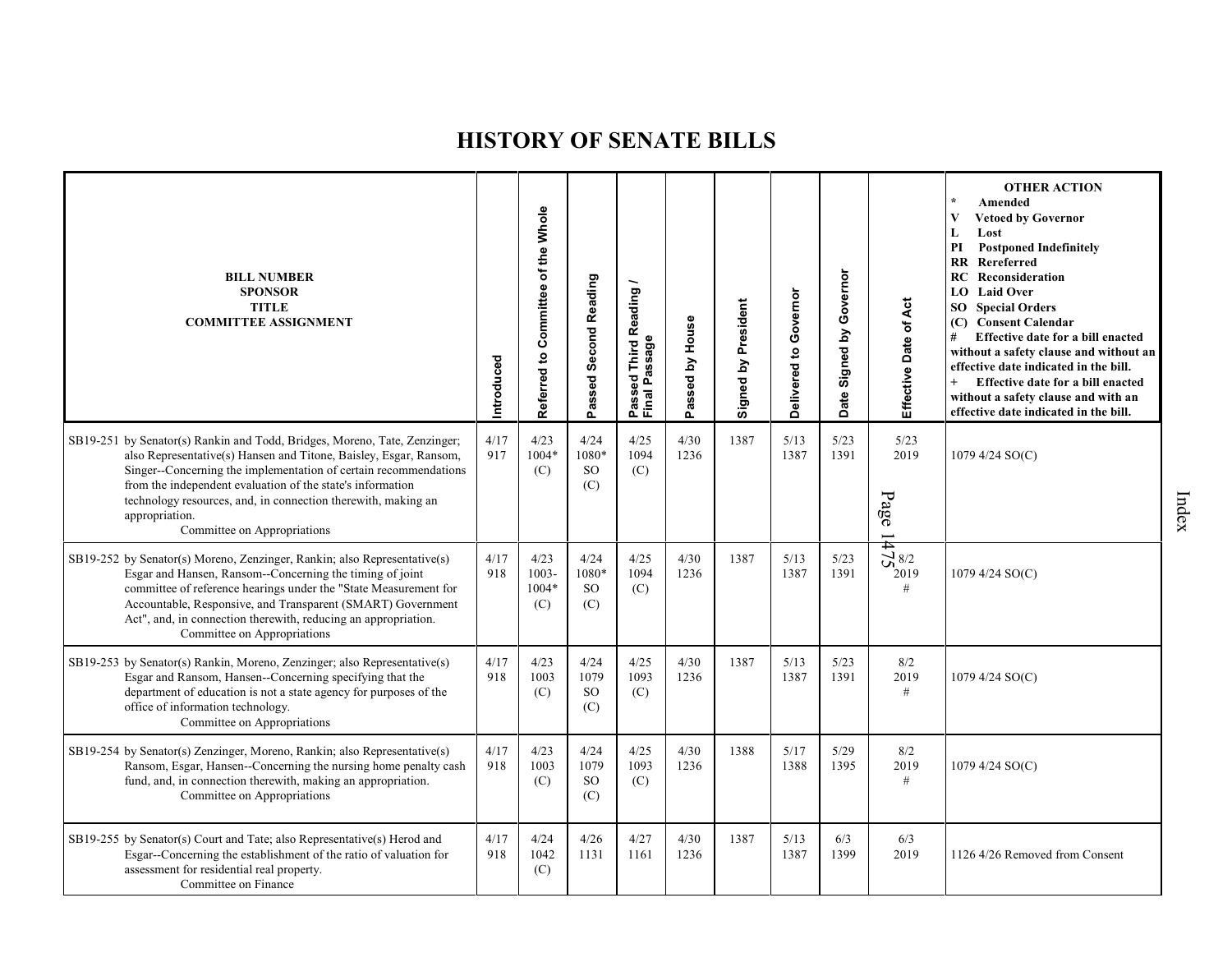|                                                                                                                                                                                                                                                                                                                                                                                                                                         | Page<br>Index<br><b>HISTORY OF SENATE BILLS</b> |                                                       |                                       |                                       |                     |                           |                       |                            |                       |                                                                                                                                                                                                                                                                                                                                                                                                                                                                                                                                          |      |  |  |  |  |
|-----------------------------------------------------------------------------------------------------------------------------------------------------------------------------------------------------------------------------------------------------------------------------------------------------------------------------------------------------------------------------------------------------------------------------------------|-------------------------------------------------|-------------------------------------------------------|---------------------------------------|---------------------------------------|---------------------|---------------------------|-----------------------|----------------------------|-----------------------|------------------------------------------------------------------------------------------------------------------------------------------------------------------------------------------------------------------------------------------------------------------------------------------------------------------------------------------------------------------------------------------------------------------------------------------------------------------------------------------------------------------------------------------|------|--|--|--|--|
| <b>BILL NUMBER</b><br><b>SPONSOR</b><br><b>TITLE</b><br><b>COMMITTEE ASSIGNMENT</b>                                                                                                                                                                                                                                                                                                                                                     | Introduced                                      | of the Whole<br>Committee<br>$\mathbf{S}$<br>Referred | <b>Second Reading</b><br>assed<br>o.  | Passed Third Reading<br>Final Passage | assed by House<br>௳ | President<br>Σq<br>Signed | Delivered to Governor | Governor<br>Date Signed by | Effective Date of Act | <b>OTHER ACTION</b><br>Amended<br><b>Vetoed by Governor</b><br>Lost<br>L<br>PI<br><b>Postponed Indefinitely</b><br>Rereferred<br>$\mathbf{R}$<br>RC<br>Reconsideration<br><b>Laid Over</b><br>LO.<br><b>Special Orders</b><br>SO <sub>2</sub><br><b>Consent Calendar</b><br>(C)<br>Effective date for a bill enacted<br>#<br>without a safety clause and without an<br>effective date indicated in the bill.<br>$+$<br>Effective date for a bill enacted<br>without a safety clause and with an<br>effective date indicated in the bill. | 1476 |  |  |  |  |
| SB19-256 by Senator(s) Bridges; also Representative(s) Esgar--concerning<br>electronic documents related to the ownership of a vehicle.<br>Committee on Appropriations                                                                                                                                                                                                                                                                  | 4/17<br>918                                     | 4/23<br>1003<br>(C)                                   | 4/24<br>1079<br><sub>SO</sub><br>(C)  | 4/26<br>1124<br>(C)                   | 5/2<br>1316         | 1388                      | 5/16<br>1388          | 5/28<br>1394               | 5/28<br>2019          | 1079 4/24 SO(C)                                                                                                                                                                                                                                                                                                                                                                                                                                                                                                                          |      |  |  |  |  |
| SB19-257 by Senator(s) Pettersen; also Representative(s) Buentello and<br>Cutter--Concerning amendments to the state income tax deduction<br>for contributions to a qualified 529 account to ensure that the state<br>income tax deduction is not aligned with the changes in the federal<br>"Tax Cuts and Jobs Act" of 2017 that allow tax-free distributions<br>for elementary and secondary school expenses.<br>Committee on Finance | 4/19<br>980                                     | 4/25<br>1106*                                         | 4/30<br>1247*                         | 5/1<br>1264                           |                     |                           |                       |                            |                       | 1385 5/3 House Failed to Act                                                                                                                                                                                                                                                                                                                                                                                                                                                                                                             |      |  |  |  |  |
| SB19-258 by Senator(s) Rankin, Moreno, Zenzinger; also Representative(s)<br>Esgar, Hansen, Ransom--Concerning child welfare services funded<br>through federal child welfare laws, and, in connection therewith,<br>making and reducing an appropriation.<br>Committee on Appropriations                                                                                                                                                | 4/19<br>980                                     | 4/24<br>1039-<br>1040*<br>(C)                         | 4/24<br>1080*<br><sub>SO</sub><br>(C) | 4/25<br>1095<br>(C)                   | 4/30<br>1236        | 1388                      | 5/14<br>1388          | 5/23<br>1391               | 5/23<br>2019          | 1079 4/24 SO(C)                                                                                                                                                                                                                                                                                                                                                                                                                                                                                                                          |      |  |  |  |  |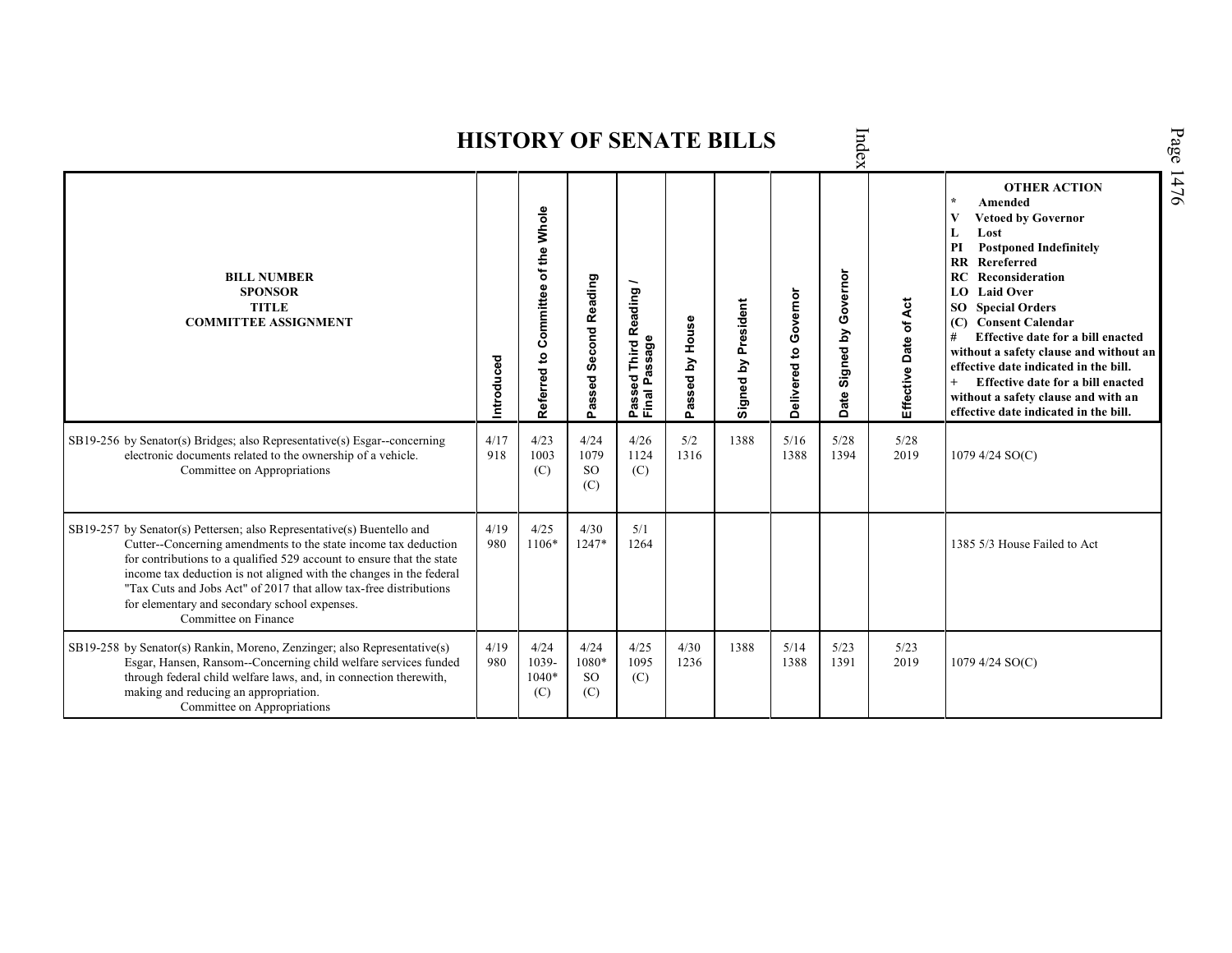| <b>BILL NUMBER</b><br><b>SPONSOR</b><br><b>TITLE</b><br><b>COMMITTEE ASSIGNMENT</b>                                                                                                                                                                                                                                                              | Introduced   | of the Whole<br>Committee<br>$\mathbf{S}$<br>Referred | Passed Second Reading         | Reading/<br>Passage<br>Third<br>Passed<br>Final Pa | House<br>Passed by           | Signed by President | Delivered to Governor | Governor<br>Signed by<br>Date | Effective Date of Act         | <b>OTHER ACTION</b><br>Amended<br><b>Vetoed by Governor</b><br>Lost<br>L<br>PI<br><b>Postponed Indefinitely</b><br><b>RR</b> Rereferred<br><b>RC</b> Reconsideration<br><b>LO</b> Laid Over<br>SO Special Orders<br><b>Consent Calendar</b><br>(C)<br>#<br>Effective date for a bill enacted<br>without a safety clause and without an<br>effective date indicated in the bill.<br>Effective date for a bill enacted<br>without a safety clause and with an<br>effective date indicated in the bill. |
|--------------------------------------------------------------------------------------------------------------------------------------------------------------------------------------------------------------------------------------------------------------------------------------------------------------------------------------------------|--------------|-------------------------------------------------------|-------------------------------|----------------------------------------------------|------------------------------|---------------------|-----------------------|-------------------------------|-------------------------------|------------------------------------------------------------------------------------------------------------------------------------------------------------------------------------------------------------------------------------------------------------------------------------------------------------------------------------------------------------------------------------------------------------------------------------------------------------------------------------------------------|
| SB19-259 by Senator(s) Garcia and Hisey; also Representative(s) Herod and<br>Wilson--Concerning measures to address prison population<br>management issues, and, in connection therewith, authorizing the<br>emergency use of the Centennial south campus of the Centennial<br>correctional facility to house inmates.<br>Committee on Judiciary | 4/19<br>980  | 4/24<br>1076*<br>(C)                                  | 4/26<br>1127*<br>(C)          | 4/27<br>1153<br>(C)<br>5/3<br>1380*                | 5/2<br>1332*<br>5/3<br>1379* | 1388                | 5/16<br>1388          | 5/28<br>1394                  | 8/2<br>2019<br>#<br>Page 1477 | 1376 5/3 Senate Requests Conference<br>Committee and Appoints Conferees<br>1379 5/3 Senate Grants Permission to<br>Go Beyond Scope<br>1379 5/3 House Appoints Conferees<br>1379 5/3 House Grants Permission to<br>Go Beyond Scope<br>1379 5/3 House Adopts First Report of<br><b>First Conference Committee</b><br>1379-1380 5/3 First Report of First<br>Conference Committee<br>1380 5/3 Senate Adopts First Report of<br><b>First Conference Committee</b>                                        |
| SB19-260 by Senator(s) Zenzinger and Cooke; also Representative(s) Tipper<br>and Larson--Concerning entry into the fire and police pension<br>association for social security employers.<br>Committee on Finance                                                                                                                                 | 4/24<br>1078 | 4/27<br>1149<br>(C)                                   | 4/30<br>1226<br>(C)           | 5/1<br>1261<br>(C)                                 | 5/2<br>1332                  | 1388                | 5/16<br>1388          | 6/3<br>1399                   | 8/2<br>2019<br>#              |                                                                                                                                                                                                                                                                                                                                                                                                                                                                                                      |
| SB19-261 by Senator(s) Moreno and Cooke, Zenzinger, Rankin; also<br>Representative(s) Esgar and Will, Neville, Hansen, Ransom--<br>Concerning the transfer of money from the unclaimed property trust<br>fund to the general fund.<br>Committee on Appropriations                                                                                | 4/26<br>1146 | 4/29<br>1178                                          | 4/30<br>1250<br><sub>SO</sub> | 5/1<br>1264                                        | 5/2<br>1332                  | 1388                | 5/16<br>1388          | 5/30<br>1393                  | 5/30<br>2019                  | 1249 4/30 SO                                                                                                                                                                                                                                                                                                                                                                                                                                                                                         |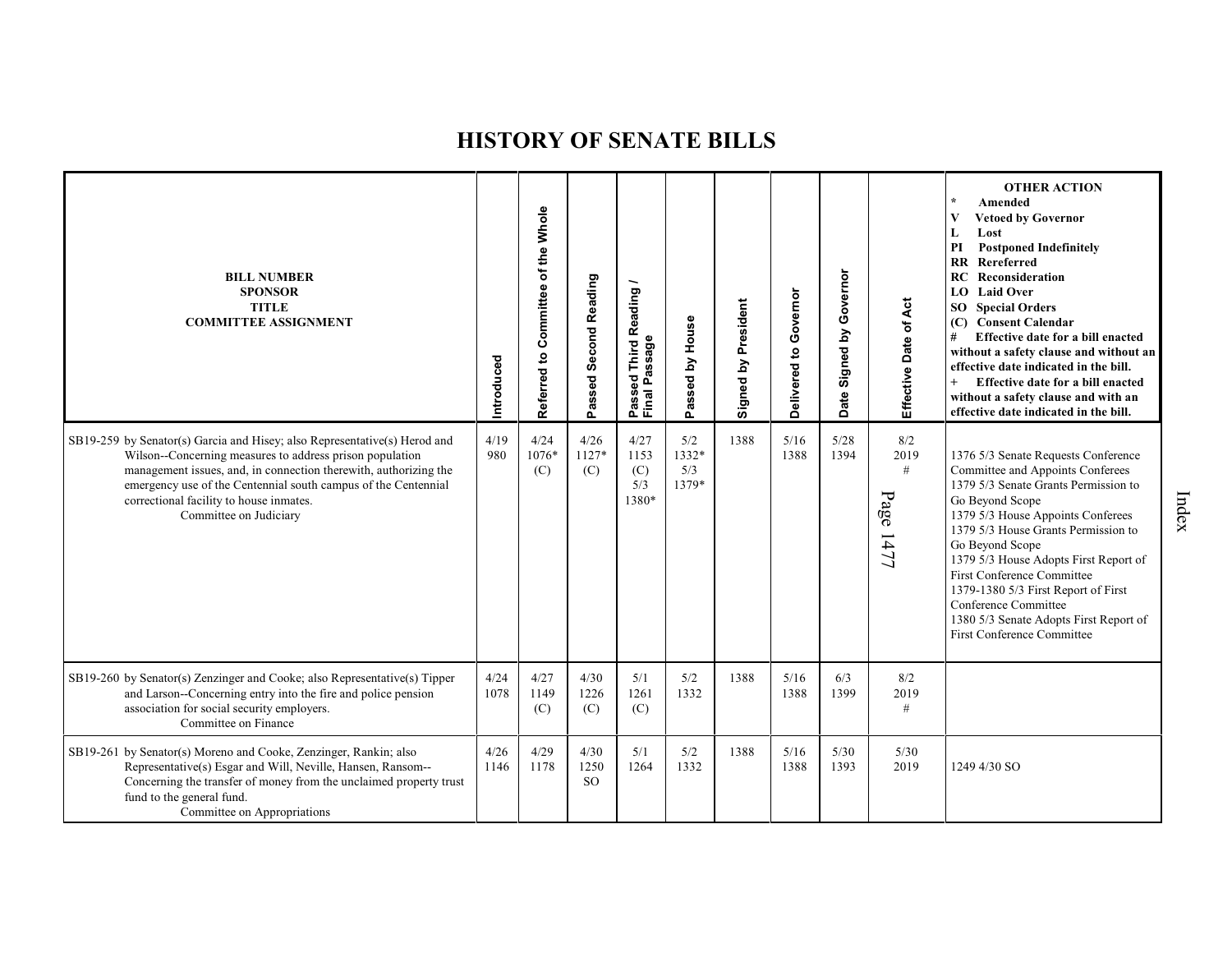| Index<br><b>HISTORY OF SENATE BILLS</b>                                                                                                                                                                                                                                                                                                                                                                                                                                                                                                                                                                                                                                                                                                                                                                                                                                                                                                   |              |                                    |                                  |                                                         |                 |                     |                       |                                      |                                                                                                                               |                                                                                                                                                                                                                                                                                                                                                                                                                                                                                                                        |  |  |  |
|-------------------------------------------------------------------------------------------------------------------------------------------------------------------------------------------------------------------------------------------------------------------------------------------------------------------------------------------------------------------------------------------------------------------------------------------------------------------------------------------------------------------------------------------------------------------------------------------------------------------------------------------------------------------------------------------------------------------------------------------------------------------------------------------------------------------------------------------------------------------------------------------------------------------------------------------|--------------|------------------------------------|----------------------------------|---------------------------------------------------------|-----------------|---------------------|-----------------------|--------------------------------------|-------------------------------------------------------------------------------------------------------------------------------|------------------------------------------------------------------------------------------------------------------------------------------------------------------------------------------------------------------------------------------------------------------------------------------------------------------------------------------------------------------------------------------------------------------------------------------------------------------------------------------------------------------------|--|--|--|
| <b>BILL NUMBER</b><br><b>SPONSOR</b><br><b>TITLE</b><br><b>COMMITTEE ASSIGNMENT</b>                                                                                                                                                                                                                                                                                                                                                                                                                                                                                                                                                                                                                                                                                                                                                                                                                                                       | Introduced   | Referred to Committee of the Whole | Passed Second Reading            | Reading<br>assage<br>Third<br>ិទួ<br>Passed<br>Final Pa | Passed by House | Signed by President | Delivered to Governor | Governor<br>Signed by<br><b>Date</b> | Effective Date of Act                                                                                                         | <b>OTHER ACTION</b><br>$\star$<br>Amended<br>V<br><b>Vetoed by Governor</b><br>L<br>Lost<br><b>Postponed Indefinitely</b><br>PI<br><b>RR</b> Rereferred<br>Reconsideration<br>RC<br><b>Laid Over</b><br>LO.<br><b>SO</b> Special Orders<br><b>Consent Calendar</b><br>(C)<br>Effective date for a bill enacted<br>without a safety clause and without an<br>effective date indicated in the bill.<br>Effective date for a bill enacted<br>without a safety clause and with an<br>effective date indicated in the bill. |  |  |  |
| SB19-262 by Senator(s) Rankin and Zenzinger, Moreno; also<br>Representative(s) Esgar and Ransom, Hansen--Concerning a one-<br>time transfer of one hundred million dollars from the general fund<br>to the highway users tax fund.<br>Committee on Appropriations                                                                                                                                                                                                                                                                                                                                                                                                                                                                                                                                                                                                                                                                         | 4/27<br>1175 | 4/29<br>1178<br>(C)                | 4/30<br>$1233 -$<br>1235*<br>SO. | 5/1<br>1264<br>5/2<br>1353-<br>1354*                    | 5/2<br>1332*    | 1388                | 5/21<br>1390          | 6/3<br>1399                          | 6/3<br>2019                                                                                                                   | 1231 4/30 Removed from Consent<br>1232 4/30 SO<br>1353 5/2 Substitute Motion to Adhere<br>Lost<br>1353 5/2 Senate Concurs in House<br>Amendments                                                                                                                                                                                                                                                                                                                                                                       |  |  |  |
| SB19-263 by Senator(s) Zenzinger and Rankin; also Representative(s) Gray<br>and Hansen--Concerning the delay until the November 2020<br>general election of the requirement that a ballot issue seeking<br>approval for the issuance of transportation revenue anticipation<br>notes be submitted to the voters of the state at the November 2019<br>statewide election, and, in connection therewith, amending the<br>ballot issue to reduce the amount of notes authorized to be issued to<br>offset the additional transportation funding that will result from the<br>repeal of only two, rather than three, tranches of lease-purchase<br>agreements authorized by Senate Bill 17-267 if the ballot issue is<br>approved and extending from twenty to twenty-one years the period<br>for which annual fifty million dollar transfers from the general fund<br>to the state highway fund are required.<br>Committee on Appropriations | 4/27<br>1175 | 4/29<br>1179<br>(C)                | 4/30<br>1232*<br><sub>SO</sub>   | 5/1<br>1263                                             | 5/2<br>1332     | 1388                | 5/16<br>1388          | 5/29<br>1395                         | 5/29<br>2019<br>and on<br>proclimation<br>of Governor<br>of approval<br>of a certain<br>citizen-<br>initiated<br>ballot issue | 1231 4/30 Removed from Consent<br>1232 4/30 SO                                                                                                                                                                                                                                                                                                                                                                                                                                                                         |  |  |  |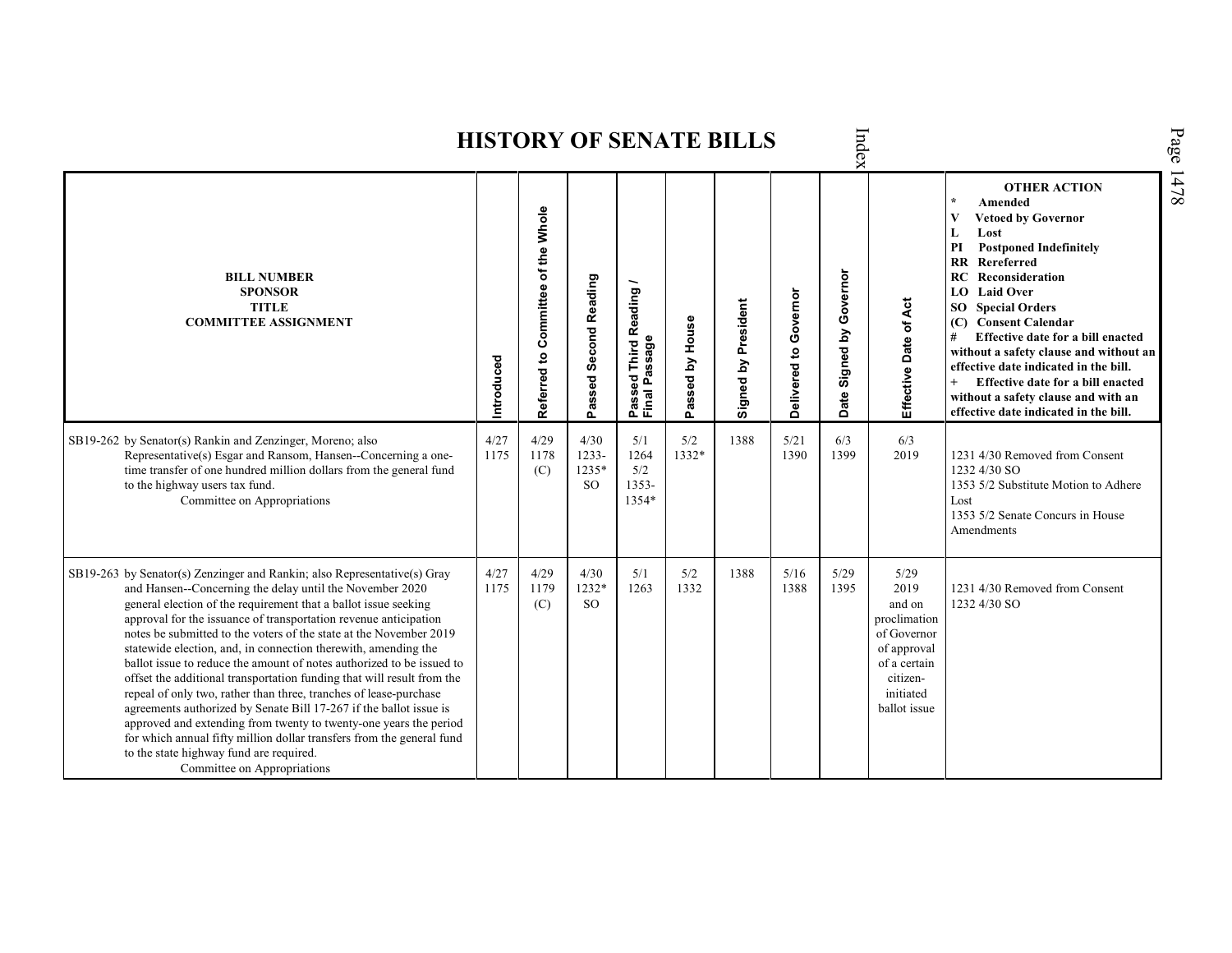# **HISTORY OF SENATE CONCURRENT RESOLUTIONS**

| <b>RESOLUTION NUMBER</b><br><b>SPONSOR</b><br><b>SUBJECT TITLE</b><br><b>COMMITTEE ASSIGNMENT</b>                                                                                                                                                                                                                                                                                                                                                                                                                                                                                                                                                                                                                                                                                                                                                           | ntroduced   | ð<br>Committee<br>$\mathbf{e}$<br>Whole<br>Referred<br>the | Passed Second Reading | <b>Third Reading</b><br>assed | Passed by House | Signed by President | <b>OTHER ACTION</b><br>Amended<br>L<br>Lost<br>PI<br><b>Postponed Indefinitely</b><br>RR Rereferred<br><b>RC</b> Reconsideration<br>LO Laid Over<br><b>SO</b> Special Orders |
|-------------------------------------------------------------------------------------------------------------------------------------------------------------------------------------------------------------------------------------------------------------------------------------------------------------------------------------------------------------------------------------------------------------------------------------------------------------------------------------------------------------------------------------------------------------------------------------------------------------------------------------------------------------------------------------------------------------------------------------------------------------------------------------------------------------------------------------------------------------|-------------|------------------------------------------------------------|-----------------------|-------------------------------|-----------------|---------------------|------------------------------------------------------------------------------------------------------------------------------------------------------------------------------|
| $SCR19-001$ by Senator(s) Sonnenberg; also Representative(s) Pelton--Submitting to the<br>registered electors of the state of Colorado an amendment to the Colorado<br>constitution concerning the ability of the general assembly to transfer great<br>outdoors Colorado funds by law to the state education fund.<br>Committee on State, Veterans, & Military Affairs                                                                                                                                                                                                                                                                                                                                                                                                                                                                                     | 2/13<br>234 |                                                            |                       |                               |                 |                     | 331 2/26 PI                                                                                                                                                                  |
| $SCR19-002$ by Senator(s) Lundeen; also Representative(s) Geitner--Submitting to the<br>registered electors of the state of Colorado an amendment to the Colorado<br>constitution concerning modifications to the operations of the general assembly,<br>and, in connection therewith, decreasing the maximum length of regular sessions<br>of the general assembly from one hundred twenty calendar days to ninety<br>calendar days in even-numbered years and to sixty calendar days in odd-<br>numbered years, limiting the number of bills and resolutions that a member of<br>the general assembly may introduce during a regular session of the general<br>assembly, establishing a biennial budget process, and establishing the process for<br>consideration of the general appropriation bill.<br>Committee on State, Veterans, & Military Affairs | 4/5<br>687  |                                                            |                       |                               |                 |                     | 917 4/17 PI<br>Page 1479                                                                                                                                                     |
| SCR19-003 by Senator(s) Priola; also Representative(s) Gray--Submitting to the registered<br>electors of the state of Colorado an amendment to the Colorado constitution<br>concerning a requirement that the general assembly enact a law to replace the<br>existing state excise taxes on gasoline and other liquid motor fuel with an<br>additional state sales and use tax to be used exclusively to fund the construction,<br>maintenance, and supervision of the surface transportation system.<br>Committee on Transportation & Energy                                                                                                                                                                                                                                                                                                               | 4/5<br>687  |                                                            |                       |                               |                 |                     | 953 4/19 PI                                                                                                                                                                  |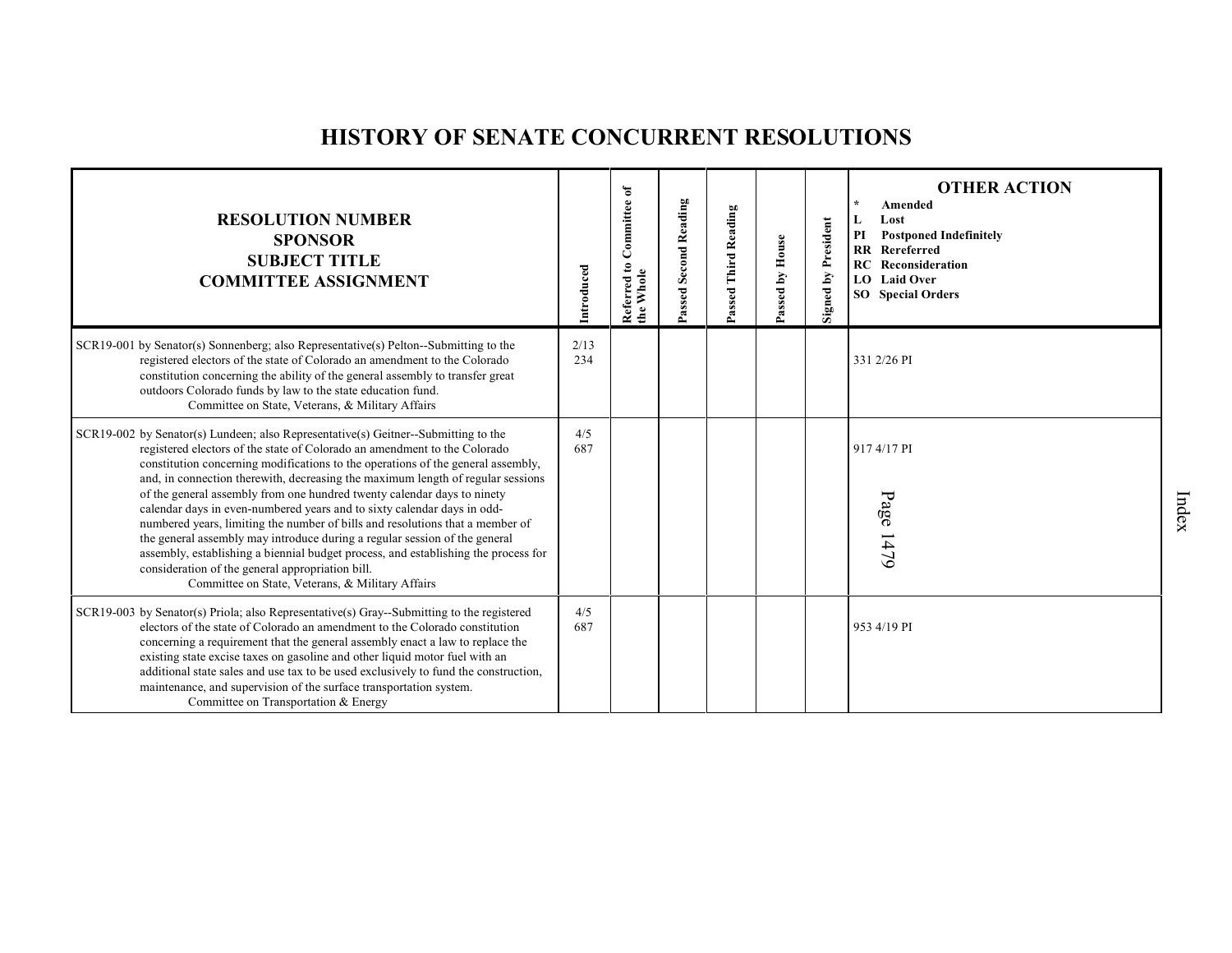| HISTORY OF SENATE JOINT RESOLUTIONS |                                                                                                                                                                                                                     |                      |                                      |                  |                              |                                          |                         |                            |                                                                                                                                                                          |  |  |  |
|-------------------------------------|---------------------------------------------------------------------------------------------------------------------------------------------------------------------------------------------------------------------|----------------------|--------------------------------------|------------------|------------------------------|------------------------------------------|-------------------------|----------------------------|--------------------------------------------------------------------------------------------------------------------------------------------------------------------------|--|--|--|
|                                     | <b>RESOLUTION NUMBER</b><br><b>SPONSOR</b><br><b>SUBJECT TITLE</b><br><b>COMMITTEE ASSIGNMENT</b>                                                                                                                   | Introduced in Senate | Laid Over One Day<br>Under the Rules | Immediate Action | Reported Out by<br>Committee | Adopted by Senate                        | <b>Adopted by House</b> | <b>Signed by President</b> | <b>OTHER ACTION</b><br>Amended<br>Lost<br>L<br><b>Postponed Indefinitely</b><br>PI<br>RR Rereferred<br><b>RC</b> Reconsideration<br>LO Laid Over<br>(C) Consent Calendar |  |  |  |
| SJR19-001                           | by Senator(s) Fenberg, Garcia, Holbert; also Representative(s) Garnett, Becker,<br>Neville--Concerning the adoption of the Joint Rules as the temporary Joint Rules of<br>the Seventy-second General Assembly.      | 1/4<br>10            |                                      | 1/4<br>10        |                              | 1/4<br>10                                | 1/4<br>11               | 1/7<br>34                  |                                                                                                                                                                          |  |  |  |
| SJR19-002                           | by Senator(s) Fenberg, Garcia, Holbert; also Representative(s) Buckner, Esgar,<br>McKean, Van Winkle--Concerning the officers and employees of the First Regular<br>Session of the Seventy-second general assembly. | 1/8<br>37            |                                      | 1/8<br>37        |                              | 1/8<br>37                                | 1/9<br>39               | 1/9<br>44                  |                                                                                                                                                                          |  |  |  |
| SJR19-003                           | by Senator(s) Garcia; also Representative(s) Esgar and Buentello, Valdez D.--<br>Concerning the fifty-first anniversary of the capture of the U.S.S. Pueblo by North<br>Korea.                                      | 1/28<br>111          | 1/28<br>111                          |                  |                              | 1/29<br>127<br>(C)<br>1/29<br>127<br>(C) | 2/1<br>145              | 2/4<br>154                 | 127 1/29 Reconsideration Granted                                                                                                                                         |  |  |  |
|                                     | $SIR19-004$ by Senator(s) Sonnenberg and Fields; also Representative(s) Valdez D. and Pelton--<br>Concerning the designation of February 4 as "Missing Persons Day" in Colorado.                                    | 1/31<br>132          |                                      |                  |                              | 2/4<br>148                               | 2/4<br>153              | 2/5<br>162                 |                                                                                                                                                                          |  |  |  |
|                                     | SJR19-005 by Senator(s) Garcia; also Representative(s) Becker--Concerning the appointment of<br>members of the Colorado Commission on Uniform State Laws.                                                           | 2/7<br>179           | 2/7<br>179                           |                  |                              | 2/14<br>239*<br>2/28<br>$352*$           | 2/27<br>$345*$          | 3/1<br>369                 | 352 2/28 Senate Concurs in House Amendments                                                                                                                              |  |  |  |
|                                     | $SJR19-006$ by Senator(s) Lundeen; also Representative(s) Carver--Concerning the recognition<br>of the 35th Space Symposium and celebrating the premier international space policy<br>and program forum.            | 3/29<br>616          |                                      |                  |                              |                                          |                         |                            | 698 4/8 LO to 5/4                                                                                                                                                        |  |  |  |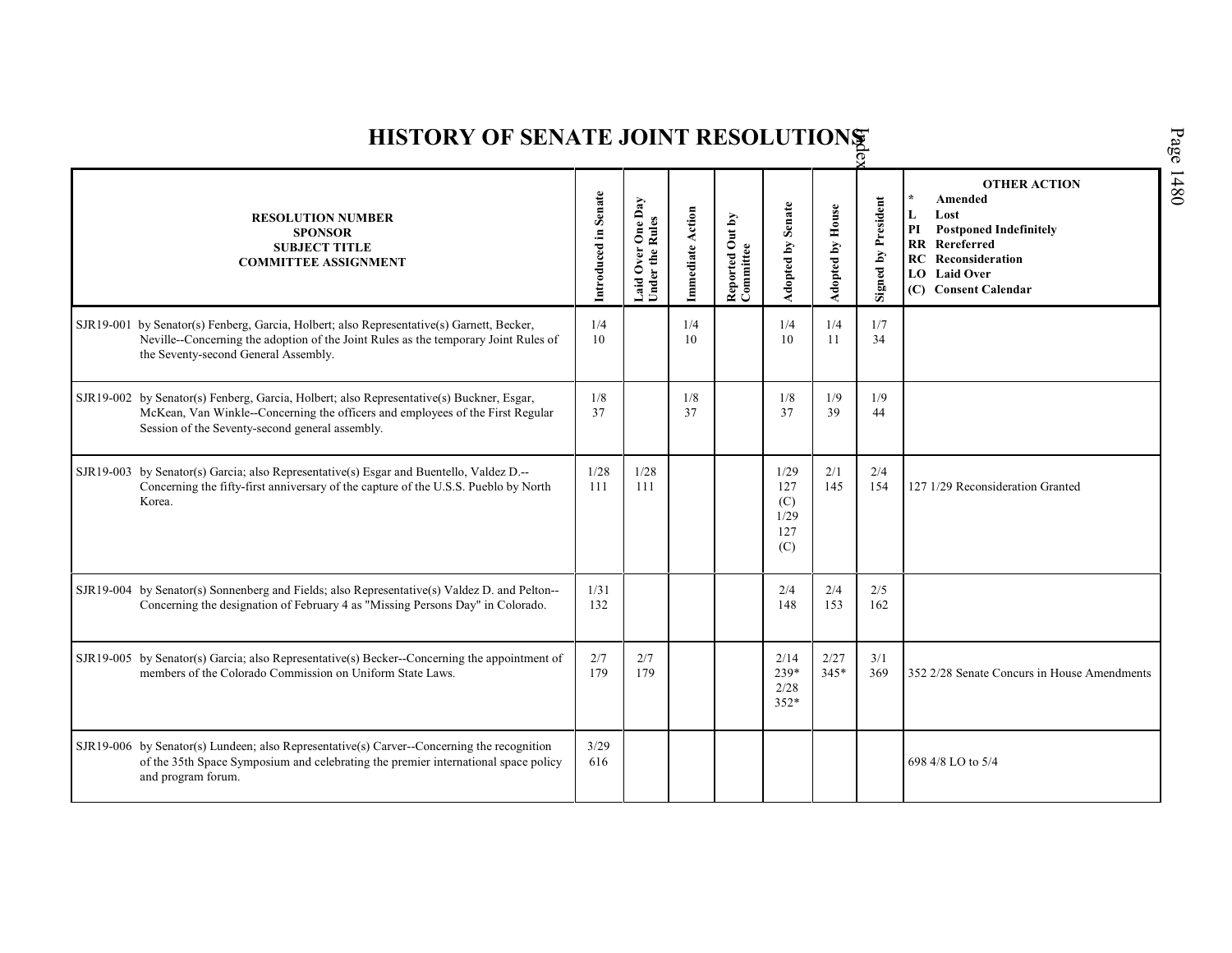## **HISTORY OF SENATE JOINT RESOLUTIONS**

|           | <b>RESOLUTION NUMBER</b><br><b>SPONSOR</b><br><b>SUBJECT TITLE</b><br><b>COMMITTEE ASSIGNMENT</b>                                                                                                                                                                                                                                                                                                    | Introduced in Senate | One Day<br><b>Under the Rules</b><br>Over<br>Laid | Immediate Action | Out by<br>Reported O<br>Committee | Adopted by Senate            | Adopted by House | <b>Signed by President</b>       | <b>OTHER ACTION</b><br>$\star$<br>Amended<br>Lost<br>L<br>PI<br><b>Postponed Indefinitely</b><br>RR Rereferred<br><b>RC</b> Reconsideration<br><b>LO</b> Laid Over<br>(C) Consent Calendar |
|-----------|------------------------------------------------------------------------------------------------------------------------------------------------------------------------------------------------------------------------------------------------------------------------------------------------------------------------------------------------------------------------------------------------------|----------------------|---------------------------------------------------|------------------|-----------------------------------|------------------------------|------------------|----------------------------------|--------------------------------------------------------------------------------------------------------------------------------------------------------------------------------------------|
| SJR19-007 | by Senator(s) Moreno, Bridges, Fenberg, Fields, Gardner, Hill, Lundeen, Scott, Tate,<br>Todd, Williams A., Winter, Woodward; also Representative(s) Kraft-Tharp,<br>Buentello, Caraveo, Gray, Hooton, Landgraf, Lontine, McKean, Melton,<br>Michaelson Jenet, Roberts, Titone, Valdez A., Valdez D.--Concerning designation<br>of the first full week of May as "Tardive Dyskinesia Awareness Week". | 4/3<br>638           |                                                   |                  |                                   | 4/9<br>$717-$<br>718         | 4/10<br>762      | 4/29<br>1182                     |                                                                                                                                                                                            |
|           | SJR19-008 by Senator(s) Lundeen, Gardner, Hill, Hisey, Lee; also Representative(s) Carver,<br>Geitner, Liston, Sandridge, Williams D.--Concerning the recognition of the 35th<br>Space Symposium and celebrating the premier international space policy and<br>program forum.                                                                                                                        | 4/3<br>644           |                                                   |                  |                                   | 4/5<br>688<br>4/11<br>$777*$ | 4/10<br>$762*$   | Ŗ                                | 777 4/11 Senate Concurs in House Amendments                                                                                                                                                |
|           | SJR19-009 by Senator(s) Fenberg and Holbert; also Representative(s) Garnett and Neville--<br>Concerning the convening date for the 2020 second regular session of the seventy-<br>second General Assembly, and, in connection therewith, restoring the deadline<br>schedule set out in the Joint Rules of the Senate and House of Representatives.                                                   | 4/17<br>917          | 4/17<br>917                                       |                  |                                   | 4/18<br>928                  | 5/2<br>1343      | $5\frac{6}{5}$<br>$rac{1382}{8}$ |                                                                                                                                                                                            |
|           | SJR19-010 by Senator(s) Garcia and Holbert, Fenberg, Court, Gonzales, Lee, Moreno,<br>Pettersen, Rodriguez, Story, Todd, Williams A.; also Representative(s) Becker and<br>Neville, Garnett--Concerning changes to the joint rules of the senate and house of<br>representatives to implement changes in workplace policies.                                                                         | 4/27<br>1176         | 4/27<br>1176                                      |                  |                                   | 5/2<br>1347-<br>1348*        | 5/3<br>1385      | 1386                             |                                                                                                                                                                                            |
| SJR19-011 | by Senator(s) Fenberg, Garcia, Holbert; also Representative(s) Garnett, Becker,<br>Neville--Concerning the appointment of a joint committee to notify the governor<br>that the first regular session of the seventy-second general assembly is about to<br>adjourn sine die.                                                                                                                         | 5/1<br>1259          |                                                   |                  |                                   | 5/3<br>1359-<br>1360         | 5/3<br>1385      | 1386                             |                                                                                                                                                                                            |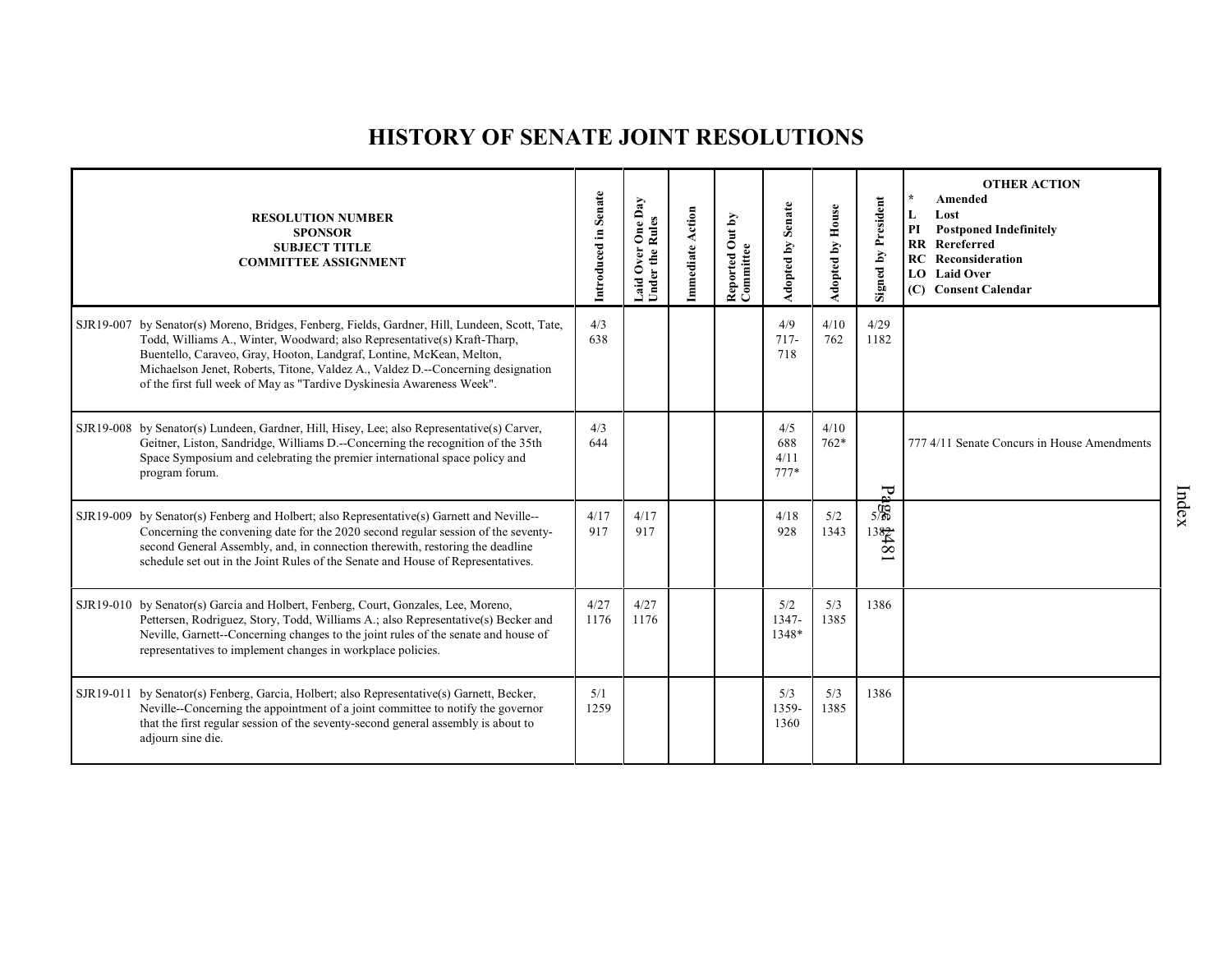| <b>HISTORY OF SENATE RESOLUTIONS</b>                                                                                                                                                                     | Inde                 |                                      |                  |                              |                          |                     |                                                                                                                                                             |
|----------------------------------------------------------------------------------------------------------------------------------------------------------------------------------------------------------|----------------------|--------------------------------------|------------------|------------------------------|--------------------------|---------------------|-------------------------------------------------------------------------------------------------------------------------------------------------------------|
| <b>RESOLUTION NUMBER</b><br><b>SPONSOR</b><br><b>SUBJECT TITLE</b><br><b>COMMITTEE ASSIGNMENT</b>                                                                                                        | Introduced in Senate | Laid Over One Day<br>Under the Rules | Immediate Action | Reported Out by<br>Committee | Adopted by Senate        | Signed by President | <b>OTHER ACTION</b><br>Amended<br>$\star$<br>Lost<br>L<br>PI<br><b>Postponed Indefinitely</b><br>RR Rereferred<br><b>RC</b> Reconsideration<br>LO Laid Over |
| SR19-001 by Senator(s) Fenberg, Garcia, Holbert--Concerning the temporary Rules of the<br>Senate.                                                                                                        | 1/4<br>10            |                                      | 1/4<br>10        |                              | 1/4<br>10                | 1/7<br>34           |                                                                                                                                                             |
| SR19-002 by Senator(s) Fenberg, Garcia, Holbert--Concerning the appointment of officers and<br>employees for the Senate convened in the First Regular Session of the Seventy-second<br>General Assembly. | 1/7<br>33            |                                      | 1/7<br>33        |                              | 1/7<br>33                | 1/8<br>38           |                                                                                                                                                             |
| SR19-003 by Senator(s) Fenberg--Concerning changes to the rules of the Senate regarding<br>committees of reference.                                                                                      | 1/7<br>35            | 1/7<br>35                            |                  |                              | 1/8<br>38                | 1/9<br>39           |                                                                                                                                                             |
| SR19-004 by Senator(s) Garcia and Cooke--Concerning the designation of September 27 as<br>"First Responder Appreciation Day" in Colorado.                                                                | 3/6<br>394           |                                      |                  |                              | 3/8<br>$415 -$<br>$416*$ | 3/11<br>435         |                                                                                                                                                             |
| SR19-005 by Senator(s) Hisey--Concerning recognition of "Single Parents' Day".                                                                                                                           | 3/19<br>489          |                                      |                  |                              | 3/22<br>543              | 3/25<br>555         |                                                                                                                                                             |
| SR19-006 by Senator(s) Fields and Tate--Concerning the designation of March 26, 2019, as<br>"Colorado Children's Health Day".                                                                            | 3/20<br>507          |                                      |                  |                              | 3/26<br>558              | 3/27<br>592         |                                                                                                                                                             |
| SR19-007 by Senator(s) Fields and Gardner--Concerning the recognition of the week of April 7-<br>13, 2019, as National Crime Victims' Rights Week.                                                       | 3/28<br>608          |                                      |                  |                              | 4/8<br>698               | 4/8<br>705          |                                                                                                                                                             |

Page 1482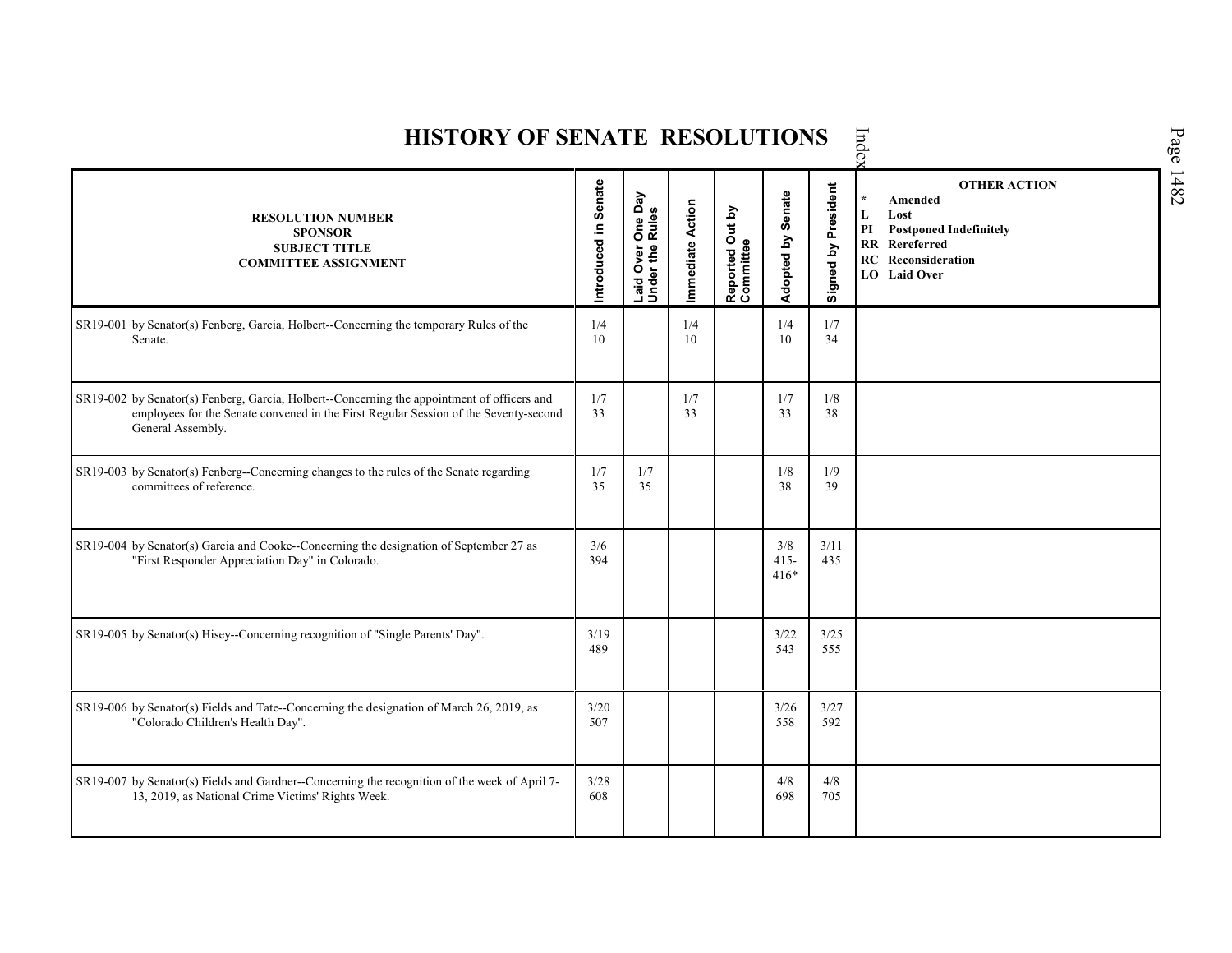## **HISTORY OF SENATE RESOLUTIONS**

| <b>RESOLUTION NUMBER</b><br><b>SPONSOR</b><br><b>SUBJECT TITLE</b><br><b>COMMITTEE ASSIGNMENT</b>                                                                                                                         | Introduced in Senate | Day<br><b>Rules</b><br>$\mathbf{Q}$<br>δ<br>Under the<br>ğ<br>Ó<br>Laid | <b>Action</b><br>Immediate | Out by<br>ω<br>Reported<br>Committee | Senate<br>Adopted by  | President<br>Signed by | <b>OTHER ACTION</b><br>$\star$<br>Amended<br>L<br>Lost<br>  PI<br><b>Postponed Indefinitely</b><br><b>RR</b> Rereferred<br>RC<br>Reconsideration<br>LO Laid Over |
|---------------------------------------------------------------------------------------------------------------------------------------------------------------------------------------------------------------------------|----------------------|-------------------------------------------------------------------------|----------------------------|--------------------------------------|-----------------------|------------------------|------------------------------------------------------------------------------------------------------------------------------------------------------------------|
| SR19-008 by Senator(s) Fields--Concerning recognition of the month of April as "Child Abuse"<br>Prevention Month".                                                                                                        | 3/28<br>608          |                                                                         |                            |                                      | 4/2<br>$628 -$<br>629 | 4/2<br>635             |                                                                                                                                                                  |
| $SR19-009$ by Senator(s) Zenzinger and Gonzales--Concerning the designation of April 2, 2019,<br>as "Equal Pay Day" in Colorado, and, in connection therewith, acknowledging the<br>persistent problem of wage disparity. | 3/29<br>616          |                                                                         |                            |                                      | 4/2<br>629            | 4/2<br>635             |                                                                                                                                                                  |
| SR19-010 by Senator(s) Zenzinger and Cooke--Concerning declaring the week of May 12-18,<br>2019, as Police Week, and, in connection therewith, declaring May 15, 2019, as Peace<br>Officers' Memorial Day.                | 4/3<br>644           |                                                                         |                            |                                      | 4/11<br>767           | 4/11<br>779            | Page<br>$\overline{\phantom{0}}$                                                                                                                                 |
| SR19-011 by Senator(s) Garcia and Holbert-Concerning changes to the rules of the senate to<br>implement workplace policies of the general assembly.                                                                       | 4/15<br>856          | 4/15<br>856                                                             |                            |                                      | 4/17<br>906           | 4/17<br>918            | #83                                                                                                                                                              |
| SR19-012 by Senator(s) Moreno and Tate--Concerning the "Colorado Day of Remembrance of<br>the Armenian Genocide" on April 24, 2019.                                                                                       | 4/23<br>1037         | 4/23<br>1037                                                            |                            |                                      | 4/24<br>1045          | 4/29<br>1182           |                                                                                                                                                                  |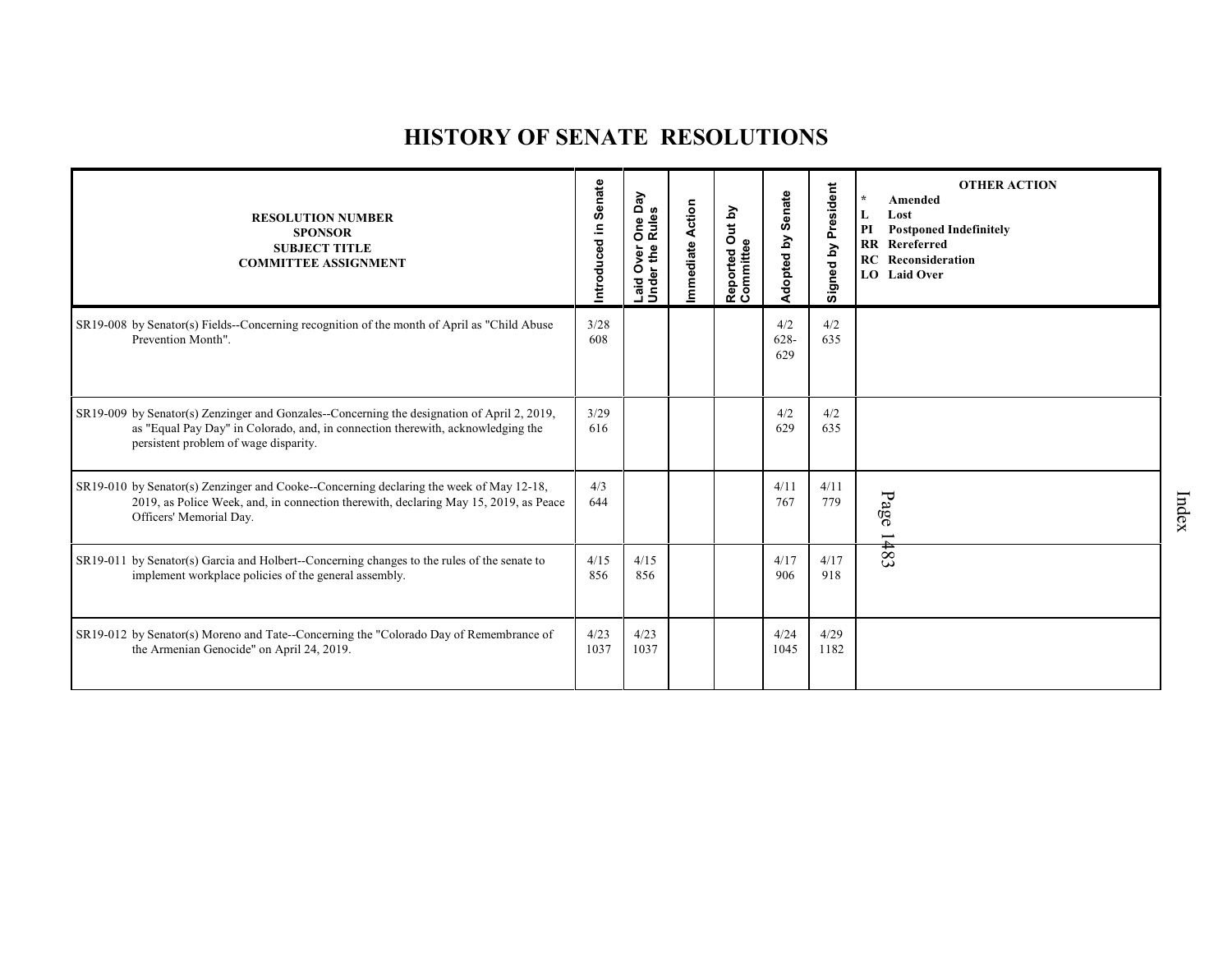| HISTORY OF SENATE JOINT MEMORIALSE                                                                                                                                                                                                                                                                                                                                                                                           |            |                                          |                 |                                           |                      |                    |                             |                                                                                                                                                         |
|------------------------------------------------------------------------------------------------------------------------------------------------------------------------------------------------------------------------------------------------------------------------------------------------------------------------------------------------------------------------------------------------------------------------------|------------|------------------------------------------|-----------------|-------------------------------------------|----------------------|--------------------|-----------------------------|---------------------------------------------------------------------------------------------------------------------------------------------------------|
| <b>MEMORIAL NUMBER</b><br><b>SPONSOR</b><br><b>SUBJECT TITLE</b><br><b>COMMITTEE ASSIGNMENT</b>                                                                                                                                                                                                                                                                                                                              | Introduced | $\mathbf{g}$<br>≏<br>$\bullet$<br>å<br>⋍ | ction<br>ediate | Out by<br>nmittee<br>Reported<br>Committe | Senate<br>ă<br>opted | House<br>dopted by | President<br>ΔY<br>Signed 1 | <b>OTHER ACTION</b><br>Amended<br>Lost<br>L<br>PI<br><b>Postponed Indefinitely</b><br><b>RR</b> Rereferred<br><b>RC</b> Reconsideration<br>LO Laid Over |
| SJM19-001 by Senator(s) Crowder; also Representative(s) Esgar--Memorializing the United<br>States Congress to fulfill the commitment of the federal government to provide<br>funding for the Arkansas Valley Conduit project.<br>Committee on Agriculture & Natural Resources                                                                                                                                                | 1/4<br>31  |                                          |                 | 1/17<br>68<br>(C)                         | 1/22<br>81<br>(C)    | 2/13<br>234        | 2/14<br>239                 |                                                                                                                                                         |
| SJM19-002 by Senator(s) Crowder and Coram; also Representative(s) Esgar and Catlin, Roberts-<br>-Concerning memorializing the United States Congress to enact legislation directing<br>the United States Army Corps of Engineers, in conjunction and cooperation with the<br>Lower Arkansas Valley Water Conservancy District, to dredge a portion of the<br>Arkansas River.<br>Committee on Agriculture & Natural Resources | 1/4<br>31  |                                          |                 | 1/17<br>68<br>(C)                         | 1/22<br>81<br>(C)    | 2/13<br>234        | 2/14<br>239                 |                                                                                                                                                         |

Page 1484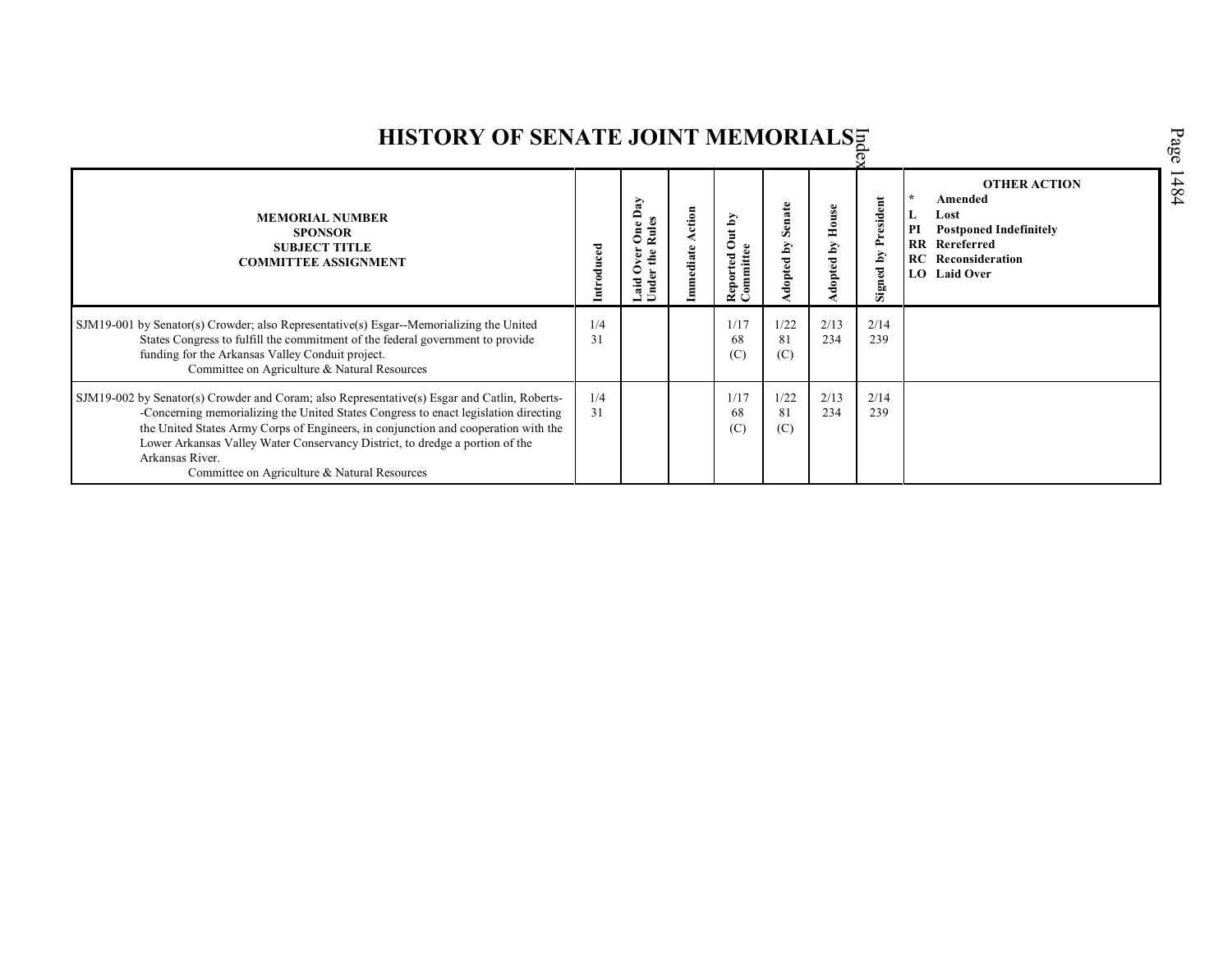| <b>BILL NUMBER</b><br><b>SPONSOR</b><br><b>TITLE</b><br><b>COMMITTEE ASSIGNMENT</b>                                                                                                                                                                                                                                                                                                                                                                                                 | Passed by House                | Introduced in Senate | Referred to Committee of the Whole | <b>Passed Second Reading</b> | Passed Third Reading     | <b>Signed by President</b> | <b>OTHER ACTION</b><br>Amended<br><b>Vetoed by Governor</b><br>V<br>L<br>Lost<br><b>Postponed Indefinitely</b><br>PI<br><b>RR</b><br>Rereferred<br>Reconsideration<br>RC<br><b>LO</b> Laid Over<br><b>SO</b> Special Orders<br>(C) Consent Calendar<br>Effective date for a bill enacted without safety<br>$+$<br>clause and with an effective date indicated in the<br>bill.<br>#<br>Effective date for a bill unless a referendum<br>petition is filed in the 90-day period after sine die |
|-------------------------------------------------------------------------------------------------------------------------------------------------------------------------------------------------------------------------------------------------------------------------------------------------------------------------------------------------------------------------------------------------------------------------------------------------------------------------------------|--------------------------------|----------------------|------------------------------------|------------------------------|--------------------------|----------------------------|----------------------------------------------------------------------------------------------------------------------------------------------------------------------------------------------------------------------------------------------------------------------------------------------------------------------------------------------------------------------------------------------------------------------------------------------------------------------------------------------|
| HB19-1001 by Representative(s) Kennedy; also Senator(s) Moreno and Rankin--<br>Concerning hospital transparency measures required to analyze the efficacy<br>of hospital delivery system reform incentive payments.<br>Committee on Health & Human Services                                                                                                                                                                                                                         | 1/31<br>$136*$<br>3/18<br>485* | 2/4<br>153           | 3/8<br>419*<br>(C)                 | 3/13<br>449*<br>(C)          | 3/14<br>461<br>(C)       | 3/20<br>507                | 485 3/18 House Concurs in Senate Amendments                                                                                                                                                                                                                                                                                                                                                                                                                                                  |
| HB19-1002 by Representative(s) McLachlan and Wilson; also Senator(s) Zenzinger and<br>Priola--Concerning professional development in leadership for public school<br>principals, and, in connection therewith, making an appropriation.<br>Committee on State, Veterans, & Military Affairs                                                                                                                                                                                         | 4/19<br>980*<br>5/2<br>1332*   | 4/19<br>981          | 4/26<br>1110                       | 4/30<br>1196*                | 5/1<br>1266-<br>1267     | 1388                       | 1077-1078* 4/24 Referred to Appropriations<br>1332 5/2 House Concurs in Senate Amendments<br>ନ୍ତି                                                                                                                                                                                                                                                                                                                                                                                            |
| HB19-1003 by Representative(s) Hansen and Valdez A.; also Senator(s) Foote and Story-<br>-Concerning community solar gardens.<br>Committee on Transportation & Energy                                                                                                                                                                                                                                                                                                               | 4/1<br>$623*$<br>4/29<br>1189* | 4/3<br>645           | 4/17<br>$913-$<br>914*             | 4/23<br>$1012*$              | 4/24<br>1050-<br>$1051*$ | 1388                       | 8#<br>1189 4/29 House Concurs in Senate Amendments                                                                                                                                                                                                                                                                                                                                                                                                                                           |
| HB19-1004 by Representative(s) Roberts and Catlin; also Senator(s) Donovan--<br>Concerning a proposal for implementing a competitive state option for more<br>affordable health care coverage in Colorado, and, in connection therewith,<br>requesting authorization to use existing federal money for the proposed state<br>option and taking other actions toward the implementation of the state<br>option, and making an appropriation.<br>Committee on Health & Human Services | 3/4<br>378*                    | 3/7<br>401           | 4/12<br>784                        | 4/16<br>863*                 | 4/17<br>901              | 5/2<br>1310                | 458 3/14 Referred to Appropriations<br>888-889 4/16 COW Amendments                                                                                                                                                                                                                                                                                                                                                                                                                           |
| HB19-1005 by Representative(s) Buckner and Wilson; also Senator(s) Todd and Priola--<br>Concerning an income tax credit for certain early childhood educators.<br>Committee on Finance                                                                                                                                                                                                                                                                                              | 4/27<br>$1174*$                | 4/29<br>1187         | 5/1<br>1259                        | 5/2<br>1330<br><sub>SO</sub> | 5/3<br>1373              | 1387                       | 1238 4/30 Referred to Appropriations<br>1329 5/2 SO                                                                                                                                                                                                                                                                                                                                                                                                                                          |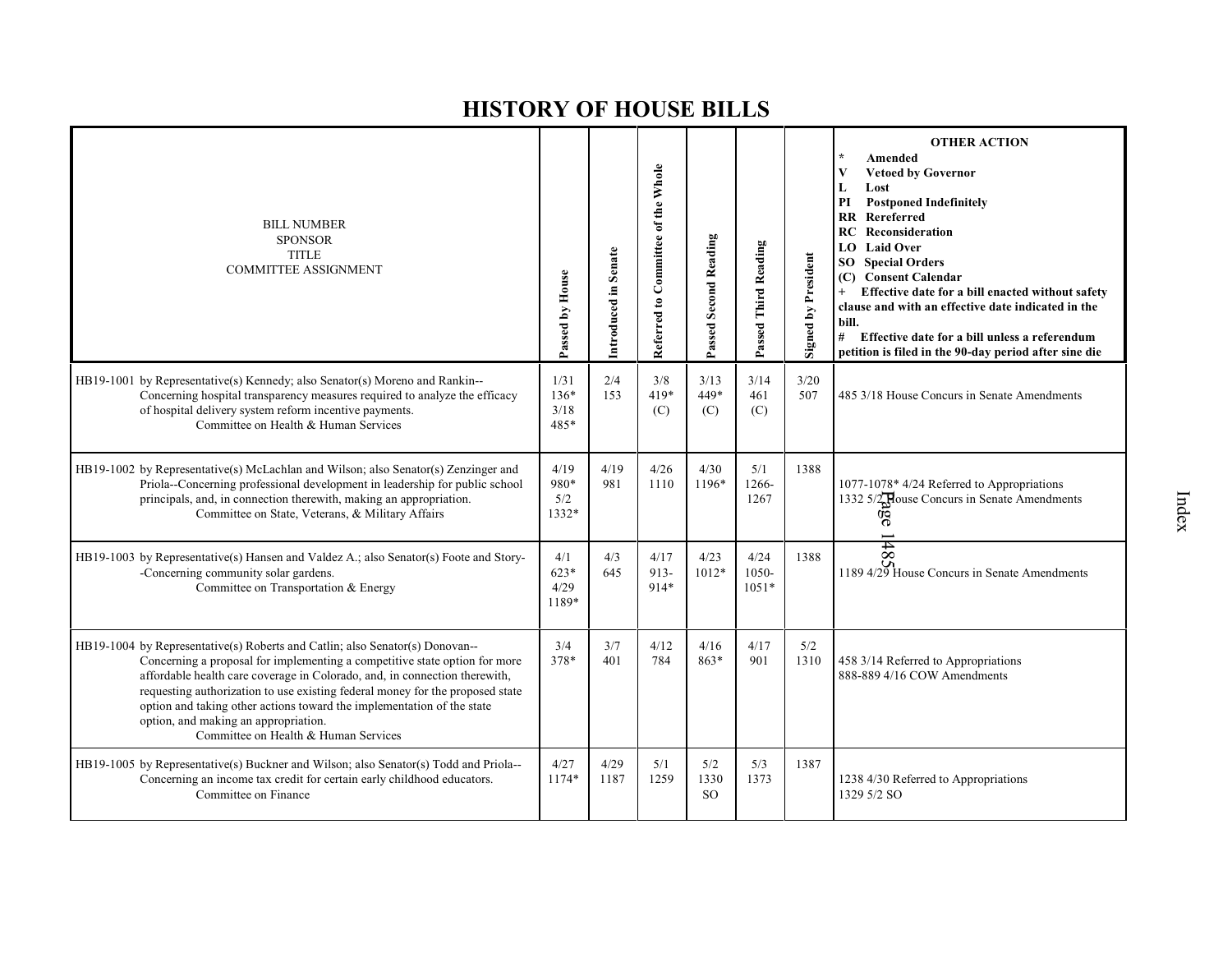| <b>BILL NUMBER</b><br><b>SPONSOR</b><br><b>TITLE</b><br><b>COMMITTEE ASSIGNMENT</b>                                                                                                                                                                                                                                                                                                                                                                                                                                                                                                                                                                      | Passed by House | Introduced in Senate | Referred to Committee of the Whole | <b>Passed Second Reading</b>     | Passed Third Reading         | <b>Signed by President</b> | pu<br><b>OTHER ACTION</b><br>$\star$<br>OAmended<br>$\overline{\mathbf{V}}$<br>Vetoed by Governor<br>Lost<br>L<br><b>Postponed Indefinitely</b><br>PI<br><b>RR</b> Rereferred<br>Reconsideration<br>RC<br><b>LO</b> Laid Over<br><b>Special Orders</b><br>SO<br>(C) Consent Calendar<br>Effective date for a bill enacted without safety<br>$+$<br>clause and with an effective date indicated in the<br>bill.<br># Effective date for a bill unless a referendum<br>petition is filed in the 90-day period after sine die |
|----------------------------------------------------------------------------------------------------------------------------------------------------------------------------------------------------------------------------------------------------------------------------------------------------------------------------------------------------------------------------------------------------------------------------------------------------------------------------------------------------------------------------------------------------------------------------------------------------------------------------------------------------------|-----------------|----------------------|------------------------------------|----------------------------------|------------------------------|----------------------------|----------------------------------------------------------------------------------------------------------------------------------------------------------------------------------------------------------------------------------------------------------------------------------------------------------------------------------------------------------------------------------------------------------------------------------------------------------------------------------------------------------------------------|
| HB19-1006 by Representative(s) McLachlan and Carver; also Senator(s) Fields--<br>Concerning measures to mitigate the effects of wildfires within wildland-<br>urban interface areas, and, in connection therewith, clarifying the legislative<br>intent that state funding of the existing forest restoration and wildfire risk<br>mitigation grant program be increased and making an appropriation.<br>Committee on Appropriations                                                                                                                                                                                                                     | 4/22<br>997*    | 4/22<br>1001         | 4/24<br>1040<br>(C)                | 4/24<br>1080<br><b>SO</b><br>(C) | 4/25<br>1096<br>(C)          | 1387                       | 1079 4/24 SO(C)                                                                                                                                                                                                                                                                                                                                                                                                                                                                                                            |
| HB19-1007 by Representative(s) Sirota; also Senator(s) Zenzinger--Concerning the<br>establishment of contribution limits under the "Fair Campaign Practices Act"<br>for candidates for county offices, and, in connection therewith, making an<br>appropriation.<br>Committee on State, Veterans, & Military Affairs                                                                                                                                                                                                                                                                                                                                     | 2/15<br>249*    | 2/19<br>261          | 3/19<br>487                        | 3/21<br>518                      | 3/22<br>539-<br>540          | 4/2<br>635                 | 381 3/5 Referred to Appropriations                                                                                                                                                                                                                                                                                                                                                                                                                                                                                         |
| HB19-1008 by Representative(s) Kraft-Tharp and Larson, Soper; also Senator(s) Todd<br>and Lundeen--Concerning the provision of grants for career and technical<br>education capital construction through the "Building Excellent Schools<br>Today Act".<br>Committee on Education                                                                                                                                                                                                                                                                                                                                                                        | 1/28<br>118*    | 1/29<br>128          | 2/14<br>235<br>(C)                 | 2/19<br>255<br>(C)               | 2/20<br>$274-$<br>275<br>(C) | 3/18<br>483                |                                                                                                                                                                                                                                                                                                                                                                                                                                                                                                                            |
| HB19-1009 by Representative(s) Kennedy and Singer; also Senator(s) Priola and<br>Pettersen--Concerning supports for persons recovering from substance use<br>disorders, and, in connection therewith, expanding a program in the<br>department of local affairs that provides vouchers for housing assistance to<br>certain individuals, creating standards for recovery residences for purposes of<br>referrals and title protection, creating the opioid crisis recovery funds<br>advisory committee, creating the recovery residence certification grant<br>program, and making an appropriation.<br>Committee on State, Veterans, & Military Affairs | 4/27<br>1174    | 4/29<br>1188         | 5/1<br>1259                        | 5/2<br>1330*<br><sub>SO</sub>    | 5/3<br>1373                  | 1388                       | 1237-1238* 4/30 Referred to Appropriations<br>1329 5/2 SO                                                                                                                                                                                                                                                                                                                                                                                                                                                                  |
| HB19-1010 by Representative(s) Mullica and Landgraf; also Senator(s) Gardner and<br>Pettersen--Concerning the licensing of freestanding emergency departments,<br>and, in connection therewith, making an appropriation.<br>Committee on Health & Human Services                                                                                                                                                                                                                                                                                                                                                                                         | 2/15<br>249*    | 2/19<br>261          | 4/9<br>709                         | 4/11<br>775                      | 4/12<br>792                  | 1386                       | 422 3/8 Referred to Finance<br>520 3/21 Referred to Appropriations                                                                                                                                                                                                                                                                                                                                                                                                                                                         |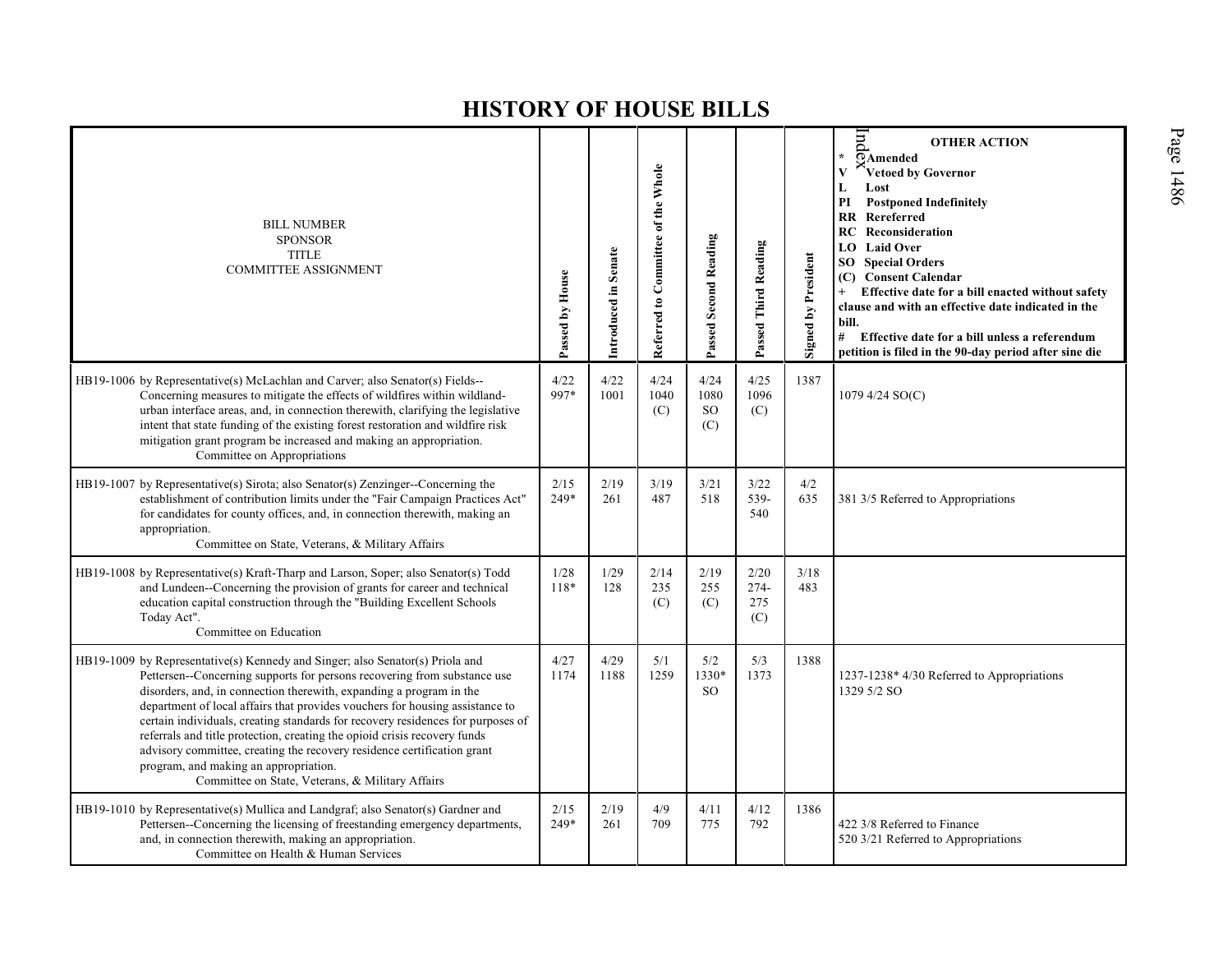| <b>BILL NUMBER</b><br><b>SPONSOR</b><br><b>TITLE</b><br><b>COMMITTEE ASSIGNMENT</b>                                                                                                                                                                                                                                                                          | Passed by House | Introduced in Senate | Referred to Committee of the Whole | Passed Second Reading | Passed Third Reading          | <b>Signed by President</b> | <b>OTHER ACTION</b><br>Amended<br>$\mathbf{V}$<br><b>Vetoed by Governor</b><br>L<br>Lost<br><b>Postponed Indefinitely</b><br>PI<br>Rereferred<br><b>RR</b><br>RC<br>Reconsideration<br><b>Laid Over</b><br>LO.<br><b>Special Orders</b><br>SO<br><b>Consent Calendar</b><br>(C)<br>Effective date for a bill enacted without safety<br>$+$<br>clause and with an effective date indicated in the<br>bill.<br>#<br>Effective date for a bill unless a referendum<br>petition is filed in the 90-day period after sine die |
|--------------------------------------------------------------------------------------------------------------------------------------------------------------------------------------------------------------------------------------------------------------------------------------------------------------------------------------------------------------|-----------------|----------------------|------------------------------------|-----------------------|-------------------------------|----------------------------|--------------------------------------------------------------------------------------------------------------------------------------------------------------------------------------------------------------------------------------------------------------------------------------------------------------------------------------------------------------------------------------------------------------------------------------------------------------------------------------------------------------------------|
| HB19-1011 by Representative(s) Hooton, Arndt, McKean; also Senator(s) Tate, Moreno,<br>Zenzinger--Concerning clarification of the scope of an existing sales tax<br>exemption for manufactured homes.<br>Committee on Local Government                                                                                                                       | 1/23<br>93*     | 1/23<br>99           | 2/6<br>165                         | 2/8<br>206            | 2/12<br>221                   | 2/21<br>300                |                                                                                                                                                                                                                                                                                                                                                                                                                                                                                                                          |
| HB19-1012 by Representative(s) Beckman and Valdez A., Roberts; also Senator(s)<br>Fields, Sonnenberg, Story--Concerning the flexibility of the department of<br>personnel to administer the payment of controlled maintenance projects from<br>the proceeds of lease-purchase agreements executed pursuant to Senate Bill<br>17-267.<br>Committee on Finance | 1/23<br>93      | 1/23<br>99           | 2/20<br>274<br>(C)                 | 2/22<br>302<br>(C)    | 2/25<br>$323 -$<br>324<br>(C) | 3/1<br>371                 | Page                                                                                                                                                                                                                                                                                                                                                                                                                                                                                                                     |
| HB19-1013 by Representative(s) Exum, Coleman; also Senator(s) Pettersen, Fields--<br>Concerning the extension of the income tax credit for child care expenses<br>paid by a resident individual with a federal adjusted gross income of twenty-<br>five thousand dollars or less.<br>Committee on Finance                                                    | 4/16<br>881*    | 4/16<br>884          | 4/24<br>1073                       | 4/26<br>1132          | 4/27<br>1164                  | 1388                       | 148<br>1042 4/24 Referred to Appropriations                                                                                                                                                                                                                                                                                                                                                                                                                                                                              |
| $HB19-1014$ by Representative(s) Singer and Bird; also Senator(s) Ginal--Concerning the<br>retail food establishment inspection process, and, in connection therewith,<br>detailing the process for the suspension of a retail food establishment's<br>license or certification of license.<br>Committee on Business, Labor, & Technology                    | 1/28<br>118*    | 1/29<br>128          | 2/12<br>217<br>(C)                 | 2/14<br>237<br>(C)    | 2/15<br>246<br>(C)            | 2/21<br>300                |                                                                                                                                                                                                                                                                                                                                                                                                                                                                                                                          |
| HB19-1015 by Representative(s) Arndt; also Senator(s) Ginal--Concerning the recreation<br>of the Colorado water institute.<br>Committee on Agriculture & Natural Resources                                                                                                                                                                                   | 1/23<br>$93*$   | 1/23<br>99           | 1/31<br>135                        | 2/4<br>150            | 2/5<br>161                    | 2/12<br>226                |                                                                                                                                                                                                                                                                                                                                                                                                                                                                                                                          |
| $HB19-1016$ by Representative(s) Geitner--Concerning measures to ensure that the basic<br>skills placement or assessment tests administered by institutions of higher<br>education are available for use by high schools.                                                                                                                                    |                 |                      |                                    |                       |                               |                            |                                                                                                                                                                                                                                                                                                                                                                                                                                                                                                                          |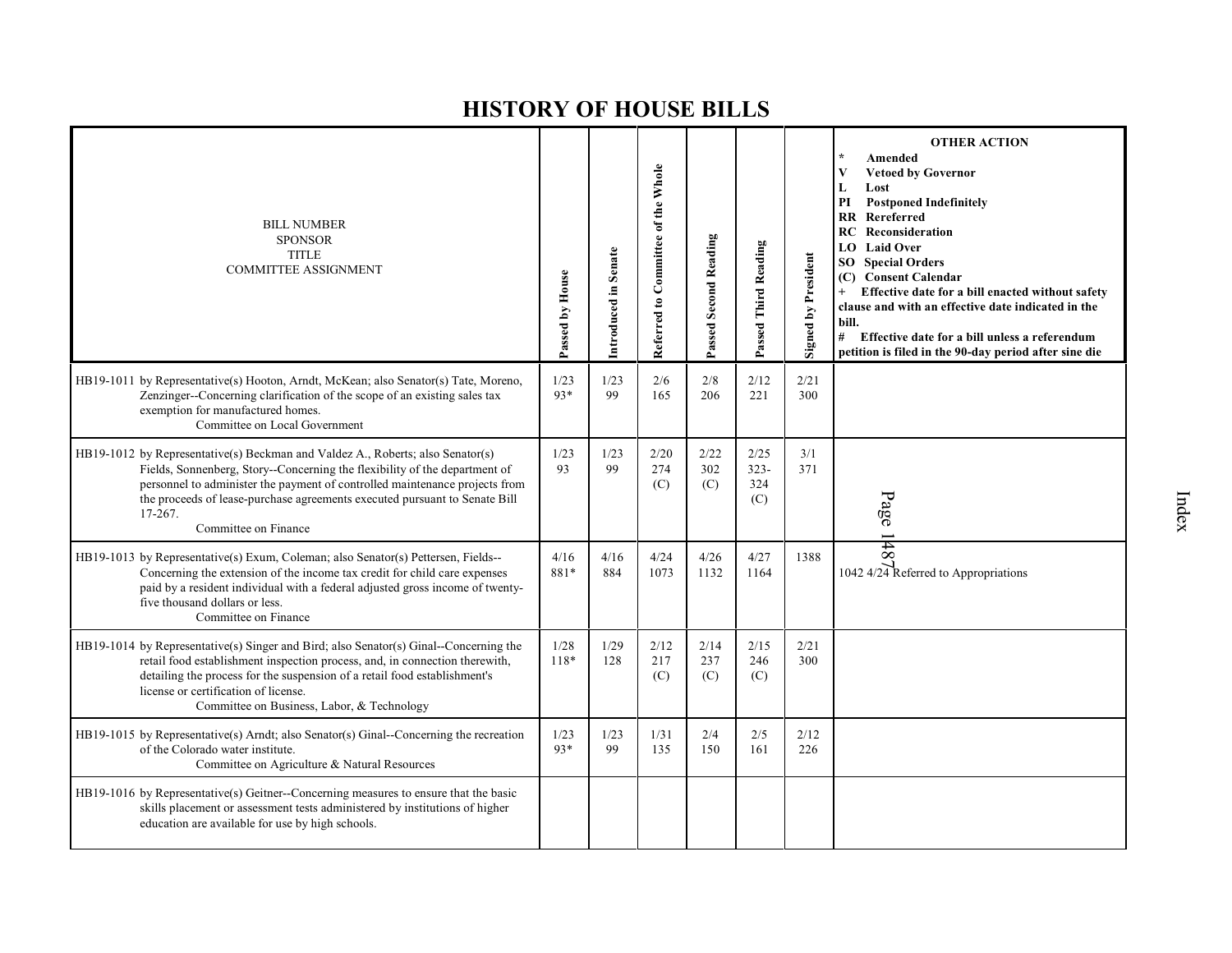| <b>BILL NUMBER</b><br><b>SPONSOR</b><br><b>TITLE</b><br><b>COMMITTEE ASSIGNMENT</b>                                                                                                                                                                                                                                                      | Passed by House              | Introduced in Senate | Referred to Committee of the Whole | Passed Second Reading                  | Passed Third Reading                      | <b>Signed by President</b> | pur<br><b>OTHER ACTION</b><br>$\star$<br>$\overline{\Omega}$ Amended<br>$\overline{\mathbf{V}}$<br>Vetoed by Governor<br>L<br>Lost<br>PI<br><b>Postponed Indefinitely</b><br><b>RR</b> Rereferred<br><b>RC</b> Reconsideration<br><b>LO</b> Laid Over<br><b>SO</b> Special Orders<br>(C) Consent Calendar<br>Effective date for a bill enacted without safety<br>$^{+}$<br>clause and with an effective date indicated in the<br>bill.<br># Effective date for a bill unless a referendum<br>petition is filed in the 90-day period after sine die |
|------------------------------------------------------------------------------------------------------------------------------------------------------------------------------------------------------------------------------------------------------------------------------------------------------------------------------------------|------------------------------|----------------------|------------------------------------|----------------------------------------|-------------------------------------------|----------------------------|----------------------------------------------------------------------------------------------------------------------------------------------------------------------------------------------------------------------------------------------------------------------------------------------------------------------------------------------------------------------------------------------------------------------------------------------------------------------------------------------------------------------------------------------------|
| HB19-1017 by Representative(s) Michaelson Jenet; also Senator(s) Fields--Concerning<br>increasing access to school social workers in public elementary schools, and,<br>in connection therewith, making an appropriation.<br>Committee on State, Veterans, & Military Affairs                                                            | 4/26<br>1144*                | 4/27<br>1175         | 4/30<br>1236                       | 5/2<br>1317                            | 5/3<br>1366                               | 1386                       | 1187 4/29 Referred to Appropriations                                                                                                                                                                                                                                                                                                                                                                                                                                                                                                               |
| HB19-1020 by Representative(s) Roberts and Beckman, Valdez A.; also Senator(s) Fields<br>and Story, Sonnenberg--Concerning the clarification of certain administrative<br>matters of the capital development committee.<br>Committee on Finance                                                                                          | 1/23<br>93                   | 1/23<br>99           | 2/20<br>274<br>(C)                 | 2/22<br>302<br>(C)                     | 2/25<br>324<br>(C)                        | 3/1<br>371                 |                                                                                                                                                                                                                                                                                                                                                                                                                                                                                                                                                    |
| HB19-1023 by Representative(s) Saine and Jackson, McLachlan, Roberts; also Senator(s)<br>Marble and Todd, Zenzinger--Concerning issuance of driving authorization<br>documents to foster children who are under eighteen years of age, and, in<br>connection therewith, making an appropriation.<br>Committee on Transportation & Energy | 3/12<br>438*<br>4/16<br>881* | 3/13<br>455          | 4/9<br>709*<br>(C)                 | 4/10<br>734*<br>SO <sub>1</sub><br>(C) | 4/11<br>773<br>(C)                        | 4/29<br>1182               | 577* 3/27 Referred to Appropriations<br>733 4/10 SO(C)<br>881 4/16 House Concurs in Senate Amendmets                                                                                                                                                                                                                                                                                                                                                                                                                                               |
| HB19-1024 by Representative(s) McKean and Buentello; also Senator(s) Todd and<br>Coram--Concerning creation of the Colorado youth advisory council review<br>committee, and, in connection therewith, making an appropriation.<br>Committee on State, Veterans, & Military Affairs                                                       | 3/19<br>496*                 | 3/21<br>521          | 4/23<br>1003                       | 4/26<br>1128                           | 4/27<br>1158                              | 1386                       | 559 3/26 Referred to Legislative Council<br>928 4/18 Referred to Appropriations                                                                                                                                                                                                                                                                                                                                                                                                                                                                    |
| HB19-1025 by Representative(s) Melton and Herod; also Senator(s) Foote and<br>Rodriguez--Concerning the timing of an inquiry into a job applicant's<br>criminal history, and, in connection therewith, making an appropriation.<br>Committee on Judiciary                                                                                | 2/28<br>$361*$               | 3/1<br>371           | 4/9<br>709                         | 4/11<br>775                            | 4/12<br>791<br>4/12<br>792<br>4/12<br>794 | 4/29<br>1182               | 496 3/19 Referred to Appropriations<br>792 4/12 Reconsideration Granted<br>793 4/12 Reconsideration Granted                                                                                                                                                                                                                                                                                                                                                                                                                                        |
| HB19-1026 by Representative(s) Catlin and McCluskie; also Senator(s) Coram and<br>Donovan--Concerning fines assessed for violations of laws administered by<br>the division of parks and wildlife.<br>Committee on Agriculture & Natural Resources                                                                                       | 3/12<br>438*                 | $3/18$<br>482        | 4/19<br>963                        | 4/23<br>1013                           | 4/25<br>1100                              | 1386                       | 520 3/21 Referred to Finance<br>894 4/16 Referred to Appropriations                                                                                                                                                                                                                                                                                                                                                                                                                                                                                |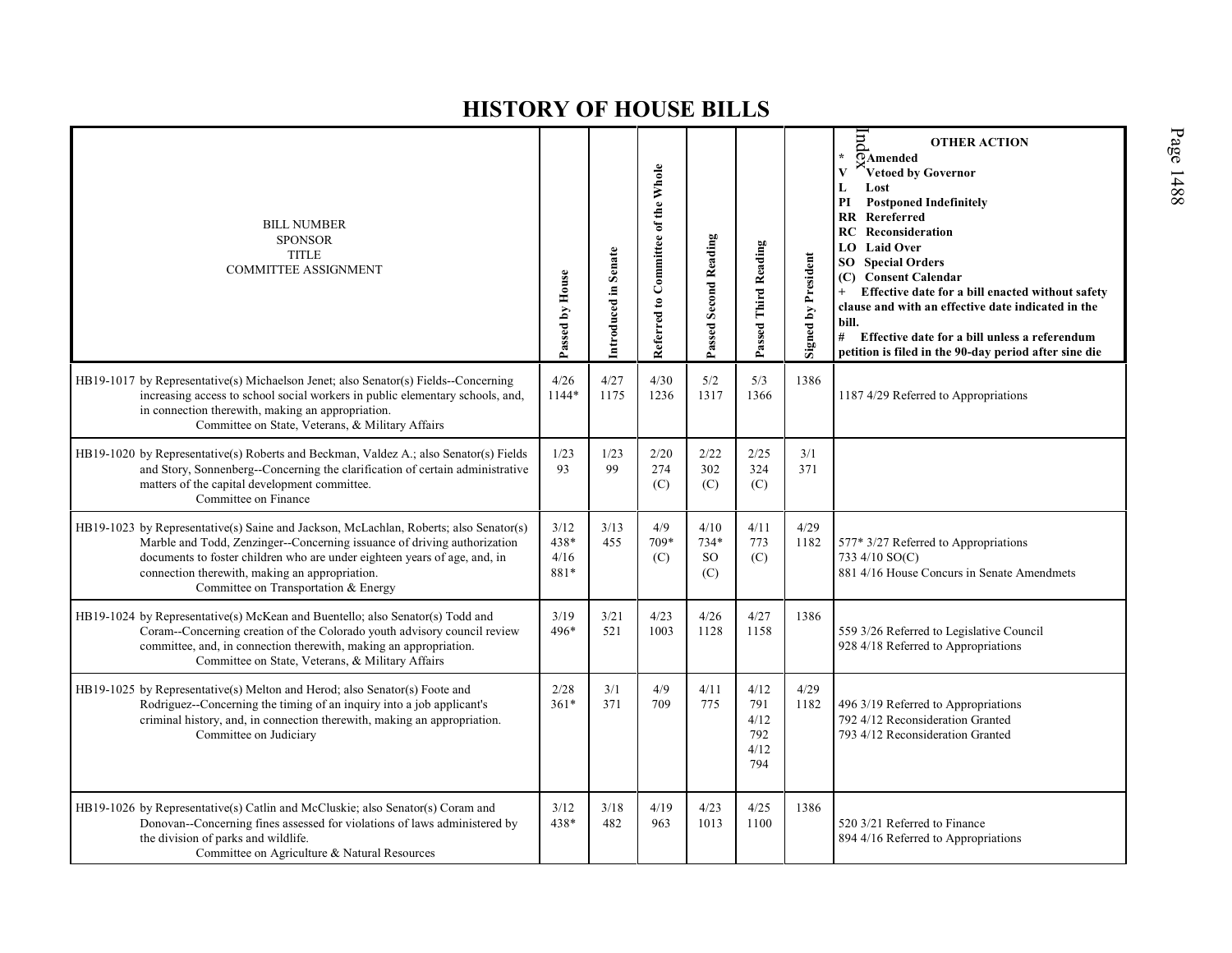| <b>BILL NUMBER</b><br><b>SPONSOR</b><br><b>TITLE</b><br><b>COMMITTEE ASSIGNMENT</b>                                                                                                                                                                                                                                                                                                               | Passed by House                | Introduced in Senate | Referred to Committee of the Whole           | Passed Second Reading | Passed Third Reading                   | <b>Signed by President</b> | <b>OTHER ACTION</b><br>Amended<br><b>Vetoed by Governor</b><br>V<br>Lost<br>L<br>PI<br><b>Postponed Indefinitely</b><br>$\mathbf{R}$<br>Rereferred<br>Reconsideration<br>RC<br><b>Laid Over</b><br>LO.<br>SO<br><b>Special Orders</b><br><b>Consent Calendar</b><br>(C)<br>Effective date for a bill enacted without safety<br>$+$<br>clause and with an effective date indicated in the<br>bill.<br># Effective date for a bill unless a referendum<br>petition is filed in the 90-day period after sine die |
|---------------------------------------------------------------------------------------------------------------------------------------------------------------------------------------------------------------------------------------------------------------------------------------------------------------------------------------------------------------------------------------------------|--------------------------------|----------------------|----------------------------------------------|-----------------------|----------------------------------------|----------------------------|---------------------------------------------------------------------------------------------------------------------------------------------------------------------------------------------------------------------------------------------------------------------------------------------------------------------------------------------------------------------------------------------------------------------------------------------------------------------------------------------------------------|
| HB19-1028 by Representative(s) Hooton and Ransom, Baisley, Van Winkle; also<br>Senator(s) Coram and Fenberg, Marble--Concerning the conditions for<br>medical marijuana use for disabling medical conditions, and, in connection<br>therewith, adding autism spectrum disorders to the list of disabling medical<br>conditions for medical marijuana use.<br>Committee on Health & Human Services | 2/7<br>188*                    | 2/11<br>213          | 3/15<br>476                                  | 3/19<br>492           | 3/20<br>501                            | 3/28<br>608                |                                                                                                                                                                                                                                                                                                                                                                                                                                                                                                               |
| HB19-1029 by Representative(s) Arndt; also Senator(s) Crowder--Concerning the<br>Republican river water conservation district, and, in connection therewith,<br>expanding the boundaries of the district and adjusting the meeting schedule<br>of the district's board of directors.<br>Committee on Agriculture & Natural Resources                                                              | 1/23<br>$93*$<br>4/1<br>$623*$ | 1/23<br>99           | 2/7<br>187                                   | 2/11<br>$212*$        | 2/12<br>222<br>3/28<br>$607 -$<br>608* | 4/8<br>704                 | 378 3/4 Rouse Requests Conference Committee and<br>Appoints Conferees on First Conference Committee<br>$525$ 3/21 Senate Appoints Conferees on First<br>Conference Committee<br>578 3/27 Strst Report of First Conference Committee<br>607-608 3/28 Senate Adopts First Report of First<br>Conference Committee<br>623 4/1 House Adopts First Report of First Conference<br>Committee                                                                                                                         |
| HB19-1030 by Representative(s) Soper and Roberts; also Senator(s) Rankin and<br>Zenzinger--Concerning creating the crime of unlawful electronic sexual<br>communication.<br>Committee on Judiciary                                                                                                                                                                                                | 3/20<br>507*<br>4/16<br>881*   | 3/25<br>547          | 4/4<br>667*                                  | 4/8<br>$702*$         | 4/9<br>718                             | 4/29<br>1182               | 881 4/16 House Concurs in Senate Amendments                                                                                                                                                                                                                                                                                                                                                                                                                                                                   |
| HB19-1031 by Representative(s) Gray; also Senator(s) Gonzales--Concerning allowing<br>each parental guardian to serve as a minor medical marijuana patient's<br>primary caregiver, and, in connection therewith, making an appropriation.<br>Committee on Health & Human Services                                                                                                                 | 2/25<br>328*                   | 2/27<br>339          | 3/29<br>$613*$<br>(C)<br>4/16<br>869*<br>(C) | 4/18<br>925*<br>(C)   | 4/19<br>954<br>(C)                     | 5/2<br>1310                | 476* 3/15 Referred to Appropriations<br>629 4/2 Removed from Consent<br>632 4/2 Re-referred to Appropriations                                                                                                                                                                                                                                                                                                                                                                                                 |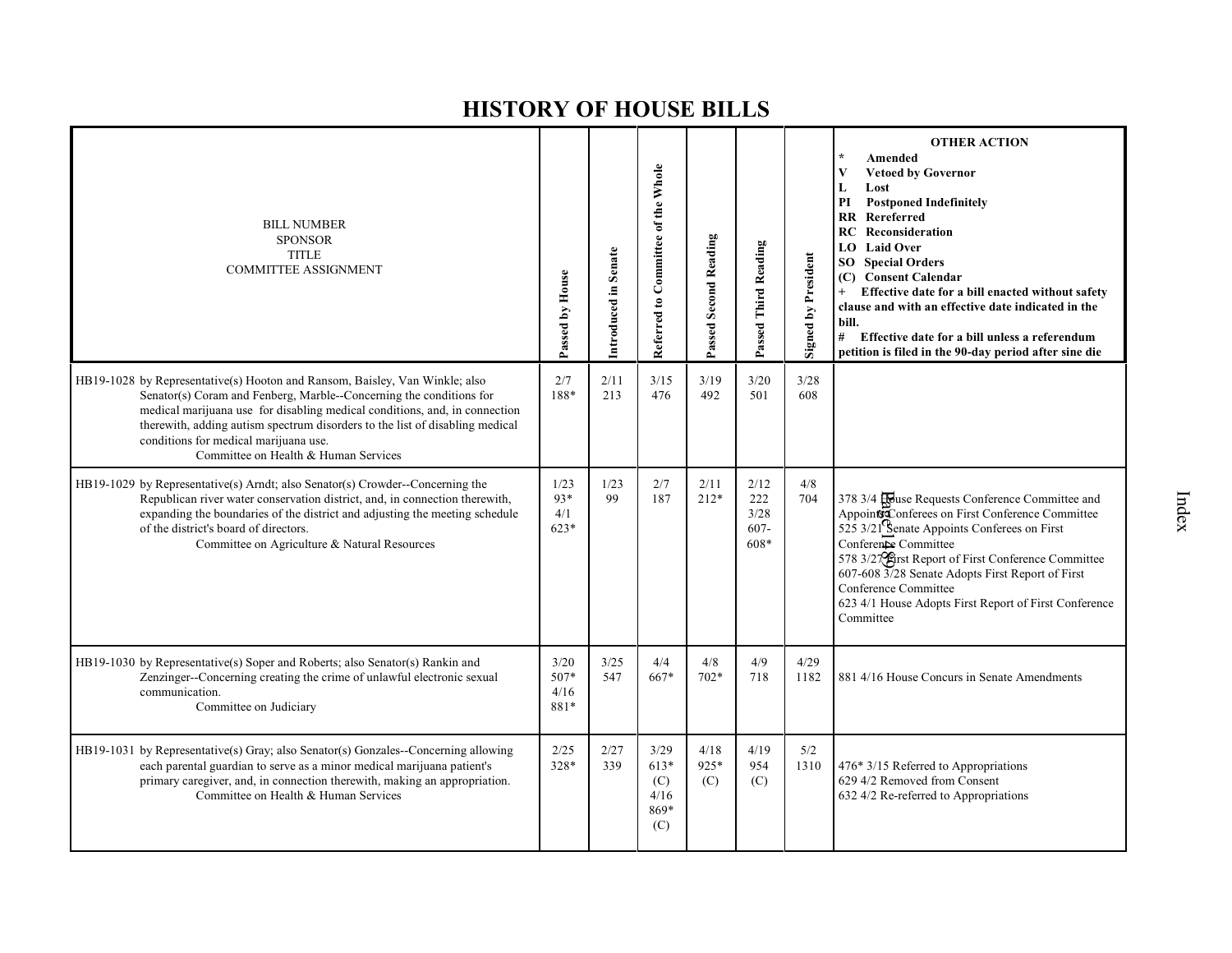| <b>BILL NUMBER</b><br><b>SPONSOR</b><br><b>TITLE</b><br><b>COMMITTEE ASSIGNMENT</b>                                                                                                                                                                                                                                           | Passed by House                  | Introduced in Senate | Referred to Committee of the Whole | <b>Passed Second Reading</b> | Passed Third Reading       | <b>Signed by President</b> | Ind<br><b>OTHER ACTION</b><br>$\star$<br>$\overline{O}$ Amended<br>Vetoed by Governor<br>V<br>L<br>Lost<br>PI<br><b>Postponed Indefinitely</b><br><b>RR</b> Rereferred<br>Reconsideration<br>RC<br><b>Laid Over</b><br>LO.<br><b>SO</b> Special Orders<br>(C) Consent Calendar<br>Effective date for a bill enacted without safety<br>$+$<br>clause and with an effective date indicated in the<br>bill.<br># Effective date for a bill unless a referendum<br>petition is filed in the 90-day period after sine die |
|-------------------------------------------------------------------------------------------------------------------------------------------------------------------------------------------------------------------------------------------------------------------------------------------------------------------------------|----------------------------------|----------------------|------------------------------------|------------------------------|----------------------------|----------------------------|----------------------------------------------------------------------------------------------------------------------------------------------------------------------------------------------------------------------------------------------------------------------------------------------------------------------------------------------------------------------------------------------------------------------------------------------------------------------------------------------------------------------|
| HB19-1032 by Representative(s) Lontine and Caraveo; also Senator(s) Todd and Coram---<br>Concerning comprehensive human sexuality education, and, in connection<br>therewith, making an appropriation.<br>Committee on Health & Human Services                                                                                | 2/19<br>$260*$<br>5/3<br>1385*   | 2/21<br>292          | 4/23<br>1003                       | 5/2<br>1318-<br>1322*        | 5/3<br>1367-<br>1368*      | 1388                       | 369-370* 3/1 Referred to Appropriations<br>1385 5/3 House Concurs in Senate Amendments                                                                                                                                                                                                                                                                                                                                                                                                                               |
| HB19-1033 by Representative(s) Tipper and Kennedy; also Senator(s) Fields and Priola--<br>Concerning a local government's authority to regulate products containing<br>nicotine.<br>Committee on Health & Human Services                                                                                                      | 2/6<br>167*<br>3/4<br>378*       | 2/7<br>188           | 2/15<br>246                        | 2/22<br>$303*$               | 2/25<br>324                | 3/18<br>483                | 378 3/4 House Concurs in Senate Amendments                                                                                                                                                                                                                                                                                                                                                                                                                                                                           |
| HB19-1034 by Representative(s) Sullivan and Esgar; also Senator(s) Danielson--<br>Concerning a requirement that a common carrier engaged in the<br>transportation of property by railroad have at least two crew members aboard<br>a freight train while the freight train is moving.<br>Committee on Transportation & Energy | 2/5<br>$162*$<br>3/4<br>378*     | 2/7<br>188           | 2/20<br>274                        | 2/22<br>$303*$               | 2/25<br>325                | 3/11<br>435                | 303-304 2/22 COW Amendment<br>378 3/4 House Concurs in Senate Amendments                                                                                                                                                                                                                                                                                                                                                                                                                                             |
| HB19-1035 by Representative(s) Rich and Roberts; also Senator(s) Woodward and Ginal-<br>-Concerning an increase in the flexibility to set fees for electrical inspections<br>that are not conducted by the state.<br>Committee on Local Government                                                                            | 1/31<br>$136*$<br>3/22<br>$543*$ | 2/4<br>153           | 3/15<br>$477-$<br>478*             | 3/19<br>$491*$<br>(C)        | 3/20<br>503                | 4/1<br>624                 | 500 3/20 Removed from Consent<br>543 3/22 House Concurs in Senate Amendments                                                                                                                                                                                                                                                                                                                                                                                                                                         |
| HB19-1036 by Representative(s) Arndt and McLachlan; also Senator(s) Todd--<br>Concerning annual stipends for certain nationally certified school<br>professionals.<br>Committee on Education                                                                                                                                  | 1/28<br>118*                     | 1/29<br>128          | 2/8<br>204<br>(C)                  | 2/13<br>231                  | 2/14<br>236<br>2/14<br>237 | 2/21<br>300                | 223 2/12 Removed from Consent<br>236 2/14 Reconsideration Granted                                                                                                                                                                                                                                                                                                                                                                                                                                                    |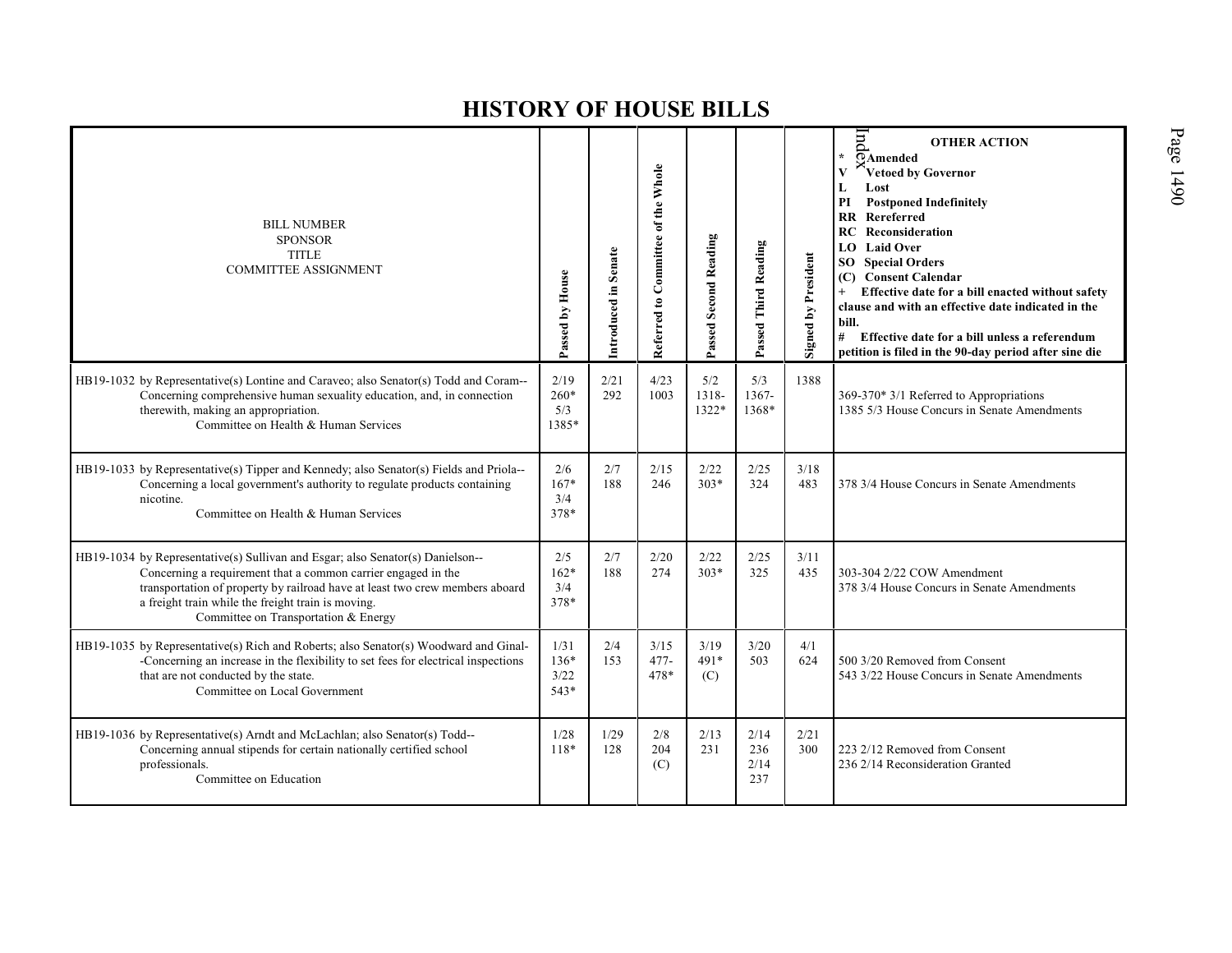| <b>BILL NUMBER</b><br><b>SPONSOR</b><br><b>TITLE</b><br><b>COMMITTEE ASSIGNMENT</b>                                                                                                                                                                                                                                                                                                                                       | Passed by House | Introduced in Senate | Referred to Committee of the Whole | Passed Second Reading | Passed Third Reading | <b>Signed by President</b> | <b>OTHER ACTION</b><br>Amended<br><b>Vetoed by Governor</b><br>V<br>L<br>Lost<br><b>Postponed Indefinitely</b><br>PI<br><b>RR</b> Rereferred<br><b>RC</b> Reconsideration<br><b>LO</b> Laid Over<br><b>Special Orders</b><br>SO.<br>(C) Consent Calendar<br>Effective date for a bill enacted without safety<br>clause and with an effective date indicated in the<br>bill.<br>#<br>Effective date for a bill unless a referendum<br>petition is filed in the 90-day period after sine die |
|---------------------------------------------------------------------------------------------------------------------------------------------------------------------------------------------------------------------------------------------------------------------------------------------------------------------------------------------------------------------------------------------------------------------------|-----------------|----------------------|------------------------------------|-----------------------|----------------------|----------------------------|--------------------------------------------------------------------------------------------------------------------------------------------------------------------------------------------------------------------------------------------------------------------------------------------------------------------------------------------------------------------------------------------------------------------------------------------------------------------------------------------|
| HB19-1037 by Representative(s) Hansen and Esgar; also Senator(s) Donovan--<br>Concerning energy asset management, and, in connection therewith,<br>authorizing the issuance of low-cost ratepayer-backed bonds and creating the<br>Colorado energy impact assistance authority to mitigate the impacts of power<br>plant retirements on Colorado workers and communities.<br>Committee on Agriculture & Natural Resources | 3/4<br>378*     | 3/7<br>409           |                                    |                       |                      |                            | 937* 4/18 Referred to Transportation & Energy<br>1252 4/30 PI                                                                                                                                                                                                                                                                                                                                                                                                                              |
| HB19-1038 by Representative(s) Duran and Lontine; also Senator(s) Ginal and Story--<br>Concerning dental services for pregnant women covered under the children's<br>basic health plan, and, in connection therewith, making an appropriation.<br>Committee on Health & Human Services                                                                                                                                    | 2/25<br>328*    | 2/27<br>339          | 3/29<br>613<br>(C)                 | 4/2<br>629<br>(C)     | 4/3<br>639<br>(C)    | 4/8<br>704                 | 458 3/14 Referred to Appropriations<br>ā                                                                                                                                                                                                                                                                                                                                                                                                                                                   |
| HB19-1039 by Representative(s) Esgar, Jaquez Lewis, Titone, Valdez A., Galindo,<br>Herod; also Senator(s) Moreno, Ginal--Concerning identity documents for<br>transgender persons, and, in connection therewith, making an appropriation.<br>Committee on Judiciary                                                                                                                                                       | 2/15<br>$249*$  | 2/19<br>261          | 4/12<br>784*                       | 4/16<br>864*          | 4/17<br>902          | 1386                       | 49<br>$471-472 \times 3/14$ Referred to Appropriations                                                                                                                                                                                                                                                                                                                                                                                                                                     |
| HB19-1041 by Representative(s) Buckner; also Senator(s) Rodriguez--Concerning the<br>prevention of human exposure to surgical smoke during surgery at certain<br>licensed health care facilities.<br>Committee on Health & Human Services                                                                                                                                                                                 | 1/28<br>118*    | 1/29<br>128          | 3/8<br>419<br>(C)                  | 3/13<br>450<br>(C)    | 3/14<br>462<br>(C)   | 3/20<br>507                |                                                                                                                                                                                                                                                                                                                                                                                                                                                                                            |
| HB19-1042 by Representative(s) Gonzales-Gutierrez; also Senator(s) Gonzales--<br>Concerning expanding the jurisdiction of the courts for certain vulnerable<br>youth.<br>Committee on Judiciary                                                                                                                                                                                                                           | 1/31<br>$136*$  | 2/4<br>153           | 2/26<br>331                        | 2/28<br>351           | 3/1<br>366           | 3/18<br>483                |                                                                                                                                                                                                                                                                                                                                                                                                                                                                                            |
| HB19-1043 by Representative(s) Galindo; also Senator(s) Danielson--Concerning the<br>ability of life care institutions to post a surety bond as a form of required<br>reserve.<br>Committee on Business, Labor, & Technology                                                                                                                                                                                              | 1/31<br>136     | 2/4<br>153           | 3/12<br>438<br>(C)                 | 3/14<br>465<br>(C)    | 3/15<br>475<br>(C)   | 3/20<br>507                |                                                                                                                                                                                                                                                                                                                                                                                                                                                                                            |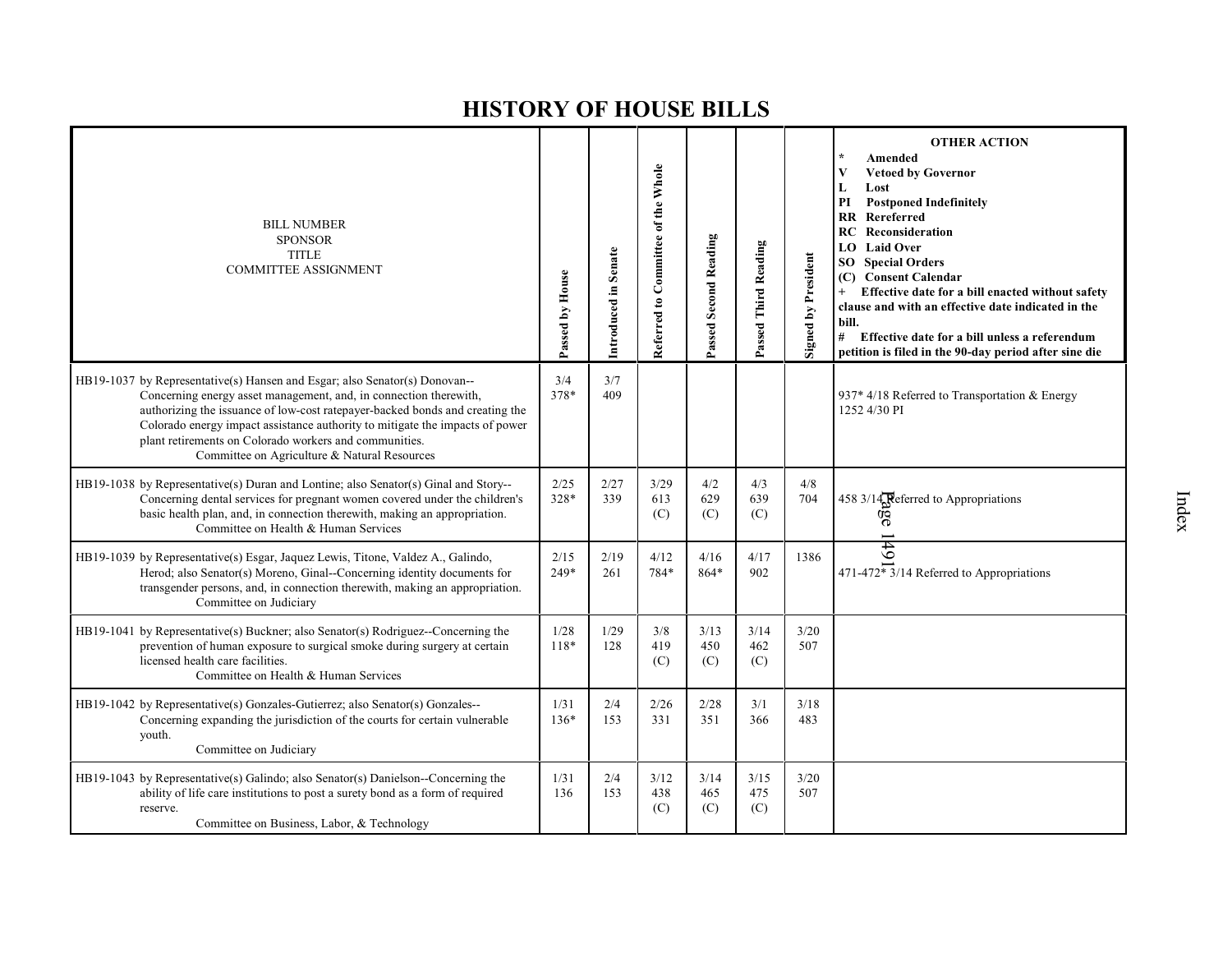| <b>BILL NUMBER</b><br><b>SPONSOR</b><br><b>TITLE</b><br><b>COMMITTEE ASSIGNMENT</b>                                                                                                                                                                                                                      | Passed by House               | Introduced in Senate | Referred to Committee of the Whole | Passed Second Reading | Passed Third Reading         | <b>Signed by President</b> | Ind<br><b>OTHER ACTION</b><br>$\star$<br>$\overline{\odot}$ Amended<br>$\mathbf{V}$<br>Vetoed by Governor<br>L<br>Lost<br>PI<br><b>Postponed Indefinitely</b><br><b>RR</b> Rereferred<br>Reconsideration<br>RC<br><b>LO</b> Laid Over<br><b>SO</b> Special Orders<br>(C) Consent Calendar<br>Effective date for a bill enacted without safety<br>$+$<br>clause and with an effective date indicated in the<br>bill.<br>#<br>Effective date for a bill unless a referendum<br>petition is filed in the 90-day period after sine die |
|----------------------------------------------------------------------------------------------------------------------------------------------------------------------------------------------------------------------------------------------------------------------------------------------------------|-------------------------------|----------------------|------------------------------------|-----------------------|------------------------------|----------------------------|------------------------------------------------------------------------------------------------------------------------------------------------------------------------------------------------------------------------------------------------------------------------------------------------------------------------------------------------------------------------------------------------------------------------------------------------------------------------------------------------------------------------------------|
| HB19-1044 by Representative(s) Kraft-Tharp and Landgraf; also Senator(s) Todd and<br>Coram--Concerning advance behavioral health orders determining the scope<br>of treatment an adult wishes to receive under certain behavioral health<br>circumstances.<br>Committee on Health & Human Services       | 1/28<br>118*<br>3/4<br>378*   | 1/29<br>128          | 2/22<br>$311*$                     | 2/26<br>335*          | 2/27<br>$341*$               | 3/20<br>507                | 378 3/4 House Concurs in Senate Amendments                                                                                                                                                                                                                                                                                                                                                                                                                                                                                         |
| HB19-1045 by Representative(s) Snyder and Soper; also Senator(s) Ginal--Concerning<br>funding for carrying out duties related to the office of public guardianship,<br>and, in connection therewith, making an appropriation.<br>Committee on Judiciary                                                  | 4/17<br>908*<br>5/3<br>1385*  | 4/17<br>918          | 4/29<br>1177*                      | 5/2<br>1312*          | 5/3<br>1364                  | 1388                       | 999 4/22 Referred to Finance<br>1149 4/27 Referred to Appropriations<br>1385 5/3 House Concurs in Senate Amendments                                                                                                                                                                                                                                                                                                                                                                                                                |
| HB19-1047 by Representative(s) Buentello; also Senator(s) Danielson and Garcia--<br>Concerning the authority of a metropolitan district to levy a sales tax for the<br>purpose of providing fire protection in the areas of the district in which the<br>tax is levied.<br>Committee on Local Government | 1/31<br>136                   | 2/4<br>153           | 2/27<br>337<br>(C)                 | 3/1<br>367<br>(C)     | 3/1<br>$375 -$<br>376<br>(C) | 3/11<br>435                | 375 3/4 Sen. Garcia Added as Joint Prime Sponsor                                                                                                                                                                                                                                                                                                                                                                                                                                                                                   |
| HB19-1050 by Representative(s) Titone; also Senator(s) Priola and Winter--Concerning<br>the promotion of water-efficient landscaping on property subject to<br>management by local supervisory entities.<br>Committee on Local Government                                                                | 1/28<br>118*                  | 2/1<br>146           | 2/13<br>233<br>(C)                 | 2/15<br>248<br>(C)    | 2/19<br>254<br>(C)           | 2/27<br>345                |                                                                                                                                                                                                                                                                                                                                                                                                                                                                                                                                    |
| HB19-1051 by Representative(s) Carver and McLachlan; also Senator(s) Gardner and<br>Ginal--Concerning human trafficking prevention training by the department<br>of public safety.<br>Committee on Judiciary                                                                                             | 4/17<br>908*<br>4/29<br>1189* | 4/17<br>918          | 4/22<br>999*<br>(C)                | 4/24<br>1061*<br>(C)  | 4/25<br>1092<br>(C)          | 1387                       | 1189 4/29 House Concurs in Senate Amendments                                                                                                                                                                                                                                                                                                                                                                                                                                                                                       |
| HB19-1052 by Representative(s) McCluskie and Rich; also Senator(s) Rankin and<br>Bridges--Concerning the creation of special districts to provide early<br>childhood development services.<br>Committee on Local Government                                                                              | 2/26<br>$336*$                | 2/27<br>346          | $3/15$<br>477<br>(C)               | 3/19<br>490<br>(C)    | 3/20<br>503                  | 4/3<br>644                 | 500 3/20 Removed from Consent                                                                                                                                                                                                                                                                                                                                                                                                                                                                                                      |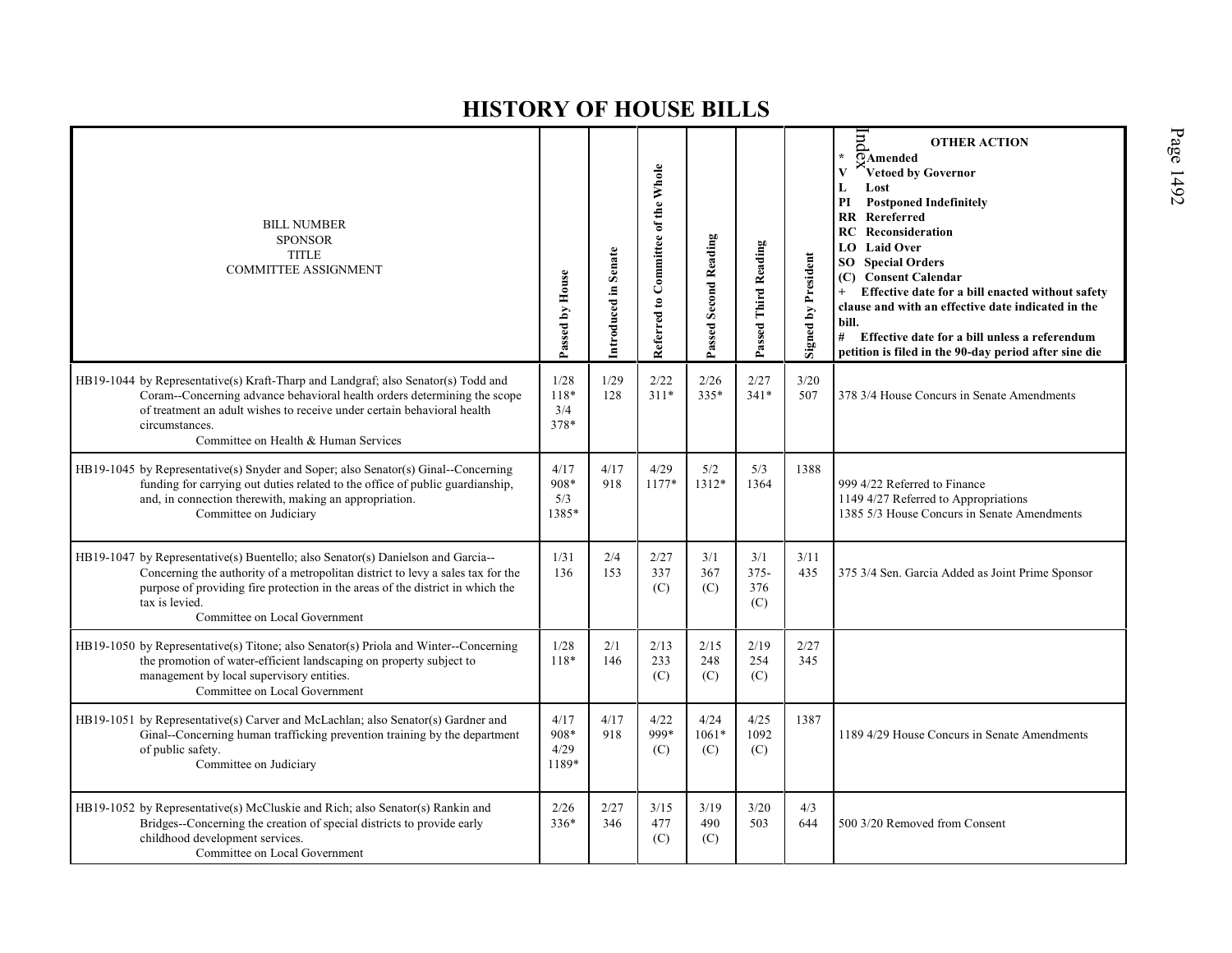| <b>BILL NUMBER</b><br><b>SPONSOR</b><br><b>TITLE</b><br><b>COMMITTEE ASSIGNMENT</b>                                                                                                                                                                                                                                                                                                                                                                                                                                                                                                                                                                                                                                                             | Passed by House | Introduced in Senate | Referred to Committee of the Whole | Passed Second Reading            | Passed Third Reading          | Signed by President | <b>OTHER ACTION</b><br>Amended<br><b>Vetoed by Governor</b><br>V<br>Lost<br>L<br><b>Postponed Indefinitely</b><br>PI<br><b>Rereferred</b><br>RR<br><b>RC</b> Reconsideration<br><b>Laid Over</b><br>LO.<br><b>SO</b> Special Orders<br><b>Consent Calendar</b><br>(C)<br>Effective date for a bill enacted without safety<br>$+$<br>clause and with an effective date indicated in the<br>bill.<br># Effective date for a bill unless a referendum<br>petition is filed in the 90-day period after sine die |
|-------------------------------------------------------------------------------------------------------------------------------------------------------------------------------------------------------------------------------------------------------------------------------------------------------------------------------------------------------------------------------------------------------------------------------------------------------------------------------------------------------------------------------------------------------------------------------------------------------------------------------------------------------------------------------------------------------------------------------------------------|-----------------|----------------------|------------------------------------|----------------------------------|-------------------------------|---------------------|-------------------------------------------------------------------------------------------------------------------------------------------------------------------------------------------------------------------------------------------------------------------------------------------------------------------------------------------------------------------------------------------------------------------------------------------------------------------------------------------------------------|
| HB19-1055 by Representative(s) Bird; also Senator(s) Zenzinger and Coram--Concerning<br>the provision of state financial assistance for public school capital<br>construction, and, in connection therewith, increasing the amount of retail<br>marijuana excise tax revenue that is credited to the public school capital<br>construction assistance fund, increasing the maximum total amount of annual<br>lease payments payable by the state for financial assistance provided under<br>the terms of lease-purchase agreements, more precisely tying the total<br>amount of financial assistance provided to charter schools to the number of<br>students enrolled in charter schools, and making an appropriation.<br>Committee on Finance | 4/19<br>980*    | 4/19<br>981          | 4/26<br>1109<br>(C)                | 4/26<br>1145<br><b>SO</b><br>(C) | 4/27<br>1155<br>(C)           | 1386                | 1145 4/26 SO(C)<br>Page                                                                                                                                                                                                                                                                                                                                                                                                                                                                                     |
| HB19-1059 by Representative(s) Arndt, Hooton, McKean; also Senator(s) Tate, Moreno,<br>Zenzinger--Concerning removing redundant language in the educator<br>licensing statute regarding requirements for out-of-state applicants.<br>Committee on Education                                                                                                                                                                                                                                                                                                                                                                                                                                                                                     | 1/23<br>93      | 1/24<br>102          | 2/22<br>302<br>(C)                 | 2/26<br>334<br>(C)               | 2/27<br>340<br>(C)            | 3/1<br>371          | 5651                                                                                                                                                                                                                                                                                                                                                                                                                                                                                                        |
| HB19-1060 by Representative(s) McKean, Arndt, Hooton; also Senator(s) Zenzinger,<br>Moreno, Tate--Concerning conforming amendments necessitated by the<br>transfer of certain safety authorities from the department of public health and<br>environment to the department of public safety pursuant to House Bill 12-<br>1268.<br>Committee on Judiciary                                                                                                                                                                                                                                                                                                                                                                                       | 1/28<br>118     | 1/29<br>128          | 2/12<br>217<br>(C)                 | 2/14<br>237<br>(C)               | 2/15<br>$246 -$<br>247<br>(C) | 2/21<br>300         |                                                                                                                                                                                                                                                                                                                                                                                                                                                                                                             |
| HB19-1062 by Representative(s) Rich; also Senator(s) Scott and Zenzinger--Concerning<br>the Grand Junction regional center campus.<br>Committee on State, Veterans, & Military Affairs                                                                                                                                                                                                                                                                                                                                                                                                                                                                                                                                                          | 1/31<br>136*    | 2/4<br>153           | 2/14<br>235                        | 2/19<br>256                      | 2/20<br>276                   | 3/18<br>483         | 276 2/20 Sen. Zenzinger Added as Joint Prime Sponsor                                                                                                                                                                                                                                                                                                                                                                                                                                                        |
| HB19-1063 by Representative(s) Kraft-Tharp and Larson; also Senator(s) Gardner and<br>Lee--Concerning the ability to share information between county adult<br>protective services with county child protective services as well as at-risk<br>adults obtaining their own information.<br>Committee on Judiciary                                                                                                                                                                                                                                                                                                                                                                                                                                | 2/6<br>167      | 2/7<br>188           | 2/26<br>331<br>(C)                 | 2/28<br>351<br>(C)               | 3/1<br>366<br>(C)             | 3/11<br>435         |                                                                                                                                                                                                                                                                                                                                                                                                                                                                                                             |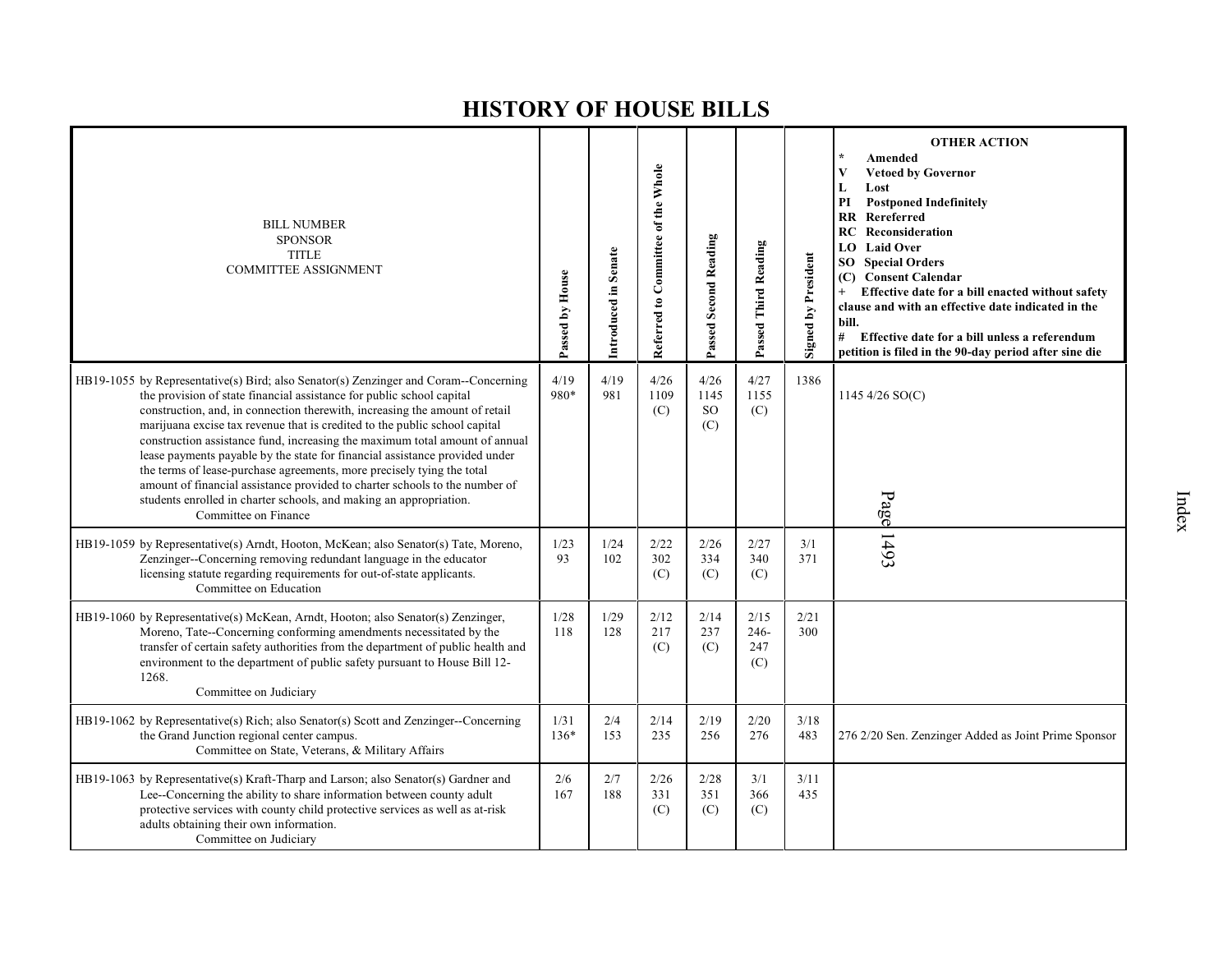| <b>BILL NUMBER</b><br><b>SPONSOR</b><br><b>TITLE</b><br><b>COMMITTEE ASSIGNMENT</b>                                                                                                                                                                                                                                                                                                                                                                  | Passed by House               | Introduced in Senate | Referred to Committee of the Whole | Passed Second Reading      | Passed Third Reading          | Signed by President | Ind<br><b>OTHER ACTION</b><br>$\star$<br>$\overline{\odot}$ Amended<br>Vetoed by Governor<br>L<br>Lost<br>PI<br><b>Postponed Indefinitely</b><br><b>RR</b> Rereferred<br>RC<br>Reconsideration<br><b>LO</b> Laid Over<br><b>SO</b> Special Orders<br>(C) Consent Calendar<br>Effective date for a bill enacted without safety<br>$+$<br>clause and with an effective date indicated in the<br>bill.<br>#<br>Effective date for a bill unless a referendum<br>petition is filed in the 90-day period after sine die |
|------------------------------------------------------------------------------------------------------------------------------------------------------------------------------------------------------------------------------------------------------------------------------------------------------------------------------------------------------------------------------------------------------------------------------------------------------|-------------------------------|----------------------|------------------------------------|----------------------------|-------------------------------|---------------------|--------------------------------------------------------------------------------------------------------------------------------------------------------------------------------------------------------------------------------------------------------------------------------------------------------------------------------------------------------------------------------------------------------------------------------------------------------------------------------------------------------------------|
| HB19-1064 by Representative(s) Sullivan and Baisley; also Senator(s) Foote and Cooke--<br>Concerning eliminating requirements that victims must opt in to effect their<br>rights in criminal proceedings, and, in connection therewith, making an<br>appropriation.<br>Committee on Judiciary                                                                                                                                                        | 4/27<br>1174*<br>5/3<br>1376* | 4/29<br>1188         | 5/1<br>1259<br>(C)                 | 5/2<br>1329*<br>SO.<br>(C) | 5/3<br>1362<br>(C)            | 1388                | 1238* 4/30 Referred to Appropriations<br>1328 5/2 SO(C)<br>1376 5/3 House Concurs in Senate Amendments                                                                                                                                                                                                                                                                                                                                                                                                             |
| HB19-1065 by Representative(s) Soper and Roberts; also Senator(s) Rankin--Concerning<br>public hospital boards of trustees, and, in connection therewith, eliminating<br>the restriction that a board may not include more than four local residents and<br>allowing a board to unilaterally acquire real or personal property by lease if<br>the board has designated the public hospital as an enterprise.<br>Committee on Health & Human Services | 3/12<br>438                   | 3/13<br>455          | 3/21<br>527<br>(C)                 | 3/25<br>550<br>(C)         | 3/26<br>564<br>(C)            | 4/1<br>624          |                                                                                                                                                                                                                                                                                                                                                                                                                                                                                                                    |
| HB19-1066 by Representative(s) Buentello and Kipp; also Senator(s) Foote--Concerning<br>counting a student who is enrolled in special education services in the<br>graduation rate in the school year in which the student completes the<br>minimum graduation requirements.<br>Committee on Education                                                                                                                                               | 2/5<br>$162*$                 | 2/7<br>188           | 2/21<br>286<br>(C)                 | 2/25<br>326<br>(C)         | 2/26<br>333<br>(C)            | 3/1<br>369          |                                                                                                                                                                                                                                                                                                                                                                                                                                                                                                                    |
| HB19-1068 by Representative(s) Arndt, Hooton; also Senator(s) Moreno, Zenzinger--<br>concerning the preparation of operational planning functions as if the state<br>board were the executive director of the department of public health and<br>environment.<br>Committee on Health & Human Services                                                                                                                                                | 1/31<br>136                   | 2/4<br>153           | 3/8<br>419<br>(C)                  | 3/13<br>449<br>(C)         | 3/14<br>$461 -$<br>462<br>(C) | 3/20<br>507         |                                                                                                                                                                                                                                                                                                                                                                                                                                                                                                                    |
| HB19-1069 by Representative(s) Jackson; also Senator(s) Danielson--Concerning the<br>certification of sign language interpreters for the purpose of title protection,<br>and, in connection therewith, making an appropriation.<br>Committee on Health & Human Services                                                                                                                                                                              | 2/28<br>$361*$                | 3/1<br>371           | 3/29<br>613<br>(C)                 | 4/2<br>629<br>(C)          | 4/3<br>639-<br>640<br>(C)     | 4/8<br>704          | 458 3/14 Referred to Appropriations                                                                                                                                                                                                                                                                                                                                                                                                                                                                                |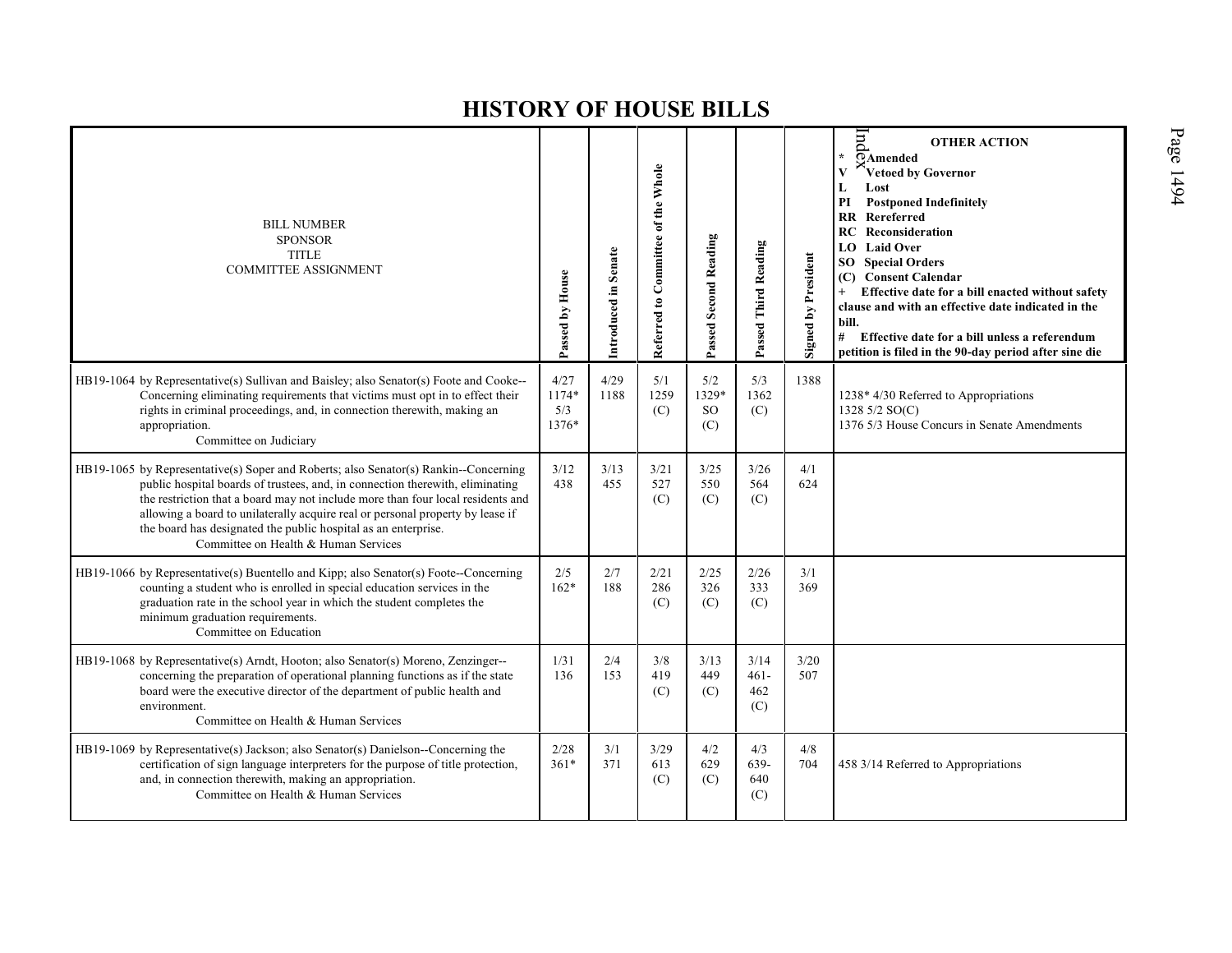| <b>BILL NUMBER</b><br><b>SPONSOR</b><br><b>TITLE</b><br><b>COMMITTEE ASSIGNMENT</b>                                                                                                                                                                                                                                                                                                         | Passed by House              | Introduced in Senate | Referred to Committee of the Whole | Passed Second Reading                 | Passed Third Reading       | <b>Signed by President</b> | <b>OTHER ACTION</b><br>Amended<br><b>Vetoed by Governor</b><br>V<br>Lost<br>L<br><b>Postponed Indefinitely</b><br>PI<br>Rereferred<br>$\mathbf{R}$<br>Reconsideration<br>RC<br><b>LO</b> Laid Over<br><b>Special Orders</b><br>SO<br>(C) Consent Calendar<br>Effective date for a bill enacted without safety<br>clause and with an effective date indicated in the<br>bill.<br>#<br>Effective date for a bill unless a referendum<br>petition is filed in the 90-day period after sine die |
|---------------------------------------------------------------------------------------------------------------------------------------------------------------------------------------------------------------------------------------------------------------------------------------------------------------------------------------------------------------------------------------------|------------------------------|----------------------|------------------------------------|---------------------------------------|----------------------------|----------------------------|---------------------------------------------------------------------------------------------------------------------------------------------------------------------------------------------------------------------------------------------------------------------------------------------------------------------------------------------------------------------------------------------------------------------------------------------------------------------------------------------|
| HB19-1070 by Representative(s) Arndt, Hooton, McKean; also Senator(s) Tate, Moreno,<br>Zenzinger--Concerning the repeal of statutory provisions requiring the<br>department of public health and environment to test substances that are<br>purported to have value in the treatment of cancer.<br>Committee on Health & Human Services                                                     | 1/31<br>136                  | 2/4<br>154           | 2/21<br>283<br>(C)                 | 2/25<br>325<br>(C)                    | 2/26<br>332<br>(C)         | 3/1<br>369                 |                                                                                                                                                                                                                                                                                                                                                                                                                                                                                             |
| HB19-1071 by Representative(s) McKean, Arndt, Hooton; also Senator(s) Zenzinger,<br>Moreno--concerning the manner in which watercourses of the district are<br>used for waste disposal.<br>Committee on Agriculture & Natural Resources                                                                                                                                                     | 1/31<br>136                  | 2/4<br>154           | 2/15<br>241<br>(C)                 | 2/20<br>276<br>(C)                    | 2/21<br>286-<br>287<br>(C) | 3/18<br>483                | Page                                                                                                                                                                                                                                                                                                                                                                                                                                                                                        |
| HB19-1073 by Representative(s) Benavidez; also Senator(s) Fields--Concerning the<br>creation of the law enforcement, public safety, and criminal justice<br>information sharing grant program, and, in connection therewith, making an<br>appropriation.<br>Committee on Judiciary                                                                                                          | 4/26<br>1144*                | 4/27<br>1175         | 4/30<br>1236                       | 5/2<br>1317                           | 5/3<br>1367                | 1388                       | 149<br>1182 4/29 Referred to Appropriations                                                                                                                                                                                                                                                                                                                                                                                                                                                 |
| HB19-1076 by Representative(s) Michaelson Jenet and Larson, Caraveo, Cutter, Jackson,<br>Mullica; also Senator(s) Priola and Donovan, Ginal--Concerning updates to<br>the "Colorado Clean Indoor Air Act", and, in connection therewith, removing<br>certain exceptions and adding provisions relevant to the use of electronic<br>smoking devices.<br>Committee on Health & Human Services | 4/18<br>931*<br>5/2<br>1332* | 4/18<br>941          | 4/26<br>$1121*$<br>(C)             | 4/26<br>1145*<br><sub>SO</sub><br>(C) | 4/27<br>1157<br>(C)        | 1388                       | 1145 4/26 $SO(C)$<br>1332 5/2 House Concurs in Senate Amendments                                                                                                                                                                                                                                                                                                                                                                                                                            |
| HB19-1077 by Representative(s) Roberts; also Senator(s) Tate and Pettersen--Concerning<br>authorization for a pharmacist to dispense a chronic maintenance drug to a<br>patient without a current prescription in limited circumstances.<br>Committee on Health & Human Services                                                                                                            | 1/28<br>118*<br>3/4<br>378*  | 1/29<br>128          | 2/21<br>$281 -$<br>282*<br>(C)     | 2/25<br>$325*$<br>(C)                 | 2/26<br>332<br>(C)         | 3/11<br>435                | 378 3/4 House Concurs in Senate Amendments                                                                                                                                                                                                                                                                                                                                                                                                                                                  |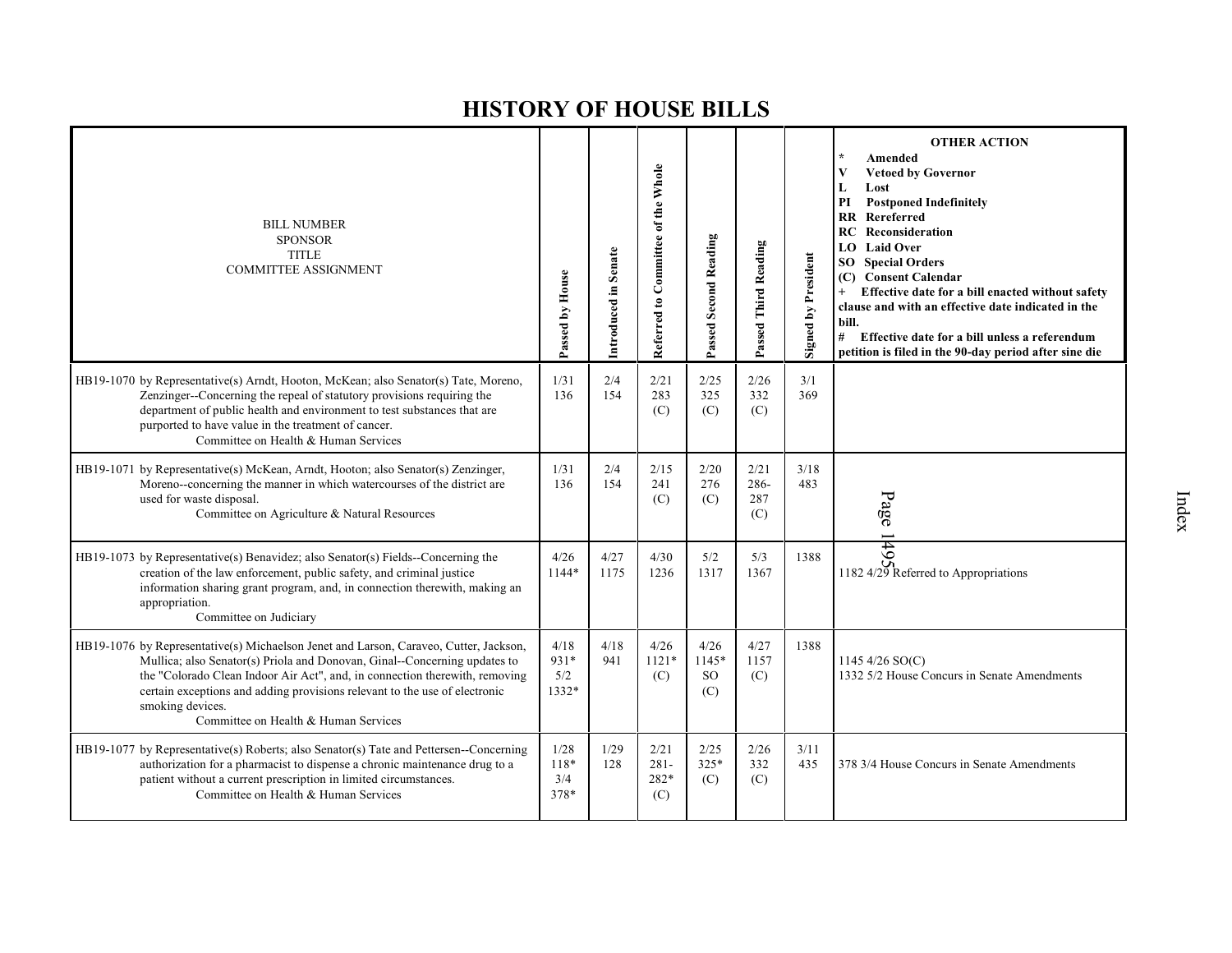| <b>BILL NUMBER</b><br><b>SPONSOR</b><br><b>TITLE</b><br><b>COMMITTEE ASSIGNMENT</b>                                                                                                                                                                                                                                                                                                                                                          | Passed by House             | Introduced in Senate | Referred to Committee of the Whole | Passed Second Reading | Passed Third Reading | <b>Signed by President</b> | $_{\rm{p}}$<br><b>OTHER ACTION</b><br>$\star$<br>$\overline{Q}$ Amended<br>Vetoed by Governor<br>$\mathbf{V}$<br>L<br>Lost<br>PI<br><b>Postponed Indefinitely</b><br><b>RR</b> Rereferred<br>RC<br>Reconsideration<br><b>Laid Over</b><br>LO<br><b>SO</b> Special Orders<br>(C) Consent Calendar<br>Effective date for a bill enacted without safety<br>$+$<br>clause and with an effective date indicated in the<br>bill.<br># Effective date for a bill unless a referendum<br>petition is filed in the 90-day period after sine die |
|----------------------------------------------------------------------------------------------------------------------------------------------------------------------------------------------------------------------------------------------------------------------------------------------------------------------------------------------------------------------------------------------------------------------------------------------|-----------------------------|----------------------|------------------------------------|-----------------------|----------------------|----------------------------|----------------------------------------------------------------------------------------------------------------------------------------------------------------------------------------------------------------------------------------------------------------------------------------------------------------------------------------------------------------------------------------------------------------------------------------------------------------------------------------------------------------------------------------|
| HB19-1078 by Representative(s) Lewis, Pelton, Baisley, Beckman, Sandridge, Larson,<br>Buck, Rich, Van Winkle, Geitner, Ransom, Neville, Catlin, Carver,<br>Humphrey, Saine, Soper, Williams D.; also Senator(s) Marble and Garcia--<br>Concerning a requirement that consent of the owner of real property be<br>obtained before the property may be listed on the national register of historic<br>places.<br>Committee on Local Government | 2/22<br>311<br>3/22<br>543* | 2/25<br>328          | 3/15<br>$477*$                     | 3/19<br>492*          | 3/20<br>501          | 4/2<br>635                 | 543 3/22 House Concurs in Senate Amendments                                                                                                                                                                                                                                                                                                                                                                                                                                                                                            |
| HB19-1080 by Representative(s) Bockenfeld; also Senator(s) Cooke and Garcia--<br>Concerning benefits for first responders with a disability.<br>Committee on Agriculture & Natural Resources                                                                                                                                                                                                                                                 | 2/26<br>$336*$              | 2/27<br>346          | 4/5<br>686                         | 4/9<br>720            | 4/10<br>732          | 4/29<br>1182               |                                                                                                                                                                                                                                                                                                                                                                                                                                                                                                                                        |
| HB19-1082 by Representative(s) Catlin and Valdez D.; also Senator(s) Coram--<br>Concerning the rights of a water rights easement holder.<br>Committee on Agriculture & Natural Resources                                                                                                                                                                                                                                                     | 1/31<br>136*<br>3/4<br>378* | 2/5<br>163           | 2/15<br>$241*$<br>(C)              | 2/20<br>$276*$<br>(C) | 2/21<br>286<br>(C)   | 3/18<br>483                | 378 3/4 House Concurs in Senate Amendments                                                                                                                                                                                                                                                                                                                                                                                                                                                                                             |
| HB19-1083 by Representative(s) Hooton and Van Winkle, Bird, Buck, Buentello, Exum,<br>Landgraf, Larson, Liston, McKean, Melton, Michaelson Jenet, Mullica,<br>Soper, Titone; also Senator(s) Williams A. and Cooke, Ginal, Priola--<br>Concerning a reclassification of the regulation of athletic trainers from<br>registration to licensure.<br>Committee on Business, Labor, & Technology                                                 | 2/12<br>$226*$              | 2/12<br>227          | 3/5<br>381                         | 3/7<br>402            | 3/8<br>413           | 3/20<br>507                |                                                                                                                                                                                                                                                                                                                                                                                                                                                                                                                                        |
| HB19-1084 by Representative(s) Gray; also Senator(s) Zenzinger--Concerning a<br>requirement that notice of a determination on whether a particular land area<br>is blighted be given to owners of private property within the area.<br>Committee on Local Government                                                                                                                                                                         | 2/11<br>$213*$              | 2/11<br>213          | 2/27<br>337<br>(C)                 | 3/1<br>367<br>(C)     | 3/1<br>376<br>(C)    | 3/11<br>435                |                                                                                                                                                                                                                                                                                                                                                                                                                                                                                                                                        |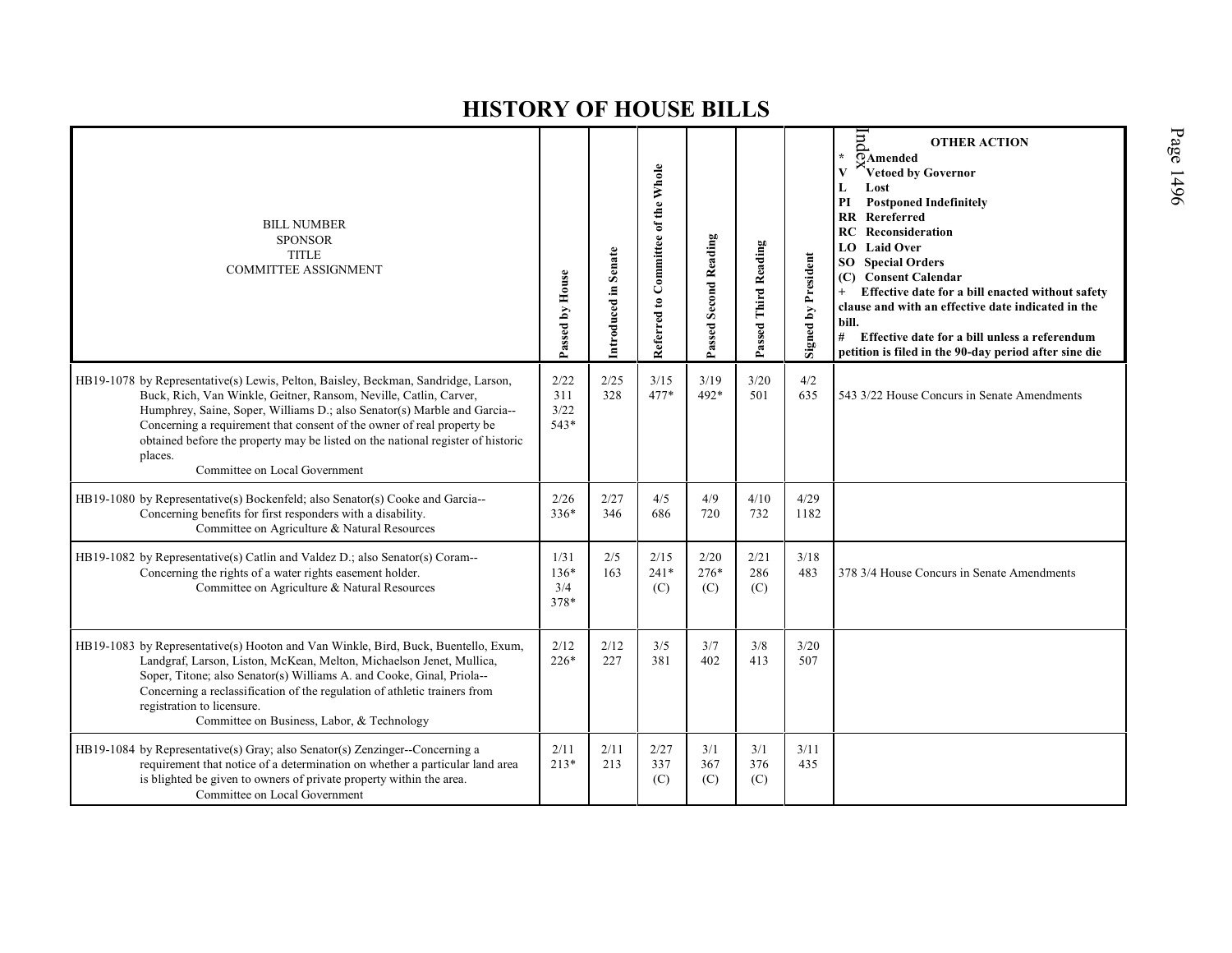| <b>BILL NUMBER</b><br><b>SPONSOR</b><br><b>TITLE</b><br><b>COMMITTEE ASSIGNMENT</b>                                                                                                                                                                                                                                                                                                                                                                                       | Passed by House               | Introduced in Senate | Referred to Committee of the Whole | Passed Second Reading                | Passed Third Reading      | <b>Signed by President</b> | <b>OTHER ACTION</b><br>Amended<br><b>Vetoed by Governor</b><br>V<br>Lost<br>L<br>PI<br><b>Postponed Indefinitely</b><br><b>RR</b> Rereferred<br>Reconsideration<br>RC<br><b>Laid Over</b><br>LO.<br><b>Special Orders</b><br>SO<br><b>Consent Calendar</b><br>(C)<br>Effective date for a bill enacted without safety<br>clause and with an effective date indicated in the<br>bill.<br># Effective date for a bill unless a referendum<br>petition is filed in the 90-day period after sine die |
|---------------------------------------------------------------------------------------------------------------------------------------------------------------------------------------------------------------------------------------------------------------------------------------------------------------------------------------------------------------------------------------------------------------------------------------------------------------------------|-------------------------------|----------------------|------------------------------------|--------------------------------------|---------------------------|----------------------------|--------------------------------------------------------------------------------------------------------------------------------------------------------------------------------------------------------------------------------------------------------------------------------------------------------------------------------------------------------------------------------------------------------------------------------------------------------------------------------------------------|
| HB19-1085 by Representative(s) Exum; also Senator(s) Zenzinger--Concerning the<br>property-related expense assistance grants for low-income seniors and<br>individuals with disabilities, and, in connection therewith, making an<br>appropriation.<br>Committee on Finance                                                                                                                                                                                               | 4/19<br>980*<br>5/2<br>1332*  | 4/19<br>981          | 4/26<br>1146*<br>(C)               | 4/30<br>1226*<br>(C)                 | 5/1<br>1260<br>(C)        | 1388                       | 1332 5/2 House Concurs in Senate Amendments                                                                                                                                                                                                                                                                                                                                                                                                                                                      |
| HB19-1086 by Representative(s) Duran; also Senator(s) Pettersen--Concerning the<br>conduct of plumbing inspections to ensure compliance with the plumbing<br>law.<br>Committee on Business, Labor, & Technology                                                                                                                                                                                                                                                           | 3/12<br>438*<br>4/1<br>$623*$ | 3/13<br>455          | 3/21<br>515                        | 3/28<br>$605*$                       | 3/29<br>612<br>(C)        | 4/8<br>704                 | 623 4/1 House Concurs in Senate Amendments<br>Page                                                                                                                                                                                                                                                                                                                                                                                                                                               |
| HB19-1087 by Representative(s) Soper and Hansen, Coleman, McKean, Snyder,<br>Williams D.; also Senator(s) Woodward and Bridges--Concerning online<br>notice of public meetings of a local governmental entity.<br>Committee on Local Government                                                                                                                                                                                                                           | 3/22<br>543*                  | 3/25<br>547          | 4/3<br>637<br>(C)                  | 4/5<br>689<br>(C)                    | 4/8<br>699-<br>700<br>(C) | 4/22<br>1002               | 1497                                                                                                                                                                                                                                                                                                                                                                                                                                                                                             |
| HB19-1088 by Representative(s) Buck and Valdez D.; also Senator(s) Donovan---<br>Concerning modifications to the existing income tax credit for health care<br>preceptors working in health care professional shortage areas, and, in<br>connection therewith, clarifying the definition of "preceptorship" and<br>extending the existing sunset date for the tax credit.<br>Committee on Finance                                                                         | 4/16<br>881*                  | 4/16<br>884          | 4/24<br>1073<br>(C)                | 4/24<br>1081<br><sub>SO</sub><br>(C) | 4/25<br>1097<br>(C)       | 1387                       | 1042 4/24 Referred to Appropriations<br>1079 4/24 SO(C)                                                                                                                                                                                                                                                                                                                                                                                                                                          |
| HB19-1090 by Representative(s) Gray and Van Winkle, Arndt, Buckner, Buentello,<br>Galindo, Hooton, Larson, Lontine, Melton, Michaelson Jenet, Valdez A.;<br>also Senator(s) Gonzales and Hill, Coram, Ginal, Holbert, Marble,<br>Rodriguez, Williams A., Winter--Concerning measures to allow greater<br>investment flexibility in marijuana businesses, and, in connection therewith,<br>making an appropriation.<br>Committee on Finance<br>Committee on Appropriations | 3/29<br>616*                  | 4/3<br>639           | 4/23<br>1003                       | 4/26<br>1132                         | 4/27<br>1165              | 1389                       | 937 4/18 Referred to Appropriations                                                                                                                                                                                                                                                                                                                                                                                                                                                              |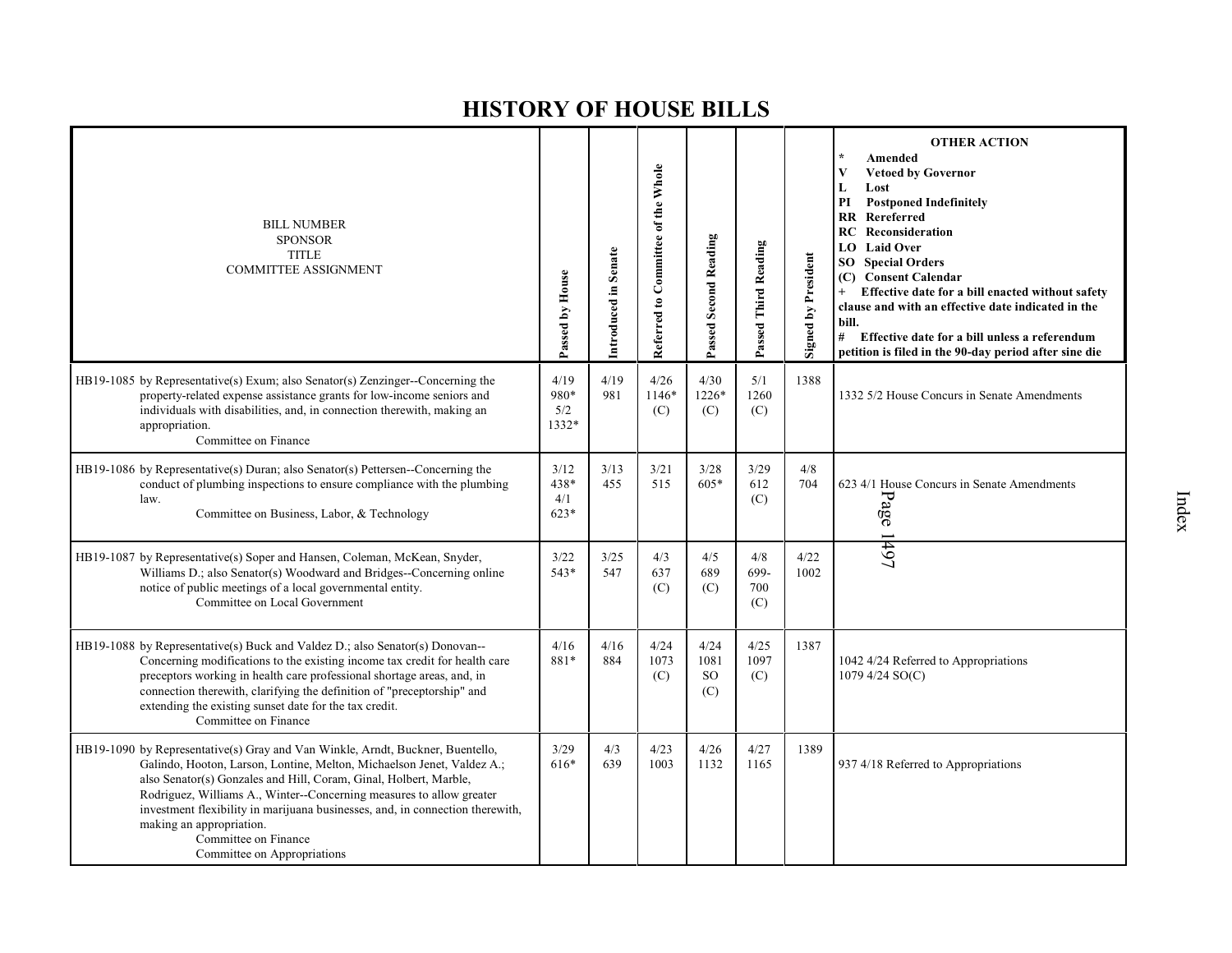| <b>BILL NUMBER</b><br><b>SPONSOR</b><br><b>TITLE</b><br><b>COMMITTEE ASSIGNMENT</b>                                                                                                                                                                                                                                                                                                                                                     | Passed by House              | Introduced in Senate | Referred to Committee of the Whole | Passed Second Reading | Passed Third Reading | <b>Signed by President</b> | $_{\rm{pi}}$<br><b>OTHER ACTION</b><br>ŧ.<br>$\overline{\odot}$ Amended<br>Vetoed by Governor<br>L<br>Lost<br><b>Postponed Indefinitely</b><br>PI<br><b>RR</b> Rereferred<br>Reconsideration<br>RC<br><b>LO</b> Laid Over<br><b>SO</b> Special Orders<br>(C) Consent Calendar<br>Effective date for a bill enacted without safety<br>clause and with an effective date indicated in the<br>bill.<br>#<br>Effective date for a bill unless a referendum<br>petition is filed in the 90-day period after sine die |
|-----------------------------------------------------------------------------------------------------------------------------------------------------------------------------------------------------------------------------------------------------------------------------------------------------------------------------------------------------------------------------------------------------------------------------------------|------------------------------|----------------------|------------------------------------|-----------------------|----------------------|----------------------------|-----------------------------------------------------------------------------------------------------------------------------------------------------------------------------------------------------------------------------------------------------------------------------------------------------------------------------------------------------------------------------------------------------------------------------------------------------------------------------------------------------------------|
| HB19-1092 by Representative(s) Valdez A., Caraveo, Duran, Galindo, Mullica, Singer,<br>Sullivan; also Senator(s) Ginal--Concerning a prohibition on future<br>ownership of an animal for persons convicted of animal cruelty.<br>Committee on Judiciary                                                                                                                                                                                 | 3/12<br>438*<br>4/16<br>881* | 3/13<br>455          | 4/9<br>726*                        | 4/11<br>775*          | 4/12<br>795          | 4/29<br>1182               | 881 4/16 House Concurs in Senate Amendments                                                                                                                                                                                                                                                                                                                                                                                                                                                                     |
| HB19-1095 by Representative(s) Cutter and Landgraf; also Senator(s) Fields--Concerning<br>physician assistants, and, in connection therewith, establishing requirements<br>for the supervision of physician assistants, establishing liability for physician<br>assistants, increasing the number of physician assistant members on the<br>Colorado medical board, and making an appropriation.<br>Committee on Health & Human Services | 3/18<br>482*                 | 3/19<br>497          | 4/16<br>870<br>(C)                 | 4/18<br>925*<br>(C)   | 4/19<br>954<br>(C)   | 1386                       | 654-655* 4/4 Referred to Appropriations                                                                                                                                                                                                                                                                                                                                                                                                                                                                         |
| HB19-1098 by Representative(s) Gray; also Senator(s) Lee--Concerning deeds for the<br>conveyance of real property, and, in connection therewith, establishing<br>requirements for title insurance entities that prepare deeds and establishing<br>forms for the preparation of deeds in certain circumstances.<br>Committee on Judiciary                                                                                                | 2/11<br>$213*$               | 2/11<br>213          | 2/14<br>235<br>(C)                 | 2/19<br>255<br>(C)    | 2/20<br>275<br>(C)   | 3/18<br>483                |                                                                                                                                                                                                                                                                                                                                                                                                                                                                                                                 |
| HB19-1100 by Representative(s) Geitner; also Senator(s) Bridges and Lundeen--<br>Concerning prohibiting a school district board of education from including a<br>use restriction on certain transactions involving the school district's property<br>that would restrict the property from being used as a school for any grade<br>from preschool through the twelfth grade.<br>Committee on Education                                  | 2/6<br>$167*$                | 2/7<br>188           | 2/22<br>302<br>(C)                 | 2/26<br>334<br>(C)    | 2/27<br>340<br>(C)   | 3/11<br>435                |                                                                                                                                                                                                                                                                                                                                                                                                                                                                                                                 |
| HB19-1104 by Representative(s) Ransom; also Senator(s) Lee--Concerning the rights of<br>persons represented by an attorney through the office of the respondent<br>parents' counsel.<br>Committee on Judiciary                                                                                                                                                                                                                          | 1/31<br>136                  | 2/4<br>154           | 2/14<br>235<br>(C)                 | 2/19<br>255<br>(C)    | 2/20<br>275<br>(C)   | 2/27<br>345                |                                                                                                                                                                                                                                                                                                                                                                                                                                                                                                                 |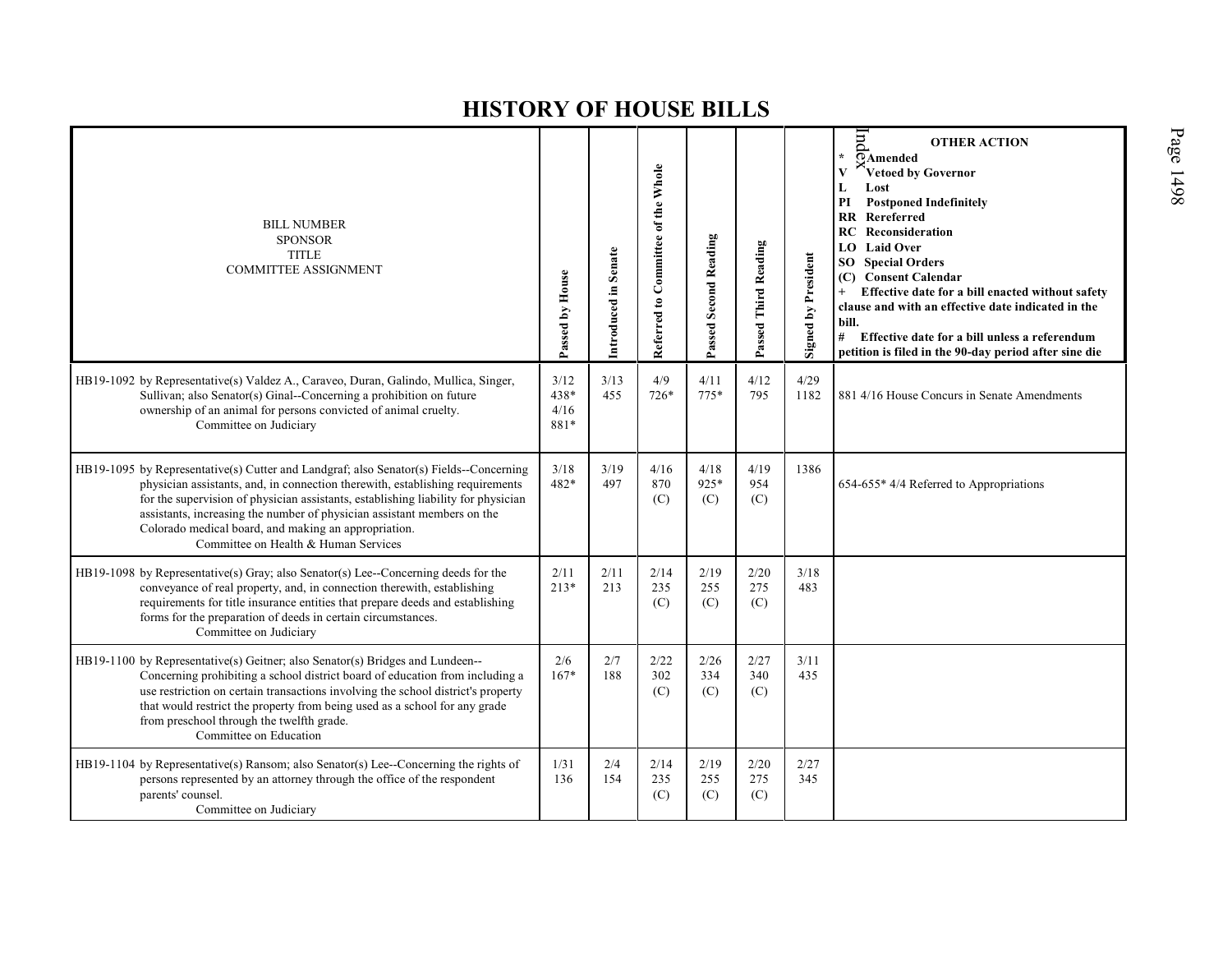| <b>BILL NUMBER</b><br><b>SPONSOR</b><br><b>TITLE</b><br><b>COMMITTEE ASSIGNMENT</b>                                                                                                                                                                                                                                                                                                                                                                                                                                                                                         | Passed by House             | Introduced in Senate | Referred to Committee of the Whole | Passed Second Reading        | Passed Third Reading         | <b>Signed by President</b> | <b>OTHER ACTION</b><br>Amended<br><b>Vetoed by Governor</b><br>V<br>L<br>Lost<br><b>Postponed Indefinitely</b><br>PI<br><b>RR</b> Rereferred<br><b>RC</b> Reconsideration<br><b>LO</b> Laid Over<br><b>Special Orders</b><br>SO.<br><b>Consent Calendar</b><br>(C)<br>Effective date for a bill enacted without safety<br>clause and with an effective date indicated in the<br>bill.<br># Effective date for a bill unless a referendum<br>petition is filed in the 90-day period after sine die |
|-----------------------------------------------------------------------------------------------------------------------------------------------------------------------------------------------------------------------------------------------------------------------------------------------------------------------------------------------------------------------------------------------------------------------------------------------------------------------------------------------------------------------------------------------------------------------------|-----------------------------|----------------------|------------------------------------|------------------------------|------------------------------|----------------------------|---------------------------------------------------------------------------------------------------------------------------------------------------------------------------------------------------------------------------------------------------------------------------------------------------------------------------------------------------------------------------------------------------------------------------------------------------------------------------------------------------|
| HB19-1105 by Representative(s) Mullica and Saine, Beckman, Soper, Caraveo, Galindo,<br>Humphrey, Lontine; also Senator(s) Marble and Winter--Concerning the<br>ability of advanced practice nurses with prescriptive authority to obtain level<br>I accreditation under the "Workers' Compensation Act of Colorado".<br>Committee on Health & Human Services                                                                                                                                                                                                                | 2/11<br>213<br>3/18<br>485* | 2/11<br>213          | 2/27<br>345                        | 3/6<br>$395 -$<br>396*       | 3/7<br>402                   | 3/27<br>578                | 485 3/18 House Concurs in Senate Amendments                                                                                                                                                                                                                                                                                                                                                                                                                                                       |
| HB19-1106 by Representative(s) Titone and Gonzales-Gutierrez, Benavidez, Buckner,<br>Coleman, Duran, Galindo, Herod, Jackson, Jaquez Lewis, Kennedy, Lontine,<br>McLachlan, Singer, Sirota, Valdez A., Weissman; also Senator(s) Pettersen--<br>Concerning the rental application process for prospective tenants.<br>Committee on Local Government                                                                                                                                                                                                                         | 2/21<br>290<br>3/28<br>608* | 2/25<br>329          | 3/15<br>477*                       | 3/21<br>$516-$<br>517*       | 3/22<br>539                  | 4/22<br>997                | 608 3/28 House Concurs in Senate Amendments<br>Page                                                                                                                                                                                                                                                                                                                                                                                                                                               |
| HB19-1107 by Representative(s) Coleman, Herod, Exum, Benavidez, Lontine, Singer;<br>also Senator(s) Fields and Priola--Concerning the creation of the employment<br>support and job retention services program within the division of<br>employment and training in the department of labor and employment, and, in<br>connection therewith, making an appropriation.<br>Committee on State, Veterans, & Military Affairs                                                                                                                                                   | 4/27<br>1174*               | 4/29<br>1188         | 5/1<br>1259                        | 5/2<br>1330<br><sub>SO</sub> | 5/3<br>1373                  | 1388                       | 1237 4/30 Referred to Appropriations<br>1329 5/2 SO                                                                                                                                                                                                                                                                                                                                                                                                                                               |
| HB19-1108 by Representative(s) Liston and Hooton, Catlin, Coleman, McKean, Rich,<br>Singer, Wilson; also Senator(s) Tate, Ginal--Concerning measures to expand<br>the ability of nonresident electors to participate in the governance of special<br>districts, and, in connection therewith, allowing nonresident electors who<br>own taxable property within the special district to vote in special district<br>elections and allowing such electors to serve on special district boards in a<br>nonvoting capacity.<br>Committee on State, Veterans, & Military Affairs | 2/19<br>$260*$              | 2/20<br>279          |                                    |                              |                              |                            | 399 3/7 PI                                                                                                                                                                                                                                                                                                                                                                                                                                                                                        |
| HB19-1109 by Representative(s) Hooton and Larson; also Senator(s) Pettersen and Tate--<br>Concerning an addition to the definition of "other outlet" to enable a licensed<br>convalescent center to operate a pharmacy for the benefit of patients being<br>treated in the convalescent center.<br>Committee on Health & Human Services                                                                                                                                                                                                                                     | 2/12<br>$226*$              | 2/12<br>227          | 2/21<br>281<br>(C)                 | 2/25<br>325<br>(C)           | 2/26<br>$331-$<br>332<br>(C) | 3/1<br>369                 |                                                                                                                                                                                                                                                                                                                                                                                                                                                                                                   |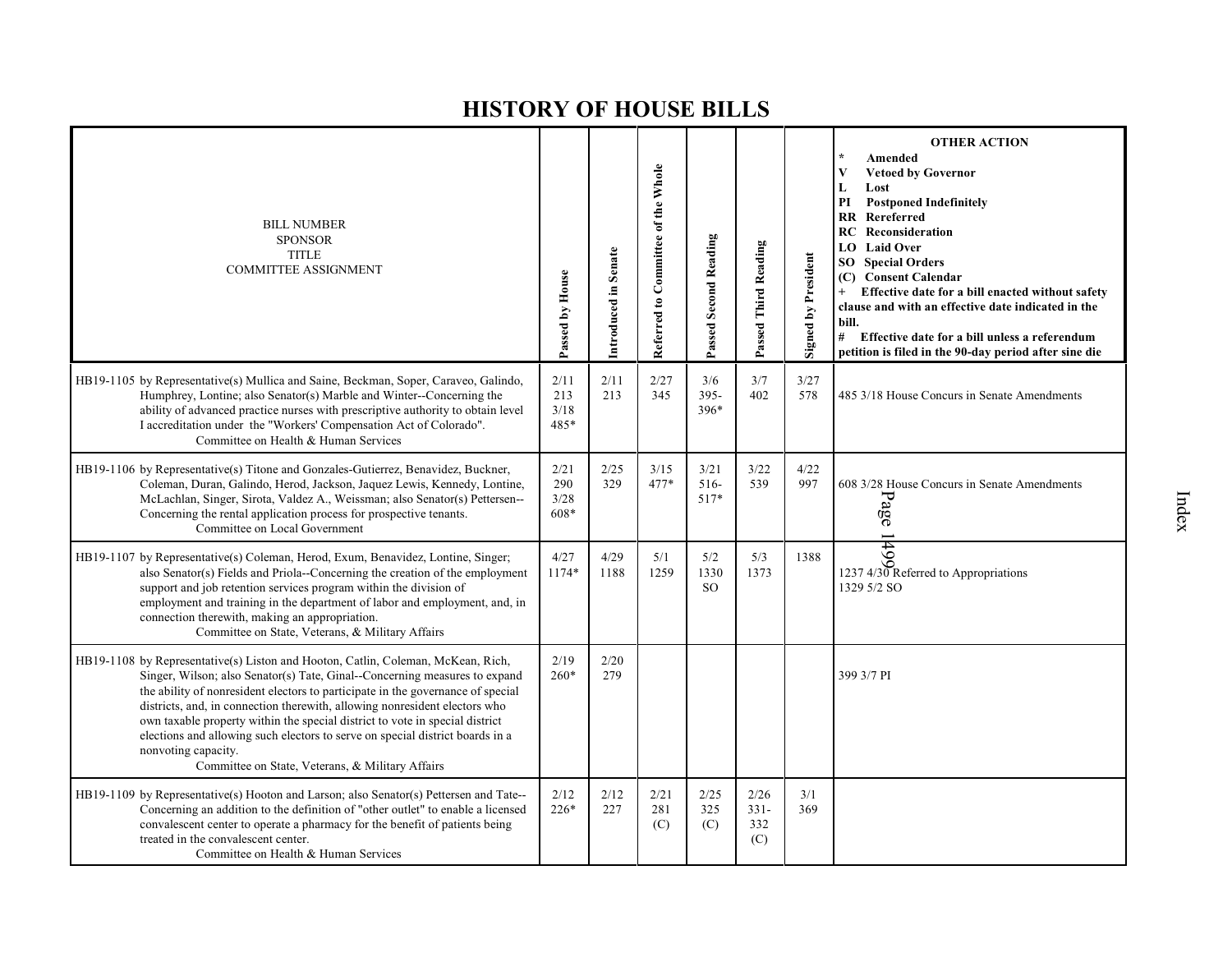| <b>BILL NUMBER</b><br><b>SPONSOR</b><br><b>TITLE</b><br><b>COMMITTEE ASSIGNMENT</b>                                                                                                                                                                                                                                                                                                                                                                                                                                               | Passed by House                | Introduced in Senate | Referred to Committee of the Whole | Passed Second Reading | Passed Third Reading | Signed by President | lnd<br><b>OTHER ACTION</b><br>$\star$<br><b>OAmended</b><br>Vetoed by Governor<br>$\mathbf{V}$<br>L<br>Lost<br><b>Postponed Indefinitely</b><br>PI<br><b>RR</b> Rereferred<br><b>RC</b> Reconsideration<br>LO Laid Over<br><b>SO</b> Special Orders<br>(C) Consent Calendar<br>Effective date for a bill enacted without safety<br>clause and with an effective date indicated in the<br>bill.<br>#<br>Effective date for a bill unless a referendum<br>petition is filed in the 90-day period after sine die |
|-----------------------------------------------------------------------------------------------------------------------------------------------------------------------------------------------------------------------------------------------------------------------------------------------------------------------------------------------------------------------------------------------------------------------------------------------------------------------------------------------------------------------------------|--------------------------------|----------------------|------------------------------------|-----------------------|----------------------|---------------------|---------------------------------------------------------------------------------------------------------------------------------------------------------------------------------------------------------------------------------------------------------------------------------------------------------------------------------------------------------------------------------------------------------------------------------------------------------------------------------------------------------------|
| HB19-1110 by Representative(s) Cutter; also Senator(s) Pettersen--Concerning<br>implementing media literacy in elementary and secondary education, and, in<br>connection therewith, making an appropriation.<br>Committee on Education                                                                                                                                                                                                                                                                                            | 4/16<br>$881*$<br>5/3<br>1385* | 4/16<br>884          | 4/26<br>1146                       | 5/2<br>1312*          | 5/3<br>1365          | 1388                | 1104* 4/25 Referred to Appropriations<br>1385 5/3 House Concurs in Senate Amendments                                                                                                                                                                                                                                                                                                                                                                                                                          |
| HB19-1113 by Representative(s) Roberts and McLachlan, Arndt, Buentello, McCluskie,<br>Titone; also Senator(s) Donovan--Concerning the protection of water quality<br>from adverse impacts caused by mineral mining.<br>Committee on Agriculture & Natural Resources                                                                                                                                                                                                                                                               | 2/7<br>188*<br>3/18<br>485*    | 2/11<br>214          | 3/7<br>$408*$                      | 3/13<br>$451*$        | 3/14<br>464          | 3/27<br>578         | 452-453 3/13 COW Amendment<br>485 3/18 House Concurs in Senate Amendments                                                                                                                                                                                                                                                                                                                                                                                                                                     |
| HB19-1114 by Representative(s) Catlin and Valdez D.; also Senator(s) Danielson and<br>Cooke--Concerning the implementation under state law by the commissioner<br>of agriculture of federal produce safety standards for farms.<br>Committee on Agriculture & Natural Resources                                                                                                                                                                                                                                                   | 2/15<br>249*<br>3/18<br>485*   | 2/19<br>261          | 3/1<br>365                         | 3/5<br>383*           | 3/6<br>395           | 3/27<br>578         | 485 3/18 House Concurs in Senate Amendments                                                                                                                                                                                                                                                                                                                                                                                                                                                                   |
| HB19-1118 by Representative(s) Jackson and Galindo, Buentello, Cutter, Duran,<br>Gonzales-Gutierrez, Hooton, Jaquez Lewis, Kennedy, Roberts, Snyder,<br>Buckner, Caraveo, Coleman, Exum, Hansen, Herod, Lontine, Melton,<br>Michaelson Jenet, Singer, Valdez A., Weissman; also Senator(s) Williams A.,<br>Court, Danielson, Fenberg, Fields, Lee, Rodriguez, Winter--Concerning the<br>time allowed for a tenant to cure a lease violation that is not a substantial<br>violation.<br>Committee on Business, Labor, & Technology | 3/18<br>482*                   | 3/19<br>497          | 4/9<br>717                         | 4/15<br>845-<br>846*  | 4/16<br>862          | 5/2<br>1310         |                                                                                                                                                                                                                                                                                                                                                                                                                                                                                                               |
| HB19-1119 by Representative(s) Coleman, Herod, Exum, Benavidez, Gonzales-<br>Gutierrez, Lontine; also Senator(s) Foote--Concerning public disclosure of a<br>completed peace officer internal investigation file.<br>Committee on Judiciary                                                                                                                                                                                                                                                                                       | 2/26<br>$336*$                 | 2/27<br>346          | 3/21<br>509                        | $3/26$<br>567         | 3/27<br>594-<br>595  | 4/2<br>635          |                                                                                                                                                                                                                                                                                                                                                                                                                                                                                                               |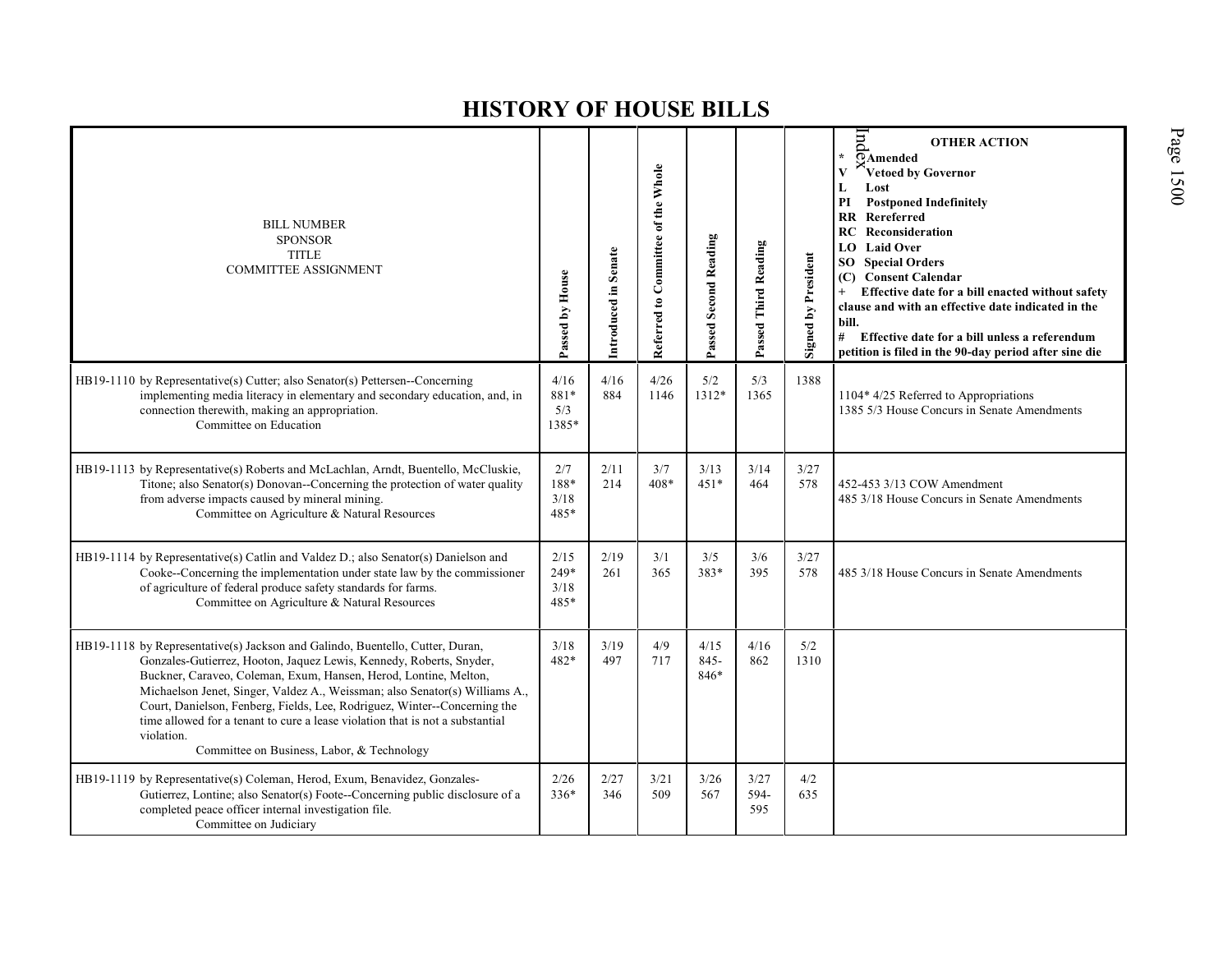| <b>BILL NUMBER</b><br><b>SPONSOR</b><br><b>TITLE</b><br><b>COMMITTEE ASSIGNMENT</b>                                                                                                                                                                                                                                                                                                   | Passed by House              | Introduced in Senate | Referred to Committee of the Whole | Passed Second Reading            | Passed Third Reading       | <b>Signed by President</b> | <b>OTHER ACTION</b><br>Amended<br><b>Vetoed by Governor</b><br>V<br>Lost<br>L<br><b>Postponed Indefinitely</b><br>PI<br>Rereferred<br><b>RR</b><br>RC<br>Reconsideration<br><b>LO</b> Laid Over<br><b>SO</b> Special Orders<br>(C) Consent Calendar<br>Effective date for a bill enacted without safety<br>clause and with an effective date indicated in the<br>bill.<br>#<br>Effective date for a bill unless a referendum<br>petition is filed in the 90-day period after sine die |
|---------------------------------------------------------------------------------------------------------------------------------------------------------------------------------------------------------------------------------------------------------------------------------------------------------------------------------------------------------------------------------------|------------------------------|----------------------|------------------------------------|----------------------------------|----------------------------|----------------------------|---------------------------------------------------------------------------------------------------------------------------------------------------------------------------------------------------------------------------------------------------------------------------------------------------------------------------------------------------------------------------------------------------------------------------------------------------------------------------------------|
| HB19-1120 by Representative(s) Michaelson Jenet and Roberts; also Senator(s) Fenberg-<br>-Concerning multiple approaches to prevent youth suicide, and, in connection<br>therewith, making an appropriation.<br>Committee on State, Veterans, & Military Affairs                                                                                                                      | 4/16<br>881*<br>5/3<br>1376* | 4/16<br>884          | 4/24<br>1040                       | 4/30<br>1247-<br>1248*           | 5/2<br>1339-<br>1340*      | 1387                       | 998* 4/22 Referred to Appropriations<br>1376 5/3 House Concurs in Senate Amendments                                                                                                                                                                                                                                                                                                                                                                                                   |
| HB19-1122 by Representative(s) Buckner and Landgraf; also Senator(s) Fields and<br>Gardner--Concerning the creation of a maternal mortality review committee<br>in the department of public health and environment, and, in connection<br>therewith, making an appropriation.<br>Committee on State, Veterans, & Military Affairs                                                     | 4/16<br>881*                 | 4/16<br>884          | 4/24<br>1040<br>(C)                | 4/24<br>1080<br><b>SO</b><br>(C) | 4/25<br>1095<br>(C)        | 1386                       | 1007 4/23 Referred to Appropriations<br>1079 4/28SO(C)<br>9g                                                                                                                                                                                                                                                                                                                                                                                                                          |
| HB19-1124 by Representative(s) Benavidez and Lontine, Buckner, Caraveo, Coleman,<br>Duran, Galindo, Gonzales-Gutierrez, Hooton, Melton; also Senator(s) Foote<br>and Gonzales--Concerning clarification of the authority of criminal justice<br>officials with respect to the enforcement of certain federal civil laws.<br>Committee on State, Veterans, & Military Affairs          | 4/24<br>$1072*$              | 4/27<br>1176         | 4/30<br>1238                       | 5/2<br>1323                      | 5/3<br>1368<br>5/3<br>1375 | 1388                       | $\mathbf{\hat{S}}$<br>1375 $5/3$ Reconsideration Granted                                                                                                                                                                                                                                                                                                                                                                                                                              |
| HB19-1127 by Representative(s) Garnett and Lontine, Singer, Jaquez Lewis; also<br>Senator(s) Fenberg and Fields--Concerning the appointment of the lieutenant<br>governor to serve concurrently as the director of the office of saving people<br>money on health care, and, in connection therewith, making an appropriation.<br>Committee on Finance<br>Committee on Appropriations | 2/15<br>249*                 | 2/19<br>261          | 4/12<br>784*                       | 4/16<br>886*                     | 4/17<br>902                | 1386                       | 474 3/15 Referred to Appropriations<br>864*4/16 LO to 4/16<br>889 4/16 COW Amendment                                                                                                                                                                                                                                                                                                                                                                                                  |
| HB19-1128 by Representative(s) Kraft-Tharp and Saine, Michaelson Jenet; also<br>Senator(s) Fields and Smallwood, Todd--Concerning intercepts, and, in<br>connection therewith, intercepting lottery winnings to pay outstanding court<br>obligations.<br>Committee on Finance                                                                                                         | 3/12<br>438*                 | 3/13<br>455          | 4/9<br>708<br>(C)                  | 4/10<br>734<br><b>SO</b><br>(C)  | 4/11<br>773<br>(C)         | 4/29<br>1182               | 577 3/27 Referred to Appropriations<br>733 4/10 SO(C)                                                                                                                                                                                                                                                                                                                                                                                                                                 |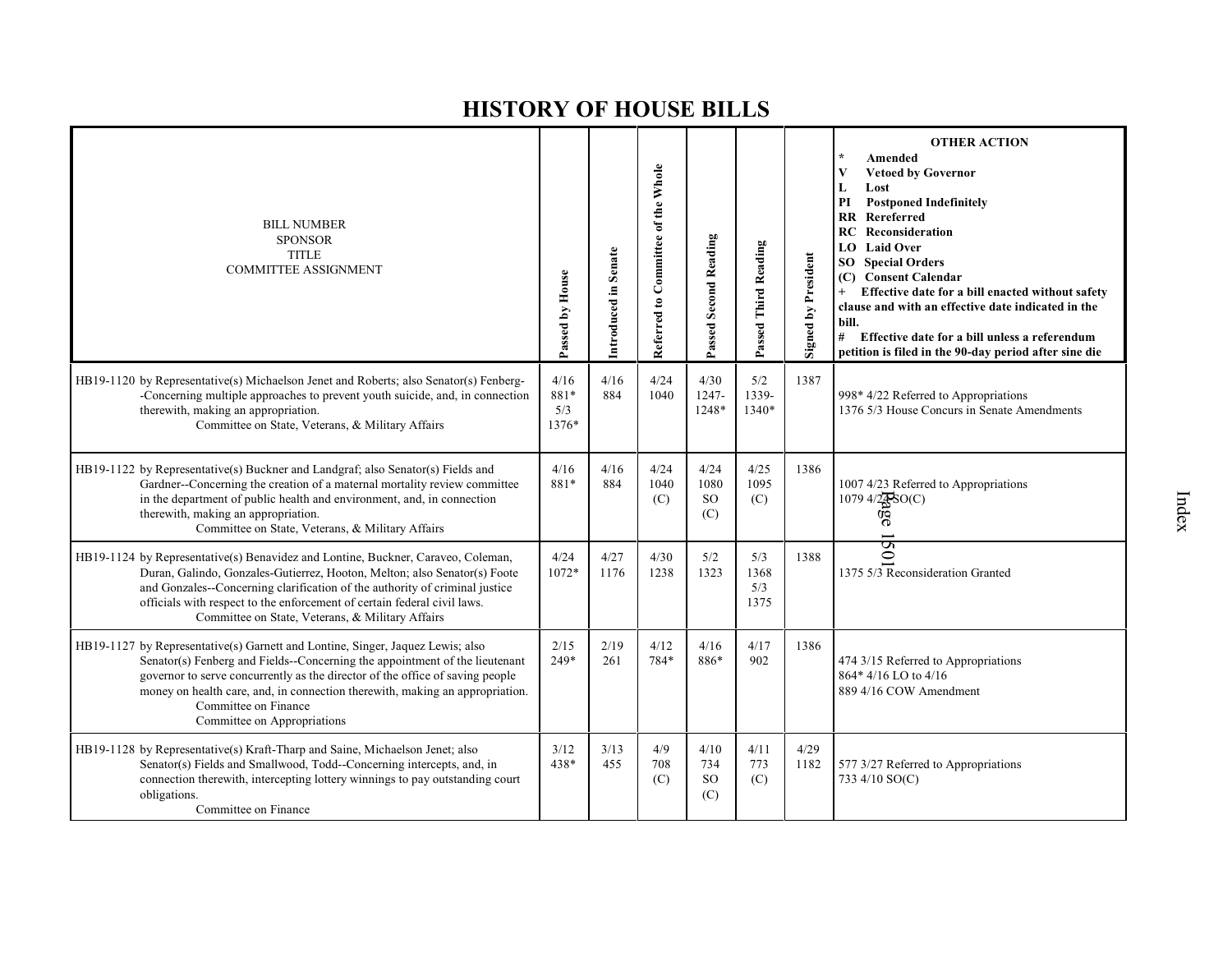| <b>BILL NUMBER</b><br><b>SPONSOR</b><br><b>TITLE</b><br><b>COMMITTEE ASSIGNMENT</b>                                                                                                                                                                                                                                                                           | Passed by House                             | Introduced in Senate | Referred to Committee of the Whole | Passed Second Reading | Passed Third Reading               | <b>Signed by President</b> | hnd<br><b>OTHER ACTION</b><br>$\overline{\Omega}$ Amended<br>Vetoed by Governor<br>Lost<br>L<br><b>Postponed Indefinitely</b><br>PI<br>$\mathbf{R} \mathbf{R}$<br>Rereferred<br>Reconsideration<br>RC.<br>LO Laid Over<br><b>SO</b> Special Orders<br>(C) Consent Calendar<br>Effective date for a bill enacted without safety<br>$+$<br>clause and with an effective date indicated in the<br>bill.<br>#<br>Effective date for a bill unless a referendum<br>petition is filed in the 90-day period after sine die                                              |
|---------------------------------------------------------------------------------------------------------------------------------------------------------------------------------------------------------------------------------------------------------------------------------------------------------------------------------------------------------------|---------------------------------------------|----------------------|------------------------------------|-----------------------|------------------------------------|----------------------------|------------------------------------------------------------------------------------------------------------------------------------------------------------------------------------------------------------------------------------------------------------------------------------------------------------------------------------------------------------------------------------------------------------------------------------------------------------------------------------------------------------------------------------------------------------------|
| HB19-1129 by Representative(s) Michaelson Jenet and Esgar, Duran, Herod, Valdez A.,<br>Galindo, Jaquez Lewis, Titone; also Senator(s) Fenberg, Moreno, Ginal--<br>Concerning prohibiting a mental health care provider from engaging in<br>conversion therapy with a patient under eighteen years of age.<br>Committee on State, Veterans, & Military Affairs | 2/19<br>260*<br>3/28<br>608*<br>4/8<br>697* | 2/20<br>279          | 3/19<br>489                        | 3/21<br>$522*$        | 3/25<br>548-<br>549                | 1386                       | 608 3/28 House Concurs in Senate Amendments<br>697 4/8 House Concurs in Senate Amendments                                                                                                                                                                                                                                                                                                                                                                                                                                                                        |
| HB19-1131 by Representative(s) Jaquez Lewis; also Senator(s) Winter--concerning the<br>drug with another party.<br>Committee on Health & Human Services                                                                                                                                                                                                       | 3/4<br>378*<br>4/16<br>881*                 | 3/7<br>401           | 3/21<br>$513-$<br>$514*$           | 3/28<br>$604*$        | 3/29<br>612<br>(C)<br>4/12<br>808* | 1386                       | 623 4/1 House Requests Conference Committee and<br>Appoints Conferees<br>634 4/2 Senate Appoints Conferees<br>737 4/10 First Report of First Conference Committee<br>764 4/10 First Minority Report of First Conference<br>Committee<br>778 4/11 Motion to Adopt First Report and Substitute<br>Motion to Adopt First Minority Report<br>778 4/11 Laid Over to 4/12<br>808 4/12 Substitute Motion Failed<br>808 4/12 Senate Adopts First Report of First<br>Conference Committee<br>881 4/16 House Adopts First Majority Report of First<br>Conference Committee |
| HB19-1132 by Representative(s) Buentello and Pelton; also Senator(s) Coram and<br>Bridges--Concerning Colorado food products in schools, and, in connection<br>therewith, making an appropriation.<br>Committee on Education                                                                                                                                  | 4/16<br>881*                                | 4/16<br>884          | 4/23<br>1003                       | 4/26<br>1131          | 4/27<br>1162                       | 1388                       | 934 4/18 Referred to Appropriations                                                                                                                                                                                                                                                                                                                                                                                                                                                                                                                              |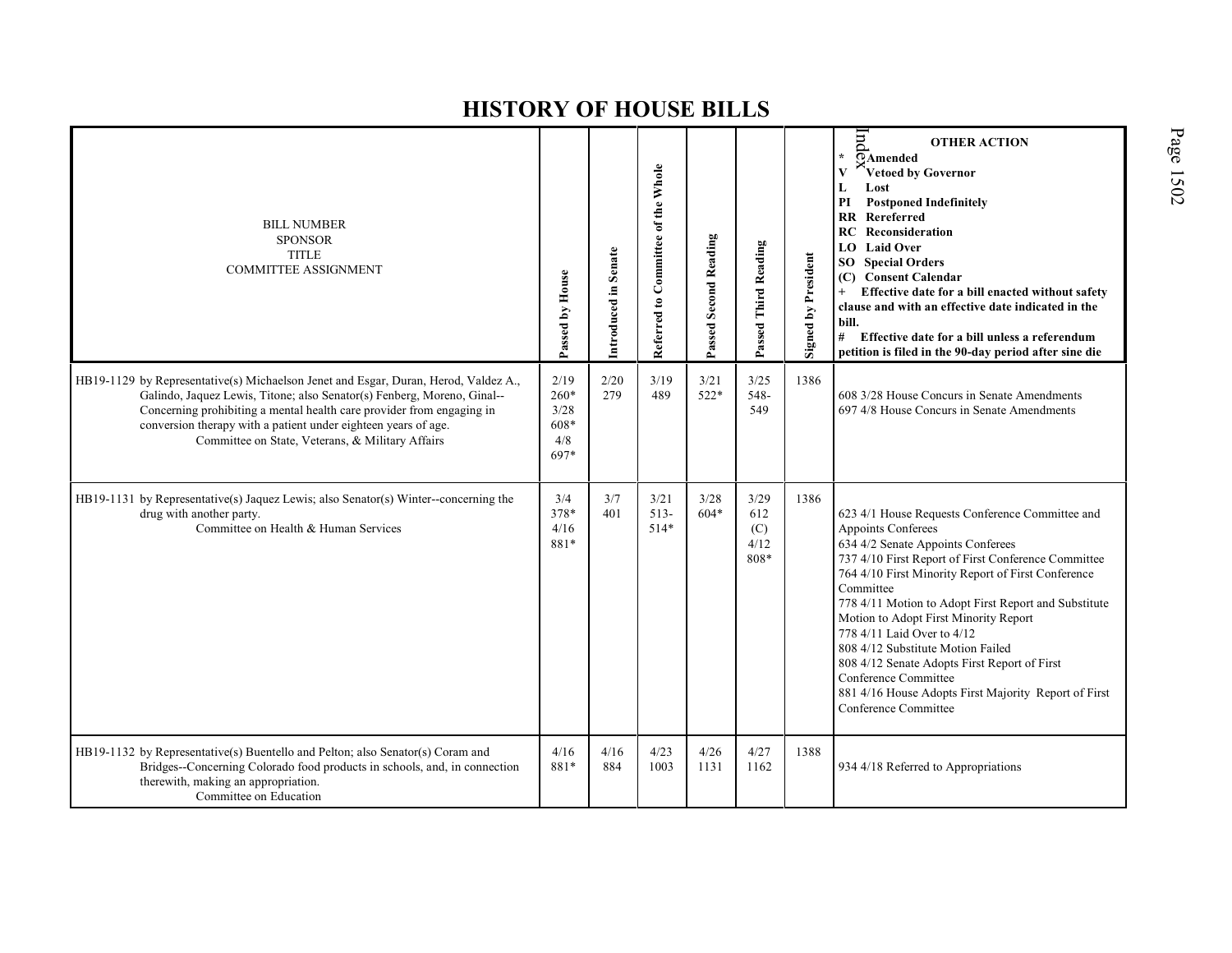| <b>BILL NUMBER</b><br><b>SPONSOR</b><br><b>TITLE</b><br><b>COMMITTEE ASSIGNMENT</b>                                                                                                                                                                                                                                                                                       | Passed by House | Introduced in Senate | Referred to Committee of the Whole | Passed Second Reading            | Passed Third Reading          | <b>Signed by President</b> | <b>OTHER ACTION</b><br>$\star$<br>Amended<br><b>Vetoed by Governor</b><br>V<br>Lost<br>L<br><b>Postponed Indefinitely</b><br>PI<br><b>RR</b> Rereferred<br><b>RC</b> Reconsideration<br><b>LO</b> Laid Over<br><b>SO</b> Special Orders<br>(C) Consent Calendar<br>Effective date for a bill enacted without safety<br>clause and with an effective date indicated in the<br>bill.<br>#<br>Effective date for a bill unless a referendum<br>petition is filed in the 90-day period after sine die |
|---------------------------------------------------------------------------------------------------------------------------------------------------------------------------------------------------------------------------------------------------------------------------------------------------------------------------------------------------------------------------|-----------------|----------------------|------------------------------------|----------------------------------|-------------------------------|----------------------------|---------------------------------------------------------------------------------------------------------------------------------------------------------------------------------------------------------------------------------------------------------------------------------------------------------------------------------------------------------------------------------------------------------------------------------------------------------------------------------------------------|
| HB19-1133 by Representative(s) Caraveo and Pelton; also Senator(s) Fields--Concerning<br>the creation of a Colorado child abuse response and evaluation network, and,<br>in connection therewith, making an appropriation.<br>Committee on Health & Human Services                                                                                                        | 4/16<br>881*    | 4/16<br>884          | 4/24<br>1041<br>(C)                | 4/24<br>1081<br><b>SO</b><br>(C) | 4/25<br>1097<br>(C)           | 1386                       | 977 4/19 Referred to Appropriations<br>1079 4/24 SO(C)                                                                                                                                                                                                                                                                                                                                                                                                                                            |
| HB19-1134 by Representative(s) Buckner and Wilson; also Senator(s) Todd--Concerning<br>researching effective methods for assisting early-grade students with<br>dyslexia, and, in connection therewith, making an appropriation.<br>Committee on Education                                                                                                                | 4/16<br>881*    | 4/16<br>884          | 4/26<br>1109<br>(C)                | 4/26<br>1145<br><b>SO</b><br>(C) | 4/27<br>1155-<br>1156<br>(C)  | 1386                       | 1107 4/25 Referred to Appropriations<br>1145 4/2 $\frac{1}{6}SO(C)$<br>9g                                                                                                                                                                                                                                                                                                                                                                                                                         |
| HB19-1135 by Representative(s) Gray; also Senator(s) Tate and Winter--Concerning a<br>clarification that the income tax credit for retrofitting a residence to increase<br>a residence's accessibility is available for changes made to a residence that<br>benefit a qualified individual's dependent.<br>Committee on Finance                                           | 2/15<br>249*    | 2/19<br>261          | 3/20<br>499                        | 3/22<br>533                      | 3/25<br>549                   | 4/2<br>635                 | 1503                                                                                                                                                                                                                                                                                                                                                                                                                                                                                              |
| HB19-1136 by Representative(s) Kraft-Tharp and Saine, Michaelson Jenet, Ransom; also<br>Senator(s) Smallwood and Todd, Fields--Concerning access by the office of<br>the state auditor to records necessary to conduct four statutorily authorized<br>audits in connection with entities that are not state agencies.<br>Committee on State, Veterans, & Military Affairs | 2/12<br>226     | 2/12<br>227          | 2/21<br>286<br>(C)                 | 2/25<br>325<br>(C)               | 2/26<br>$332 -$<br>333<br>(C) | 3/1<br>371                 |                                                                                                                                                                                                                                                                                                                                                                                                                                                                                                   |
| HB19-1137 by Representative(s) Wilson and Valdez D., Buckner; also Senator(s) Priola,<br>Pettersen--Concerning supporting high school students' interest in early<br>childhood education through the teacher cadet program.<br>Committee on Education                                                                                                                     | 2/19<br>260     | 2/20<br>279          | 3/7<br>407<br>(C)                  | 3/11<br>433<br>(C)               | 3/13<br>447<br>(C)            | 3/20<br>507                |                                                                                                                                                                                                                                                                                                                                                                                                                                                                                                   |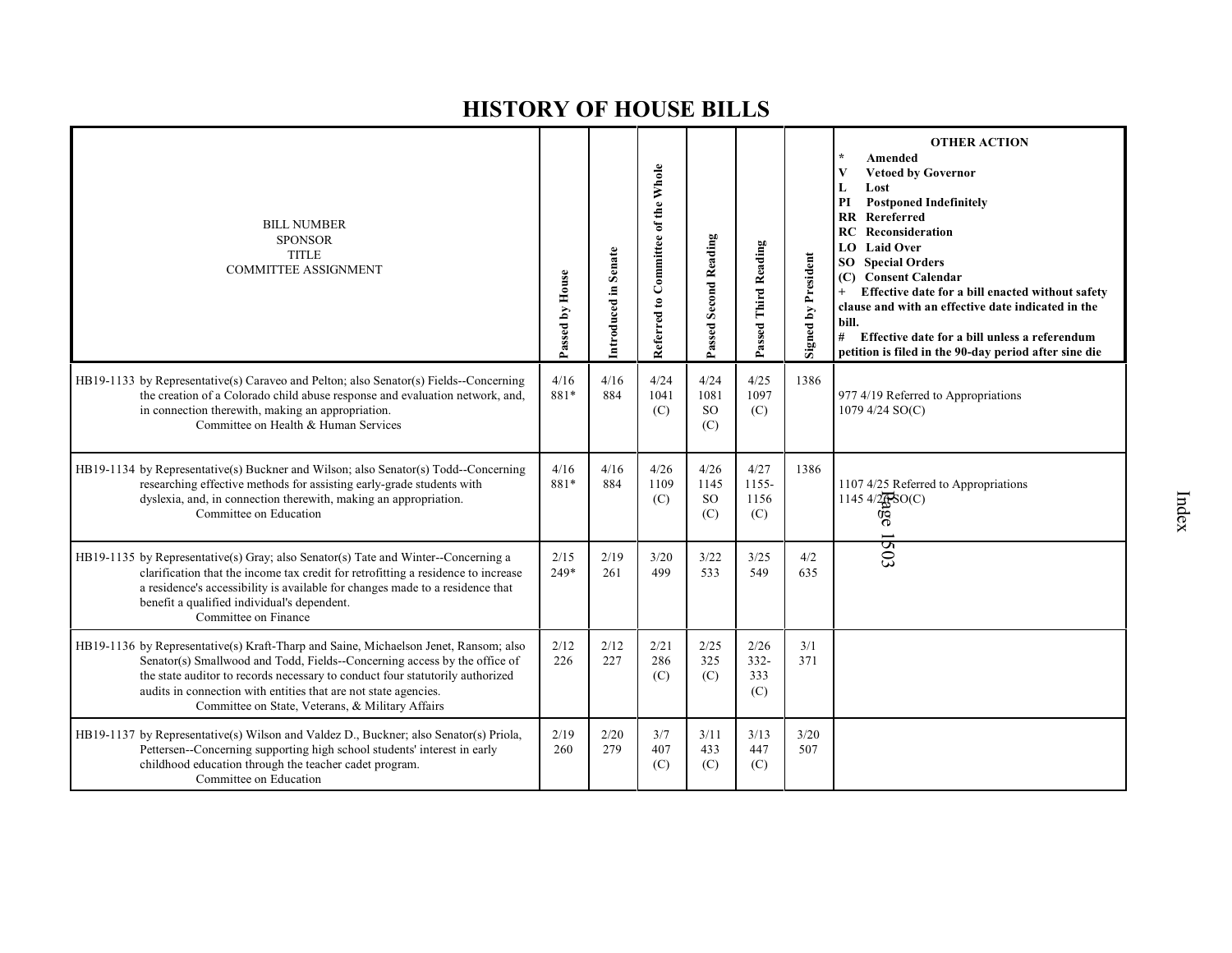| <b>BILL NUMBER</b><br><b>SPONSOR</b><br><b>TITLE</b><br><b>COMMITTEE ASSIGNMENT</b>                                                                                                                                                                                                                                                                                                               | Passed by House               | Introduced in Senate | Referred to Committee of the Whole | Passed Second Reading | Passed Third Reading | Signed by President | $\overline{m}$<br><b>OTHER ACTION</b><br>$\star$<br>$\overline{\odot}$ Amended<br>Vetoed by Governor<br>L<br>Lost<br><b>Postponed Indefinitely</b><br>PI<br><b>RR</b> Rereferred<br>RC<br>Reconsideration<br><b>LO</b> Laid Over<br><b>SO</b> Special Orders<br>(C) Consent Calendar<br>Effective date for a bill enacted without safety<br>$+$<br>clause and with an effective date indicated in the<br>bill.<br>#<br>Effective date for a bill unless a referendum<br>petition is filed in the 90-day period after sine die |
|---------------------------------------------------------------------------------------------------------------------------------------------------------------------------------------------------------------------------------------------------------------------------------------------------------------------------------------------------------------------------------------------------|-------------------------------|----------------------|------------------------------------|-----------------------|----------------------|---------------------|-------------------------------------------------------------------------------------------------------------------------------------------------------------------------------------------------------------------------------------------------------------------------------------------------------------------------------------------------------------------------------------------------------------------------------------------------------------------------------------------------------------------------------|
| HB19-1138 by Representative(s) Williams D. and Melton, Humphrey; also Senator(s)<br>Williams A. and Priola--Concerning the credit an owner of a vehicle may<br>receive for fees paid to register a motor vehicle when the vehicle is sold<br>before the registration expires, and, in connection therewith, making an<br>appropriation.<br>Committee on Finance                                   | 3/19<br>496*<br>4/29<br>1189* | 3/20<br>508          | 4/19<br>963                        | 4/23<br>1019*         | 4/24<br>1054         | 1387                | 783 4/12 Referred to Appropriations<br>1189 4/29 House Concurs in Senate Amendments                                                                                                                                                                                                                                                                                                                                                                                                                                           |
| HB19-1142 by Representative(s) Ransom and Singer; also Senator(s) Moreno and<br>Smallwood--Concerning creating an option for parents who seek to<br>voluntarily delegate certain parental responsibilities to a safe family for a<br>limited period of time without relinquishing legal custody of their child, and,<br>in connection therewith, making an appropriation.<br>Committee on Finance | 4/26<br>1144*                 | 4/27<br>1175         | 4/30<br>1236<br>(C)                | 5/2<br>1310<br>(C)    | 5/3<br>1360<br>(C)   | 1388                | 1185 4/29 Referred to Appropriations                                                                                                                                                                                                                                                                                                                                                                                                                                                                                          |
| HB19-1147 by Representative(s) Snyder, Esgar, Caraveo, Exum, Michaelson Jenet,<br>Mullica; also Senator(s) Lee and Crowder--Concerning revisions to the<br>traumatic brain injury program, and, in connection therewith, making an<br>appropriation.<br>Committee on Health & Human Services                                                                                                      | 3/29<br>616*                  | 4/2<br>634           | 4/19<br>963                        | 4/23<br>1019          | 4/24<br>1055         | 1386                | 770 4/11 Referred to Finance<br>894 4/16 Referred to Appropriations                                                                                                                                                                                                                                                                                                                                                                                                                                                           |
| HB19-1148 by Representative(s) Herod; also Senator(s) Gonzales--Concerning changing<br>the maximum jail sentence for certain crimes from one year to three hundred<br>sixty-four days.<br>Committee on Judiciary                                                                                                                                                                                  | 2/19<br>260                   | 2/20<br>279          | 3/5<br>389                         | 3/7<br>402            | 3/8<br>$413-$<br>414 | 3/20<br>507         |                                                                                                                                                                                                                                                                                                                                                                                                                                                                                                                               |
| $HB19-1149$ by Representative(s) Gonzales-Gutierrez; also Senator(s) Lee--Concerning<br>directing the age of delinquency task force of the Colorado commission on<br>criminal and juvenile justice to study serving emerging adults in the juvenile<br>justice system.<br>Committee on Judiciary                                                                                                  | 3/18<br>485*                  | 3/20<br>508          | 4/9<br>726                         | 4/11<br>775           | 4/12<br>794          | 4/29<br>1182        |                                                                                                                                                                                                                                                                                                                                                                                                                                                                                                                               |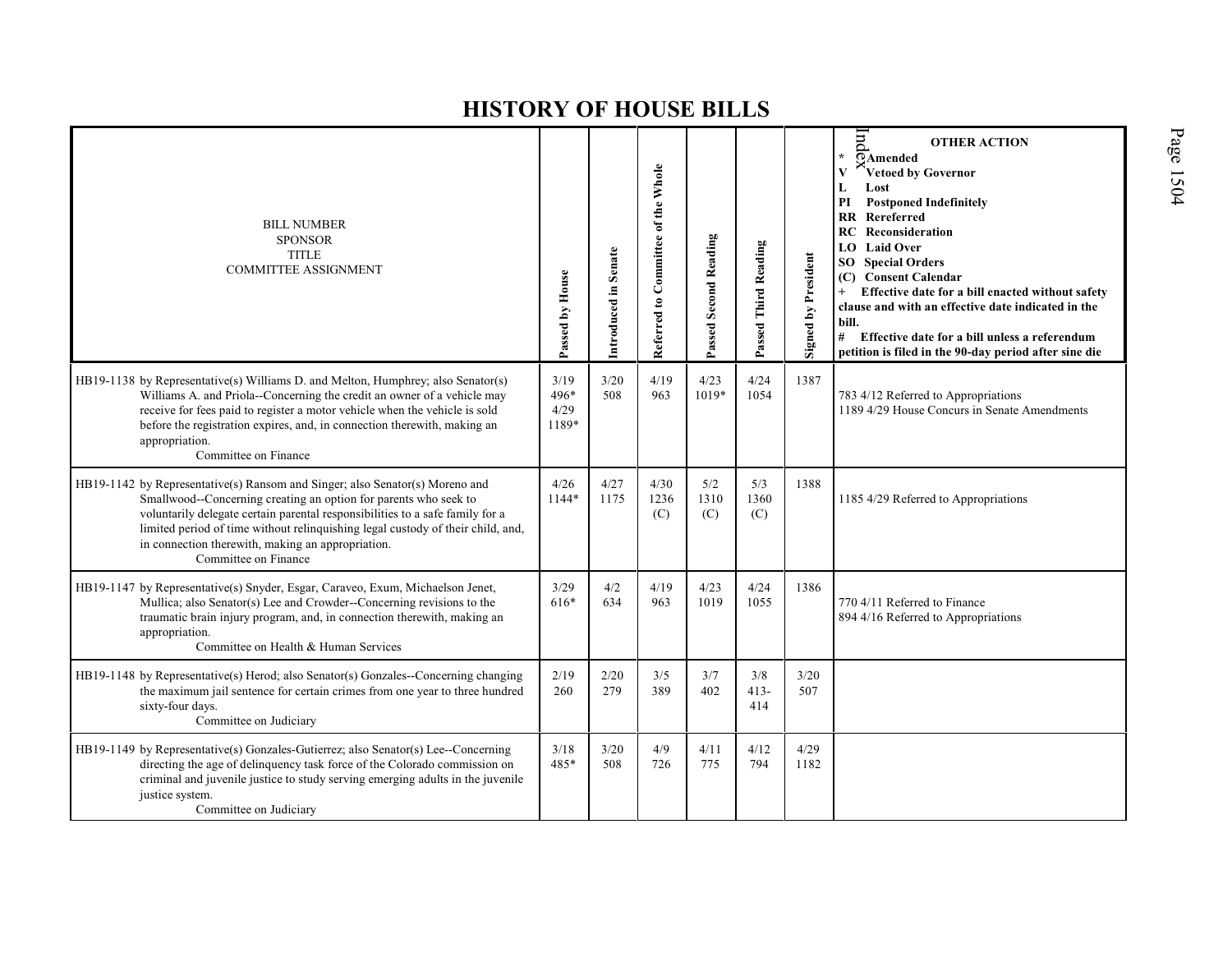| <b>BILL NUMBER</b><br><b>SPONSOR</b><br><b>TITLE</b><br><b>COMMITTEE ASSIGNMENT</b>                                                                                                                                                                                                                                                                                                                                                 | Passed by House               | Introduced in Senate | Referred to Committee of the Whole | Passed Second Reading | Passed Third Reading | <b>Signed by President</b> | <b>OTHER ACTION</b><br>Amended<br>V<br><b>Vetoed by Governor</b><br>Lost<br>L<br>PI<br><b>Postponed Indefinitely</b><br>RR Rereferred<br>RC<br>Reconsideration<br><b>LO</b> Laid Over<br><b>Special Orders</b><br>SO -<br><b>Consent Calendar</b><br>(C)<br>Effective date for a bill enacted without safety<br>$+$<br>clause and with an effective date indicated in the<br>bill.<br>#<br>Effective date for a bill unless a referendum<br>petition is filed in the 90-day period after sine die |
|-------------------------------------------------------------------------------------------------------------------------------------------------------------------------------------------------------------------------------------------------------------------------------------------------------------------------------------------------------------------------------------------------------------------------------------|-------------------------------|----------------------|------------------------------------|-----------------------|----------------------|----------------------------|---------------------------------------------------------------------------------------------------------------------------------------------------------------------------------------------------------------------------------------------------------------------------------------------------------------------------------------------------------------------------------------------------------------------------------------------------------------------------------------------------|
| HB19-1150 by Representative(s) Titone; also Senator(s) Danielson--Concerning the<br>recreation of the consumer insurance council as an advisory body to the<br>commissioner of insurance.<br>Committee on Health & Human Services                                                                                                                                                                                                   | 3/7<br>399*                   | 3/7<br>401           | 3/29<br>613<br>(C)                 | 4/2<br>630<br>(C)     | 4/3<br>641           | 4/8<br>704                 | 458 3/14 Referred to Appropriations<br>639 4/3 Removed from Consent                                                                                                                                                                                                                                                                                                                                                                                                                               |
| HB19-1152 by Representative(s) Herod and Galindo; also Senator(s) Gonzales--<br>Concerning eliminating the requirement that a student member of the state<br>student advisory council for community colleges and occupational education<br>must be an in-state student for tuition purposes prior to election to the state<br>student advisory council for community colleges and occupational education.<br>Committee on Education | 2/19<br>260                   | 2/20<br>279          | 2/28<br>349                        | 3/4<br>377            | 3/5<br>382           | 3/20<br>507                | Page                                                                                                                                                                                                                                                                                                                                                                                                                                                                                              |
| HB19-1153 by Representative(s) McCluskie and Wilson, Roberts; also Senator(s)<br>Donovan and Rankin--Concerning measures to enable local district colleges<br>to serve more students.<br>Committee on Education                                                                                                                                                                                                                     | 3/4<br>378*                   | 3/7<br>401           | 3/15<br>473<br>(C)                 | 3/19<br>490<br>(C)    | 3/20<br>502          | 3/28<br>608                | $\frac{50}{\frac{50}{20}}$<br>500 3/20 Removed from Consent                                                                                                                                                                                                                                                                                                                                                                                                                                       |
| HB19-1155 by Representative(s) Michaelson Jenet and Carver; also Senator(s) Lundeen<br>and Foote--Concerning adding certain conduct to the definition of sexual<br>contact.<br>Committee on Judiciary                                                                                                                                                                                                                               | 2/19<br>260                   | 2/20<br>279          | 3/14<br>461<br>(C)                 | 3/18<br>483<br>(C)    | 3/19<br>490<br>(C)   | 3/28<br>608                |                                                                                                                                                                                                                                                                                                                                                                                                                                                                                                   |
| HB19-1159 by Representative(s) Jaquez Lewis and Gray; also Senator(s) Danielson--<br>Concerning modifications to the income tax credits for innovative motor<br>vehicles.<br>Committee on Finance                                                                                                                                                                                                                                   | 4/24<br>1072*<br>5/3<br>1385* | 4/24<br>1078         | 4/30<br>1236                       | 5/2<br>$1325*$        | 5/3<br>1368-<br>1169 | 1388                       | 1183-1185* 4/29 Referred to Appropriations<br>1385 5/3 House Concurs in Senate Amendments                                                                                                                                                                                                                                                                                                                                                                                                         |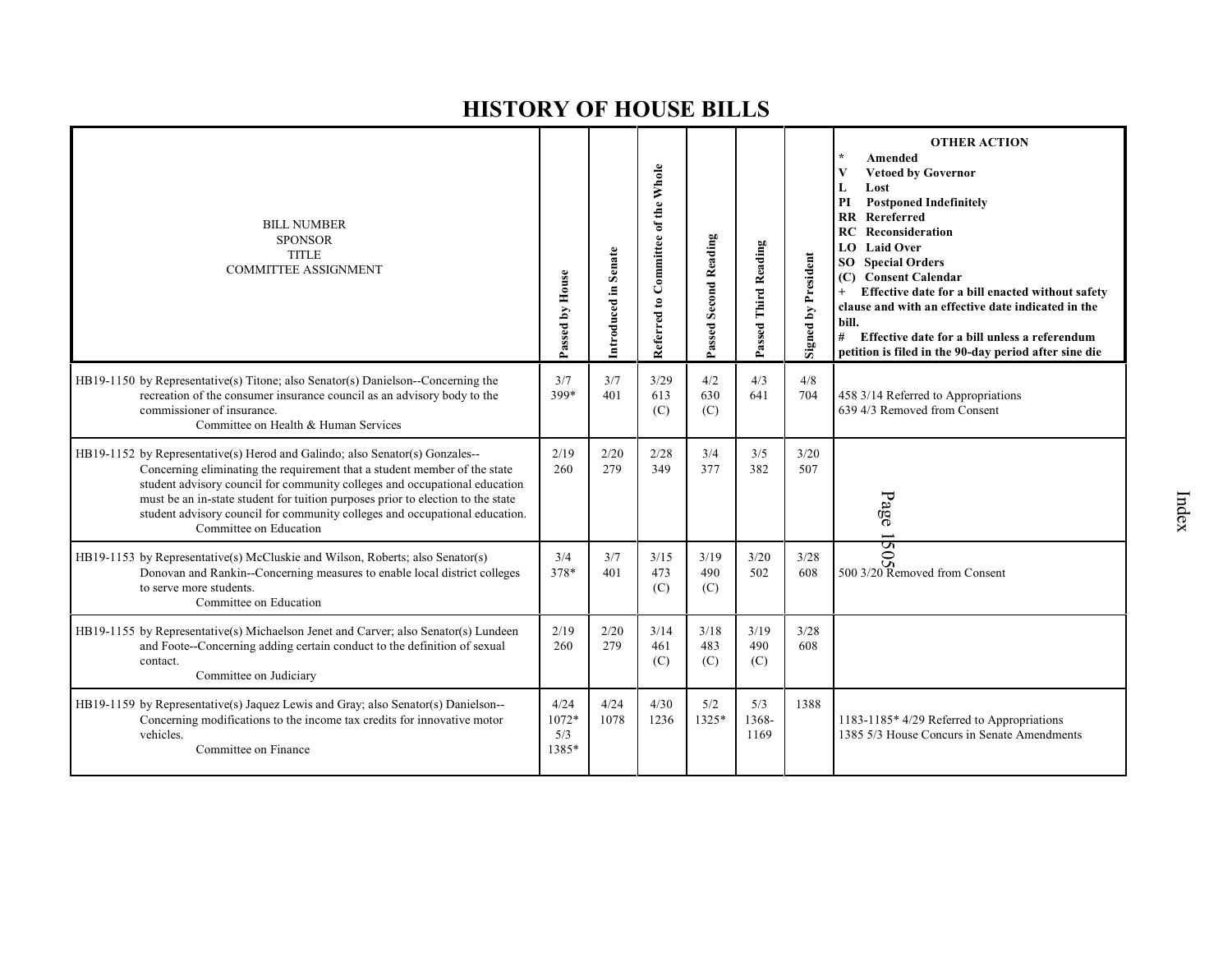| <b>BILL NUMBER</b><br><b>SPONSOR</b><br><b>TITLE</b><br><b>COMMITTEE ASSIGNMENT</b>                                                                                                                                                                                                                                                     | Passed by House              | Introduced in Senate | Referred to Committee of the Whole | <b>Passed Second Reading</b> | Passed Third Reading                         | <b>Signed by President</b> | hnd<br><b>OTHER ACTION</b><br>$\star$<br>OAmended<br>Vetoed by Governor<br>Lost<br>L<br><b>Postponed Indefinitely</b><br>РI<br><b>RR</b> Rereferred<br><b>RC</b> Reconsideration<br><b>LO</b> Laid Over<br><b>SO</b> Special Orders<br>(C) Consent Calendar<br>Effective date for a bill enacted without safety<br>$^{+}$<br>clause and with an effective date indicated in the<br>bill.<br>#<br>Effective date for a bill unless a referendum<br>petition is filed in the 90-day period after sine die                                                        |
|-----------------------------------------------------------------------------------------------------------------------------------------------------------------------------------------------------------------------------------------------------------------------------------------------------------------------------------------|------------------------------|----------------------|------------------------------------|------------------------------|----------------------------------------------|----------------------------|----------------------------------------------------------------------------------------------------------------------------------------------------------------------------------------------------------------------------------------------------------------------------------------------------------------------------------------------------------------------------------------------------------------------------------------------------------------------------------------------------------------------------------------------------------------|
| HB19-1160 by Representative(s) Landgraf and Singer, Pelton, Bockenfeld, Larson,<br>Wilson, McKean, Catlin, Gonzales-Gutierrez, Mullica; also Senator(s) Lee--<br>Concerning a mental health facility pilot program, and, in connection<br>therewith, making an appropriation.<br>Committee on State, Veterans, & Military Affairs       | 3/20<br>507*<br>5/3<br>1379* | 3/25<br>548          | 4/19<br>963<br>(C)                 | 4/23<br>1008*<br>(C)         | 4/24<br>1047<br>(C)<br>5/2<br>1355-<br>1356* | 1387                       | 592 3/27 Sen. Lee Replaced Sen. Gardner as Prime<br>Sponsor<br>655* 4/4 Referred to Appropriations<br>1182 4/29 House Requests Conference Committee and<br>Appoints Conferees<br>1182 4/29 House Grants Permission to Go Beyond<br>Scope<br>1190 4/29 Senate Appoints Conferees<br>1235 4/30 Senate Grants Permission to Go Beyond<br>Scope<br>1284-1285 5/1 First Report of First Conference<br>Committee<br>1355-1356 5/2 Senate Adopts First Report of First<br>Conference Committee<br>1379 5/3 House Adopts First Report of First<br>Conference Committee |
| HB19-1161 by Representative(s) Buckner and Wilson; also Senator(s) Todd and Priola--<br>Concerning the creation of the health and wellness through comprehensive<br>quality physical education instruction pilot program, and, in connection<br>therewith, making an appropriation.<br>Committee on State, Veterans, & Military Affairs | 4/27<br>1174*                | 4/29<br>1188         | 5/1<br>1259                        |                              |                                              |                            | 1237 4/30 Referred to Appropriations<br>1329 5/2 SO                                                                                                                                                                                                                                                                                                                                                                                                                                                                                                            |
| HB19-1162 by Representative(s) Pelton and Valdez D., Bockenfeld; also Senator(s)<br>Sonnenberg and Garcia--Concerning the extension of the state sales and use<br>tax exemption for farm equipment to ear tags and ear tag scanners used by a<br>farm operation to identify or track food animals.<br>Committee on Appropriations       | 5/2<br>1332*                 | 5/2<br>1343          | 5/2<br>1343<br>(C)                 | 5/2<br>1344<br>SO.<br>(C)    | 5/3<br>1363<br>(C)                           | 1388                       | 1344 5/2 SO(C)                                                                                                                                                                                                                                                                                                                                                                                                                                                                                                                                                 |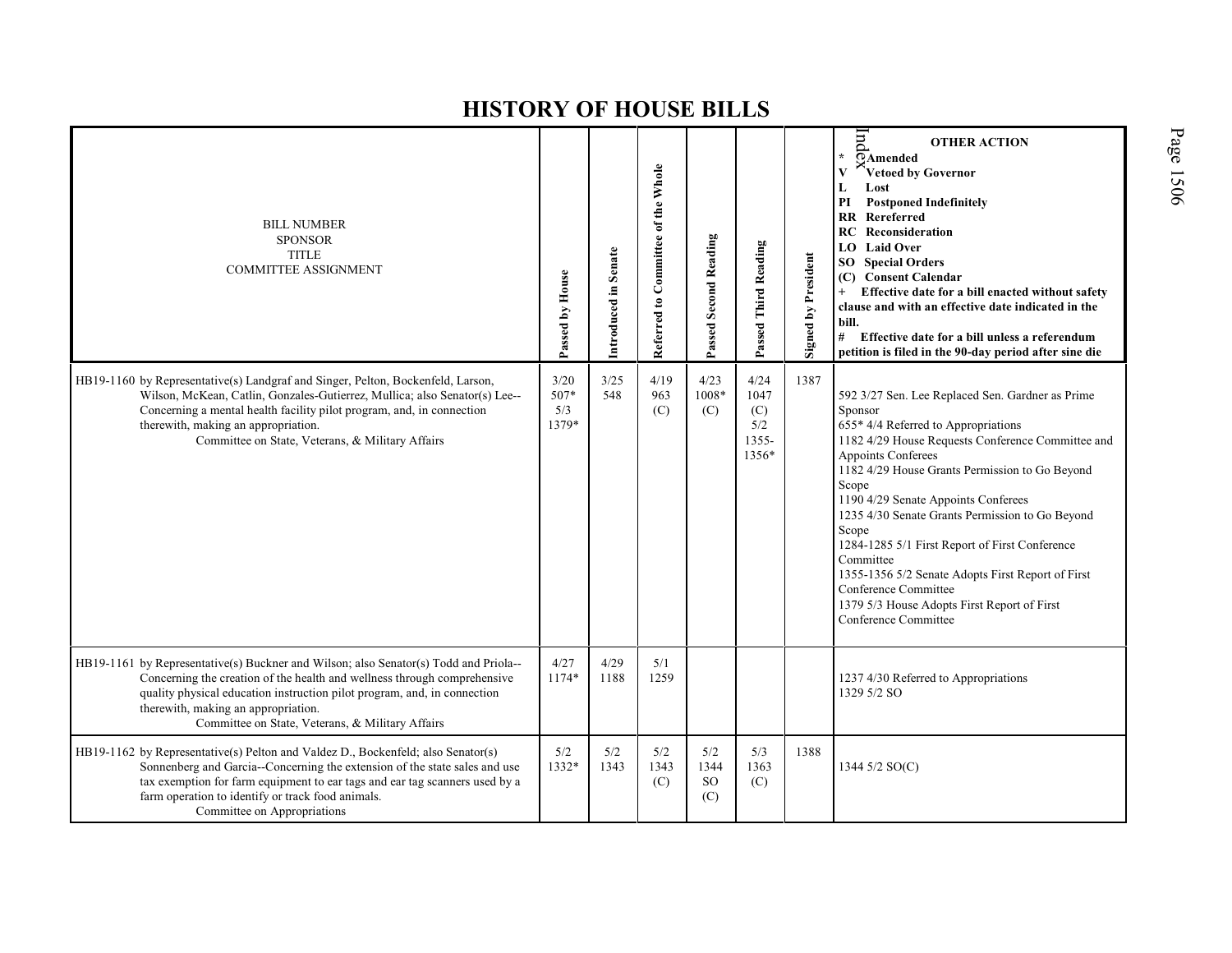| <b>BILL NUMBER</b><br><b>SPONSOR</b><br><b>TITLE</b><br><b>COMMITTEE ASSIGNMENT</b>                                                                                                                                                                                                                                                                                                                                                                                                                                                                                                                                                                                                                              | Passed by House             | Senate<br>Introduced in | Committee of the Whole<br>Referred to | Passed Second Reading                     | Passed Third Reading    | <b>Signed by President</b> | <b>OTHER ACTION</b><br>Amended<br><b>Vetoed by Governor</b><br>Lost<br>L<br>PI<br><b>Postponed Indefinitely</b><br>Rereferred<br>$\mathbf{R}$<br>Reconsideration<br>RC<br><b>Laid Over</b><br>LO.<br><b>Special Orders</b><br>SO.<br><b>Consent Calendar</b><br>(C)<br>Effective date for a bill enacted without safety<br>clause and with an effective date indicated in the<br>bill.<br>#<br>Effective date for a bill unless a referendum<br>petition is filed in the 90-day period after sine die |
|------------------------------------------------------------------------------------------------------------------------------------------------------------------------------------------------------------------------------------------------------------------------------------------------------------------------------------------------------------------------------------------------------------------------------------------------------------------------------------------------------------------------------------------------------------------------------------------------------------------------------------------------------------------------------------------------------------------|-----------------------------|-------------------------|---------------------------------------|-------------------------------------------|-------------------------|----------------------------|-------------------------------------------------------------------------------------------------------------------------------------------------------------------------------------------------------------------------------------------------------------------------------------------------------------------------------------------------------------------------------------------------------------------------------------------------------------------------------------------------------|
| HB19-1166 by Representative(s) Singer and Larson; also Senator(s) Zenzinger--<br>Concerning name-based criminal history record checks, and, in connection<br>therewith, requiring certain persons and entities to submit to a name-based<br>criminal history record check as a condition of employment, appointment,<br>registration, licensure, or certification.<br>Committee on Judiciary                                                                                                                                                                                                                                                                                                                     | 3/7<br>399*<br>3/28<br>608* | 3/7<br>401              | 3/19<br>496*<br>(C)                   | 3/21<br>$522*$                            | 3/22<br>$541 -$<br>542  | 4/8<br>704                 | 516 3/21 Removed from Consent<br>608 3/28 House Concurs in Senate Amendments                                                                                                                                                                                                                                                                                                                                                                                                                          |
| HB19-1167 by Representative(s) Duran and Carver; also Senator(s) Rodriguez and<br>Holbert-Concerning an authorization for notaries public to perform notarial<br>acts using audio-video communication.<br>Committee on Judiciary                                                                                                                                                                                                                                                                                                                                                                                                                                                                                 | 4/3<br>$644*$               | 4/8<br>705              | 4/26<br>1146                          |                                           |                         |                            | 923* 4/1 <sup>R</sup> Referred to Finance<br>$1106*4025$ Referred to Appropriations                                                                                                                                                                                                                                                                                                                                                                                                                   |
| HB19-1168 by Representative(s) McCluskie and Rich, Buckner, Esgar, Kennedy,<br>McLachlan, Roberts, Soper; also Senator(s) Donovan and Rankin--<br>Concerning the creation of the Colorado reinsurance program to provide<br>reinsurance payments to health insurers to aid in paying high-cost insurance<br>claims, and, in connection therewith, authorizing the commissioner of<br>insurance to seek approval from the federal government to waive applicable<br>federal requirements, request federal funds, or both, to enable the state to<br>implement the program, making the program contingent upon waiver or<br>funding approval, and making an appropriation.<br>Committee on Health & Human Services | 4/8<br>705*<br>5/3<br>1376* | 4/9<br>728              | 4/30<br>1236                          | 4/30<br>1249-<br>$1250*$<br><sub>SO</sub> | 5/2<br>1340-<br>$1341*$ | 1388                       | S<br>$\circ$<br>1121-1123* $4/26$ Referred to Finance<br>1185* 4/29 Referred to Appropriations<br>1249 4/30 SO<br>1250-1251* 4/30 COW Amendment<br>1376 5/3 House Concurs in Senate Amendments                                                                                                                                                                                                                                                                                                        |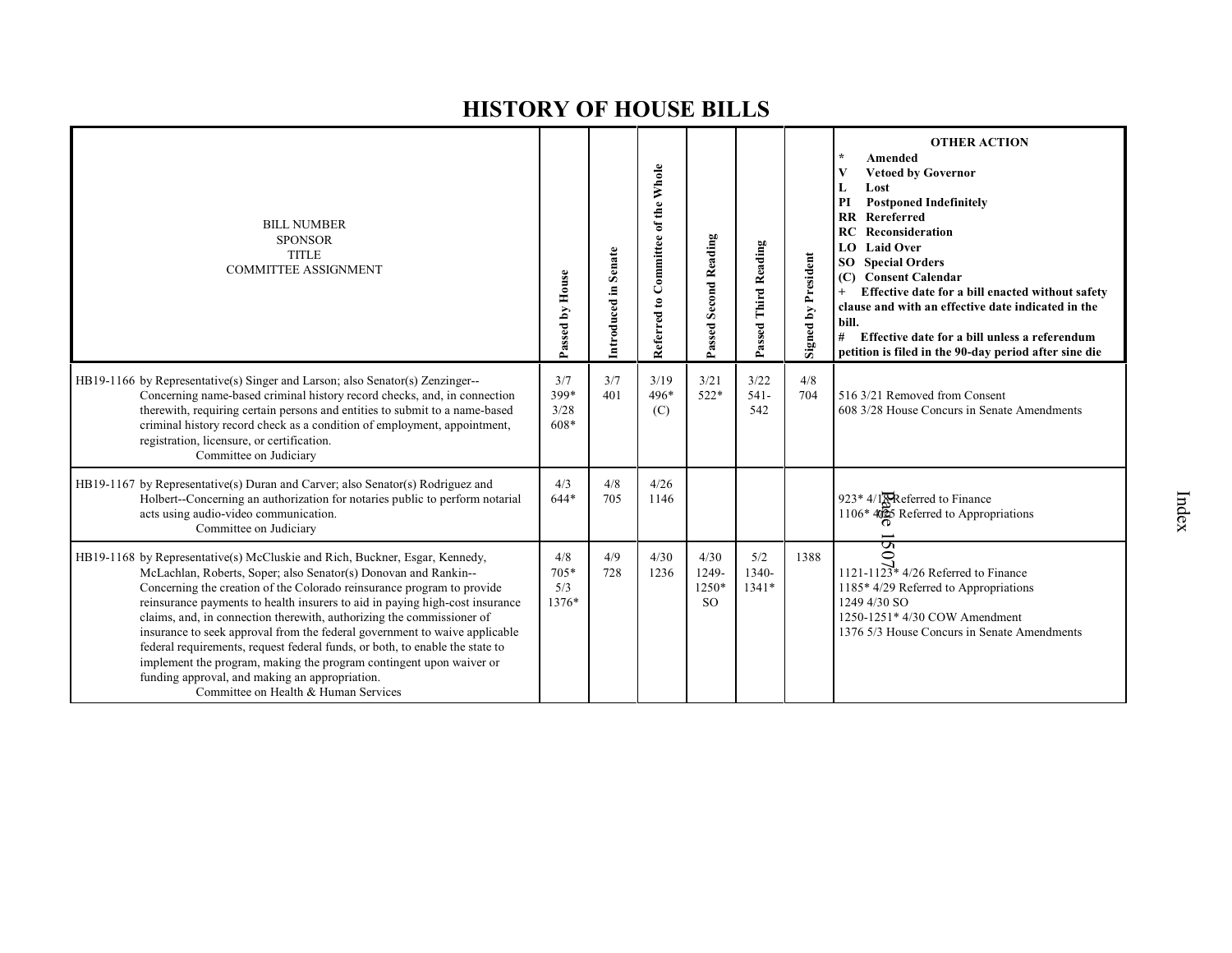| <b>BILL NUMBER</b><br><b>SPONSOR</b><br><b>TITLE</b><br><b>COMMITTEE ASSIGNMENT</b>                                                                                                                                                                                                                                                                                                                                                                                                                                                        | Passed by House                | Senate<br>Introduced in | Referred to Committee of the Whole | Passed Second Reading   | Passed Third Reading                | <b>Signed by President</b> | pur<br><b>OTHER ACTION</b><br>$\overline{\odot}$ Amended<br>Vetoed by Governor<br>L<br>Lost<br><b>Postponed Indefinitely</b><br>PI<br>RR<br>Rereferred<br>Reconsideration<br>RC<br><b>Laid Over</b><br>LO<br><b>SO</b> Special Orders<br><b>Consent Calendar</b><br>(C)<br>Effective date for a bill enacted without safety<br>$+$<br>clause and with an effective date indicated in the<br>bill.<br>#<br>Effective date for a bill unless a referendum<br>petition is filed in the 90-day period after sine die |
|--------------------------------------------------------------------------------------------------------------------------------------------------------------------------------------------------------------------------------------------------------------------------------------------------------------------------------------------------------------------------------------------------------------------------------------------------------------------------------------------------------------------------------------------|--------------------------------|-------------------------|------------------------------------|-------------------------|-------------------------------------|----------------------------|------------------------------------------------------------------------------------------------------------------------------------------------------------------------------------------------------------------------------------------------------------------------------------------------------------------------------------------------------------------------------------------------------------------------------------------------------------------------------------------------------------------|
| HB19-1170 by Representative(s) Jackson and Weissman; also Senator(s) Williams A. and<br>Bridges--Concerning increasing tenant protections relating to the residential<br>warranty of habitability.<br>Committee on Local Government                                                                                                                                                                                                                                                                                                        | 2/26<br>$336*$<br>4/16<br>881* | 2/27<br>346             | 3/15<br>$478 -$<br>479*            | 3/22<br>$533 -$<br>535* | 3/26<br>564-<br>565<br>4/15<br>847* | 1386                       | 608 3/28 House Requests Conference Committee and<br>Appoints Conferees<br>608 3/28 House Grants Permission to Go Beyond<br>Scope<br>611 3/29 Senate Appoints Conferees<br>615 3/29 Senate Grants Permission to Go Beyond<br>Scope<br>830-831 4/12 First Report of First Conference<br>Committee<br>847 4/15 Senate Adopts First Report of First<br>Conference Committee<br>881 4/16 House Adopts First Report of First<br>Conference Committee                                                                   |
| HB19-1171 by Representative(s) Michaelson Jenet; also Senator(s) Fields and Priola--<br>Concerning expanding the grades eligible for the child nutrition school lunch<br>protection program, and, in connection therewith, making an appropriation.<br>Committee on Education                                                                                                                                                                                                                                                              | 4/16<br>881*                   | 4/16<br>884             | 4/23<br>1007                       | 4/25<br>1102            | 4/26<br>1125                        | 1386                       | 934 4/18 Referred to Appropriations                                                                                                                                                                                                                                                                                                                                                                                                                                                                              |
| HB19-1172 by Representative(s) Weissman, Herod, Snyder, Soper, Van Winkle; also<br>Senator(s) Gardner and Cooke, Foote, Lee, Rodriguez--Concerning an<br>organizational recodification of title 12 of the Colorado Revised Statutes,<br>and, in connection therewith, limiting substantive changes to those that<br>conform similar provisions to achieve uniformity, eliminate redundancy, or<br>allow for the consolidation of common provisions or that eliminate<br>provisions that are archaic or obsolete.<br>Committee on Judiciary | 2/26<br>336*                   | 2/27<br>346             | 3/5<br>389<br>(C)                  | 4/2<br>630              | 4/3<br>640                          | 4/22<br>1002               |                                                                                                                                                                                                                                                                                                                                                                                                                                                                                                                  |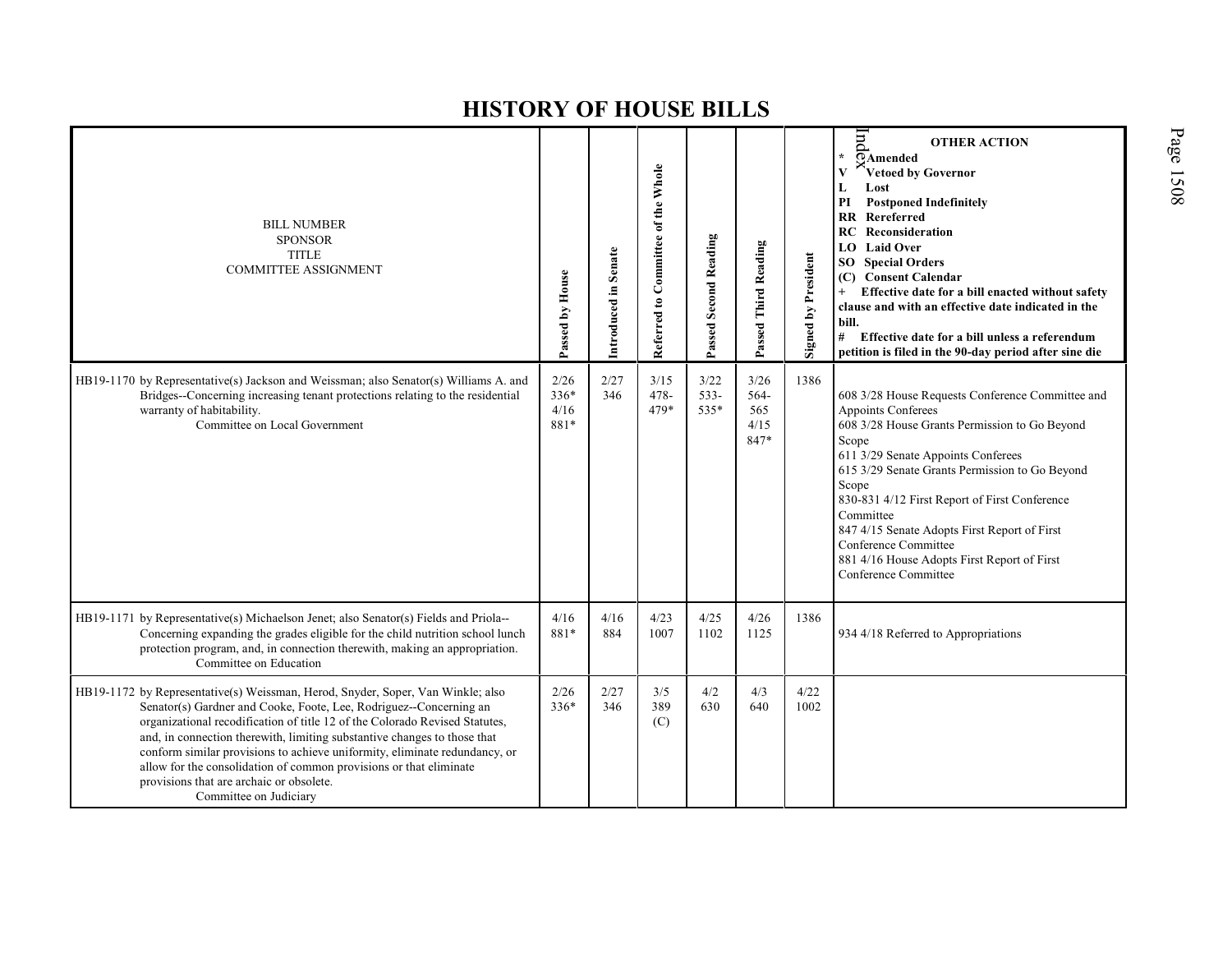| <b>BILL NUMBER</b><br><b>SPONSOR</b><br><b>TITLE</b><br><b>COMMITTEE ASSIGNMENT</b>                                                                                                                                                                                                                                                                                                                                                                                                                            | Passed by House                 | Introduced in Senate | Referred to Committee of the Whole | Passed Second Reading | Passed Third Reading  | <b>Signed by President</b> | <b>OTHER ACTION</b><br>Amended<br><b>Vetoed by Governor</b><br>L<br>Lost<br><b>Postponed Indefinitely</b><br>PI<br>$\mathbf{R}$<br>Rereferred<br><b>RC</b> Reconsideration<br><b>Laid Over</b><br>LO.<br><b>SO</b> Special Orders<br>(C) Consent Calendar<br>Effective date for a bill enacted without safety<br>clause and with an effective date indicated in the<br>bill.<br>#<br>Effective date for a bill unless a referendum<br>petition is filed in the 90-day period after sine die |
|----------------------------------------------------------------------------------------------------------------------------------------------------------------------------------------------------------------------------------------------------------------------------------------------------------------------------------------------------------------------------------------------------------------------------------------------------------------------------------------------------------------|---------------------------------|----------------------|------------------------------------|-----------------------|-----------------------|----------------------------|---------------------------------------------------------------------------------------------------------------------------------------------------------------------------------------------------------------------------------------------------------------------------------------------------------------------------------------------------------------------------------------------------------------------------------------------------------------------------------------------|
| HB19-1173 by Representative(s) Garnett and Neville, Becker; also Senator(s) Fenberg<br>and Holbert--Concerning the authority of an ex officio member of the<br>legislative council to appoint a temporary replacement for that ex officio<br>member at a meeting of the legislative council.<br>Committee on State, Veterans, & Military Affairs                                                                                                                                                               | 2/25<br>328                     | 2/25<br>329          | 3/19<br>489<br>(C)                 | 3/21<br>522           | 3/22<br>541           | 4/2<br>635                 | 516 3/21 Removed from Consent                                                                                                                                                                                                                                                                                                                                                                                                                                                               |
| HB19-1174 by Representative(s) Esgar and Catlin; also Senator(s) Gardner and Pettersen-<br>-Concerning out-of-network health care services provided to covered<br>persons, and, in connection therewith, making an appropriation.<br>Committee on Judiciary                                                                                                                                                                                                                                                    | 3/22<br>543*<br>5/2<br>1332*    | 3/27<br>596          | 4/24<br>1072-<br>$1073*$           | 4/27<br>$1170*$       | 4/30<br>1239-<br>1240 | 1388                       | 864-869* 4/16 Referred to Finance<br>1042* $4\frac{1}{24}$ Referred to Appropriations<br>1171 $4\frac{1}{24}$ COW Amendment<br>1332 5/2 House Concurs in Senate Amendments<br>50 <sub>6</sub>                                                                                                                                                                                                                                                                                               |
| HB19-1175 by Representative(s) Gray; also Senator(s) Gonzales--Concerning the<br>property tax valuation appeal process.<br>Committee on Local Government                                                                                                                                                                                                                                                                                                                                                       | 2/19<br>260                     | 2/20<br>279          | 2/27<br>337<br>(C)                 | 3/1<br>367<br>(C)     | 3/4<br>376<br>(C)     | 3/11<br>435                |                                                                                                                                                                                                                                                                                                                                                                                                                                                                                             |
| HB19-1176 by Representative(s) Sirota and Jaquez Lewis, Benavidez, Singer; also<br>Senator(s) Foote--Concerning the enactment of the "Health Care Cost<br>Savings Act of 2019" that creates a task force to analyze health care<br>financing systems in order to give the general assembly findings regarding<br>the systems' costs of providing adequate health care to residents of the state,<br>and, in connection therewith, making an appropriation.<br>Committee on State, Veterans, & Military Affairs | 4/23<br>$1036*$<br>5/3<br>1385* | 4/23<br>1037         | 4/26<br>1109                       | 5/2<br>1327*          | 5/3<br>1370-<br>1371* | 1388                       | 1104 4/25 Referred to Appropriations<br>1385 5/3 House Concurs in Senate Amendments                                                                                                                                                                                                                                                                                                                                                                                                         |
| HB19-1177 by Representative(s) Sullivan and Garnett; also Senator(s) Court and<br>Pettersen--Concerning creation of an extreme risk protection order, and, in<br>connection therewith, making an appropriation.<br>Committee on State, Veterans, & Military Affairs                                                                                                                                                                                                                                            | 3/4<br>378*<br>4/1<br>623*      | 3/7<br>401           | 3/19<br>487                        | 3/22<br>533*          | 3/28<br>604           | 4/11<br>779                | 481-482* 3/18 Referred to Appropriations<br>535-538 3/22 COW Amendments<br>623 4/1 House Concurs in Senate Amendments                                                                                                                                                                                                                                                                                                                                                                       |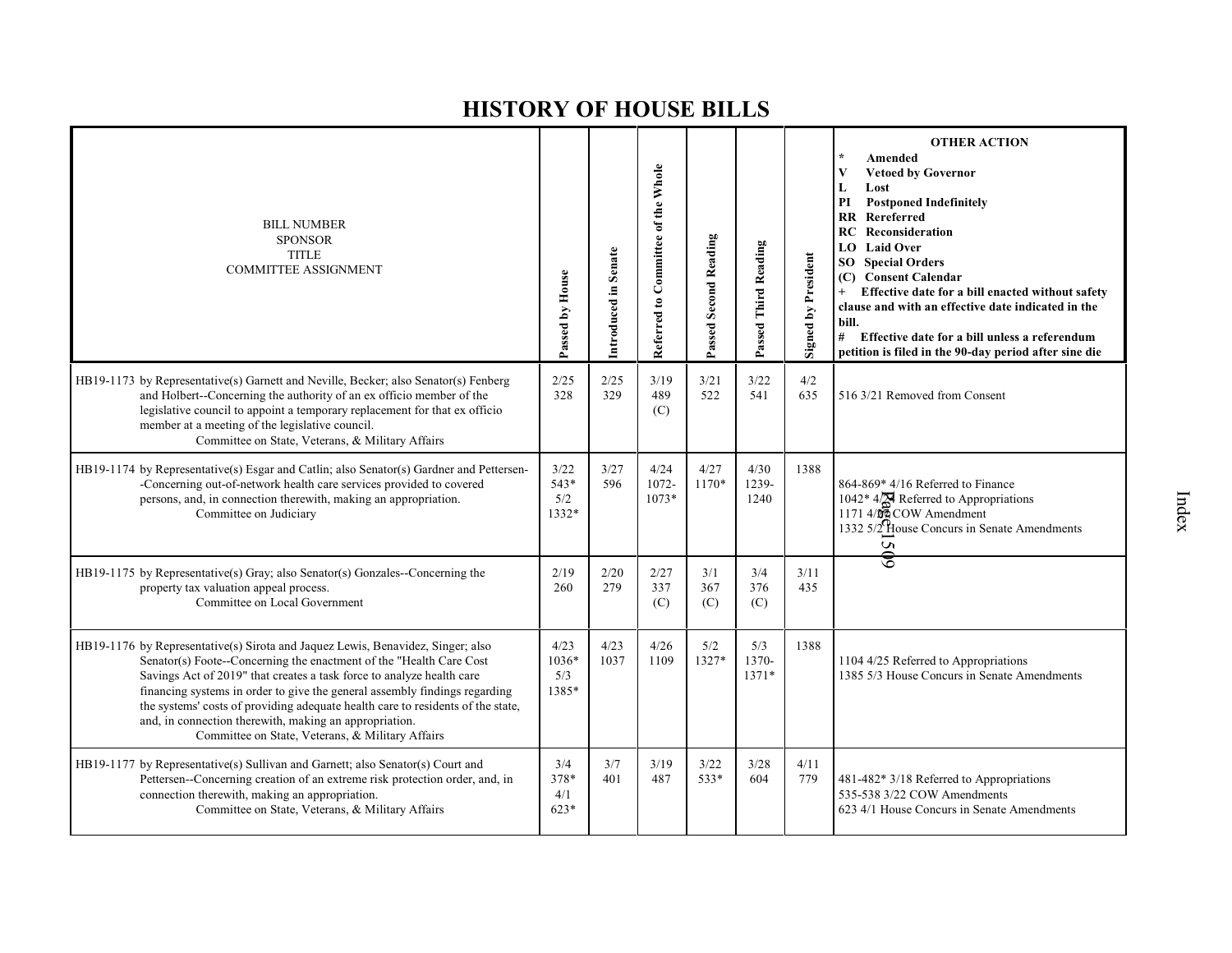| <b>BILL NUMBER</b><br><b>SPONSOR</b><br><b>TITLE</b><br><b>COMMITTEE ASSIGNMENT</b>                                                                                                                                                                                                                        | Passed by House               | Introduced in Senate | Referred to Committee of the Whole | <b>Passed Second Reading</b> | Passed Third Reading          | Signed by President | $_{\rm{pi}}$<br><b>OTHER ACTION</b><br>¥.<br>$\overline{\odot}$ Amended<br>Vetoed by Governor<br>Lost<br>$\mathbf L$<br><b>Postponed Indefinitely</b><br>PI<br><b>RR</b> Rereferred<br><b>RC</b> Reconsideration<br><b>LO</b> Laid Over<br><b>SO</b> Special Orders<br>(C) Consent Calendar<br>Effective date for a bill enacted without safety<br>clause and with an effective date indicated in the<br>bill.<br>#<br>Effective date for a bill unless a referendum<br>petition is filed in the 90-day period after sine die |
|------------------------------------------------------------------------------------------------------------------------------------------------------------------------------------------------------------------------------------------------------------------------------------------------------------|-------------------------------|----------------------|------------------------------------|------------------------------|-------------------------------|---------------------|-------------------------------------------------------------------------------------------------------------------------------------------------------------------------------------------------------------------------------------------------------------------------------------------------------------------------------------------------------------------------------------------------------------------------------------------------------------------------------------------------------------------------------|
| HB19-1178 by Representative(s) McLachlan, Van Winkle, Geitner; also Senator(s)<br>Donovan--Concerning the name simplification of Western state Colorado<br>university to Western Colorado university.<br>Committee on Education                                                                            | 3/8<br>425                    | 3/11<br>435          | 4/5<br>686<br>(C)                  | 4/9<br>719<br>(C)            | 4/10<br>$731 -$<br>732<br>(C) | 4/29<br>1182        |                                                                                                                                                                                                                                                                                                                                                                                                                                                                                                                               |
| HB19-1179 by Representative(s) Gray; also Senator(s) Lee--Concerning the financial risk<br>profiles of legal investments of public funds.<br>Committee on Finance                                                                                                                                          | 3/20<br>507*                  | 3/26<br>573          | 4/16<br>894*<br>(C)                | 4/18<br>$926*$<br>(C)        | 4/19<br>956<br>(C)            | 1386                |                                                                                                                                                                                                                                                                                                                                                                                                                                                                                                                               |
| HB19-1180 by Representative(s) Geitner; also Senator(s) Gardner and Lee--Concerning<br>the clarification of the definition of a police working horse for the purpose of<br>cruelty to animals.<br>Committee on Judiciary                                                                                   | 3/7<br>399*                   | 3/7<br>401           | 3/14<br>461<br>(C)                 | 3/18<br>483<br>(C)           | 3/19<br>489<br>(C)            | 3/27<br>578         |                                                                                                                                                                                                                                                                                                                                                                                                                                                                                                                               |
| HB19-1183 by Representative(s) Roberts; also Senator(s) Bridges--Concerning the<br>placement of automated external defibrillators in public places, and, in<br>connection therewith, making an appropriation.<br>Committee on Health & Human Services                                                      | 3/29<br>616*<br>4/29<br>1189* | 4/3<br>645           | 4/19<br>963                        | 4/23<br>$1020*$              | 4/24<br>1055                  | 1387                | 770* 4/11 Referred to Appropriations<br>1189 4/29 House Concurs in Senate Amendments                                                                                                                                                                                                                                                                                                                                                                                                                                          |
| HB19-1184 by Representative(s) Herod and Caraveo; also Senator(s) Williams A.--<br>Concerning a requirement that staff of the legislative council prepare<br>demographic notes on certain legislative bills, and, in connection therewith,<br>making an appropriation.<br>Committee on Legislative Council | 4/16<br>881*                  | 4/17<br>900          | 4/23<br>1007                       | 5/2<br>1325                  | 5/3<br>1369-<br>1370          | 1388                | 928 4/18 Referred to Appropriations                                                                                                                                                                                                                                                                                                                                                                                                                                                                                           |
| HB19-1185 by Representative(s) Benavidez; also Senator(s) Gonzales--Concerning the<br>establishment of a new state holiday in place of Columbus day.<br>Committee on State, Veterans, & Military Affairs                                                                                                   | 3/4<br>378                    | 3/7<br>409           |                                    |                              |                               |                     | 512 3/21 PI                                                                                                                                                                                                                                                                                                                                                                                                                                                                                                                   |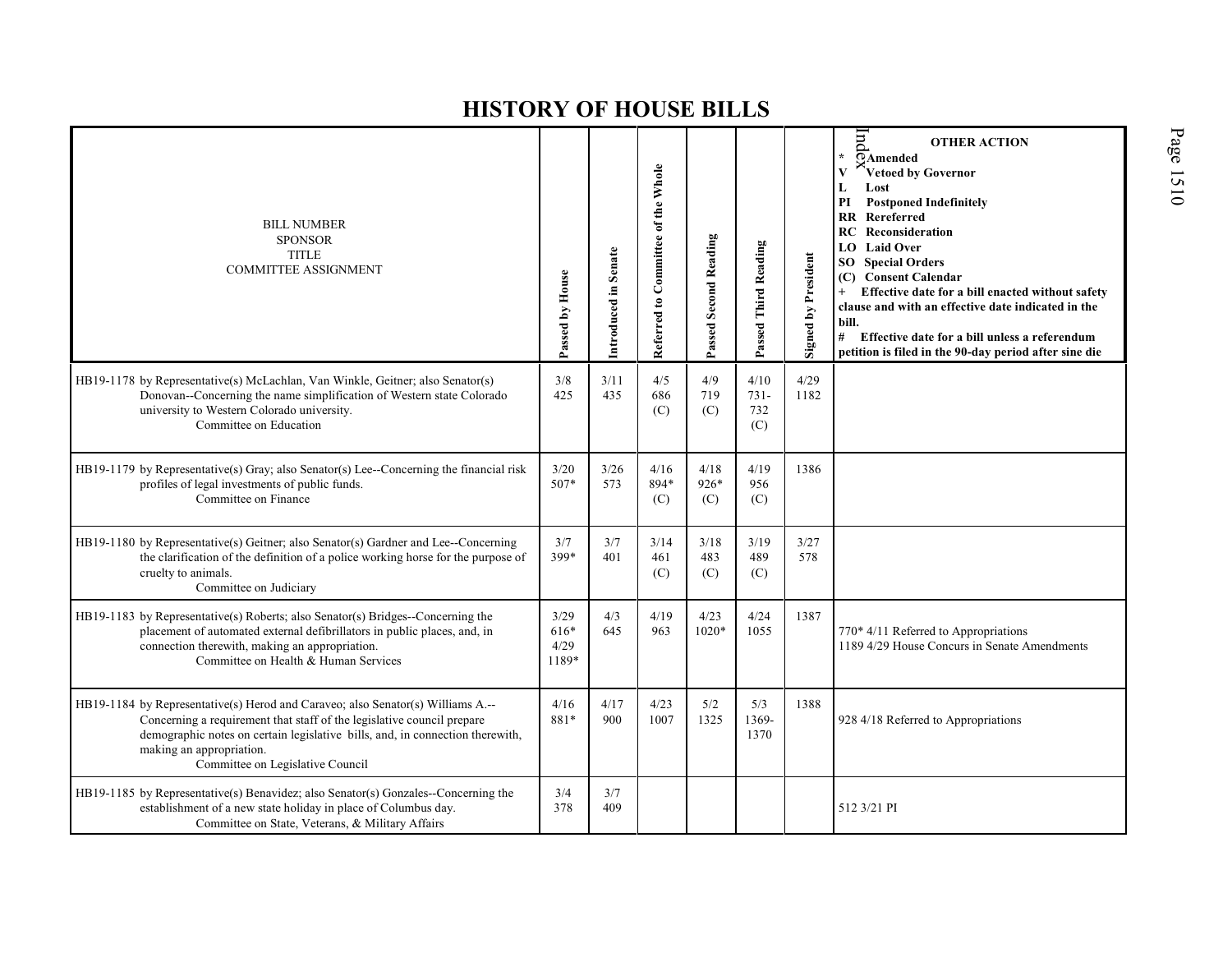| <b>BILL NUMBER</b><br><b>SPONSOR</b><br><b>TITLE</b><br><b>COMMITTEE ASSIGNMENT</b>                                                                                                                                                                                                                                                                                                                | Passed by House                | Introduced in Senate | Referred to Committee of the Whole | Passed Second Reading | Passed Third Reading                | <b>Signed by President</b> | <b>OTHER ACTION</b><br>$\star$<br>Amended<br>V<br><b>Vetoed by Governor</b><br>Lost<br>L<br>PI<br><b>Postponed Indefinitely</b><br><b>RR</b> Rereferred<br>RC<br>Reconsideration<br><b>Laid Over</b><br>LO<br><b>Special Orders</b><br>SO<br><b>Consent Calendar</b><br>(C)<br>Effective date for a bill enacted without safety<br>$^{+}$<br>clause and with an effective date indicated in the<br>bill.<br># Effective date for a bill unless a referendum<br>petition is filed in the 90-day period after sine die |
|----------------------------------------------------------------------------------------------------------------------------------------------------------------------------------------------------------------------------------------------------------------------------------------------------------------------------------------------------------------------------------------------------|--------------------------------|----------------------|------------------------------------|-----------------------|-------------------------------------|----------------------------|----------------------------------------------------------------------------------------------------------------------------------------------------------------------------------------------------------------------------------------------------------------------------------------------------------------------------------------------------------------------------------------------------------------------------------------------------------------------------------------------------------------------|
| HB19-1186 by Representative(s) McLachlan and Exum; also Senator(s) Bridges and<br>Cooke--Concerning fingerprinting options for background checks for school<br>employees.<br>Committee on Education                                                                                                                                                                                                | 3/12<br>438*                   | 3/13<br>455          | 3/21<br>509<br>(C)                 | 3/25<br>550<br>(C)    | 3/26<br>563<br>(C)                  | 4/9<br>728                 |                                                                                                                                                                                                                                                                                                                                                                                                                                                                                                                      |
| HB19-1187 by Representative(s) Coleman; also Senator(s) Bridges--Concerning<br>increasing completion rates of applications for student financial aid for<br>higher education, and, in connection therewith, making an appropriation.<br>Committee on Education                                                                                                                                     | 4/16<br>881*                   | 4/16<br>884          | 4/26<br>1109                       | 4/30<br>1196          | 5/2<br>1337                         | 1387                       | 1107 4/25 Referred to Appropriations<br>P <sub>d</sub>                                                                                                                                                                                                                                                                                                                                                                                                                                                               |
| HB19-1188 by Representative(s) Sirota and Snyder; also Senator(s) Foote--Concerning<br>the inclusion of the net impact on greenhouse gas pollution in the fiscal notes<br>prepared for legislative measures, and, in connection therewith, making an<br>appropriation.<br>Committee on Legislative Council                                                                                         | 4/16<br>881*<br>5/3<br>1385*   | 4/17<br>900          | 4/23<br>1006                       | 5/2<br>1326-<br>1327* | 5/3<br>1370<br>5/3<br>1375-<br>1376 | 1388                       | प्यु<br>०<br>928 4/18 Referred to Appropriations<br>1375 5/3 Reconsideration Granted<br>1385 5/3 House Concurs in Senate Amendments                                                                                                                                                                                                                                                                                                                                                                                  |
| HB19-1189 by Representative(s) Gray and Valdez A.; also Senator(s) Bridges and Fields-<br>-Concerning wage garnishment reform, and, in connection therewith,<br>reducing disposable earnings by health insurance premiums, reducing the<br>amount that is subject to garnishment, and providing more detailed<br>information to the judgment debtor regarding garnishment.<br>Committee on Finance | 4/9<br>$727*$<br>4/29<br>1189* | 4/10<br>763          | 4/16<br>894*                       | 4/19<br>959*          | 4/22<br>990                         | 1388                       | 1189 4/29 House Concurs in Senate Amendments                                                                                                                                                                                                                                                                                                                                                                                                                                                                         |
| HB19-1191 by Representative(s) Arndt; also Senator(s) Donovan--Concerning the ability<br>of a farm stand to be operated on a principal use site of any sized land area<br>regardless of whether the site has been zoned by a local government for<br>agricultural operations.<br>Committee on Agriculture & Natural Resources                                                                      | 3/8<br>425<br>3/22<br>$543*$   | 3/11<br>435          | 3/15<br>473                        | 3/19<br>492*          | 3/20<br>500                         | 4/2<br>635                 | 543 3/22 House Concurs in Senate Amendments                                                                                                                                                                                                                                                                                                                                                                                                                                                                          |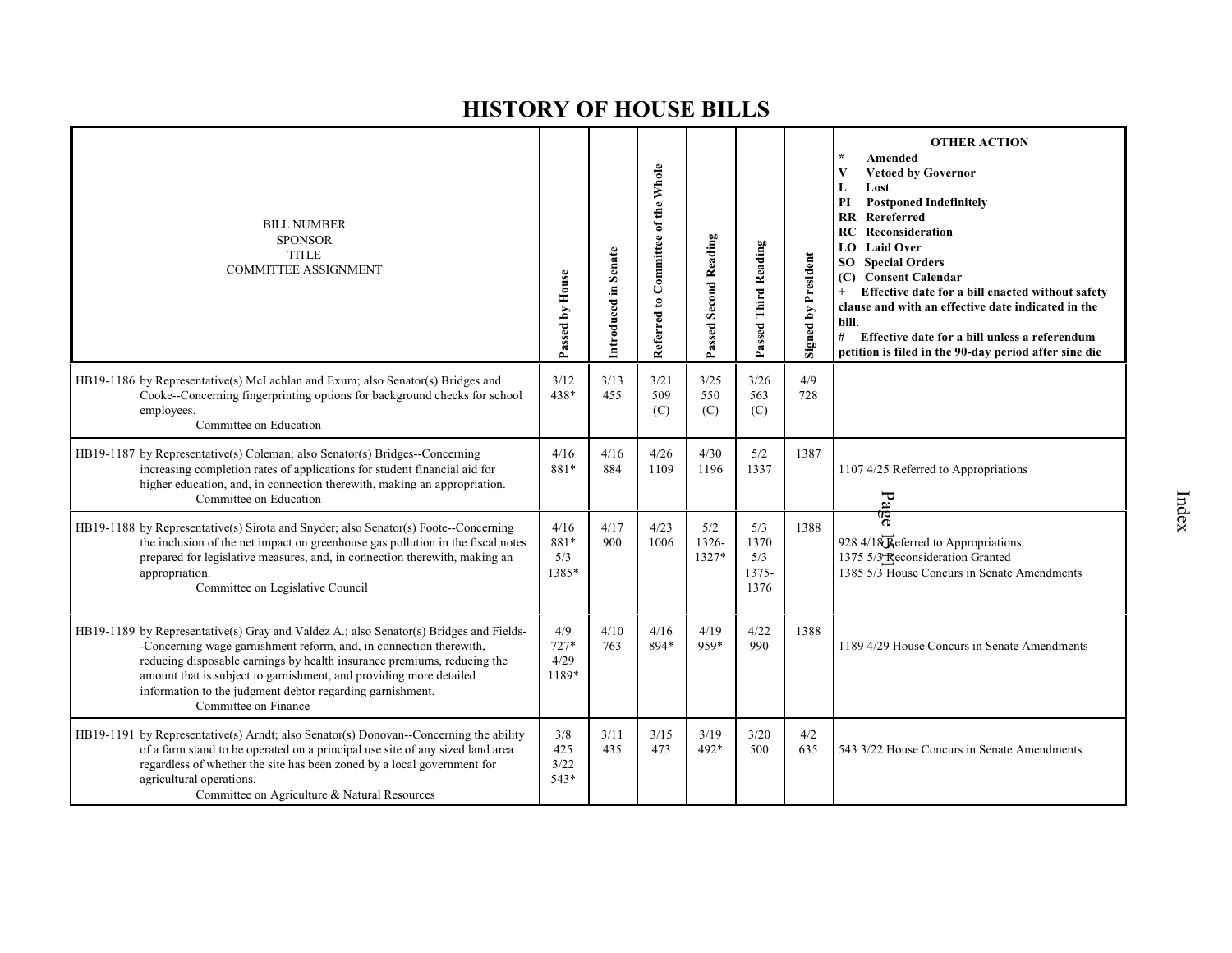| <b>BILL NUMBER</b><br><b>SPONSOR</b><br><b>TITLE</b><br><b>COMMITTEE ASSIGNMENT</b>                                                                                                                                                                                                                                                                                                                                                                                                                                                                                                                                                                                                                                                                                                                                                                                                                                                                                                                                                                                                                                                                               | Passed by House | Introduced in Senate | Referred to Committee of the Whole | <b>Passed Second Reading</b> | Passed Third Reading   | <b>Signed by President</b> | pur<br><b>OTHER ACTION</b><br>$\star$<br>OAmended<br>Vetoed by Governor<br>L<br>Lost<br><b>Postponed Indefinitely</b><br>PI<br>$\mathbf{R}$<br>Rereferred<br><b>RC</b> Reconsideration<br>LO Laid Over<br><b>Special Orders</b><br>SO.<br>(C) Consent Calendar<br>Effective date for a bill enacted without safety<br>$^{+}$<br>clause and with an effective date indicated in the<br>bill.<br>#<br>Effective date for a bill unless a referendum<br>petition is filed in the 90-day period after sine die |
|-------------------------------------------------------------------------------------------------------------------------------------------------------------------------------------------------------------------------------------------------------------------------------------------------------------------------------------------------------------------------------------------------------------------------------------------------------------------------------------------------------------------------------------------------------------------------------------------------------------------------------------------------------------------------------------------------------------------------------------------------------------------------------------------------------------------------------------------------------------------------------------------------------------------------------------------------------------------------------------------------------------------------------------------------------------------------------------------------------------------------------------------------------------------|-----------------|----------------------|------------------------------------|------------------------------|------------------------|----------------------------|------------------------------------------------------------------------------------------------------------------------------------------------------------------------------------------------------------------------------------------------------------------------------------------------------------------------------------------------------------------------------------------------------------------------------------------------------------------------------------------------------------|
| HB19-1192 by Representative(s) Gonzales-Gutierrez and Buentello, Benavidez, Buckner,<br>Caraveo, Coleman, Duran, Galindo, Herod, Jackson, Jaquez Lewis, Kennedy,<br>Lontine, Melton, Mullica, Singer, Sirota, Titone, Valdez A., Valdez D.,<br>Weissman; also Senator(s) Gonzales, Garcia, Moreno, Rodriguez--<br>Concerning the inclusion of matters relating to American minorities in the<br>teaching of social contributions in civil government in public schools, and, in<br>connection therewith, establishing the history, culture, social contributions,<br>and civil government in education commission to make recommendations to<br>include the history, culture, and social contributions of American Indians,<br>Latinos, African Americans, and Asian Americans, the lesbian, gay, bisexual,<br>and transgender individuals within these minority groups, the contributions<br>and persecution of religious minorities, and the intersectionality of significant<br>social and cultural features within these communities, in the teaching and<br>content standards for history and civics, and making an appropriation.<br>Committee on Education | 3/18<br>485*    | 3/21<br>521          | 4/19<br>963                        | 4/30<br>1247                 | 5/2<br>1339            | 1388                       | 814 4/12 Referred to Appropriations                                                                                                                                                                                                                                                                                                                                                                                                                                                                        |
| HB19-1193 by Representative(s) Herod and Pelton; also Senator(s) Garcia--Concerning<br>behavioral health supports for high-risk families, and, in connection<br>therewith, making an appropriation.<br>Committee on State, Veterans, & Military Affairs                                                                                                                                                                                                                                                                                                                                                                                                                                                                                                                                                                                                                                                                                                                                                                                                                                                                                                           | 4/17<br>908*    | 4/17<br>918          | 4/26<br>1110<br>(C)                | 4/26<br>1145<br>SO.<br>(C)   | 4/27<br>1156<br>(C)    | 1387                       | 1077 4/24 Referred to Appropriations<br>1145 4/26 $SO(C)$                                                                                                                                                                                                                                                                                                                                                                                                                                                  |
| HB19-1194 by Representative(s) Lontine and Larson; also Senator(s) Priola and Fields--<br>Concerning the discipline of preschool through second grade students<br>enrolled in publicly funded education programs.<br>Committee on Education                                                                                                                                                                                                                                                                                                                                                                                                                                                                                                                                                                                                                                                                                                                                                                                                                                                                                                                       | 3/20<br>507*    | 3/25<br>548          | 4/12<br>814                        | 4/16<br>887                  | 4/17<br>$903 -$<br>904 | 5/2<br>1310                |                                                                                                                                                                                                                                                                                                                                                                                                                                                                                                            |
| HB19-1196 by Representative(s) Gonzales-Gutierrez; also Senator(s) Moreno--<br>Concerning student financial assistance for students who are classified as in-<br>state students for tuition purposes.<br>Committee on Education                                                                                                                                                                                                                                                                                                                                                                                                                                                                                                                                                                                                                                                                                                                                                                                                                                                                                                                                   | 3/25<br>546     | 3/26<br>558          | 4/12<br>814                        | 4/16<br>887                  | 4/17<br>904            | 5/2<br>1310                |                                                                                                                                                                                                                                                                                                                                                                                                                                                                                                            |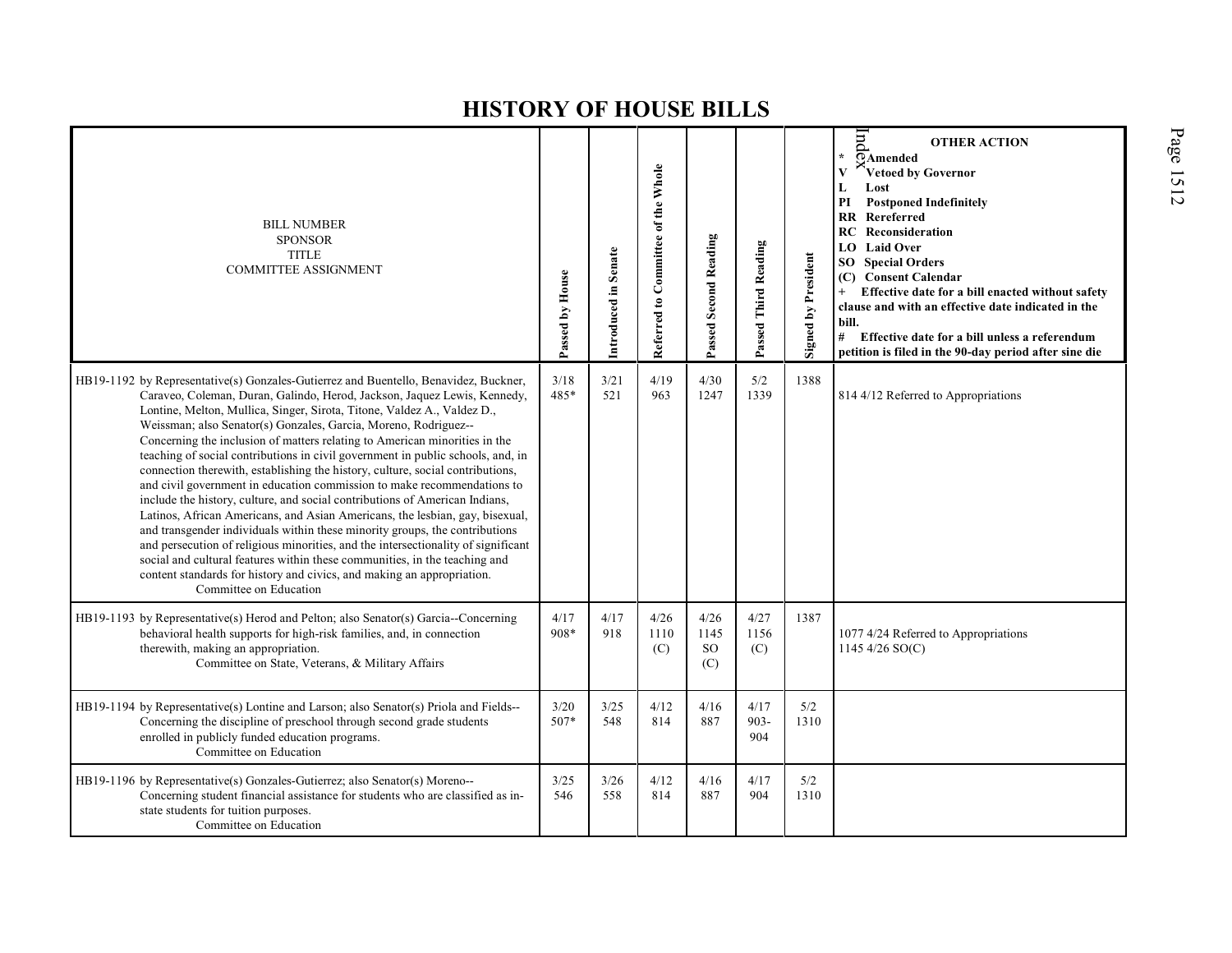| <b>BILL NUMBER</b><br><b>SPONSOR</b><br><b>TITLE</b><br><b>COMMITTEE ASSIGNMENT</b>                                                                                                                                                                                                                                                                                                                         | Passed by House               | Introduced in Senate | Referred to Committee of the Whole | Passed Second Reading         | Passed Third Reading | <b>Signed by President</b> | <b>OTHER ACTION</b><br>Amended<br><b>Vetoed by Governor</b><br>V<br>L<br>Lost<br><b>Postponed Indefinitely</b><br>PI<br>RR Rereferred<br><b>RC</b> Reconsideration<br>LO Laid Over<br><b>Special Orders</b><br>SO<br><b>Consent Calendar</b><br>(C)<br>Effective date for a bill enacted without safety<br>clause and with an effective date indicated in the<br>bill.<br># Effective date for a bill unless a referendum<br>petition is filed in the 90-day period after sine die |
|-------------------------------------------------------------------------------------------------------------------------------------------------------------------------------------------------------------------------------------------------------------------------------------------------------------------------------------------------------------------------------------------------------------|-------------------------------|----------------------|------------------------------------|-------------------------------|----------------------|----------------------------|------------------------------------------------------------------------------------------------------------------------------------------------------------------------------------------------------------------------------------------------------------------------------------------------------------------------------------------------------------------------------------------------------------------------------------------------------------------------------------|
| HB19-1197 by Representative(s) Carver and Singer; also Senator(s) Lee and Gardner--<br>Concerning restrictions on making public the personal information of<br>government employees whose official duties involve child abuse and neglect<br>cases.<br>Committee on Judiciary                                                                                                                               | 3/12<br>438*                  | 3/13<br>455          | 3/21<br>509<br>(C)                 | 3/25<br>550<br>(C)            | 3/26<br>563<br>(C)   | 4/9<br>728                 |                                                                                                                                                                                                                                                                                                                                                                                                                                                                                    |
| HB19-1198 by Representative(s) Valdez A. and Valdez D.; also Senator(s) Bridges and<br>Priola--Concerning the powers and duties of the electric vehicle grant fund.<br>Committee on Transportation & Energy                                                                                                                                                                                                 | 3/8<br>425                    | 3/11<br>435          | 3/27<br>577                        | 3/29<br>612                   | 4/1<br>621           | 4/9<br>728                 | $P_{2}$                                                                                                                                                                                                                                                                                                                                                                                                                                                                            |
| HB19-1200 by Representative(s) Arndt; also Senator(s) Bridges and Coram--Concerning<br>the point of compliance related to the treatment process involved in treating<br>reclaimed domestic wastewater for indoor nonpotable uses within a building<br>where the general public can access plumbing fixtures that are used to deliver<br>the reclaimed domestic wastewater.<br>Committee on Local Government | 3/8<br>$425*$                 | 3/11<br>435          | 3/15<br>476<br>(C)                 | 3/19<br>490<br>(C)            | 3/20<br>502          | 3/28<br>608                | पुरु<br>500 3/20 Removed from Consent<br>$\omega$                                                                                                                                                                                                                                                                                                                                                                                                                                  |
| HB19-1201 by Representative(s) Kipp and Wilson; also Senator(s) Coram and Story--<br>Concerning the ability of a board of education of a school district to meet in<br>executive session to discuss the district's strategy in conducting negotiations<br>relating to certain employment-related agreements.<br>Committee on Education                                                                      | 3/7<br>399                    | 3/7<br>401           | 3/15<br>474                        | 3/19<br>492                   | 3/20<br>500          | 4/2<br>635                 | 486 3/18 Sen. Story Added as Joint Prime                                                                                                                                                                                                                                                                                                                                                                                                                                           |
| HB19-1202 by Representative(s) McLachlan and Galindo, Arndt, Kipp, Pelton; also<br>Senator(s) Ginal and Priola--Concerning the food systems advisory council,<br>and, in connection therewith, making an appropriation.<br>Committee on Agriculture & Natural Resources                                                                                                                                     | 4/16<br>881*<br>4/30<br>1252* | 4/16<br>884          | 4/23<br>1006*                      | 4/26<br>$1131*$               | 4/27<br>1162         | 1388                       | 936 4/18 Referred to Appropriations<br>1252 4/30 House Concurs in Senate Amendments                                                                                                                                                                                                                                                                                                                                                                                                |
| HB19-1203 by Representative(s) Mullica; also Senator(s) Todd--Concerning the creation<br>of a grant program to increase the number of school nurses, and, in<br>connection therewith, making an appropriation.<br>Committee on Health & Human Services                                                                                                                                                      | 4/19<br>980*                  | 4/19<br>981          | 4/26<br>1147<br>(C)                | 4/27<br>1166<br><sub>SO</sub> | 4/29<br>1191         | 1387                       | 1120 4/26 Referred to Appropriations<br>1165 4/27 SO                                                                                                                                                                                                                                                                                                                                                                                                                               |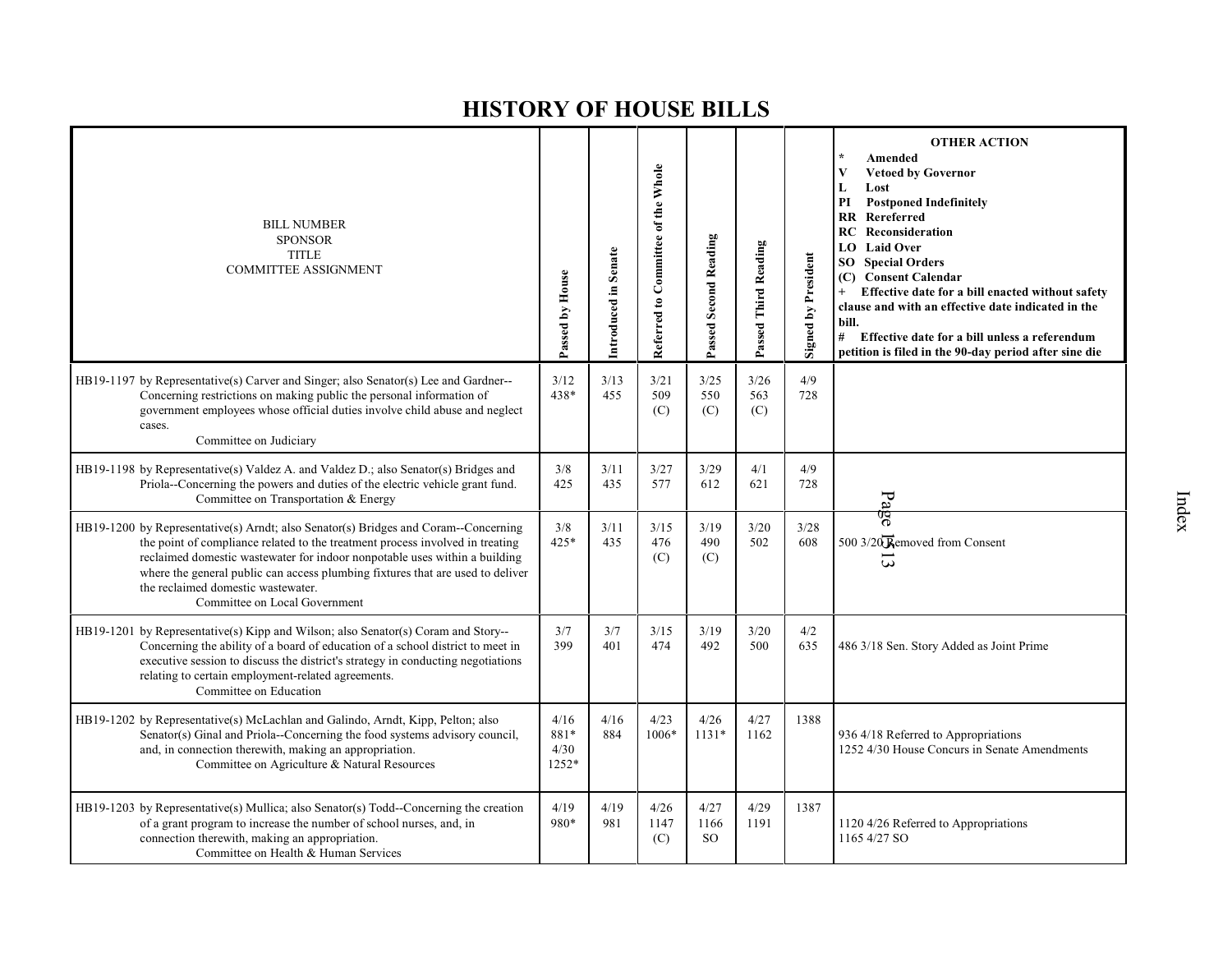| <b>BILL NUMBER</b><br><b>SPONSOR</b><br><b>TITLE</b><br><b>COMMITTEE ASSIGNMENT</b>                                                                                                                                                                                                                                                                                                                                                           | Passed by House                | Introduced in Senate | Referred to Committee of the Whole | Passed Second Reading          | Passed Third Reading | <b>Signed by President</b> | $\overline{m}$<br><b>OTHER ACTION</b><br>$\star$<br>OAmended<br>Vetoed by Governor<br>V<br>Lost<br>L<br>PI<br><b>Postponed Indefinitely</b><br><b>RR</b> Rereferred<br><b>RC</b> Reconsideration<br><b>LO</b> Laid Over<br><b>SO</b> Special Orders<br>(C) Consent Calendar<br>Effective date for a bill enacted without safety<br>clause and with an effective date indicated in the<br>bill.<br>#<br>Effective date for a bill unless a referendum<br>petition is filed in the 90-day period after sine die |
|-----------------------------------------------------------------------------------------------------------------------------------------------------------------------------------------------------------------------------------------------------------------------------------------------------------------------------------------------------------------------------------------------------------------------------------------------|--------------------------------|----------------------|------------------------------------|--------------------------------|----------------------|----------------------------|---------------------------------------------------------------------------------------------------------------------------------------------------------------------------------------------------------------------------------------------------------------------------------------------------------------------------------------------------------------------------------------------------------------------------------------------------------------------------------------------------------------|
| HB19-1205 by Representative(s) Arndt; also Senator(s) Court--Concerning allowing<br>reimbursement for expenses for members of the restorative justice<br>coordinating council.<br>Committee on Judiciary                                                                                                                                                                                                                                      | 3/19<br>496                    | 3/20<br>508          | 4/16<br>870<br>(C)                 | 4/18<br>927                    | 4/22<br>986          | 1386                       | 627 4/2 Referred to Appropriations<br>925 4/18 Removed from Consent                                                                                                                                                                                                                                                                                                                                                                                                                                           |
| HB19-1206 by Representative(s) Coleman and Larson; also Senator(s) Bridges and<br>Lundeen--Concerning removing equity gaps in higher education by ensuring<br>more students have access to supplemental academic instruction.<br>Committee on Education                                                                                                                                                                                       | 3/19<br>496*                   | 3/21<br>521          | 4/4<br>665<br>(C)                  | 4/5<br>693<br><b>SO</b><br>(C) | 4/8<br>701<br>(C)    | 4/22<br>997                | 692 4/5 SO(C)                                                                                                                                                                                                                                                                                                                                                                                                                                                                                                 |
| HB19-1207 by Representative(s) Roberts; also Senator(s) Donovan and Rankin--<br>Concerning a requirement that motor vehicles meet traction-control standards<br>for winter conditions.<br>Committee on Transportation & Energy                                                                                                                                                                                                                | 3/12<br>438*<br>4/16<br>881*   | 3/13<br>455          | 4/3<br>638*<br>(C)                 | 4/5<br>690*<br>(C)             | 4/8<br>702           | 4/29<br>1182               | 881 4/16 House Concurs in Senate Amendments                                                                                                                                                                                                                                                                                                                                                                                                                                                                   |
| HB19-1208 by Representative(s) Singer and Landgraf, Buckner, Catlin, Exum, Liston,<br>Pelton, Soper, Wilson; also Senator(s) Fields and Gardner, Cooke, Coram,<br>Crowder, Sonnenberg, Woodward--Concerning the designation of physical<br>therapists as health care providers for the purpose of ensuring compliance<br>with required head trauma guidelines in organized youth athletic activities.<br>Committee on Health & Human Services | 3/22<br>$543*$<br>4/16<br>881* | 3/26<br>573          | 4/4<br>654<br>(C)                  | 4/8<br>698*<br><b>SO</b>       | 4/9<br>718           | 4/29<br>1182               | 692 4/5 SO(C)<br>692 4/5 Removed from Consent<br>881 4/16 House Concurs in Senate Amendments                                                                                                                                                                                                                                                                                                                                                                                                                  |
| HB19-1209 by Representative(s) Froelich and Valdez A.; also Senator(s) Bridges--<br>Concerning repealing aeronautical reporting requirements.<br>Committee on Business, Labor, & Technology                                                                                                                                                                                                                                                   | 3/7<br>399                     | 3/7<br>401           | 3/19<br>489<br>(C)                 | 3/21<br>522                    | 3/22<br>541          | 4/2<br>635                 | 516 3/21 Removed from Consent                                                                                                                                                                                                                                                                                                                                                                                                                                                                                 |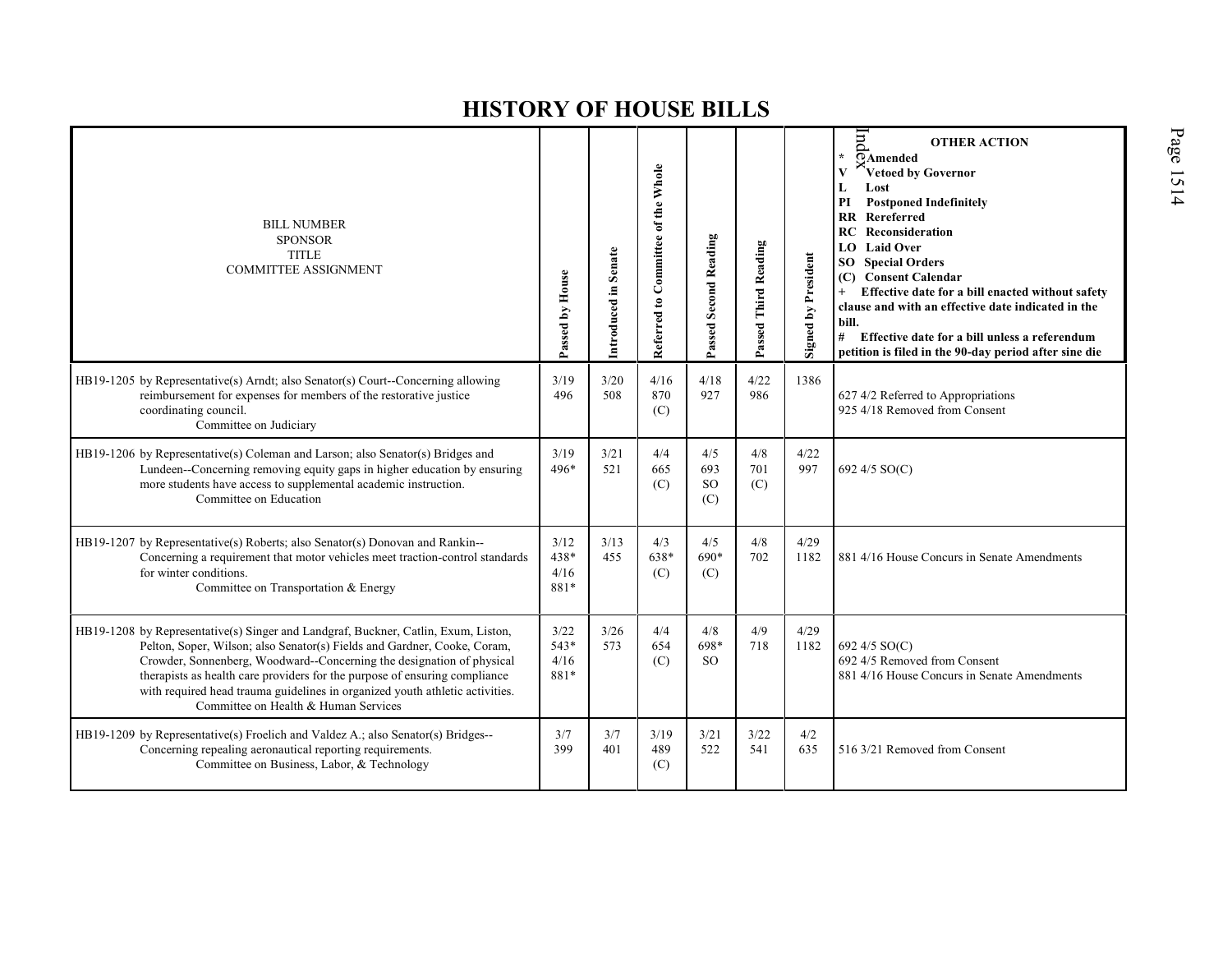| <b>BILL NUMBER</b><br><b>SPONSOR</b><br><b>TITLE</b><br><b>COMMITTEE ASSIGNMENT</b>                                                                                                                                                                                                                                                                                                                                                                                                                                                                                     | Passed by House               | Introduced in Senate | Referred to Committee of the Whole | Passed Second Reading                    | Passed Third Reading | Signed by President | <b>OTHER ACTION</b><br>Amended<br><b>Vetoed by Governor</b><br>V<br>L<br>Lost<br><b>Postponed Indefinitely</b><br>PI<br>Rereferred<br>RR<br>RC<br>Reconsideration<br><b>LO</b> Laid Over<br><b>SO</b> Special Orders<br>(C) Consent Calendar<br>Effective date for a bill enacted without safety<br>clause and with an effective date indicated in the<br>bill.<br>#<br>Effective date for a bill unless a referendum<br>petition is filed in the 90-day period after sine die |
|-------------------------------------------------------------------------------------------------------------------------------------------------------------------------------------------------------------------------------------------------------------------------------------------------------------------------------------------------------------------------------------------------------------------------------------------------------------------------------------------------------------------------------------------------------------------------|-------------------------------|----------------------|------------------------------------|------------------------------------------|----------------------|---------------------|--------------------------------------------------------------------------------------------------------------------------------------------------------------------------------------------------------------------------------------------------------------------------------------------------------------------------------------------------------------------------------------------------------------------------------------------------------------------------------|
| HB19-1210 by Representative(s) Melton and Galindo, Arndt, Benavidez, Buckner,<br>Buentello, Caraveo, Coleman, Duran, Exum, Gonzales-Gutierrez, Herod,<br>Jackson, Kennedy, McLachlan, Michaelson Jenet, Mullica, Singer, Sirota,<br>Sullivan, Weissman; also Senator(s) Danielson and Moreno, Court, Fields,<br>Foote, Ginal, Gonzales, Lee, Pettersen, Rodriguez, Story, Todd, Zenzinger--<br>Concerning the repeal of the prohibitions on a local government establishing<br>minimum wage laws within its jurisdiction.<br>Committee on Business, Labor, & Technology | 3/12<br>438*<br>5/3<br>1376*  | 3/13<br>455          | 4/16<br>860-<br>861*               | 4/30<br>1244-<br>$1247*$                 | 5/2<br>1338-<br>1339 | 1388                | 1248* 4/30 COW Amendment<br>1376 5/3 House Concurs in Senate Amendments                                                                                                                                                                                                                                                                                                                                                                                                        |
| HB19-1211 by Representative(s) Michaelson Jenet and Caraveo; also Senator(s) Williams<br>A.--Concerning prior authorization requests submitted by providers for a<br>determination of coverage of health care services under a health benefit plan.<br>Committee on Health & Human Services                                                                                                                                                                                                                                                                             | 4/1<br>$623*$                 | 4/2<br>634           | 4/12<br>828                        | 4/16<br>888*                             | 4/17<br>905          | 1386                | $a\overline{g}e$<br>$\overline{5}$<br>$\tilde{\mathbf{c}}$                                                                                                                                                                                                                                                                                                                                                                                                                     |
| HB19-1212 by Representative(s) Titone and Duran; also Senator(s) Fields and Todd--<br>Concerning the recreation of the community association manager licensing<br>program.<br>Committee on Finance                                                                                                                                                                                                                                                                                                                                                                      | 4/26<br>1144*<br>5/3<br>1385* | 4/27<br>1175         | 5/2<br>1316                        | 5/2<br>1330-<br>$1331*$<br><sub>SO</sub> | 5/3<br>1374          | 1389                | 1287-1310* 5/2 Referred to Appropriations<br>1329 5/2 SO<br>1385 5/3 House Concurs in Senate Amendments                                                                                                                                                                                                                                                                                                                                                                        |
| HB19-1213 by Representative(s) Titone; also Senator(s) Priola--Concerning the<br>compensation payable to a member of a board of directors of an urban<br>drainage and flood control district.<br>Committee on Local Government                                                                                                                                                                                                                                                                                                                                          | 3/20<br>507                   | 3/25<br>548          | 4/3<br>637                         | 4/5<br>690                               | 4/8<br>701           | 4/22<br>1002        |                                                                                                                                                                                                                                                                                                                                                                                                                                                                                |
| HB19-1214 by Representative(s) Hansen, Esgar, Ransom; also Senator(s) Rankin,<br>Moreno, Zenzinger--Concerning a requirement that the joint budget<br>committee recommend new methods to finance the state's ongoing capital<br>needs.<br>Committee on Appropriations                                                                                                                                                                                                                                                                                                   | 3/19<br>496*                  | 3/20<br>508          | 4/9<br>708<br>(C)                  | 4/10<br>734<br><sub>SO</sub><br>(C)      | 4/11<br>773<br>(C)   | 4/29<br>1182        | 733 4/10 SO(C)                                                                                                                                                                                                                                                                                                                                                                                                                                                                 |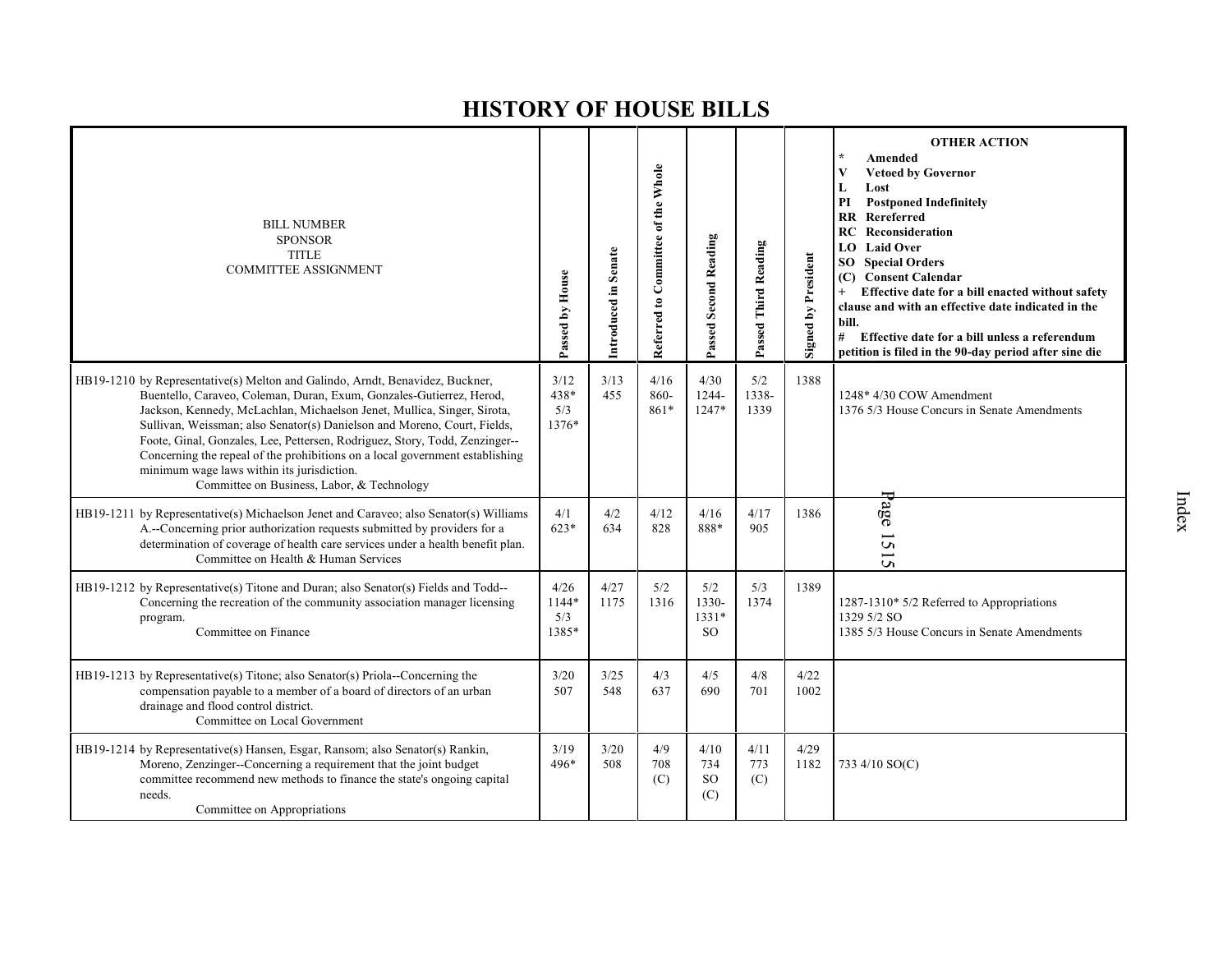| <b>BILL NUMBER</b><br><b>SPONSOR</b><br><b>TITLE</b><br><b>COMMITTEE ASSIGNMENT</b>                                                                                                                                                                                                                             | Passed by House                | Introduced in Senate | Referred to Committee of the Whole | <b>Passed Second Reading</b>    | Passed Third Reading | <b>Signed by President</b> | $\overline{\text{H}}$<br><b>OTHER ACTION</b><br>$\star$<br>$\overline{\odot}$ Amended<br>V<br>Vetoed by Governor<br>Lost<br>L<br><b>Postponed Indefinitely</b><br>PI<br><b>RR</b> Rereferred<br><b>RC</b> Reconsideration<br><b>LO</b> Laid Over<br><b>SO</b> Special Orders<br>(C) Consent Calendar<br>Effective date for a bill enacted without safety<br>clause and with an effective date indicated in the<br>bill.<br># Effective date for a bill unless a referendum<br>petition is filed in the 90-day period after sine die |
|-----------------------------------------------------------------------------------------------------------------------------------------------------------------------------------------------------------------------------------------------------------------------------------------------------------------|--------------------------------|----------------------|------------------------------------|---------------------------------|----------------------|----------------------------|-------------------------------------------------------------------------------------------------------------------------------------------------------------------------------------------------------------------------------------------------------------------------------------------------------------------------------------------------------------------------------------------------------------------------------------------------------------------------------------------------------------------------------------|
| HB19-1215 by Representative(s) Singer; also Senator(s) Crowder--Concerning legislative<br>recommendations of the Colorado child support commission, and, in<br>connection therewith, making an appropriation.<br>Committee on Judiciary                                                                         | 4/27<br>1174*                  | 4/29<br>1188         | 5/2<br>1316<br>(C)                 | 5/2<br>1329<br><b>SO</b><br>(C) | 5/3<br>1363<br>(C)   | 1388                       | 1238 4/30 Referred to Finance<br>1287 5/2 Referred to Appropriations<br>1328 5/2 SO(C)                                                                                                                                                                                                                                                                                                                                                                                                                                              |
| HB19-1216 by Representative(s) Roberts, McCluskie; also Senator(s) Donovan and<br>Priola--Concerning measures to reduce a patient's costs of prescription<br>insulin drugs, and, in connection therewith, making an appropriation.<br>Committee on Health & Human Services                                      | 4/16<br>881*<br>4/30<br>1252*  | 4/16<br>884          | 4/24<br>1040                       | 4/26<br>1130*                   | 4/27<br>1160         | 1388                       | 978* 4/19 Referred to Appropriations<br>1252 4/30 House Concurs in Senate Amendments                                                                                                                                                                                                                                                                                                                                                                                                                                                |
| HB19-1217 by Representative(s) Becker; also Senator(s) Court and Tate--Concerning the<br>elimination of the two percent increase in the member contribution rate to the<br>public employees' retirement association for members in the local<br>government division of the association.<br>Committee on Finance | 3/19<br>496                    | 3/20<br>508          | 4/5<br>672                         | 4/9<br>720                      | 4/10<br>732          | 4/29<br>1182               |                                                                                                                                                                                                                                                                                                                                                                                                                                                                                                                                     |
| HB19-1218 by Representative(s) Roberts; also Senator(s) Donovan--Concerning the<br>Colorado water conservation board's authority to use water that a water right<br>owner voluntarily loans to the board for instream flow purposes.<br>Committee on Agriculture & Natural Resources                            | 4/1<br>$623*$                  | 4/2<br>635           |                                    |                                 |                      |                            | 937 4/18 PI                                                                                                                                                                                                                                                                                                                                                                                                                                                                                                                         |
| HB19-1219 by Representative(s) Gonzales-Gutierrez; also Senator(s) Crowder--<br>Concerning modernization of the permanency hearing statutes.<br>Committee on Judiciary                                                                                                                                          | 3/26<br>572*                   | 3/29<br>615          | 4/16<br>864<br>(C)                 | 4/18<br>925<br>(C)              | 4/19<br>953<br>(C)   | 5/2<br>1310                |                                                                                                                                                                                                                                                                                                                                                                                                                                                                                                                                     |
| HB19-1220 by Representative(s) Sullivan; also Senator(s) Fields--Concerning allowing a<br>court facility dog to accompany a witness during testimony.<br>Committee on Judiciary                                                                                                                                 | $3/20$<br>507*<br>4/16<br>881* | 3/25<br>548          | 4/9<br>726                         | 4/11<br>$775*$                  | 4/12<br>794          | 4/29<br>1182               | 881 4/16 House Concurs in Senate Amendments                                                                                                                                                                                                                                                                                                                                                                                                                                                                                         |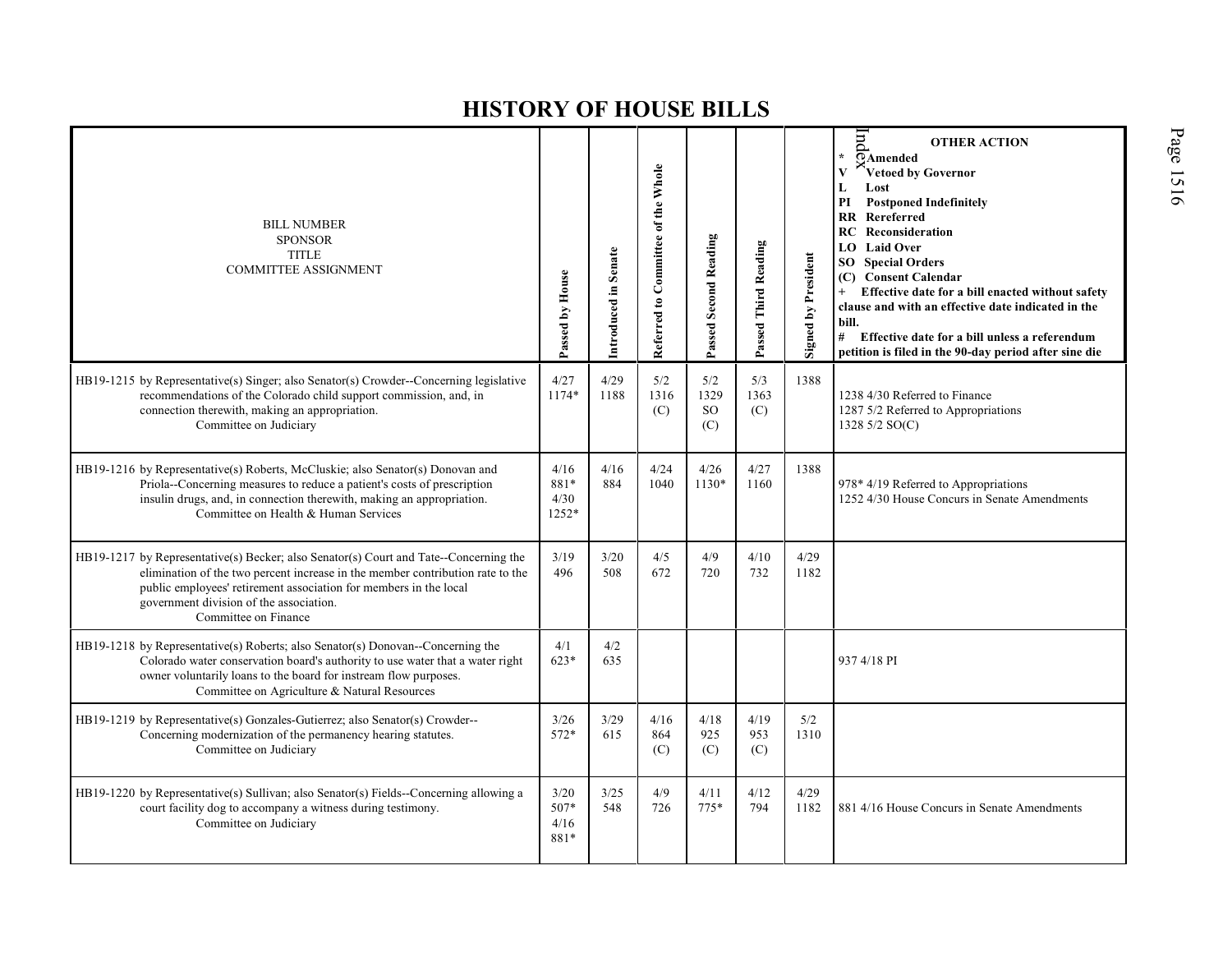| <b>BILL NUMBER</b><br><b>SPONSOR</b><br><b>TITLE</b><br><b>COMMITTEE ASSIGNMENT</b>                                                                                                                                                                                                                                                                                                                              | Passed by House                 | Introduced in Senate | Referred to Committee of the Whole | Passed Second Reading              | Passed Third Reading      | Signed by President | <b>OTHER ACTION</b><br>Amended<br>V<br><b>Vetoed by Governor</b><br>Lost<br>L<br>PI<br><b>Postponed Indefinitely</b><br><b>RR</b> Rereferred<br><b>RC</b> Reconsideration<br><b>Laid Over</b><br>LO.<br><b>Special Orders</b><br>SO -<br><b>Consent Calendar</b><br>(C)<br>Effective date for a bill enacted without safety<br>clause and with an effective date indicated in the<br>bill.<br>#<br>Effective date for a bill unless a referendum<br>petition is filed in the 90-day period after sine die |
|------------------------------------------------------------------------------------------------------------------------------------------------------------------------------------------------------------------------------------------------------------------------------------------------------------------------------------------------------------------------------------------------------------------|---------------------------------|----------------------|------------------------------------|------------------------------------|---------------------------|---------------------|-----------------------------------------------------------------------------------------------------------------------------------------------------------------------------------------------------------------------------------------------------------------------------------------------------------------------------------------------------------------------------------------------------------------------------------------------------------------------------------------------------------|
| HB19-1221 by Representative(s) Coleman and Valdez A.; also Senator(s) Bridges and<br>Pettersen--Concerning the regulation of electric scooters.<br>Committee on Transportation & Energy                                                                                                                                                                                                                          | 3/22<br>$543*$                  | 3/26<br>558          | 4/12<br>808<br>(C)                 | 4/16<br>863<br>(C)                 | 4/17<br>900<br>(C)        | 1386                |                                                                                                                                                                                                                                                                                                                                                                                                                                                                                                           |
| HB19-1222 by Representative(s) Kipp and McCluskie; also Senator(s) Story--Concerning<br>a grant program to reduce the amount of the international baccalaureate exam<br>fee paid by students.<br>Committee on Education                                                                                                                                                                                          | 4/5<br>687<br>4/29<br>1189*     | 4/5<br>687           | 4/17<br>915*                       | 4/23<br>$1010*$                    | 4/24<br>1049              | 1387                | 1029-1030 4/23 COW Amendment<br>1189 4/29 House Concurs in Senae Amendments<br>Page                                                                                                                                                                                                                                                                                                                                                                                                                       |
| HB19-1223 by Representative(s) Michaelson Jenet and Larson, Landgraf; also Senator(s)<br>Winter--Concerning application assistance for persons seeking federal<br>disability benefits, and, in connection therewith, making an appropriation.<br>Committee on Finance                                                                                                                                            | 4/22<br>997*                    | 4/22<br>1001         | 4/29<br>1177                       | 5/2<br>1312                        | 5/3<br>1364               | 1388                | $\overline{5}$<br>1149 4/27 Referred to Appropriations                                                                                                                                                                                                                                                                                                                                                                                                                                                    |
| HB19-1224 by Representative(s) Herod, Arndt, Bird, Buckner, Buentello, Caraveo,<br>Cutter, Duran, Esgar, Froelich, Galindo, Gonzales-Gutierrez, Hooton,<br>Jackson, Jaquez Lewis, Kipp, Kraft-Tharp, Lontine, McCluskie, McLachlan,<br>Michaelson Jenet, Sirota, Tipper, Titone; also Senator(s) Winter--Concerning<br>providing free menstrual hygiene products to people in custody.<br>Committee on Judiciary | 3/20<br>$507*$<br>4/8<br>$705*$ | 3/25<br>548          | 4/2<br>627*<br>(C)                 | 4/4<br>666*<br>(C)                 | 4/5<br>688-<br>689<br>(C) | 4/22<br>997         | 705 4/8 House Concurs in Senate Amendments                                                                                                                                                                                                                                                                                                                                                                                                                                                                |
| HB19-1225 by Representative(s) Herod and Soper, Roberts; also Senator(s) Lundeen and<br>Lee-Concerning prohibiting the use of monetary bail for certain levels of<br>offenses except in certain circumstances.<br>Committee on Judiciary                                                                                                                                                                         | 3/22<br>543*                    | 3/26<br>573          | 4/4<br>668<br>(C)                  | 4/5<br>693<br><sub>SO</sub><br>(C) | 4/8<br>701<br>(C)         | 4/22<br>997         | 692 4/5 SO(C)                                                                                                                                                                                                                                                                                                                                                                                                                                                                                             |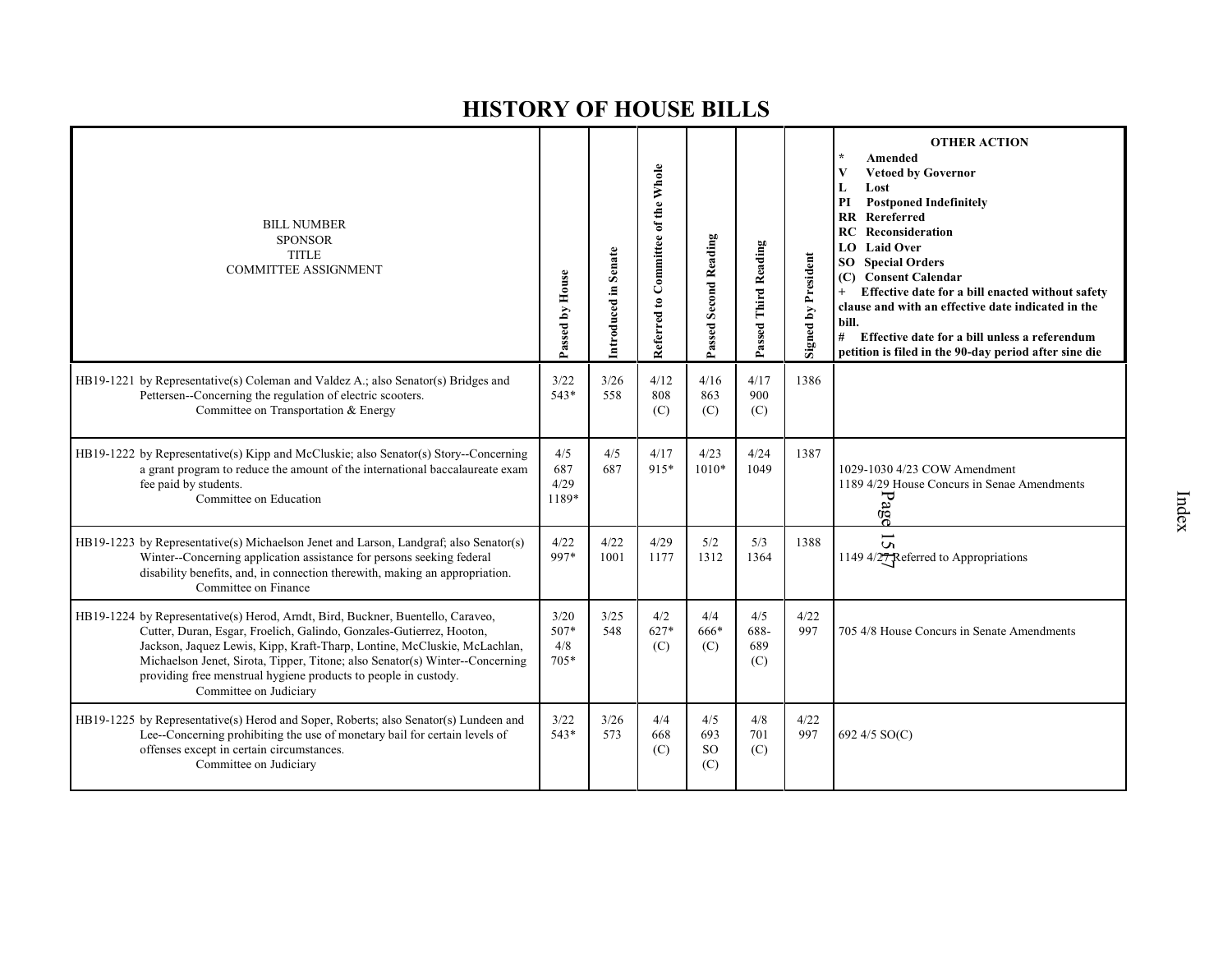| <b>BILL NUMBER</b><br><b>SPONSOR</b><br><b>TITLE</b><br><b>COMMITTEE ASSIGNMENT</b>                                                                                                                                                                                                                                                                                                                                                                                                                                                                                                                                                                                          | Passed by House              | Introduced in Senate | Referred to Committee of the Whole | Passed Second Reading                 | Passed Third Reading | Signed by President | $\ln$<br><b>OTHER ACTION</b><br>$\pmb{\star}$<br><b>PAmended</b><br>$\mathbf{V}$<br>Vetoed by Governor<br>$\mathbf L$<br>Lost<br>PI<br><b>Postponed Indefinitely</b><br>$\mathbf{R}$<br>Rereferred<br>Reconsideration<br>RC<br>LO Laid Over<br><b>Special Orders</b><br>SO <sub>2</sub><br>(C) Consent Calendar<br>Effective date for a bill enacted without safety<br>$^{+}$<br>clause and with an effective date indicated in the<br>bill.<br># Effective date for a bill unless a referendum<br>petition is filed in the 90-day period after sine die |
|------------------------------------------------------------------------------------------------------------------------------------------------------------------------------------------------------------------------------------------------------------------------------------------------------------------------------------------------------------------------------------------------------------------------------------------------------------------------------------------------------------------------------------------------------------------------------------------------------------------------------------------------------------------------------|------------------------------|----------------------|------------------------------------|---------------------------------------|----------------------|---------------------|----------------------------------------------------------------------------------------------------------------------------------------------------------------------------------------------------------------------------------------------------------------------------------------------------------------------------------------------------------------------------------------------------------------------------------------------------------------------------------------------------------------------------------------------------------|
| HB19-1226 by Representative(s) Herod and Soper; also Senator(s) Lee--Concerning<br>changes to release on bond, and, in connection therewith, the development of<br>a pretrial screening process and administrative order for release without any<br>monetary conditions; creating a presumption of release with the least<br>restrictive conditions and without monetary conditions; specifying the<br>information the court considers when making determinations about type of<br>a requirement for pretrial services<br>bond and conditions of release;<br>programs throughout the state; and making an appropriation.<br>Committee on State, Veterans, & Military Affairs | 4/22<br>997*                 | 4/26<br>1120         | 5/1<br>$1255 -$<br>1259*           |                                       |                      |                     | 1186* 4/29 Referred to Appropriations<br>1329 5/2 SO                                                                                                                                                                                                                                                                                                                                                                                                                                                                                                     |
| HB19-1227 by Representative(s) Benavidez; also Senator(s) Lee--Concerning a<br>requirement that the department of personnel create a prevailing wage<br>working group to determine the appropriate manner in which to implement a<br>prevailing wage requirement for state contracts.<br>Committee on Business, Labor, & Technology                                                                                                                                                                                                                                                                                                                                          | 4/10<br>762<br>4/11<br>778   | 4/12<br>831          | 4/22<br>998                        |                                       |                      |                     | 1227 4/30 LO to 5/4                                                                                                                                                                                                                                                                                                                                                                                                                                                                                                                                      |
| HB19-1228 by Representative(s) Bird and Titone, McLachlan, Soper; also Senator(s)<br>Zenzinger and Tate, Bridges, Gardner, Priola, Rodriguez--Concerning an<br>increase in the aggregate amount of the tax credits that the Colorado housing<br>and finance authority may allocate in a calendar year under the Colorado<br>affordable housing tax credit.<br>Committee on Finance                                                                                                                                                                                                                                                                                           | 4/16<br>881                  | 4/16<br>885          | 4/24<br>1072                       | 4/26<br>1132                          | 4/27<br>1163         | 1387                | 1042 4/24 Referred to Appropriations                                                                                                                                                                                                                                                                                                                                                                                                                                                                                                                     |
| HB19-1229 by Representative(s) Roberts and Snyder; also Senator(s) Gardner and Lee--<br>Concerning the "Colorado Electronic Preservation of Abandoned Estate<br>Planning Documents Act".<br>Committee on Finance                                                                                                                                                                                                                                                                                                                                                                                                                                                             | 4/26<br>1144*                | 4/27<br>1175         | 5/1<br>1259<br>(C)                 | 5/2<br>1328<br>SO <sub>1</sub><br>(C) | 5/3<br>1362<br>(C)   | 1388                | 1238 4/30 Referred to Appropriations<br>1328 5/2 SO(C)                                                                                                                                                                                                                                                                                                                                                                                                                                                                                                   |
| HB19-1230 by Representative(s) Singer and Melton, Coleman, Gray, Landgraf,<br>Michaelson Jenet; also Senator(s) Marble and Gonzales, Pettersen,<br>Rodriguez, Fenberg--Concerning marijuana hospitality establishments, and,<br>in connection therewith, making an appropriation.<br>Committee on Finance                                                                                                                                                                                                                                                                                                                                                                    | 4/18<br>931*<br>5/2<br>1332* | 4/18<br>942          | 4/26<br>1146                       | 4/30<br>1230*                         | 5/1<br>1268          | 1389                | 1112-1119* 4/26 Referred to Appropriations<br>1332 5/2 House Concurs in Senate Amendments                                                                                                                                                                                                                                                                                                                                                                                                                                                                |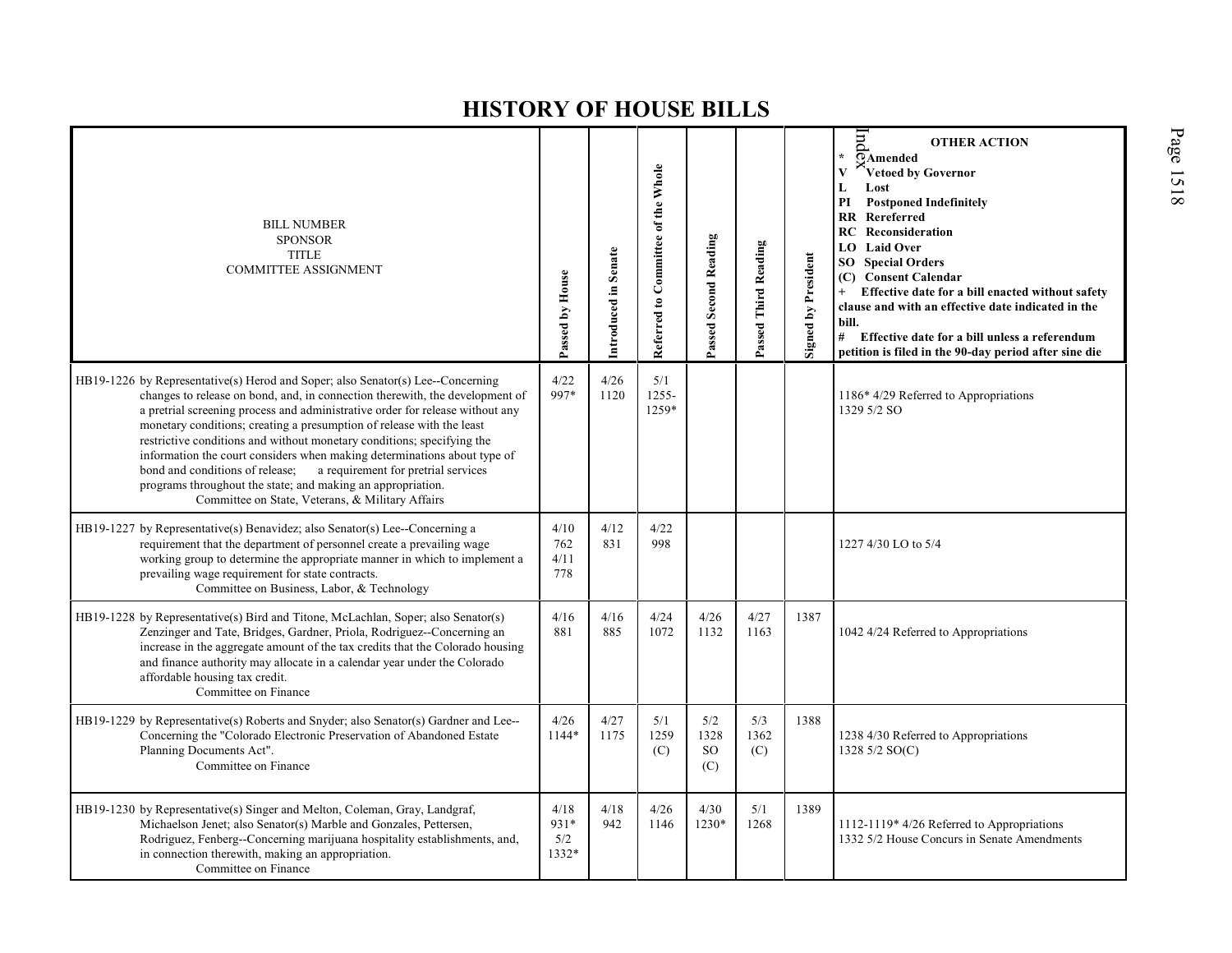| <b>BILL NUMBER</b><br><b>SPONSOR</b><br><b>TITLE</b><br><b>COMMITTEE ASSIGNMENT</b>                                                                                                                                                                                                                                                                                                                                                                                      | Passed by House               | Introduced in Senate | Referred to Committee of the Whole | Passed Second Reading                | Passed Third Reading | <b>Signed by President</b> | <b>OTHER ACTION</b><br>Amended<br><b>Vetoed by Governor</b><br>V<br>Lost<br>L<br>PI<br><b>Postponed Indefinitely</b><br>Rereferred<br>RR<br><b>RC</b> Reconsideration<br>LO Laid Over<br><b>SO</b> Special Orders<br>(C) Consent Calendar<br>Effective date for a bill enacted without safety<br>clause and with an effective date indicated in the<br>bill.<br>#<br>Effective date for a bill unless a referendum<br>petition is filed in the 90-day period after sine die |
|--------------------------------------------------------------------------------------------------------------------------------------------------------------------------------------------------------------------------------------------------------------------------------------------------------------------------------------------------------------------------------------------------------------------------------------------------------------------------|-------------------------------|----------------------|------------------------------------|--------------------------------------|----------------------|----------------------------|-----------------------------------------------------------------------------------------------------------------------------------------------------------------------------------------------------------------------------------------------------------------------------------------------------------------------------------------------------------------------------------------------------------------------------------------------------------------------------|
| HB19-1231 by Representative(s) Froelich and Kipp, Benavidez, Jaquez Lewis, Melton,<br>Mullica, Titone, Valdez A.; also Senator(s) Lee and Priola--Concerning<br>efficiency standards for equipment sold in Colorado, and, in connection<br>therewith, requiring certain appliances, plumbing fixtures, and other products<br>sold for residential or commercial use to meet energy efficiency and water<br>efficiency standards.<br>Committee on Transportation & Energy | 4/5<br>687*<br>5/3<br>1376*   | 4/5<br>688           | 4/24<br>$1043*$                    | 4/30<br>$1227*$                      | 5/2<br>1337          | 1388                       | 1376 5/3 House Concurs in Senate Amendments                                                                                                                                                                                                                                                                                                                                                                                                                                 |
| HB19-1232 by Representative(s) Gonzales-Gutierrez and Catlin; also Senator(s) Coram<br>and Rodriguez--Concerning the alignment of compliance with the federal<br>"Indian Child Welfare Act".<br>Committee on State, Veterans, & Military Affairs                                                                                                                                                                                                                         | 3/26<br>572<br>4/16<br>881*   | 3/29<br>615          | 4/11<br>769-<br>$770*$<br>(C)      | 4/12<br>796*<br><sub>SO</sub><br>(C) | 4/15<br>837<br>(C)   | 4/29<br>1182               | $F_{\rm 3}$<br>$796\frac{4}{10}$ \$O(C)<br>881 4/16 House Concurs in Senate Amendments<br>S<br>$\overline{5}$                                                                                                                                                                                                                                                                                                                                                               |
| HB19-1233 by Representative(s) Froelich and Caraveo; also Senator(s) Ginal and<br>Moreno--Concerning payment system reforms to reduce health care costs by<br>increasing utilization of primary care, and, in connection therewith, making<br>an appropriation.<br>Committee on Health & Human Services                                                                                                                                                                  | 4/16<br>881*<br>4/30<br>1252* | 4/16<br>885          | 4/24<br>1040                       | 4/26<br>$1132*$                      | 4/27<br>1165         | 1388                       | 977* 4/19 Referred to Appropriations<br>1252 4/30 House Concurs in Senate Amendments                                                                                                                                                                                                                                                                                                                                                                                        |
| HB19-1234 by Representative(s) Valdez A. and Singer, Gray, Melton; also Senator(s)<br>Gonzales and Marble, Fenberg, Winter--Concerning allowing delivery of<br>regulated marijuana by regulated marijuana sellers, and, in connection<br>therewith, making an appropriation.<br>Committee on Finance                                                                                                                                                                     | 4/18<br>931*                  | 4/18<br>942          | 4/26<br>1147                       | 4/30<br>1230                         | 5/1<br>1268          | 1389                       | 1112 4/26 Referred to Appropriations                                                                                                                                                                                                                                                                                                                                                                                                                                        |
| HB19-1236 by Representative(s) Gray and Sullivan, Buckner, Galindo, Van Winkle; also<br>Senator(s) Todd--Concerning the creation of a workforce diploma pilot<br>program, and, in connection therewith, making an appropriation.<br>Committee on State, Veterans, & Military Affairs                                                                                                                                                                                     | 4/26<br>1144*<br>5/3<br>1385* | 4/27<br>1175         | 4/30<br>1236-<br>$1237*$           | 5/2<br>1317*                         | 5/3<br>1366          | 1388                       | 1187 4/29 Referred to Appropriations<br>1385 5/3 House Concurs in Senate Amendments                                                                                                                                                                                                                                                                                                                                                                                         |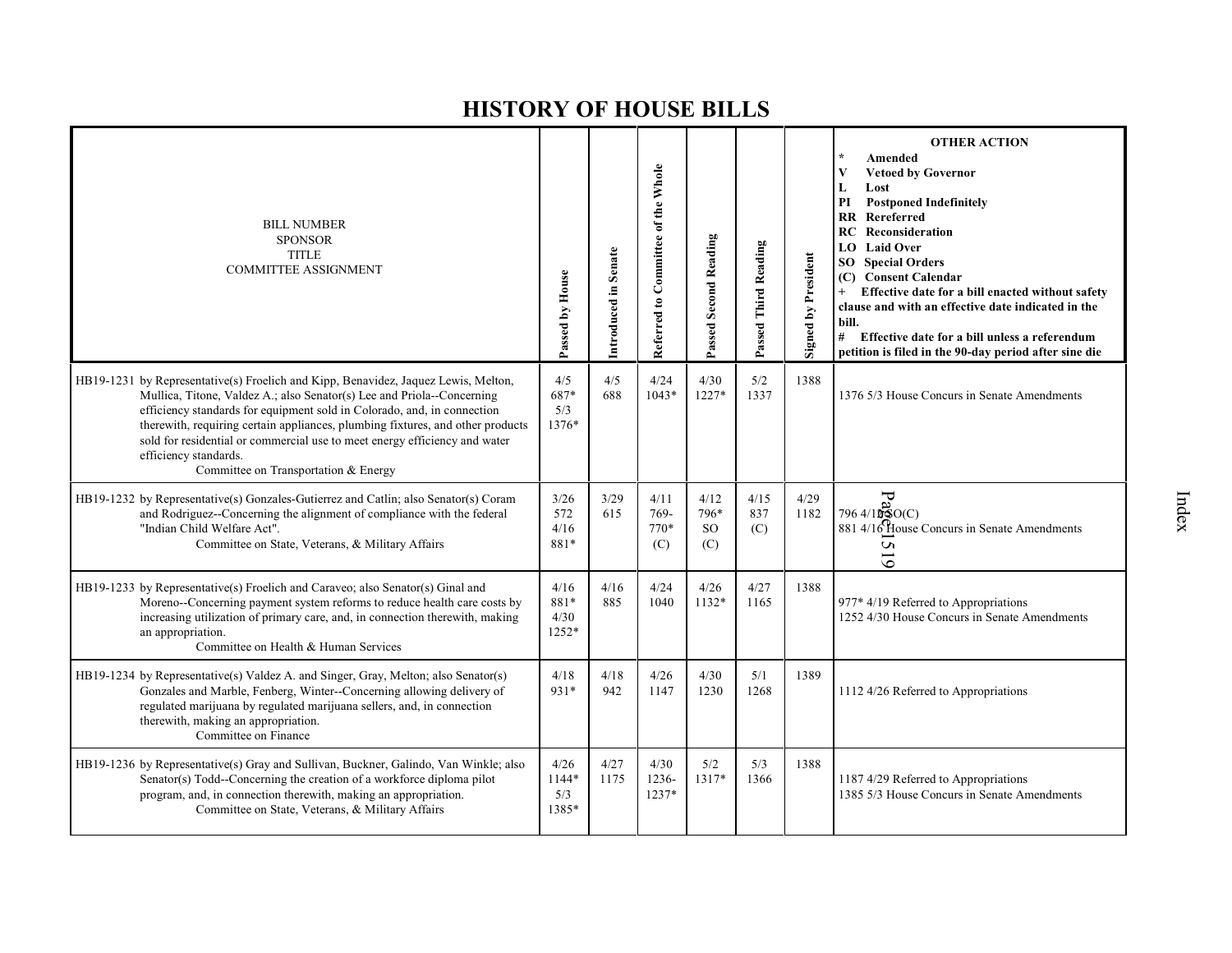| <b>BILL NUMBER</b><br><b>SPONSOR</b><br><b>TITLE</b><br><b>COMMITTEE ASSIGNMENT</b>                                                                                                                                                                                                                                                                                                                                                                                                                                                                                                        | Passed by House               | Introduced in Senate | Referred to Committee of the Whole | <b>Passed Second Reading</b> | Passed Third Reading | <b>Signed by President</b> | $\mathop{\mathrm{Im}}$<br><b>OTHER ACTION</b><br>¥.<br>$\overline{\odot}$ Amended<br>Vetoed by Governor<br>Lost<br>L<br><b>Postponed Indefinitely</b><br>PI<br><b>RR</b> Rereferred<br><b>RC</b> Reconsideration<br><b>LO</b> Laid Over<br><b>SO</b> Special Orders<br>(C) Consent Calendar<br>Effective date for a bill enacted without safety<br>$+$<br>clause and with an effective date indicated in the<br>bill.<br># Effective date for a bill unless a referendum<br>petition is filed in the 90-day period after sine die |
|--------------------------------------------------------------------------------------------------------------------------------------------------------------------------------------------------------------------------------------------------------------------------------------------------------------------------------------------------------------------------------------------------------------------------------------------------------------------------------------------------------------------------------------------------------------------------------------------|-------------------------------|----------------------|------------------------------------|------------------------------|----------------------|----------------------------|-----------------------------------------------------------------------------------------------------------------------------------------------------------------------------------------------------------------------------------------------------------------------------------------------------------------------------------------------------------------------------------------------------------------------------------------------------------------------------------------------------------------------------------|
| HB19-1237 by Representative(s) Cutter and Will; also Senator(s) Woodward and Ginal--<br>Concerning licensing behavioral health entities, and, in connection therewith,<br>making an appropriation.<br>Committee on Finance                                                                                                                                                                                                                                                                                                                                                                 | 4/19<br>980<br>5/2<br>1332*   | 4/19<br>981          | 4/26<br>1147*<br>(C)               | 4/27<br>1166*<br>SO.         | 4/30<br>1243         | 1388                       | 1112 4/26 Referred to Appropriations<br>1165 4/27 SO<br>1332 5/2 House Concurs in Senate Amendments                                                                                                                                                                                                                                                                                                                                                                                                                               |
| HB19-1238 by Representative(s) Gray and Van Winkle; also Senator(s) Winter and<br>Priola--Concerning the authority of the division of housing to regulate<br>factory-built structures.<br>Committee on Business, Labor, & Technology                                                                                                                                                                                                                                                                                                                                                       | 3/25<br>546                   | 3/26<br>558          | 4/4<br>656<br>(C)                  | 4/5<br>692<br>SO.<br>(C)     | 4/8<br>700<br>(C)    | 4/22<br>1002               | 692 4/5 SO(C)                                                                                                                                                                                                                                                                                                                                                                                                                                                                                                                     |
| HB19-1239 by Representative(s) Tipper and Caraveo; also Senator(s) Priola and Winter--<br>Concerning the promotion of an accurate count in the decennial census by<br>creating a census outreach program, and, in connection therewith, making an<br>appropriation.<br>Committee on State, Veterans, & Military Affairs                                                                                                                                                                                                                                                                    | 4/11<br>778*<br>4/29<br>1189* | 4/12<br>831          | 4/24<br>1041                       | 4/26<br>1128-<br>1129*       | 4/27<br>1159         | 1388                       | 1133-1135 4/26 COW Amendments<br>1189 4/29 House Concurs in Senate Amendments                                                                                                                                                                                                                                                                                                                                                                                                                                                     |
| HB19-1240 by Representative(s) Kraft-Tharp and Van Winkle; also Senator(s) Court and<br>Tate--Concerning sales and use tax administration, and, in connection<br>therewith, establishing economic nexus for retailers without physical<br>presence in the state, codifying the destination sourcing rule with a specified<br>exception, requiring marketplace facilitators to collect and remit sales tax for<br>sales made by marketplace sellers on the marketplace facilitator's<br>marketplace, and repealing obsolete statutory references to remote sellers.<br>Committee on Finance | 4/19<br>980*                  | 4/19<br>981          | 4/26<br>1112<br>(C)                | 4/30<br>1230                 | 5/1<br>1266          | 1388                       |                                                                                                                                                                                                                                                                                                                                                                                                                                                                                                                                   |
| HB19-1242 by Representative(s) Jackson and Jaquez Lewis; also Senator(s) Winter and<br>Tate--Concerning the regulation of pharmacy technicians by the state board<br>of pharmacy, and, in connection therewith, making an appropriation.<br>Committee on Finance                                                                                                                                                                                                                                                                                                                           | 4/19<br>980*<br>5/2<br>1332*  | 4/19<br>981          | 4/26<br>1148*                      | 4/27<br>1166*<br>SO.         | 4/29<br>1192         | 1389                       | 1165 4/27 SO<br>1332 5/2 House Concurs in Senate Amendments                                                                                                                                                                                                                                                                                                                                                                                                                                                                       |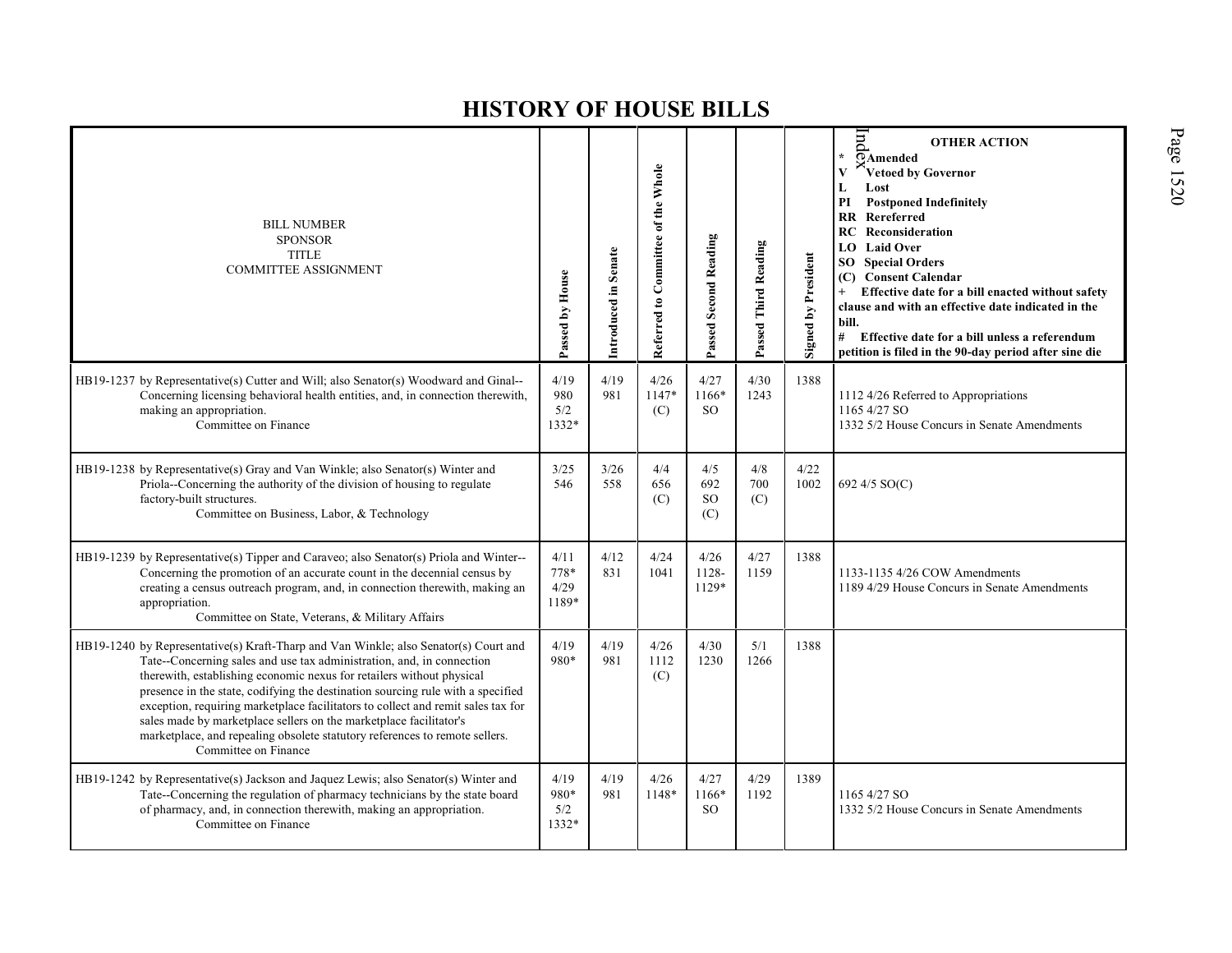| <b>BILL NUMBER</b><br><b>SPONSOR</b><br><b>TITLE</b><br><b>COMMITTEE ASSIGNMENT</b>                                                                                                                                                                                                                                                                                                                | Passed by House                | Introduced in Senate | Referred to Committee of the Whole | Passed Second Reading          | Passed Third Reading      | <b>Signed by President</b> | <b>OTHER ACTION</b><br>Amended<br><b>Vetoed by Governor</b><br>V<br>L<br>Lost<br><b>Postponed Indefinitely</b><br>PI<br>Rereferred<br>RR<br><b>RC</b> Reconsideration<br>LO Laid Over<br><b>SO</b> Special Orders<br>(C) Consent Calendar<br>Effective date for a bill enacted without safety<br>clause and with an effective date indicated in the<br>bill.<br>#<br>Effective date for a bill unless a referendum<br>petition is filed in the 90-day period after sine die |
|----------------------------------------------------------------------------------------------------------------------------------------------------------------------------------------------------------------------------------------------------------------------------------------------------------------------------------------------------------------------------------------------------|--------------------------------|----------------------|------------------------------------|--------------------------------|---------------------------|----------------------------|-----------------------------------------------------------------------------------------------------------------------------------------------------------------------------------------------------------------------------------------------------------------------------------------------------------------------------------------------------------------------------------------------------------------------------------------------------------------------------|
| HB19-1244 by Representative(s) Coleman and Carver, Singer; also Senator(s) Fields and<br>Gardner, Cooke, Tate--Concerning the peace officers mental health support<br>grant program, and, in connection therewith, allowing certain agencies to<br>apply for grants from the program and expanding the permissible uses of<br>money awarded as grants under the program.<br>Committee on Judiciary | 4/3<br>$644*$<br>4/29<br>1189* | 4/5<br>688           | 4/17<br>915*<br>(C)                | 4/19<br>956*<br>(C)            | 4/22<br>990-<br>991*      | 1387                       | 983 4/22 Removed from Consent<br>1189 4/29 House Concurs in Senate Amendments                                                                                                                                                                                                                                                                                                                                                                                               |
| HB19-1245 by Representative(s) Weissman; also Senator(s) Gonzales and Foote--<br>Concerning an increase in affordable housing funding from increased state<br>sales tax revenue that results from a modification to the state sales tax vendor<br>fee, and, in connection therewith, enacting the "Affordable Housing Act of<br>2019" and making an appropriation.<br>Committee on Finance         | 4/22<br>997*<br>5/3<br>1376*   | 4/22<br>1001         | 4/29<br>1177*                      | 4/30<br>1250*<br><sub>SO</sub> | 5/2<br>1341               | 1388                       | 1149-11 $\frac{100}{29}$ 4/27 Referred to Appropriations<br>$1249\frac{4}{90}\,SO$<br>1376 5/3 House Concurs in Senate Amendments<br>52                                                                                                                                                                                                                                                                                                                                     |
| HB19-1246 by Representative(s) Van Winkle and Kraft-Tharp; also Senator(s) Cooke and<br>Moreno--Concerning the regulation of food truck businesses by local<br>governments.<br>Committee on Local Government                                                                                                                                                                                       | 4/8<br>$705*$<br>4/30<br>1252* | 4/9<br>728           | 4/17<br>899*                       | 4/26<br>$1131*$                | 4/27<br>1161              | 1388                       | 1252 4/30 House Concurs in Senate Amendments                                                                                                                                                                                                                                                                                                                                                                                                                                |
| HB19-1247 by Representative(s) Valdez D. and Catlin; also Senator(s) Donovan and<br>Coram--Concerning a study by the commissioner of agriculture on the<br>potential applications for blockchain technology in agricultural operations.<br>Committee on Agriculture & Natural Resources                                                                                                            | 4/16<br>881*<br>4/29<br>1189*  | 4/16<br>885          | 4/18<br>937                        | 4/23<br>1013                   | 4/24<br>$1051 -$<br>1052* | 1387                       | 1189 4/29 House Concurs in Senate Amendments                                                                                                                                                                                                                                                                                                                                                                                                                                |
| HB19-1248 by Representative(s) Weissman and Cutter; also Senator(s) Foote--<br>Concerning measures to promote transparency about the activities of persons<br>lobbying state government officials, and, in connection therewith, making an<br>appropriation.<br>Committee on State, Veterans, & Military Affairs                                                                                   | 4/10<br>762*<br>4/30<br>1252*  | 4/10<br>763          | 4/23<br>1006                       | 4/26<br>1128                   | 4/27<br>1159              | 1388                       | 917 4/17 Referred to Appropriations<br>1133* 4/26 COW Amendment<br>1252 4/30 House Concurs in Senate Amendments                                                                                                                                                                                                                                                                                                                                                             |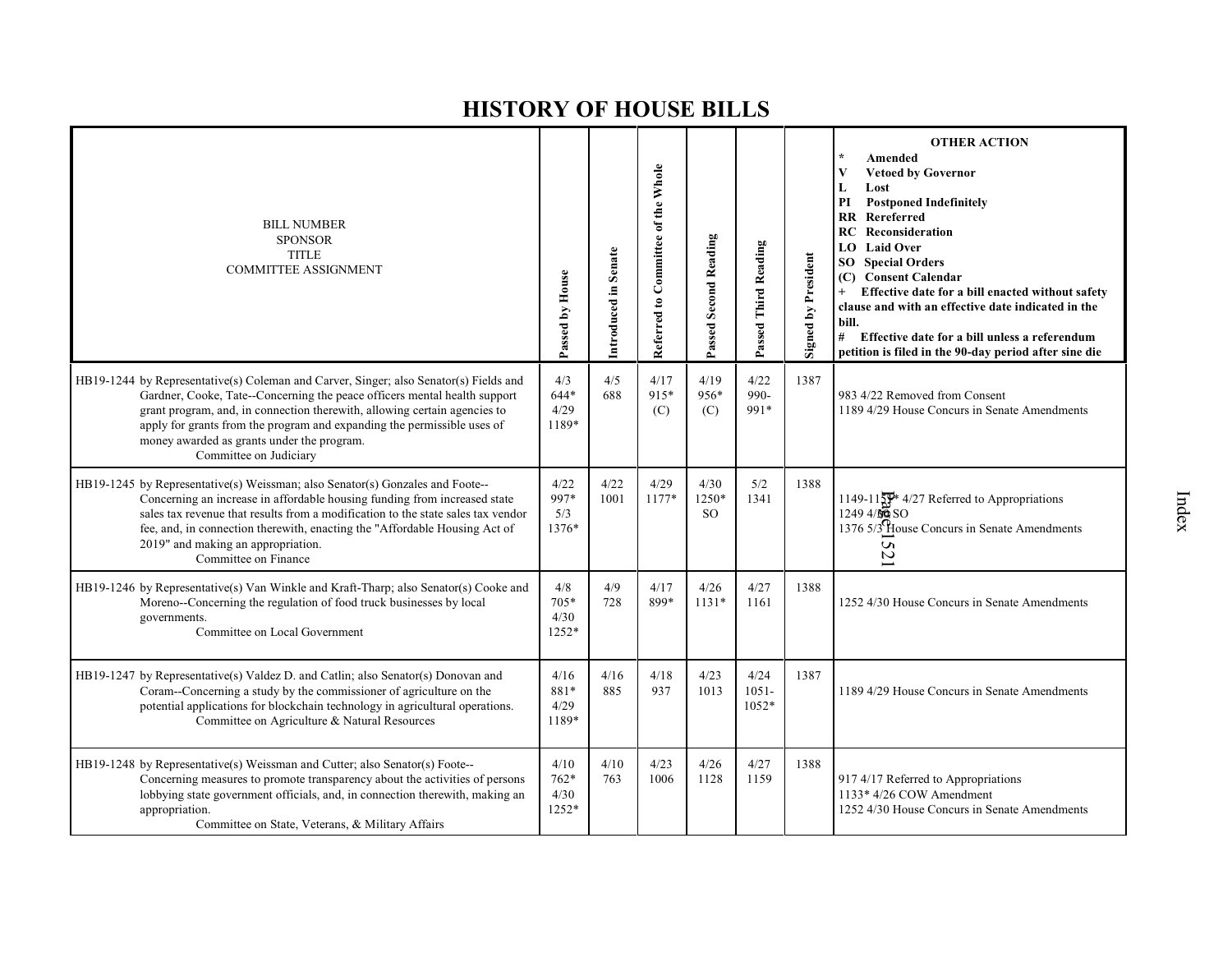| <b>BILL NUMBER</b><br><b>SPONSOR</b><br><b>TITLE</b><br><b>COMMITTEE ASSIGNMENT</b>                                                                                                                                                           | Passed by House                | Introduced in Senate | Referred to Committee of the Whole | Passed Second Reading    | Passed Third Reading               | Signed by President | $\overline{m}$<br><b>OTHER ACTION</b><br>¥.<br>$\overline{O}$ Amended<br>Vetoed by Governor<br>Lost<br>L<br><b>Postponed Indefinitely</b><br>PI<br><b>RR</b> Rereferred<br><b>RC</b> Reconsideration<br><b>LO</b> Laid Over<br><b>SO</b> Special Orders<br>(C) Consent Calendar<br>Effective date for a bill enacted without safety<br>clause and with an effective date indicated in the<br>bill.<br># Effective date for a bill unless a referendum<br>petition is filed in the 90-day period after sine die |
|-----------------------------------------------------------------------------------------------------------------------------------------------------------------------------------------------------------------------------------------------|--------------------------------|----------------------|------------------------------------|--------------------------|------------------------------------|---------------------|----------------------------------------------------------------------------------------------------------------------------------------------------------------------------------------------------------------------------------------------------------------------------------------------------------------------------------------------------------------------------------------------------------------------------------------------------------------------------------------------------------------|
| HB19-1250 by Representative(s) Herod; also Senator(s) Danielson--Concerning sex<br>offenses committed by a peace officer, and, in connection therewith, making<br>an appropriation.<br>Committee on Judiciary                                 | 4/16<br>881*<br>4/30<br>1252*  | 4/16<br>885          | 4/24<br>1041                       | 4/26<br>1130-<br>$1131*$ | 4/27<br>1160                       | 1388                | 999 4/22 Referred to Appropriations<br>1252 4/30 House Concurs in Senate Amendments                                                                                                                                                                                                                                                                                                                                                                                                                            |
| HB19-1253 by Representative(s) Landgraf and Buckner; also Senator(s) Hisey and<br>Gonzales--Concerning a prohibition on discrimination against a living organ<br>donor in certain insurance policies.<br>Committee on Health & Human Services | 4/10<br>$762*$<br>5/3<br>1379* | 4/10<br>763          | 4/17<br>916-<br>917*<br>(C)        | 4/19<br>957*<br>(C)      | 4/22<br>985<br>(C)<br>5/2<br>1355* | 1388                | 1182 4/29 House Requests Conference Committee and<br>Appoints Conferees<br>1190 4/29 Senate Appoints Conferees<br>1284 5/1 First Report of First Conference Committee<br>1355 5/2 Senate Adopts First Report of First<br>Conference Committee<br>1379 5/3 House Adopts First Report of First<br>Conference Committee                                                                                                                                                                                           |
| HB19-1254 by Representative(s) McLachlan and Van Winkle; also Senator(s) Fields and<br>Priola--Concerning the notice requirements of employers with regard to the<br>sharing of gratuities.<br>Committee on Business, Labor, & Technology     | 4/8<br>$705*$                  | 4/9<br>728           | 4/17<br>916<br>(C)                 | 4/19<br>956<br>(C)       | 4/22<br>984<br>(C)                 | 1386                |                                                                                                                                                                                                                                                                                                                                                                                                                                                                                                                |
| HB19-1255 by Representative(s) Hansen and Catlin; also Senator(s) Coram and<br>Zenzinger--Concerning the creation of a Mesa Verde National Park license<br>plate.<br>Committee on Finance                                                     | 4/16<br>881*                   | 4/16<br>885          | 4/24<br>1072                       | 4/26<br>1132             | 4/27<br>1163                       | 1387                | 1043 4/24 Referred to Appropriations                                                                                                                                                                                                                                                                                                                                                                                                                                                                           |
| HB19-1256 by Representative(s) Gray and Snyder; also Senator(s) Todd--Concerning<br>electronic filing of certain taxes.<br>Committee on Business, Labor, & Technology                                                                         | 4/8<br>705                     | 4/9<br>728           | 4/17<br>916<br>(C)                 | 4/19<br>956<br>(C)       | 4/22<br>984<br>(C)                 | 1387                |                                                                                                                                                                                                                                                                                                                                                                                                                                                                                                                |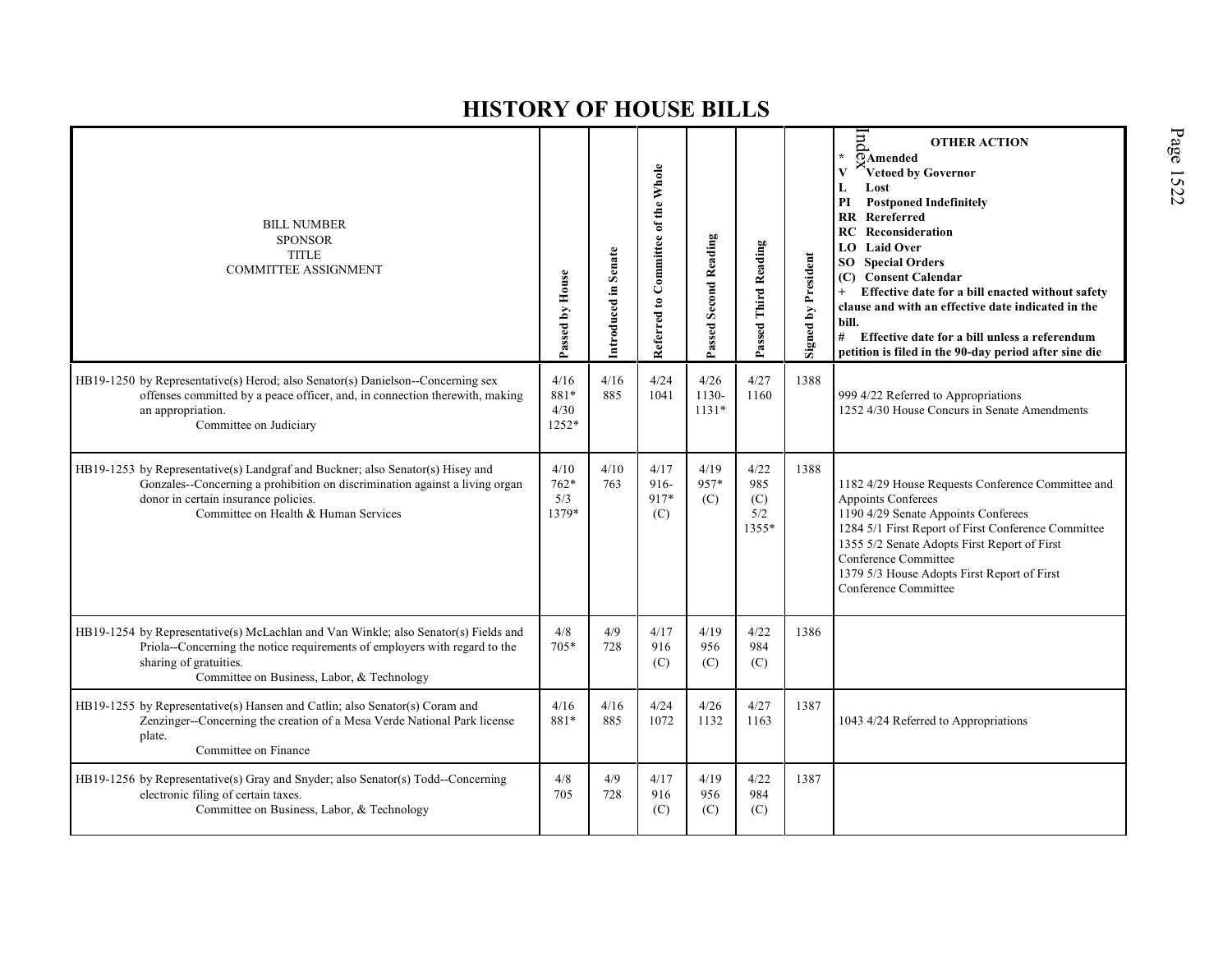| <b>BILL NUMBER</b><br><b>SPONSOR</b><br><b>TITLE</b><br><b>COMMITTEE ASSIGNMENT</b>                                                                                                                                                                                                                                                                                                                                                                                                                                                                                                                                                                                                                                                                                                     | Passed by House | Introduced in Senate | Referred to Committee of the Whole | Passed Second Reading | Passed Third Reading                  | Signed by President | <b>OTHER ACTION</b><br>Amended<br>$\star$<br>$\mathbf{V}$<br><b>Vetoed by Governor</b><br>L<br>Lost<br>PI<br><b>Postponed Indefinitely</b><br><b>RR</b> Rereferred<br>RC.<br>Reconsideration<br><b>LO</b> Laid Over<br><b>SO</b> Special Orders<br>(C) Consent Calendar<br>Effective date for a bill enacted without safety<br>$+$<br>clause and with an effective date indicated in the<br>bill.<br># Effective date for a bill unless a referendum<br>petition is filed in the 90-day period after sine die |
|-----------------------------------------------------------------------------------------------------------------------------------------------------------------------------------------------------------------------------------------------------------------------------------------------------------------------------------------------------------------------------------------------------------------------------------------------------------------------------------------------------------------------------------------------------------------------------------------------------------------------------------------------------------------------------------------------------------------------------------------------------------------------------------------|-----------------|----------------------|------------------------------------|-----------------------|---------------------------------------|---------------------|---------------------------------------------------------------------------------------------------------------------------------------------------------------------------------------------------------------------------------------------------------------------------------------------------------------------------------------------------------------------------------------------------------------------------------------------------------------------------------------------------------------|
| HB19-1257 by Representative(s) Becker and McCluskie, Bird, Buckner, Buentello,<br>Caraveo, Cutter, Esgar, Exum, Gonzales-Gutierrez, Hansen, Hooton,<br>Jackson, Jaquez Lewis, Kennedy, Kipp, Lontine, McLachlan, Melton,<br>Michaelson Jenet, Mullica, Roberts, Singer, Sirota, Snyder, Sullivan, Tipper,<br>Valdez A., Weissman, Galindo; also Senator(s) Court and Priola, Fenberg,<br>Gonzales, Moreno, Rodriguez, Story, Todd, Williams A., Winter--<br>Concerning authority for the state to keep and spend all of the revenue in<br>excess of the constitutional limitation on state fiscal year spending beginning<br>with the 2019-20 fiscal year in order to provide funding for public schools,<br>higher education, and roads, bridges, and transit.<br>Committee on Finance | 4/16<br>881*    | 4/16<br>885          | 4/24<br>1043                       | 4/27<br>1171          | 4/29<br>1180-<br>1181<br>4/29<br>1191 | 1388                | 1190 4/29 Reconsideration Granted<br>Page 1523                                                                                                                                                                                                                                                                                                                                                                                                                                                                |
| HB19-1258 by Representative(s) Becker and McCluskie, Bird, Buckner, Buentello,<br>Caraveo, Cutter, Esgar, Exum, Gonzales-Gutierrez, Hansen, Hooton,<br>Jackson, Jaquez Lewis, Kennedy, Kipp, Lontine, McLachlan, Melton,<br>Michaelson Jenet, Mullica, Roberts, Singer, Sirota, Snyder, Sullivan, Tipper,<br>Valdez A., Weissman, Galindo; also Senator(s) Court and Priola, Fenberg,<br>Gonzales, Moreno, Rodriguez, Story, Todd, Williams A., Winter--<br>Concerning the allocation of money that the state keeps and spends as a<br>result of a voter-approved revenue change at the 2019 statewide election.<br>Committee on Finance                                                                                                                                                | 4/16<br>881*    | 4/16<br>885          | 4/24<br>1042                       | 4/27<br>1171          | 4/29<br>1180                          | 1388                |                                                                                                                                                                                                                                                                                                                                                                                                                                                                                                               |
| HB19-1259 by Representative(s) Roberts and Pelton; also Senator(s) Donovan---<br>Concerning support for species conservation trust fund projects, and, in<br>connection therewith, making transfers to and appropriations from the species<br>conservation trust fund for purposes recommended by the department of<br>natural resources.<br>Committee on Agriculture & Natural Resources                                                                                                                                                                                                                                                                                                                                                                                               | 4/10<br>762     | 4/10<br>763          | 4/23<br>1006                       | 4/26<br>1131          | 4/27<br>1162                          | 1387                | 937 4/18 Referred to Appropriations                                                                                                                                                                                                                                                                                                                                                                                                                                                                           |
| HB19-1260 by Representative(s) Kipp and Valdez A., Cutter, Duran, Froelich, Hooton,<br>Jaquez Lewis, Sirota, Weissman; also Senator(s) Winter and Priola--<br>Concerning an update to the minimum energy code for the construction of<br>buildings.<br>Committee on Transportation & Energy                                                                                                                                                                                                                                                                                                                                                                                                                                                                                             | 4/17<br>908     | 4/17<br>918          | 4/24<br>1043                       | 4/26<br>1131          | 4/27<br>1163                          | 1387                |                                                                                                                                                                                                                                                                                                                                                                                                                                                                                                               |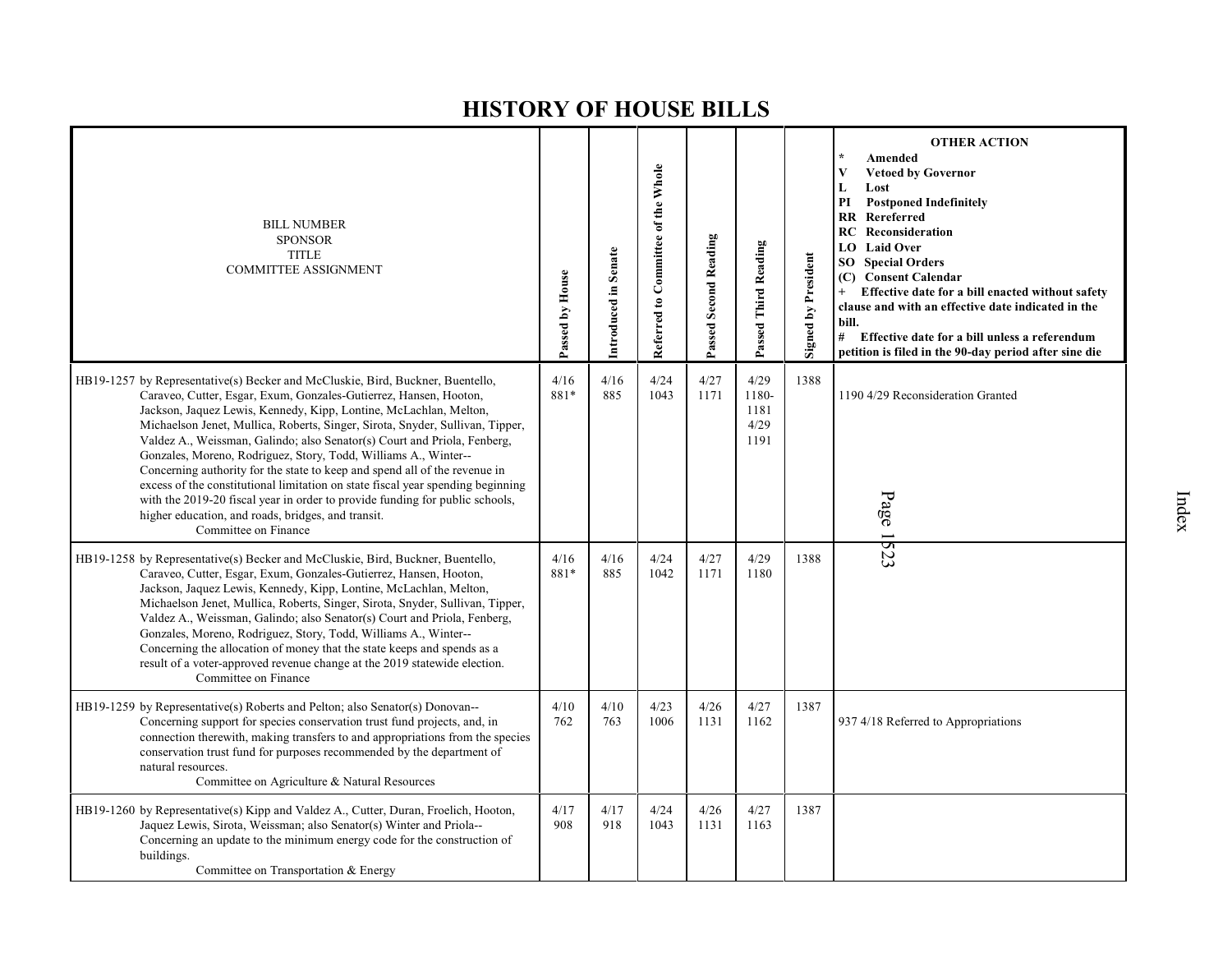| <b>BILL NUMBER</b><br><b>SPONSOR</b><br><b>TITLE</b><br><b>COMMITTEE ASSIGNMENT</b>                                                                                                                                                                                                                                                                                                                                                                                                                                                                                                                                                                                                                                                                                                                 | Passed by House                              | Introduced in Senate | Referred to Committee of the Whole | <b>Passed Second Reading</b> | Passed Third Reading       | <b>Signed by President</b> | pu<br><b>OTHER ACTION</b><br>$\star$<br>OAmended<br>Vetoed by Governor<br>$\mathbf{V}$<br>L<br>Lost<br>PI<br><b>Postponed Indefinitely</b><br><b>RR</b> Rereferred<br>RC<br>Reconsideration<br>LO Laid Over<br><b>Special Orders</b><br>SO.<br>(C) Consent Calendar<br>Effective date for a bill enacted without safety<br>clause and with an effective date indicated in the<br>bill.<br># Effective date for a bill unless a referendum<br>petition is filed in the 90-day period after sine die |
|-----------------------------------------------------------------------------------------------------------------------------------------------------------------------------------------------------------------------------------------------------------------------------------------------------------------------------------------------------------------------------------------------------------------------------------------------------------------------------------------------------------------------------------------------------------------------------------------------------------------------------------------------------------------------------------------------------------------------------------------------------------------------------------------------------|----------------------------------------------|----------------------|------------------------------------|------------------------------|----------------------------|----------------------------|----------------------------------------------------------------------------------------------------------------------------------------------------------------------------------------------------------------------------------------------------------------------------------------------------------------------------------------------------------------------------------------------------------------------------------------------------------------------------------------------------|
| HB19-1261 by Representative(s) Becker and Jackson, Jaquez Lewis, Bird, Cutter, Duran,<br>Froelich, Galindo, Hooton, Kennedy, Kipp, Melton, Roberts, Singer, Sirota,<br>Snyder, Sullivan, Tipper, Titone, Valdez A., Weissman; also Senator(s)<br>Winter and Williams A., Moreno--Concerning the reduction of greenhouse<br>gas pollution, and, in connection therewith, establishing statewide<br>greenhouse gas pollution reduction goals and making an appropriation.<br>Committee on State, Veterans, & Military Affairs                                                                                                                                                                                                                                                                         | 4/16<br>881*<br>5/2<br>1310*                 | 4/19<br>981          | 4/24<br>1041                       | 4/30<br>1193-<br>1195*       | 5/1<br>1265<br>5/1<br>1266 | 1387                       | 1000* 4/22 Referred to Appropriations<br>1197-1198 4/30 COW Amendment<br>1201-1218 4/30 COW Amendments<br>1265 5/1 Reconsideration Granted<br>1310 5/2 House Concurs in Senate Amendments                                                                                                                                                                                                                                                                                                          |
| HB19-1262 by Representative(s) Wilson and McLachlan, Arndt, Benavidez, Bird,<br>Buckner, Buentello, Caraveo, Catlin, Coleman, Cutter, Duran, Exum,<br>Froelich, Galindo, Gonzales-Gutierrez, Herod, Hooton, Jackson, Jaquez<br>Lewis, Kennedy, Kipp, Landgraf, Liston, McCluskie, McKean, Melton,<br>Michaelson Jenet, Pelton, Roberts, Singer, Sirota, Snyder, Sullivan, Titone,<br>Valdez D., Weissman, Will, Valdez A., Van Winkle; also Senator(s) Bridges<br>and Fields, Todd, Story, Priola, Coram, Court, Danielson, Donovan, Fenberg,<br>Foote, Garcia, Ginal, Gonzales, Lee, Pettersen, Williams A., Winter--<br>Concerning state funding for full-day kindergarten educational programs,<br>and, in connection therewith, making and reducing an appropriation.<br>Committee on Education | 4/16<br>881*<br>4/30<br>1252*                | 4/16<br>885          | 4/23<br>1006*                      | 4/25<br>1102*                | 4/26<br>1125-<br>1126      | 1386                       | 915 4/17 Referred to Appropriations<br>1252 4/30 House Concurs in Senate Amendments                                                                                                                                                                                                                                                                                                                                                                                                                |
| HB19-1263 by Representative(s) Herod and Sandridge; also Senator(s) Marble and Lee--<br>Concerning changing the penalty for certain violations pursuant to the<br>"Uniform Controlled Substances Act of 2013", and, in connection therewith,<br>making and reducing an appropriation.<br>Committee on Judiciary                                                                                                                                                                                                                                                                                                                                                                                                                                                                                     | 4/18<br>931*<br>5/3<br>1379*<br>5/3<br>1385* | 4/18<br>942          | 4/29<br>1177-<br>1178*             | 5/2<br>1323-<br>1325*        | 5/3<br>$1371 -$<br>1372*   | 1388                       | 999-1000* 4/22 Referred to Finance<br>$1151*4/27$ Referred to Appropriations<br>1379 5/3 House Concurs in Senate Amendments<br>1385 5/3 House Concurs in Senate Amendments                                                                                                                                                                                                                                                                                                                         |
| HB19-1264 by Representative(s) Roberts and Wilson, Buentello; also Senator(s) Winter<br>and Donovan--Concerning programmatic efficiency of the conservation<br>easement tax credit program, and, in connection therewith, increasing the<br>transparency of the program and making an appropriation.<br>Committee on Finance                                                                                                                                                                                                                                                                                                                                                                                                                                                                        | 4/24<br>1072*<br>5/3<br>1376*                | 4/24<br>1079         | 4/29<br>1178                       | 5/1<br>1269-<br>1270*        | 5/2<br>1342                | 1388                       | 1151-1152* 4/27 Referred to Appropriations<br>1376 5/3 House Concurs in Senate Amendments                                                                                                                                                                                                                                                                                                                                                                                                          |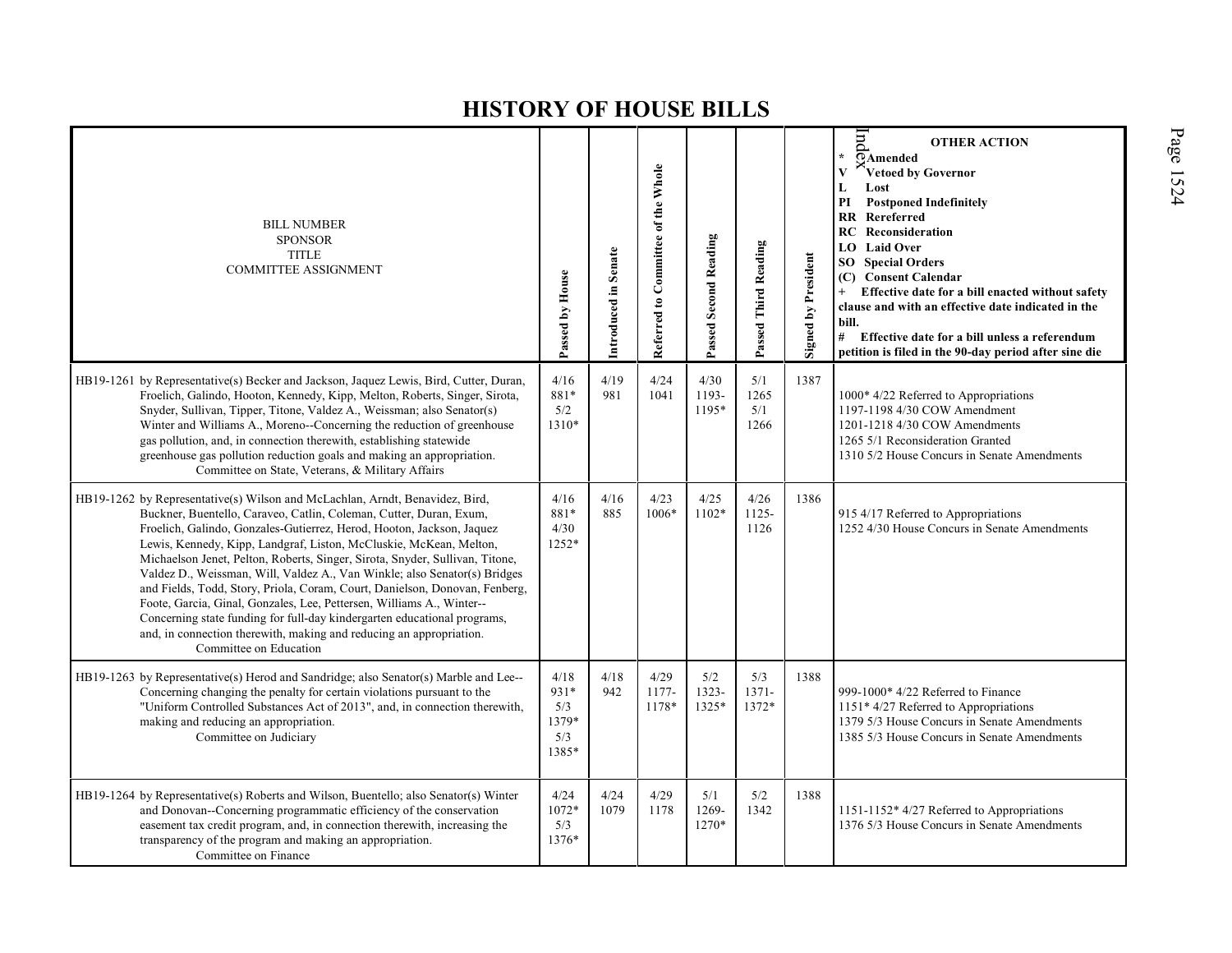| <b>BILL NUMBER</b><br><b>SPONSOR</b><br><b>TITLE</b><br><b>COMMITTEE ASSIGNMENT</b>                                                                                                                                                                                                                                                                                                                                                                           | Passed by House               | Introduced in Senate | Referred to Committee of the Whole | Passed Second Reading         | Passed Third Reading | <b>Signed by President</b> | <b>OTHER ACTION</b><br>$\star$<br>Amended<br>V<br><b>Vetoed by Governor</b><br>Lost<br>L<br>PI<br><b>Postponed Indefinitely</b><br>RR Rereferred<br>Reconsideration<br>RC<br><b>Laid Over</b><br>LO.<br><b>SO</b> Special Orders<br><b>Consent Calendar</b><br>(C)<br>Effective date for a bill enacted without safety<br>$^{+}$<br>clause and with an effective date indicated in the<br>bill.<br>#<br>Effective date for a bill unless a referendum<br>petition is filed in the 90-day period after sine die |
|---------------------------------------------------------------------------------------------------------------------------------------------------------------------------------------------------------------------------------------------------------------------------------------------------------------------------------------------------------------------------------------------------------------------------------------------------------------|-------------------------------|----------------------|------------------------------------|-------------------------------|----------------------|----------------------------|----------------------------------------------------------------------------------------------------------------------------------------------------------------------------------------------------------------------------------------------------------------------------------------------------------------------------------------------------------------------------------------------------------------------------------------------------------------------------------------------------------------|
| HB19-1265 by Representative(s) Esgar and Soper; also Senator(s) Rankin and Winter--<br>Concerning the penalty for a person who passes a snowplow that is<br>performing its service function in echelon formation with at least one other<br>snowplow, and, in connection therewith, making an appropriation.<br>Committee on Transportation & Energy                                                                                                          | 4/16<br>881*                  | 4/16<br>885          | 4/24<br>1043<br>(C)                | 4/26<br>1127<br>(C)           | 4/27<br>1152<br>(C)  | 1386                       |                                                                                                                                                                                                                                                                                                                                                                                                                                                                                                                |
| HB19-1266 by Representative(s) Herod; also Senator(s) Fenberg--Concerning the voting<br>rights of persons serving a sentence of parole, and in connection therewith,<br>making an appropriation.<br>Committee on State, Veterans, & Military Affairs                                                                                                                                                                                                          | 4/10<br>$762*$                | 4/10<br>763          | 4/23<br>1006                       | 4/25<br>1102                  | 4/26<br>1126         | 1388                       | 917 4/17 Referred to Appropriations<br>Page                                                                                                                                                                                                                                                                                                                                                                                                                                                                    |
| HB19-1267 by Representative(s) Singer and Froelich, Buckner, Esgar, Galindo,<br>Gonzales-Gutierrez, Hooton, Jackson, Melton, Michaelson Jenet, Mullica,<br>Sirota, Sullivan, Jaquez Lewis; also Senator(s) Danielson and Rodriguez,<br>Gonzales--Concerning criminal offenses for failure to pay wages, and, in<br>connection therewith, implementing recommendations from the Colorado<br>human trafficking council.<br>Committee on Health & Human Services | 4/10<br>$762*$                | 4/11<br>779          | 4/18<br>936<br>(C)                 | 4/23<br>1008<br>(C)           | 4/24<br>1046<br>(C)  | 1386                       | 1525                                                                                                                                                                                                                                                                                                                                                                                                                                                                                                           |
| HB19-1268 by Representative(s) Singer and Van Winkle; also Senator(s) Todd and<br>Hisey--Concerning a requirement that a referral agency make disclosures to a<br>prospective resident of an assisted living residence.<br>Committee on Health & Human Services                                                                                                                                                                                               | 4/10<br>762                   | 4/10<br>763          | 4/17<br>916<br>(C)                 | 4/19<br>957<br>(C)            | 4/22<br>985<br>(C)   | 1386                       |                                                                                                                                                                                                                                                                                                                                                                                                                                                                                                                |
| HB19-1269 by Representative(s) Cutter and Sullivan, Kipp, Michaelson Jenet, Mullica;<br>also Senator(s) Ginal and Gardner--Concerning measures to improve<br>behavioral health care coverage practices, and, in connection therewith,<br>making an appropriation.<br>Committee on Health & Human Services                                                                                                                                                     | 4/17<br>908*<br>4/29<br>1189* | 4/17<br>918          | 4/24<br>$1041*$<br>(C)             | 4/24<br>$1081*$<br>SO.<br>(C) | 4/25<br>1096<br>(C)  | 1387                       | 977 4/19 Referred to Appropriations<br>1079 4/24 SO(C)<br>1189 4/29 House Concurs in Senate Amendments                                                                                                                                                                                                                                                                                                                                                                                                         |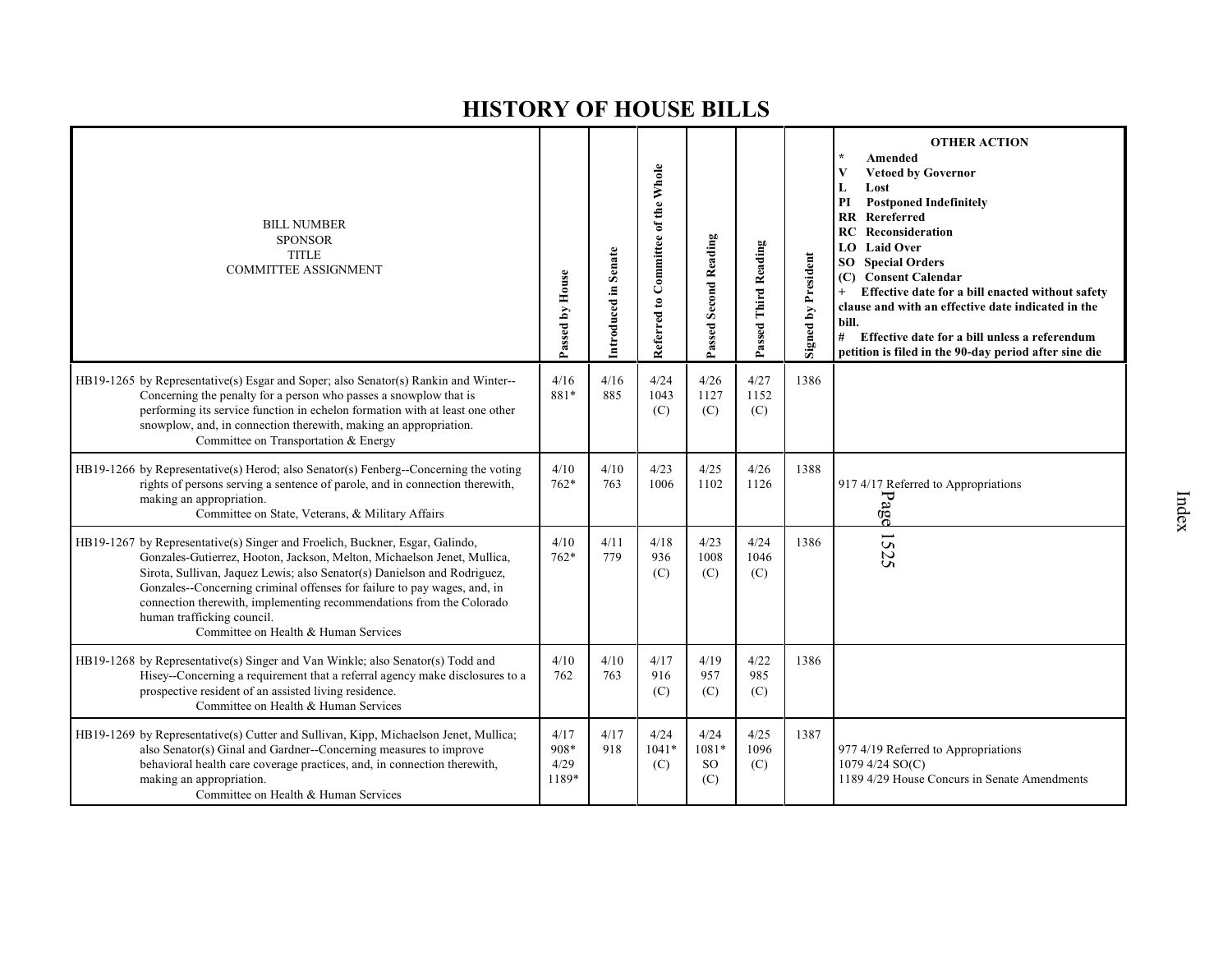| <b>BILL NUMBER</b><br><b>SPONSOR</b><br><b>TITLE</b><br><b>COMMITTEE ASSIGNMENT</b>                                                                                                                                                                                                                                                                                     | Passed by House                | Introduced in Senate | Referred to Committee of the Whole | Passed Second Reading | Passed Third Reading | Signed by President | E<br><b>OTHER ACTION</b><br>¥.<br><b>PAmended</b><br>Vetoed by Governor<br>V<br>Lost<br>L<br><b>Postponed Indefinitely</b><br>PI<br><b>RR</b> Rereferred<br>Reconsideration<br><b>RC</b><br><b>LO</b> Laid Over<br><b>SO</b> Special Orders<br>(C) Consent Calendar<br>Effective date for a bill enacted without safety<br>clause and with an effective date indicated in the<br>bill.<br># Effective date for a bill unless a referendum<br>petition is filed in the 90-day period after sine die |
|-------------------------------------------------------------------------------------------------------------------------------------------------------------------------------------------------------------------------------------------------------------------------------------------------------------------------------------------------------------------------|--------------------------------|----------------------|------------------------------------|-----------------------|----------------------|---------------------|----------------------------------------------------------------------------------------------------------------------------------------------------------------------------------------------------------------------------------------------------------------------------------------------------------------------------------------------------------------------------------------------------------------------------------------------------------------------------------------------------|
| HB19-1271 by Representative(s) Arndt; also Senator(s) Coram--Concerning a<br>clarification of the authority of the Colorado water conservation board to<br>augment stream flows with acquired water rights that have been previously<br>decreed for augmentation use.<br>Committee on Agriculture & Natural Resources                                                   | 4/11<br>778*                   | 4/12<br>831          |                                    |                       |                      |                     | 937 4/18 PI                                                                                                                                                                                                                                                                                                                                                                                                                                                                                        |
| HB19-1272 by Representative(s) Bird; also Senator(s) Winter and Priola--Concerning<br>housing authority participation in the Colorado new energy improvement<br>district program.<br>Committee on Transportation & Energy                                                                                                                                               | 4/11<br>778*                   | 4/12<br>831          | 4/24<br>1043                       | 4/30<br>1227          | 5/1<br>1267          | 1388                |                                                                                                                                                                                                                                                                                                                                                                                                                                                                                                    |
| HB19-1274 by Representative(s) Snyder; also Senator(s) Hisey--Concerning the ability of<br>the boards of county commissioners to delegate to county administrative<br>officials certain land use determinations affecting subdivision platting.<br>Committee on Local Government                                                                                        | 4/8<br>$705*$<br>4/29<br>1189* | 4/9<br>728           | 4/17<br>899*                       | 4/23<br>1028*         | 4/26<br>1124         | 1388                | 1189 4/29 House Concurs in Senate Amendments                                                                                                                                                                                                                                                                                                                                                                                                                                                       |
| HB19-1275 by Representative(s) Weissman and Soper; also Senator(s) Lee--Concerning<br>increased eligibility for the sealing of criminal justice records by individuals<br>who are not under supervision, and, in connection therewith, making an<br>appropriation.<br>Committee on Finance                                                                              | 4/26<br>1144*                  | 4/27<br>1175         | 4/30<br>1237                       | 5/2<br>1325           | 5/3<br>1369          | 1388                | 1182 4/29 Referred to Appropriations                                                                                                                                                                                                                                                                                                                                                                                                                                                               |
| HB19-1276 by Representative(s) Buentello and Exum, Larson; also Senator(s) Todd and<br>Coram--Concerning providing financial support for comprehensive programs<br>to assist ninth-grade students in completing high school, and, in connection<br>therewith, creating the ninth grade success grant program, and making an<br>appropriation.<br>Committee on Judiciary | 4/27<br>1174*                  | 4/29<br>1188         | 5/1<br>1259                        |                       |                      |                     | 1238 4/30 Referred to Appropriations<br>1329 5/2 SO                                                                                                                                                                                                                                                                                                                                                                                                                                                |
| HB19-1277 by Representative(s) Esgar and Cutter; also Senator(s) Todd and Winter--<br>Concerning the creation of the computer science grant program.<br>Committee on State, Veterans, & Military Affairs                                                                                                                                                                | 4/19<br>980*                   | 4/19<br>981          | 4/26<br>1110                       | 4/30<br>1196          | 5/2<br>1336-<br>1337 | 1388                | 1077 4/24 Referred to Appropriations                                                                                                                                                                                                                                                                                                                                                                                                                                                               |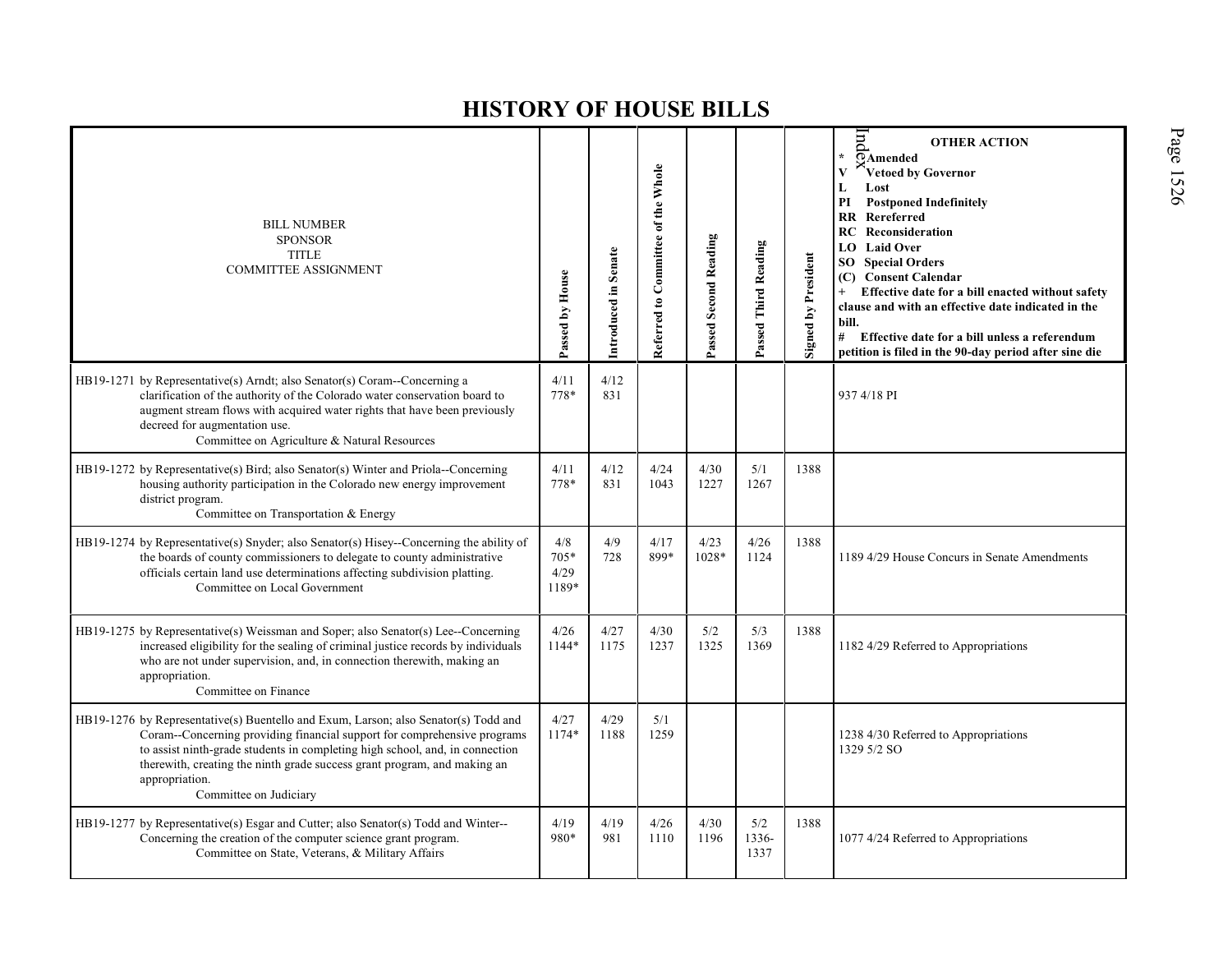| <b>BILL NUMBER</b><br><b>SPONSOR</b><br><b>TITLE</b><br><b>COMMITTEE ASSIGNMENT</b>                                                                                                                                                                                            | Passed by House                  | Introduced in Senate | Referred to Committee of the Whole | Passed Second Reading                | Passed Third Reading | Signed by President | <b>OTHER ACTION</b><br>Amended<br><b>Vetoed by Governor</b><br>V<br>Lost<br>L<br>PI<br><b>Postponed Indefinitely</b><br><b>RR</b> Rereferred<br>Reconsideration<br>RC<br><b>LO</b> Laid Over<br><b>Special Orders</b><br>SO<br><b>Consent Calendar</b><br>(C)<br>Effective date for a bill enacted without safety<br>$+$<br>clause and with an effective date indicated in the<br>bill.<br>#<br>Effective date for a bill unless a referendum<br>petition is filed in the 90-day period after sine die |
|--------------------------------------------------------------------------------------------------------------------------------------------------------------------------------------------------------------------------------------------------------------------------------|----------------------------------|----------------------|------------------------------------|--------------------------------------|----------------------|---------------------|--------------------------------------------------------------------------------------------------------------------------------------------------------------------------------------------------------------------------------------------------------------------------------------------------------------------------------------------------------------------------------------------------------------------------------------------------------------------------------------------------------|
| HB19-1278 by Representative(s) Lontine; also Senator(s) Fenberg--Concerning<br>modifications to miscellaneous provisions of the "Uniform Election Code of<br>1992", and, in connection therewith, making an appropriation.<br>Committee on State, Veterans, & Military Affairs | 4/23<br>1036*<br>4/30<br>$1252*$ | 4/23<br>1037         | 4/26<br>$1147*$                    | 4/27<br>1166-<br>$1167*$<br>SO.      | 4/29<br>1179         | 1388                | 1110-1111* 4/26 Referred to Appropriations<br>1165 4/27 SO<br>1252 4/30 House Concurs in Senate Amendments                                                                                                                                                                                                                                                                                                                                                                                             |
| HB19-1279 by Representative(s) Exum and Landgraf; also Senator(s) Lee and Hisey--<br>Concerning the use of perfluoroalkyl and polyfluoroalkyl substances, and, in<br>connection therewith, making an appropriation.<br>Committee on Health & Human Services                    | 4/18<br>931*<br>5/2<br>1332*     | 4/18<br>942          | 4/26<br>1147<br>(C)                | 4/27<br>$1167*$<br><sub>SO</sub>     | 4/30<br>1239         | 1388                | $1121*4/26$ Referred to Appropriations<br>$1165\frac{4}{27}SO$<br>1332 5/04 House Concurs in Senate Amendments                                                                                                                                                                                                                                                                                                                                                                                         |
| HB19-1280 by Representative(s) Herod and Becker; also Senator(s) Fenberg--Concerning<br>the creation of the college kickstarter account program to incentivize the<br>creation of a college savings account for every child born in Colorado.<br>Committee on Finance          | 4/17<br>908*                     | 4/17<br>918          | 4/26<br>1147                       | 4/27<br>1167<br>SO <sub>2</sub>      | 4/29<br>1181         | 1386                | S<br>N<br>1112 4/26 Referred to Appropriations<br>1165 4/27 SO                                                                                                                                                                                                                                                                                                                                                                                                                                         |
| HB19-1282 by Representative(s) Singer and Michaelson Jenet; also Senator(s)<br>Smallwood and Donovan--Concerning administration of the court-appointed<br>special advocate program.<br>Committee on Judiciary                                                                  | 4/24<br>1072*                    | 4/24<br>1079         | 4/26<br>1119<br>(C)                | 4/26<br>1145<br><sub>SO</sub><br>(C) | 4/27<br>1156<br>(C)  | 1386                | 1145 4/26 $SO(C)$                                                                                                                                                                                                                                                                                                                                                                                                                                                                                      |
| HB19-1283 by Representative(s) Roberts; also Senator(s) Rodriguez-concerning<br>insurance policies, and, in connection therewith, making an appropriation.<br>Committee on Judiciary                                                                                           | 4/19<br>980*                     | 4/19<br>981          | 4/26<br>1147                       | 4/27<br>1168<br><sub>SO</sub>        | 4/30<br>1239         | 1388                | 1119 4/26 Referred to Appropriations<br>1165 4/27 SO                                                                                                                                                                                                                                                                                                                                                                                                                                                   |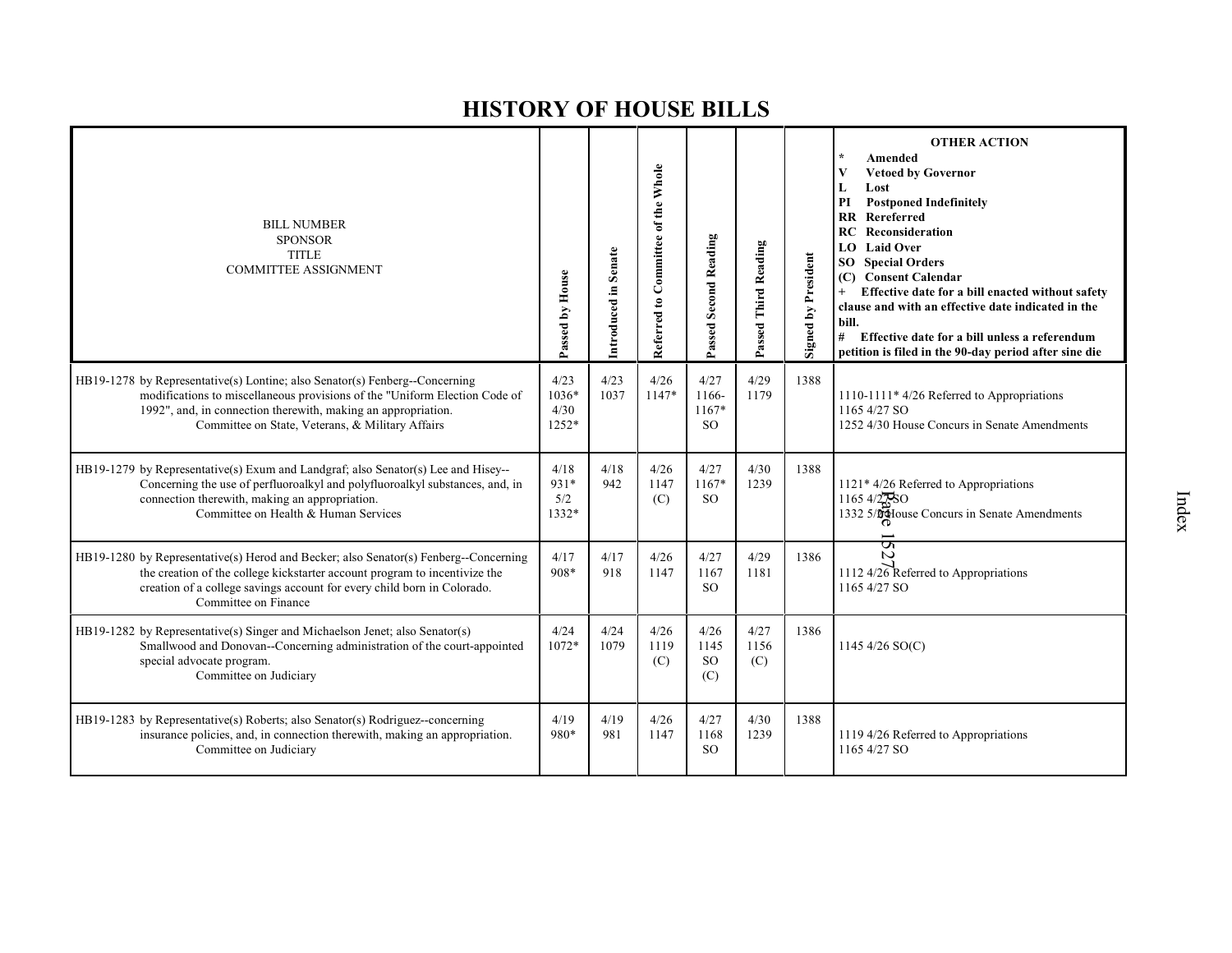| <b>BILL NUMBER</b><br><b>SPONSOR</b><br><b>TITLE</b><br>COMMITTEE ASSIGNMENT                                                                                                                                                                                                                                                                                                                                                                                                                                                                     | Passed by House | Introduced in Senate | Referred to Committee of the Whole | <b>Passed Second Reading</b>         | Passed Third Reading       | <b>Signed by President</b> | $\overline{H}$<br><b>OTHER ACTION</b><br>$\star$<br>$\overline{\Omega}$ Amended<br>Vetoed by Governor<br>V<br>L<br>Lost<br><b>Postponed Indefinitely</b><br>PI<br><b>RR</b> Rereferred<br><b>RC</b> Reconsideration<br><b>LO</b> Laid Over<br><b>SO</b> Special Orders<br><b>Consent Calendar</b><br>(C)<br>Effective date for a bill enacted without safety<br>clause and with an effective date indicated in the<br>bill.<br># Effective date for a bill unless a referendum<br>petition is filed in the 90-day period after sine die |
|--------------------------------------------------------------------------------------------------------------------------------------------------------------------------------------------------------------------------------------------------------------------------------------------------------------------------------------------------------------------------------------------------------------------------------------------------------------------------------------------------------------------------------------------------|-----------------|----------------------|------------------------------------|--------------------------------------|----------------------------|----------------------------|-----------------------------------------------------------------------------------------------------------------------------------------------------------------------------------------------------------------------------------------------------------------------------------------------------------------------------------------------------------------------------------------------------------------------------------------------------------------------------------------------------------------------------------------|
| HB19-1284 by Representative(s) Titone and Beckman, Baisley, Benavidez, Bird,<br>Bockenfeld, Buck, Buckner, Caraveo, Coleman, Cutter, Duran, Froelich,<br>Galindo, Gonzales-Gutierrez, Gray, Hansen, Hooton, Humphrey, Jaquez<br>Lewis, Kipp, Landgraf, Larson, Lontine, McCluskie, McKean, McLachlan,<br>Rich, Roberts, Singer, Snyder, Soper, Weissman, Will; also Senator(s)<br>Holbert and Moreno--Concerning the board of directors of the urban drainage<br>and flood control district.<br>Committee on State, Veterans, & Military Affairs | 4/18<br>931     | 4/18<br>942          | 4/24<br>1077<br>(C)                | 4/26<br>1127<br>(C)                  | 4/27<br>1153<br>(C)        | 1388                       |                                                                                                                                                                                                                                                                                                                                                                                                                                                                                                                                         |
| HB19-1285 by Representative(s) Lontine; also Senator(s) Fields--Concerning the<br>requirement for the department of health care policy and financing to contract<br>with the managed care organization operated by Denver health and hospital<br>authority until the managed care organization ceases to operate a medicaid<br>managed care program.<br>Committee on State, Veterans, & Military Affairs                                                                                                                                         | 4/16<br>881*    | $4/16$<br>885        | 4/23<br>1007<br>(C)                | 4/24<br>1080<br><sub>SO</sub><br>(C) | 4/25<br>1095<br>(C)        | 1386                       | 1079 4/24 SO(C)                                                                                                                                                                                                                                                                                                                                                                                                                                                                                                                         |
| HB19-1286 by Representative(s) Kraft-Tharp and Liston; also Senator(s) Todd--<br>Concerning limiting the number of people who may sell vehicles to dealers<br>under a wholesaler's license issued by the motor vehicle dealer board.<br>Committee on Business, Labor, & Technology                                                                                                                                                                                                                                                               | 4/8<br>705      | 4/9<br>728           | 4/17<br>916<br>(C)                 | 4/19<br>957<br>(C)                   | 4/22<br>984-<br>985<br>(C) | 1386                       |                                                                                                                                                                                                                                                                                                                                                                                                                                                                                                                                         |
| HB19-1287 by Representative(s) Esgar and Wilson; also Senator(s) Pettersen and Priola--<br>Concerning methods to increase access to treatment for behavioral health<br>disorders, and, in connection therewith, making an appropriation.<br>Committee on Judiciary                                                                                                                                                                                                                                                                               | 4/26<br>1144*   | 4/27<br>1175         | 4/30<br>1237<br>(C)                | 5/2<br>1311<br>(C)                   | 5/3<br>1360<br>(C)         | 1388                       | 1183 4/29 Referred to Appropriations                                                                                                                                                                                                                                                                                                                                                                                                                                                                                                    |
| HB19-1288 by Representative(s) Singer and Duran, Gonzales-Gutierrez, Exum; also<br>Senator(s) Fields and Crowder--Concerning increasing protections to ensure<br>foster youth siblings maintain sibling relationships by providing foster youth<br>siblings with certain rights, and, in connection therewith, establishing the<br>foster youth sibling bill of rights.<br>Committee on Health & Human Services                                                                                                                                  | 4/18<br>931*    | 4/18<br>942          | 4/19<br>977                        | 4/23<br>1022                         | 4/25<br>1100-<br>1101      | 1386                       |                                                                                                                                                                                                                                                                                                                                                                                                                                                                                                                                         |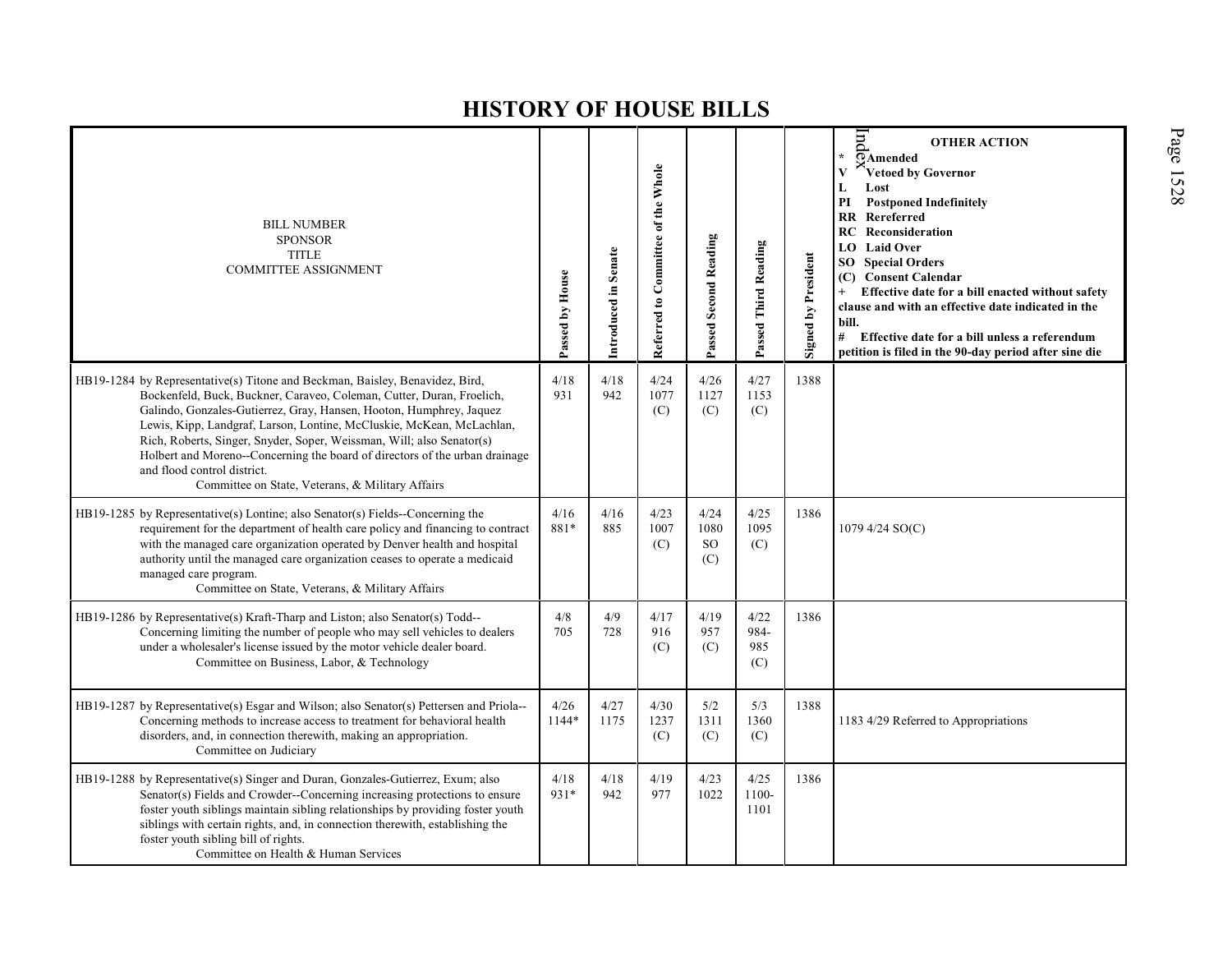| <b>BILL NUMBER</b><br><b>SPONSOR</b><br><b>TITLE</b><br><b>COMMITTEE ASSIGNMENT</b>                                                                                                                                                                                                                                                                                                                                                                                                 | Passed by House              | Introduced in Senate | Referred to Committee of the Whole | Passed Second Reading                | Passed Third Reading            | <b>Signed by President</b> | <b>OTHER ACTION</b><br>Amended<br>V<br><b>Vetoed by Governor</b><br>L<br>Lost<br>PI<br><b>Postponed Indefinitely</b><br><b>RR</b> Rereferred<br>Reconsideration<br><b>RC</b><br><b>Laid Over</b><br>LO.<br><b>Special Orders</b><br>SO<br><b>Consent Calendar</b><br>(C)<br>Effective date for a bill enacted without safety<br>$+$<br>clause and with an effective date indicated in the<br>bill.<br>#<br>Effective date for a bill unless a referendum<br>petition is filed in the 90-day period after sine die |
|-------------------------------------------------------------------------------------------------------------------------------------------------------------------------------------------------------------------------------------------------------------------------------------------------------------------------------------------------------------------------------------------------------------------------------------------------------------------------------------|------------------------------|----------------------|------------------------------------|--------------------------------------|---------------------------------|----------------------------|-------------------------------------------------------------------------------------------------------------------------------------------------------------------------------------------------------------------------------------------------------------------------------------------------------------------------------------------------------------------------------------------------------------------------------------------------------------------------------------------------------------------|
| HB19-1289 by Representative(s) Weissman; also Senator(s) Foote and Gonzales--<br>Concerning the creation of additional protections in the Colorado consumer<br>code, and, in connection therewith, enabling enforcement of the "Colorado<br>Consumer Protection Act" for reckless acts.<br>Committee on Judiciary                                                                                                                                                                   | 4/16<br>881*<br>5/3<br>1376* | 4/16<br>886          | 4/24<br>1076*                      | 4/30<br>1228*                        | 5/2<br>1338*                    | 1388                       | 1376 5/3 House Concurs in Senate Amendments                                                                                                                                                                                                                                                                                                                                                                                                                                                                       |
| HB19-1290 by Representative(s) Arndt; also Senator(s) Priola--Concerning the<br>substitution of foreign work experience for the required contact hours by an<br>applicant for examination pursuant to the "Barber and Cosmetologist Act".<br>Committee on Business, Labor, & Technology                                                                                                                                                                                             | 4/16<br>881                  | 4/16<br>886          | 4/22<br>998<br>(C)                 | 4/24<br>1060<br>(C)                  | 4/25<br>$1091 -$<br>1092<br>(C) | 1386                       | Page                                                                                                                                                                                                                                                                                                                                                                                                                                                                                                              |
| HB19-1291 by Representative(s) Arndt; also Senator(s) Williams A. and Tate--<br>Concerning the supervision of insurers, and, in connection therewith,<br>establishing certain disclosure requirements for insurers.<br>Committee on Business, Labor, & Technology                                                                                                                                                                                                                   | 4/16<br>881*                 | 4/16<br>886          | 4/22<br>998<br>(C)                 | 4/24<br>1060<br>(C)                  | 4/25<br>1092<br>(C)             | 1386                       | 1529                                                                                                                                                                                                                                                                                                                                                                                                                                                                                                              |
| HB19-1292 by Representative(s) Singer and Galindo; also Senator(s) Ginal--Concerning<br>the reauthorization of the Colorado resiliency office, and, in connection<br>therewith, making an appropriation.<br>Committee on State, Veterans, & Military Affairs                                                                                                                                                                                                                        | 4/19<br>980*                 | 4/19<br>981          | 4/26<br>1110                       | 4/30<br>1196                         | 5/2<br>1336                     | 1388                       | 1077 4/24 Referred to Appropriations<br>1196-1197 4/30 COW Amendment                                                                                                                                                                                                                                                                                                                                                                                                                                              |
| HB19-1294 by Representative(s) Benavidez and Jaquez Lewis; also Senator(s) Story--<br>Concerning a requirement that the chief administrative officer of the<br>Colorado community college system create a working group to determine the<br>best manner in which to facilitate the transfer of earned construction industry<br>registered apprenticeship program credit to college credit, and, in connection<br>therewith, making an appropriation.<br>Committee on Appropriations | 4/22<br>997*                 | 4/22<br>1001         | 4/24<br>1041<br>(C)                | 4/24<br>1081<br><sub>SO</sub><br>(C) | 4/25<br>1096-<br>1097<br>(C)    | 1386                       | 1079 4/24 SO(C)                                                                                                                                                                                                                                                                                                                                                                                                                                                                                                   |
| HB19-1295 by Representative(s) Rich and Becker; also Senator(s) Scott and Story--<br>Concerning a requirement that the county treasurer in specified counties<br>serve as the public trustee for the county.<br>Committee on State, Veterans, & Military Affairs                                                                                                                                                                                                                    | 4/18<br>931*                 | 4/18<br>942          | 4/24<br>1077<br>(C)                | 4/26<br>1127<br>(C)                  | 4/27<br>1154<br>(C)             | 1387                       |                                                                                                                                                                                                                                                                                                                                                                                                                                                                                                                   |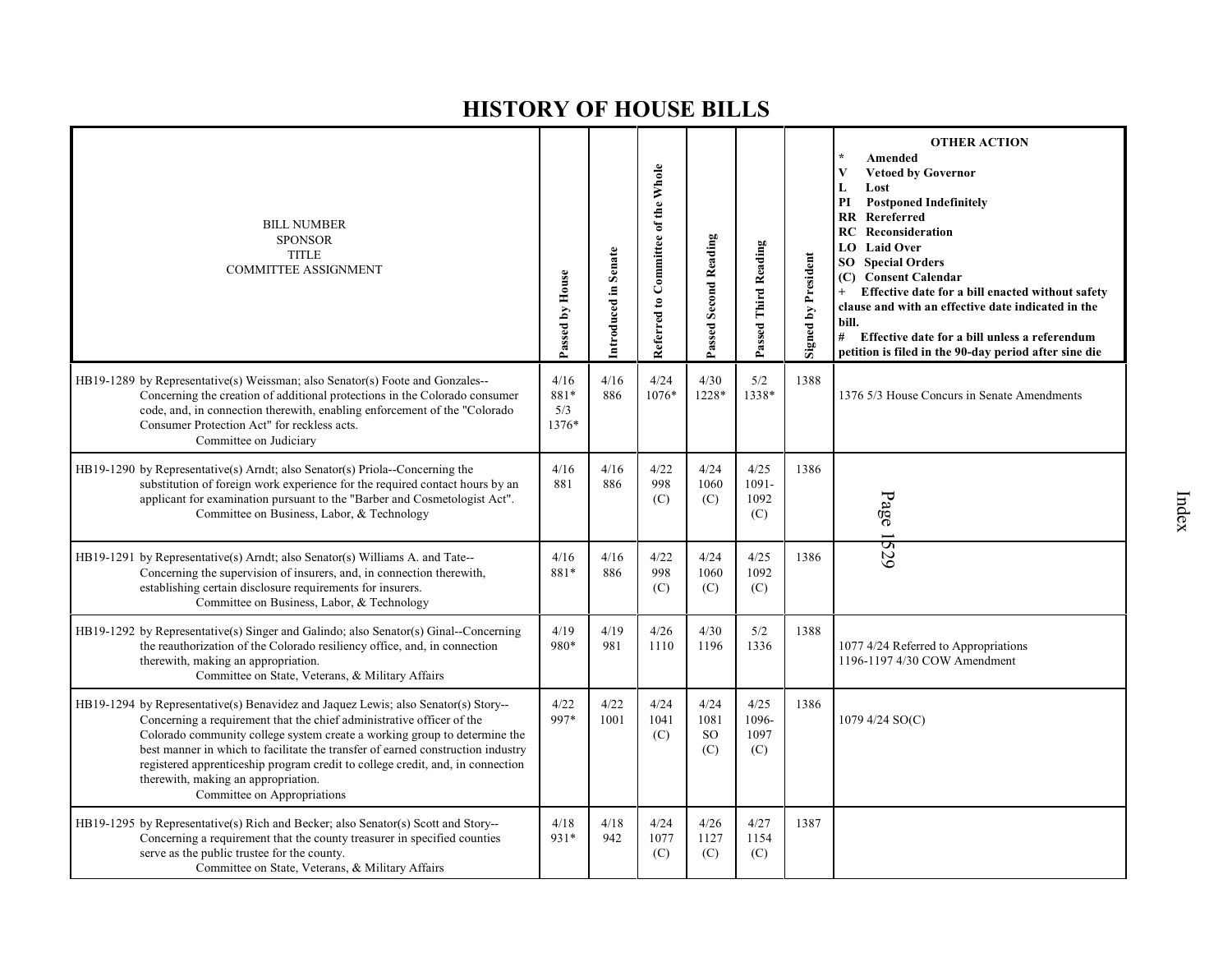| <b>BILL NUMBER</b><br><b>SPONSOR</b><br><b>TITLE</b><br><b>COMMITTEE ASSIGNMENT</b>                                                                                                                                                                                                                    | Passed by House              | Introduced in Senate | Referred to Committee of the Whole | Passed Second Reading            | Passed Third Reading | Signed by President | pu<br><b>OTHER ACTION</b><br>$\star$<br>OAmended<br>Vetoed by Governor<br>Lost<br>L<br>PI<br><b>Postponed Indefinitely</b><br><b>RR</b> Rereferred<br><b>RC</b> Reconsideration<br>LO Laid Over<br><b>Special Orders</b><br>SO  <br><b>Consent Calendar</b><br>(C)<br>Effective date for a bill enacted without safety<br>$+$<br>clause and with an effective date indicated in the<br>bill.<br>#<br>Effective date for a bill unless a referendum<br>petition is filed in the 90-day period after sine die |
|--------------------------------------------------------------------------------------------------------------------------------------------------------------------------------------------------------------------------------------------------------------------------------------------------------|------------------------------|----------------------|------------------------------------|----------------------------------|----------------------|---------------------|-------------------------------------------------------------------------------------------------------------------------------------------------------------------------------------------------------------------------------------------------------------------------------------------------------------------------------------------------------------------------------------------------------------------------------------------------------------------------------------------------------------|
| HB19-1297 by Representative(s) Weissman and McKean; also Senator(s) Lee--<br>Concerning data collection from jail facilities operated by political<br>subdivisions of the state, and, in connection therewith, making an<br>appropriation.<br>Committee on Judiciary                                   | 4/26<br>$1144*$              | 4/27<br>1175         | 4/30<br>1237                       | 5/2<br>1325                      | 5/3<br>1369          | 1388                | 1187 4/29 Referred to Appropriations                                                                                                                                                                                                                                                                                                                                                                                                                                                                        |
| HB19-1298 by Representative(s) Melton; also Senator(s) Priola--Concerning the use of<br>electric motor vehicle charging stations for parking a motor vehicle.<br>Committee on Business, Labor, & Technology                                                                                            | 4/18<br>931*<br>5/3<br>1385* | 4/18<br>942          | 4/24<br>1075                       | 5/2<br>$1327*$                   | 5/3<br>1372          | 1388                | 1385 5/3 House Concurs in Senate Amendments                                                                                                                                                                                                                                                                                                                                                                                                                                                                 |
| HB19-1299 by Representative(s) McCluskie and Rich; also Senator(s) Donovan--<br>Concerning flexibility in the contribution rates to a local government<br>retirement plan or system.<br>Committee on State, Veterans, & Military Affairs                                                               | 4/18<br>931                  | 4/18<br>942          | 4/24<br>1077<br>(C)                | 4/26<br>1127<br>(C)              | 4/27<br>1155<br>(C)  | 1387                |                                                                                                                                                                                                                                                                                                                                                                                                                                                                                                             |
| HB19-1300 by Representative(s) Gray and Landgraf; also Senator(s) Cooke and<br>Pettersen--Concerning vehicle identification number inspections performed<br>by a peace officer certified to perform the inspection.<br>Committee on Finance                                                            | 4/22<br>997                  | 4/22<br>1001         | 4/27<br>1149                       | 4/30<br>1230                     | 5/1<br>1267-<br>1268 | 1388                |                                                                                                                                                                                                                                                                                                                                                                                                                                                                                                             |
| HB19-1301 by Representative(s) Michaelson Jenet and Buckner, Buentello, Caraveo,<br>Cutter, Duran, Galindo, Gonzales-Gutierrez, Hooton, Kipp, Sirota; also<br>Senator(s) Williams A., Todd, Story--Concerning health insurance coverage<br>for breast imaging.<br>Committee on Health & Human Services | 4/16<br>881*                 | 4/16<br>886          | 4/26<br>1120<br>(C)                | 4/26<br>1145<br><b>SO</b><br>(C) | 4/27<br>1157<br>(C)  | 1387                | 1145 4/26 SO(C)                                                                                                                                                                                                                                                                                                                                                                                                                                                                                             |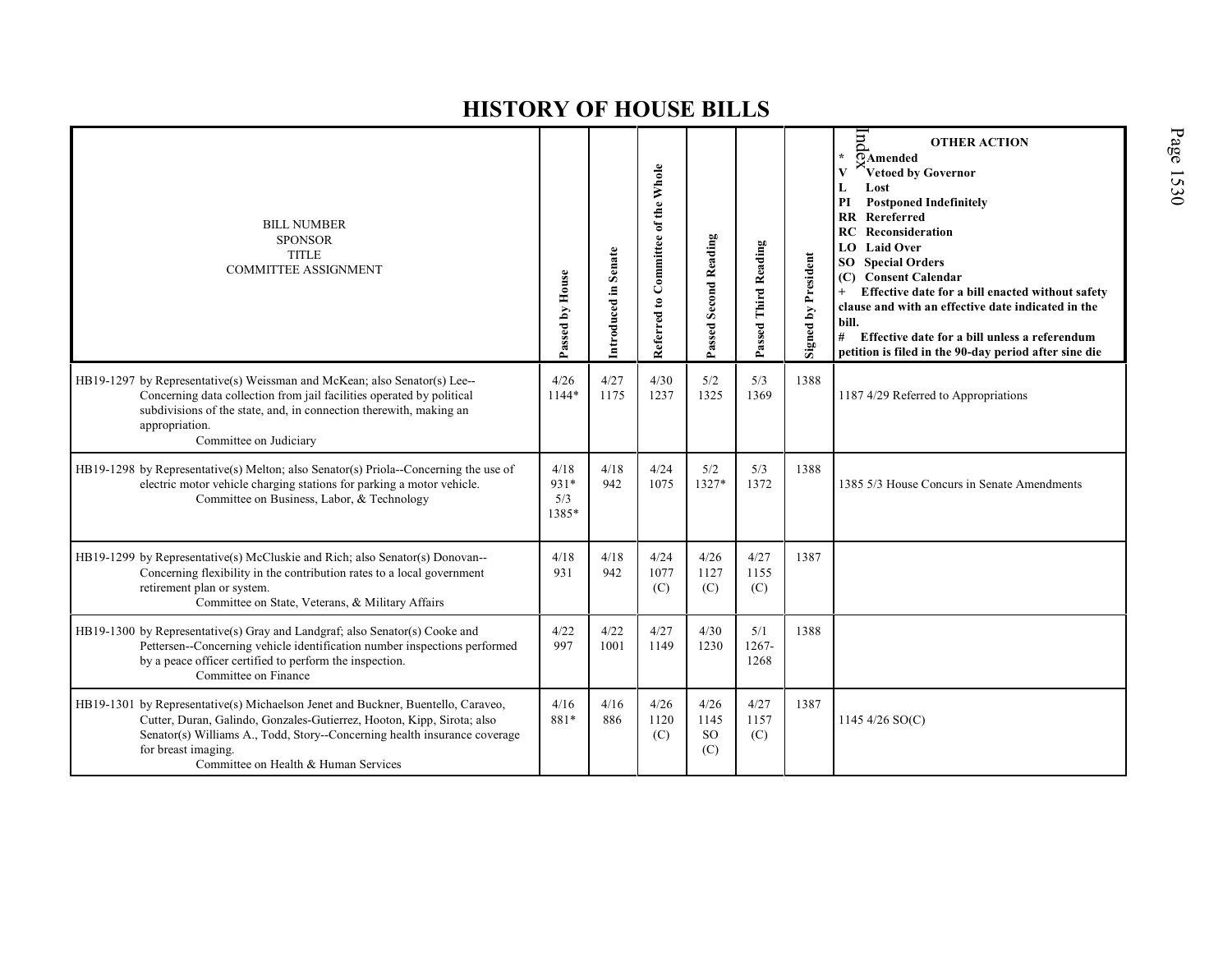| <b>BILL NUMBER</b><br><b>SPONSOR</b><br><b>TITLE</b><br><b>COMMITTEE ASSIGNMENT</b>                                                                                                                                                                                                                                                                                                                                                                                                     | Passed by House | Introduced in Senate | Referred to Committee of the Whole | Passed Second Reading                | Passed Third Reading         | <b>Signed by President</b> | <b>OTHER ACTION</b><br>Amended<br><b>Vetoed by Governor</b><br>V<br>Lost<br>L<br><b>Postponed Indefinitely</b><br>PI<br><b>RR</b> Rereferred<br><b>RC</b> Reconsideration<br><b>Laid Over</b><br>LO.<br><b>SO</b> Special Orders<br><b>Consent Calendar</b><br>(C)<br>Effective date for a bill enacted without safety<br>$+$<br>clause and with an effective date indicated in the<br>bill.<br>#<br>Effective date for a bill unless a referendum<br>petition is filed in the 90-day period after sine die |
|-----------------------------------------------------------------------------------------------------------------------------------------------------------------------------------------------------------------------------------------------------------------------------------------------------------------------------------------------------------------------------------------------------------------------------------------------------------------------------------------|-----------------|----------------------|------------------------------------|--------------------------------------|------------------------------|----------------------------|-------------------------------------------------------------------------------------------------------------------------------------------------------------------------------------------------------------------------------------------------------------------------------------------------------------------------------------------------------------------------------------------------------------------------------------------------------------------------------------------------------------|
| HB19-1302 by Representative(s) Michaelson Jenet and Buckner, Caraveo, Coleman,<br>Duran, Esgar, Galindo, Gray, Hooton, Jaquez Lewis, Kipp, Landgraf,<br>McCluskie, McLachlan, Roberts, Singer, Titone, Valdez A.; also Senator(s)<br>Winter, Coram, Gonzales, Hisey, Rodriguez, Todd, Williams A.--Concerning<br>the continuation of the breast and cervical cancer prevention and treatment<br>program, and, in connection therewith, making an appropriation.<br>Committee on Finance | 4/22<br>997*    | 4/22<br>1001         | 4/29<br>1178<br>(C)                | 4/30<br>1231<br><sub>SO</sub><br>(C) | 5/1<br>1261<br>(C)           | 1388                       | 1149 4/27 Referred to Appropriations<br>1231 4/30 SO(C)                                                                                                                                                                                                                                                                                                                                                                                                                                                     |
| HB19-1305 by Representative(s) McLachlan and Catlin; also Senator(s) Gonzales and<br>Coram--Concerning the authority of tribal entities to administer fingerprint-<br>based criminal history record checks related to emergency child welfare<br>placements.<br>Committee on State, Veterans, & Military Affairs                                                                                                                                                                        | 4/17<br>908     | 4/17<br>918          | 4/24<br>1077<br>(C)                | 4/26<br>1127<br>(C)                  | 4/27<br>1153-<br>1154<br>(C) | 1386                       | Page 153                                                                                                                                                                                                                                                                                                                                                                                                                                                                                                    |
| HB19-1306 by Representative(s) Esgar and Galindo; also Senator(s) Rodriguez--<br>Concerning the monitoring of Colorado call center job losses.<br>Committee on State, Veterans, & Military Affairs                                                                                                                                                                                                                                                                                      | 4/19<br>980*    | 4/19<br>981          | 4/24<br>1076                       | 4/27<br>1170                         | 4/30<br>1240                 | 1388                       |                                                                                                                                                                                                                                                                                                                                                                                                                                                                                                             |
| HB19-1307 by Representative(s) Kraft-Tharp and Larson; also Senator(s) Lee and<br>Gardner-Concerning the clarification that the disclosure of a report of the<br>mistreatment or self-neglect of an at-risk adult shall only be made to the at-<br>risk adult who is the subject of the report.<br>Committee on Judiciary                                                                                                                                                               | 4/16<br>881     | 4/16<br>886          | 4/22<br>999<br>(C)                 | 4/24<br>1061<br>(C)                  | 4/25<br>1092-<br>1093<br>(C) | 1386                       |                                                                                                                                                                                                                                                                                                                                                                                                                                                                                                             |
| HB19-1308 by Representative(s) Singer and Landgraf; also Senator(s) Moreno and<br>Rankin--Concerning foster care prevention services to align current standards<br>with the federal "Family First Prevention Services Act".<br>Committee on Appropriations                                                                                                                                                                                                                              | 4/26<br>1144*   | 4/26<br>1146         | 4/29<br>1178<br>(C)                | 4/30<br>1231<br><sub>SO</sub><br>(C) | 5/1<br>1262<br>(C)           | 1388                       | 1231 4/30 SO(C)                                                                                                                                                                                                                                                                                                                                                                                                                                                                                             |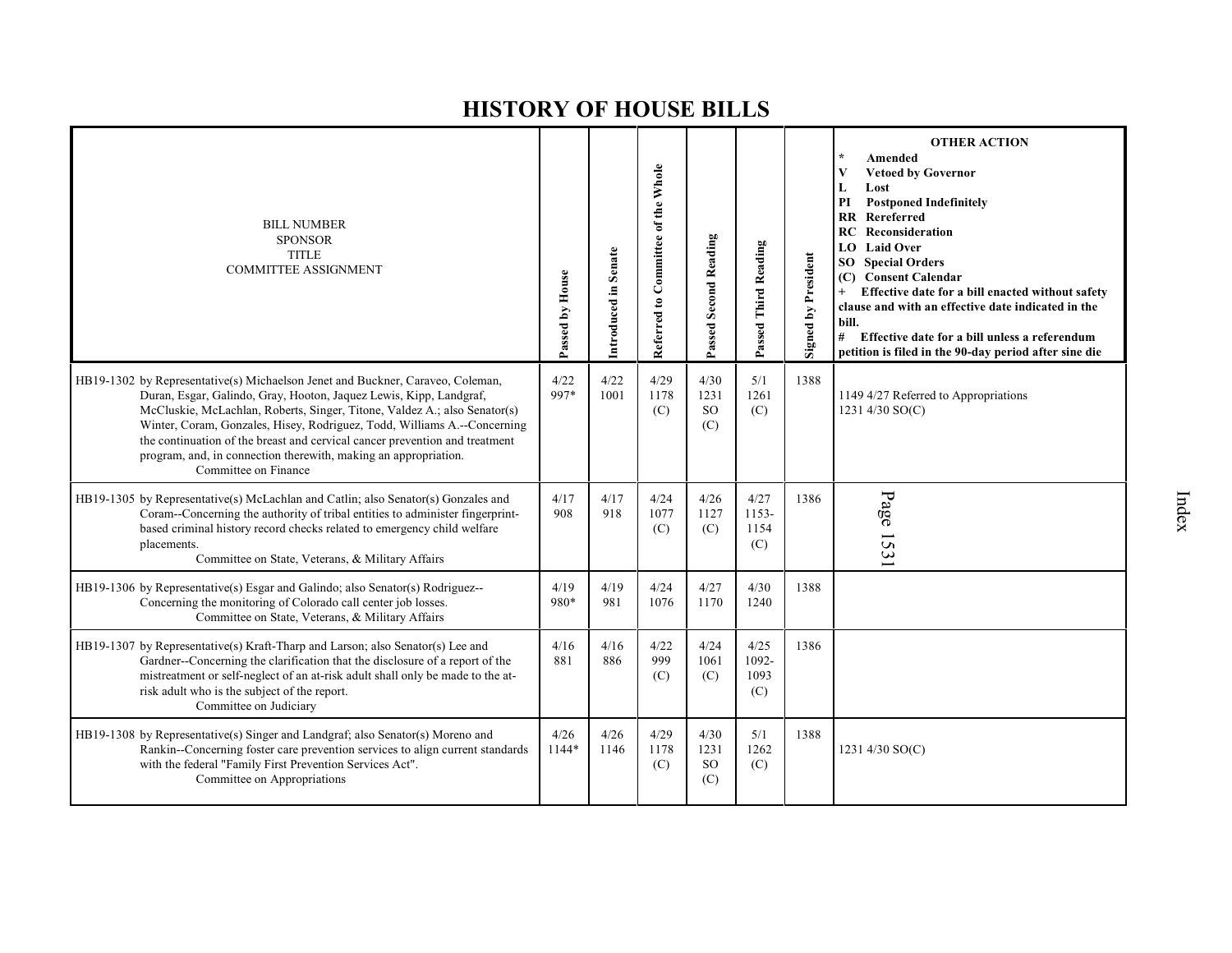| <b>BILL NUMBER</b><br><b>SPONSOR</b><br><b>TITLE</b><br><b>COMMITTEE ASSIGNMENT</b>                                                                                                                                                                                                                                                                                                                                                                                         | Passed by House               | Introduced in Senate | Referred to Committee of the Whole | <b>Passed Second Reading</b> | Passed Third Reading | <b>Signed by President</b> | pur<br><b>OTHER ACTION</b><br>÷<br>OAmended<br>V<br>Vetoed by Governor<br>Lost<br>L<br><b>Postponed Indefinitely</b><br>PI<br><b>RR</b> Rereferred<br><b>RC</b> Reconsideration<br><b>Laid Over</b><br>LO.<br><b>SO</b> Special Orders<br><b>Consent Calendar</b><br>(C)<br>Effective date for a bill enacted without safety<br>$^{+}$<br>clause and with an effective date indicated in the<br>bill.<br>#<br>Effective date for a bill unless a referendum<br>petition is filed in the 90-day period after sine die |
|-----------------------------------------------------------------------------------------------------------------------------------------------------------------------------------------------------------------------------------------------------------------------------------------------------------------------------------------------------------------------------------------------------------------------------------------------------------------------------|-------------------------------|----------------------|------------------------------------|------------------------------|----------------------|----------------------------|----------------------------------------------------------------------------------------------------------------------------------------------------------------------------------------------------------------------------------------------------------------------------------------------------------------------------------------------------------------------------------------------------------------------------------------------------------------------------------------------------------------------|
| HB19-1309 by Representative(s) Hooton and McCluskie; also Senator(s) Fenberg and<br>Lee--Concerning the regulation of mobile home parks, and, in connection<br>therewith, granting counties the power to enact ordinances for mobile home<br>parks, extending the time to move or sell a mobile home after eviction<br>proceedings, creating the "Mobile Home Park Act Dispute Resolution and<br>Enforcement Program", and making an appropriation.<br>Committee on Finance | 4/22<br>997*                  | 4/22<br>1001         | 4/29<br>1178                       | 5/1<br>1270                  | 5/2<br>1343          | 1388                       | 1149 4/27 Referred to Appropriations<br>1271 5/1 COW Amendment                                                                                                                                                                                                                                                                                                                                                                                                                                                       |
| HB19-1310 by Representative(s) Melton and Gonzales-Gutierrez; also Senator(s) Lee--<br>Concerning interest on orders of restitution, and, in connection therewith,<br>making an appropriation.<br>Committee on Judiciary                                                                                                                                                                                                                                                    | 4/26<br>1144*<br>5/3<br>1385* | 4/27<br>1175         | 4/30<br>1237                       | 5/2<br>1317*                 | 5/3<br>1367          | 1388                       | 1187* 4/29 Referred to Appropriations<br>1385 5/3 House Concurs in Senate Amendments                                                                                                                                                                                                                                                                                                                                                                                                                                 |
| HB19-1311 by Representative(s) Singer; also Senator(s) Bridges--Concerning the<br>creation of the institute of cannabis research at Colorado state university -<br>Pueblo.<br>Committee on Judiciary                                                                                                                                                                                                                                                                        | 4/19<br>980*                  | 4/19<br>982          | 4/24<br>1076                       | 4/26<br>1132                 | 4/27<br>1164         | 1387                       |                                                                                                                                                                                                                                                                                                                                                                                                                                                                                                                      |
| HB19-1312 by Representative(s) Mullica, Arndt, Benavidez, Bird, Buckner, Buentello,<br>Caraveo, Coleman, Duran, Esgar, Froelich, Gray, Hansen, Jaquez Lewis,<br>Kennedy, Kipp, McCluskie, Melton, Michaelson Jenet, Roberts, Sirota,<br>Snyder, Tipper, Valdez A.; also Senator(s) Gonzales and Priola--Concerning<br>modernizing immunization requirements for school entry to improve<br>vaccination rates.<br>Committee on Finance                                       | 4/27<br>1174*                 | 5/1<br>1260          | 5/2<br>1310                        |                              |                      |                            | 1322 5/2 SO                                                                                                                                                                                                                                                                                                                                                                                                                                                                                                          |
| HB19-1313 by Representative(s) Becker and Hansen; also Senator(s) Winter and Priola--<br>Concerning plans to reduce carbon dioxide emissions by qualifying retail<br>utilities, and, in connection therewith, encouraging the achievement of zero<br>carbon dioxide emissions by 2050 and making an appropriation.<br>Committee on State, Veterans, & Military Affairs                                                                                                      | 4/27<br>1174*                 | 5/1<br>1260          | 5/2<br>1314*                       |                              |                      |                            | 1287 5/2 Referred to Appropriations<br>1329 5/2 SO                                                                                                                                                                                                                                                                                                                                                                                                                                                                   |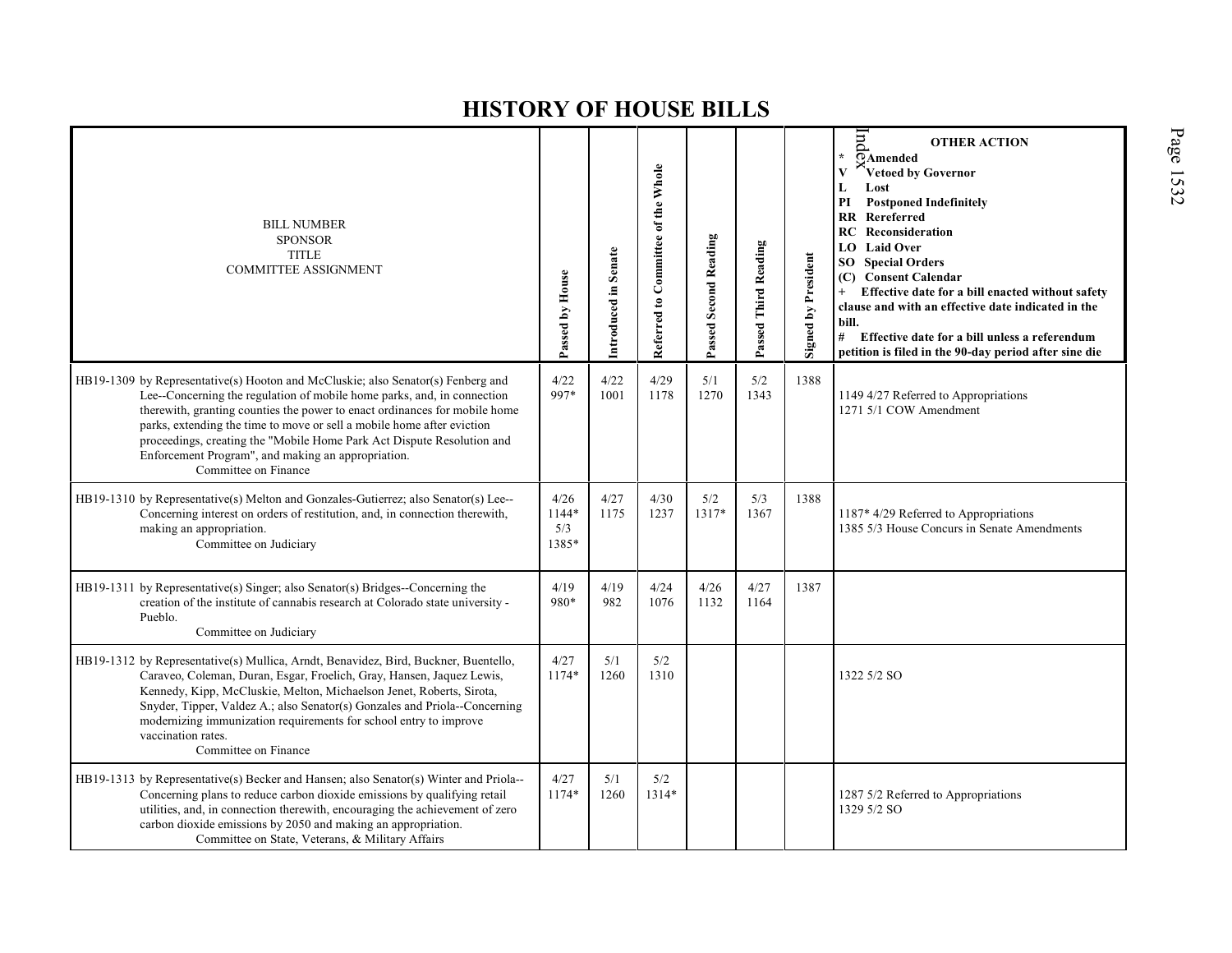| <b>BILL NUMBER</b><br><b>SPONSOR</b><br><b>TITLE</b><br><b>COMMITTEE ASSIGNMENT</b>                                                                                                                                                                                                                                                                                                                                                               | Passed by House                 | Introduced in Senate | Referred to Committee of the Whole | Passed Second Reading | Passed Third Reading                                         | <b>Signed by President</b> | <b>OTHER ACTION</b><br>Amended<br><b>Vetoed by Governor</b><br>V<br>L<br>Lost<br><b>Postponed Indefinitely</b><br>PI<br><b>RR</b> Rereferred<br>Reconsideration<br>RC<br><b>Laid Over</b><br>LO.<br><b>SO</b> Special Orders<br>(C) Consent Calendar<br>Effective date for a bill enacted without safety<br>$+$<br>clause and with an effective date indicated in the<br>bill.<br>#<br>Effective date for a bill unless a referendum<br>petition is filed in the 90-day period after sine die |
|---------------------------------------------------------------------------------------------------------------------------------------------------------------------------------------------------------------------------------------------------------------------------------------------------------------------------------------------------------------------------------------------------------------------------------------------------|---------------------------------|----------------------|------------------------------------|-----------------------|--------------------------------------------------------------|----------------------------|-----------------------------------------------------------------------------------------------------------------------------------------------------------------------------------------------------------------------------------------------------------------------------------------------------------------------------------------------------------------------------------------------------------------------------------------------------------------------------------------------|
| HB19-1314 by Representative(s) Becker and Galindo; also Senator(s) Winter and<br>Donovan--Concerning a just transition from a coal-based electrical energy<br>economy, and, in connection therewith, making an appropriation.<br>Committee on State, Veterans, & Military Affairs                                                                                                                                                                 | 4/23<br>$1036*$<br>5/3<br>1376* | 4/23<br>1037         | 4/26<br>$1147*$                    | 4/30<br>1195*         | 5/2<br>1333-<br>1336*<br>5/2<br>1356-<br>1357<br>5/2<br>1357 | 1388                       | 1111-1112* 4/26 Referred to Appropriations<br>1197 4/30 COW Amendment<br>1198-1201 4/30 COW Amendments<br>1356 5/2 Reconsideration Granted<br>1357 5/2 Reconsideration Granted<br>1376 5/3 House Concurs in Senate Amendments<br>P <sub>d</sub>                                                                                                                                                                                                                                               |
| HB19-1315 by Representative(s) Gonzales-Gutierrez and Michaelson Jenet, Benavidez,<br>Herod, Soper; also Senator(s) Gonzales--Concerning the admissibility of<br>statements by a juvenile.<br>Committee on Judiciary                                                                                                                                                                                                                              | 4/19<br>980*<br>4/30<br>1252*   | 4/19<br>982          | 4/24<br>1076*<br>(C)               | 4/26<br>$1131*$       | 4/27<br>1161                                                 | 1388                       | ಇ<br>1127 4/26 Removed from Consent<br>1252 4/30 House Concurs in Senate Amendments                                                                                                                                                                                                                                                                                                                                                                                                           |
| HB19-1316 by Representative(s) Hansen and Landgraf, Arndt, Beckman, Buckner,<br>Buentello, Caraveo, Carver, Duran, Geitner, Hooton, Larson, Liston,<br>McKean, Mullica, Pelton, Sandridge, Singer, Soper, Van Winkle, Will,<br>Wilson; also Senator(s) Winter and Cooke--Concerning modernizing<br>marriage laws related to minors, and, in connection therewith, making an<br>appropriation.<br>Committee on State, Veterans, & Military Affairs | 4/19<br>980*                    | 4/19<br>982          | 4/26<br>1110                       | 4/30<br>1196          | 5/1<br>1267                                                  | 1388                       | 1076 4/24 Referred to Appropriations<br>1197 4/30 COW Amendment                                                                                                                                                                                                                                                                                                                                                                                                                               |
| HB19-1318 by Representative(s) Weissman, Kennedy; also Senator(s) Bridges and Foote-<br>-Concerning increased transparency of money in elections consistent with the<br>first amendment to the United States constitution, and, in connection<br>therewith, making an appropriation.<br>Committee on State, Veterans, & Military Affairs                                                                                                          | 4/22<br>997*<br>5/3<br>1376*    | 4/22<br>1001         | 4/26<br>1148                       | 5/1<br>1269*          | 5/2<br>$1341 -$<br>1342                                      | 1388                       | 1104 4/25 Referrred to Appropriations<br>1376 5/3 House Concurs in Senate Amendments                                                                                                                                                                                                                                                                                                                                                                                                          |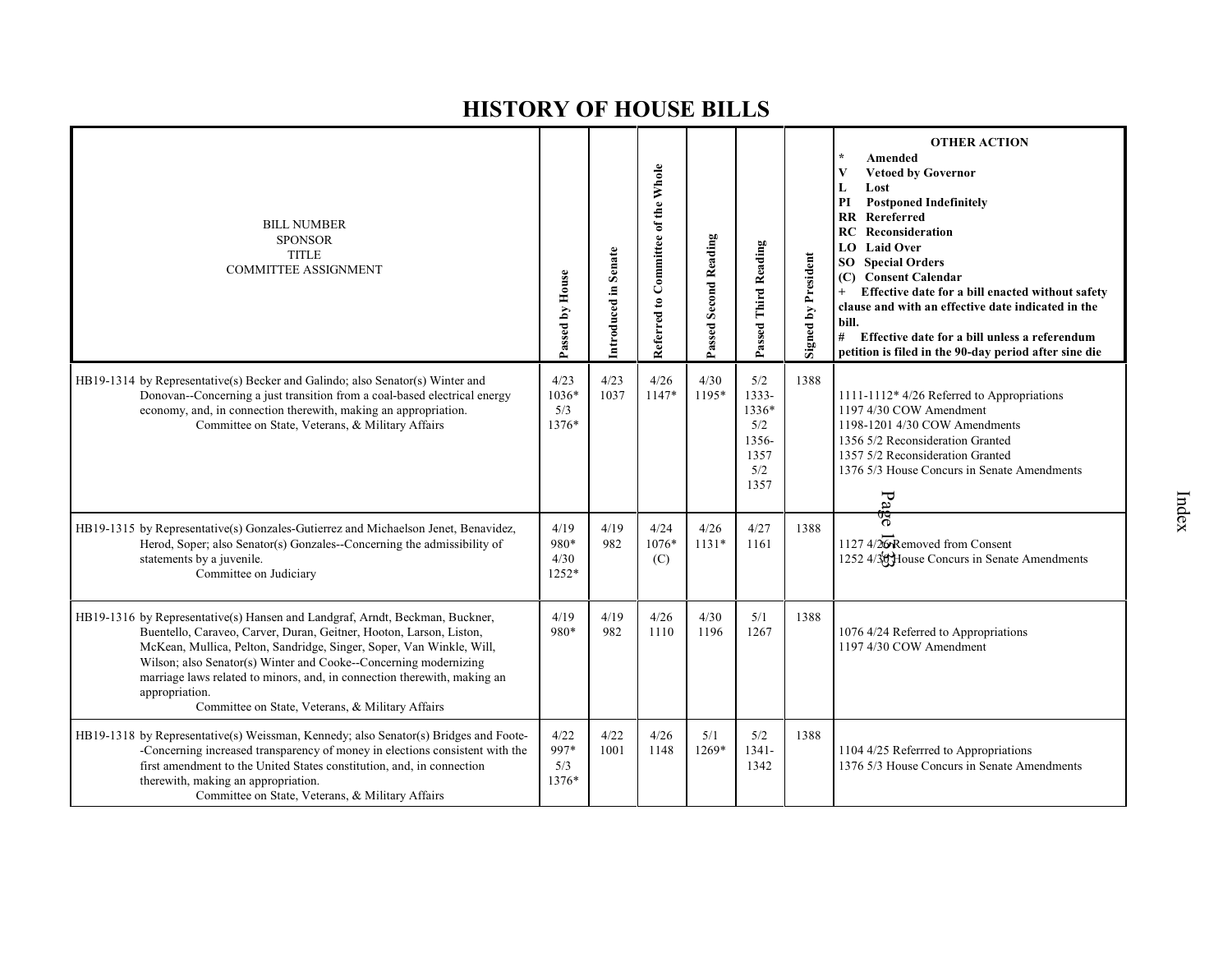| <b>BILL NUMBER</b><br><b>SPONSOR</b><br><b>TITLE</b><br><b>COMMITTEE ASSIGNMENT</b>                                                                                                                                                                                                                                                                                                                                                                                                                          | Passed by House | Introduced in Senate | Referred to Committee of the Whole | <b>Passed Second Reading</b> | Passed Third Reading        | <b>Signed by President</b> | lnd<br><b>OTHER ACTION</b><br>$\star$<br>OAmended<br>$\overline{\mathbf{V}}$<br>Vetoed by Governor<br>L<br>Lost<br>PI<br><b>Postponed Indefinitely</b><br>RR Rereferred<br>Reconsideration<br>RC<br><b>Laid Over</b><br>LO.<br><b>Special Orders</b><br>SO.<br><b>Consent Calendar</b><br>(C)<br>Effective date for a bill enacted without safety<br>$^{+}$<br>clause and with an effective date indicated in the<br>bill.<br>#<br>Effective date for a bill unless a referendum<br>petition is filed in the 90-day period after sine die |
|--------------------------------------------------------------------------------------------------------------------------------------------------------------------------------------------------------------------------------------------------------------------------------------------------------------------------------------------------------------------------------------------------------------------------------------------------------------------------------------------------------------|-----------------|----------------------|------------------------------------|------------------------------|-----------------------------|----------------------------|-------------------------------------------------------------------------------------------------------------------------------------------------------------------------------------------------------------------------------------------------------------------------------------------------------------------------------------------------------------------------------------------------------------------------------------------------------------------------------------------------------------------------------------------|
| HB19-1319 by Representative(s) Bird and McKean; also Senator(s) Winter and Hisey--<br>Concerning incentives to assist land developers in providing affordable<br>housing statewide, and, in connection therewith, identifying nondeveloped<br>land owned by the state that could be developed for affordable housing<br>purposes and making modifications to the administration of an existing<br>property tax exemption that applies to certain affordable housing<br>developments.<br>Committee on Finance | 4/22<br>997*    | 4/22<br>1001         | 4/27<br>1149<br>(C)                | 4/30<br>1226<br>(C)          | 5/1<br>1260-<br>1261<br>(C) | 1388                       |                                                                                                                                                                                                                                                                                                                                                                                                                                                                                                                                           |
| HB19-1320 by Representative(s) Kennedy and Lontine; also Senator(s) Winter--<br>Concerning requiring certain health care providers to be accountable to their<br>communities.<br>Committee on State, Veterans, & Military Affairs                                                                                                                                                                                                                                                                            | 4/29<br>1181*   | 4/29<br>1188         | 4/30<br>1237                       | 5/2<br>1312                  | 5/3<br>1364                 | 1388                       |                                                                                                                                                                                                                                                                                                                                                                                                                                                                                                                                           |
| HB19-1321 by Representative(s) Coleman and Williams D.; also Senator(s) Priola--<br>Concerning the use of an electronic device to verify the driver's license of a<br>person who rents a motor vehicle.<br>Committee on State, Veterans, & Military Affairs                                                                                                                                                                                                                                                  | 4/19<br>980     | 4/19<br>982          | 4/24<br>1077<br>(C)                | 4/26<br>1127<br>(C)          | 4/27<br>1154<br>(C)         | 1387                       |                                                                                                                                                                                                                                                                                                                                                                                                                                                                                                                                           |
| HB19-1322 by Representative(s) Roberts and Will; also Senator(s) Moreno and Coram---<br>Concerning the use of money from certain state funds to expand the supply of<br>affordable housing statewide.<br>Committee on Finance                                                                                                                                                                                                                                                                                | 4/26<br>1144*   | 4/27<br>1176         | 4/30<br>1237                       | 5/2<br>1312                  | 5/3<br>1365                 | 1388                       | 1187 4/29 Referred to Appropriations                                                                                                                                                                                                                                                                                                                                                                                                                                                                                                      |
| HB19-1323 by Representative(s) Herod and Van Winkle; also Senator(s) Todd and<br>Lundeen--Concerning an exemption from state sales tax for occasional sales<br>by charitable organizations.<br>Committee on Finance                                                                                                                                                                                                                                                                                          | 4/29<br>1181*   | 4/29<br>1188         | 5/1<br>1259<br>(C)                 | 5/2<br>1328<br>SO.<br>(C)    | 5/3<br>1362<br>(C)          | 1388                       | 1238 4/30 Referred to Appropriations<br>1328 5/2 SO(C)                                                                                                                                                                                                                                                                                                                                                                                                                                                                                    |
| HB19-1324 by Representative(s) Cutter and Bird; also Senator(s) Foote--Concerning<br>motions to dismiss certain civil actions involving constitutional rights.<br>Committee on Judiciary                                                                                                                                                                                                                                                                                                                     | 4/27<br>1174*   | 4/29<br>1188         | 4/30<br>1238                       | 5/2<br>1312                  | 5/3<br>1365                 | 1388                       |                                                                                                                                                                                                                                                                                                                                                                                                                                                                                                                                           |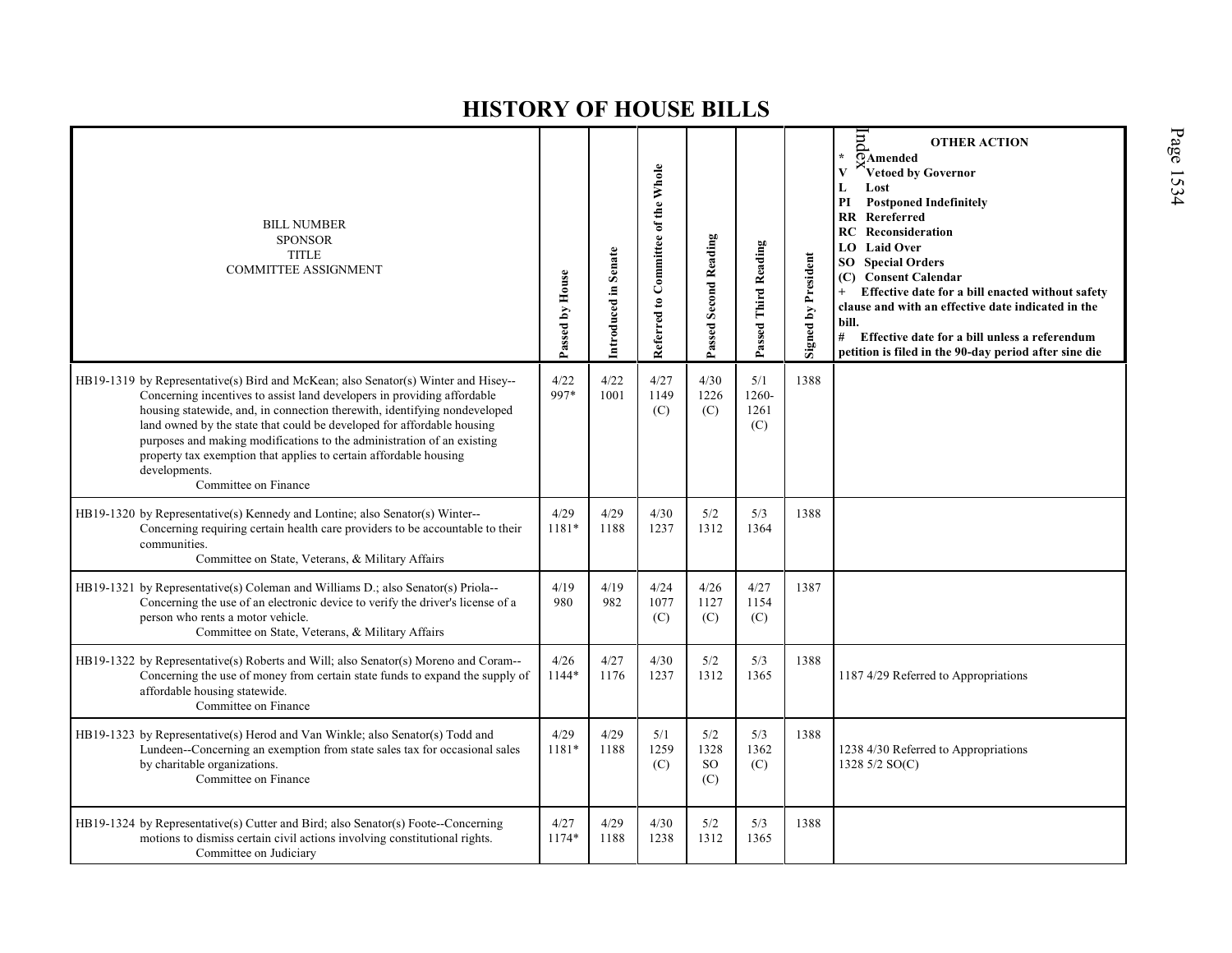| <b>BILL NUMBER</b><br><b>SPONSOR</b><br><b>TITLE</b><br><b>COMMITTEE ASSIGNMENT</b>                                                                                                                                                                                                                                                                                                                                                                                                                                                                                                                                                                | Passed by House               | Introduced in Senate | Referred to Committee of the Whole | Passed Second Reading            | Passed Third Reading | <b>Signed by President</b> | <b>OTHER ACTION</b><br>Amended<br><b>Vetoed by Governor</b><br>V<br>L<br>Lost<br><b>Postponed Indefinitely</b><br>РI<br>Rereferred<br><b>RR</b><br><b>RC</b> Reconsideration<br><b>LO</b> Laid Over<br><b>SO</b> Special Orders<br>(C) Consent Calendar<br>$+$<br>Effective date for a bill enacted without safety<br>clause and with an effective date indicated in the<br>bill.<br>#<br>Effective date for a bill unless a referendum<br>petition is filed in the 90-day period after sine die |
|----------------------------------------------------------------------------------------------------------------------------------------------------------------------------------------------------------------------------------------------------------------------------------------------------------------------------------------------------------------------------------------------------------------------------------------------------------------------------------------------------------------------------------------------------------------------------------------------------------------------------------------------------|-------------------------------|----------------------|------------------------------------|----------------------------------|----------------------|----------------------------|--------------------------------------------------------------------------------------------------------------------------------------------------------------------------------------------------------------------------------------------------------------------------------------------------------------------------------------------------------------------------------------------------------------------------------------------------------------------------------------------------|
| HB19-1326 by Representative(s) Esgar and Hansen, Ransom; also Senator(s) Zenzinger<br>and Rankin, Moreno-Concerning rate flexibility on existing procedures in<br>the Colorado dental health care program for low-income seniors.<br>Committee on Judiciary                                                                                                                                                                                                                                                                                                                                                                                        | 4/26<br>1144                  | 4/27<br>1176         | 4/29<br>1182<br>(C)                | 4/30<br>1232<br><b>SO</b><br>(C) | 5/1<br>1262<br>(C)   | 1388                       | 1231 4/30 SO(C)                                                                                                                                                                                                                                                                                                                                                                                                                                                                                  |
| HB19-1327 by Representative(s) Garnett and Neville, Roberts, Van Winkle; also<br>Senator(s) Donovan and Cooke, Priola--Concerning sports betting, and, in<br>connection therewith, submitting to the registered electors of the state of<br>Colorado a ballot measure authorizing the collection of a tax on the net<br>proceeds of sports betting through licensed casinos, directing the revenues<br>generated through collection of the sports betting tax to specified public<br>purposes, including the state water plan through creation of the water plan<br>implementation cash fund, and making an appropriation.<br>Committee on Finance | 4/24<br>1072*                 | 4/24<br>1079         | 4/29<br>1178*                      | 5/2<br>1346                      | 5/3<br>1374          | 1389                       | 1152 4/27 Referred to Appropriations<br>Page<br>1535                                                                                                                                                                                                                                                                                                                                                                                                                                             |
| HB19-1328 by Representative(s) Herod; also Senator(s) Rodriguez--Concerning bed bugs<br>in residential premises, and, in connection therewith, establishing duties for<br>landlords and tenants in addressing the presence of bed bugs.<br>Committee on State, Veterans, & Military Affairs                                                                                                                                                                                                                                                                                                                                                        | 4/26<br>1144*<br>5/3<br>1385* | 4/27<br>1176         | 4/29<br>1185-<br>1186*             | 5/2<br>1312*                     | 5/3<br>1366          | 1388                       | 1313 5/2 COW Amendment<br>1385 5/3 House Concurs in Senate Amendments                                                                                                                                                                                                                                                                                                                                                                                                                            |
| HB19-1329 by Representative(s) Arndt and McKean; also Senator(s) Sonnenberg and<br>Garcia--Concerning the sales and use tax treatment of certain wholesale sales<br>related to the production of agricultural products.<br>Committee on Finance                                                                                                                                                                                                                                                                                                                                                                                                    | 5/1<br>1283*                  | 5/1<br>1283          | 5/2<br>1316                        | 5/2<br>1331<br><sub>SO</sub>     | 5/3<br>1374          | 1388                       | 1287 5/2 Referred to Appropriations<br>1329 5/2 SO                                                                                                                                                                                                                                                                                                                                                                                                                                               |
| HB19-1330 by Representative(s) Arndt; also Senator(s) Priola and Bridges--Concerning<br>an exemption from regulation by the division of professions and occupations<br>in the department of regulatory agencies for persons who provide hair drying<br>services only.<br>Committee on State, Veterans, & Military Affairs                                                                                                                                                                                                                                                                                                                          | 4/26<br>1144                  | 4/27<br>1176         | 4/29<br>1187                       |                                  |                      |                            |                                                                                                                                                                                                                                                                                                                                                                                                                                                                                                  |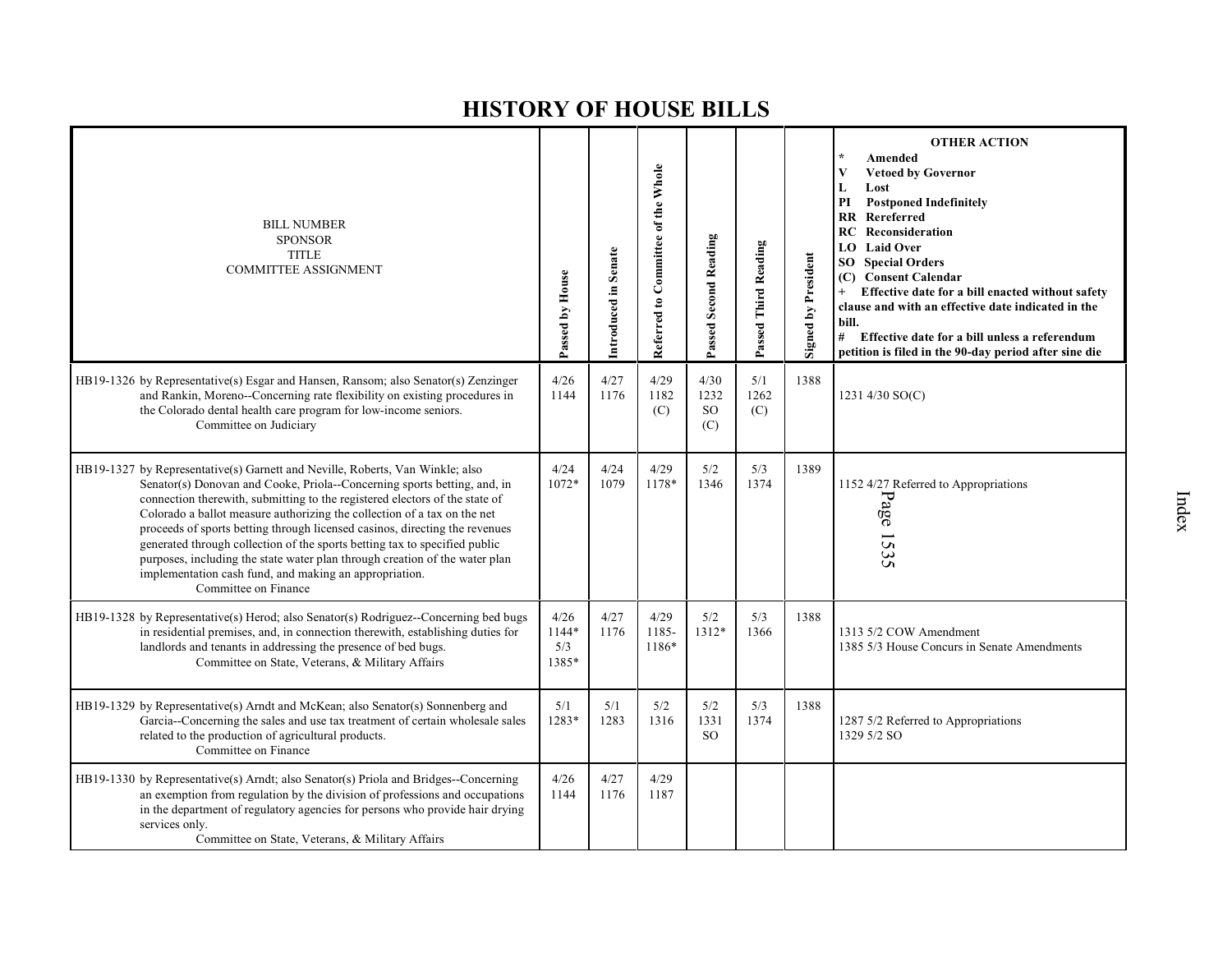| <b>BILL NUMBER</b><br><b>SPONSOR</b><br><b>TITLE</b><br><b>COMMITTEE ASSIGNMENT</b>                                                                                                                                                                                                                                                                                                                                                                                                                                                                                                                                                                                                                                                                                                                                                                                                                                                                                                                                                                           | Passed by House | Introduced in Senate | Referred to Committee of the Whole | Passed Second Reading     | Passed Third Reading | <b>Signed by President</b> | $_{\rm{bul}}$<br><b>OTHER ACTION</b><br>$\star$<br>$\overline{O}$ Amended<br>$\mathbf{V}$<br>Vetoed by Governor<br>L<br>Lost<br>PI<br><b>Postponed Indefinitely</b><br>RR Rereferred<br><b>RC</b> Reconsideration<br>LO Laid Over<br><b>Special Orders</b><br>SO <sub>2</sub><br><b>Consent Calendar</b><br>(C)<br>Effective date for a bill enacted without safety<br>$+$<br>clause and with an effective date indicated in the<br>bill.<br>#<br>Effective date for a bill unless a referendum<br>petition is filed in the 90-day period after sine die |
|---------------------------------------------------------------------------------------------------------------------------------------------------------------------------------------------------------------------------------------------------------------------------------------------------------------------------------------------------------------------------------------------------------------------------------------------------------------------------------------------------------------------------------------------------------------------------------------------------------------------------------------------------------------------------------------------------------------------------------------------------------------------------------------------------------------------------------------------------------------------------------------------------------------------------------------------------------------------------------------------------------------------------------------------------------------|-----------------|----------------------|------------------------------------|---------------------------|----------------------|----------------------------|----------------------------------------------------------------------------------------------------------------------------------------------------------------------------------------------------------------------------------------------------------------------------------------------------------------------------------------------------------------------------------------------------------------------------------------------------------------------------------------------------------------------------------------------------------|
| HB19-1331 by Representative(s) Hansen and Ransom, Esgar; also Senator(s) Rankin,<br>Moreno, Zenzinger--Concerning removing the limit on the departments with<br>which the evidence-based practices implementation for capacity resource<br>center can collaborate.<br>Committee on Appropriations                                                                                                                                                                                                                                                                                                                                                                                                                                                                                                                                                                                                                                                                                                                                                             | 4/27<br>1174    | 4/29<br>1188         | 4/30<br>1237<br>(C)                | 5/2<br>1311<br>(C)        | 5/3<br>1361<br>(C)   | 1388                       |                                                                                                                                                                                                                                                                                                                                                                                                                                                                                                                                                          |
| HB19-1332 by Representative(s) Hansen, Esgar, Ransom; also Senator(s) Zenzinger,<br>Moreno, Rankin--Concerning the use of money in the Colorado telephone<br>users with disabilities fund to provide talking book library services for certain<br>persons with disabilities, and, in connection therewith, making an<br>appropriation.<br>Committee on Appropriations                                                                                                                                                                                                                                                                                                                                                                                                                                                                                                                                                                                                                                                                                         | 4/29<br>1181*   | 4/29<br>1188         | 4/30<br>1237<br>(C)                | 5/2<br>1311<br>(C)        | 5/3<br>1361<br>(C)   | 1388                       |                                                                                                                                                                                                                                                                                                                                                                                                                                                                                                                                                          |
| HB19-1333 by Representative(s) Caraveo, Becker, Bird, Buckner, Coleman, Cutter,<br>Duran, Gonzales-Gutierrez, Jaquez Lewis, Kennedy, Lontine, McCluskie,<br>Michaelson Jenet, Mullica, Roberts, Singer; also Senator(s) Fields--<br>Concerning the taxation of products that contain nicotine, and, in connection<br>therewith, increasing the cigarette tax by eight and seventy-five one-<br>hundredths cents per cigarette and the tobacco products tax by twenty-two<br>percent of the manufacturer's list price; creating a tax on nicotine products<br>that is equal to sixty-two percent of the manufacturer's list price; referring a<br>ballot issue for prior voter approval for the new and increased taxes;<br>dedicating the new tax revenue for behavioral health services for children and<br>youth, health care affordability and accessibility, the Colorado preschool<br>program expansion and enhancement, and the newly created Colorado<br>expanded learning opportunities program; and making an appropriation.<br>Committee on Finance | 5/1<br>1283*    | 5/1<br>1283          | 5/2<br>1314-<br>1316*              |                           |                      |                            | 1287* 5/2 Referred to Appropriations<br>1329 5/2 SO<br>1345* 5/2 Lost on SO                                                                                                                                                                                                                                                                                                                                                                                                                                                                              |
| HB19-1334 by Representative(s) Saine; also Senator(s) Marble--Concerning a prohibition<br>on disseminating an image of a suicide of a minor.<br>Committee on State, Veterans, & Military Affairs                                                                                                                                                                                                                                                                                                                                                                                                                                                                                                                                                                                                                                                                                                                                                                                                                                                              | 5/2<br>1316*    | 5/2<br>1343          | 5/2<br>1344<br>(C)                 | 5/2<br>1344<br>SO.<br>(C) | 5/3<br>1363<br>(C)   | 1388                       | 1344 5/2 SO(C)                                                                                                                                                                                                                                                                                                                                                                                                                                                                                                                                           |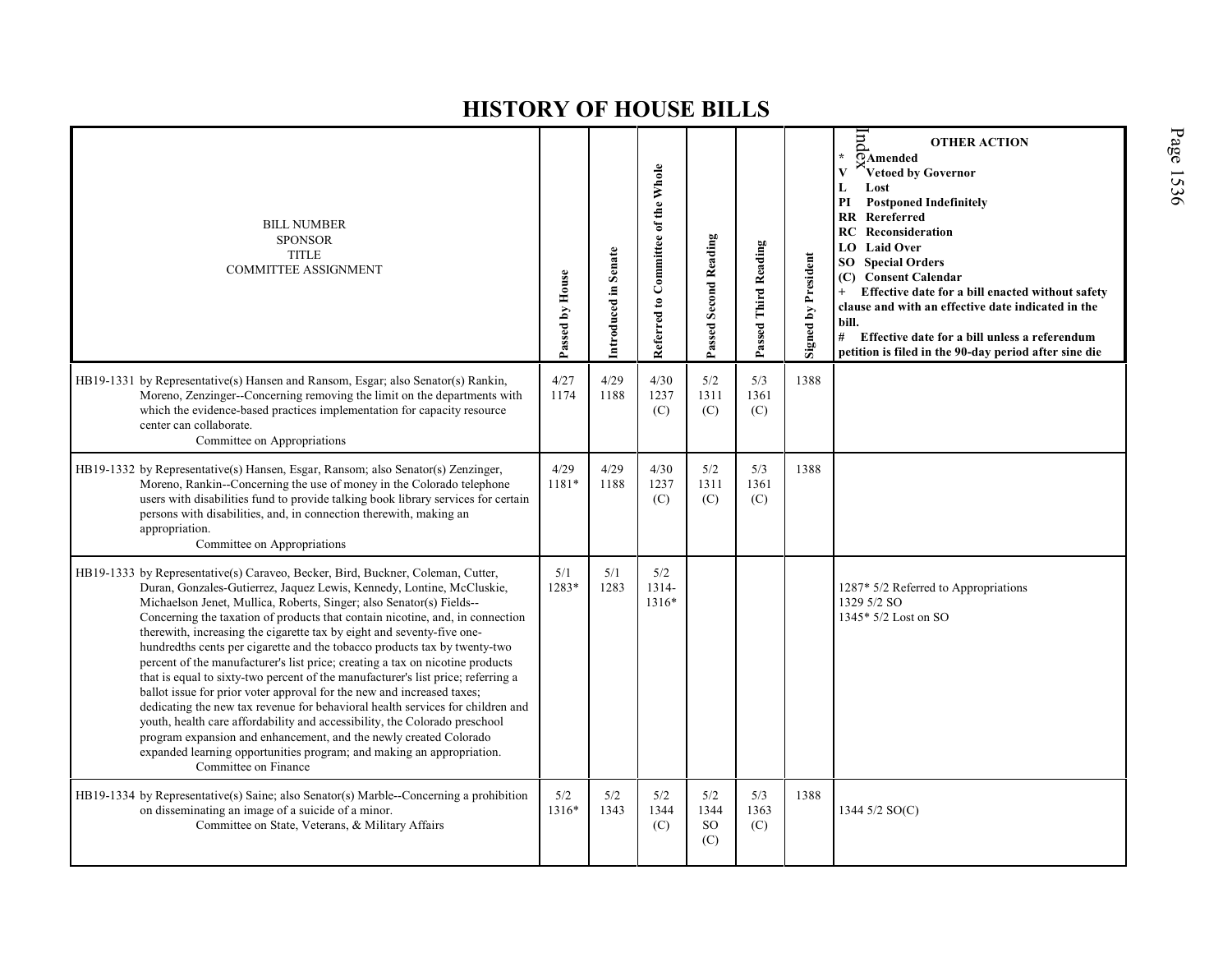| <b>BILL NUMBER</b><br><b>SPONSOR</b><br><b>TITLE</b><br><b>COMMITTEE ASSIGNMENT</b>                                                                                                                                                                                                                                                                              | S<br>H<br>⋋<br>ء | Senate<br>드.<br>$_{\rm ccd}$<br>डू | Whole<br>of the<br>ommittee<br>◡<br>$\mathbf{e}$<br>Referred | Reading<br>econd<br>Ō<br>ssed<br>α | 60<br>Reading<br>Third<br>ᄝ<br>$\sim$ | President<br>Signed by | <b>OTHER ACTION</b><br>$\star$<br>Amended<br><b>Vetoed by Governor</b><br>Lost<br><b>Postponed Indefinitely</b><br>PI<br>Rereferred<br>$\overline{\mathbf{R}}$<br><b>RC</b> Reconsideration<br>LO.<br><b>Laid Over</b><br><b>Special Orders</b><br>SO.<br><b>Consent Calendar</b><br>(C)<br>Effective date for a bill enacted without safety<br>clause and with an effective date indicated in the<br>bill.<br>Effective date for a bill unless a referendum<br>#<br>petition is filed in the 90-day period after sine die |
|------------------------------------------------------------------------------------------------------------------------------------------------------------------------------------------------------------------------------------------------------------------------------------------------------------------------------------------------------------------|------------------|------------------------------------|--------------------------------------------------------------|------------------------------------|---------------------------------------|------------------------|----------------------------------------------------------------------------------------------------------------------------------------------------------------------------------------------------------------------------------------------------------------------------------------------------------------------------------------------------------------------------------------------------------------------------------------------------------------------------------------------------------------------------|
| HB19-1335 by Representative(s) Gonzales-Gutierrez and Bockenfeld; also Senator(s) Lee<br>and Cooke--Concerning expungement of juvenile records, and, in connection<br>therewith, making clarifying changes to the expungement process and<br>procedure and clarifying that juvenile record expungement applies to<br>municipal courts.<br>Committee on Judiciary | 4/29<br>1181*    | 4/29<br>1188                       | 4/30<br>1238                                                 | 5/2<br>1311<br>(C)                 | 5/3<br>1361<br>(C)                    | 1388                   |                                                                                                                                                                                                                                                                                                                                                                                                                                                                                                                            |

Page 1537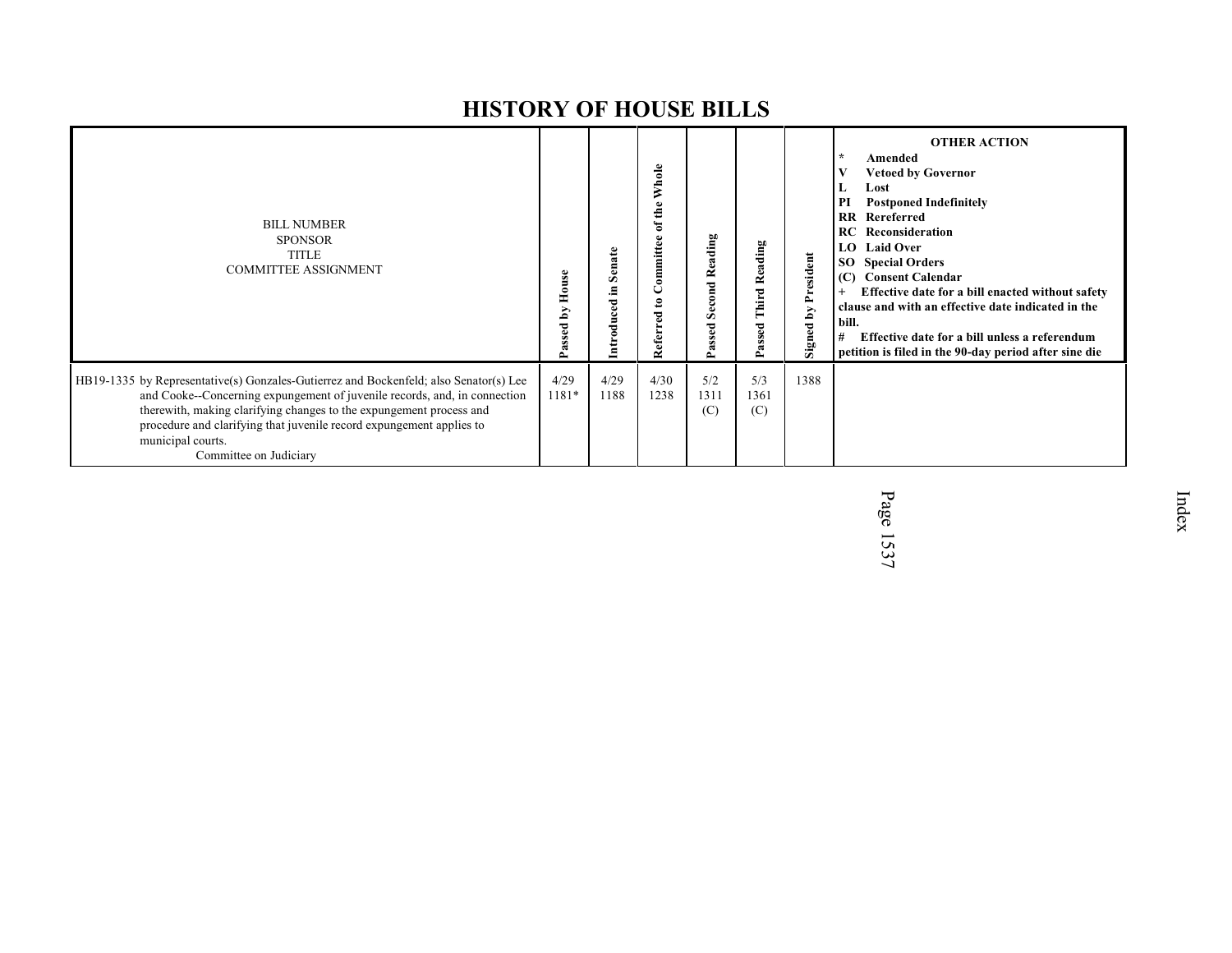| HISTORY OF HOUSE JOINT RESOLUTIONS                                                                                                                                                                                                                                                                                                |                  |                      |                                      |                 |                              |                   |                     |                                                                                                                                                             |  |  |  |
|-----------------------------------------------------------------------------------------------------------------------------------------------------------------------------------------------------------------------------------------------------------------------------------------------------------------------------------|------------------|----------------------|--------------------------------------|-----------------|------------------------------|-------------------|---------------------|-------------------------------------------------------------------------------------------------------------------------------------------------------------|--|--|--|
| <b>RESOLUTION NUMBER</b><br><b>SPONSOR</b><br><b>SUBJECT TITLE</b><br><b>COMMITTEE ASSIGNMENT</b>                                                                                                                                                                                                                                 | Adopted by House | Introduced in Senate | Laid Over One Day<br>Under the Rules | mmediate Action | Reported Out by<br>Committee | Adopted by Senate | Signed by President | <b>OTHER ACTION</b><br>$\star$<br>Amended<br>L<br>Lost<br>PI<br><b>Postponed Indefinitely</b><br>RR Rereferred<br><b>RC</b> Reconsideration<br>LO Laid Over |  |  |  |
| HJR19-1001 by Representative(s) Garnett, Becker, Neville; also Senator(s) Fenberg, Garcia,<br>Holbert-Concerning a Joint Session of the House of Representatives and the<br>Senate of the Seventy-second General Assembly for the purpose of canvassing<br>the votes for certain officials at the election held November 6, 2018. | 1/4<br>11        | 1/4<br>11            |                                      | 1/4<br>11       |                              | 1/4<br>11         | 1/9<br>44           |                                                                                                                                                             |  |  |  |
| HJR19-1002 by Representative(s) Garnett, Becker, Neville; also Senator(s) Fenberg, Garcia,<br>Holbert-Concerning a Joint Session of the House of Representatives and the<br>Senate for the purpose of hearing a message from His Excellency, Governor<br>Jared Polis, and appointing a committee to escort the Governor.          | 1/7<br>34        | 1/7<br>34            |                                      | 1/7<br>34       |                              | 1/7<br>34         | 1/9<br>44           |                                                                                                                                                             |  |  |  |
| HJR19-1003 by Representative(s) Garnett, Becker, Neville; also Senator(s) Fenberg, Garcia,<br>Holbert-Concerning a Joint Session of the House of Representatives and the<br>Senate for the purpose of hearing a message from the Chief Justice of the<br>Supreme Court, and appointing a committee to escort the Chief Justice.   | 1/7<br>34        | 1/7<br>34            |                                      | 1/7<br>34       |                              | 1/7<br>34         | 1/9<br>44           |                                                                                                                                                             |  |  |  |
| HJR19-1004 by Representative(s) Garnett; also Senator(s) Fenberg--Concerning changes to<br>the joint rules of the Senate and House of Representatives regarding oversight<br>responsibilities of committees of reference.                                                                                                         | 1/11<br>49       | 1/11<br>49           |                                      | 1/11<br>49      |                              | 1/11<br>49        | 1/17<br>71          |                                                                                                                                                             |  |  |  |
| HJR19-1005 by Representative(s) Roberts; also Senator(s) Donovan--Concerning water<br>projects eligibility lists.<br>Committee on Agriculture & Natural Resources                                                                                                                                                                 | 1/28<br>111      | 1/29<br>128          |                                      |                 | 1/31<br>135                  | 2/4<br>150<br>(C) | 2/6<br>170          |                                                                                                                                                             |  |  |  |
| HJR19-1006 by Representative(s) Melton and Herod, Buck, Buckner, Coleman, Exum,<br>Jackson; also Senator(s) Fields and Williams A., Marble--Concerning the<br>commemoration of the birthday of the Reverend Dr. Martin Luther King, Jr.                                                                                           | 1/18<br>74       | $1/18$<br>74         |                                      | 1/18<br>74      |                              | 1/18<br>74        | 1/23<br>94          |                                                                                                                                                             |  |  |  |
| HJR19-1007 by Representative(s) Michaelson Jenet and Carver; also Senator(s) Story and<br>Gardner--Concerning recognition of Military, Veterans, and MIA/POW<br>Appreciation Day.                                                                                                                                                 | 2/1<br>145       | 2/1<br>146           | 2/1<br>146                           |                 |                              | 2/4<br>151<br>(C) | 2/6<br>170          |                                                                                                                                                             |  |  |  |

Page 1538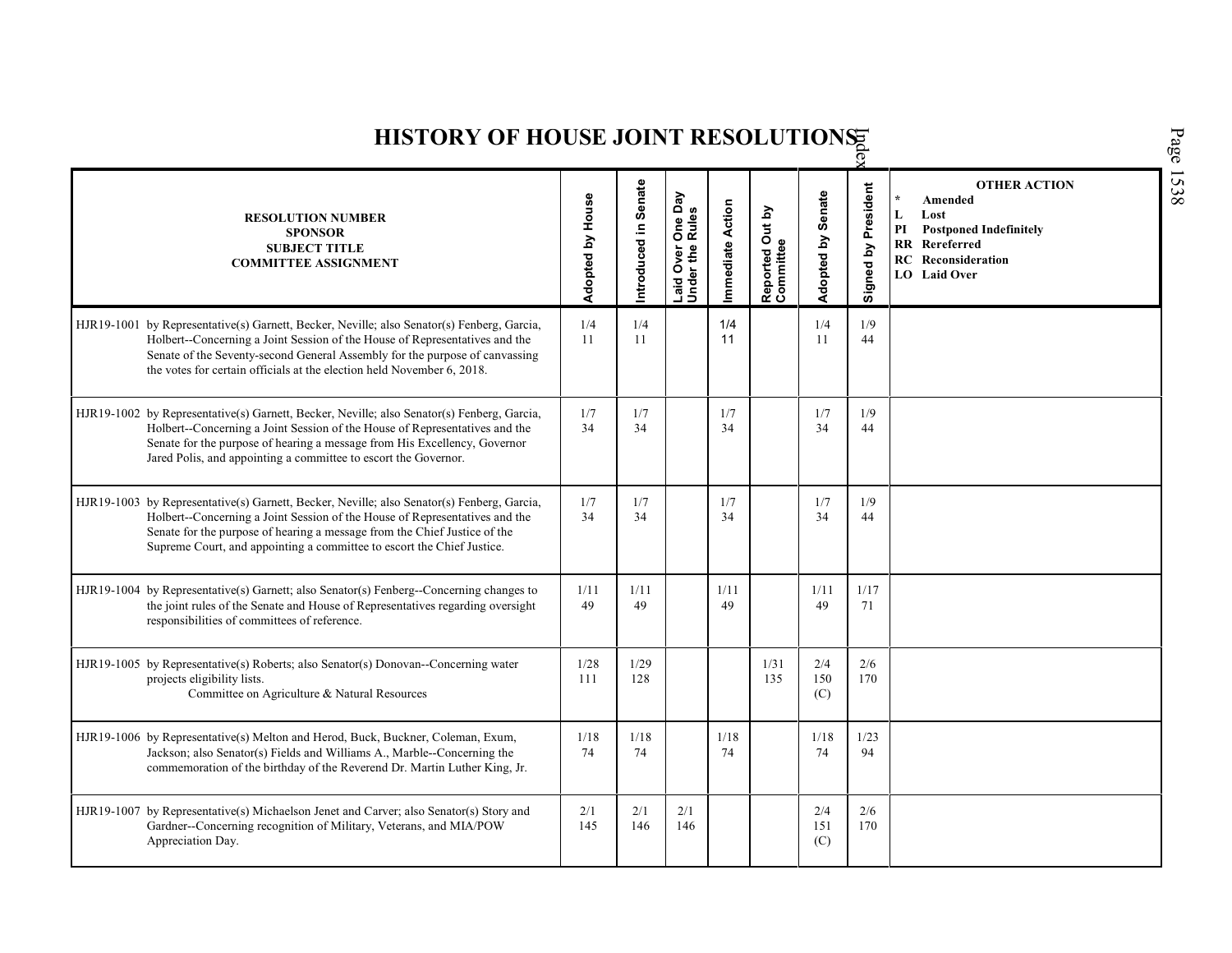## **HISTORY OF HOUSE JOINT RESOLUTIONS**

| <b>RESOLUTION NUMBER</b><br><b>SPONSOR</b><br><b>SUBJECT TITLE</b><br><b>COMMITTEE ASSIGNMENT</b>                                                                                                                                                                                                   | Adopted by House | Introduced in Senate | One Day<br>Rules<br>Laid Over (<br>Under the I | Immediate Action | Reported Out by<br>Committee | Adopted by Senate | Signed by President | <b>OTHER ACTION</b><br>$\star$<br>Amended<br>L<br>Lost<br>PI<br><b>Postponed Indefinitely</b><br><b>RR</b> Rereferred<br><b>RC</b> Reconsideration<br><b>LO</b> Laid Over |
|-----------------------------------------------------------------------------------------------------------------------------------------------------------------------------------------------------------------------------------------------------------------------------------------------------|------------------|----------------------|------------------------------------------------|------------------|------------------------------|-------------------|---------------------|---------------------------------------------------------------------------------------------------------------------------------------------------------------------------|
| HJR19-1008 by Representative(s) Exum and Buckner, Coleman, Herod, Jackson, Melton;<br>also Senator(s) Williams A. and Fields--Concerning recognition of African-<br>American veterans.                                                                                                              | 2/1<br>145       | 2/1<br>146           | 2/1<br>146                                     |                  |                              | 2/4<br>151<br>(C) | 2/6<br>170          |                                                                                                                                                                           |
| HJR19-1009 by Representative(s) Weissman and Landgraf; also Senator(s) Court and<br>Crowder--Concerning the recognition and remembrance of military veterans in<br>Colorado who served in the Vietnam War.                                                                                          | 2/1<br>145       | 2/1<br>146           | 2/1<br>246                                     |                  |                              | 2/4<br>151<br>(C) | 2/6<br>170          |                                                                                                                                                                           |
| HJR19-1010 by Representative(s) Duran and Geitner; also Senator(s) Fields and Hill--<br>Concerning recognition of military personnel from Colorado who have served<br>around the world in the ongoing war against terrorism and honoring those who<br>have died while serving the cause of freedom. | 2/1<br>145       | 2/1<br>146           | 2/1<br>146                                     |                  |                              | 2/4<br>152        | 2/6                 | 170 150 2/4 Removed from Consent                                                                                                                                          |
| HJR19-1011 by Representative(s) Saine and Neville; also Senator(s) Marble--Concerning<br>honoring gold star families.                                                                                                                                                                               | 2/22<br>311      | 2/25<br>323          | 2/25<br>323                                    |                  |                              | 2/26<br>335       | 3/18<br>483         |                                                                                                                                                                           |
| HJR19-1012 by Representative(s) Valdez D.; also Senator(s) Garcia--Concerning the<br>designation of Colorado State Highway 115 between Mile Markers 7 and 10.34<br>through the city of Florence as the "SFC Ray Adam Archuletta Memorial<br>Highway".                                               | 4/12<br>801      | 4/15<br>837          | 4/15<br>837                                    |                  |                              | 4/24<br>1045      | 1389                |                                                                                                                                                                           |
| HJR19-1013 by Representative(s) Wilson; also Senator(s) Donovan--Concerning the<br>designation of Colorado State Highway 24 between Mile Markers 209 and 212<br>on each end of the town of Buena Vista, Colorado, as the "Corporal Earnest<br>Clifford Sexton Memorial Highway".                    | 4/10<br>762      | 4/10<br>763          | 4/10<br>763                                    |                  |                              | 4/11<br>768       | 4/12<br>831         |                                                                                                                                                                           |
| HJR19-1014 by Representative(s) Michaelson Jenet and McKean; also Senator(s) Ginal and<br>Gardner--Concerning the declaration of April 28, 2019, through May 5, 2019, as<br>"Holocaust Awareness Week".                                                                                             | 4/23<br>1036     | 4/23<br>1037         |                                                |                  |                              | 4/26<br>1120      | 1389                |                                                                                                                                                                           |